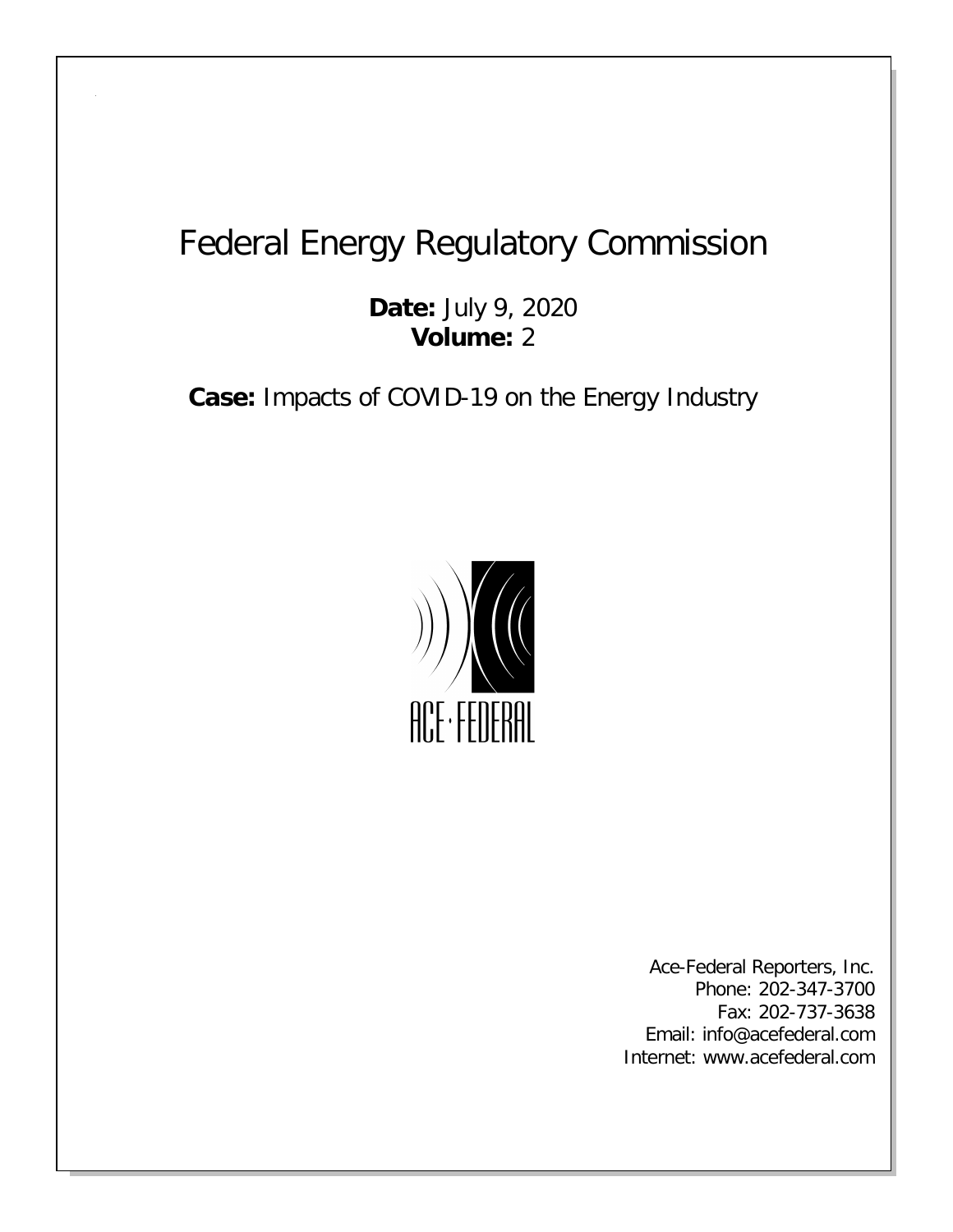|                  | Page 200                                      |
|------------------|-----------------------------------------------|
| $\mathbf{1}$     | UNITED STATES OF AMERICA                      |
| $\sqrt{2}$       | FEDERAL ENERGY REGULATORY COMMISSION          |
| $\mathfrak{Z}$   |                                               |
| $\overline{4}$   | Technical Conference:                         |
| $\mathfrak{S}$   | Impacts of COVID-19 on                        |
| $6\,$            | Docket No: AD20-17-000<br>the Energy Industry |
| $\boldsymbol{7}$ |                                               |
| $\,8\,$          | TECHNICAL VIDEO CONFERENCE                    |
| $\overline{9}$   | Federal Energy Regulatory Commission          |
| $10\,$           | 888 1st Street NE                             |
| 11               | Washington, DC 20426                          |
| 12               | Thursday, July 9, 2020                        |
| 13               | 9:00 a.m.                                     |
| 14               |                                               |
| 15               |                                               |
| 16               |                                               |
| 17               |                                               |
| 18               |                                               |
| 19               |                                               |
| $20\,$           |                                               |
| $21\,$           |                                               |
| 22               |                                               |
| 23               |                                               |
| 24               |                                               |
| 25               |                                               |
|                  |                                               |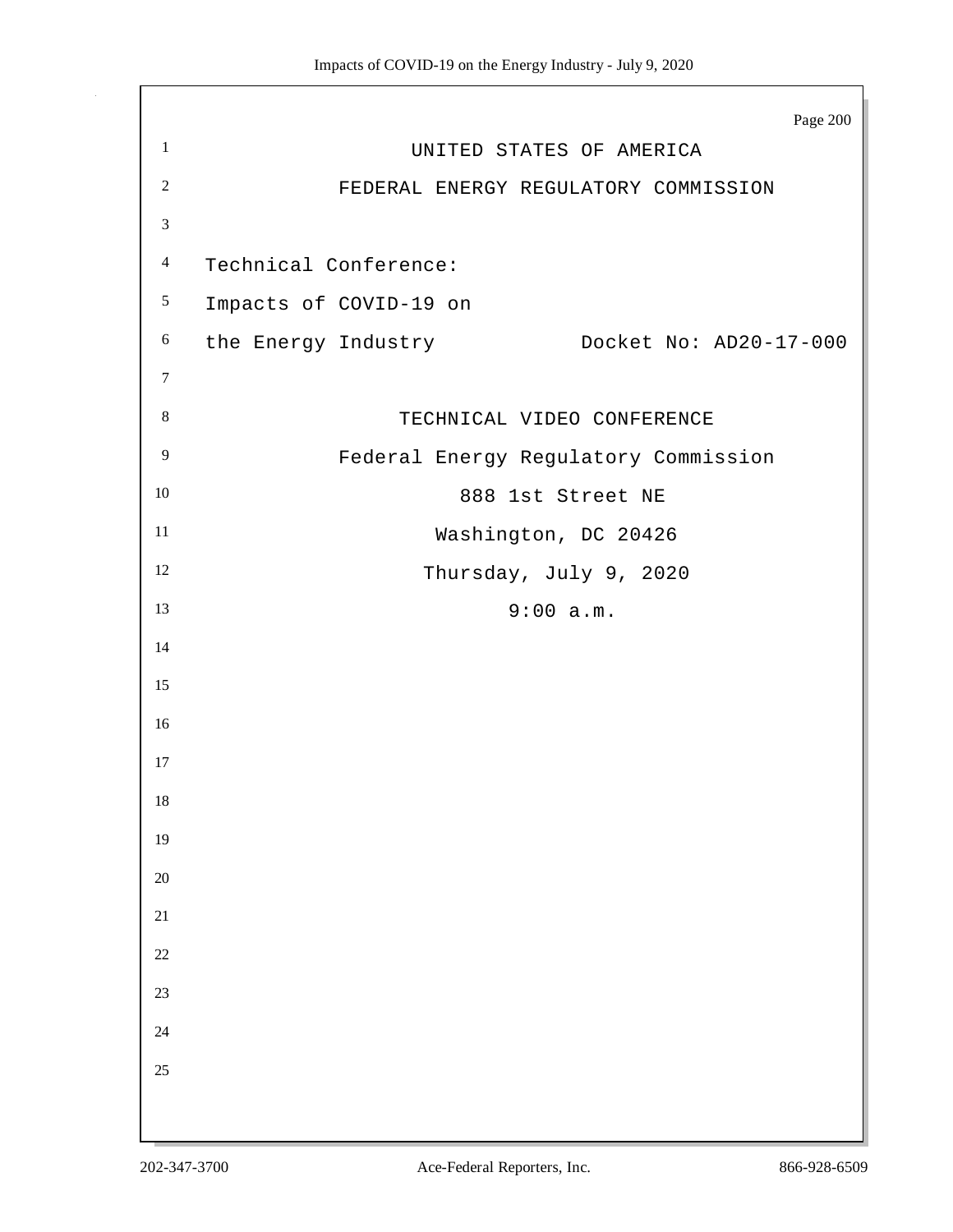|                | Page 201                                                     |
|----------------|--------------------------------------------------------------|
| $\mathbf{1}$   | Panel 3: Natural Gas and Oil Demand                          |
| $\overline{c}$ | Panelists:                                                   |
| 3              | Robert Brooks, Founder and President, RBAC, Inc.             |
| $\overline{4}$ | David Bryson, Senior Vice President and Chief Commercial     |
| 5              | Officer, Gas Transmission and Midstream, Enbridge            |
| 6              | Anatol Feygin, Executive Vice President and Chief Commercial |
| $\tau$         | Officer, Cheniere Energy                                     |
| 8              | Gary Gibson, General Manager and Chief Executive Officer,    |
| 9              | City Utilities of Springfield                                |
| 10             | Terry Lewandowski, Senior Director - Energy, Nutrien, and    |
| 11             | President of the Process Gas Consumers Group                 |
| 12             | Matt O'Mahoney, Managing Director - Fuel Procurement and     |
| 13             | Operations, Delta Airlines                                   |
| 14             | Toby Rice, Chief Executive Officer, EQT Corporation          |
| 15             | Panel 4: Access to Capital - Credit, Liquidity, and Return   |
| 16             | on Equity                                                    |
| 17             | Roger Collanton, Vice President and General Counsel,         |
| 18             | California Independent System Operator, on behalf of the     |
| 19             | ISO/RTO Council                                              |
| 20             | Kimberly Dang, President, Kinder Morgan                      |
| 21             | Mauricio Gutierrez, President and Chief Executive Officer,   |
| 22             | ${\tt NRG}$                                                  |
| 23             | Charles Jones, Chief Executive Officer and Member of Board   |
| 24             | of Directors, FirstEnergy Corp.                              |
| 25             | Philip Moeller, Executive Vice President - Business          |
|                |                                                              |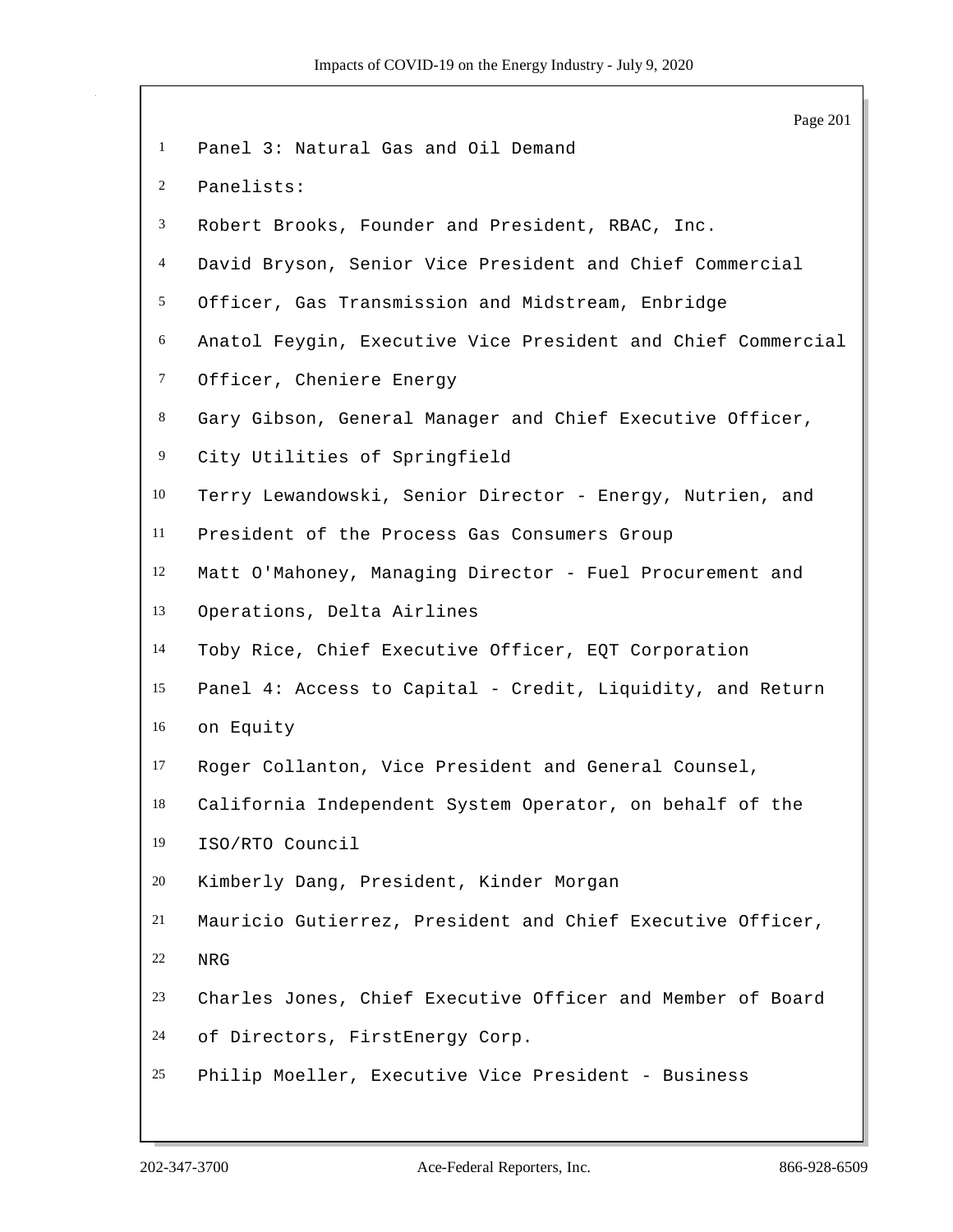|                | Page 202                                                  |
|----------------|-----------------------------------------------------------|
| $\mathbf{1}$   | Operations Group and Regulatory Affairs, Edison Electric  |
| $\overline{c}$ | Institute                                                 |
| $\mathfrak{Z}$ | Antonio P. Smyth, Senior Vice President, Transmission     |
| $\overline{4}$ | Ventures                                                  |
| $\mathfrak{S}$ | Strategy and Policy, American Electric Power.             |
| 6              | Christine Tezak, Managing Director, Clearview Energy      |
| $\tau$         | Partners                                                  |
| $\bf 8$        | Steve Young, Executive Vice President and Chief Financial |
| 9              | Officer, Duke Energy                                      |
| $10\,$         |                                                           |
| $11\,$         |                                                           |
| 12             |                                                           |
| 13             |                                                           |
| 14             |                                                           |
| 15             |                                                           |
| $16\,$         |                                                           |
| 17             |                                                           |
| 18             |                                                           |
| 19             |                                                           |
| $20\,$         |                                                           |
| 21             |                                                           |
| $22\,$         |                                                           |
| $23\,$         |                                                           |
| $24\,$         |                                                           |
| 25             |                                                           |
|                |                                                           |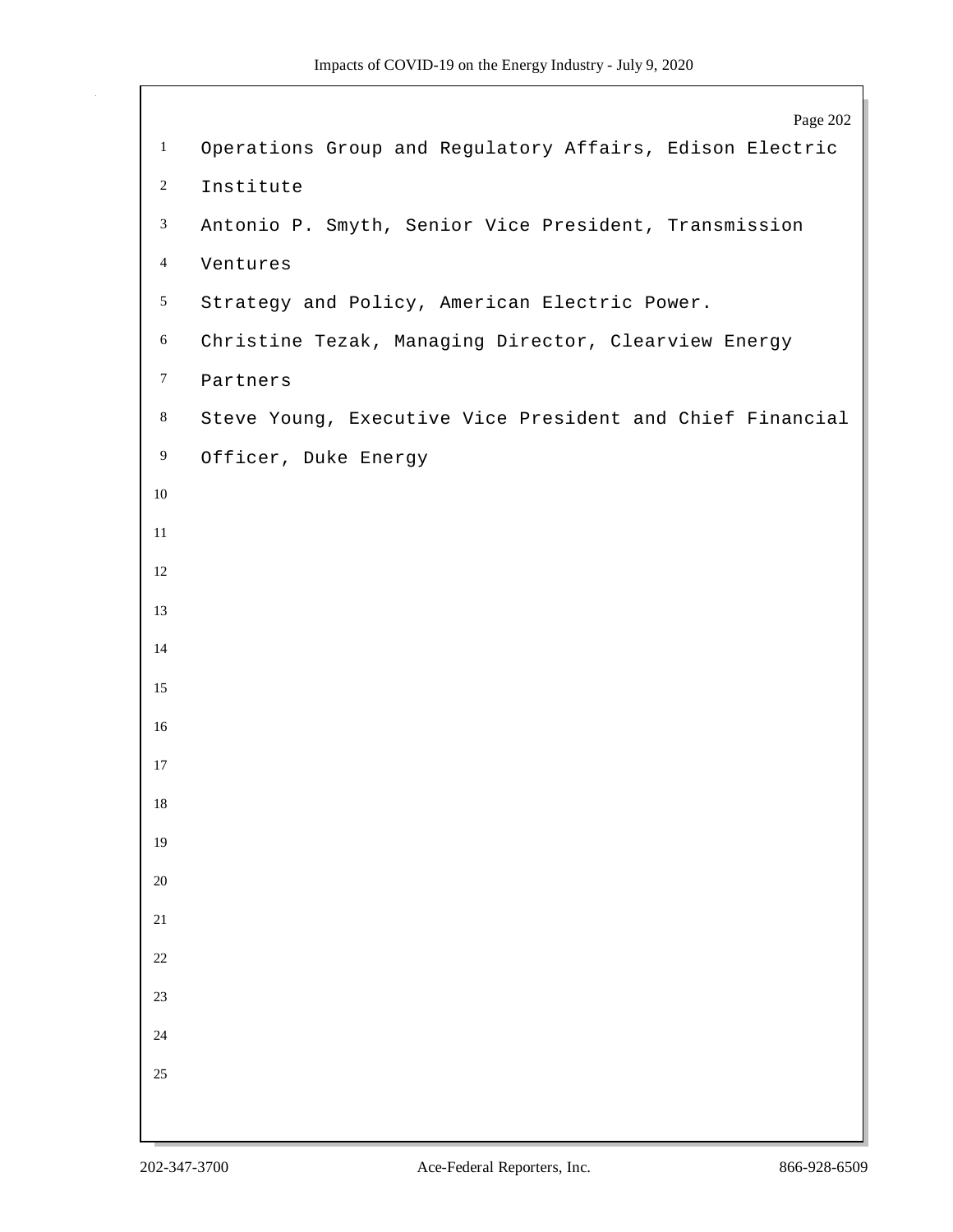Page 203 P R O C E E D I N G S (9:00 a.m.) Panel 3: Natural Gas and Oil Demand MR. CABRALES: My name is Omar Cabrales, I am with the energy projects for the Commission. We're happy to welcome you to this today. The Commission Technical Conference to consider the impacts of COVID 19 on the energy industry. Before we begin with opening statements, I want to outline some of the items for today. We'll have two panels today with a lunchbreak in the middle. Only the Commissioners, Panelists, and a small group of Commission staff will have speaking roles today. This Conference is being livestreamed and transcribed, however the Conference will not be archived for future viewing. With those matters out of the way, I will now turn it over to Chairman Chatterjee to begin his opening statement. Mr. Chairman? CHAIRMAN CHATTERJEE: Thank you Omar. Good morning everyone. Welcome back to Day 2 of the COVID-19 Technical Conference. Please bear with me while I wear a mask. I've got staff in here helping me with my computer and out of concern for their safety and my own, I though it would take an abundance of caution. I'd like to again thank all of our distinguished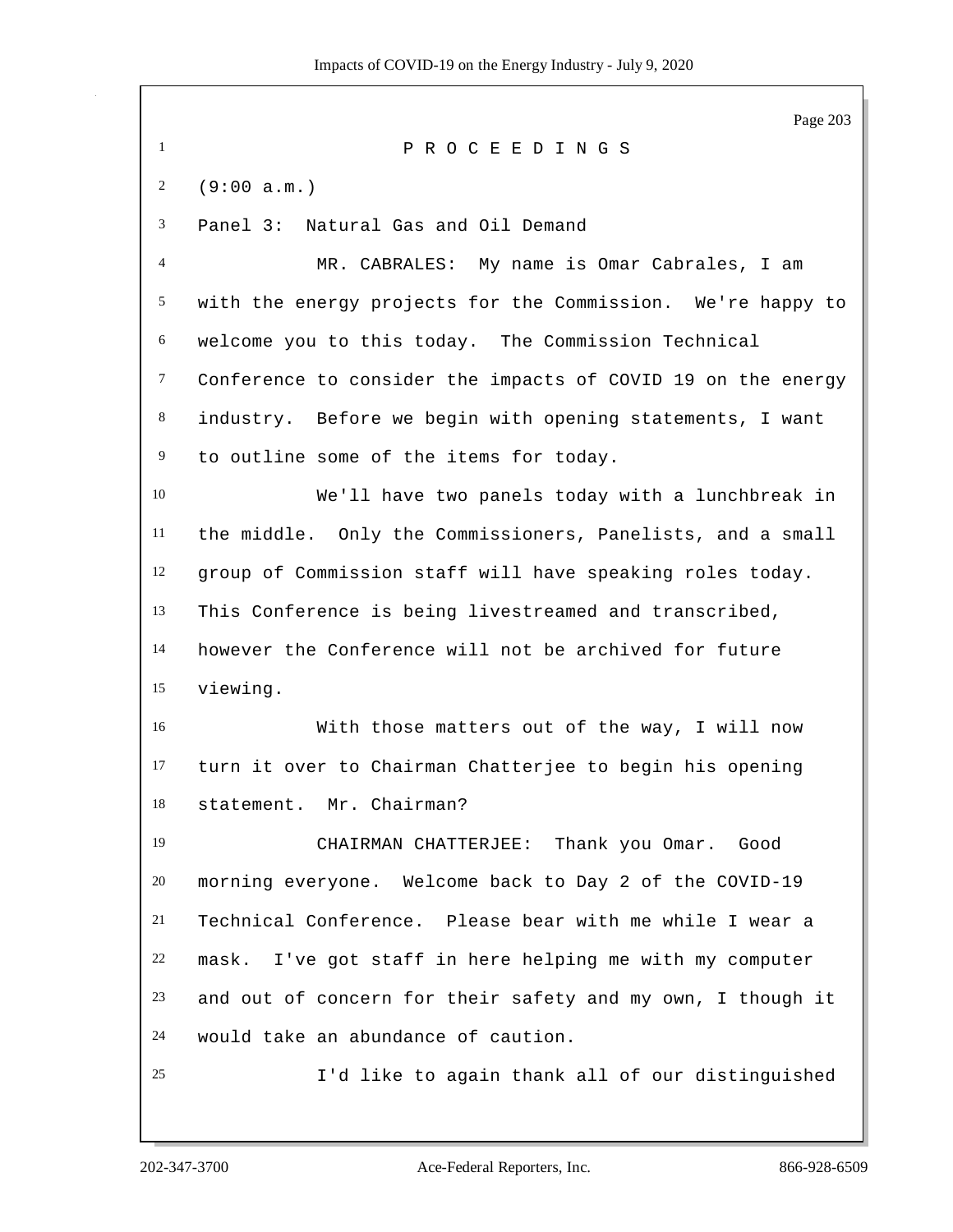|                | Page 204                                                     |
|----------------|--------------------------------------------------------------|
| $\mathbf{1}$   | speakers who have joined us yesterday and those who will be  |
| $\overline{c}$ | participating today. I think the best thing to do is just    |
| 3              | to dive into today's discussion. As I noted yesterday, our   |
| $\overline{4}$ | focus here is gaining a longer term view of the COVID-19     |
| 5              | Pandemic's impact on the energy industry. Today we've teed   |
| 6              | up two more great panels. For the first panel, we'll be      |
| $\tau$         | taking a look at the potential effects, the changes in       |
| 8              | natural gas and oil demands may have on operations,          |
| $\overline{9}$ | planning and infrastructure development.                     |
| 10             | One of my goals is to better understand some of              |
| 11             | the specific trends we may be seeing, including shifts in    |
| 12             | the number and types of proposed projects, effects on        |
| 13             | pipeline construction and changes to rate filings.           |
| 14             | Additionally, I hope to understand more about the effects on |
| 15             | supply and demand patterns and national and regional         |
| 16             | pipeline flows and utilization rates.                        |
| 17             | There's also been a lot of discussion about the              |
| 18             | potential impacts the COVID-19 national emergency may have   |
| 19             | on LNG exports from existing and planned terminals. I have   |
| 20             | had many discussions with those intimately aware of the      |
| 21             | economic impacts of the Corona Virus Pandemic on LNG exports |
| 22             | in the short and long-term. We'll touch on these issues      |
| 23             | during the first panel as well.                              |
| 24             | For today's second panel, my goal is to better               |
| 25             | understand the effects the COVID-19 Pandemic has had on the  |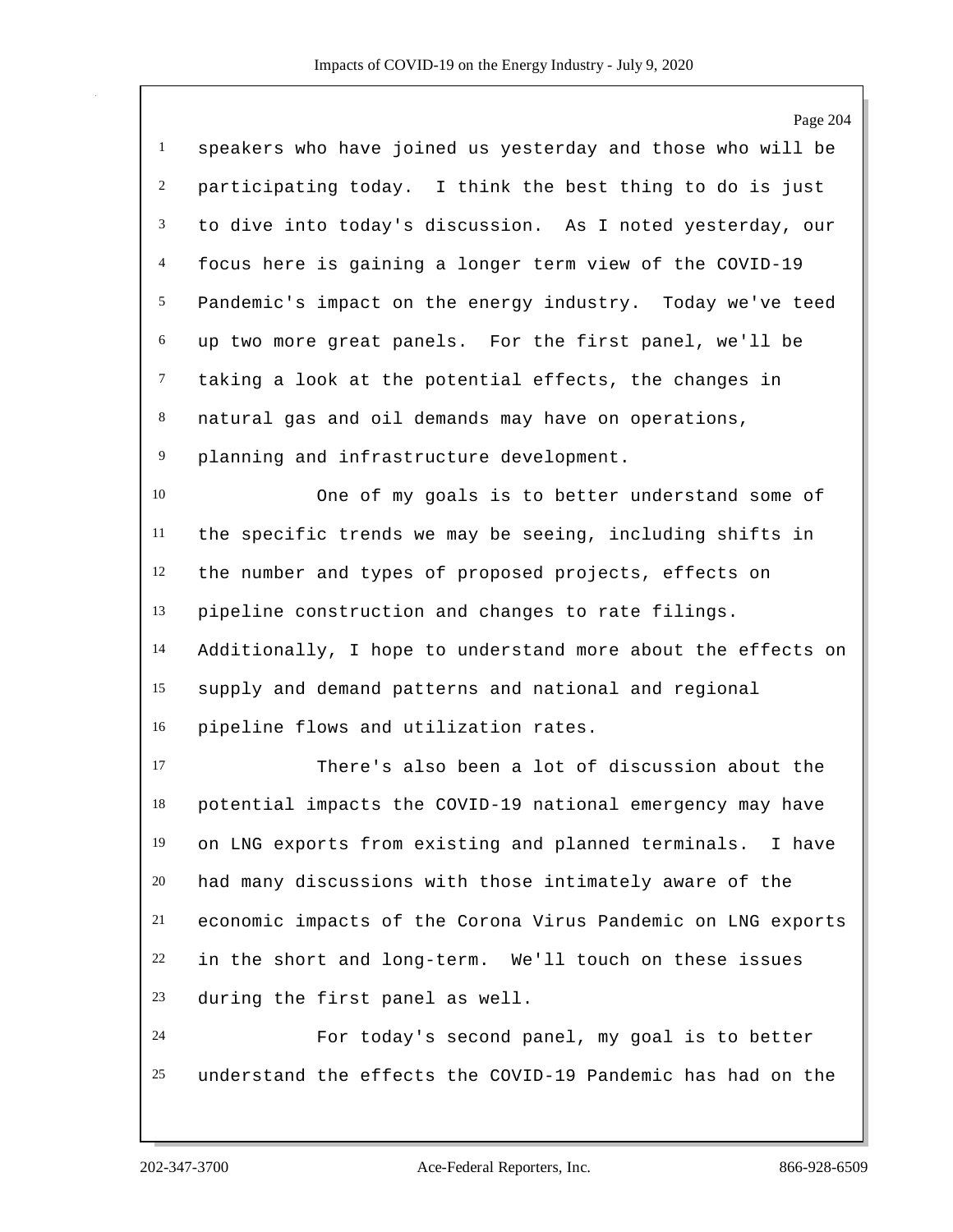| $\mathbf{1}$   | financial markets and the financial health of individual    |
|----------------|-------------------------------------------------------------|
| $\overline{2}$ | energy companies and what new risks may have emerged that   |
| 3              | could potentially impact future access to capital.          |
| $\overline{4}$ | The magnitude of the pandemic's impact on access            |
| 5              | to capital, credit risks and other facts will vary for      |
| 6              | different entities in the electric, natural gas, and oil    |
| $\tau$         | sectors and will affect our ability to continue to provide  |
| $\,8\,$        | reliable service. I also hope we will explore today whether |
| $\overline{9}$ | certain risks associated with the pandemic will affect ROE  |
| $10\,$         | issues as well. With that I turn it over to my colleagues   |
| 11             | for any opening remarks they may have, starting with        |
| 12             | Commissioner Glick.                                         |
| 13             | Thank you Mr. Chairman.<br>COMMISSIONER GLICK:              |
| 14             | Glad to see you're wearing your mask. I don't have a lot to |
| 15             | say this morning. I think we had a very good day yesterday. |
| 16             | I learned a lot. I would say that certainly that electric   |
| 17             | and gas utility sectors have done a very good job in        |
| 18             | certainly being prepared and with the reacting in terms of  |
| 19             | the reaction to the COVID-19 Pandemic.                      |
| 20             | We're going to learn a little bit more today                |
| 21             | about what the impacts might be on pipelines and oil        |
| 22             | pipelines in particular, I understand it will be more       |
| 23             | difficult, so today I'm going to learn a little bit more    |
| 24             | about that. And then, of course, the last panel will be on  |
|                |                                                             |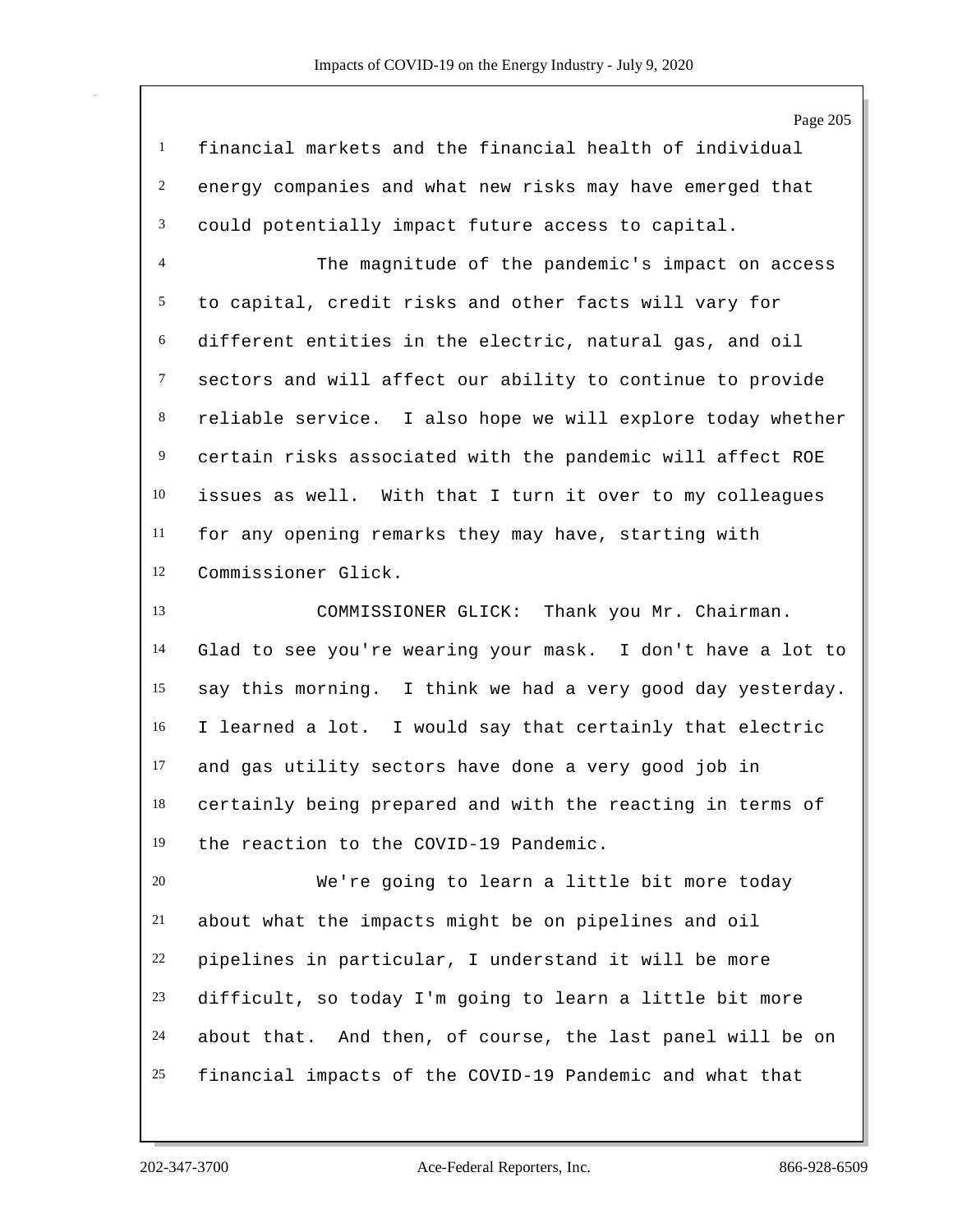Page 206 might mean for electric utilities, gas utilities, gas pipelines and so on. So with that, I'll just pass it on and say thank you Mr. Chairman. COMMISSIONER MCNAMEE: Mr. Chairman, this is Bernie. I also want to thank all the panelists for joining us today and thank panelists from yesterday. It was a very productive day. I'm looking forward to today's discussion, it's a variety of important issues as we all know. We know that our first panel is focusing on oil and natural gas. I think that it can't be overstated the benefits that the shale revolution has provided to the United States, to our economy and really to the world, that took place you know, with the acts of George Mitchell, you know, connecting directional drilling and hydraulic fracturing. And I think that you know, we saw great benefits to that and obviously the COVID-19 has created some great challenges. And the challenges aren't just on producers of natural gas and oil, but it's also the consumers. Because even though prices are cheap, demand for the services aren't there. So whether you're you know, an industrial, commercial, and airlines, we're going to be interested in hearing how these impacts and how COVID has been impacting their demand and how we can take advantage during this time of thinking about the future.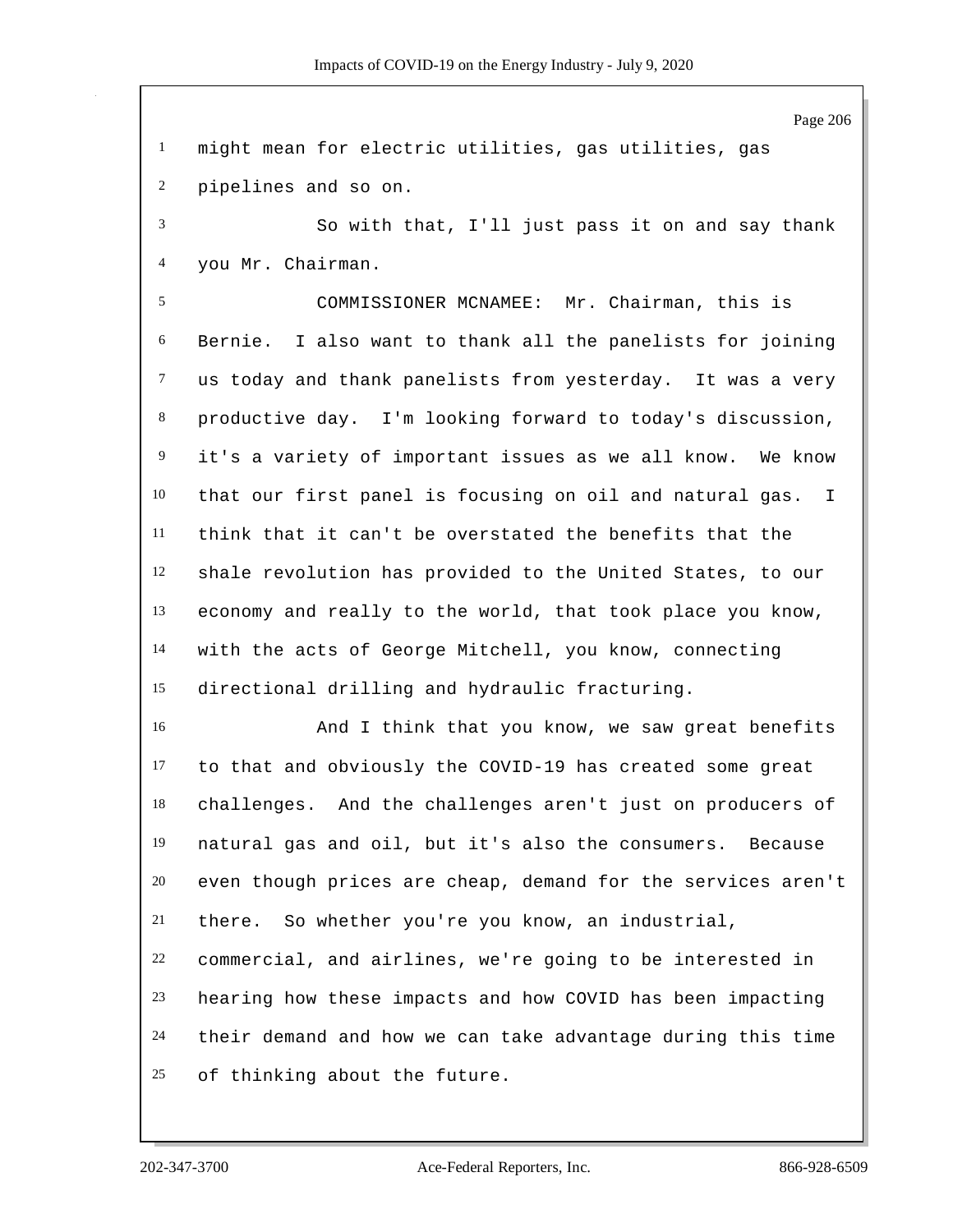Page 207 Do we think that there's going to be growth in the future? Do we think economic growth is going to come back? And what are the things we should be thinking about now both as a Commission, what industry should be thinking about, what consumers should be thinking about as we hopefully come out of this pandemic sometimes soon and be able to be prepared to grow, take advantage of our domestic resources, be able to make sure that we have strong economic growth and provide jobs for the American people, and continue to provide tools to our policymakers to make sure that the United States and its allies are in a strong position versus adversaries that might want to use energy as a weapon against us. I'm very much looking forward to this. Honestly, included in this will be the challenges to raising capital, cash flow issues, and some of those things are issues that we'll also be dealing with in the next panel, so I'm really looking forward today. And once again, thank you to our panelists for taking the time to be with us and educate us. MR. CABRALES: Thank you Commissioner. Mr. Chairman? CHAIRMAN CHATTERJEE: Thanks Omar. I don't know if Commissioner Danly will be joining this morning, so with that I think you can go ahead and introduce Panel 3.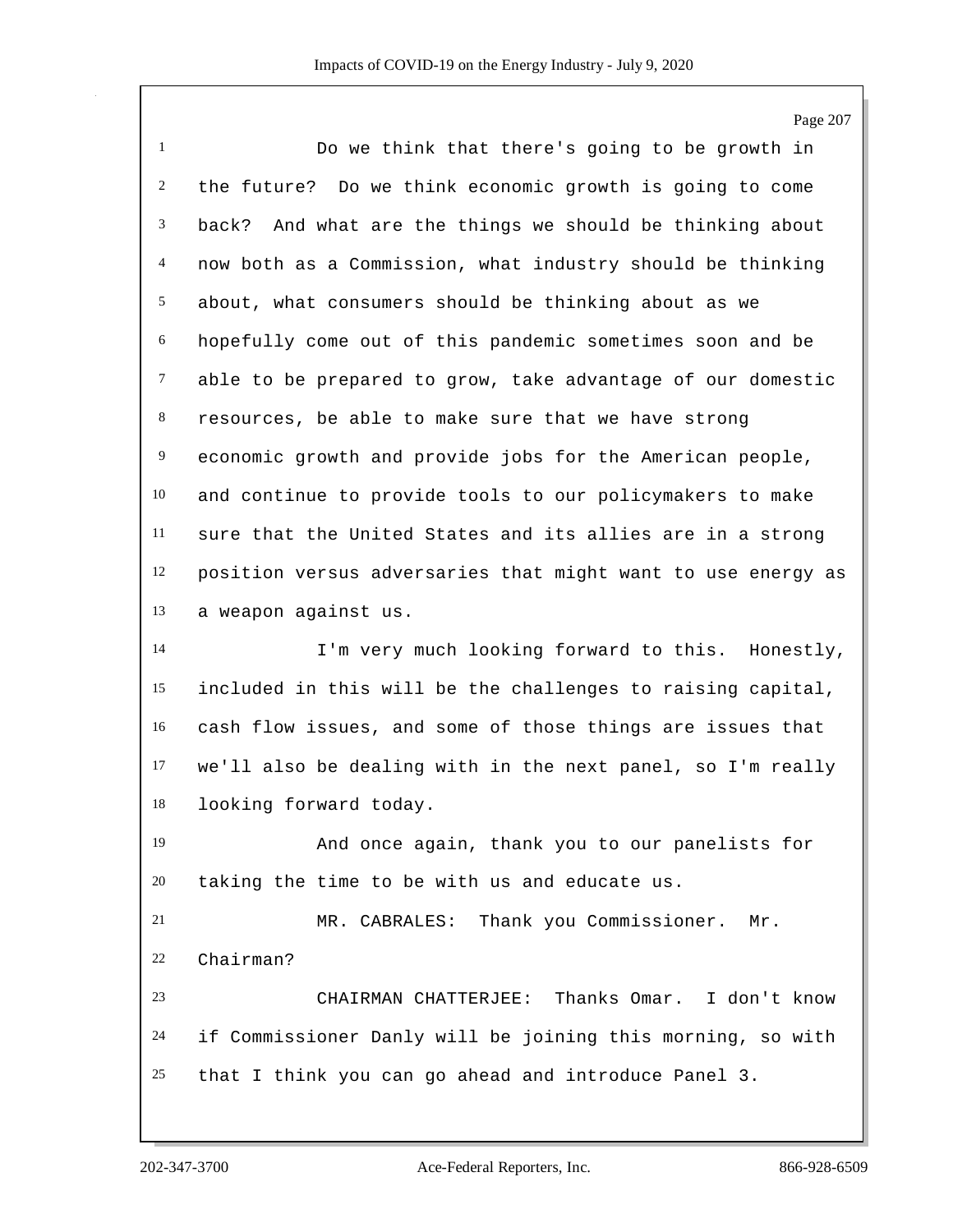Page 208 MR. CABRALES: Thank you Mr. Chairman. The panel this morning is entitled "Natural Gas and Oil Demand". Each panelist has four minutes to give an opening statement. At that time we'll begin -- after that time, we'll begin a question and answer session. I will call for a 15 minute break partway through the third panel. As we begin with opening remarks, we remind all participants to refrain from any discussions of pending or contested proceedings. If anyone engages in these kinds of discussions, a FERC staff will have to interrupt the proceedings and ask the speaker to avoid the topic. I will call on each panelist in turn to give his or her opening remarks. First we have Mr. Robert Brooks, Founder and President, RBAC, Inc. Please go ahead Dr. Brooks. Dr. Brooks, your sound is on mute.

 DR. BROOKS: Okay, thank you. My name is Dr. Robert Brooks and I'm the Founder and President of RBAC. We developed and licensed predictive analytic software focused on the energy industry. Our principal product is GPCM, a widely used market simulator for forecasting North American natural gas pipeline flows and market prices.

 The COVID-19 Pandemic has primarily impacted energy markets by reducing energy demands. Its greatest impact has been in the transportation sector. People aren't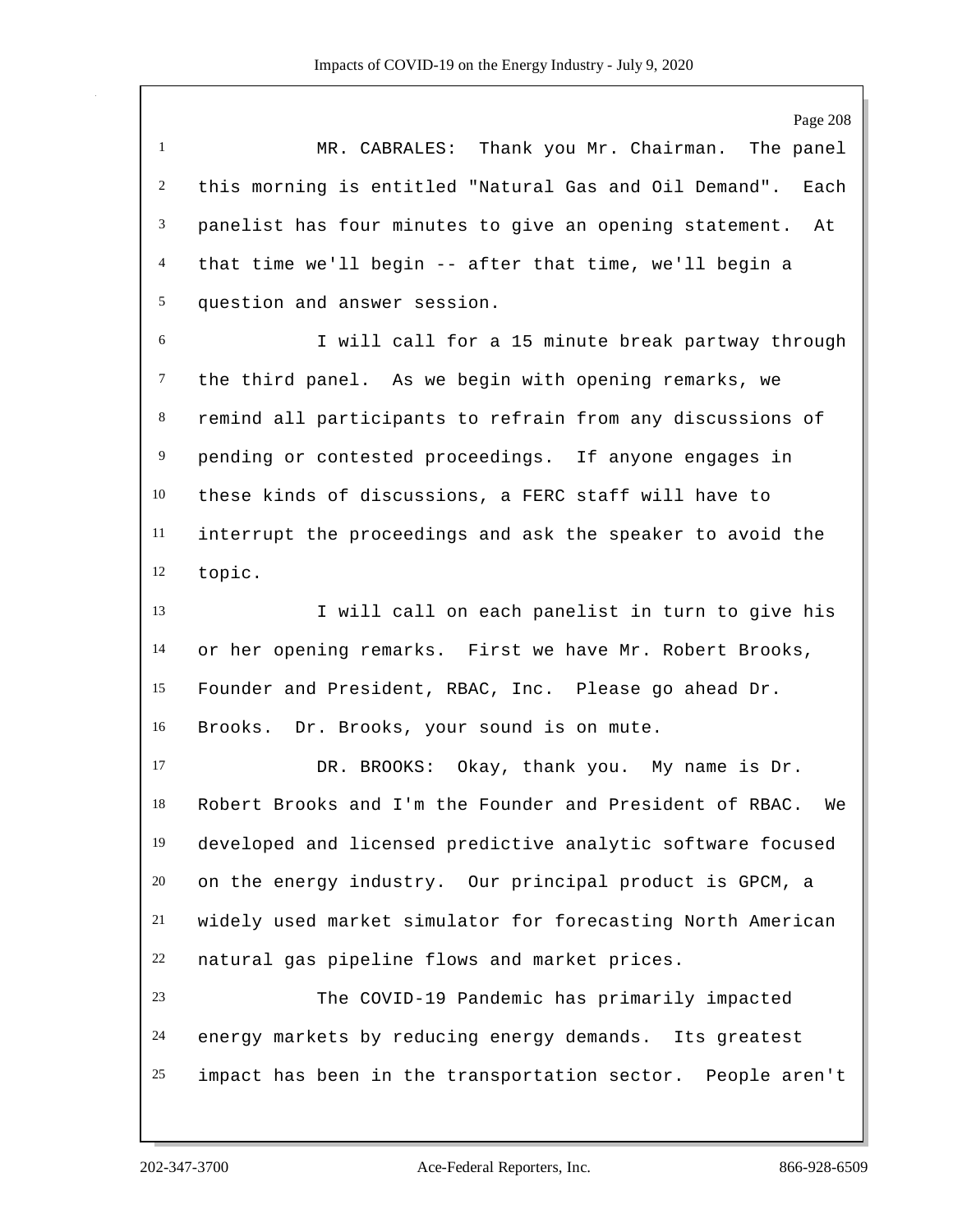Page 209 driving or flying nearly as much due to lock-downs and travel restrictions. EIA has reported that jet fuel, distillates, and motor gasoline demand declined between 40 and 60 percent during this period. In response, decline in utilization rates dropped from 90 percent in January to less than 70 percent by mid-April. The pandemic has also affected the gas market by reducing commercial and industrial demands as well as LNG

 exports. Year over year industrial gas demand in April declined by 13 1/2 percent, more than 3 billion cubic feet per day.

 LNG exports fell by more than 50 percent from January to June. Declines in the commercial gas sector have been partially offset by increases in residential use because people have been spending more time at home. Several system operators have reported declines in weather adjusted electricity demand, but most of these average less than 10 percent. Low natural gas prices have made it more competitive in power generation, so the affect on gas powered generation is likely less than this.

 The combination of a low-priced environment and general uncertainty has delayed investment decisions for several infrastructure projects including the Permian and Haynesville Global Access pipelines, as well as federal LNG export companies.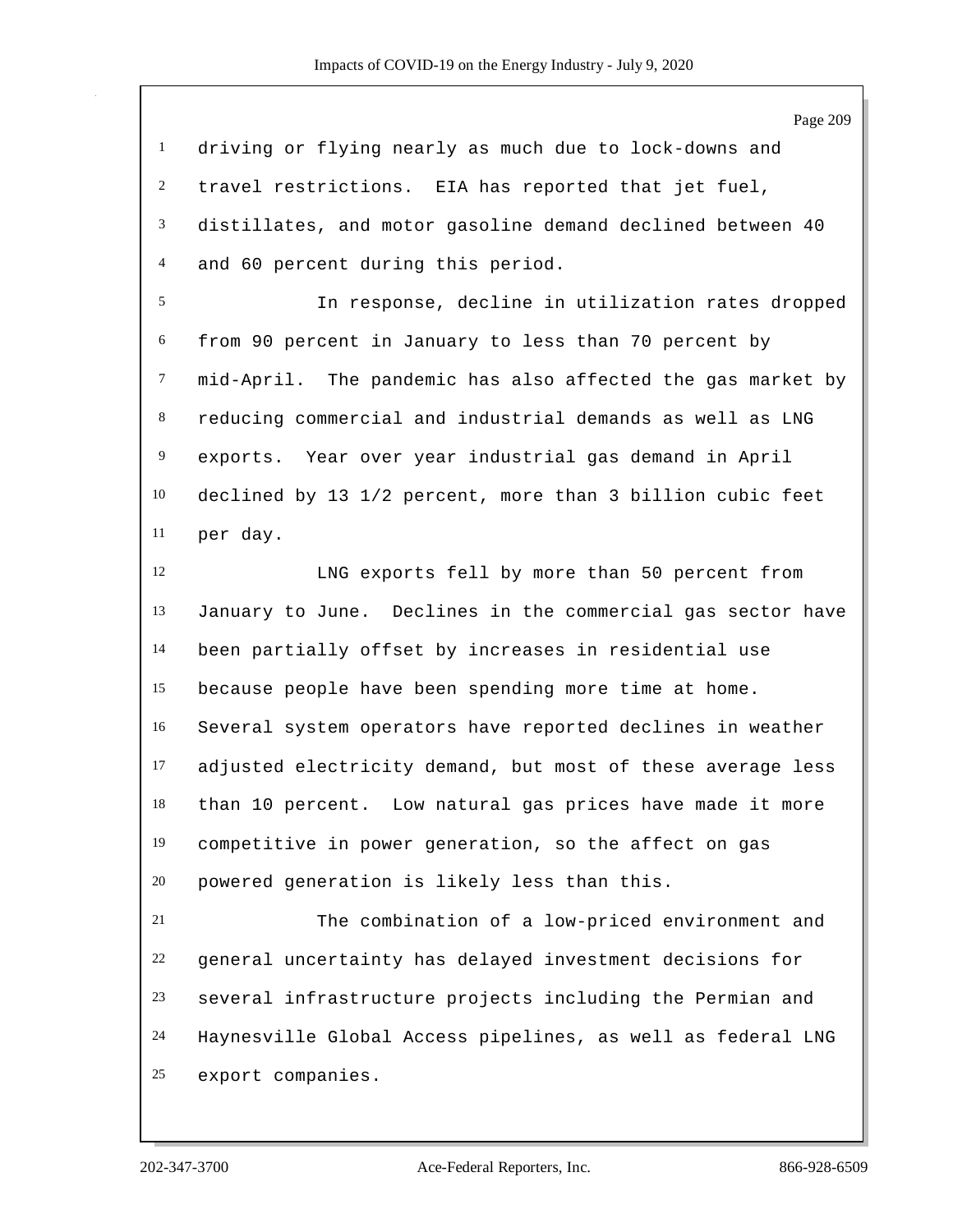Page 210

 And producers are rightly focusing on return on investment rather than new projects and production growth. In the longer run, permanently lower demand and increasing overseas production would tend to pressure oil prices lower. This would reduce oil production which in turn would reduce associated gas production on oil focused areas such as the Bakken, Permian and Niobrara.

 Together these three areas accounted for almost 25 percent of U.S. gas production in 2019. The recent oil price rebounds of \$40.00 a barrel has resulted in the reopening of some shut-in wells and may lead to a building rebound in the best locations. Should oil prices rise above \$40.00 to \$50.00, we would expect an increase in crude oil and associated gas production.

 However, if prices remain at or below this range, gas production growth will shift to non-associated areas such as the Marcellus and Haynesville. That the price of oil is a major determining factor in the location of future natural gas supply growth. This has important implications for pipeline utilization and constraints. Using PPPM we've analyzed several Permian basin production scenarios and found that gas production could grow to about 14 Bcf per day by 2022, but would then reach the limit of the basin's pipeline takeaway capacity.

Further increases would force producers to sell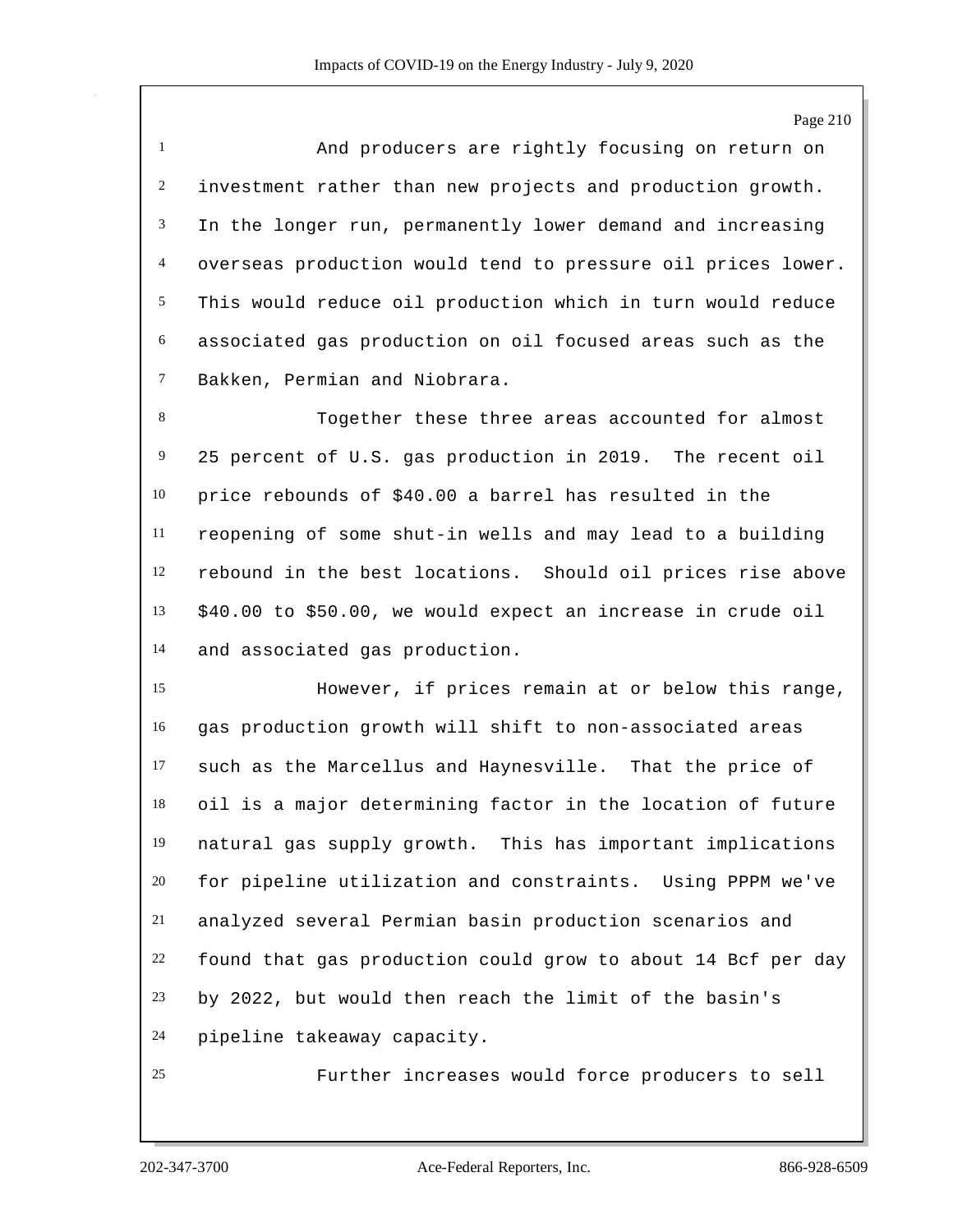|                 | Page 211                                                       |
|-----------------|----------------------------------------------------------------|
| $\mathbf{1}$    | their gas at distressed prices, like what happened last        |
| $\overline{c}$  | year. Additional pipeline capacity would be needed to          |
| 3               | support further increases in production largely destined for   |
| $\overline{4}$  | LNG export terminals on the Texas Gulf Coast, as long as       |
| $5\overline{)}$ | prices remain low enough to encourage those LNG exports.<br>I. |
| 6               | look forward to your questions, thank you.                     |
| 7               | MR. CABRALES: Thank you Dr. Brooks. Next up is                 |
| 8               | David Bryson, Senior Vice President and Chief Commercial       |
| $\overline{9}$  | Officer Gas Transmission and Midstream Enbridge. Please go     |
| 10              | ahead Mr. Bryson.                                              |
| 11              | MR. BRYSON: Thank you. Can you hear me Omar?                   |
| 12              | MR. CABRALES: We can hear you.                                 |
| 13              | MR. BRYSON:<br>Okay great. Thank you very much.                |
| 14              | Good morning everyone. On behalf of Enbridge, I would like     |
| 15              | to thank the Commission for hosting this Technical             |
| 16              | Conference to better understand the impacts of the COVID-19    |
| 17              | Pandemic on the industry. I would also like to thank the       |
| 18              | Commission for their hard work and commitment to business as   |
| 19              | usual in a work from home environment.                         |
| 20              | Enbridge's operations are widespread across North              |
| 21              | America and are primarily made up of interstate natural gas    |
| 22              | and liquids transportation - both industries regulated by      |
| 23              | the Commission. Enbridge transports nearly 20 percent of       |
| 24              | the natural gas consumed in the U.S. and 3 million barrels     |
| 25              | of liquids products per day on more than 22,000 miles of       |
|                 |                                                                |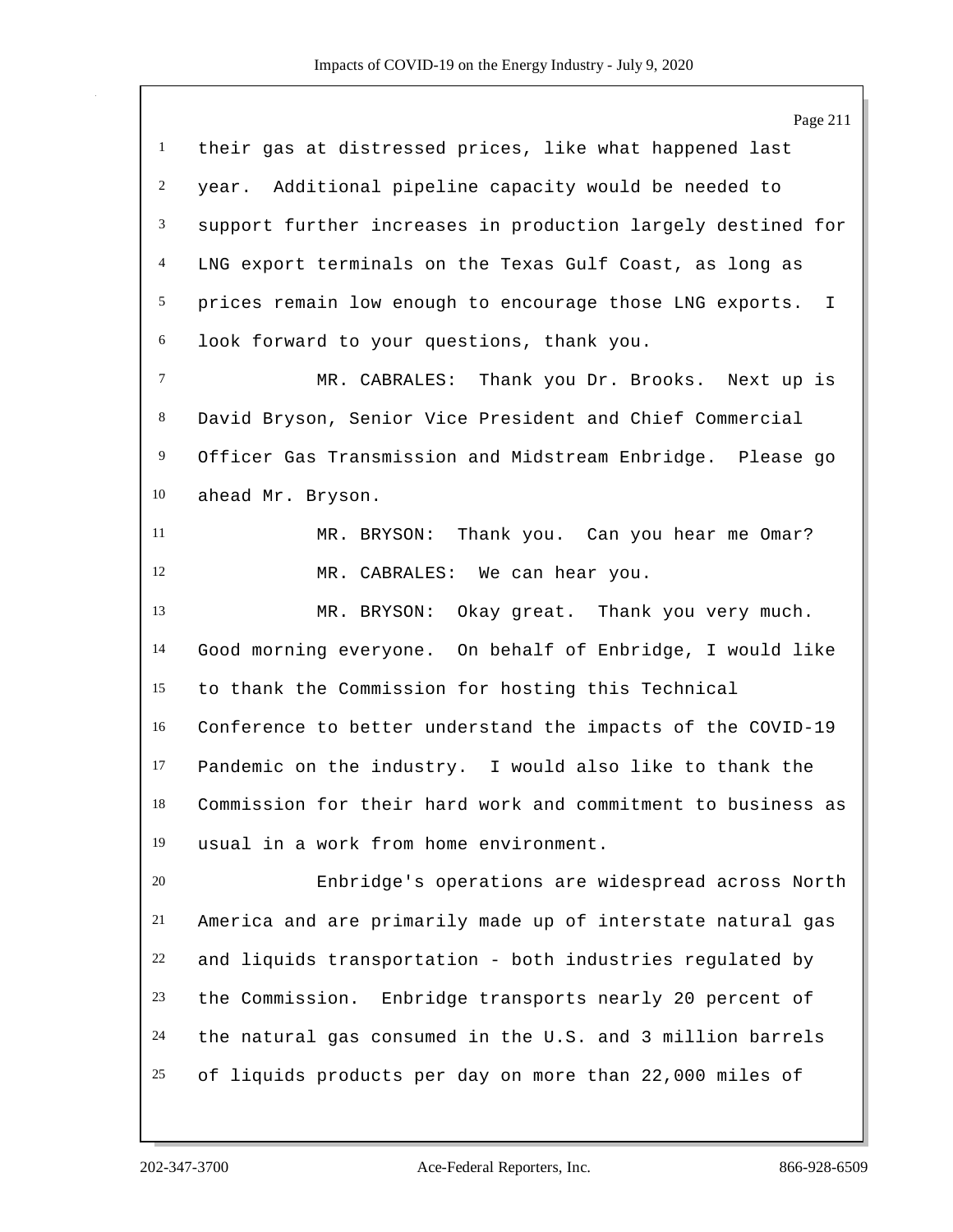federally regulated pipelines.

| $\overline{c}$ | The backbone of Enbridge's liquids transportation            |
|----------------|--------------------------------------------------------------|
| 3              | Mainline is our Lakehead system which transports primarily   |
| $\overline{4}$ | Western Canadian and Bakken crude and natural gas liquids to |
| 5              | refineries throughout the U.S. Midwest and eastern Canada.   |
| 6              | Our connectivity across this footprint has facilitated       |
| $\tau$         | market access expansions through the Mid-Continent and to    |
| 8              | the large concentration of Gulf Coast refineries as well.    |
| 9              | As we all know, the pandemic triggered a massive             |
| 10             | reduction in oil demand. With the Enbridge Mainline as a     |
| 11             | common carrier, most competitors are generally 90 percent    |
| 12             | contract, we expect as much as 300,000 barrels per day of    |
| 13             | lower throughput on average through the end of 2020. This    |
| 14             | translates into a significant reduction in earnings while in |
| 15             | contrast, our operating costs remain fixed, save for power   |
| 16             | costs as we continue to maintain and operate our systems in  |
| 17             | a safe and reliable manner.                                  |
| 18             | As a result of these conditions, Enbridge has                |
| 19             | taken tough but deliberate steps to financially weather the  |
| $20\,$         | impacts of the pandemic, including a voluntary workforce     |
| 21             | reduction program, salary rollbacks and deferment of         |
| 22             | considerable spending in our capital expansion program.      |
| 23             | With this backdrop, FERC's five-year review of               |
| 24             | the oil pipeline rate index is a critically important        |
| 25             | proceeding for the industry. Higher costs for operating and  |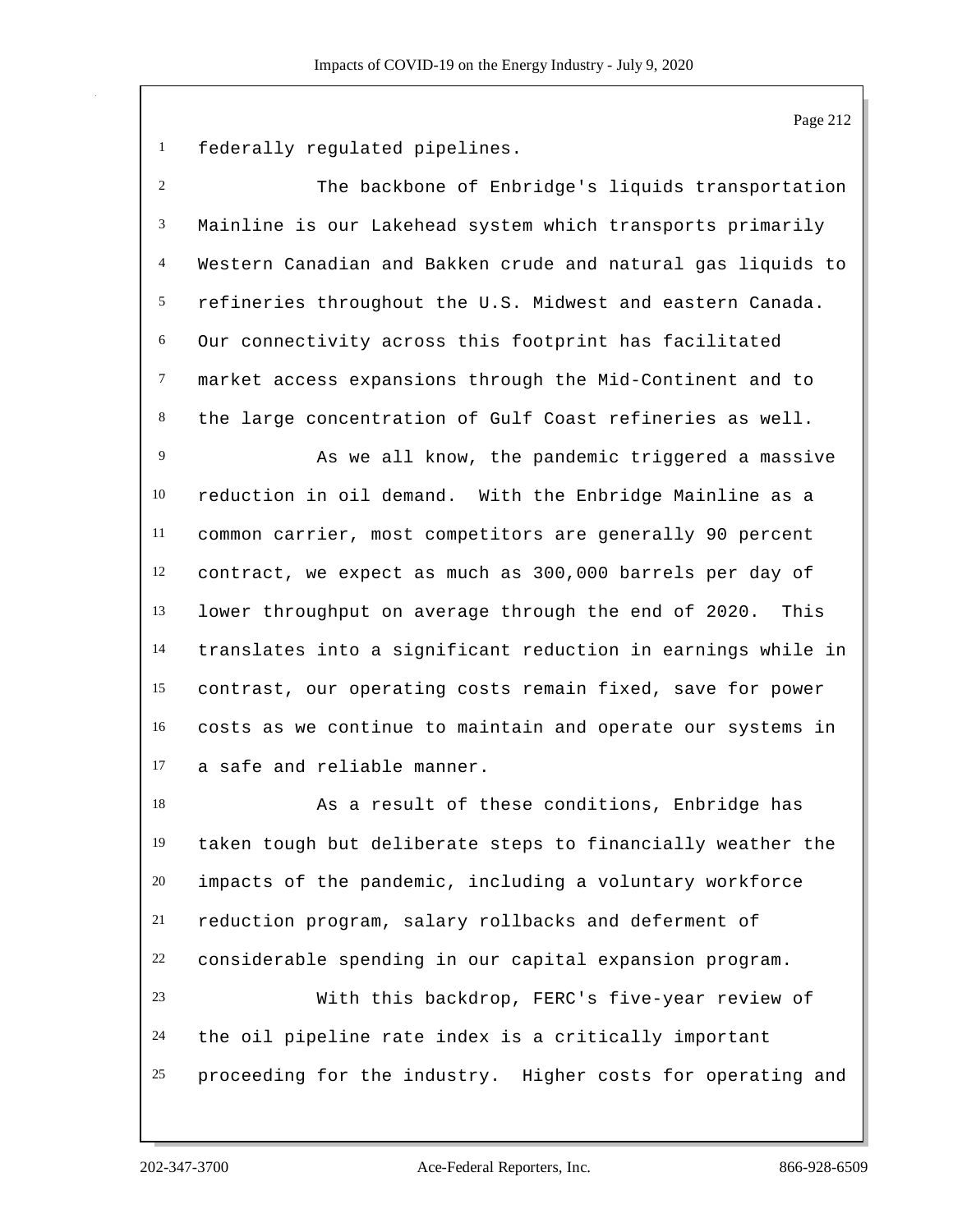|                | Page 213                                                     |
|----------------|--------------------------------------------------------------|
| $\mathbf{1}$   | safety efforts, along with the COVID-related demand decline, |
| $\overline{c}$ | underscores the need for the index to be fully reflective of |
| 3              | actual cost changes experienced by the oil pipeline          |
| 4              | industry, especially when the volatility for the energy      |
| 5              | sector will likely remain for quite some time.               |
| $\sqrt{6}$     | As for the Enbridge gas transportation network,              |
| $\tau$         | it is comprised of several pipeline systems across the       |
| 8              | continent serving industrial, commercial, residential, power |
| 9              | plant loads as well as the growing LNG export demand.        |
| 10             | The throughput on our gas transportation system              |
| 11             | has been impacted as well with demand being reduced by 5 to  |
| 12             | 15 percent across various markets. We do expect this demand  |
| 13             | to recover more quickly when the economy gains momentum, but |
| 14             | the exact amount and pace is yet to be determined.           |
| 15             | As operators of essential energy infrastructure              |
| 16             | systems, we quickly incorporated the COVID-19 expert         |
| 17             | guidance and health protocols across all of our systems and  |
| 18             | offices, and as a result have been able to safety continue   |
| 19             | to serve our customers and deliver the energy they need.     |
| 20             | Throughout the pandemic, we were proactively                 |
| 21             | taking steps to ensure our employees and our contractors     |
| 22             | were able to continue working safely on identified and       |
| 23             | prioritized critical system needs. We will continue to       |
| 24             | actively seek and execute our expansions of our existing     |
| 25             | systems to meet incremental demand across our domestic       |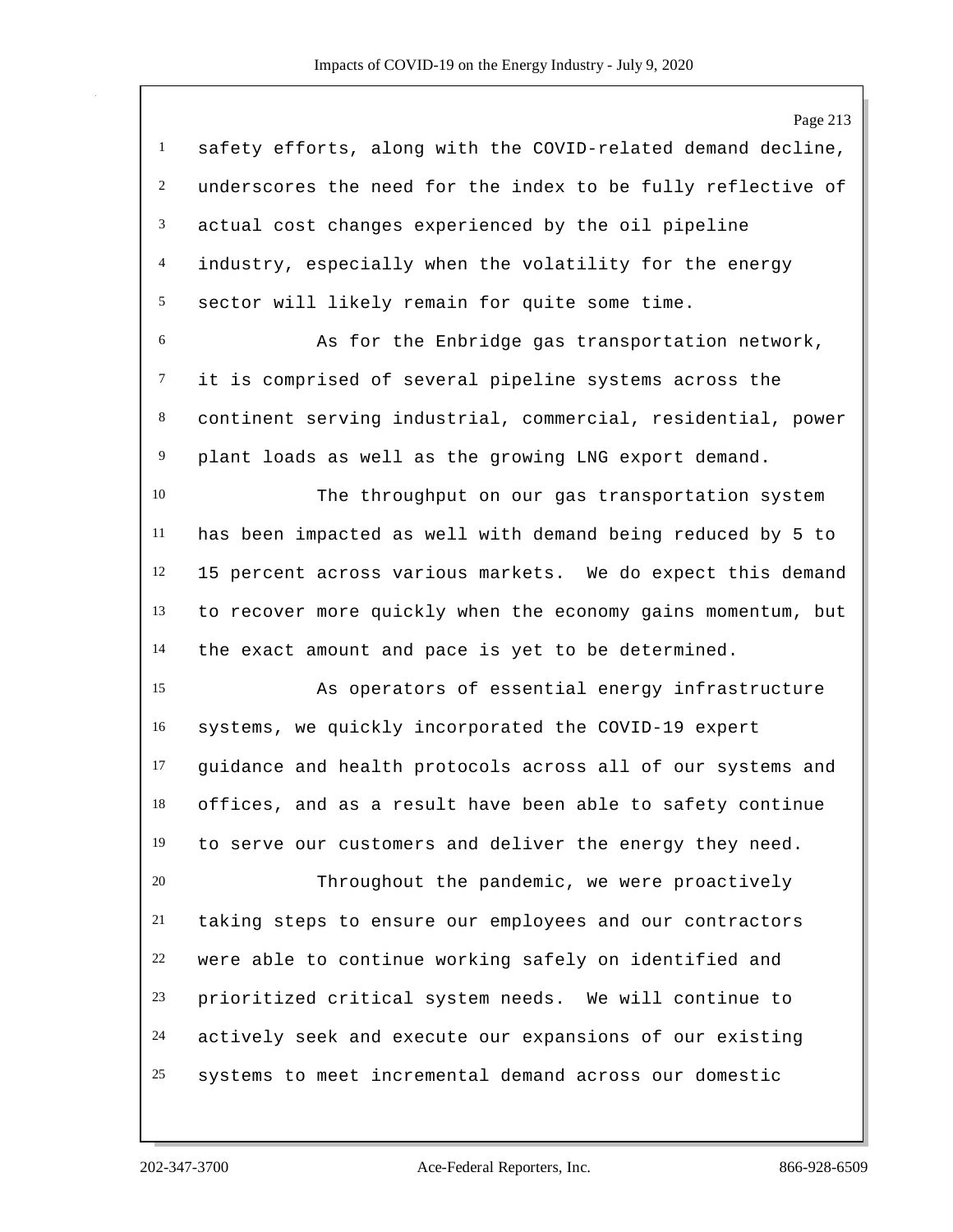markets and supporting growing exports. Although these development opportunities continue to present themselves, there's no doubt some will take longer as supply and demand stabilize. In parallel with this, processing of permits is taking longer in some cases as agencies work from home and we continue to face the challenge in some states with permits or easements not being issued or granted. I would encourage the Commission to keep reviewing and processing certificates and rehearing requests in a timely manner. America needed more natural gas and liquids transportation capacity before the pandemic, and this certainly will be true moving forward. This energy infrastructure development will play a critical role in stimulating and sustaining America's economic recovery. Thank you for the opportunity to be here today. MR. CABRALES: Thank you very much Mr. Bryson. Our next panelist is Anatol Feygin, Executive Vice President

 and Chief Commercial Officer of Cheniere Energy. Mr. Feygin is not giving a formal opening statement today, but please feel free to introduce yourself and your organization Mr. Feygin. MR. FEYGIN: Good morning, can you hear me okay? MR. CABRALES: Yes we can. MR. FEYGIN: Terrific. Well first and foremost,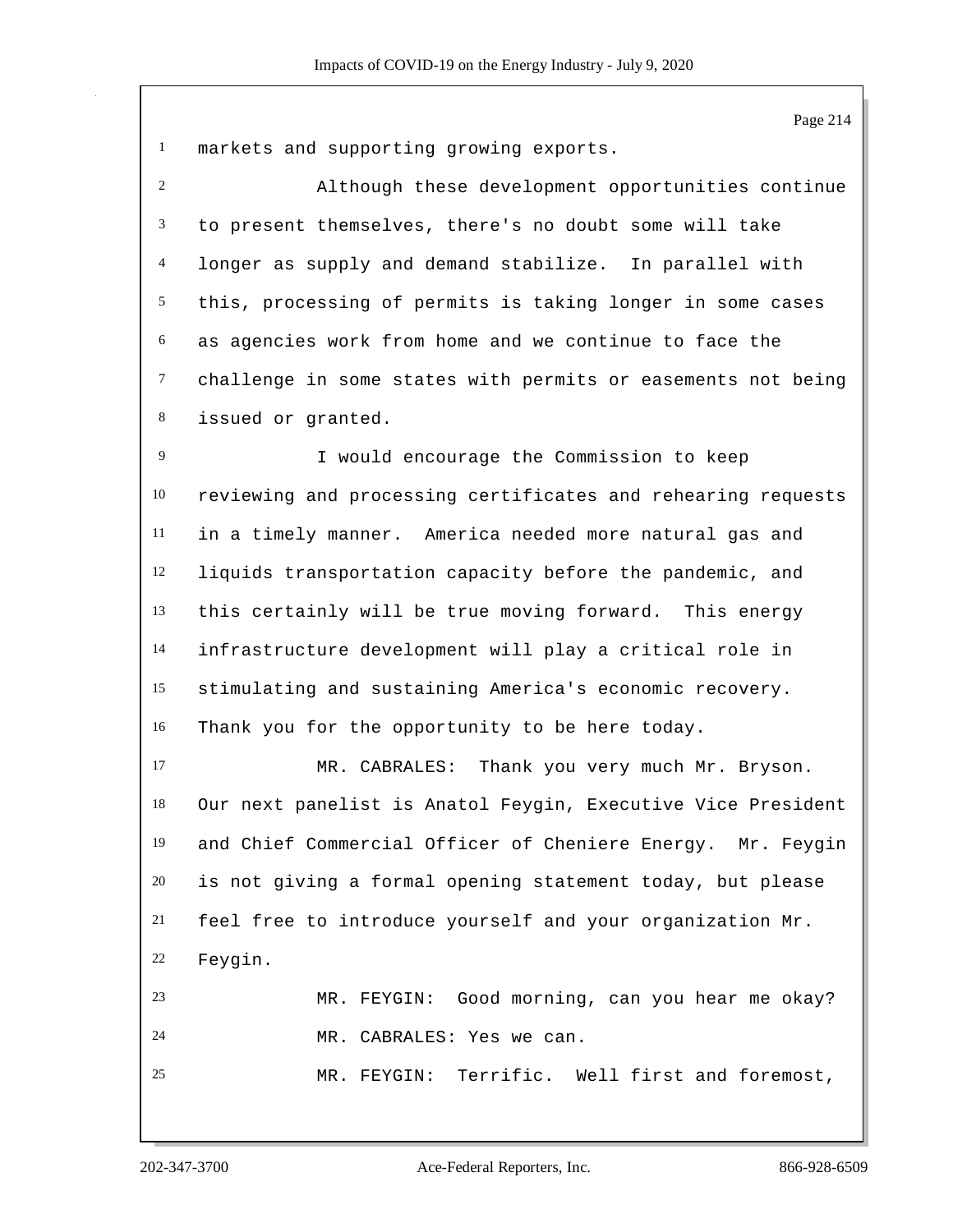I would like to thank Chairman Chatterjee and the other Commissioners and the Commission staff for inviting Cheniere to speak on this distinguished panel. I am Anatol Feygin and I have the honor of representing Cheniere and running the commercial operations for the business.

 In the commercial group, we're responsible for two tasks -- one is procuring all the gas that goes into our facilities and then marketing all of the LNG that the facilities produce. As such, we're responsible last year that 80 percent of U.S. LNG exports. As has already been mentioned, exports have declined and today the LNG export system is running at about 30 percent of what we think its total capacity is in a response to the decreased demand that we have seen globally.

 That said, just to put some things into perspective, the global gas market is a just under 400 dcf a day market. LNG, after several years of spectacular growth, makes up a little over 50 dcf a day of that 400 dcf market and the U.S. today an export approximately 10 dcf a day. So, through May of this year, as has been mentioned, exports are down and down substantially, basically starting in June. Through May we really didn't see much of an

 impact on the LNG market, because it was overwhelmed by the balancing factors of pipeline gas, and that happened in Europe and in Asia. So I often made the statement that if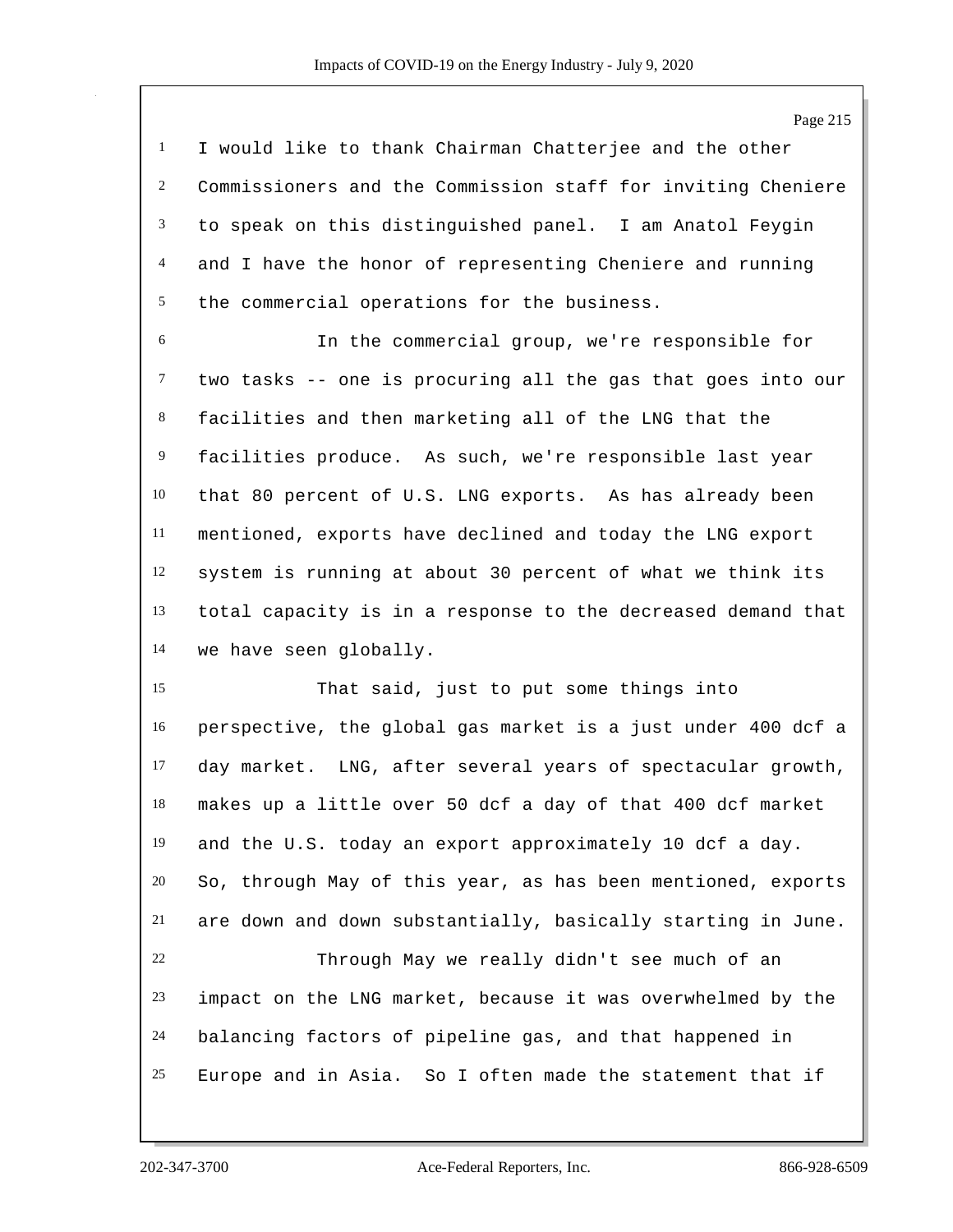| <sup>1</sup> you look at the LNG markets for May, you wouldn't actually |
|-------------------------------------------------------------------------|
| $2$ know that anything was going on. Obviously, that was not            |
| $3$ the case for gas overall, and has already been mentioned,           |
| 4 that was not the case for transportation fuels.                       |

 So today at full capacity we are still about 6 dcf a day at our two facilities in Sabine Pass, and Corpus Christi, Texas. And we have already given them one of the largest capacity holders on infrastructure. We've had a wonderful relationship with the FERC early -- it hasn't always been smooth sailing, and we have worked through that together in a partnership that has allowed us to become one of the largest exporters U.S. overall, is basically tied with Qatar in Australia in the top three LNG exporters.

 And has already been mentioned, infrastructure to continue to support our growth is absolutely critical as we continue to build out our two facilities out of the U.S. LNG market continues to take market share in this rapidly growing hydro carbon business. With that I'll stop and hand it back over to Omar.

 MR. CABRALES: Thank you Mr. Feygin. Our next panelist is Gary Gibson, General Manager and Chief Executive Officer City Utilities of Springfield. Mr. Gibson? MR. GIBSON: Thank you. Good morning. I appreciate the opportunity to participate in this panel today and thank Chairman Chatterjee, the Commissioners, and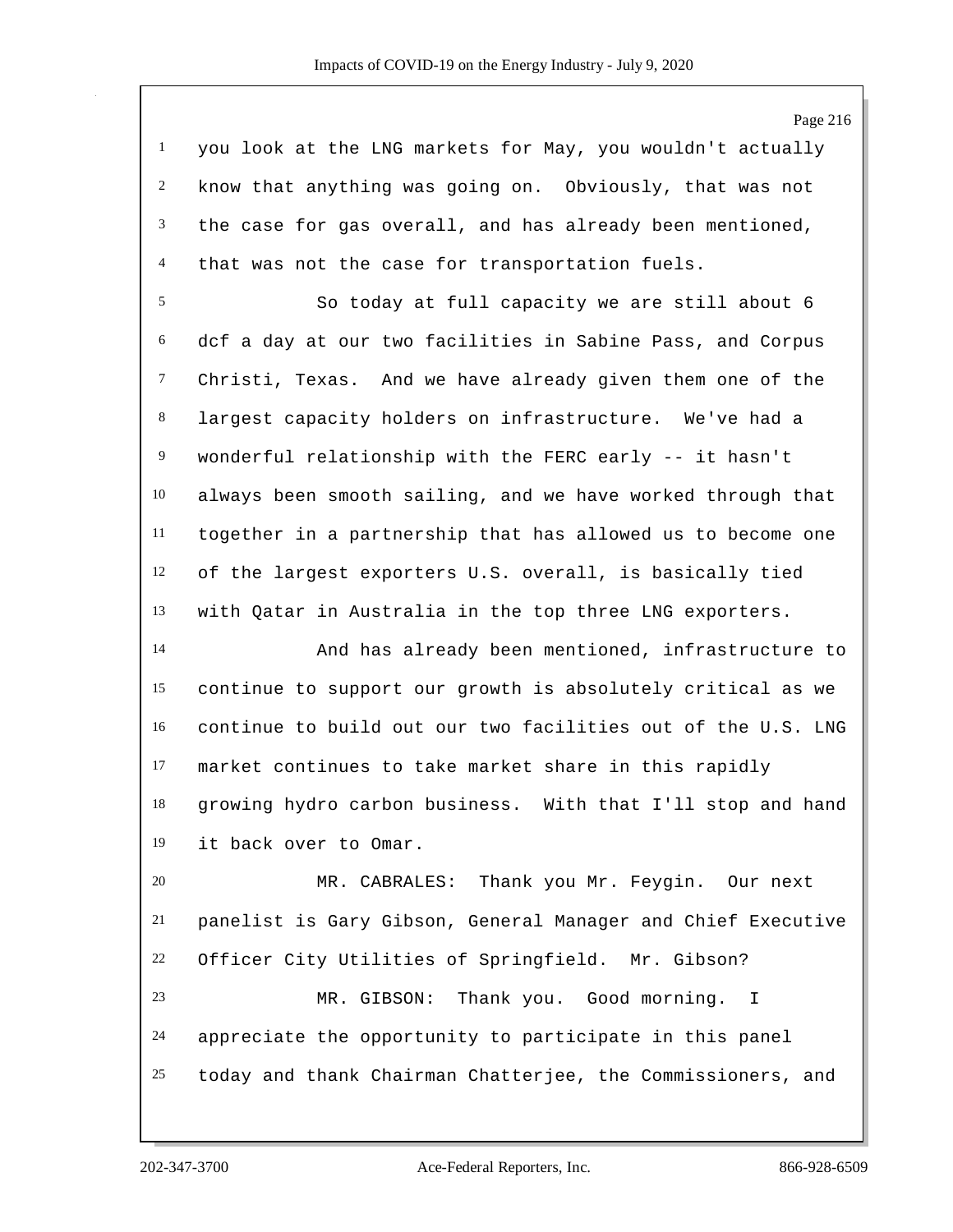Commission staff for organizing this important Technical Conference regarding the impacts of COVID-19 on the energy industry.

 I am Gary Gibson, General Manager - CEO for City Utilities of Springfield, and I appear on behalf of the American Public Gas Association of APGA. City Utilities of Springfield is a community-owned utility serving over 110,000 customers in southwest Missouri with natural gas, as well as electricity, water, broadband and public transportation services. For the last 75 years, City Utilities has been governed by a dedicated board of local citizens.

 APGA appreciates the Commission's commitment to addressing the significant impacts that COVID-19 has had on our industry. Throughout this crisis, approximately 1,000 communities across the U.S. have relied on their public gas utilities for sale, reliable and affordable fuel use for cooking, clothes drying, and space and water hearing, as well as for various commercial and industrial needs. APGA members have delivered.

 APGA members are locally-owned and governed to be accountable to the communities they serve -- community aid and service is the mandate for these utilities. Consequently, APGA'S members, including City Utilities, have taken significant steps to ensure natural gas continues to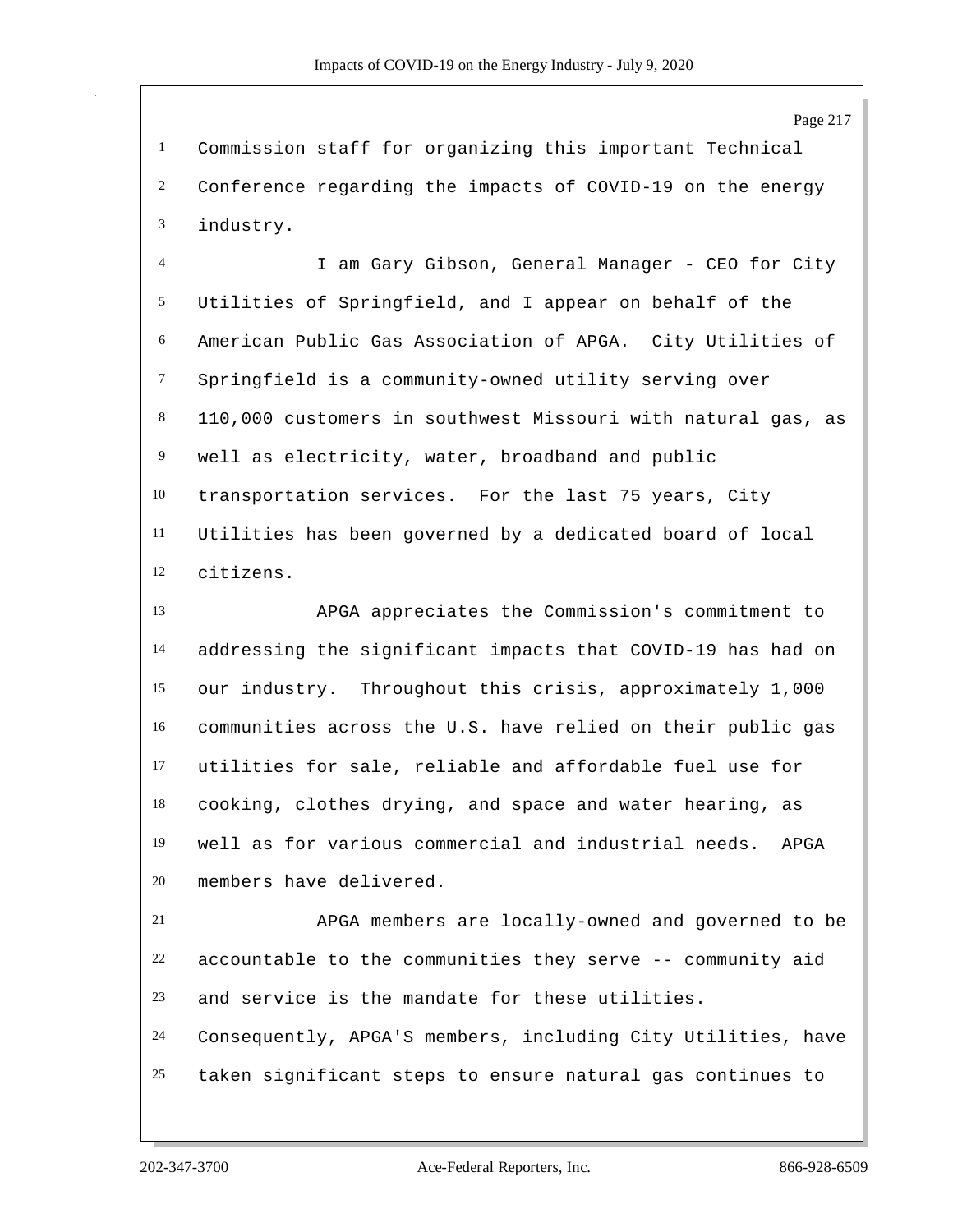safely flow to all during this crisis, especially to those with emergency financial needs.

 To best serve these communities, APGA members have been pausing shutoffs, waiving fees and penalties for late payment and restoring service to those in need. As a result, many APGA members have had customers request deferrals of payments, resulting in the deferral of hundreds of thousands of dollars in revenue for some systems.

 Furthermore, APGA members and other pipeline operators have developed COVID-related procedures to ensure that personnel have the planning, resources and technology they need to perform their roles and to minimize exposure to the virus. While enforcement of certain regulations has been relaxed to provide relief to regulated communities pipeline safety has remained the top priority during these challenging times. Employees of APGA members have been on the front line supporting their customer owners by responding to a variety of service calls.

 Municipal gas utilities have also fallen victim to the hardships presented by this pandemic, having lost roughly \$140 million since March and being projected to realize additional revenue losses in the coming months. While Congress has acted swiftly to provide much needed aid to various industries, local governments including municipal utilities, have been large ineligible for many of these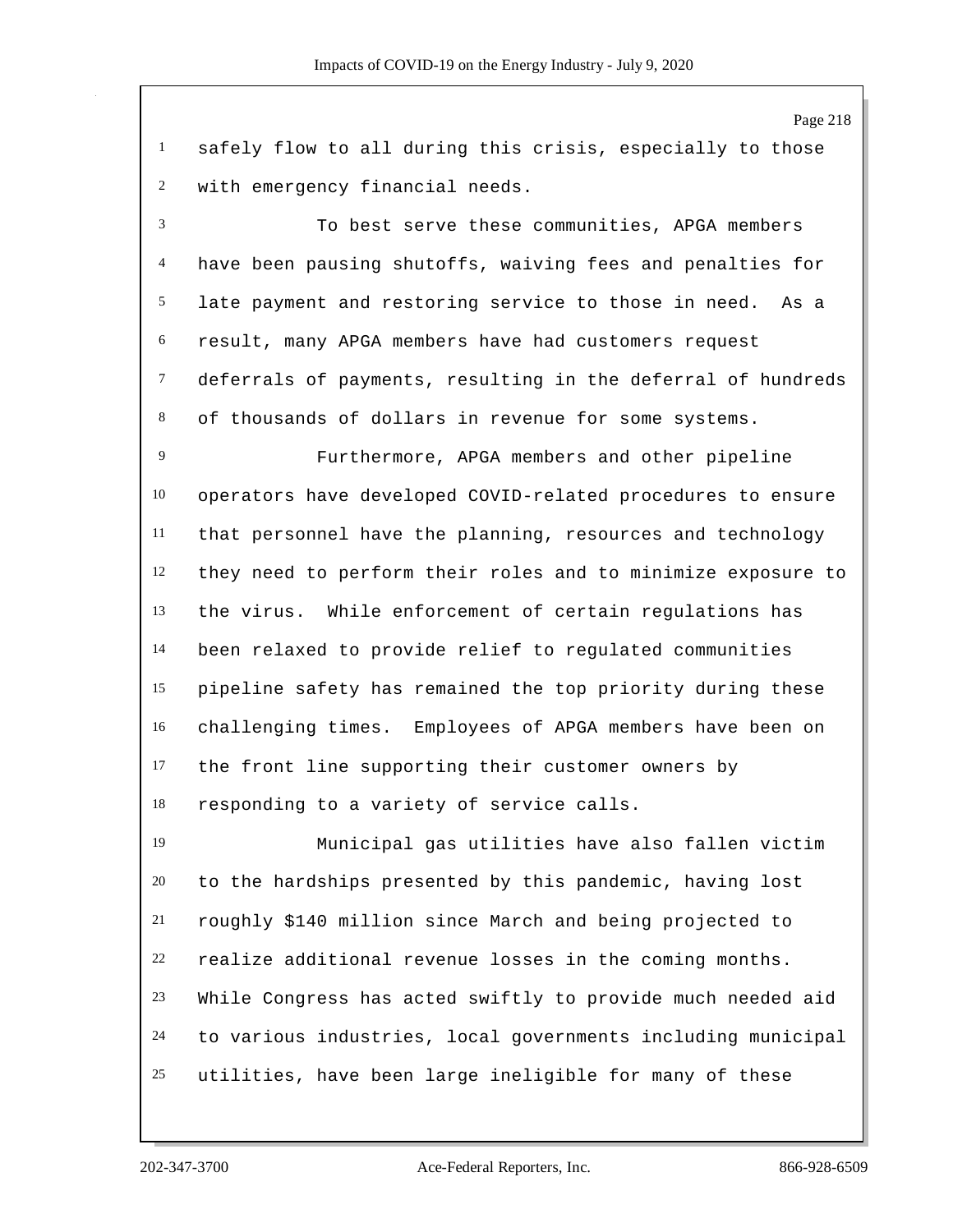programs.

 Consequently, APGA has requested Congressional assistance to help offset revenue losses as a result of COVID-19. Until public utilities receive appropriate support, APGA's members will continue to have significant financial hardships, which could impact infrastructure projects moving forward.

 With these challenging times, there has been heightened awareness of many APGA members' dependence on one pipeline for gas supply. While no issues were experienced during this pandemic, the Commission is encouraged to ensure that it is taking the appropriate steps in approving infrastructure that allows for America's abundant energy resources to reach the homes and businesses that need them.

 During this crisis, many of the best solutions have come at the local level -- those closest to the needs of our communities. Public gas utilities continue to be essential to thousands of communities across the country, and we look forward to working together with the Commission and other stakeholders towards solutions that support these critical entities through responsible recovery. Thank you again, and I look forward to today's discussion.

 MR. CABRALES: Thank you Mr. Gibson. Next we have Terry Lewandowski, he's Senior Director of Energy at Nutrien. He also represents the Process Gas Consumers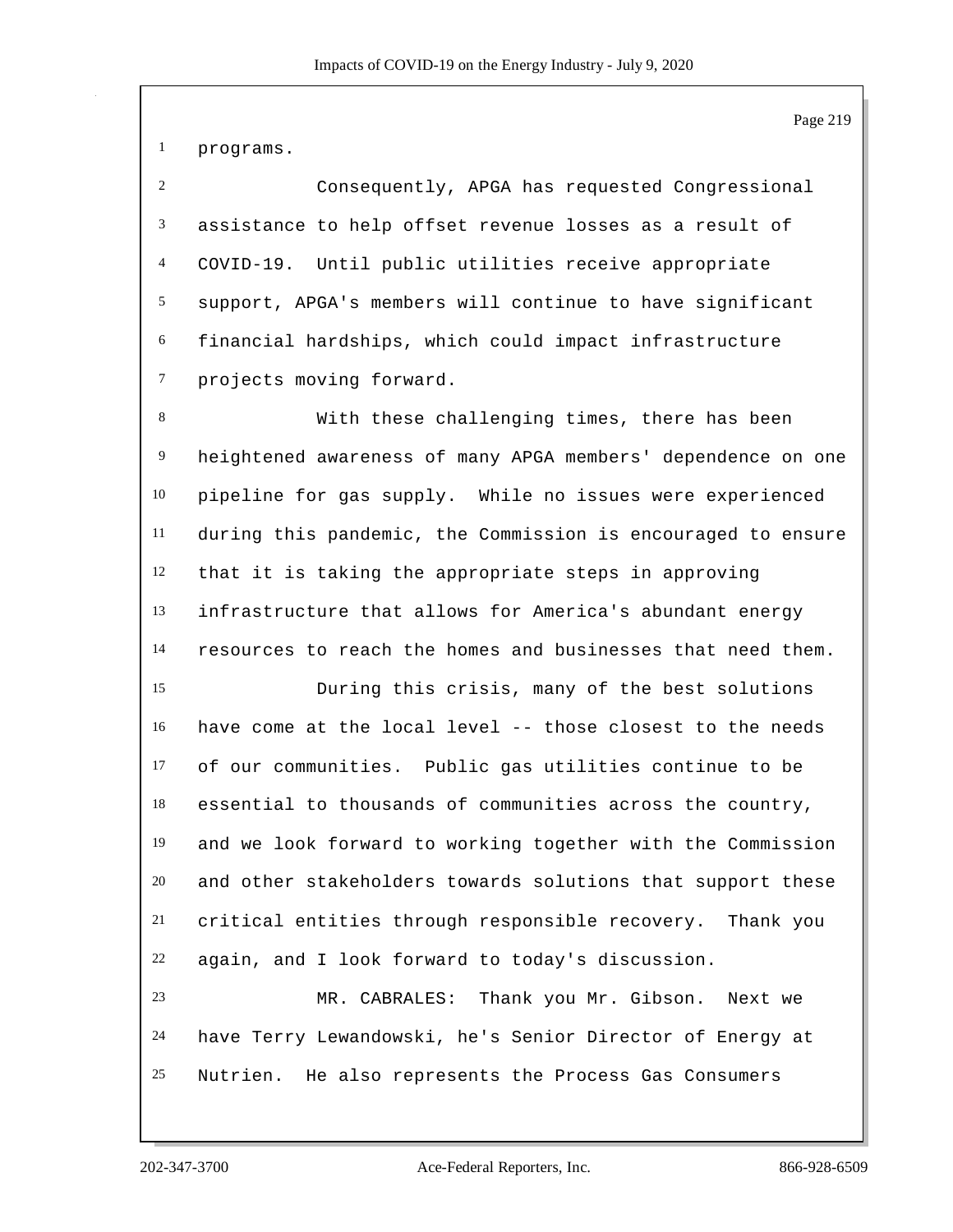Group. Mr. Lewandowski is not giving a formal opening statement, but please feel free to introduce yourself and the organizations you represent. Mr. Lewandowski? MR. LEWANDOWSKI: Thank you Omar. Thank you Chairman Chatterjee, Commissioners and staff for the opportunity to be part of this panel, but also for your diligent oversight of our industry. I'd also like to acknowledge those in the energy sector from producers to the financial community, natural gas pipeline, electric grids, where all have given an amazing effort during these difficult times and we've seen no lapse in their reliability. As Omar said, my name is Terry Lewandowski. I'm the Senior Director of Energy at Nutrien. We are the world's largest provider of crop inputs and services and I oversee the energy management for North America. Energy is the life blood of all of our operations at Nutrien, but that need is significantly higher wherever we manufacture nitrogen fertilizer. At these facilities reliable, low-cost energy is critical to our efforts to grow the world from the ground up. I am also here on behalf of the Process Gas Consumers Group or PGC where I serve as the Chair. Our membership at the PGC is a group of energy intensive large industrial end users that operate hundreds of manufacturing sites in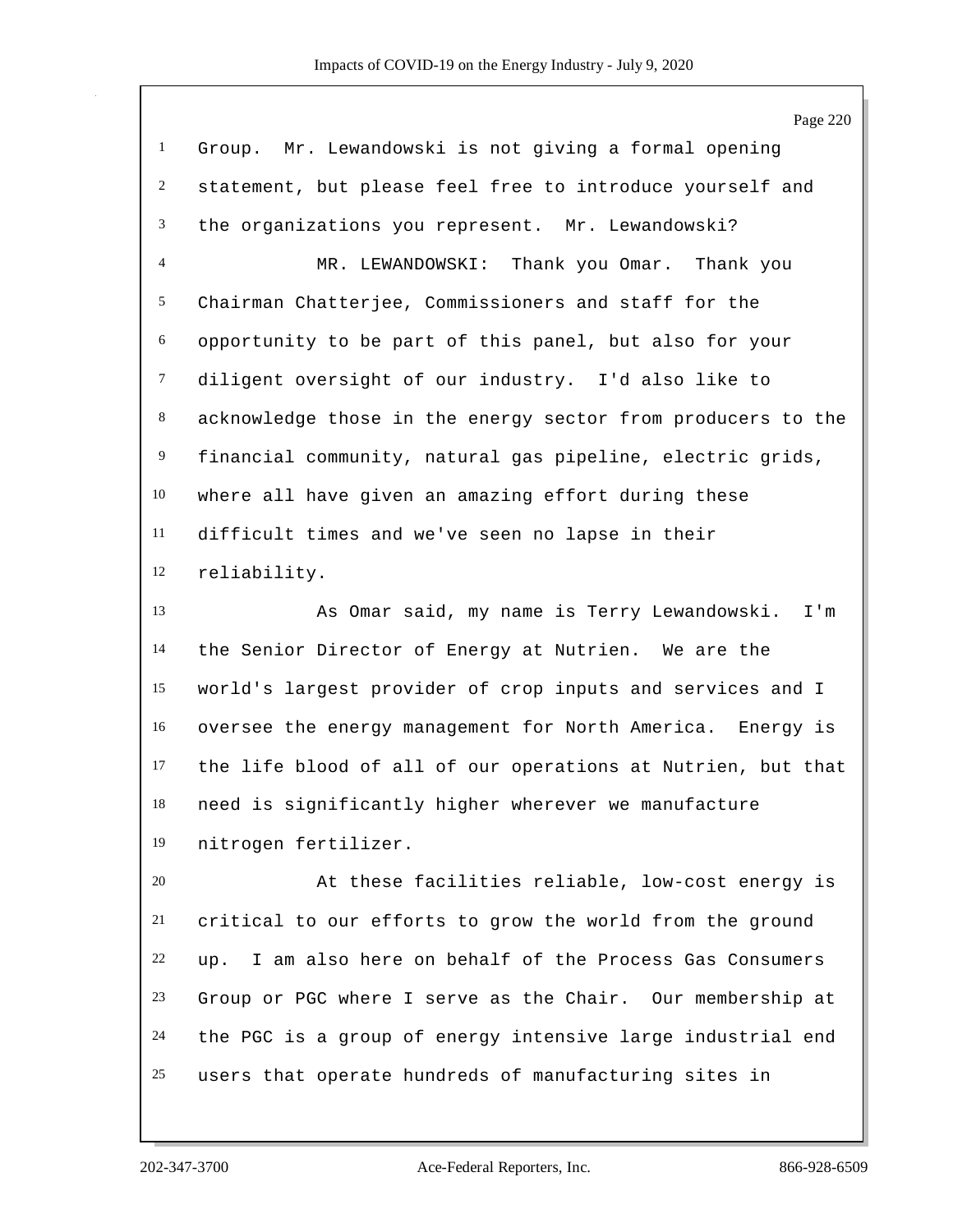virtually every state of our country. As a group, we consume large amounts of natural gas via interstate pipelines that run all over the U.S. and Canada. PGC advocates on behalf of its members to ensure that end users continue to receive safe, reliable and competitive costs in the global marketplace. I look forward to participating on the panel today, and thank you again. 8 MR. CABRALES: Thank you Mr. Lewandowski. Next up is Matt O'Mahoney, he's Managing Director of Fuel Procurement and Operations of Delta Airlines. The floor is yours Mr. O'Mahoney. MR. O'MAHONEY: Good morning. I would like to thank the Chairman, Commissioners and Commission staff for scheduling this conference. It is very timely and important to discuss the unprecedented and complicated impacts from COVID-19 on the energy infrastructure in our nation. My name is Matt O'Mahoney, and I am Managing Director of Fuel Procurement and Operations at Delta Airlines. And today I'm representing Airlines for America, which is the key trade association for most of the major U.S. and Canadian Airlines. Unprecedented is a good word to describe the economic damage that has occurred to our industry. While there has been a small uptick in passenger demand recently, the road to recovery is wing speed and will come with serious challenges.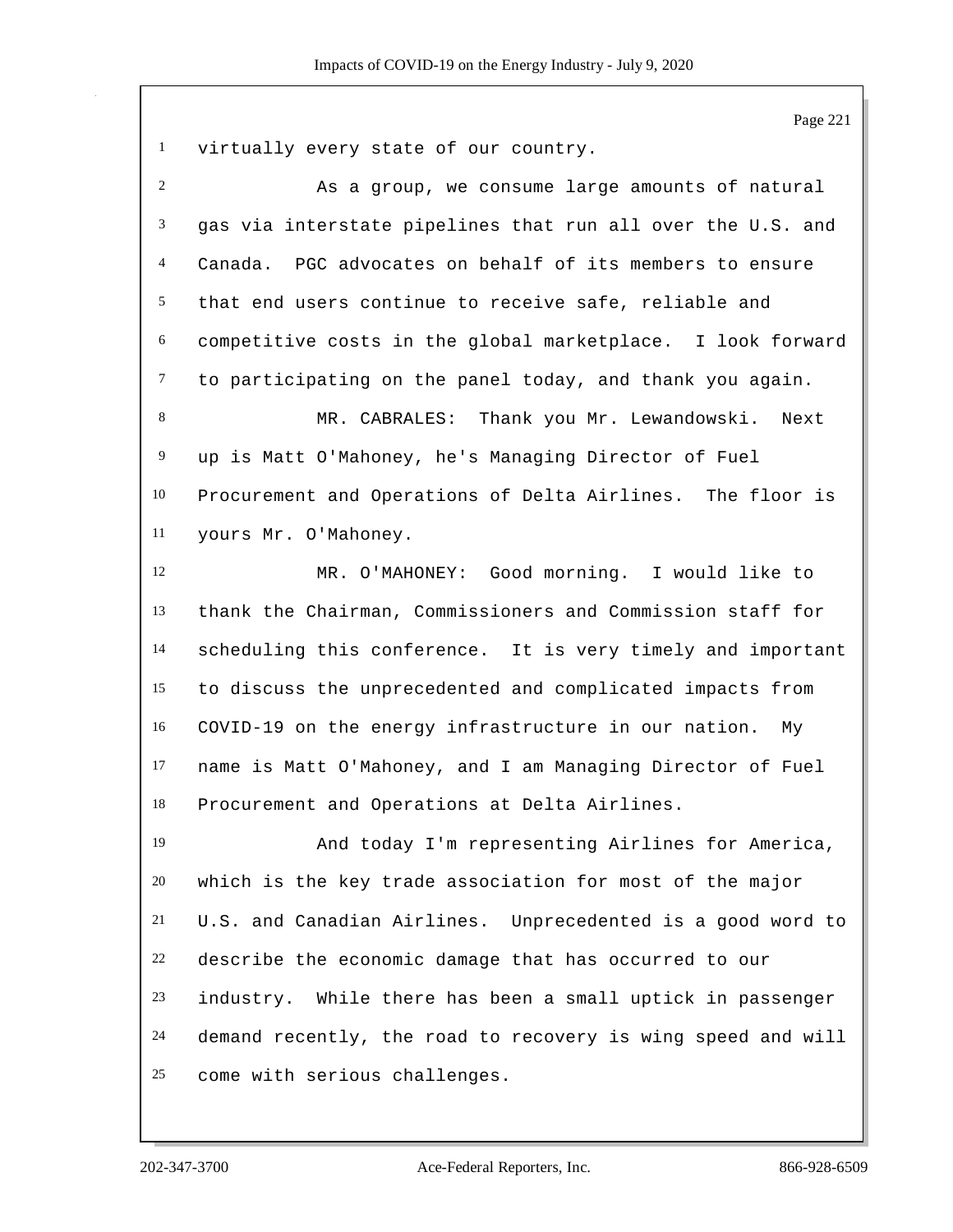Page 222 One of those challenges, the ability to transport jet fuel via pipelines, I will discuss today. But first I would like to acknowledge the significant importance of a refined product pipelines to airports. Career airports like Atlanta, Chicago O'Hare, Washington Reagan and Dallas Fort Worth, some of our nations busiest, there are simply no other suitable means for transporting jet fuel than by long-haul multi-product pipelines. As an example, it would take approximately 325 tanker trucks daily traveling down from Exxon's Baton Rouge refinery to the Atlanta Airport to supply all the jet fuel needs. This cost would be ten times higher than the pipeline tariffs, and environmental risk would be far greater. Pipelines are simply the most efficient and effective means of transportation to airports. To mitigate the risk of shortages and to reduce costs, airlines have evolved a self-supply strategy of buying jet fuel direct from a refinery or terminal, and shipping that product via pipeline to the airports themselves. In fact, individual airlines are often the largest customer shippers on the various pipelines. As a result of self-supply strategies, airlines have established considerable pipeline shipping history which allows airlines to continue to access pipelines in the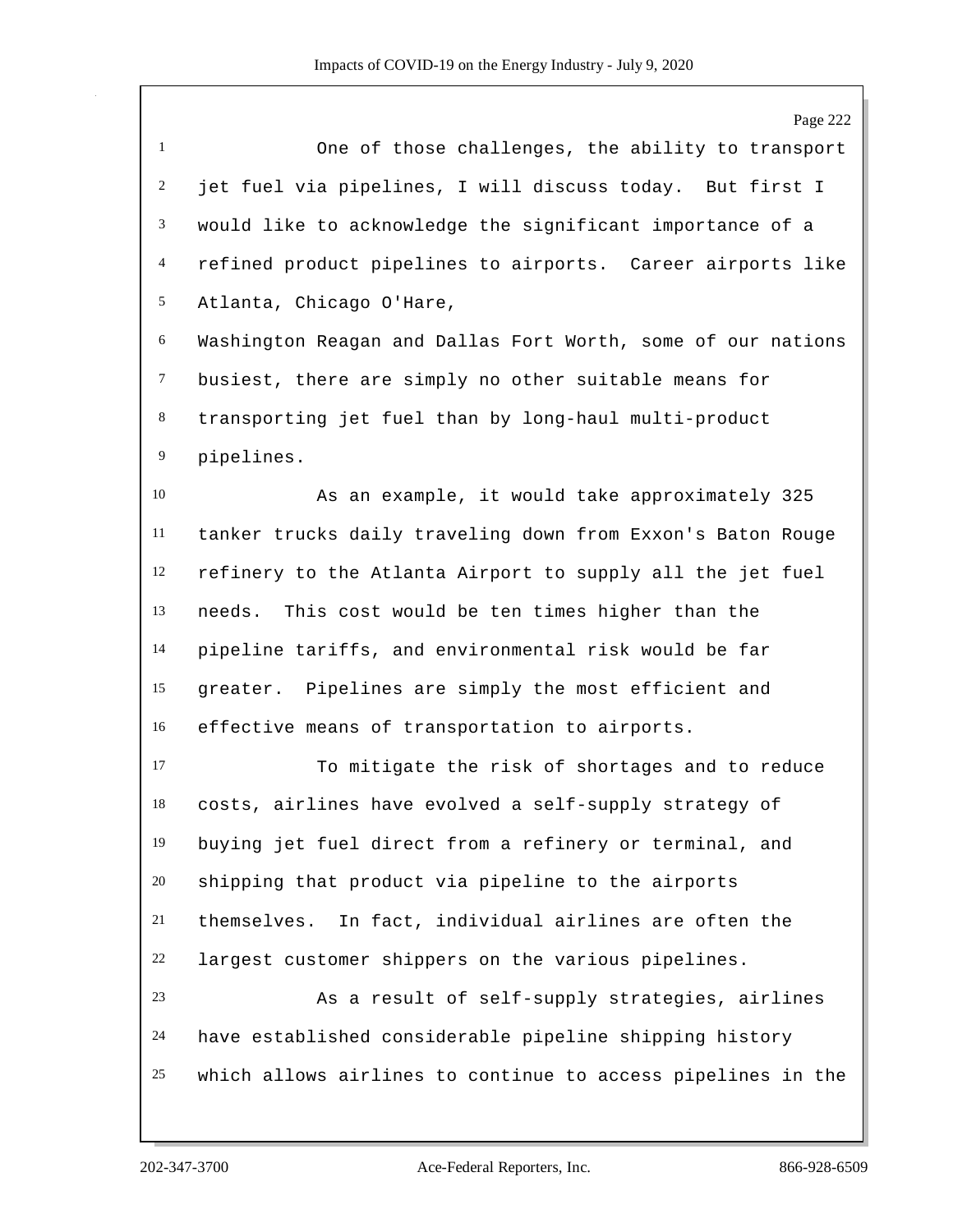Page 223

 future. However, shipping history which is most often calculated based upon a trailing 12-month period, will be seriously impacted by COVID-19.

 Due to the pandemic, airline passenger demand has plummeted, with April passenger counts showing a 95 percent drop versus April of 2019 and only a slight improvement in June at 81 percent down. Commensurate with the declines in airline passenger volume, jet fuel consumption is also down dramatically.

 This drop in jet fuel is far more significant than the fall in use of gasoline or diesel. June 2020 data showed jet fuel demand at 39 percent of June 2019 levels, while gasoline and diesel were at 86 percent and 80 percent respectively. Furthermore, while there's a lot of uncertainty, it is generally expected to take two to three years for the airlines to recover.

 One estimate is that jet fuel consumption for the full year 2020 will be at 45 percent of 2019, and 2021 will be at 75 percent with 2022 at 95 percent. This situation is unlike any other in the past where there has been such a lengthy and sharp disconnect between one refined product -- jet fuel in this situation, and the other major refined products -- gasoline and diesel. This disproportionate fall in jet fuel

consumption and therefore segments on the pipeline has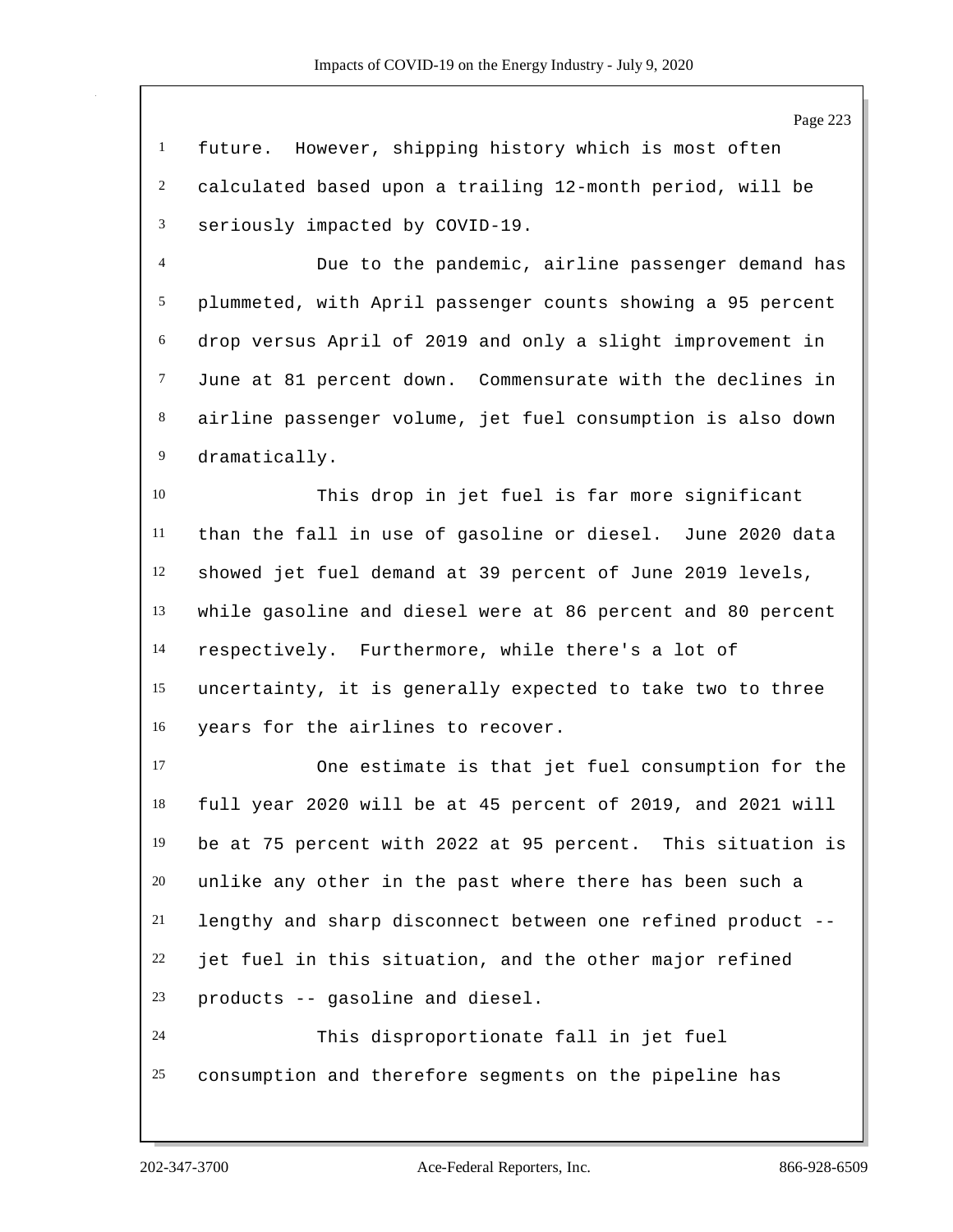|              | Page 224                                                     |
|--------------|--------------------------------------------------------------|
| $\mathbf{1}$ | allowed gasoline and diesel to take away valuable space on   |
| 2            | allocated lines and therefore shipping history.              |
| 3            | Calculations for future shipments is based upon the trailing |
| 4            | 12 month shipping history, so at 2020 levels, are at only 45 |
| 5            | percent per jet, there will be an inability to ship the 75   |
| 6            | percent expected to be needed in 2021.                       |
| $\tau$       | Without the adequate amount of jet fuel, airlines            |
| 8            | will be challenged to add back flights. I would very much    |
| 9            | like to discuss this issue in further detail this morning,   |
| 10           | or at a subsequent meeting. Thank you very much again for    |
| 11           | the time today and I look forward to the Q and A portion of  |
| 12           | this panel.                                                  |
| 13           | MR. CABRALES: Thank you Mr. O'Mahoney. The next              |
| 14           | panelist is Toby Rice, Chief Executive Officer EQT           |
| 15           | Corporation. Please go ahead Mr. Rice.                       |
| 16           | MR. RICE: Good morning and thank you for hosting             |
| 17           | today's Technical Conference. My name is Toby Rice, and I    |
| 18           | am the CEO of EQT Corporation. Based in Pittsburgh, and      |
| 19           | operating in the core of the Appalachian Basin, EQT is the   |
| 20           | largest producer of natural gas in the country.              |
| 21           | The combination of COVID-19 and the OPEC plus                |
| 22           | price war has fundamentally changed the trajectory of the    |
| 23           | American oil and gas industry. Over the past two decades,    |
| 24           | the shale revolution has powered our economy, improved our   |
| 25           | environment and strengthened our national security.<br>The   |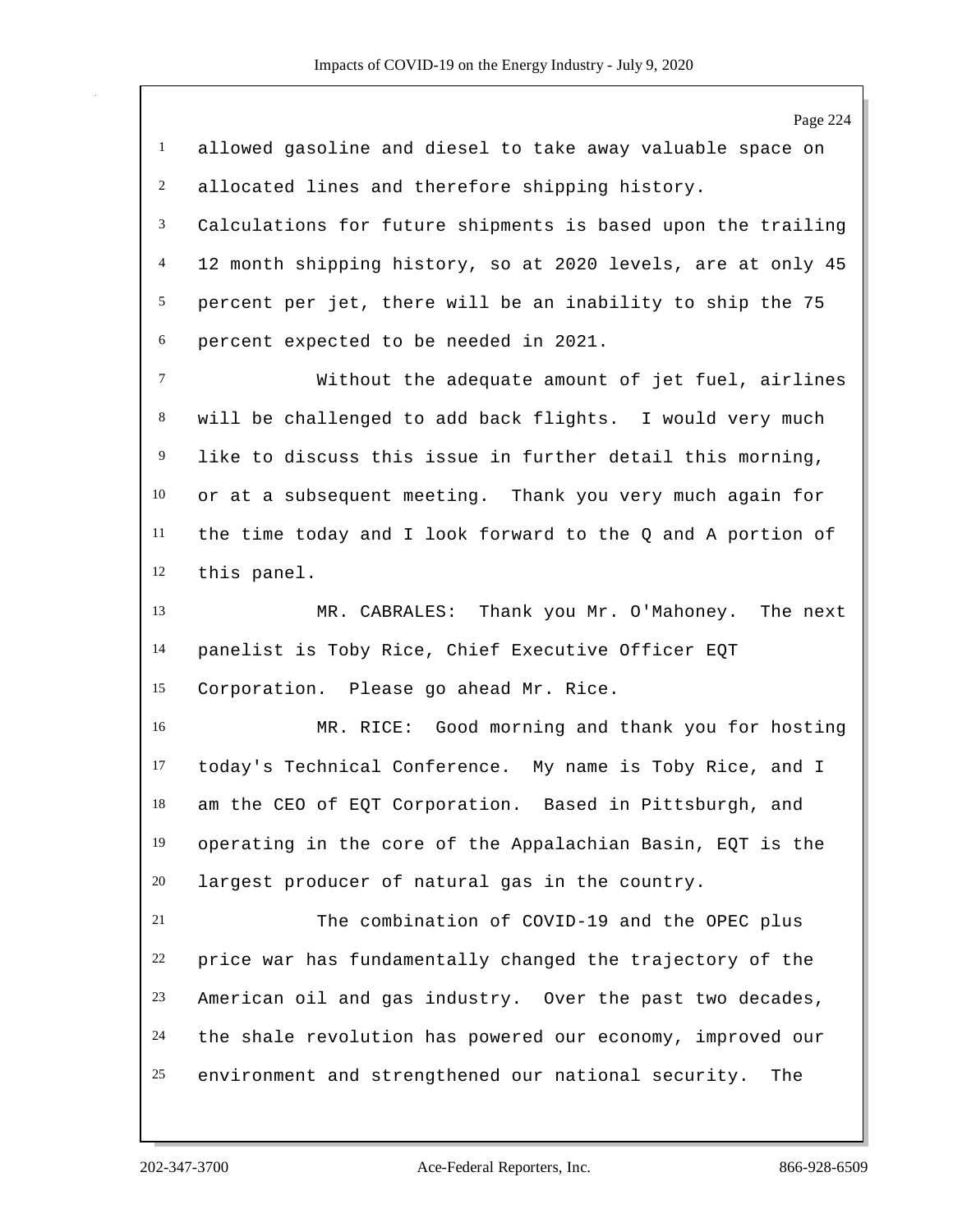Page 225 principal drives behind these positive steps were not big oil, they were the independent oil and gas producers like EQT, which today account for over 80 percent of U.S. natural gas production. Competition led to a drastic improvement in operation performance, ultimately reversing the decades' long status of the U.S. as an energy importer. Today it is anticipated that numerous public independent oil and gas producers will go bankrupt in the next few years. The value of the approximately 80 public independent oil and gas producers is roughly the same as the value of the four largest midstream companies as well as the two largest utilities. EQT alone provides the feedstock for nearly 2 percent of the country's power, effectively powering one out of every 60 homes, offices, hospital and yes Tesla's in the country. And yet we are valued at approximately one-quarter and 1/20th the values of the midstream companies represented on today's panel. The reason for this value disconnect is simple -- the combination of cheap capital and significant productivity improvements drastically increased domestic production and significantly reduced the cost of the products we sell. The price at which we sell natural gas is less than half of what it was in the early 2000's, while many of the most significant midstream costs remain the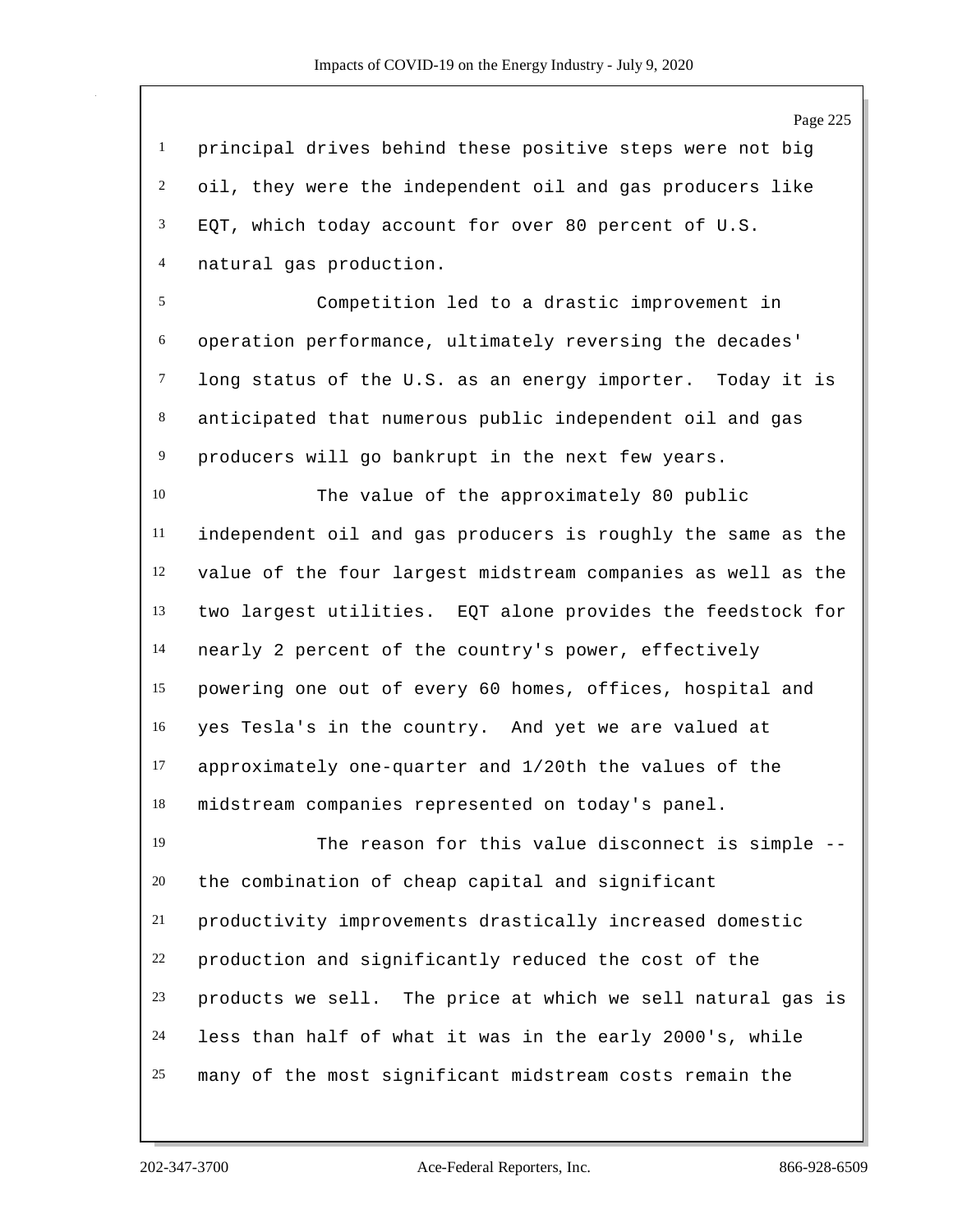same.

| 2               | That reduction in price is a good thing. It is a            |
|-----------------|-------------------------------------------------------------|
| $\mathbf{3}$    | good thing for the American citizens who see lower power    |
| 4               | bills. It is a good thing for the environment, lower        |
| 5 <sup>5</sup>  | natural gas prices have replaced coal fired generation with |
| 6               | clean burning natural gas in our power plants, and this is  |
| $7\overline{ }$ | the primary driver behind why CO2 emissions have dropped to |
| 8               | their lowest levels in a generation.                        |
| 9               | It is a good thing for the United States,                   |
| 10              | allowing for the development of a competitive LNG export    |
| 11              | industry that is a critical piece of expanding U.S. energy  |
| 12              | influence around the globe rather than relying on a handful |
| 13              | of other countries that may not share our nation's values   |
| 14              | While the topic of today is the impact of                   |

 COVID-19, it is important not to lose sight of the significance of the OPEC plus price war. What was made clear to me, and what should be on the top of minds for all of us is that just as outside influences can drive the price of oil to under \$20.00 a barrel, these same influences can drive the price to over \$100.00 per barrel absent a competitive U.S. industry. We cannot allow that to happen. I am excited to offer a voice for the upstream industry on today's panel. It is difficult as an upstream company to decouple the impacts of COVID-19 and the OPEC plus price war as the results are the same. We are going to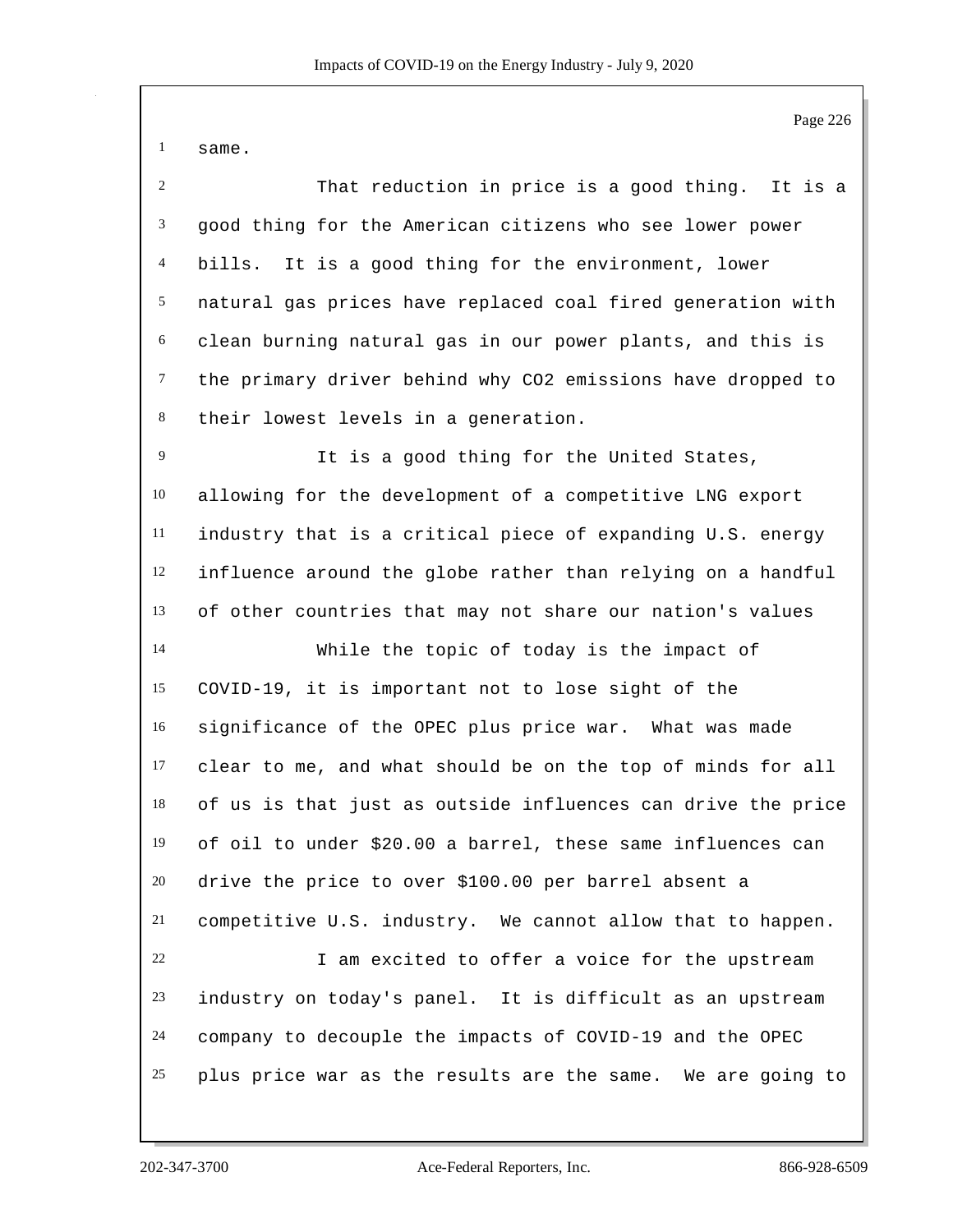be entering a world where there are fewer of the companies that drove the country to the place of strength that it sits in today.

 For the Commission, it is our opinion that heavy consideration of the strength of the upstream industry is needed when assessing the actions that it takes going forward. Just this week we saw the cancellation of another major newbuild long-haul pipeline in the Atlantic Coast Pipeline. Regardless of one's views on whether that is a good or bad thing, the reality is that many believe that we will soon be wrapping up some of the last completed oil and natural gas pipelines in the country.

 Additionally, a change in investor sentiment over the last couple of years is resulting in an expectation that the days of growing domestic supply are behind us as well.

 So what does that mean? In my opinion, if the subsidization of supply growth is behind us, the only manner in which we can continue to provide economically efficient energy to consumers is for the system to transition its focus away from supporting supply growth and instead focus on supporting efficiencies.

 In our opinion, the best way for the FERC to support efficiencies is to maintain the competitive dynamic that bolstered improvements of the past. That means maintaining a high level playing field among operators, and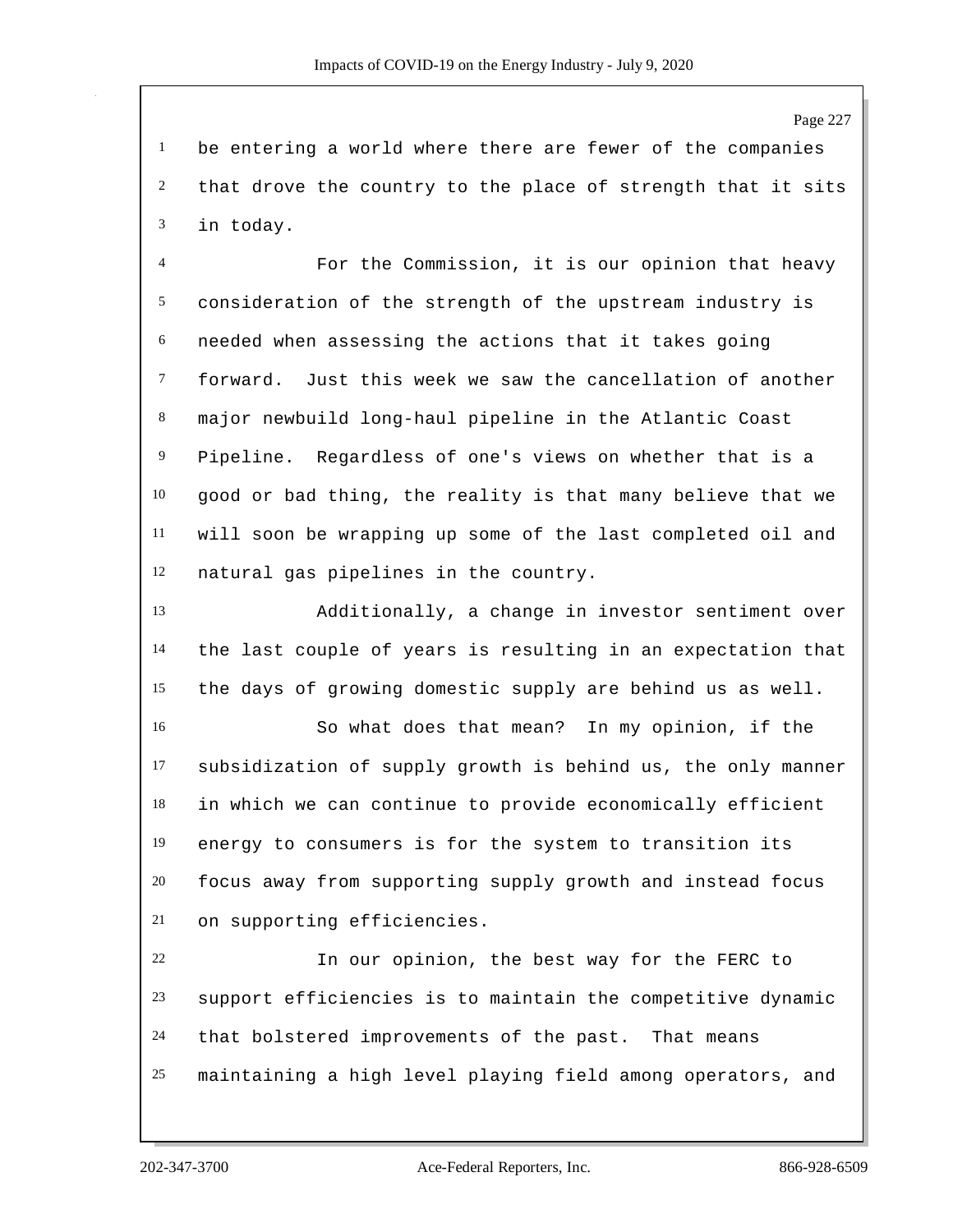|                | Page 228                                                     |
|----------------|--------------------------------------------------------------|
| $\mathbf{1}$   | avoiding propping up underperforming operators by providing  |
| $\overline{c}$ | arbitrary competitive advantages. It also means assessing    |
| 3              | how the policies of the FERC result in value allocation      |
| $\overline{4}$ | across the entire energy lifecycle, and how that value       |
| 5              | allocation affects the health of the system as a whole.      |
| $\sqrt{6}$     | The benefits of a competitive market are real,               |
| $\tau$         | and we have seen this in our company. In just the last year  |
| $\,8\,$        | since taking control of the EQT, we have reduced well costs  |
| 9              | by over approximately 40 percent. That improvement has       |
| 10             | transitioned EQT - again, the largest natural gas producer   |
| 11             | in the United States, from a financially distressed company  |
| 12             | to a sustainable and thriving company.                       |
| 13             | In a world where supply growth is no longer in               |
| 14             | demand, only efficient development allows for sustainable    |
| 15             | businesses. If we do not have a market that drives           |
| 16             | efficiencies, the benefits of the shale revolution felt over |
| 17             | the past two decades will be at risk of reversal. Thank you  |
| 18             | again for the opportunity to join today's discussion.        |
| 19             | MR. CABRALES: Thank you Mr. Rice. And thank you              |
| 20             | to all of our panelists. We now will begin the question and  |
| 21             | answer session. If panelists would like to answer a          |
| 22             | question, please use the Webex raise the hand button.        |
| 23             | Alternatively, if you are having issues with the raise the   |
| 24             | hand option, please turn on your microphone and indicate     |
| 25             | that you would like to respond.                              |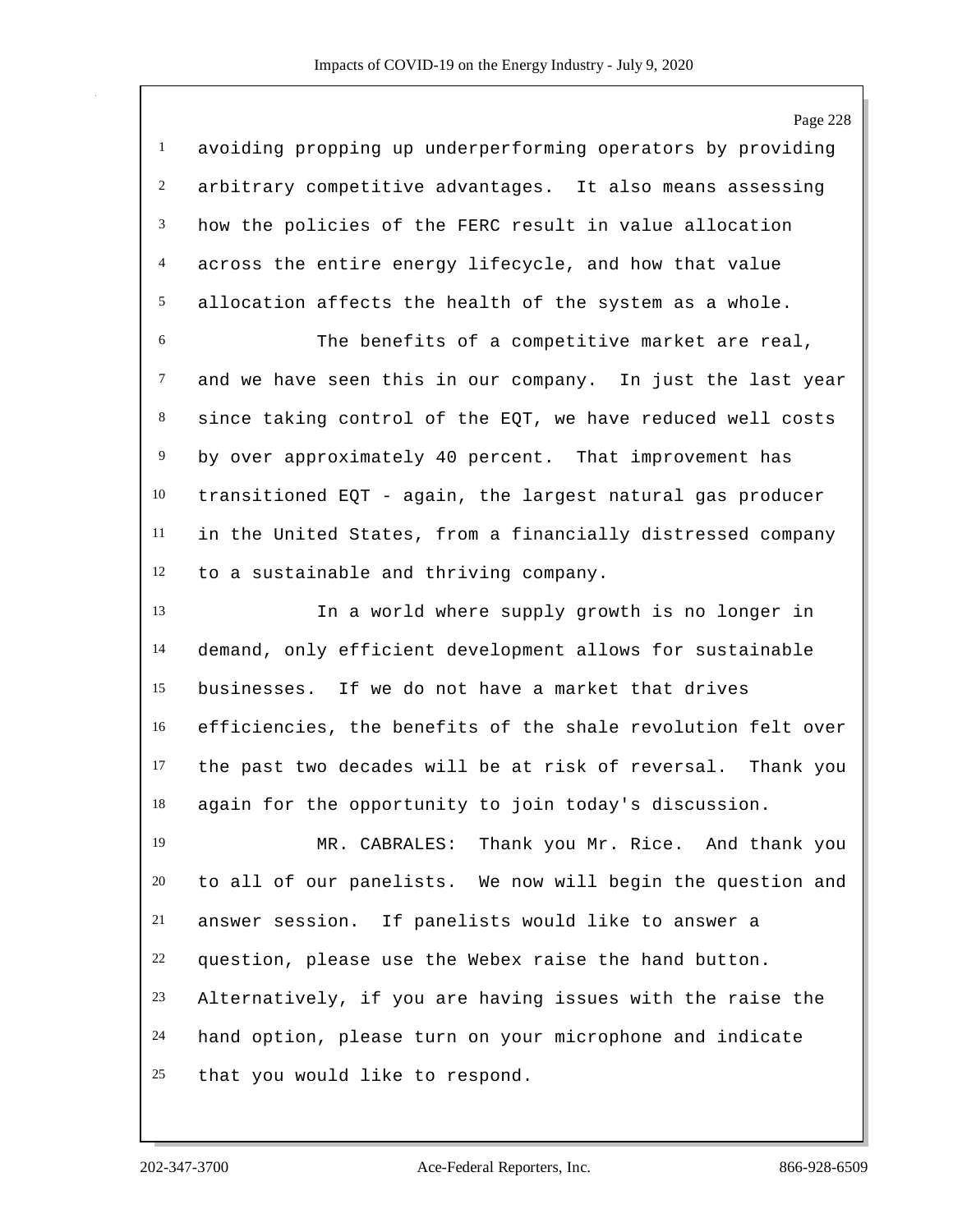Page 229 I will call panelists that raise their virtual hands or who have otherwise indicated that they would like to answer a question. Once I do so, please turn on your microphone and respond to the question. Please turn off your microphone and lower your virtual hand when you have completed your answer. I will now turn it over to Chairman Chatterjee for his questions. Please go ahead Mr. Chairman. CHAIRMAN CHATTERJEE: Thank you all for your informative remarks. Very interesting. I have a few questions for this panel. My first is not directed to a specific individual so anyone feel free to weigh in. What regulatory challenges have been faced, if any, due to the anticipated changes in natural gas and oil demand due to the COVID-19 emergency? MR. CABRALES: I see Mr. Rice has his hand up. Mr. Rice? MR. RICE: I'll jump in on that. You know, while EQT is not regulated with the FERC, you know, one of our biggest costs is our cost to transport our gas across the United States, an industry segment of our industry is regulated. And I think that you know, this probably isn't due directly to COVID, but I think that one thing that's really important to keep in mind is even though demand is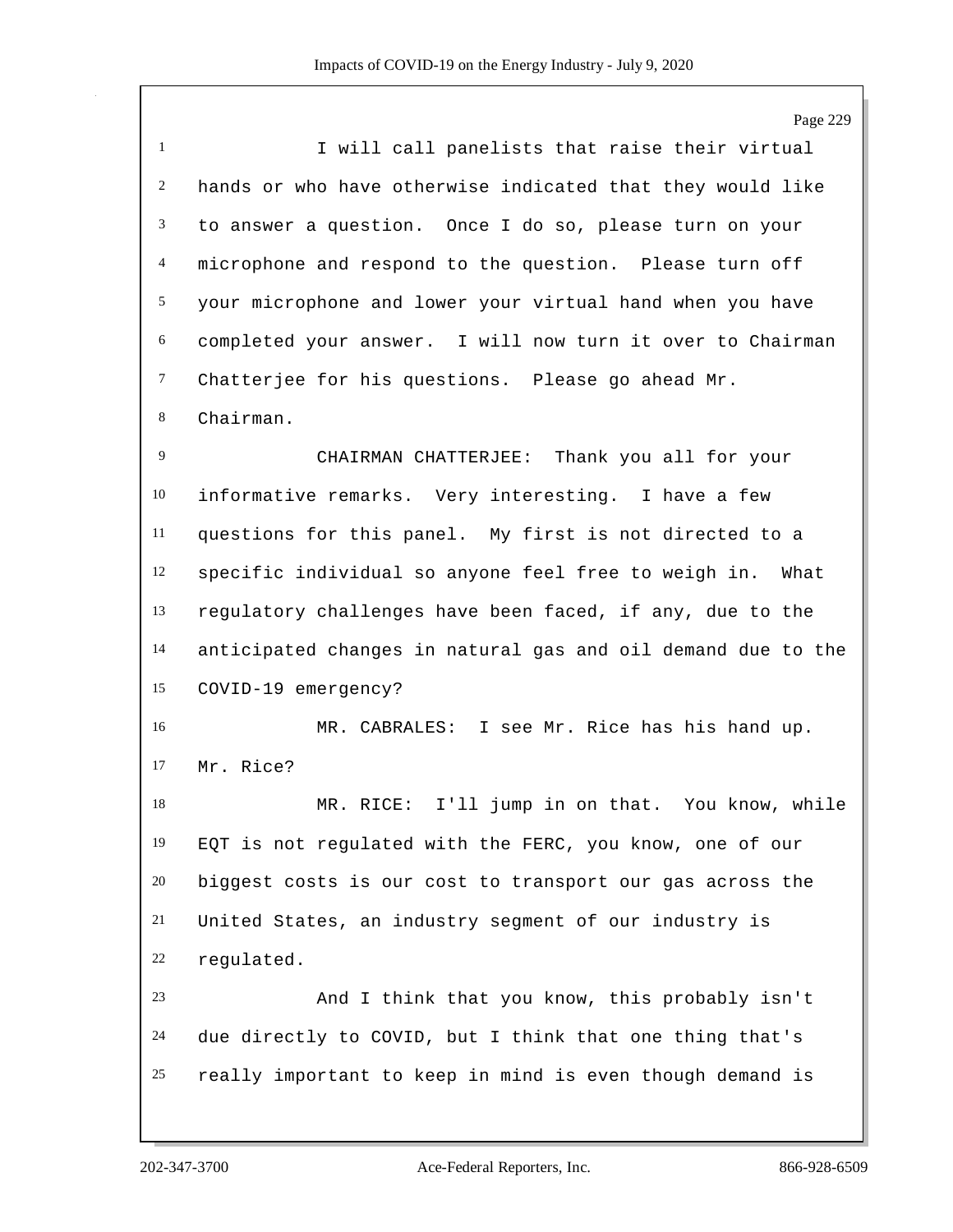|                | Page 230                                                     |
|----------------|--------------------------------------------------------------|
| $\mathbf{1}$   | down temporarily in the short-term, the need for you know,   |
| $\overline{c}$ | large scale pipeline projects to connect markets and drive   |
| 3              | efficiency of our -- of the upstream and the downstream      |
| $\overline{4}$ | markets we consume is still very high and I think that you   |
| 5              | know, it's been, the regulatory uncertainty that many of     |
| 6              | our midstream peers have faced, are real and challenging and |
| $\tau$         | it's very concerning to us as an upstream operator who       |
| $8\,$          | relies on these pipelines to provide an efficient market, to |
| 9              | see the challenges that they're going through with their     |
| 10             | regulatory challenges that they face.                        |
| 11             | MR. CABRALES: Thank you Mr. Rice. Mr. Gibson,                |
| 12             | you have your hand up.                                       |
| 13             | Thank you. While APGA members<br>MR. GIBSON:                 |
| 14             | haven't experienced any direct impacts to regulatory         |
| 15             | challenges, I just wanted to echo how important it is that   |
| 16             | pipeline projects for capacity continue to be permitted and  |
| 17             | happened. And the Commission has addressed this issue in     |
| 18             | the past, due to the challenges to try to give access to our |
| 19             | communities by addressing the gas day and the intraday       |
| 20             | cycles.                                                      |
| 21             | But it's just going to be very important for                 |
| 22             | communities that we get to the end consumer access to the    |
| 23             | natural gas that they need to enjoy their daily lives.       |
| 24             | MR. CABRALES: Thank you Mr. Gibson.<br>Mr.                   |
| 25             | Chairman, I don't see any other hands up, so please          |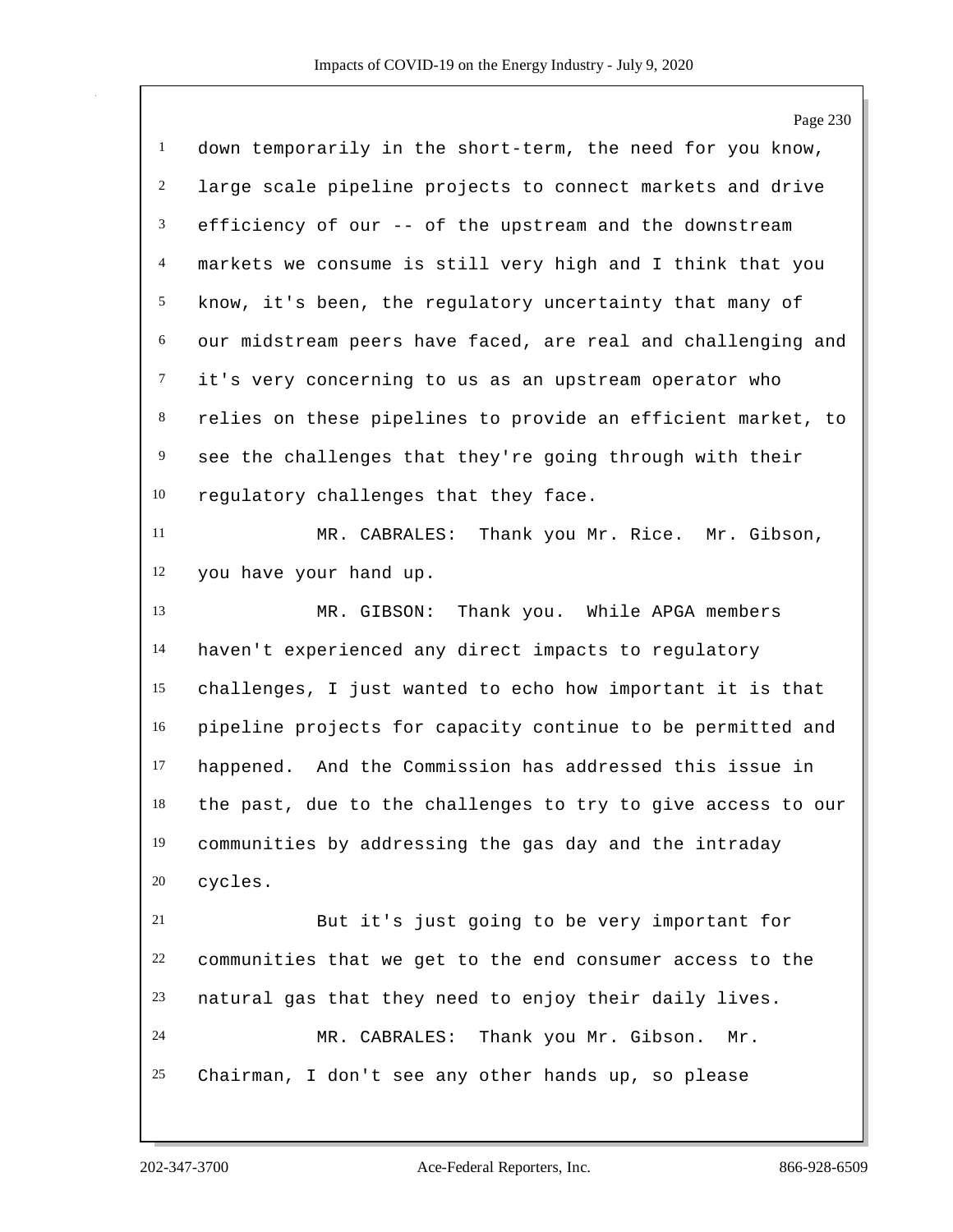continue.

| 2              | CHAIRMAN CATTERJEE: Great, thank you all for                 |
|----------------|--------------------------------------------------------------|
| 3              | your responses. Next I'm curious about projections for       |
| $\overline{4}$ | global natural gas LNG demand. What mid and long-term        |
| $\mathfrak{S}$ | demand trends are you projecting? And what should the        |
| 6              | Commission be considering as we look at whether U.S. LNG     |
| $\tau$         | infrastructure is well positioned to meet expected global    |
| 8              | Again, anyone please feel free to weigh in?<br>demands?      |
| 9              | MR. FEYGIN: Mr. Chairman, this is Anatol Feygin              |
| 10             | with Cheniere. You've allowed me to offer some thoughts on   |
| 11             | that. Again, in the last few years the gas market and the    |
| 12             | LNG market as a subset of that have experienced tremendous   |
| 13             | The gas market in 2018 globally grew by about 6<br>growth.   |
| 14             | percent. Last year it grew by about 2 percent and reached    |
| 15             | an all-time high of almost 25 percent of primary energy.     |
| 16             | While capacity is not necessarily prolonged, we              |
| 17             | do expect that to continue. We expect that long distance     |
| 18             | transportation of gas as emerging markets, primarily in      |
| 19             | Asia, are difficult to supply by pipelines, will be supplied |
| 20             | by LNG and LNG will become a growing percentage of the       |
| 21             | overall gas pie.                                             |
| 22             | So we are quite sanguine on future demand for                |
| 23             | natural gas, but we expect that the LNG market which has     |
| 24             | doubled every decade in the last two decades, will not quite |
| 25             | double in the 2020's but will go from about 400 million tons |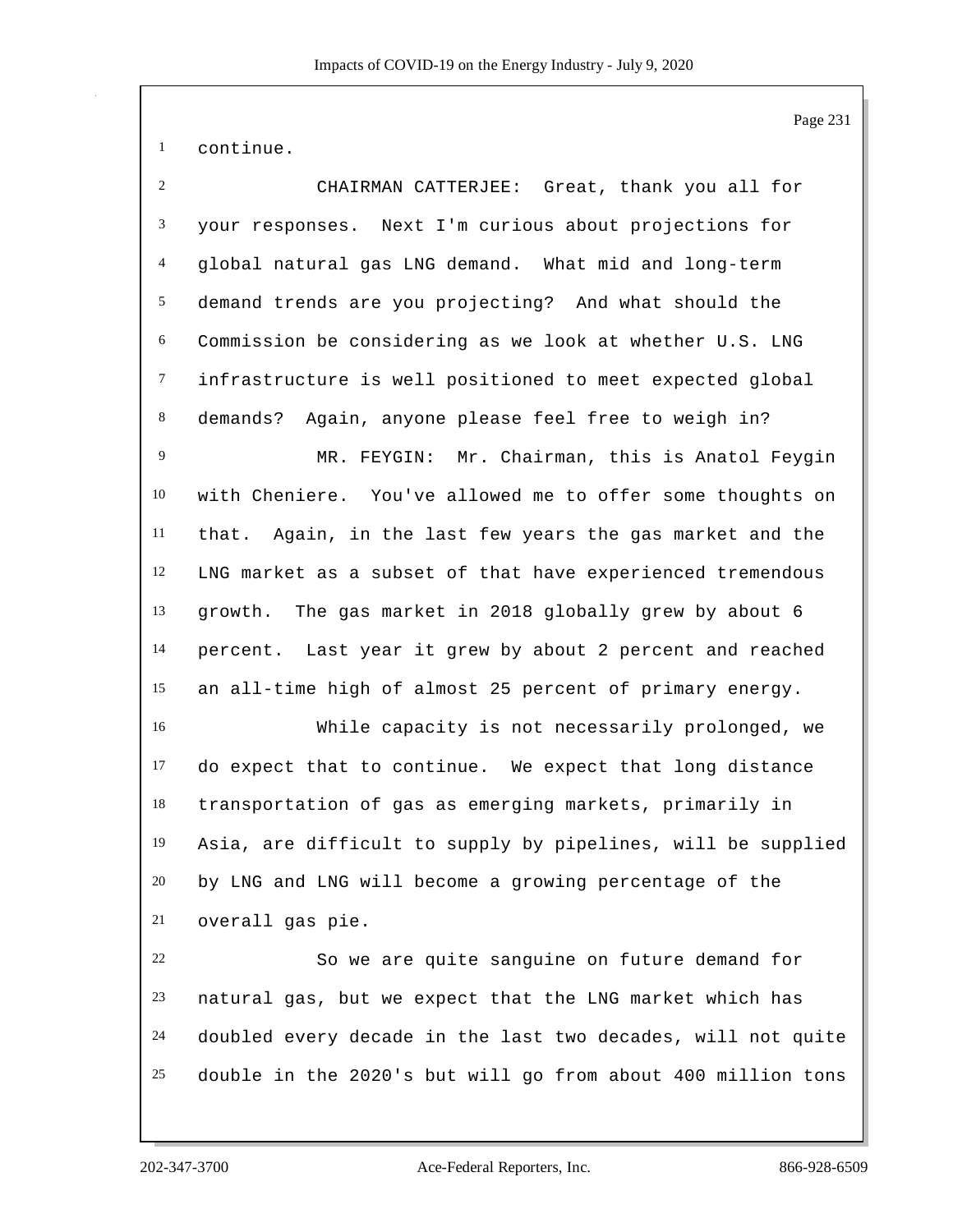to about 700 million tons between 2020 and 2030. We expect that to happen in compliment with growth in renewables and as a cleaner hydro carbon fuel as well as of course, as a back stop for renewable intermittency and we're seeing that develop really globally.

 So we are quite optimistic about what the future brings. That said, the U.S. LNG market, while being very flexible and given everything that Mr. Rice has said about the upstream developments quite competitive based on a tremendous amount of global competition -- East Africa, Arctic Russia, Qatar expansions today are our primary competitors and they of course have enormous hydro carbon resources and very attractive upstream costs.

 So we need to do everything possible as Mr. Rice said, the upstream space needs to continue to remain healthy, innovate, bring down costs, these prices today -- obviously depressed because of all of the virus related affects, both domestically and globally. Next year are in the net \$2.00 range, and that kind of level makes U.S. LNG qlobally competitive as long as we continue to efficiently build infrastructure to supply the facilities and can efficiently permit and construct facilities.

 So today Cheniere is approximately half of the U.S. LNG capacity that is already online. We're also coincidentally about half of the LNG capacity that's under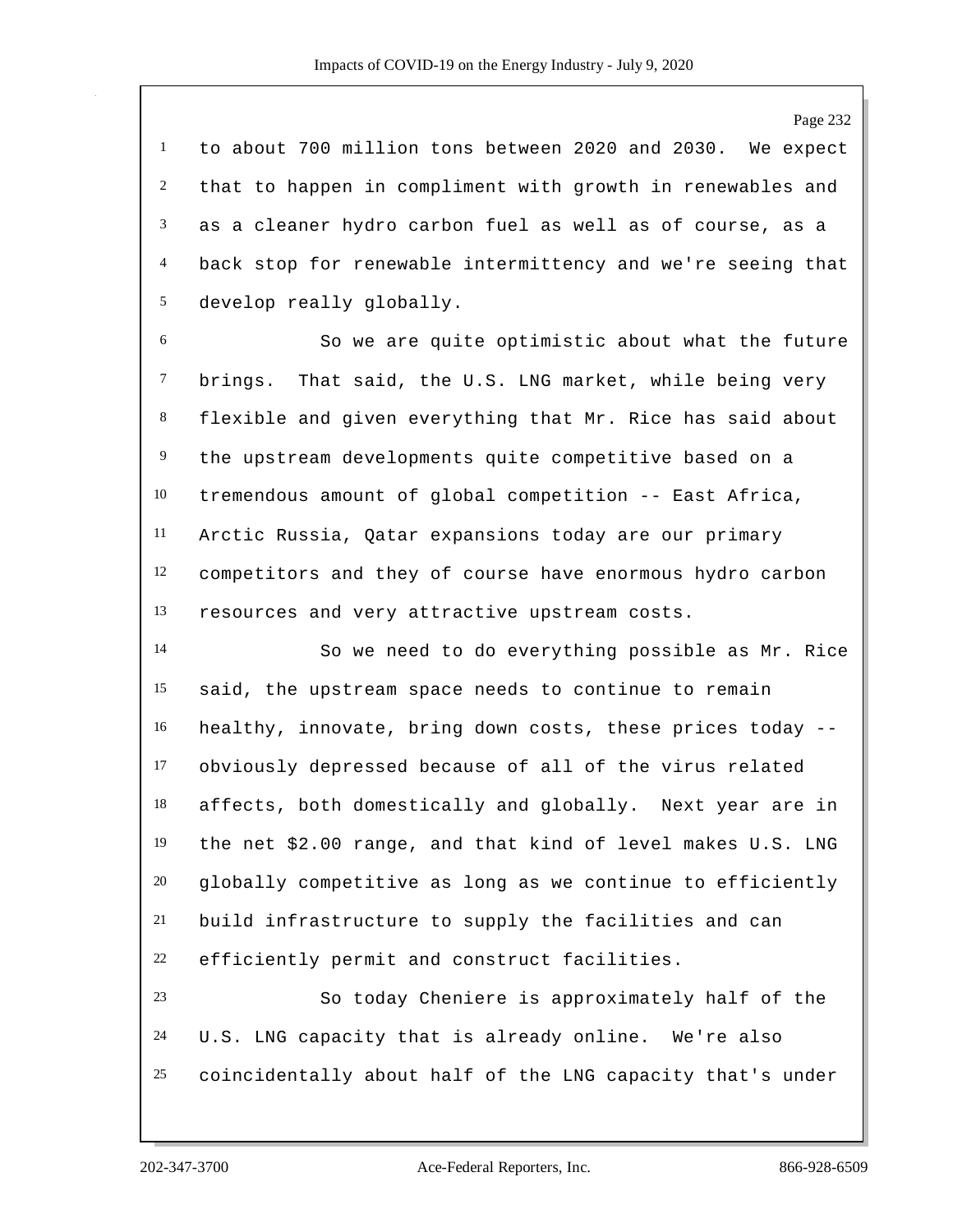Page 233 construction and in order to do that, the relationship with the FERC as well as with all of our upstream and midstream partners needs to remain healthy and everyone needs to do their part to put us into this globally competitive position that Mr. Rice and others mentioned have been tremendous in positioning the United States overall as an energy dependent rational, flexible and secure player in the global energy space. So we all need to do our part. We are competitive today but while it is a growing pie, it is an extremely competitive one globally. With that I'll stop. MR. CABRALES: Thank you Mr. Feygin. Mr. Rice has his hand up. MR. RICE: Yeah, I'd just like to throw out a couple comments specifically centered around how important LNG is to a healthy upstream industry. With about 10 bcf a day of export capacity, we'll pretty soon you know, call it 85 to 90 bcf a day, right now. 10 bcf a day for LNG is a pretty significant market for domestic U.S. producers and we're currently seeing the impact of COVID today, you know call that in three half -- the 4 bcf a day of demand right now from LNG. So while we do see that LNG will recover with COVID, we still think that there is a tremendous amount of potential to open up the LNG market and while we've got a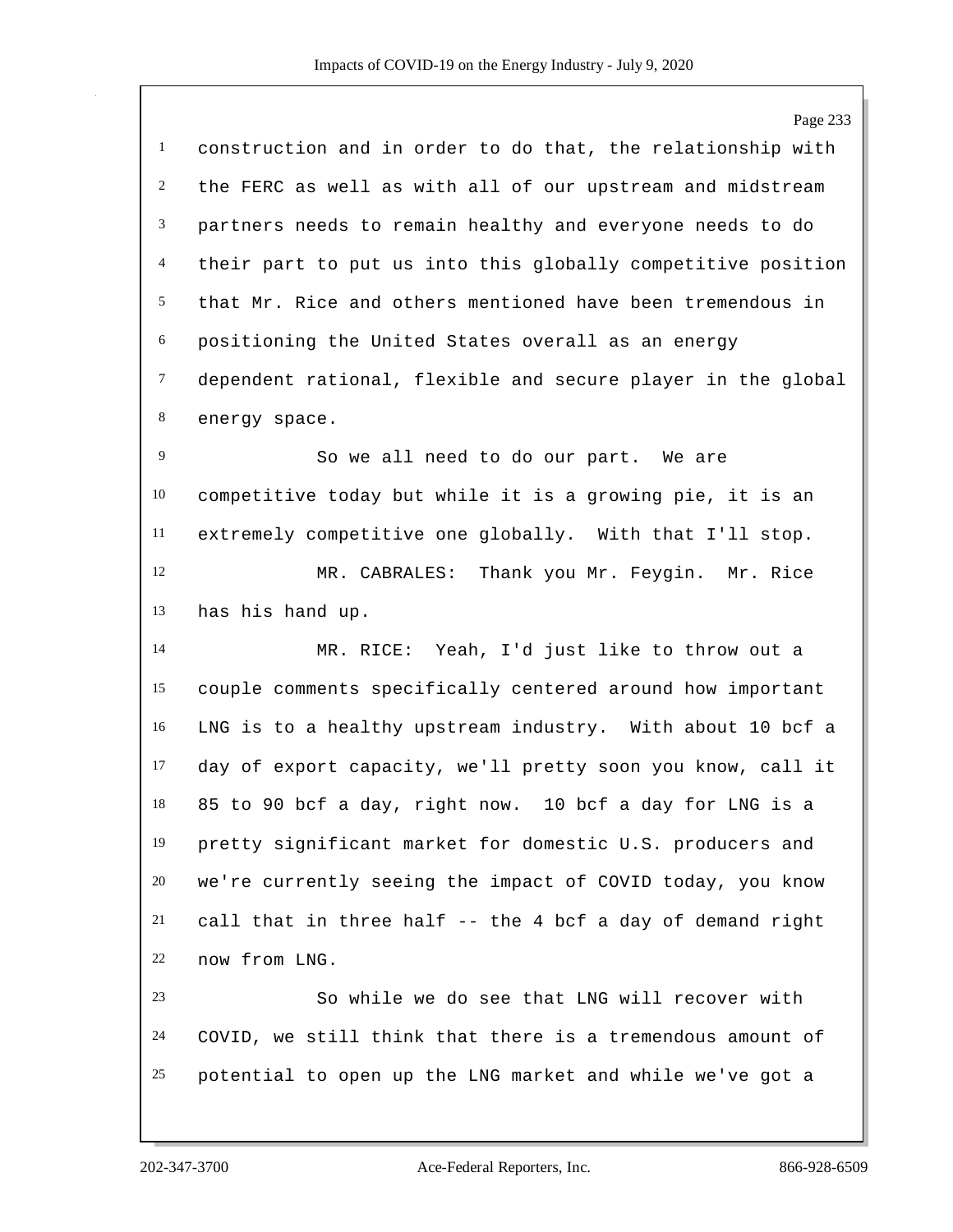Page 234 lot of great facilities built on the Gulf Coast area, you know, we talked about access to the European market, you know, opening up more locations that are more geographically advantaged to service that market, we're going to be opening up LNG facilities on the east coast to be able to deliver that gas. I think the cost savings, the logistics are about 50 cents per mcf, cost advantage just from having been close -- launching LNG from, you know, the Northeast compared to the gulf. The challenge is the Northeast is the most difficult place for us to -- for midstream providers to produce, to lay pipelines in. So, I think that's an incredible opportunity and it's something that the FERC should focus on opening up for the health of the business. MR. CABRALES: Thank you Mr. Rice. Dr. Brooks, you have your hand up. DR. BROOKS: Thank you Ramses. The question is an incredibly complicated one to answer because there are so many uncertainties throughout the world. You know in response to the other speakers I would say that we have a very different situation globally as far as Asia is concerned compared to Europe. Europe is on track to reduce the amount of natural gas that it utilizes and so I think in the long-run,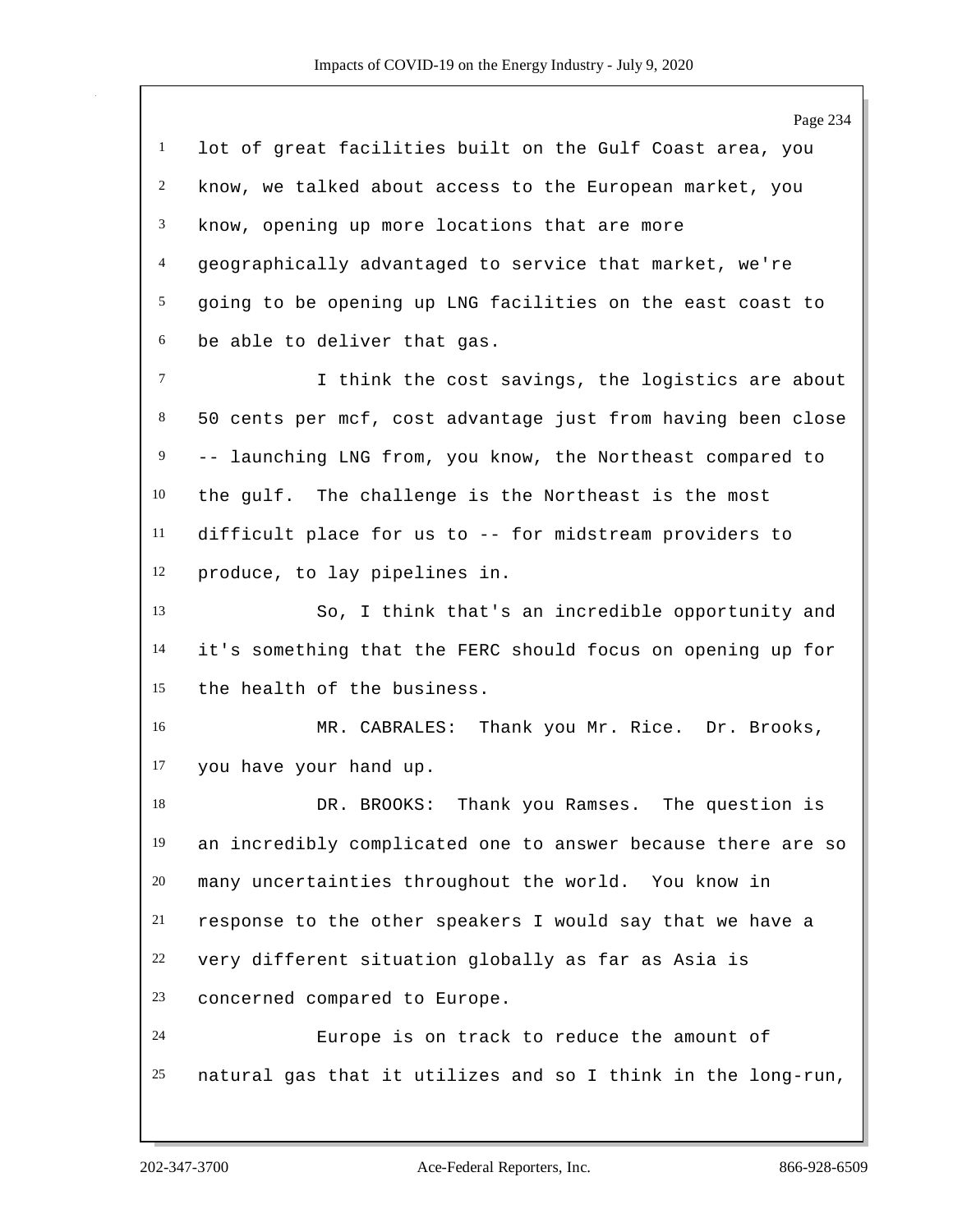though it is an LNG market and certainly there are places in particular in the eastern part of Europe who would like to receive more LNG supplies and have greater supplies rather than simply rely on rationed gas at the gas pump.

 Still the overall trend in Europe is not favorable for natural gas and I don't think it ever is going to be. They are going full ahead -- anybody who has visited and talked with clients there or just in the news and so forth, in spite of the cost, in spite of the fact that the technology is not really there in a cost protected way, they are moving ahead with hydrogen.

 They're obviously moving ahead with non-natural natural gas you might say, other forms of natural gas whether it be bio-gas or other ways produced, than by dealing in the natural gas process under the ground. So I think the future of LNG markets for American and Canadian LNG producers is actually in Asia.

 Now the good news is of course, that there's a tremendous potential for a conversation of power generation facilities in Asia that are currently burning coal to improve their local environments as well as to address in a bigger way the climate change challenge by converting those coal plants to gas pants or by building more gas plants and retiring older coal plants that are in existence.

We've seen this a lot in China of course, and I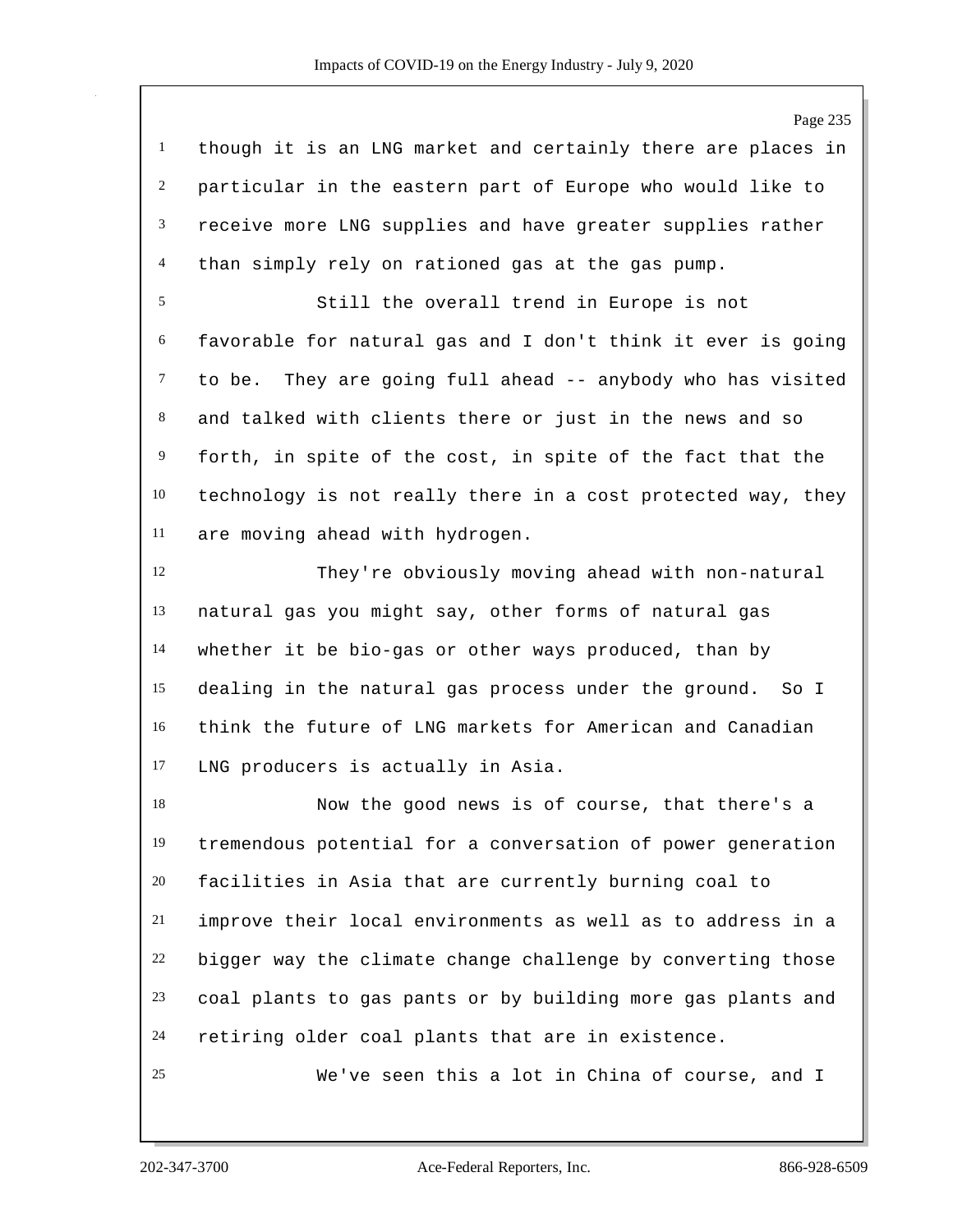think that will continue in China but we're also seeing that in some other places, although it has flipped costs in terms of some governmental policies. It appears that Korea, South Korea, is moving on a track that would involve more natural gas and less coal.

 We are also starting to see price in Southeast Asia do the same, even in places like Vietnam which are largely -- their power generation is largely supplied by local coal resources. We're starting to see some uptick in LNG demand in building of LNG import terminals.

 The Philippines, Thailand, by and large just recently opened up to LNG. And of course, we also have India which in the next 20 years is likely to be the most populous country on the plant. Their LNG growth is also something that is extremely important, and I would say a really good opportunity globally.

 So the U.S. however, has Anatol has said is facing intense competition from other sources and as we all know, Novatek has done a tremendous job at the Yamal facility and the opening of many months of the year to direct transport over the northern sea route to Asia is something that can't be ignored. And their success has been very really astounding actually. And we have Qatar with a major expansion program.

East Africa is also potentially something that is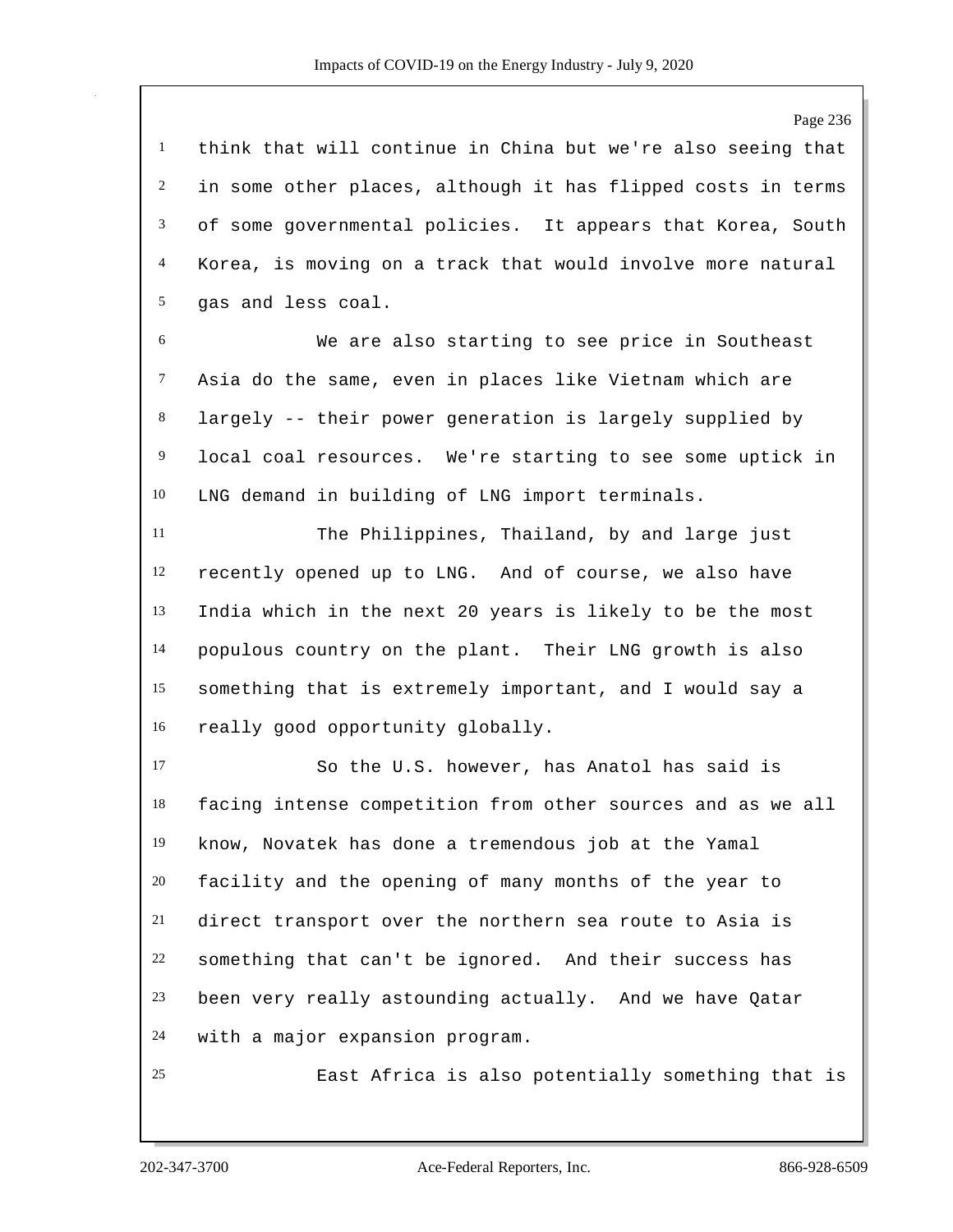very big, although the news recently is actually not very good, I would say, because insurgents who don't want to see those LNG facilities to be built, who basically want to take over the country of Mozambique. So we have those kinds of issues throughout the world.

 So what I'm saying is ultimately it is very complex. I'm sure all the participants, you know, who work in this field including perhaps mainly on this call Cheniere, understand. But I think in general it is an optimistic picture and you know, I'm certainly personally optimistic that there is going to be substantially increasing demand in Asia that the United States and Canada will be able to participate in that growth. Thank you.

 CHAIRMAN CHATTERJEE: So Dr. Brooks, thank you for that. To build on that and bring it home here domestically. In light of what you've just laid out, do your models point to a significant increase or decrease in the need for new interstate pipeline infrastructure in any particular geographic area of the country in the short and mid-terms?

 DR. BROOKS: Well I think you know it's pretty clear. I guess I'm going to have to disagree a bit with our colleague Toby Rice here, regarding the Northeast. I don't think that that is a fertile ground for LNG exports. But you know, certainly the Gulf Coast, there is additional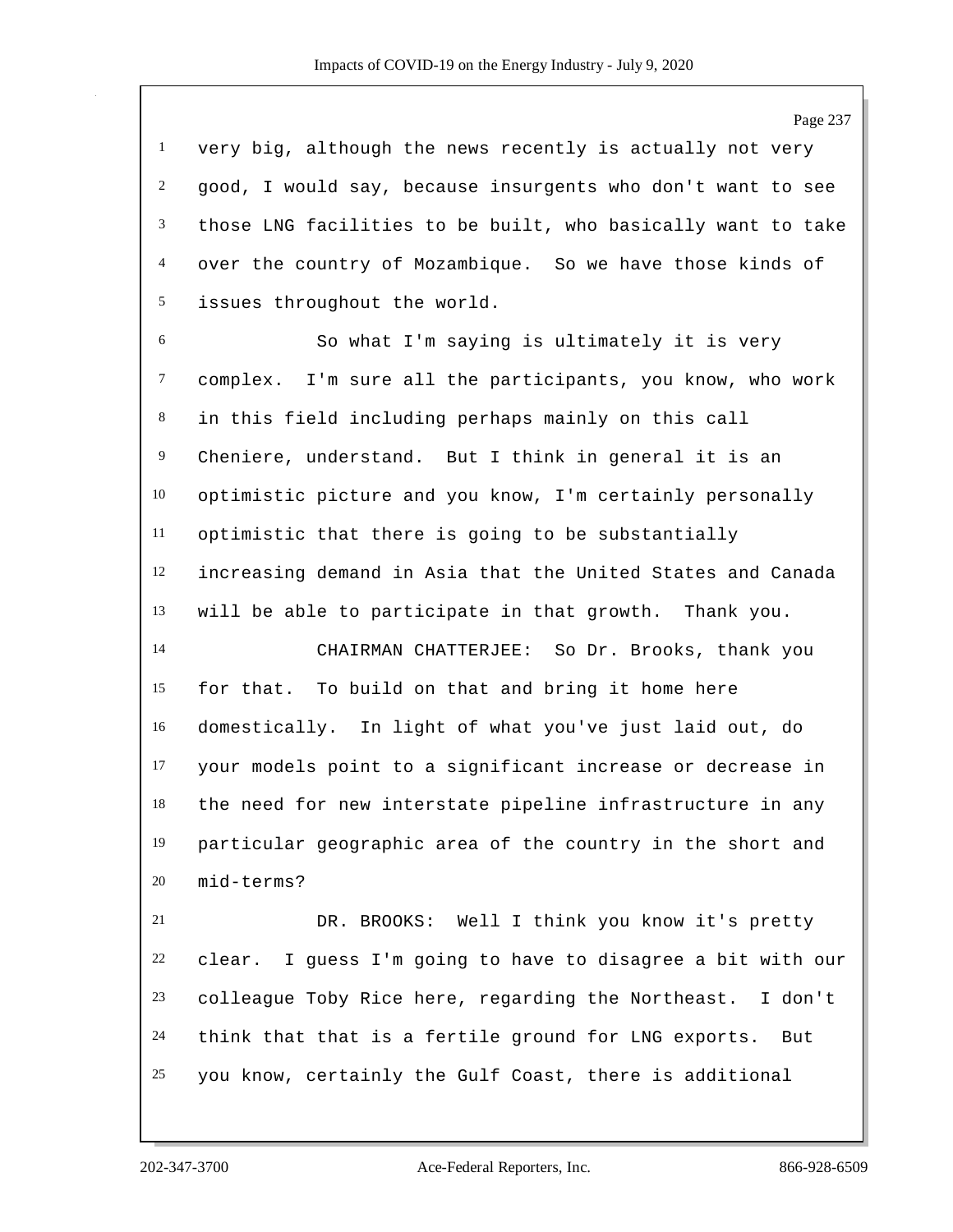|                  | Page 238                                                     |
|------------------|--------------------------------------------------------------|
| $\mathbf{1}$     | pipeline capacity across Texas which I don't think FERC has  |
| $\overline{2}$   | actually -- well, and you may or may not be involved with to |
| 3                | be honest with you, I'm not really quite sure.               |
| 4                | But additional pipelines from the Permian basin              |
| 5                | to the Texas Gulf Coast are apparently in the works,         |
| $\boldsymbol{6}$ | although they may be slowed down because of the pandemic and |
| $\tau$           | other issues. And I think that that's going to be            |
| $\,8\,$          | important. There are other pipelines that need to bring --   |
| $\overline{9}$   | Oklahoma Gas, Permian Gas, Haynes gas into the Louisiana     |
| 10               | Gulf Coast and those facilities. So you certainly need       |
| 11               | that.                                                        |
| 12               | And of course, recently the FERC has approved                |
| 13               | Jordan Cove and we know that there would need to be a        |
| 14               | pipeline that would supply gas -- feed gas for LNG across    |
| 15               | Oregon from either Rockies Gas or even Canadian Gas to that  |
| 16               | facility. So, you know, certainly those would be the main    |
| 17               | things I would be concerned with.                            |
| 18               | I think as far as the Northeast, we're concerned.            |
| 19               | We know that there have been long-standing issues with       |
| 20               | getting pipelines built in that area. And I don't believe    |
| 21               | it's really for exports, strangely enough, of course we      |
| 22               | still need LNG imports into New England because it's been so |
| 23               | difficult to build pipelines from the Marcellus up into you  |
| 24               | know, through New York State and into New England.           |
| 25               | So I'm not sure if that fully answers your                   |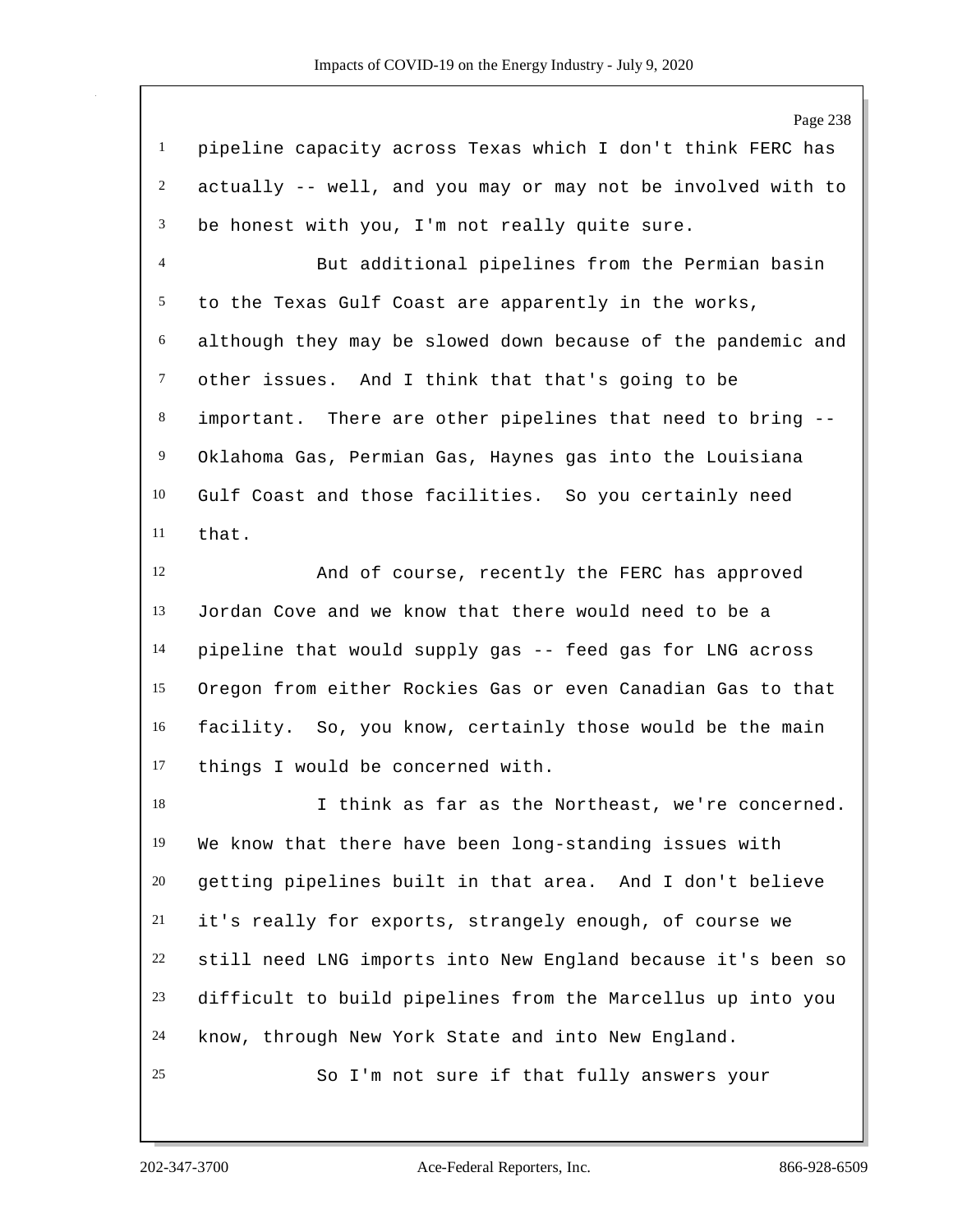Page 239 question, Commissioner, but I'd be happy to further answer it if it would be helpful. CHAIRMAN CHATTERJEE: No, no, thank you for that. You've given us a lot to build on in the discussion. I want to pivot now to Mr. Bryson. MR. CABRALES: Mr. Chairman, Mr. Rice has his hand up. 8 CHAIRMAN CHATTERJEE: Okay. 9 MR. CABRALES: Mr. Rice? MR. RICE: Yeah. You know to answer the question on where do we need to have more interstate pipelines, I'd just like to simply make one point. To have that be sort of a data driven decision, I think you can look at just the local basis in different regions and the larger the disconnect between the pricing that we are seeing in that region, is going to be the symbol where more interstate pipelines are needed. I think another thing to look at when thinking about this issue is also what does the disconnect look like during times of distress? I think from emergency preparations, like COVID, but maybe more from extreme weather, I think that's very telling and we'll see where the stresses are on the system and where we need to have more pipelines. When you look at the Bomb Cyclone weather event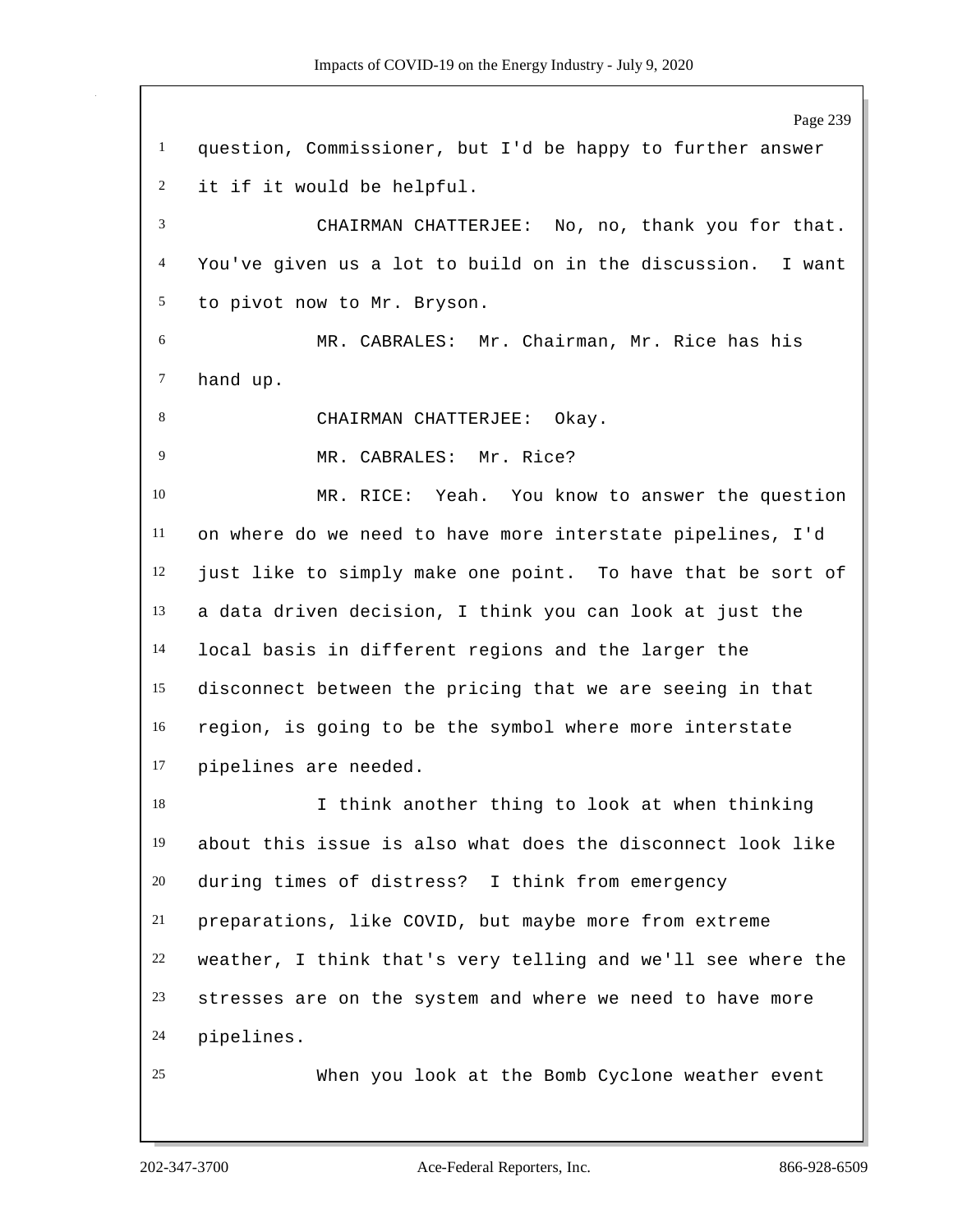|                | Page 240                                                     |
|----------------|--------------------------------------------------------------|
| $\mathbf{1}$   | that we experienced in 2018, you saw gas prices -- you see   |
| 2              | extreme examples of this disconnect, where gas prices were   |
| 3              | you know, skyrocketed over \$150.00 in ncf in New York area, |
| 4              | in the areas in Pennsylvania where they had access through   |
| 5              | connective markets with adequate pipelines, gas prices only  |
| 6              | rose to up above \$5.00. So I just want to throw that,       |
| $\tau$         | that's sort of some of the things that we would look at over |
| 8              | in answering those types of questions.                       |
| $\overline{9}$ | CHAIRMAN CHATTERJEE: Thank you for that Mr.                  |
| 10             | And you guys really have the most interesting<br>Rice.       |
| 11             | background of any of our three panels so far, so we          |
| 12             | appreciate your participation. Mr. Bryson, in your view, is  |
| 13             | U.S. LNG infrastructure well positioned to meet the expected |
| 14             | global demand that's being discussed?                        |
| 15             | And has the COVID-19 Pandemic affected your                  |
| 16             | company's schedules to renew infrastructure project          |
| 17             | applications with FERC?                                      |
| 18             | MR. BRYSON: Well thanks for that. I think it                 |
| 19             | would probably follow-on to some of the discussion that we   |
| 20             | covered off previously. You know, if we look at our suite    |
| 21             | of projects today, the ones that are typically -- have been  |
| 22             | in construction, continue to be in construction. It's been   |
| 23             | quite amazing how our men and women have been able to safety |
| 24             | continue on with those projects and actually commission a    |
| 25             | couple of them when we were in the pandemic itself.          |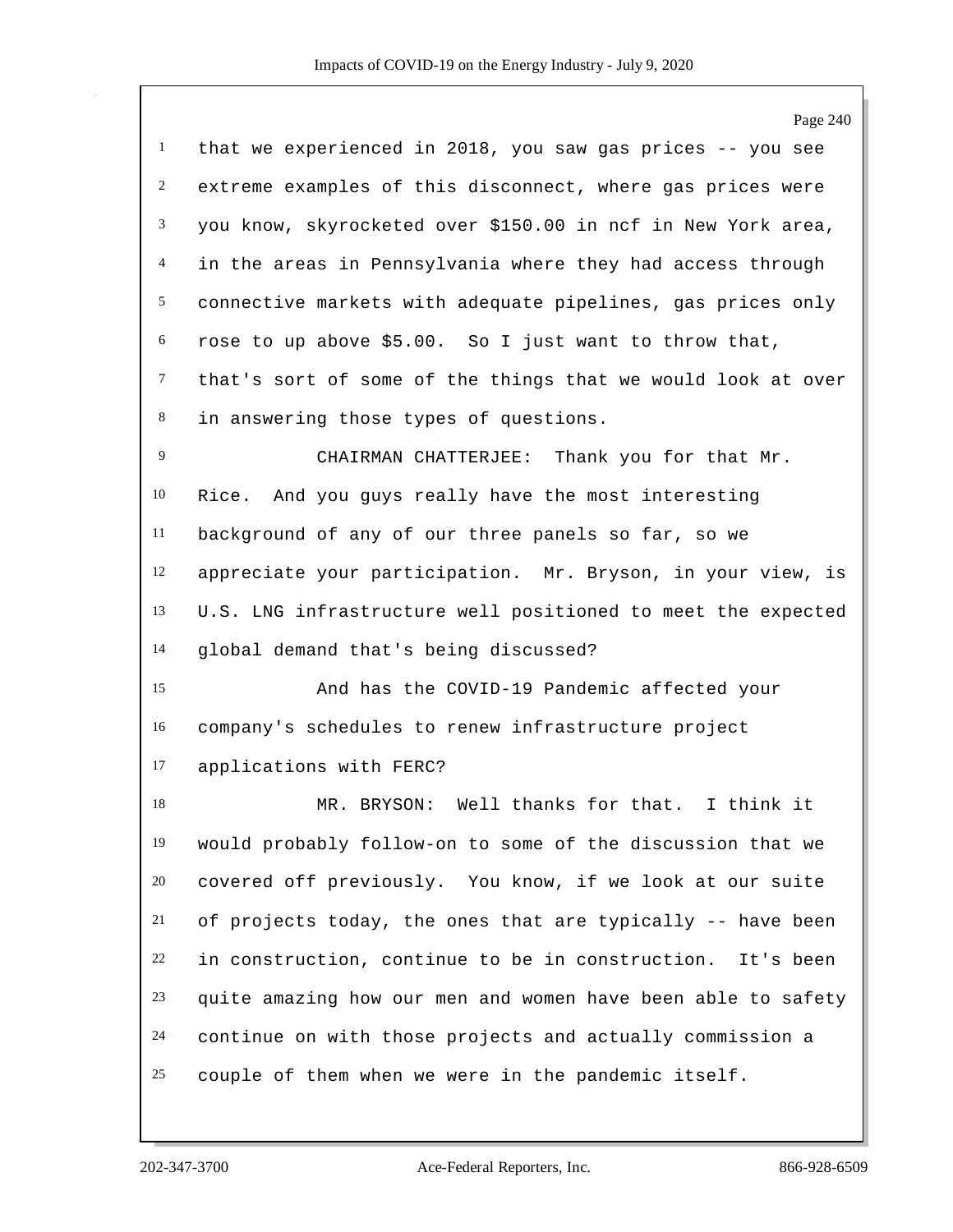Page 241 In terms of LNG infrastructure, we have been very focused on that. I would agree that I think that Asia is likely the premiere market in our opinion, but we have been working very hard to try and bring our infrastructure to the table and allow exporters, like Cheniere and others, to be cost competitive. In some of those cases that's actually been taking existing infrastructure that even used to bring off-shore production in the Gulf onshore, and repurposing those facilities, reversing them, repurposing them and allowing us to take production from the Permian or the Marcellus to those LNG facilities. So you know, I would say that the projects that are underway are continuing the discussions with the customers in terms of our negotiations and progress on those that haven't reached their final investment decisions are being pushed out and that's no surprise. But we as the company, remain very optimistic and bullish in the long-term in terms of the potential to bring that LNG to the world market competitively. CHAIRMAN CHATTERJEE: Thank you. Do any others want to weigh in on this question? MR. CABRALES: Dr. Brooks has his hand up. Dr. Brooks? DR. BROOKS: Thank you. I just want to wait and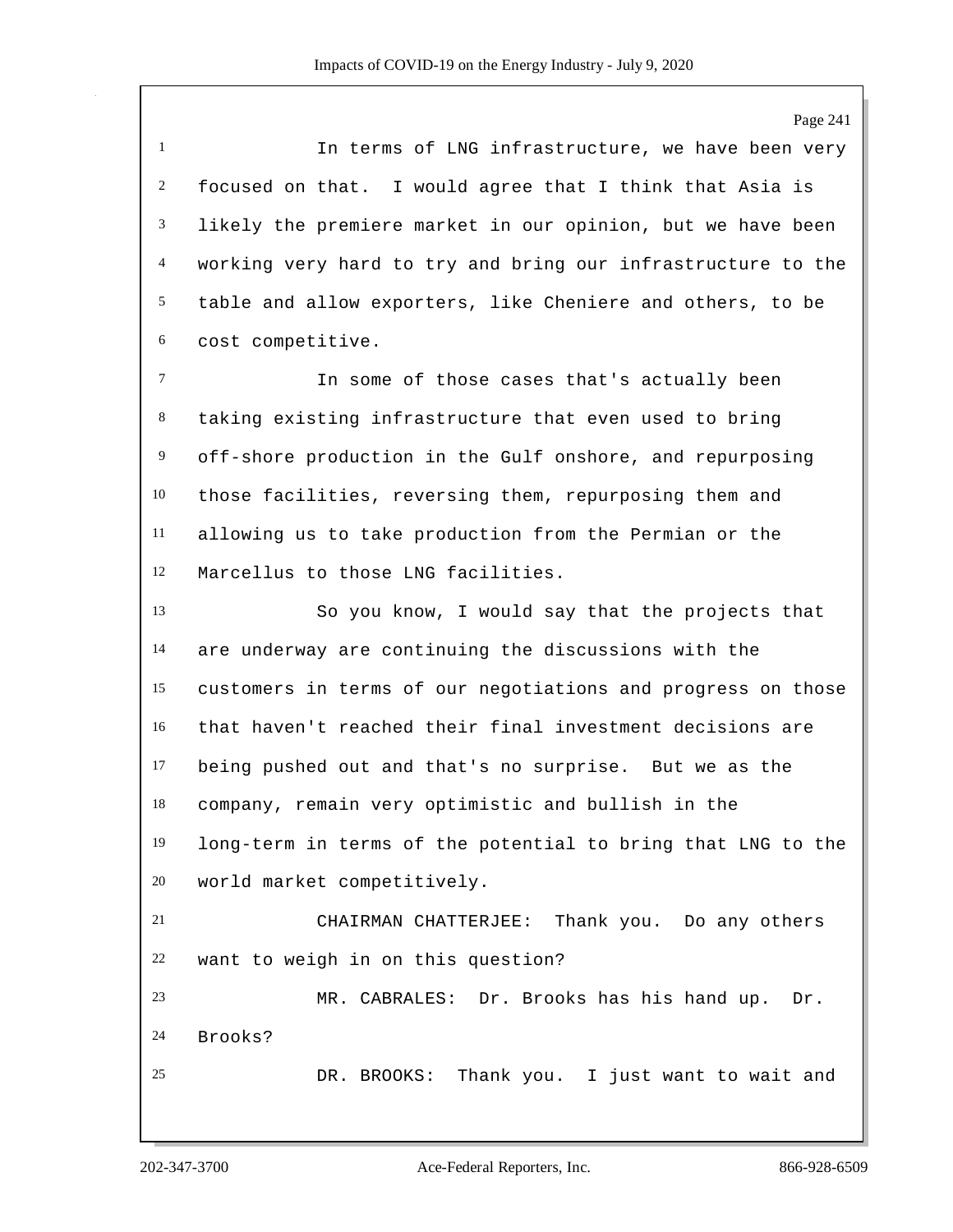make a brief comment. Again Mr. Rice pointed out something that is very true that from an economic perspective, it makes a lot of sense to look at instances where the price differential between a supply area and demand areas is wide, is economically justified building a transportation system that can move gas from one place to another.

 I mean I think that's very logical, it's something that we all learned in our basic economic classes from college and it makes sense in the real world. You know the problem has been its not just because of COVID-19, but there are also, as we all know, that there are political and environmental courses that are aimed at stopping those projects at all costs.

 And even when you win in court as we just saw this last week, it is not necessarily true that a company will decide to continue its project because when they look in the future they see that the opposition to build these new pipelines -- in other words, the opposition actually to gas use in itself, is so great that they just don't want to continue the battle.

 And unfortunately, what you're facing in the Northeast is something that the panel that was part several years ago in 2014 and '15, and it did not go well for the mid-stream industry. So changes its something that is an additional factor that we all have to consider, not just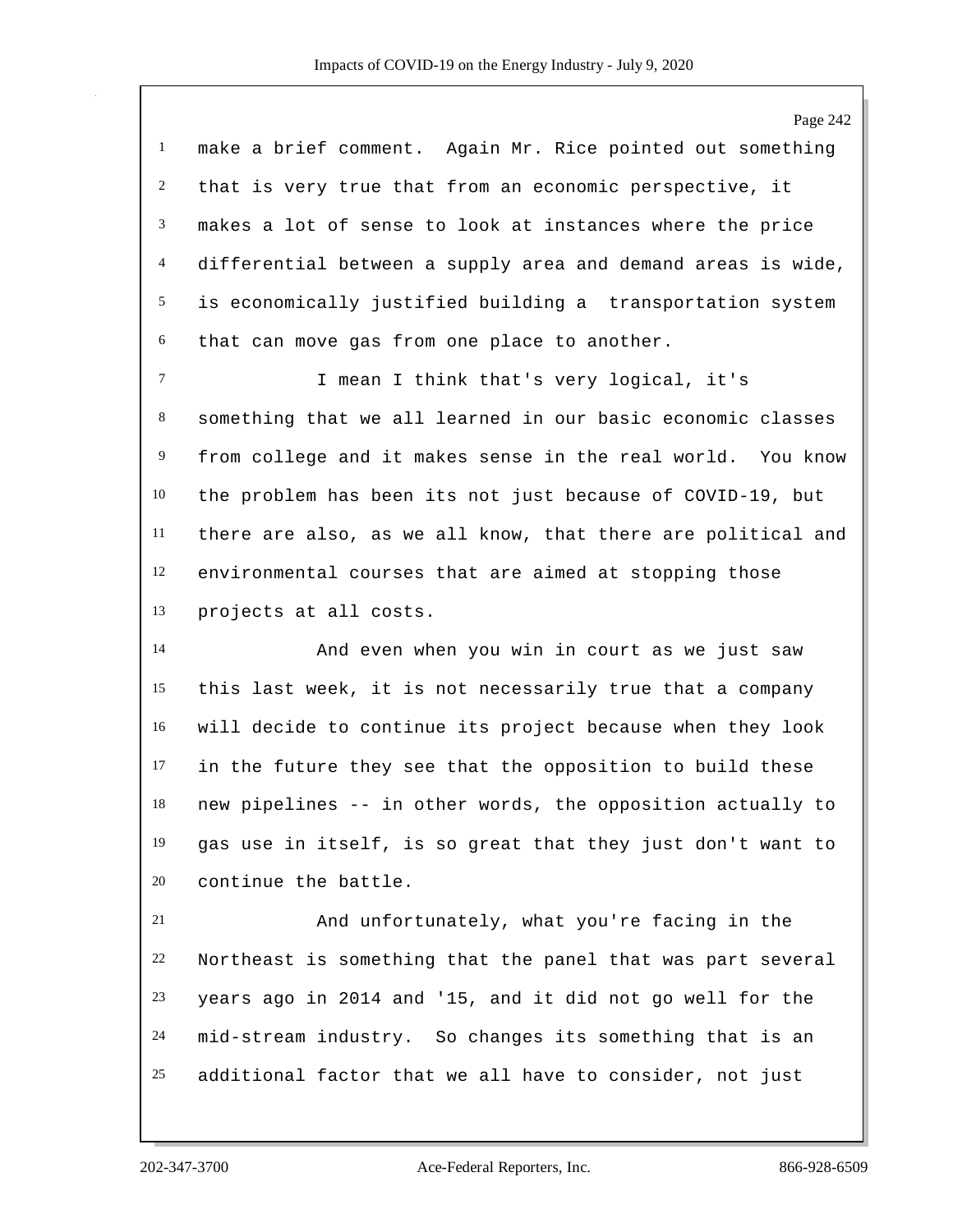Page 243 COVID-19, but these other oppositions to buildout of what seems to be an economically sound decision, or something that the industry needs to figure out solutions for. And so far I don't think that they have very well. CHAIRMAN CHATTERJEE: Thank you. Pivoting a little bit, Mr. O'Mahoney, just curious as to what challenges your company is experiencing potentially with regard to contracted pipeline capacity and available capacity in this crisis. MR. O'MAHONEY: Yeah, absolutely and I appreciate the question Chairman. I think that you know, some of the comments I made in my, you know, opening statement are very true that you've seen a dramatic drop in the demand for jet fuel, because simply the passengers are just not there. You know there's a lot of uncertainty around when the passengers are going to return. You know, with this recent uptick, it squashed a lot of the positive momentum that we were starting to feel as an industry. So with all of that uncertainty around when we're going to need the jet fuel, you know, our concern is that we're not going to have the pipeline space available to ship the jet fuel that we are requiring once we start to rebound. So a lot of the major pipelines, refined products pipelines in the U.S. have become allocated again. There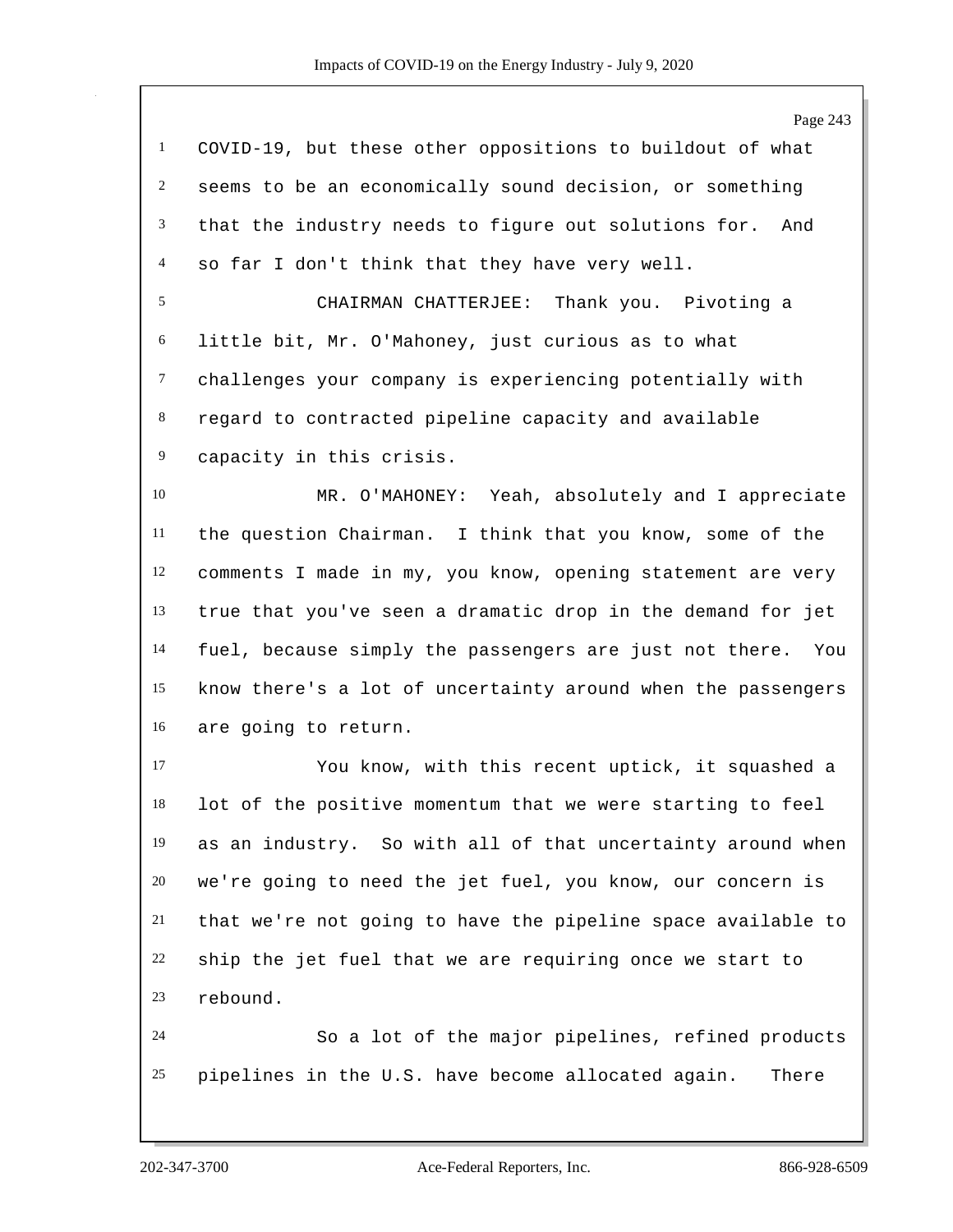was a brief period of time where they were not full, but now they are full again. And so if they're not -- if jet fuel is dramatically lower than it previously was, that means gasoline and diesel are taking up that space.

 So how do we get assets to that space when we need it when we start to grow again? I think that's our biggest challenge. We've tried to work with some of the pipeline companies and they are very, you know, specific with their calculations and there's not a lot of flexibility in how they calculate shipping history. It's based you know, mostly on a 12-month trailing period of time to calculate future periods.

 And so, you know, therein lies the challenge. If we're dramatically reduced for a period of time, and we're starting to rebound, how do we get access again to the space that we need. The traditional means are that you would ship a different product. Well obviously, as airlines, we don't consume any other products besides jet fuel in any major quantities, nor do we buy or sell gasoline or diesel.

 So that traditional option is not really available to us. Some of the pipelines have secondary markets where you can purchase line space, but there's not always a lot of transparency, you know, around the purchase of line space and sometimes it's quite costly. You know, obviously given our financial situation, we're not in a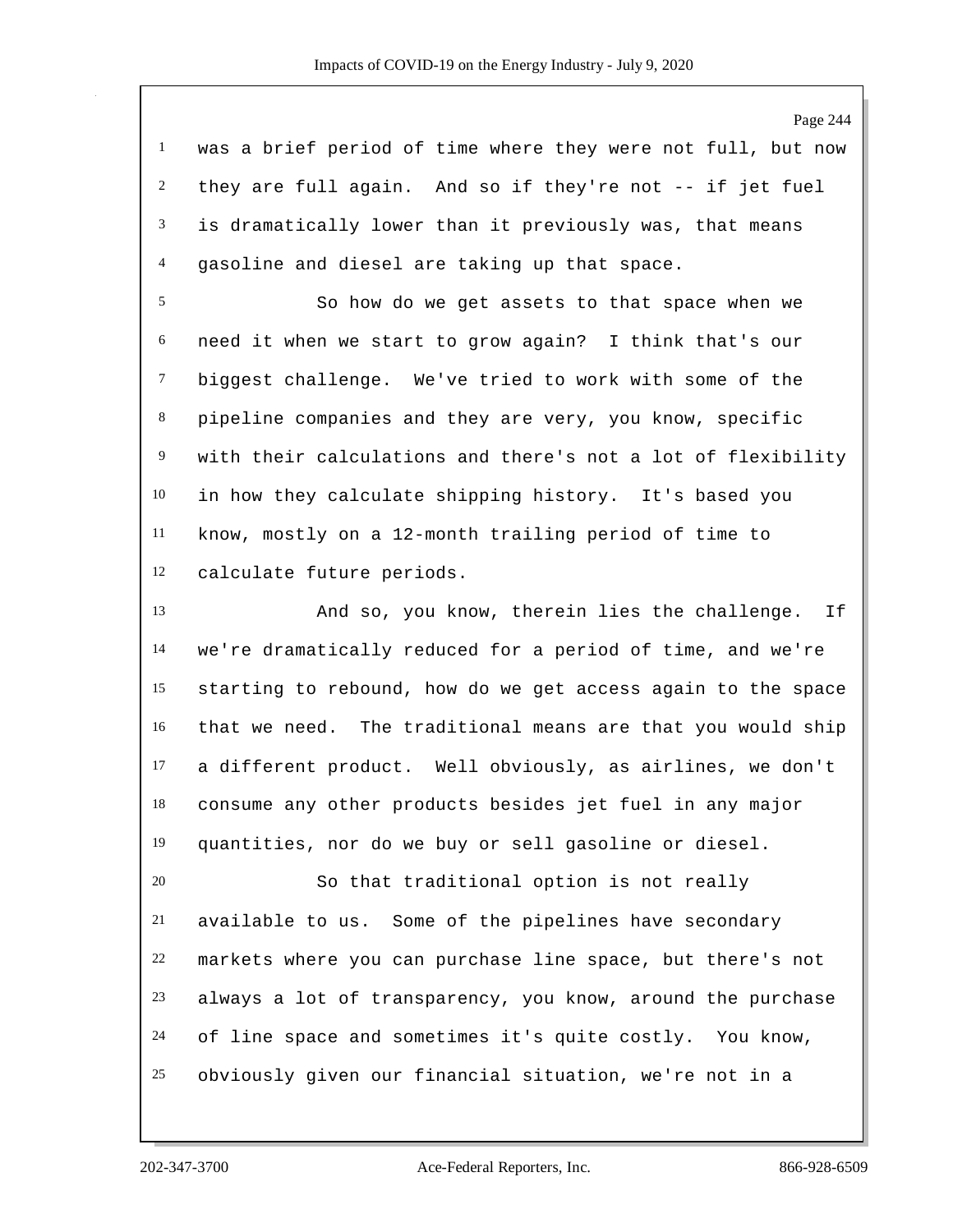position to be spending a lot of money on purchasing line space.

 And then the third traditional option is new shipper. There's some small allocations that the pipelines make for new shippers, but obviously we're not new shippers. We've been shipping for decades, and created a fair amount of shipping history. So that really is our major concern and what we wanted to work with the FERC on a potential solution around is how do we have some flexibility in how shipping history is calculated so that we're not handcuffed when we start to add back flights and therefore add back jet fuel, and therefore needs to be shippers, you know, again and in larger quantities than we have the last couple months.

 CHAIRMAN CHATTERJEE: So to follow-up on that, do you believe the Commission's current regulations incorporate sufficient flexibility for regulated entities to adapt to these unanticipated changes?

 MR O'MAHONEY: I would say that as their written now, it doesn't provide the amount of flexibility that is required for this unprecedented situation. And I think a lot of the regulations you know, make sense 99 percent of the time.

 You know, when you know, things are status quo and there may be small shifts that occur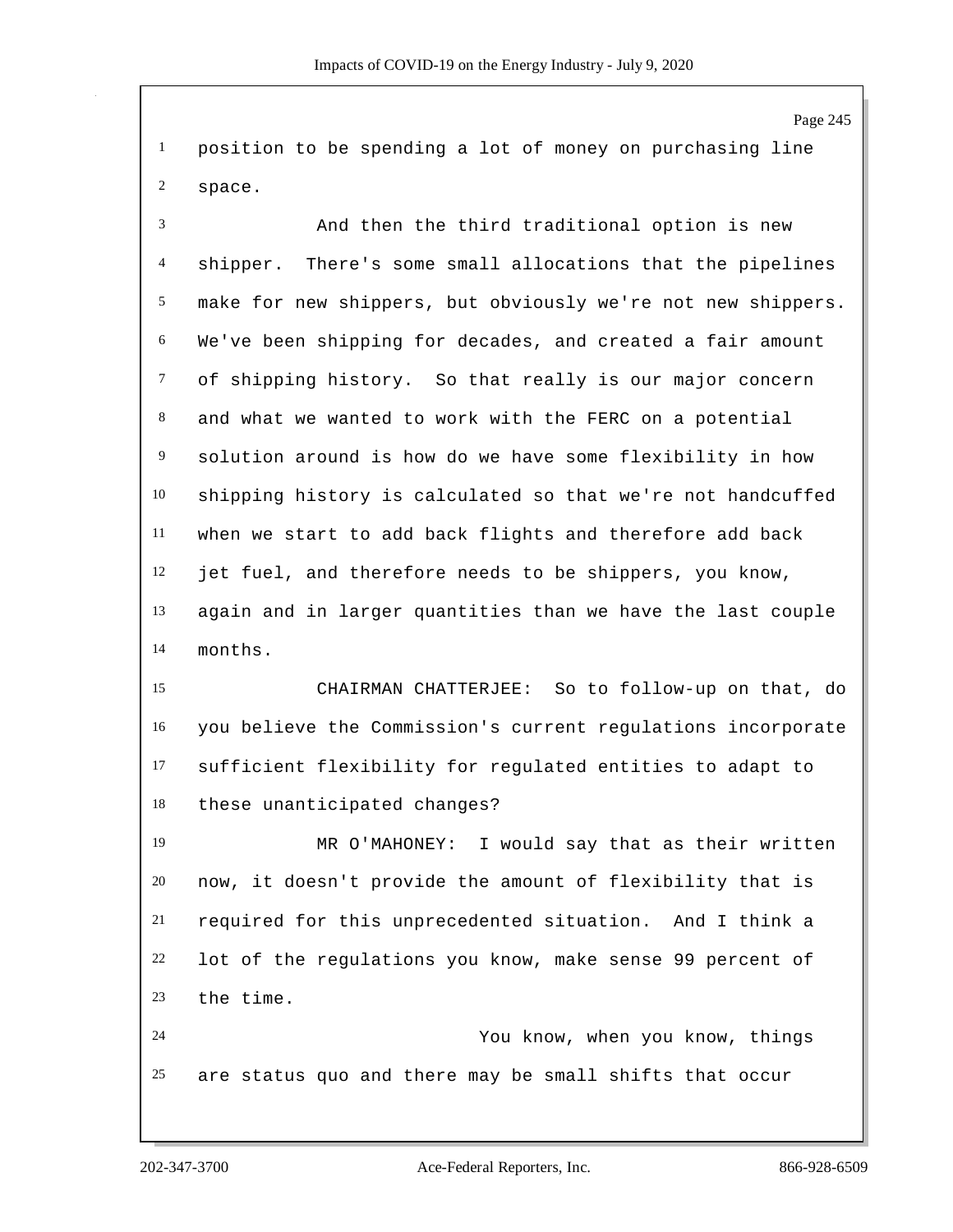Page 246 between the different products, but given the dramatic and unprecedented drop in jet fuel versus the other products, the regulations that are in place specifically for how shipping history and access to line space is calculated, don't really in my mind, provide sufficient amount of flexibility to you know, help us as an airline industry, meet the challenges for bringing back price and bringing back jet fuel shipments on the pipelines. CHAIRMAN CHATTERJEE: Thank you. I want to pivot next to some questions regarding price and I want to bring in Mr. Gibson and Mr. Lewandowski. To what extent are your companies hedged against a potential rise in natural gas prices between now and the end of 2021? And what would be the impact of a potential significant increase on natural gas prices in your sector given the ongoing financial challenges to your customers? MR. GIBSON: This is Gary Gibson. I can go first

 on that one. It's more definitely a winter peaking utility here in Springfield and to make sure we have the supply needed for our customers we have about a third of our natural gas for the winter period in storage, so that's one way we take advantage of.

 And then we do have financial hedges for an additional third of that winter gas as well, so we have a third of our gas for 2020 and 2021 hedged, and we have a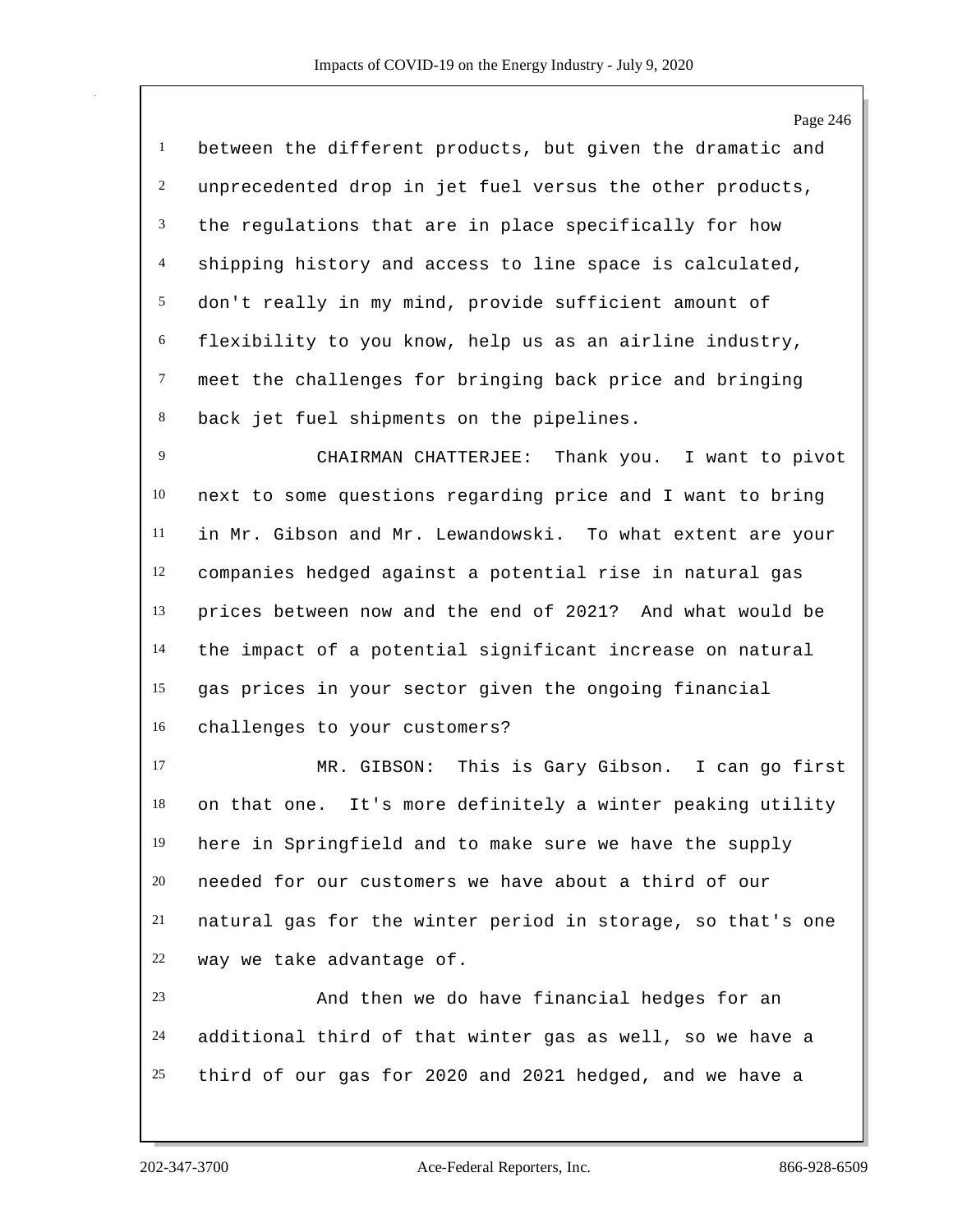programmatic process for doing that. And that's very important for our consumers to make sure that the prices continue to stay affordable.

 Hopefully all the products we're talking about here finally impact the end consumer and those customers have been severely impacted, not just through their energy prices, but by other means from either layoffs or job losses, or just the general downturn of the economy. So it's very critical that we pay attention to those customers to understand that many of those customers are already behind on their bills, so any kind of coming out of this where we reinstitute shutoffs is going to be very important for those customers.

 Access to gas is going to be critical, so anything you can do to streamline projects for that flexibility is going to be very important. As we go into these projects, -- I just lost my train of thought there. When generally your question was regarding are hedged and then what is the impact going to be.

 It's just going to be very important that we are hedged, but where I was going with that was that there's also little appetite, because our boards and our city council's are comprised of local community members, and there's going to be a very low appetite for us to pass those costs on through rate increases going forward.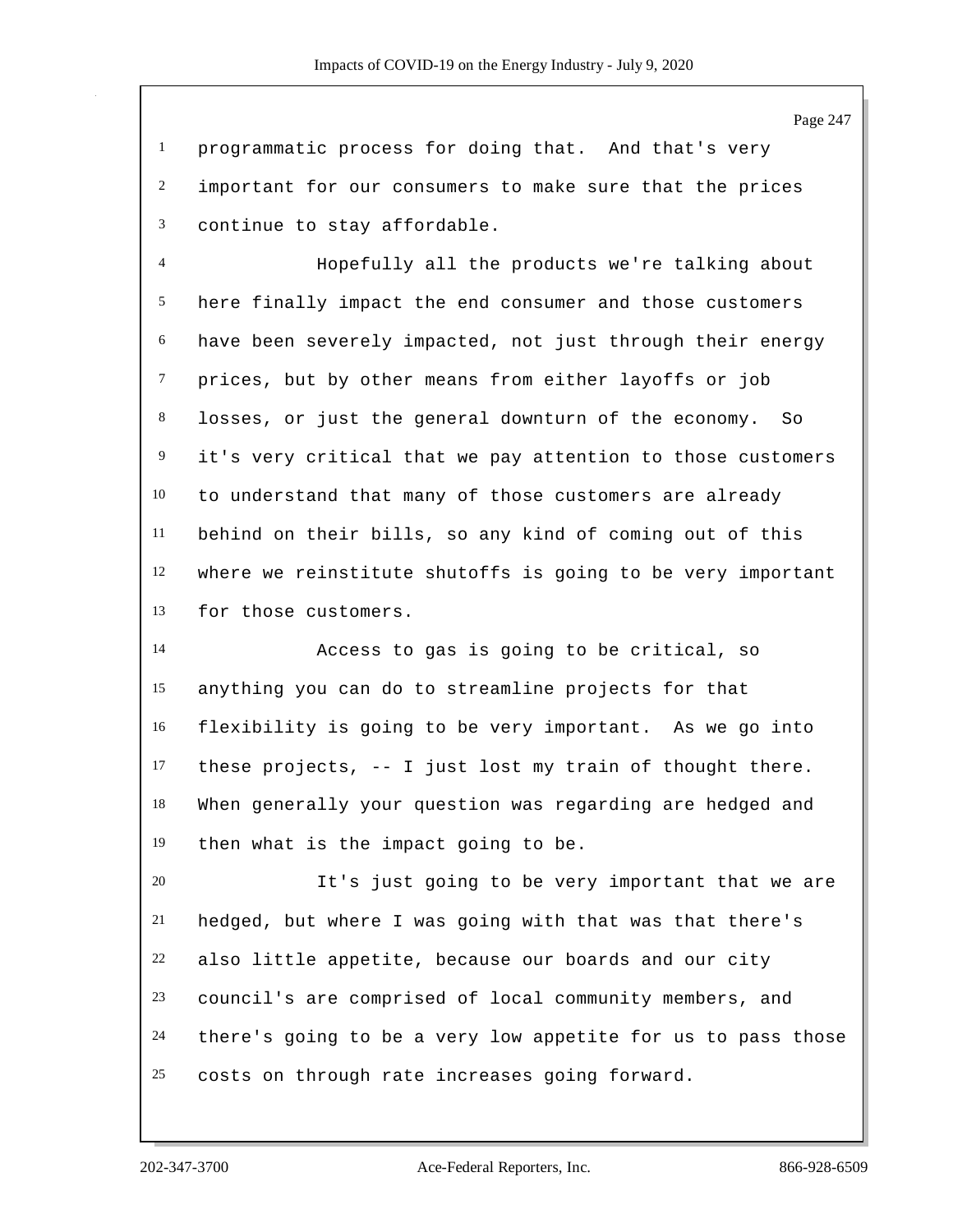So from a near stalled utility standpoint, our costs and our ability to ability to pass those costs onto consumers are going to be limited over the next couple of years I anticipate, so we need to keep that in mind as we move forward too.

 CHAIRMAN CHATTERJEE: Mr. Lewandowski? MR. LEWANDOWSKI: Yes. Okay. I would say that for us the success of the shale revolution over the past several years has made much less sense than they used to be for say the last decade. It looks like if you look at the forward curve, that gas prices in North America will remain flat, you know, under \$3.00 certainly for the next maybe 5 to 8 years.

 But more importantly, we look to the global markets now that gas has become more of a global commodity with the advent of LNG exports. So you know, when we look ahead to gas, we also have to look at the price of fertilizer globally and that makes it much more difficult for us to say, you know, X is a good price and we should hedge here because we don't know what the other side of the hedge is, which is the fertilizer. That's the spread that we manage.

 So I would say that we're always looking for opportunities to add hedges at competitive prices, but it's much more difficult than it used to be. So that's in a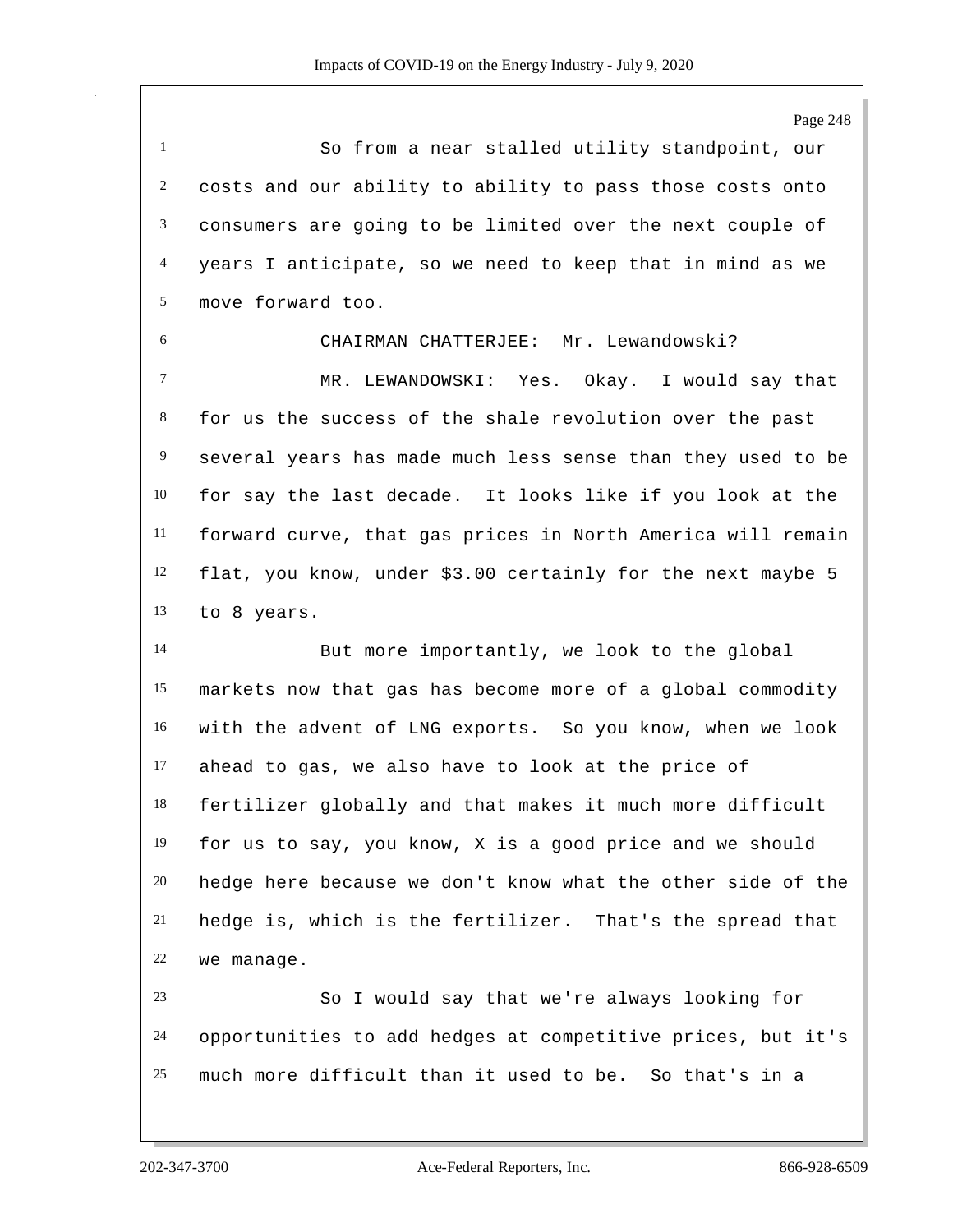Page 249 nutshell, that's how we look at hedging. CHAIRMAN CHATTERJEE: Thank you both for that. I want to pivot a little bit. How did the impact of the 2008-2009 financial crisis compare in severity to the current situation and what lessons learned from the experience with changes in natural gas and oil demand that resulted from that 2008-2009 financial crisis could apply now, and I open that to any of the panelists? MR. CABRALES: Mr. O'Mahoney has his hand up. Please go ahead Mr. O'Mahoney. MR. O'MAHONEY: You know I think it's been said publicly that you know the crisis that the airlines face right now is similar to September 11th and the financial crisis of 2008 and 2009 to the line. The rapid nature of the decline has just been enormous, so it's been very difficult for us to respond. I think Delta Airlines and some of the other airlines have done a wonderful job taking out capacity, and trying to reduce cost. But when your revenue is down 90 percent, like the airlines is in the second quarter, it's very hard to react quickly. So you know, bringing it back to again, the conversations about pipeline access and being able to project what we're going to use in the future, that's the real challenge. You know, we're not sure when customers are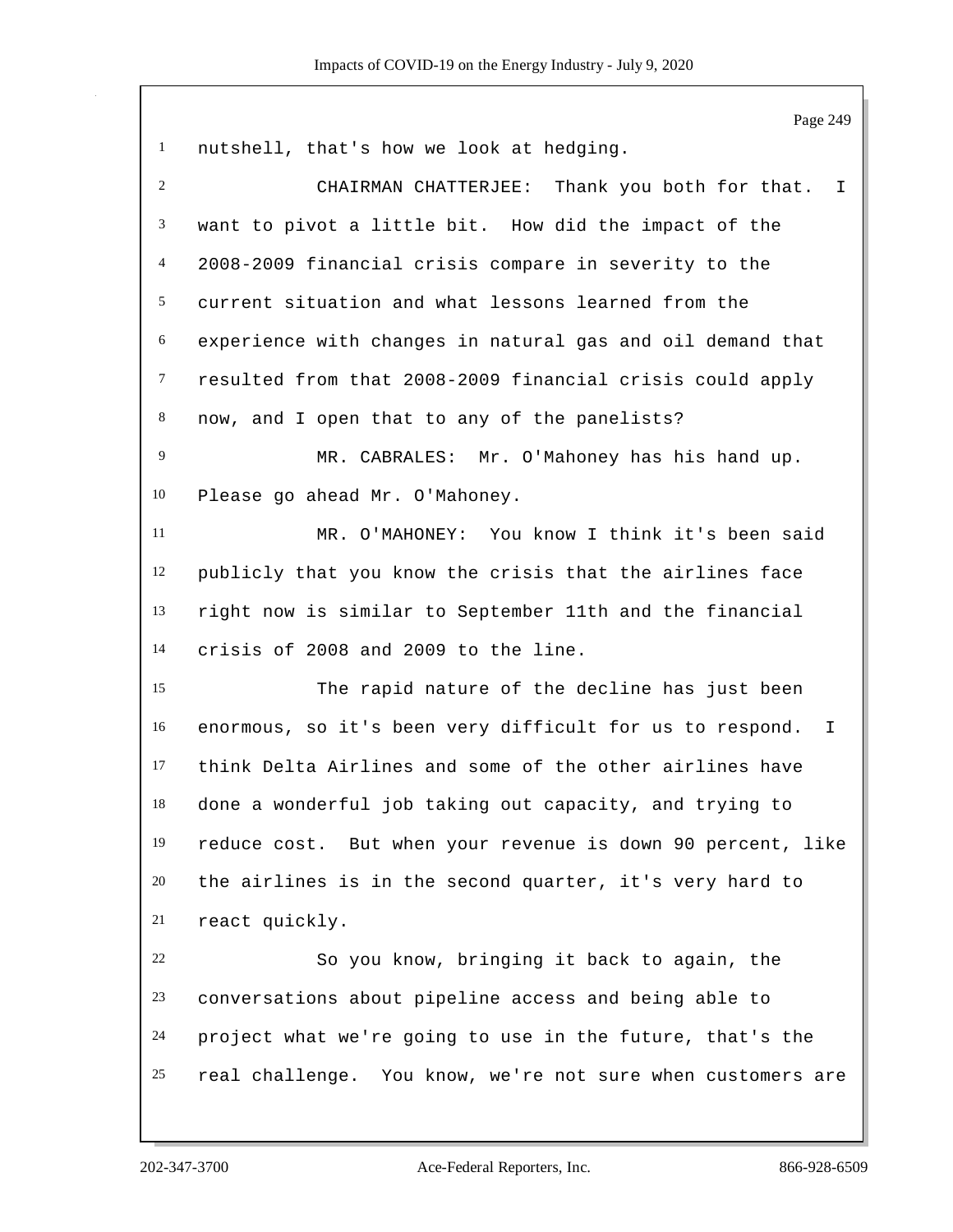|                | Page 250                                                     |
|----------------|--------------------------------------------------------------|
| $\mathbf{1}$   | going to become comfortable, despite all the measures that   |
| $\overline{c}$ | we're taking as an industry. It's going to be difficult and  |
| 3              | I don't think anybody has the crystal ball to know when      |
| 4              | people are going to be back on airplanes, you know, like     |
| 5              | they were before the pandemic. So that really is you know,   |
| 6              | our biggest challenge from a fuel supply perspective is      |
| $\tau$         | trying to lay out plans for the next year or two years, not  |
| $8\,$          | knowing how many flights we're going to be able to operate,  |
| $\overline{9}$ | how much jet fuel we're going to need.                       |
| 10             | And so any sort of commercial-type situations                |
| 11             | that we could take now to try to secure any sort of jet fuel |
| 12             | supply via jet fuel pipelines in the future is just very     |
| 13             | difficult because of all the uncertainty of when that        |
| 14             | passenger demand is going to return and at what levels.      |
| 15             | Thank you Mr. O'Mahoney. Mr.<br>MR CABRALES:                 |
| 16             | Gibson, please proceed.                                      |
| 17             | I think the difference between the<br>MR. GIBSON:            |
| 18             | COVID situation and 2008 and 2009 is just the speed of it.   |
| 19             | You mentioned 9-11, that's how this appeared. In 2008-2009   |
| 20             | we could kind of see that coming a little bit and we had     |
| 21             | time to react to it and more time to recover.                |
| 22             | Where we're at now with the situation to stay at             |
| 23             | home orders and then have a public reaction was we saw some  |
| 24             | pretty immediate changes in our industry and what our        |
| 25             | consumers were doing. And as we going forward we still have  |
|                |                                                              |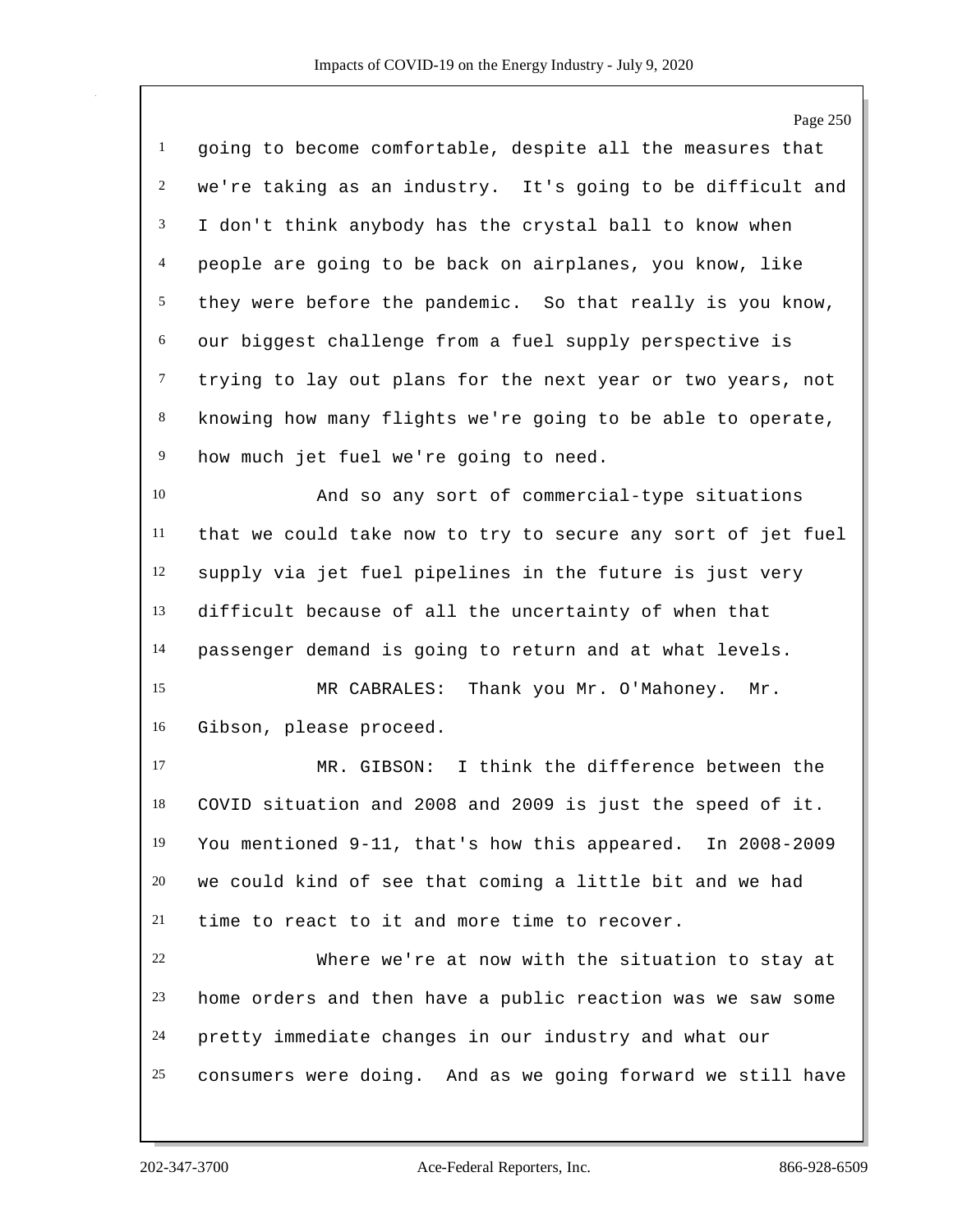the issues not knowing if we're going to have a rebound, or things are going to shutdown still, or if we are going to be able to come out of this with problematic threats. In Springfield, we were seeing really good numbers and worked across the rail with a recovery plan, the consumers are going back to work, we've seen the numbers really increase over the Fourth of July weekend and we're going the other direction. If we continue to go in that direction, I think we'll see some more return demand destruction that may last for several years here in Springfield. And I think that's going to be the same for many of the APTA members and so that's kind of the difference between the two. We did I think, there were more concerns previously, but I think we're learning a lot of new lessons right now. MR. FEYGIN: And this is Anatol Feygin with Cheniere, just to add a little bit of the global perspective to that. There was no meaningful transmission mechanism from the less supply/demand and pricing markets and signals to the global markets. We at Cheniere were the early move to build

 re-gas capacity in this last cycle of 2007-2008, our facility in Sabine Pass came online right as the height of the financial crisis was hitting us, and of course was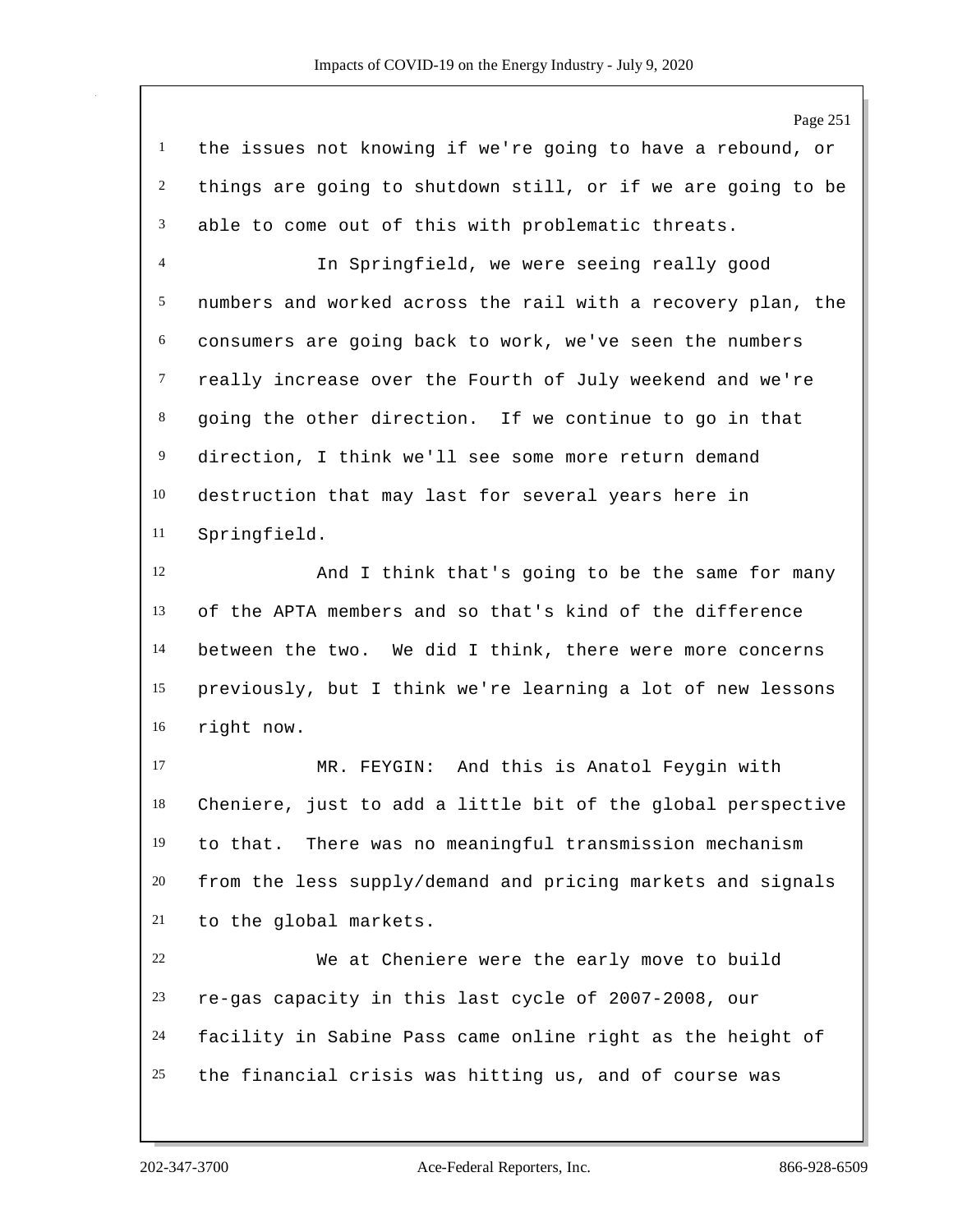Page 252 followed by a number of additional facilities for LNG imports. So we had a price signal and a transmission mechanism to import hydro carbons, of course, in crude unrefined product, but as well as in natural gas from that point in meaningful size -- I believe about 20 bcf a day of capacity -- important capacity ultimately was built. It was not until early 2016 that exports in a meaningful volume started to play out. Today as we've mentioned, we have 10 pcf a day of export capacity -- that is approximately 20 percent of the global LNG market and as Mr. Rice and others have mentioned again, that global pricing environment and the global effects of COVID are now playing out in a very substantial reduction of domestic demand. You can see in the publicly available flow data to all of the facilities that relative to the capacity of this online now, again it's only about 30 percent utilized as we speak and that is approaching 10 percent of the total domestic gas demand. So we have become quite global and have become a major player in the global gas market and that is very different than, of course, the 9-11 tragedy and the financial crisis affect. So we have for better and for worse, we have covered ourselves to the global hydro carbon marketplace and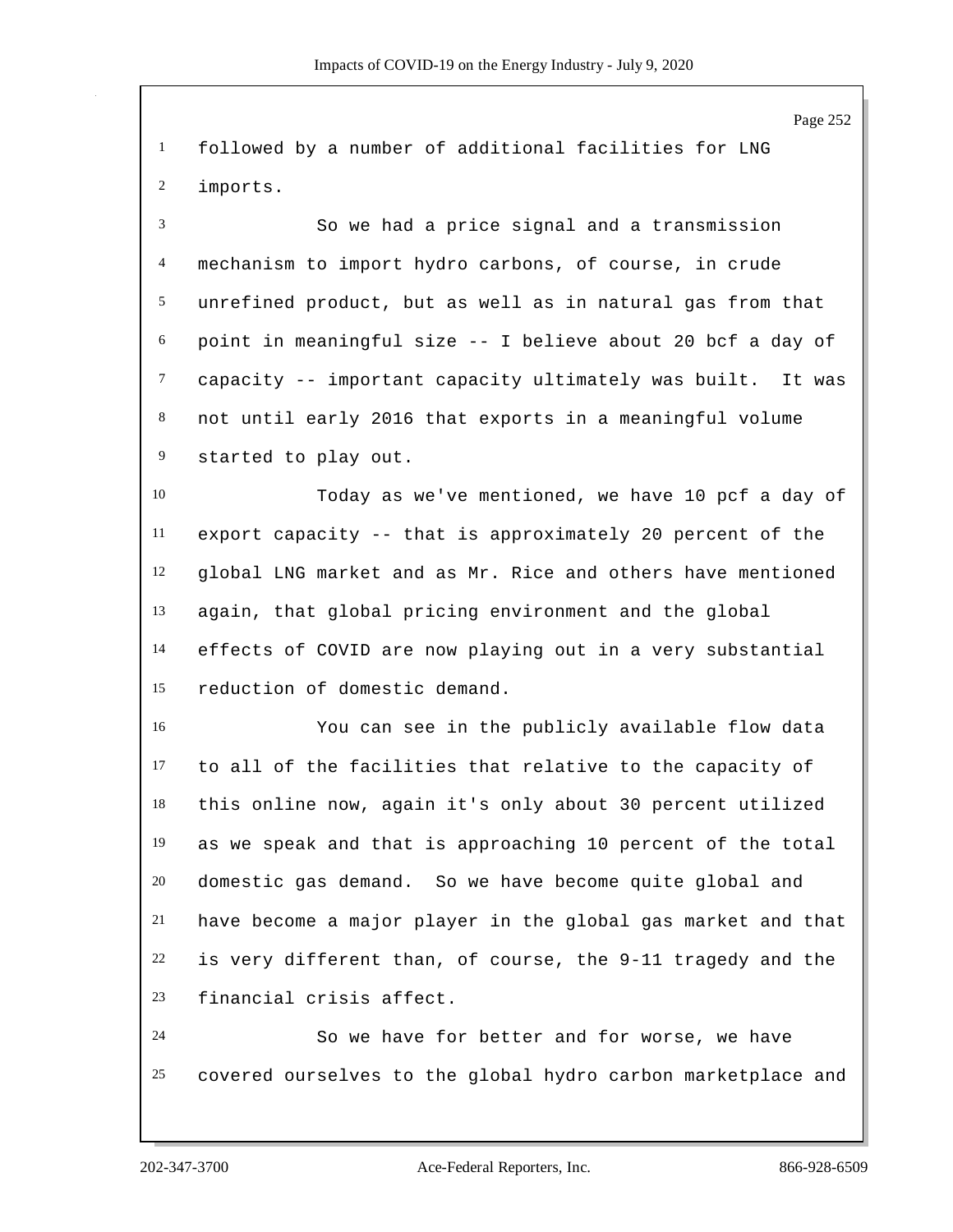Page 253 we need to be quite cognizant of that as events off our shores will have a meaningful result -- meaningful effect on our pricing and our supply demands. MR. CABRALES: Thank you Mr. Feygin and thank you Mr. Gibson for those answers. We have Dr. Brooks has his hand up. Please go ahead Dr. Brooks. DR. BROOKS: Thank you. So again just to kind of tag along with what Mr. Feygin said. You know there's really a substantial difference -- for us the major substantial difference between the financial crisis of 2008 and '09 and what was happening now as far as energy is concerned is that in 2008 and '09, most people still didn't really understand the implications of the shale gas revolution. It was just starting. There were and as Anatol just said, basically the Cheniere facility was just really getting started for imports at that time. Fortunately, for his company and actually for all of us here, they started looking at what was happening, and they decided hey, actually maybe we should be going the opposition direction. So I think they were some of the early -- the folks that spotted the trends as far as shale gas and its potential implications for the long run earlier than many other companies had done. Perhaps I would say that that's the major difference here and even as we point out that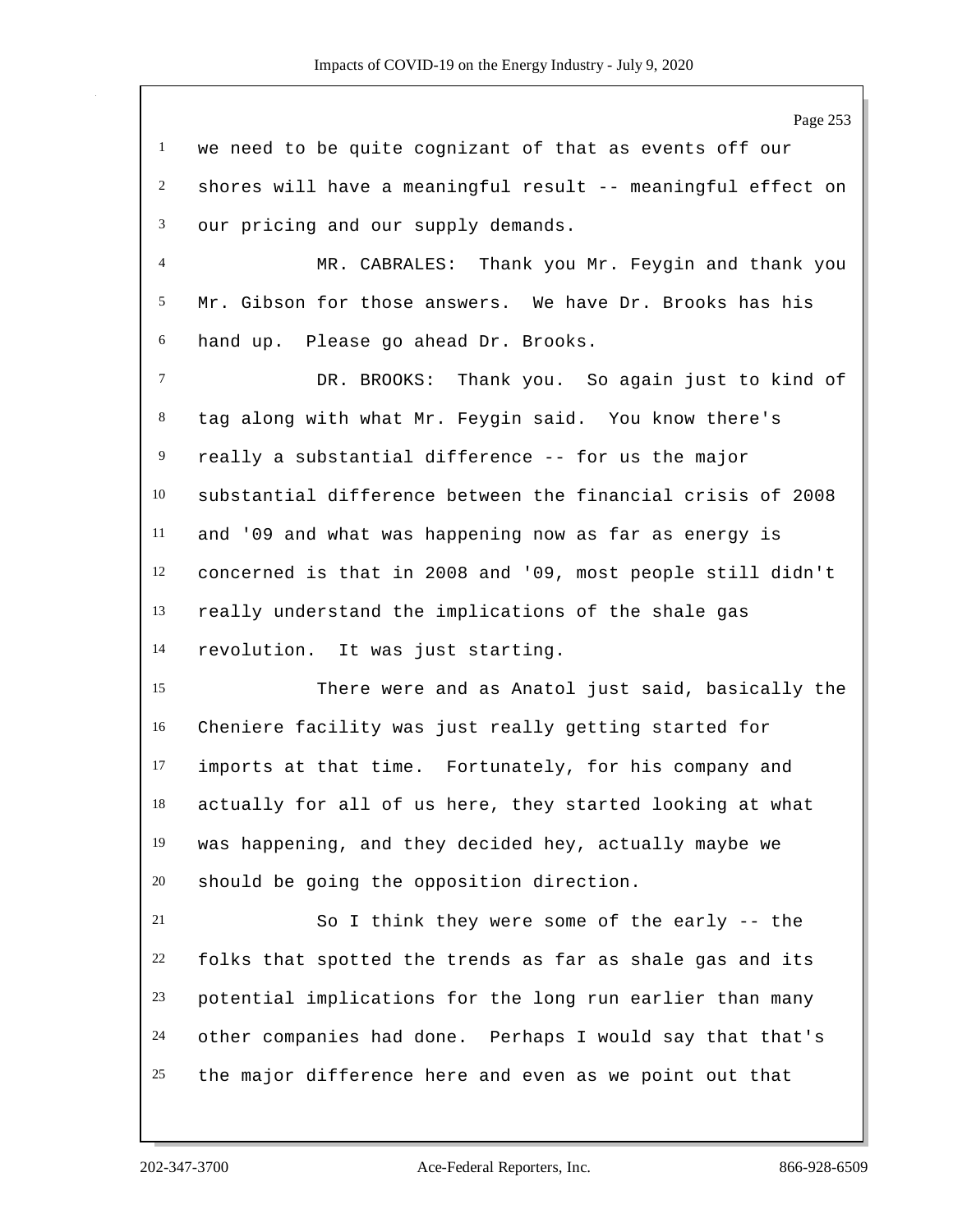Page 254 we're much more connected to the global markets now and will continue to be going forward. I think this is now unstoppable. The actual evolution of a global gas market, something that's never happened before. MR. CABRALES: Thank you Dr. Brooks. Mr. Rice you have your hand up, please proceed. MR. RICE: Yes. I'd like to -- I think there's certainly a lot of opportunities and parallels between this crisis and the crisis in 2008. But I'd like to sort of highlight one thing is different. In 2008 coming out of that, you know, when the economy recovered in our industry access to capital was still there and that access to capital is what fueled and transformed the U.S. oil and gas industry to be the world leader in oil production and natural gas production. Today, because of lack of returns and also growing ESG concerns that we have. You know, I am very cautious about and I think a lot of people have concerns, is that access to capital going to return to the industry? And that's something that causes us concerns. But you know, what we need to do to make sure that we still have access to capital to fund the great projects that are going to, you know, keep our economy strong, energy cheap, continue to improve the environment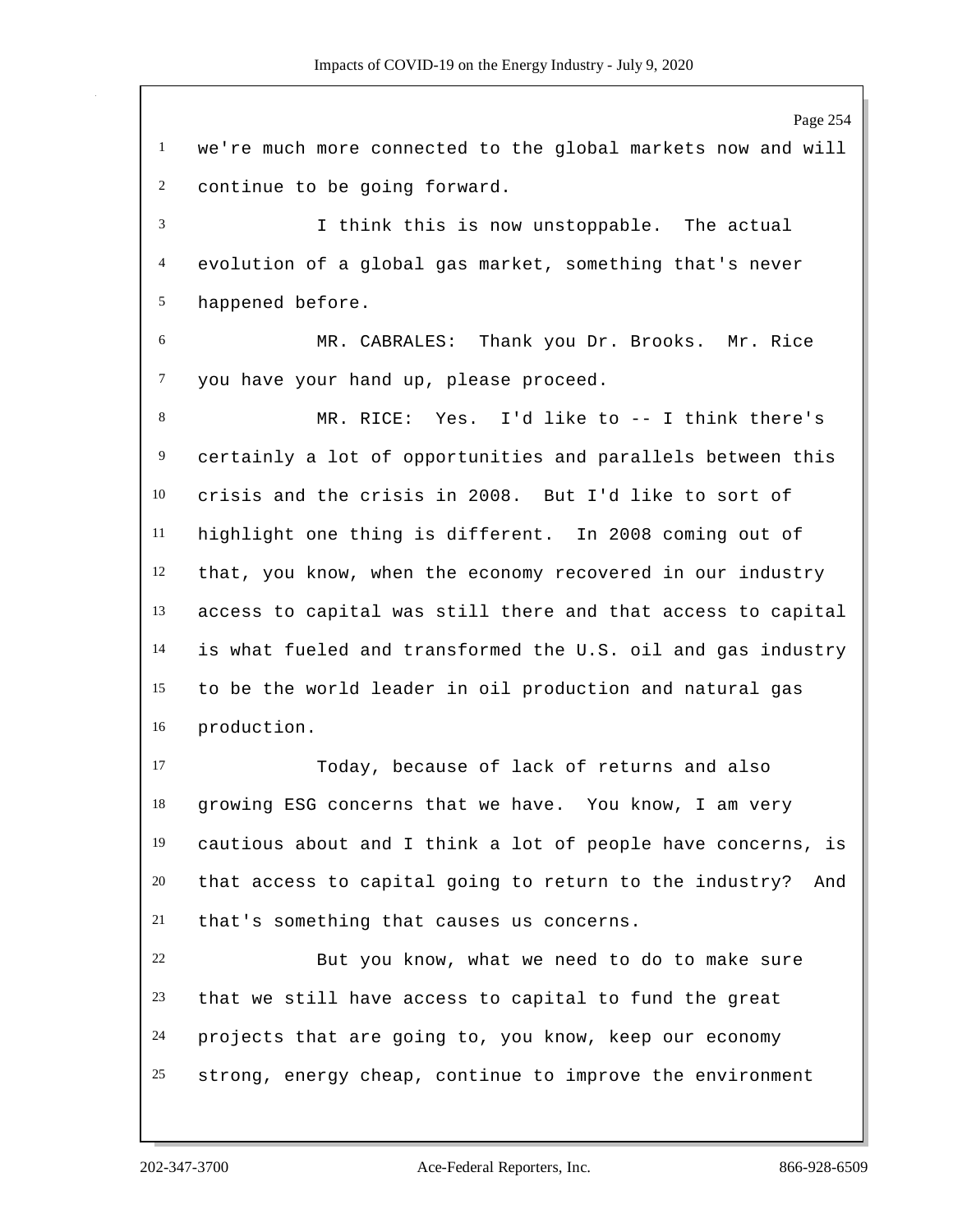Page 255 and to enhance our influence and enhance the national security of our country, is we've got to continue to be more efficient and allow the market to be efficient and then satisfy the ESG concerns that are out there. We have -- and the story we should be able to tell in the United States is really you know, with lowering our CO2 emissions is solely from you know, retiring coal. We've got such a great case study here in the United States and then now with LNG we have a vehicle to repeat this story, but do it on a global scale. And I'm hopeful that, you know, launching more LNG and the amount of coal that's still being burned around this world is quite remarkable. And markets that we want to serve in LNG are places like China, Asia, now they're still putting a lot of -- burning a lot of coal, so I'm hoping that that story is going to help. We're obviously going to be able to show that you know, natural clean burning natural gas, LNG, are the keys to a cleaner environment in meeting you know, ESG concerns that investors have to bring capital back to our industry. MR. CABRALES: Thank you very much Mr. Rice. Mr. Bryson, you have your hand up. MR. BRYSON: Yes, thank you. Maybe just a quick comment, follow-up a few of those comments, Mr. Rice's in particular. I think from an infrastructure point of view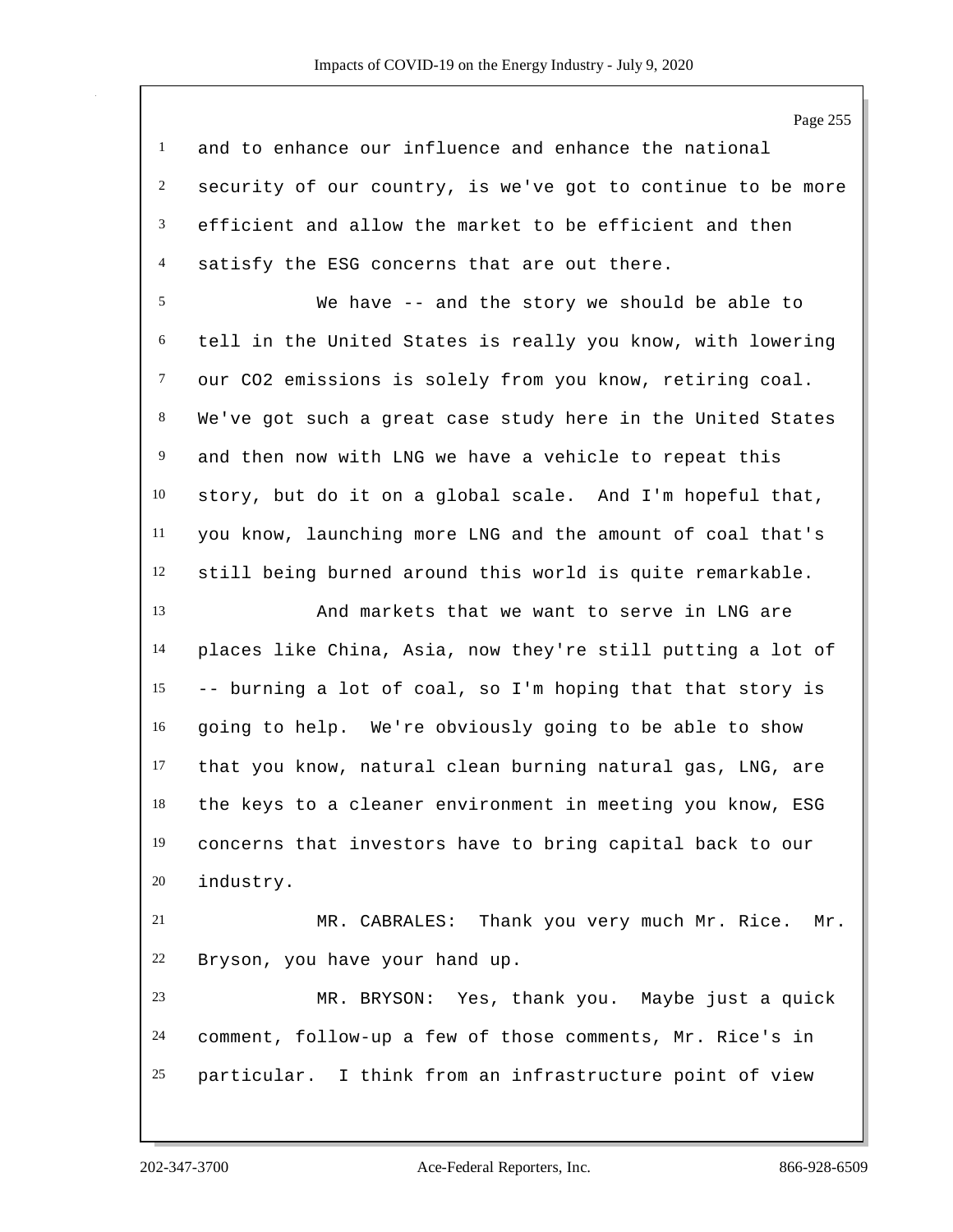it's no secret projects and large-scale infrastructure take years to build and it's getting more challenging all the time.

 And when we develop these pieces of infrastructure, they generally need to be underpinned by producers like EQT on the upstream side, and downstream markets, or industrial users, LNG exports on the downstream side.

 So you know, I think that what we hope won't happen is that we'll have unhealthy counterparties on each end of those pieces of the system install infrastructure build, because the long-term forecast would support the fact that we need infrastructure -- need quality infrastructure, and it takes a long time to build and execute, and would hopefully not set us up for a boon bust cycle here in the next decade, thank you.

 MR. CABRALES: Thank you very much Mr. Bryan. Mr. Chairman, I don't see any other hands up.

 CHAIRMAN CHATTERJEE: Excellent. Thank you to all the panelists, as well as my colleagues, your patience and with all my questions. I have one final question open to all the panelists, and then I'll turn it over to Commissioner Glick.

 What is the magnitude of potential natural gas and oil production shut-in's, both to associated gas and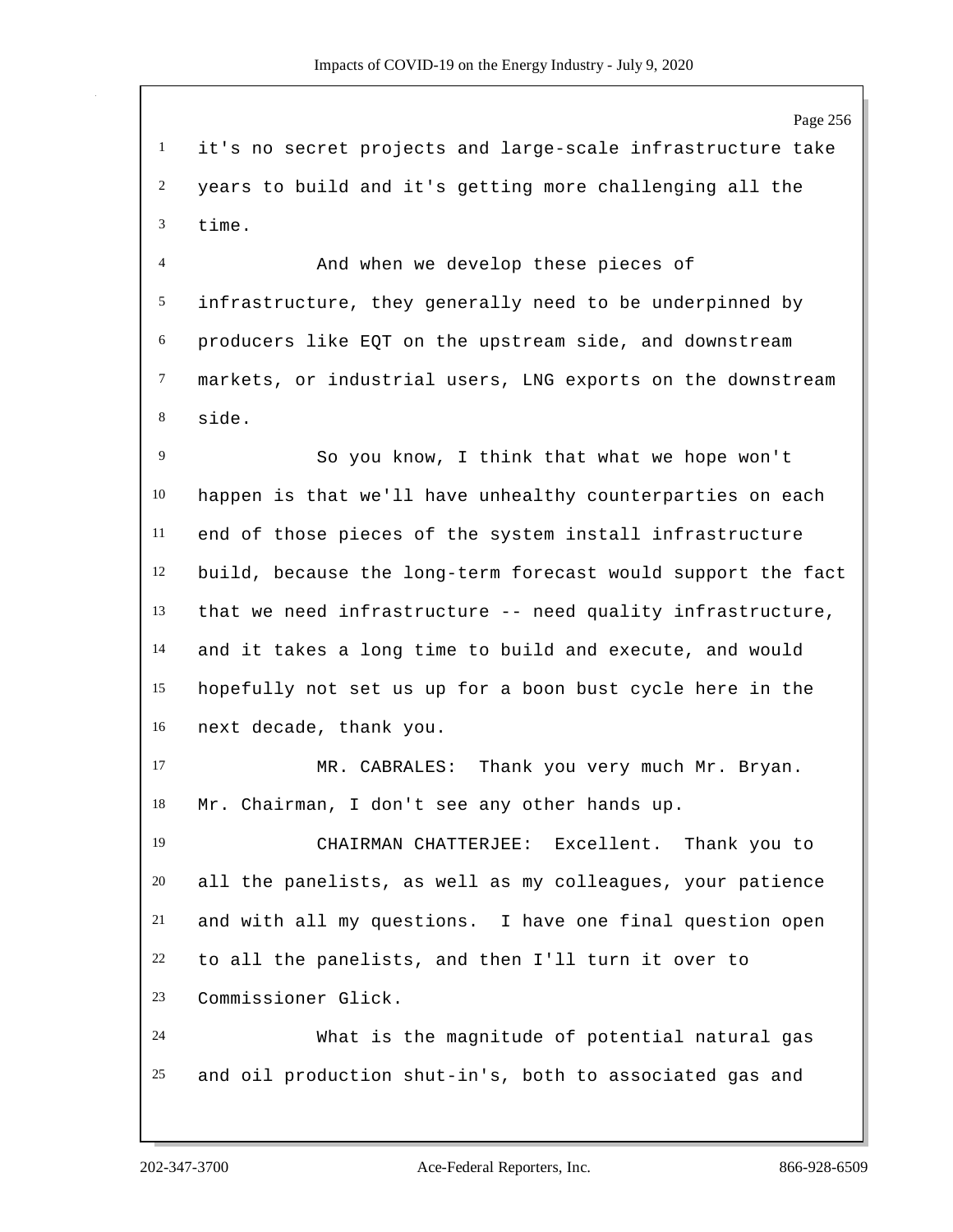Page 257 stand-alone natural gas production? And how would this affect supply and regional flows and pipeline utilization? And if folks can please discuss the short, mid and long-term, I would greatly appreciate it to any of the panelists. MR. CABRALES: Mr. Rice, can you hear me? MR. RICE: Yes, I can hear you. 8 MR. CABRALES: Please proceed. MR. RICE: I didn't see any other hands up, so I jumped in. So I think short-term production curtailments largely on the oil side, I think we've seen a lot of that return to market, the associated gas supply along with it. You know I think the shut-ins that we're seeing from March 13th forward, the start of the OPEC price war. It's going to be very sloppy for the next through 2020, but I think that when you think about what's going to happen in the future, really what's going to drive the success of this industry is what prices do we need to see continued reinvestment and drilling new wells and seating these pipelines. From a natural gas perspective, I think that you know, there will be gas prices sub \$2.50, I think which shut-off. I mean we're at -- we've dropped from 900 rigs to under 300 rigs today. Frack crews have dropped by 80 percent. I don't think you're going to see return of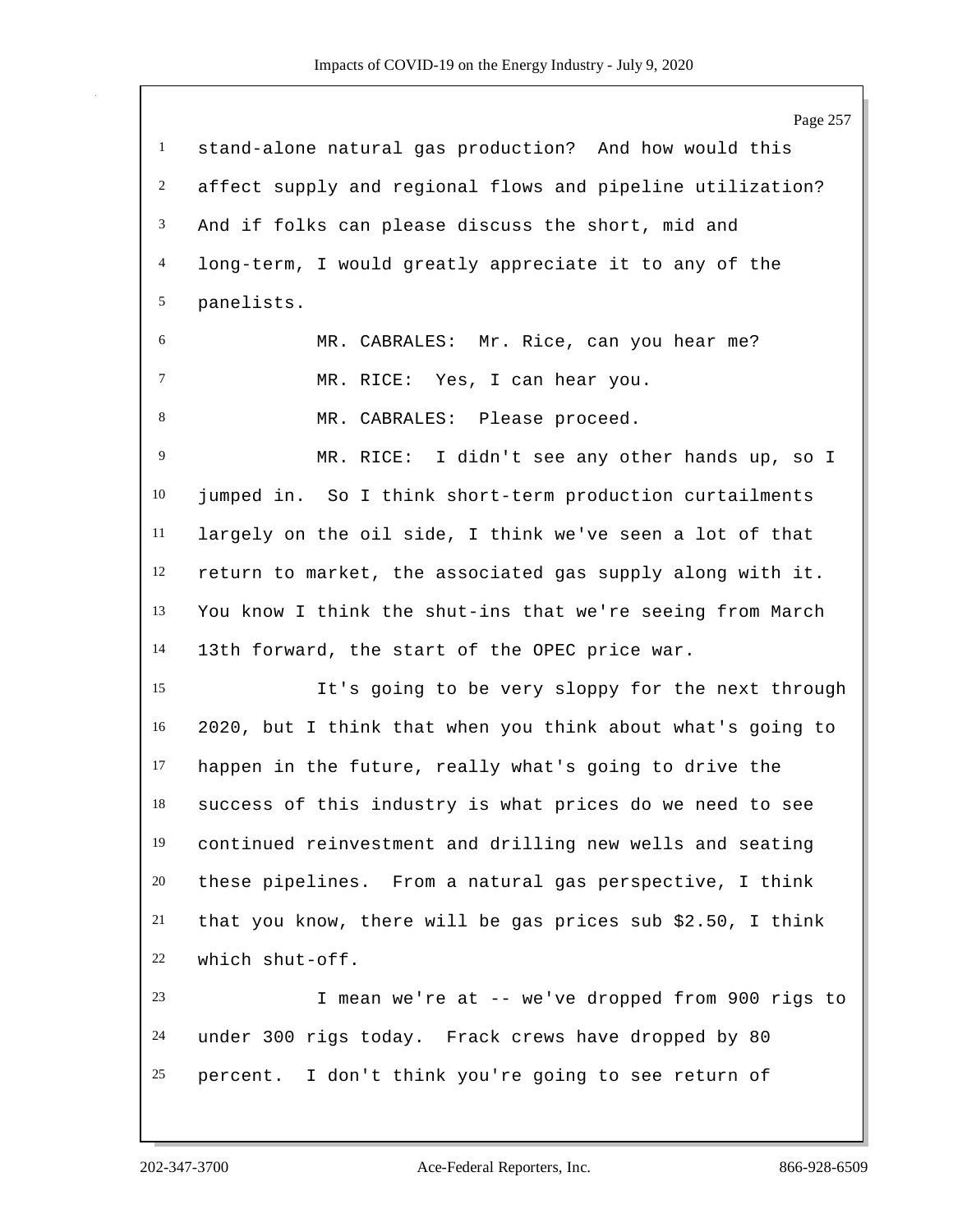Page 258 activity until gas prices get north of \$2.50 and most likely I think the real number is probably closer to \$2.75. I think that the other thing we look at is you know, when we see the price of oil and I think that that's really going to be the impact of associated gas. And I think the world we're in right now, as long as oil prices is under \$50.00, we think the impact of associated gas is going to have on adding supply to the market muted, and it's going to require a bigger call for natural gas stations to step up and produce the energy this country needs. And that means, you know, more of a focus on the infrastructure around the gas producing areas like the Marcellus where EQT is at, which produces around 31 bcf a day, a third of the United States production. And Haynesville, which is to a low extent -- which produces around 10 to 12 bcf a day. MR. CABRALES: Thank you Mr. Rice. Dr. Brooks, you have your hand up? MR. BROOKS: Thank you. Yeah, I'd like to second the comments that Toby just made. I think that that's absolutely correct. And as I noted in my remarks, if you do have this continuing downward pressure or a resumed downward pressure on the oil price, the associated natural gas is going to be the one -- part of the supply market that's going to be affected most, obviously.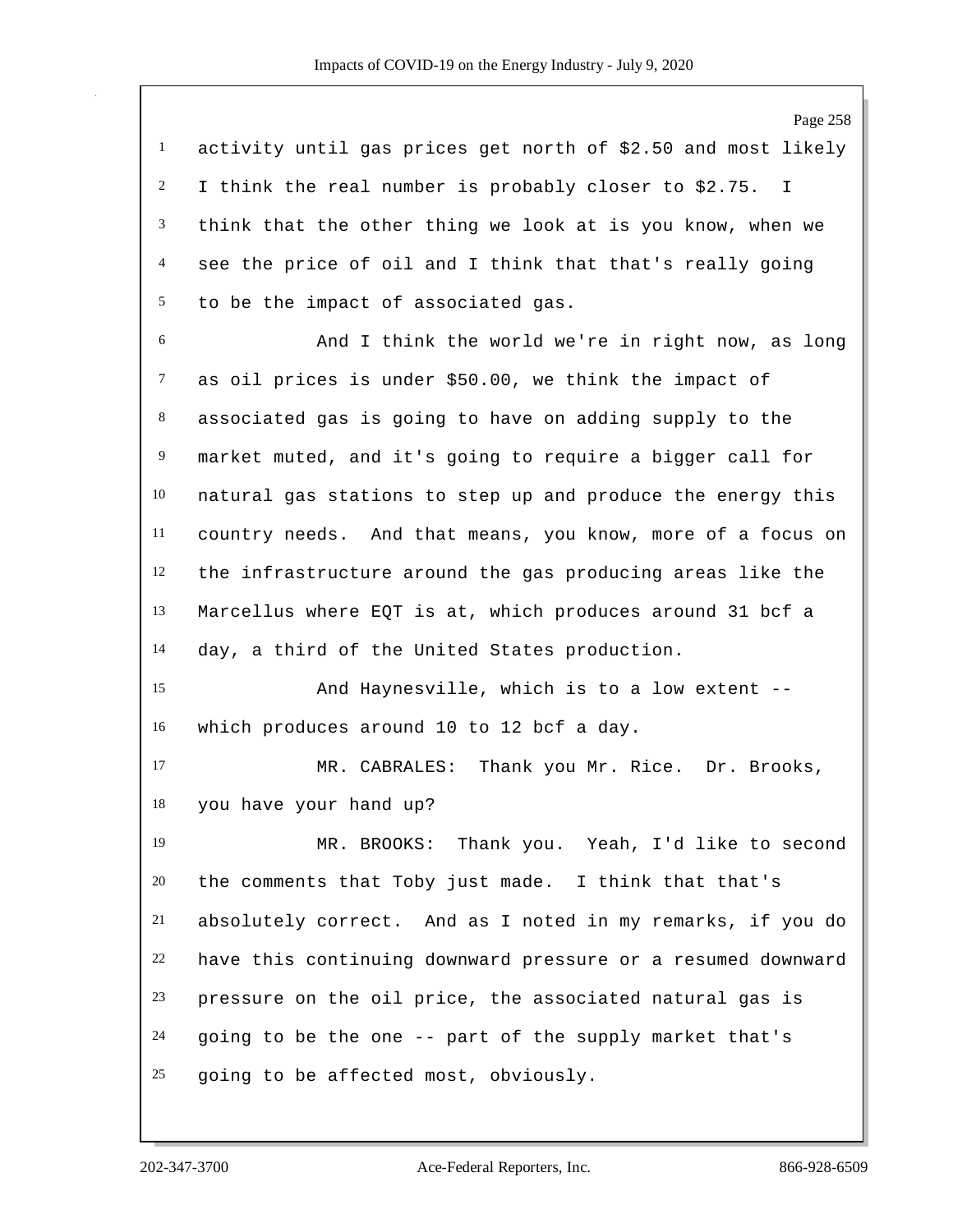Page 259 But that opens up opportunities for gas that's not associated, so again the Marcellus, the Haynesville and other places become at that point then obvious potential sources for new supplies. But as he said also, you have to have sufficient gas prices in order to justify those additional things and additional wells being drilled. So the fortunate thing is there's plenty of supply in the ground throughout the United States and Canada, so it's not a matter of scarcity of potential supply. It really is the pricing, most of it and to justify it. And so I suspect that what will happen is you know, the usual kind of thing. There will be some degree of situation where because of the low quantity of drilling, you are going to get somewhat tighter supplies which will cause prices to increase enough to result in some additional drilling. And it's just going to be about the game you might say or the -- between oil and gas depending on the relative prices there that is going to determine whether the additional supplies are going to be coming more from places like the Northeast, the Appalachian Basin, rather than other places like the Permian Basin and so forth. MR. CABRALES: Thank you Dr. Brooks. Mr. Chairman, we don't have any other hands raised for this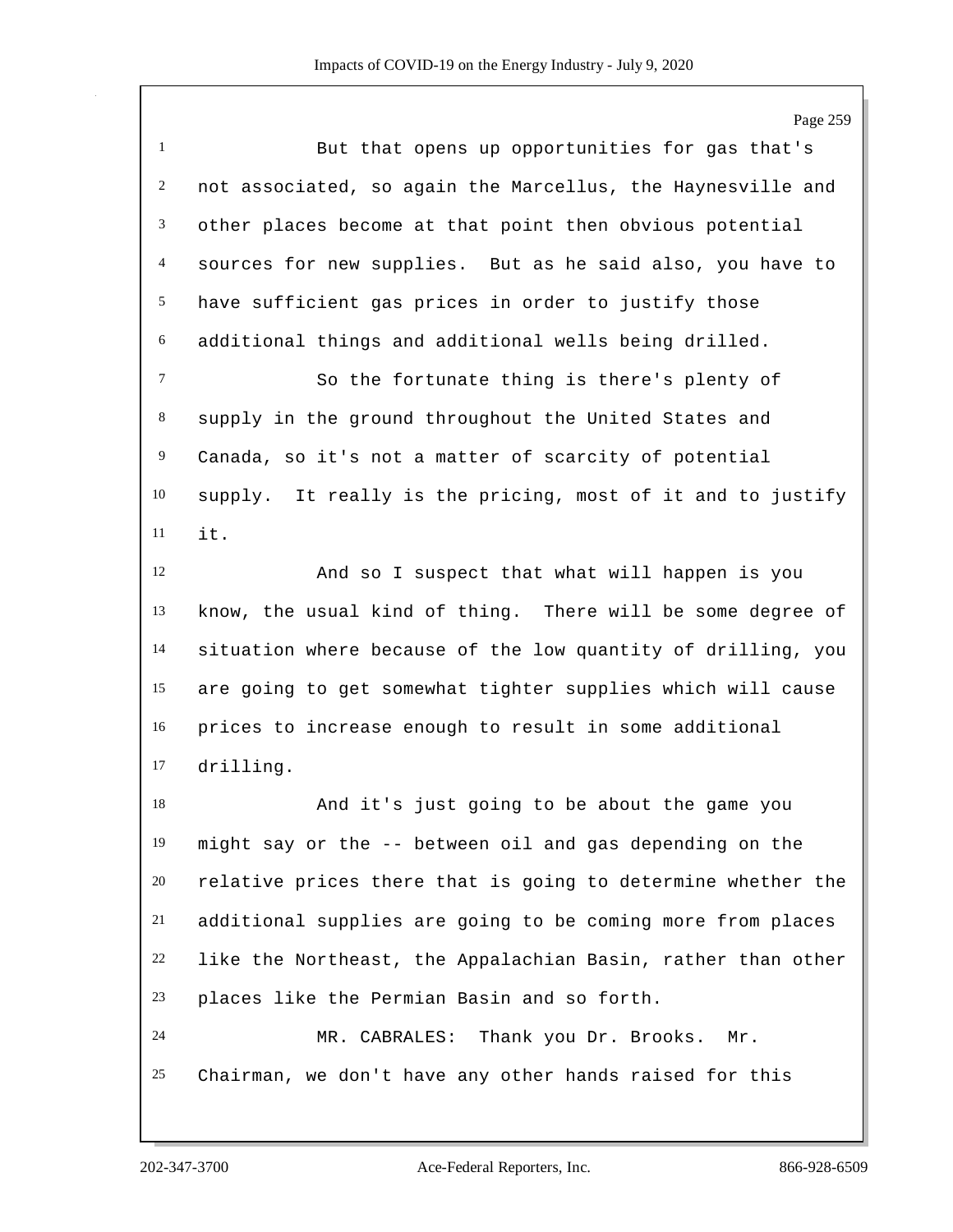question.

 CHAIRMAN CHATTERJEE: Excellent. Thank you to all the panelists, and with that I'll turn it over to Commissioner Glick.

 COMMISSIONER GLICK: Thank you Mr. Chairman and thank you very much to the panelists. I wanted to start with a question for Dr. Brooks. And there was a reference a couple of minutes ago to this, but if I recall, just about the time of the beginning of this pandemic, at least here in the United States, there was also ongoing at the same time kind of an oil production war between Saudi Arabia and Russia.

 And I was wondering if it's possible to ferret out how much of that particular skirmish impacted U.S. oil production versus the obviously reduced demand in the U.S. as a result of the pandemic.

 DR. BROOKS: Thank you for your question. It did produce an effect and of course the effect was to slow down, I think part of the development of places like the Permian Basin, which had been growing like gangbusters for the last several years.

 So you know, that is the kind of effect. I think it also created uncertainties about what was going to happen next. So we had this price war, it didn't really last all that long before some degree of compromise was met. But you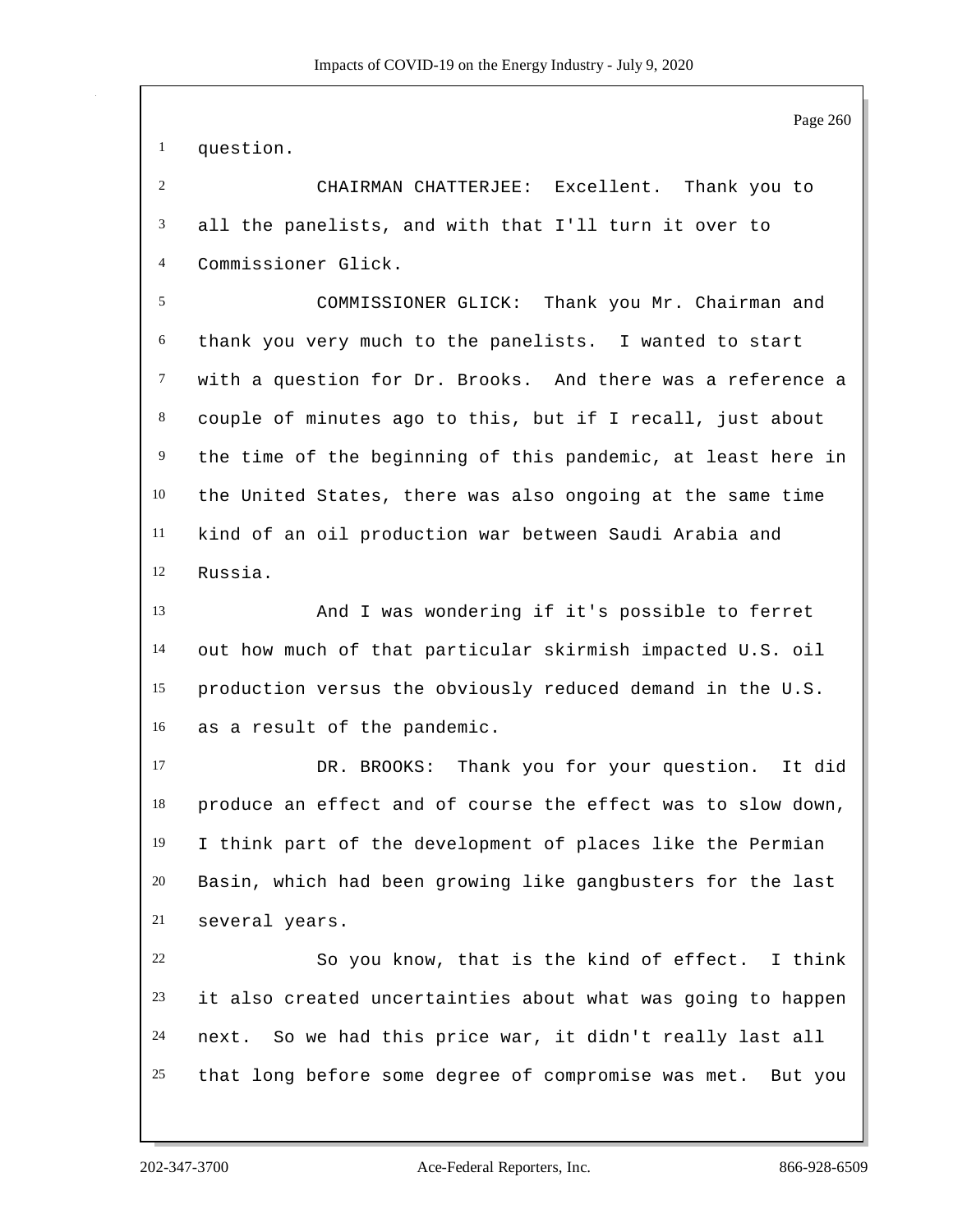| $\mathbf{1}$   | still have that situation where you know, there is           |
|----------------|--------------------------------------------------------------|
| $\overline{c}$ | uncertainty in the market that is going to reduce appetite   |
| 3              | for investment in further -- in financing further projects.  |
| $\overline{4}$ | So I think that's the main thing. I hope that                |
| 5              | answers your question at least in part.                      |
| 6              | COMMISSIONER GLICK: It does, thank you very much             |
| $\overline{7}$ | for that. I wanted to kind of move on now to LNG and start   |
| 8              | with Mr. Feygin. As I'm sure you're well aware, the          |
| 9              | Commission has approved a large number of certificates or    |
| 10             | pursuant to Section 3 in the National Gas Act, approved a    |
| 11             | number of LNG projects, an amount of new projects over the   |
| 12             | last couple of years.                                        |
| 13             | And I can't remember exactly how much capacity               |
| 14             | we're talking about, but a very significant amount. But      |
| 15             | before the pandemic hit, we were already seeing a lot of     |
| 16             | these products were having difficulty with getting contracts |
| 17             | -- off day contracts. And there was some discussion earlier  |
| 18             | that maybe more the markets in Japan and Europe and that     |
| 19             | seems to make a lot of sense, not Japan, but all of Asia     |
| 20             | versus Europe.                                               |
| 21             | I'm curious whether the effect, that putting                 |
| 22             | aside the pandemic issues, and given the competitiveness of  |
| 23             | the international LNG business and obviously other countries |
| 24             | are also involved in competing with the United States        |
| 25             | facilities.                                                  |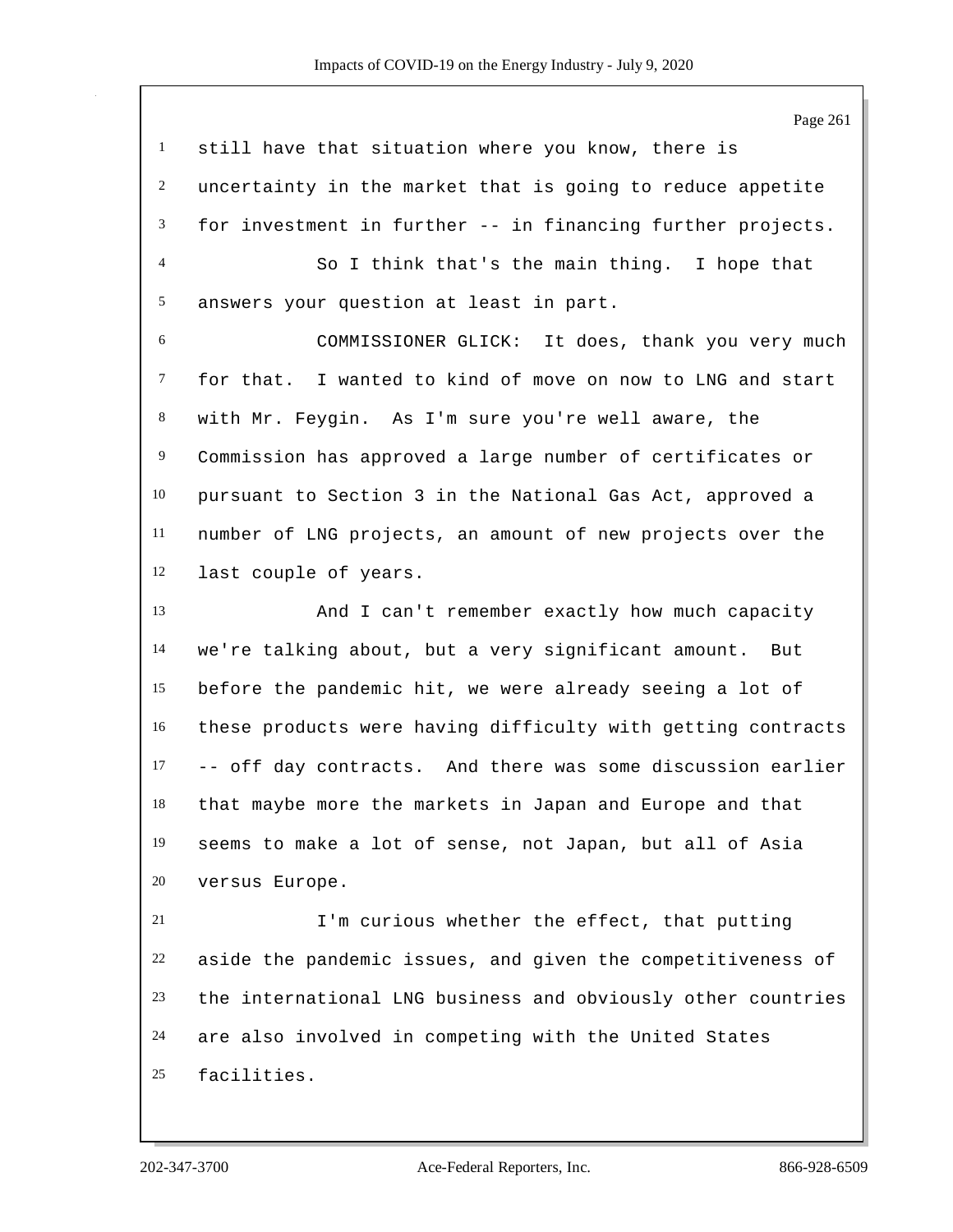What do you attribute the reason was for a lot of these projects having problems getting off their contracts? MR. FEYGIN: Thank you Commissioner Glick, a wonderful question. You know, we were fortunate since mentioned previously and partially out of wisdom and partially out of necessity to see the turn in domestic hydro carbon production relatively early on, at the end of the last decade and Cheniere was very well positioned and was well underway in its efforts in front of the FERC to get the export project approved in that 2009-2010 we ultimately broke ground at Sabine Pass in August of 2012, fortunately a couple of years ahead of our competition. And I think it's fair to say that a number of things aligned to put the U.S. LNG market on the map. And one of them, unfortunately, was the Fukushima tragedy and that resulted in global gas prices spiking into the almost \$20.00 range at the time and the world took a chance on this thing that it never saw before called NYMEX Sidley Hub, whatever you know, we spent years educating the world on what it is, how liquid it is, how transparent it is, how the pipes that we have been discussing incent a very distributed network of producers and infrastructure, suppliers and getting the world comfortable with this NYMEX based contracting structure. Heretofore, the LNG market was largely one where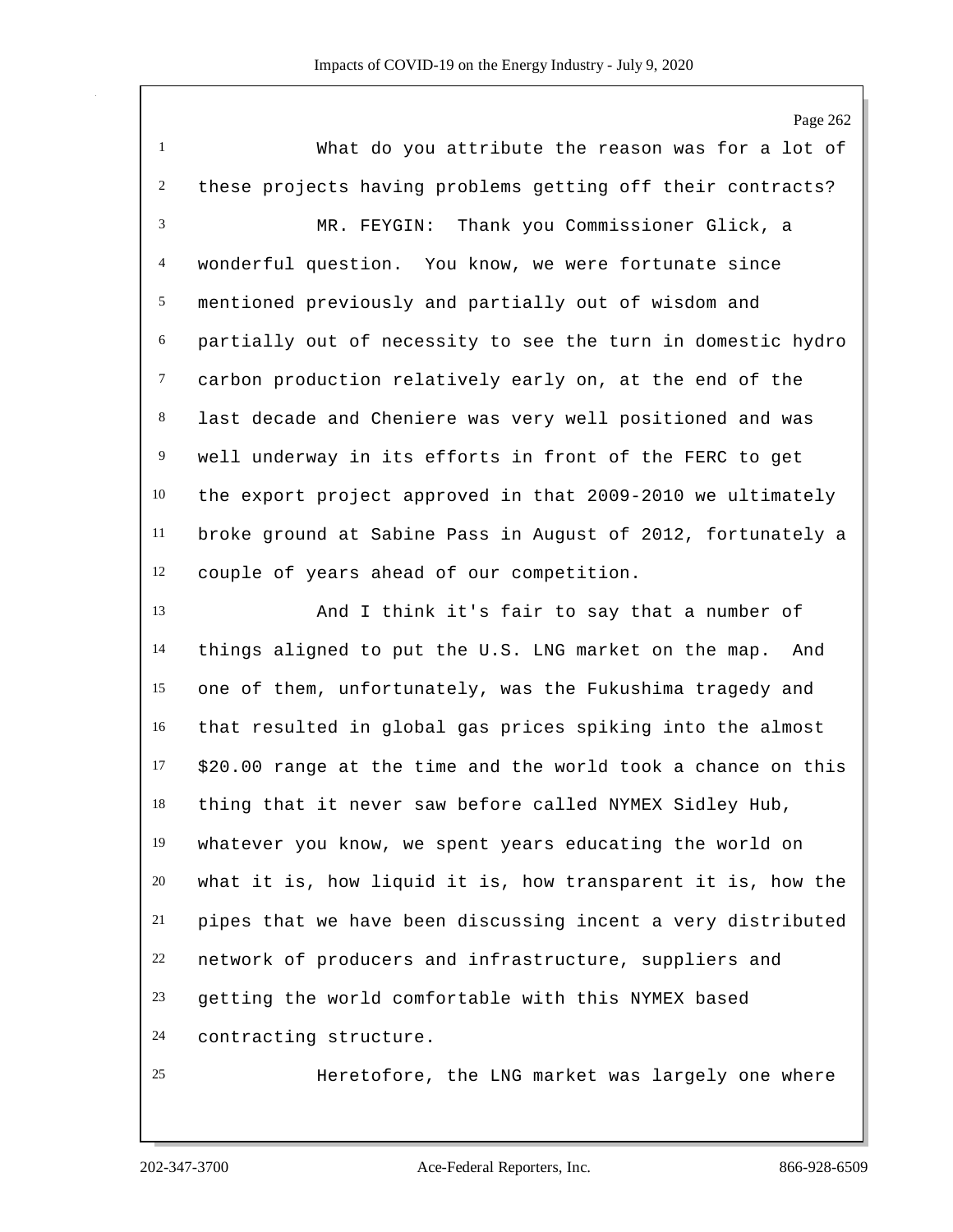|                | Page 263                                                     |
|----------------|--------------------------------------------------------------|
| $\mathbf{1}$   | the stranded resource on an integrated basis was combined    |
| $\overline{c}$ | with a liquefaction facility and until really about 15 years |
| 3              | ago, the market which at that point was already "a half a    |
| $\overline{4}$ | century old", existed as a point to point market.            |
| 5              | The U.S. model, Cheniere's model, really broke               |
| 6              | that mold and said, hey, you know, if you want to buy the    |
| $\tau$         | commodity, buy the commodity, we'll provide the liquefaction |
| $8\,$          | services and we'll either supply it to you at your           |
| 9              | facilities or you can pick it up at our facility. And then   |
| 10             | of course, others follows as I mentioned earlier, were about |
| 11             | half of the U.S. capacity today.                             |
| 12             | There have been -- this is a deep cyclical                   |
| 13             | business. It ebbs and flows and right now we are clearly in  |
| 14             | a period which I would characterize at least as a buyer's    |
| 15             | market and with the current low price environment, there is  |
| 16             | no gun to anyone's head to sign up for long-term contracts   |
| 17             | which have to be at economics that support additional        |
| 18             | infrastructure.                                              |
| 19             | As the world thought about the LNG market, from              |
| 20             | the middle of last decade, it's very easy to see all of the  |
| 21             | facilities that are coming on in the U.S. and Australia and  |
| 22             | Arctic Russia as the Yamal Project that Dr. Brooks mentioned |
| 23             | as well, and say, "Hey, look at all of this supply. Maybe a  |
| 24             | long-term contract will be needed because the world will     |
| 25             | have plenty of LNG."                                         |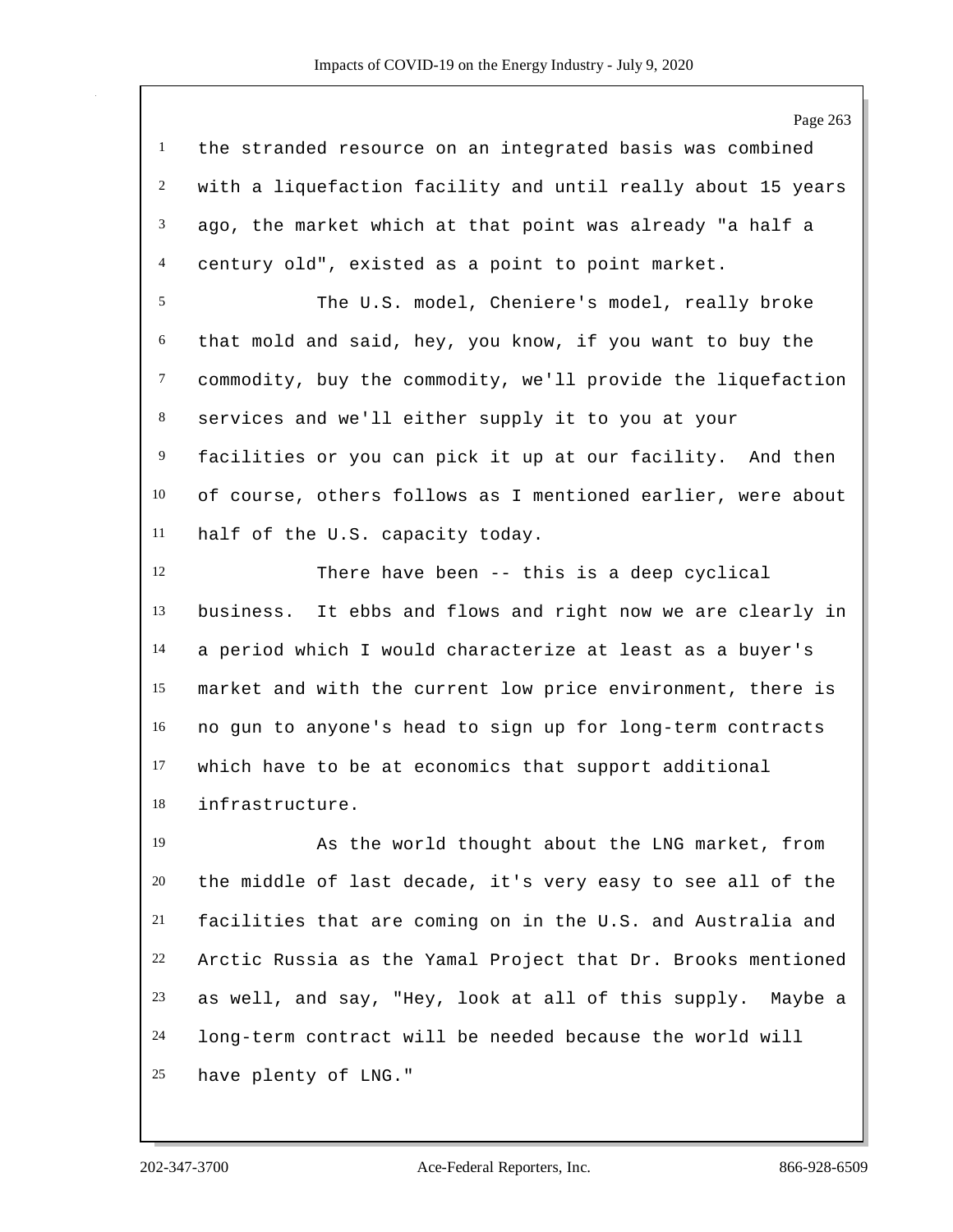That said, the world absorbed this additional gas and LNG much faster than was previously anticipated because demand is much harder to handicap in these very large multi-billion dollar supply projects. And we found ourselves in a relatively tight market, even in 2017 and '18 it started to loosen up in 2019, that these record volumes of LNG came to market.

 For Cheniere and for U.S. LNG frankly, 2018 was a tremendous year. We did not break our record in terms of volume of long-term contracts, but we broke our record in terms of tenure of long-term contracts. So 2018 was our second best year for long-term contracts in terms of volume and on average they had a tenure of more than 20 years. And frankly, you need these long-term deals in order to support the financings for these very large projects.

 As the world became very long and of course the additional shock of COVID piled on to that. I mentioned earlier the size of the current LNG market of about 400 million tons today. Since the second half of 2018, this market was absorbing 10 million tons per quarter of additional supply, so absolutely unprecedented supply pushing to the market, even the growth we've seen in Asia and in Europe wasn't sufficient to absorb this. And then of course, the virus came on top of that, combined with weather -- really mild winters over the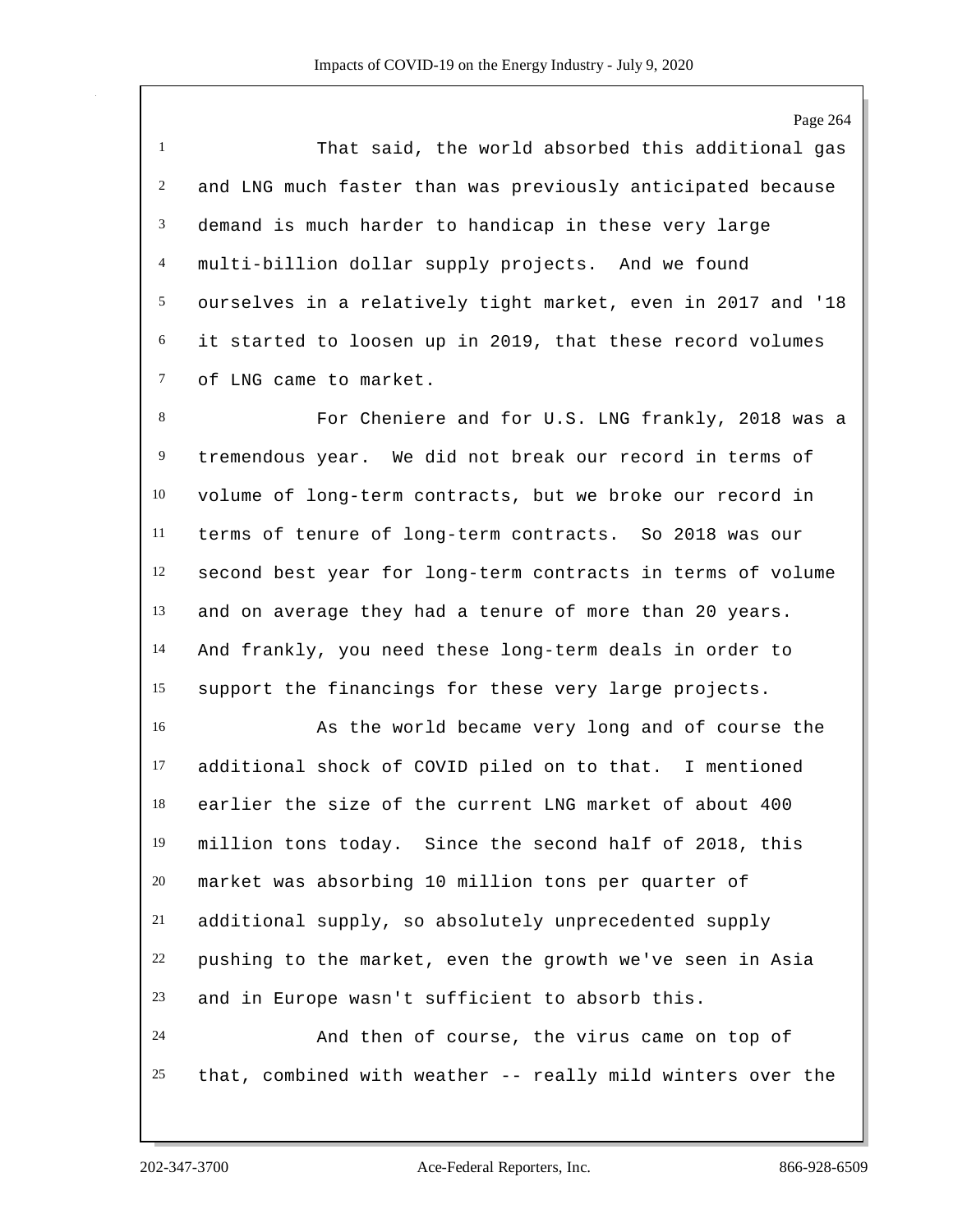last two winter seasons all over the world. So we find ourselves in an environment which is very loose currently. There is not a lot of supply that is coming on, either out of the U.S. or out of the rest of the world for the next few years.

 We fully believe that a long-term contracting will return to the market. It will continue to become a more liquid market and we think that that contracting that the ability of projects to demonstrate their flexibility and their commercial attractiveness, is ultimately what's going to determine which projects get built.

 So we don't think this is the end of long-term contracting for LNG projects, but the markets will weed out rather effectively, perhaps some other datum to contribute to this. When we were contracting Corpus Christi, our contracts were the first to trade were in the mid \$3.00 range for the liquefaction services. That was significantly higher than the low to mid \$2.00 range when we started contracting Sabine Pass.

 And the other projects in the U.S. were roughly in that range -- mid to high \$3.00 as far as we understand. So today that market given the global competitive nature and given the fact that now the U.S. is an established supplier and a fairly transparent one, the market for liquefaction is back to that low to \$2.00 mid dollar range in order to be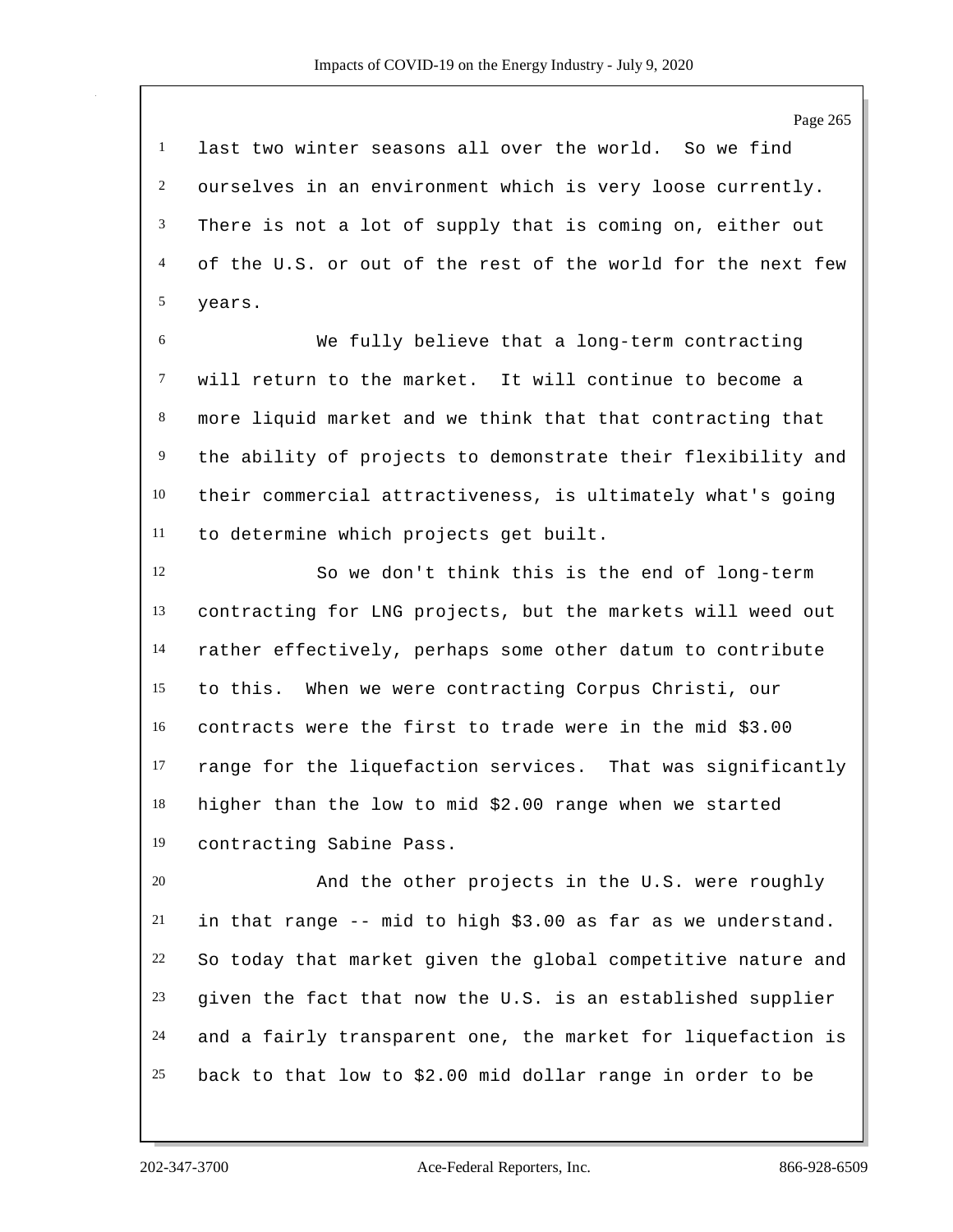Page 266 competitive with these East African, Qatar, and Arctic Russian Projects. And it's no longer the new shiny penny that it was in 2011-2012. Fortunately, we don't have to explain how great NYMEX, how transparent, how liquid, how reliable that is, but unfortunately we're faced with a much more transparent and a much more competitive landscape, and that will continue to weed out projects -- even projects that successfully interact with the FERC and the DOE in order to get their fully permitted status. In fact today there have been a number of fully permitted projects that have hit the proverbial wall and have had to restructure, and we think that that phase of the market develop is always starting. MR. CABRALES: Commission, Dr. Brooks has his hand up. Okay. DR. BROOKS: All right, thank you. Well, Mr. Feygin gave me about 95 percent of what I was going to say, so you know, clearly, that was a very good answer on his part, at least in my estimation. One thing that was not mentioned, however, which I think is really important is that many of these projects, I believe we're expecting that they were going to be financially underpinned by investments or contracts from China. And the trade war with China, certainly if the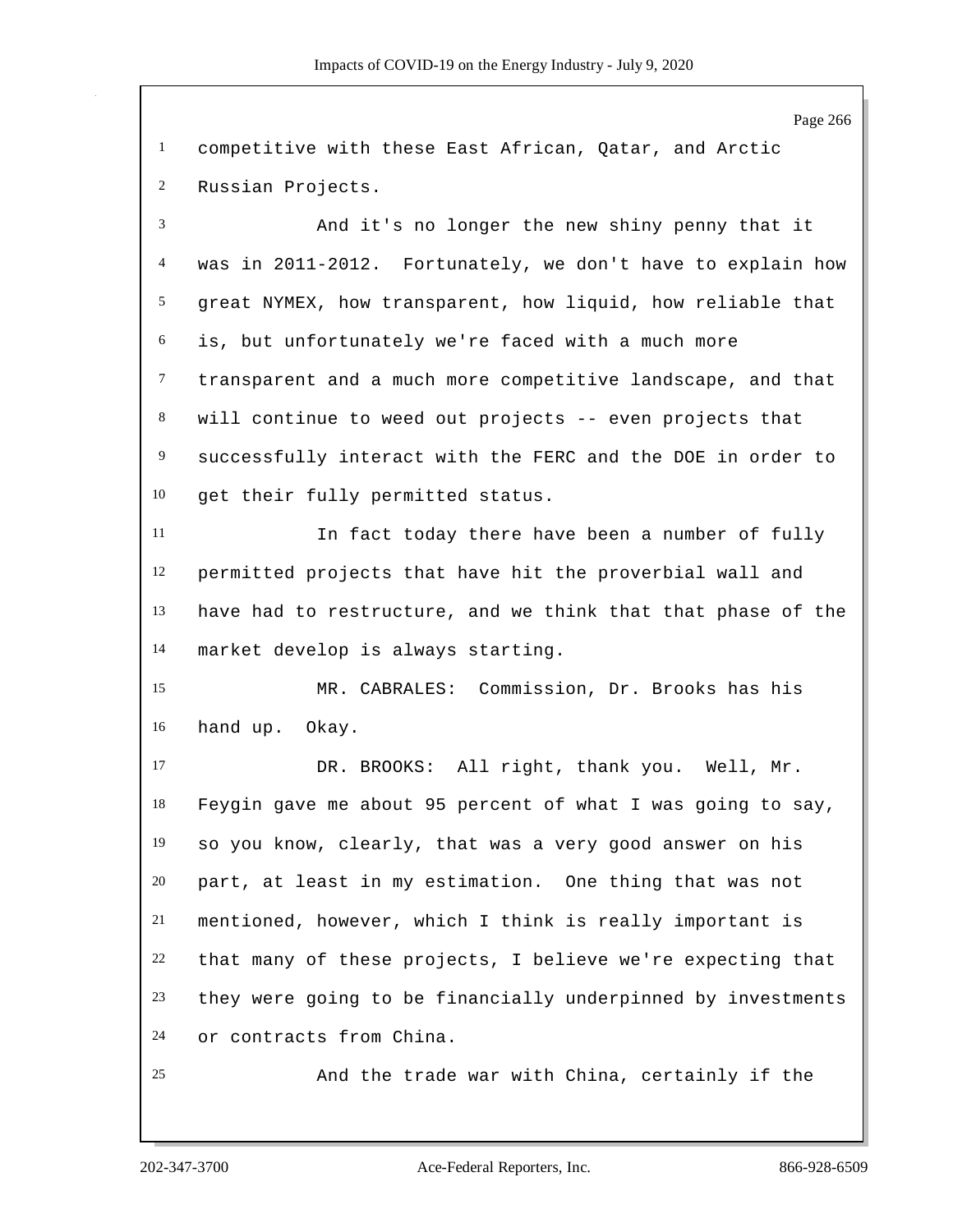magnitude and the duration of that trade war has surprised me and I think it might have surprised others as well. And I think at this particular point in time, I don't think we can underestimate its importance going forward because it's not clear that that trade war is going to end anytime in the near future.

 So there were a number of projects that as was mentioned, have gone through all of the groups as far as getting approvals and they're ready to go, but they haven't been able to get the investors, the investment that they need, the certainty of going forward financially through contracts with -- honestly LNG Hungry, Chinese countries -- companies, either on the investment side, you know, the equity side, or on the contract side. We have no more countries Commissioner.

 COMMISSIONER GLICK: Okay. Well thank you. I just wanted to follow-up a little bit on the LNG issue. Dr. Brooks, and others if you can comment maybe. As Dr. Brooks mentioned earlier in his written statement, but I think there's been discussion earlier this morning as well about well what happens if -- well, first what happens if they go down? Oil prices go down, domestic production takes a bit hit and further down the road \$40.00 it sounds like, U.S. production would take a big hit and then that would mean that associated natural gas production would be down and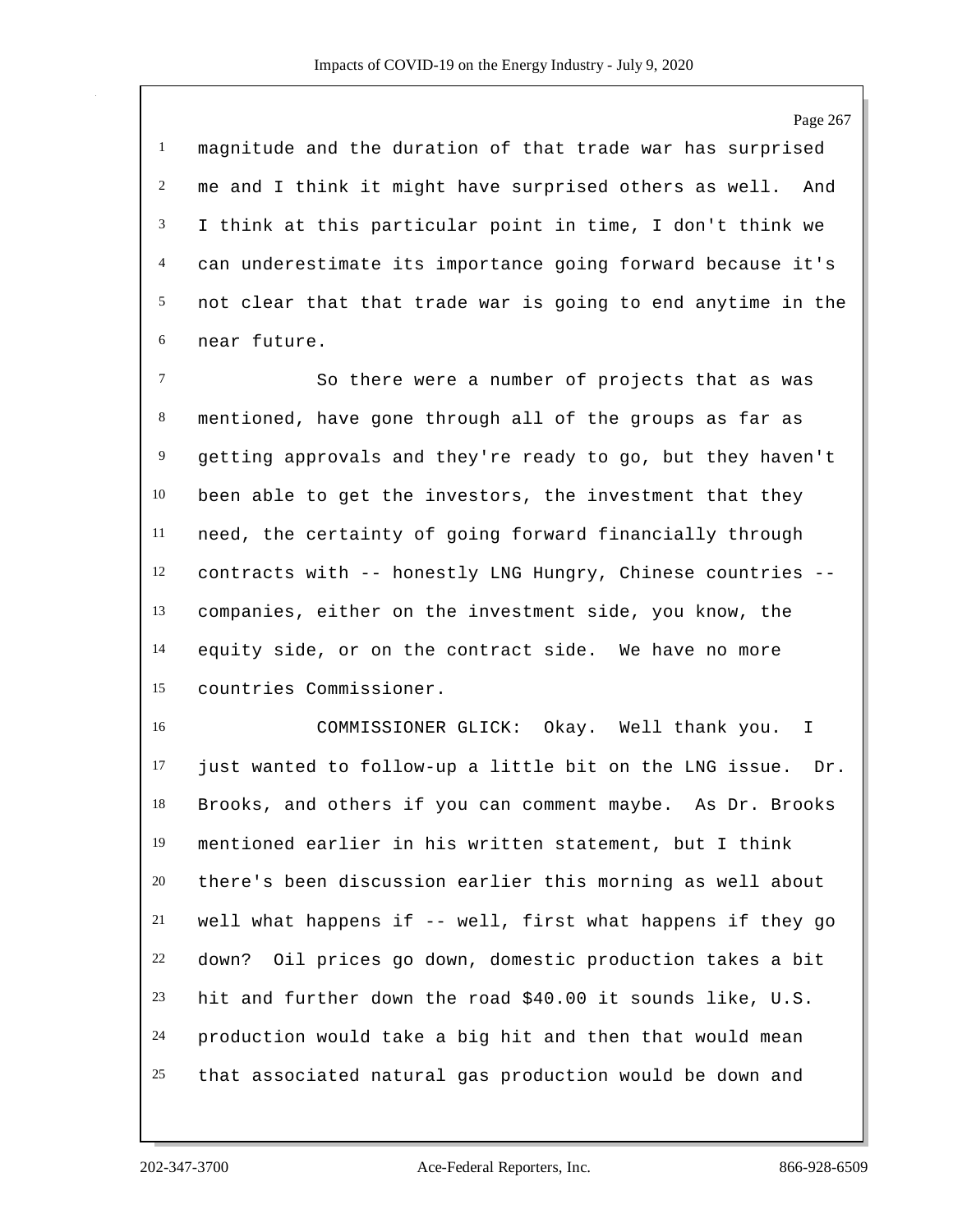that would increase natural gas prices. If natural gas prices go above \$3.00, \$3.50, whatever some people are predicting, what does that mean for the competitiveness of the U.S. LNG? DR. BROOKS: Thank you. So you're right. I mean this is a very interrelated marketplace now, so these affects are, you know, they have their consequences. So you know, everyone who's involved in the upstream of course, would like higher prices. But those higher prices make the LNG less competitive. And remember that these LNG contracts, one of the important things about them is that they genuinely do have take or pay aspects to them. So the pricing may -- the availability that our pros may be higher than local prices actually justify. But in the end if the prices do get too high, then that part of the contract that is not take or pay, plus any spot capacity availability is going to be at a disadvantage compared to Qatar, compared to Malaysia, compared to other -- Australia obviously, to other places that are closer to markets in Asia. So that is definitely effective. Doing -- computing the quantitative values for those things to get decent forecast is something that we do try to do with our

a difficult challenge, kind of a combination of science and

global gas and LNG market bottling systems. But it is still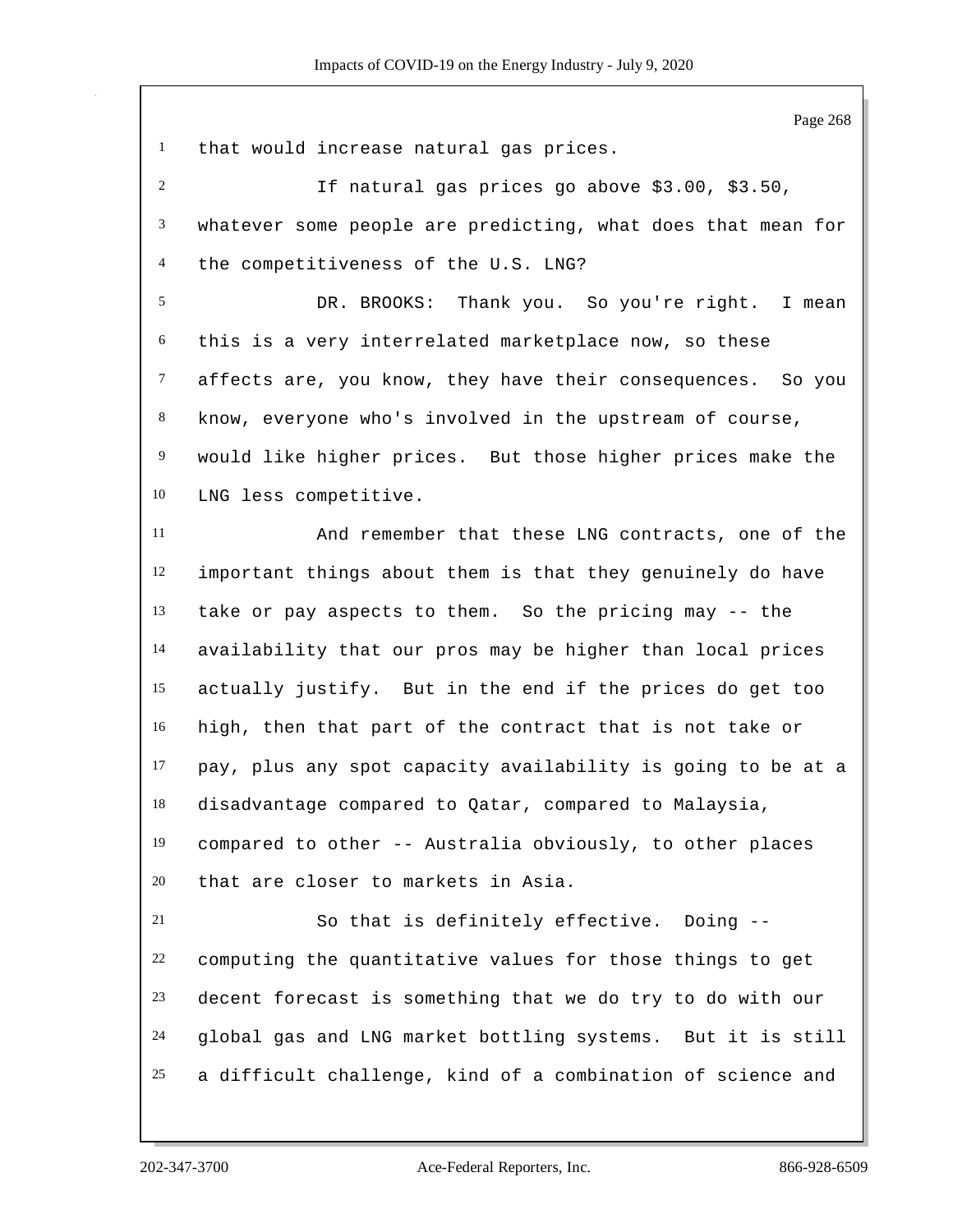art, to make those forecasts.

| $\overline{2}$ | MR. FEYGIN: Commissioner Glick, if I may add                  |
|----------------|---------------------------------------------------------------|
| 3              | just a few words. Again, given everything that Dr. Brooks     |
| $\overline{4}$ | said very globally competitive market. I don't think at       |
| 5              | this point the world thinks about the U.S. market, the        |
| 6              | commodity that is the component of the LNG equation in the    |
| $\tau$         | U.S. products as a sub-\$3.00 commodity, but if we saw levels |
| 8              | of this -- and the world started to believe that levels       |
| $\overline{9}$ | above \$3.00 are what's required in order to bring on         |
| 10             | additional supply of non-associated gas that is sufficient    |
| $11\,$         | to support additional infrastructure, we would have a very    |
| 12             | tough time competing with our -- in the global context.       |
| 13             | We all know that Qatar is from an upstream                    |
| 14             | standpoint, the Mozambique resources from an upstream         |
| 15             | standpoint are extremely attractive. We are told that the     |
| 16             | Arctic Russian resources are extremely attractive, but no     |
| 17             | one knows that other than Novatech and Gas -- , but they are  |
| 18             | seriously competitive.                                        |
| 19             | My summary statement is that in order to be                   |
| 20             | globally competitive, to Dr. Brook's point that China is the  |
| 21             | rapidly growing market for gas and especially for LNG, we     |
| 22             | need to be in an environment where we can deliver our         |
| 23             | product or our product can be delivered into Asia in the 7    |
| 24             | to 7 1/2 dollar range. And as you work backwards from that    |
| 25             | liquefaction fee that AI mentioned in the relative mix \$2.00 |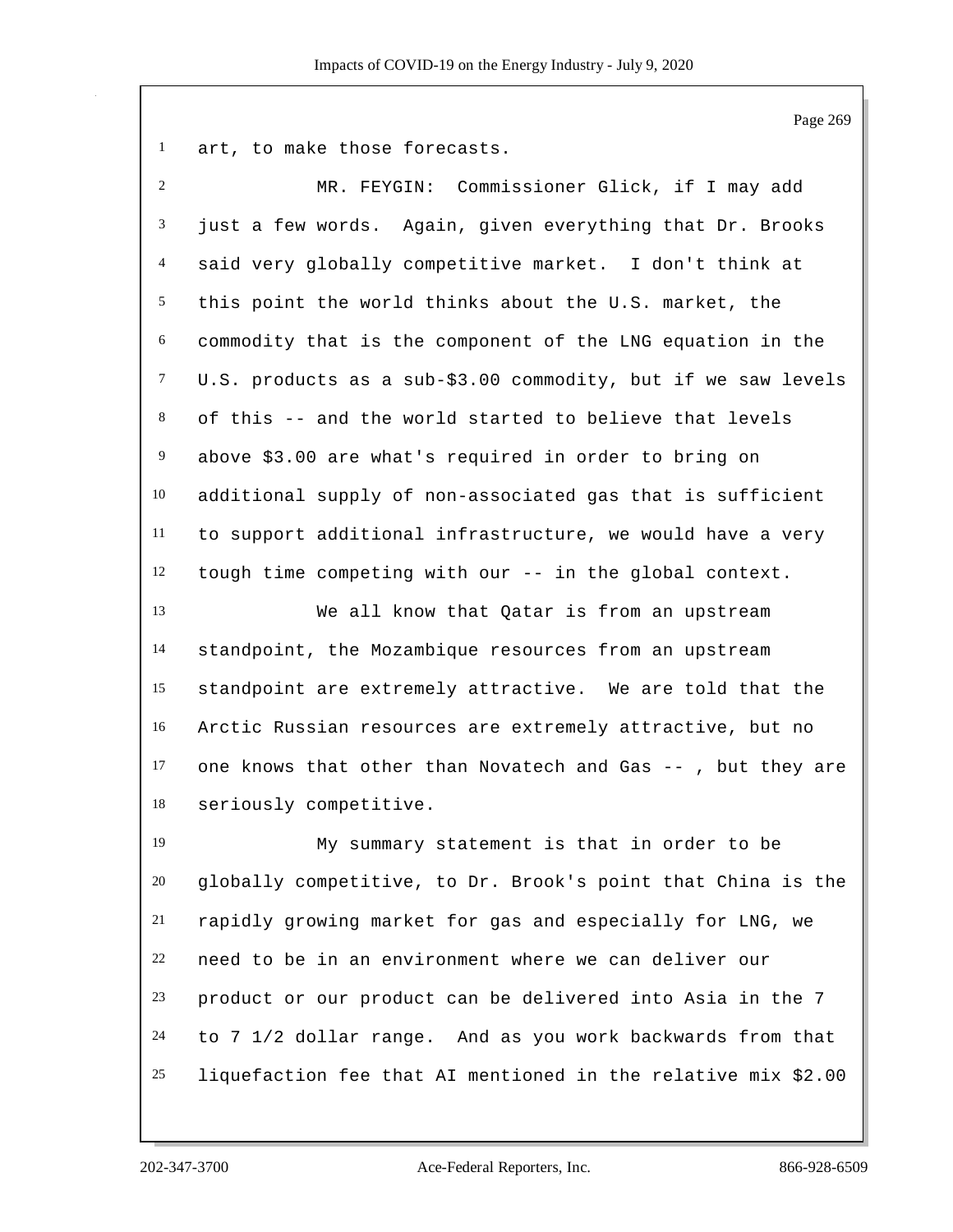range, about \$2.00 for the transportation for the shipping component, you're left with something in the \$2.50 to \$3.00 range for the commodity in order for that long run cost structure to be competitive.

 And again, we do not expect north of \$3.00 to be sustainable, given everything that Mr. Rice and his company who are great partners of ours have done in order to keep the supply cost competitive, but if we do see additional impediments on the infrastructure side, additional meaningful costs imposed on the upstream sector of the U.S. LNG equation will meaningful deteriorate in terms of its competitive positioning.

 MR. CABRALES: Commissioner, Mr. Rice has his hand up. Okay.

 MR. RICE: Yeah, just a couple comments on what price you know, upstream is looking for to add supply. Right now you know that price is probably north of \$3.00 for companies to bring back rates in a significant way. I think there's a couple markers that support that.

 One -- the reduction of rate declines you know, really started when it was below \$2.75 and I think now -- (Internet distortion). I think you're going to see the operators be very patient and disciplined when making capital allocation decisions to add more rigs. So I think that that number is probably about \$2.75 to \$3.00 is I think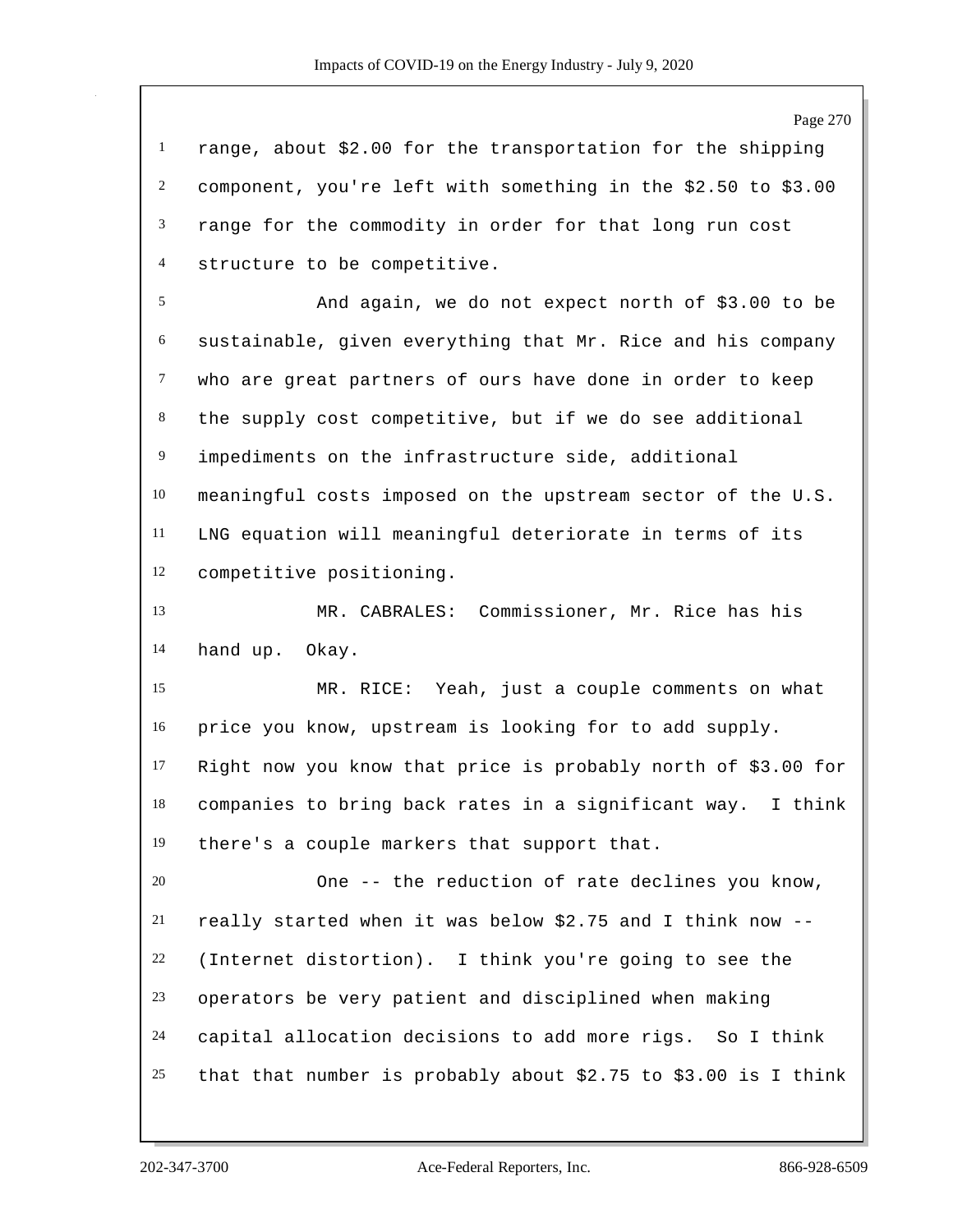the pricing we need to see before we can put back to work just to sort of arrest the supply decline that is sort of on the horizon, just as a result of a lower activity account today.

 The other price target that I'd like people to think about is you know, I think part of the things that drives us is you know, the timing of coal and replacing that with natural gas. You know, I think that as long as we can deliver natural gas for under \$3.50 you know, it's going to be more economic to burn natural gas. So I mean that is sort of what we look at as a ceiling on but we're already seeing negative aspects of our environmental woes.

 MR. GABRALES: Commissioner, there's no other hands up.

 COMMISSIONER GLICK: Okay. Thank you. Thanks for that Mr. Rice, that was helpful. I just want to turn, finish up with LNG for a second and turn to Mr. Lewandowski. Obviously, your company and the other members of the Processed Gas Association, the Gas Consumer Association, are consumers of natural gas and certainly with the price of that gas is very critical to business profitability. I'm curious if you have any concerns about

 domestic or I should say exports of domestic natural gas through LNG, whether if it continues to grow that would put upward price pressure on your businesses.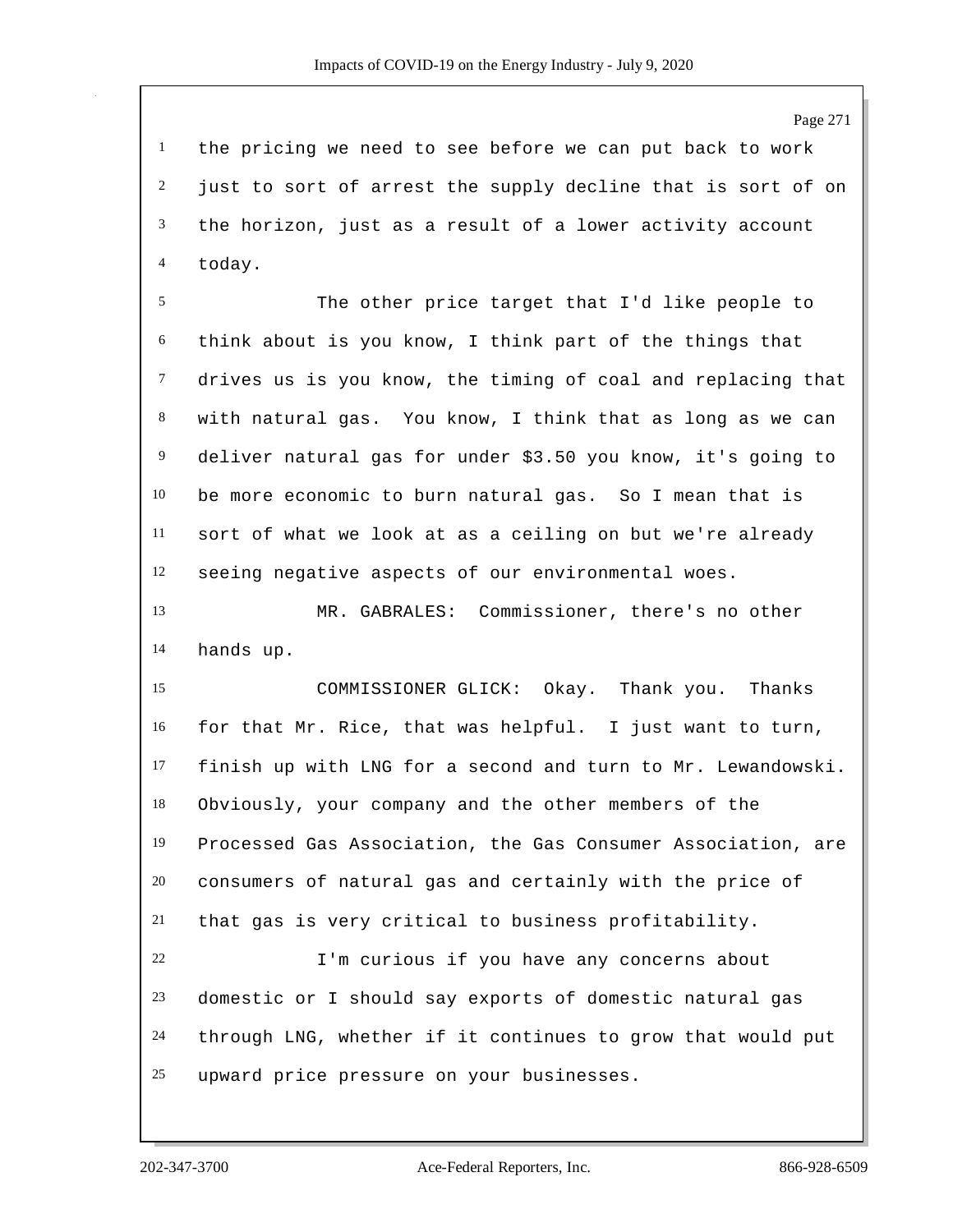Page 272 MR. LEWANDOWSKI: Yes. Certainly that's something we think about. We are proponents of free markets and competitive markets so by no means do we feel that there should be a ban on exports, but at the same time it's something that concerns as us too much natural gas leaving our shores and going elsewhere certainly would raise the price, which would make us less competitive in the world markets. COMMISSIONER GLICK: Okay. thank you. Moving on to a different subject. I assume there are no other people raising their hand right now Omar. MR. CABRALES: Actually, Dr. Brooks has put his hand up. COMMISSIONER GLICK: Okay. Perfect timing. DR. BROOKS: Thank you. I think since however, since you have asked several times and even in the document to try to differentiate short, medium and long-term trends. I think that there is one thing that we haven't really discussed today. I think it is important to all of these questions that we've been addressing here, including LNG and including the availability of natural gas for production of fertilizers and other industrial uses. And that is that the incursion of renewables into the market over the past several years has obviously been a very successful venture that has bee promoted by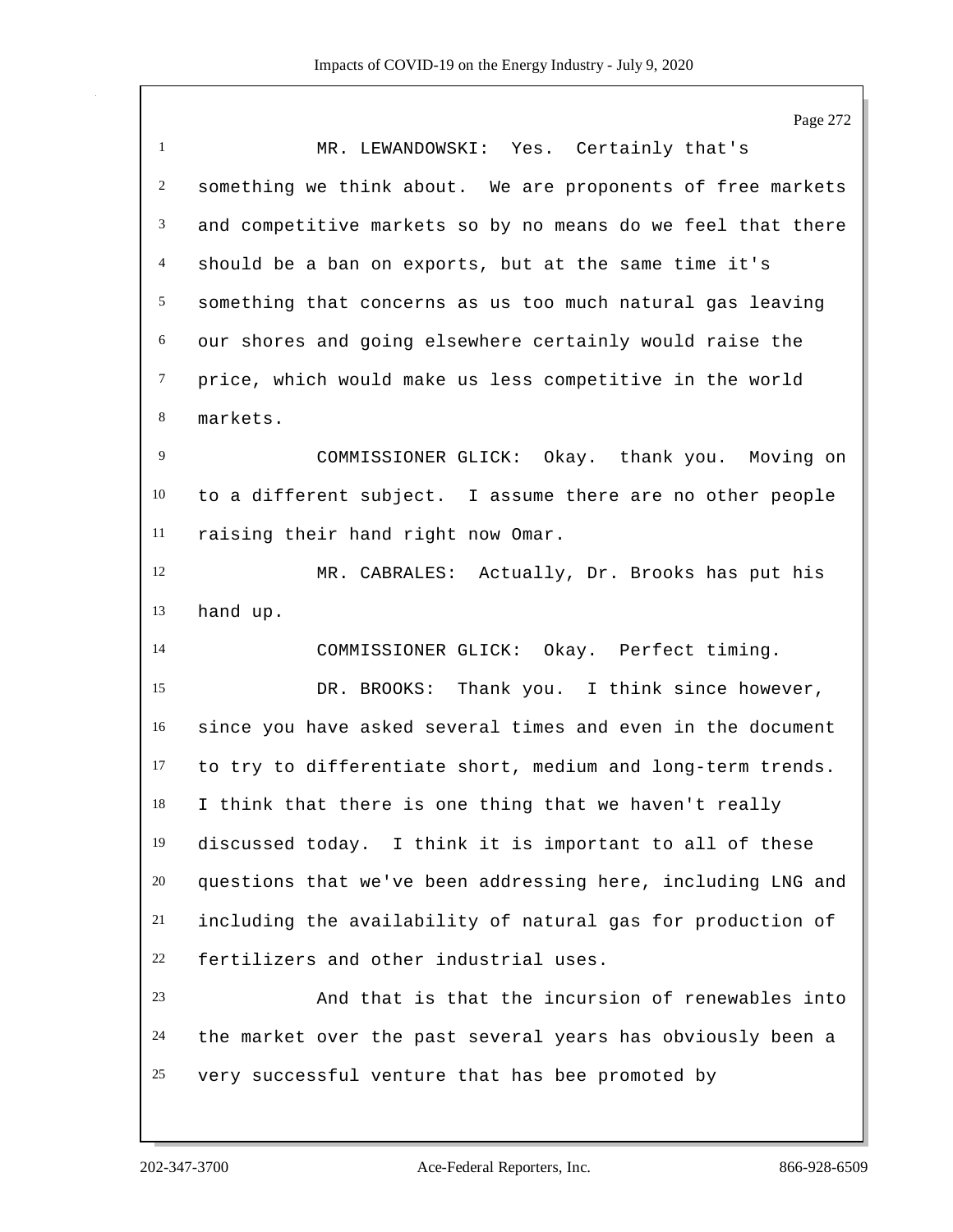Page 273 environmental interests as well as business interest. And I think we can expect that that is going to continue. So when we look at from a long-term point of view, I don't think we can discount the possibility that the amount of demand for natural gas in some of the sectors that would be considered to be sort of safe, kind of sectors like residential for example, very well might change. 8 And you know, we found -- I lived in California for 40-some odd years and in that time population increased by God only knows how much, you know, 25 percent, something like that. And yet gas demand in California remained constant during that time basically. So it did not grow anywhere near as fast as the population. And I think, you know, that's a tribute of course, to better efficiencies as Toby Rice has been talking about but in a different sector, in the construction sector, better appliances and other alternatives. So I think we have to be honest with ourselves as an industry here that technological advances that are right now either on the drawing boards, or in development are going to affect this industry in the long-term and it's going to change. I believe it's going to change the relationship among the various sectors in the ways that people may or may not be taking into account in terms of longer term planning. So if you think about this, if you have more efficient use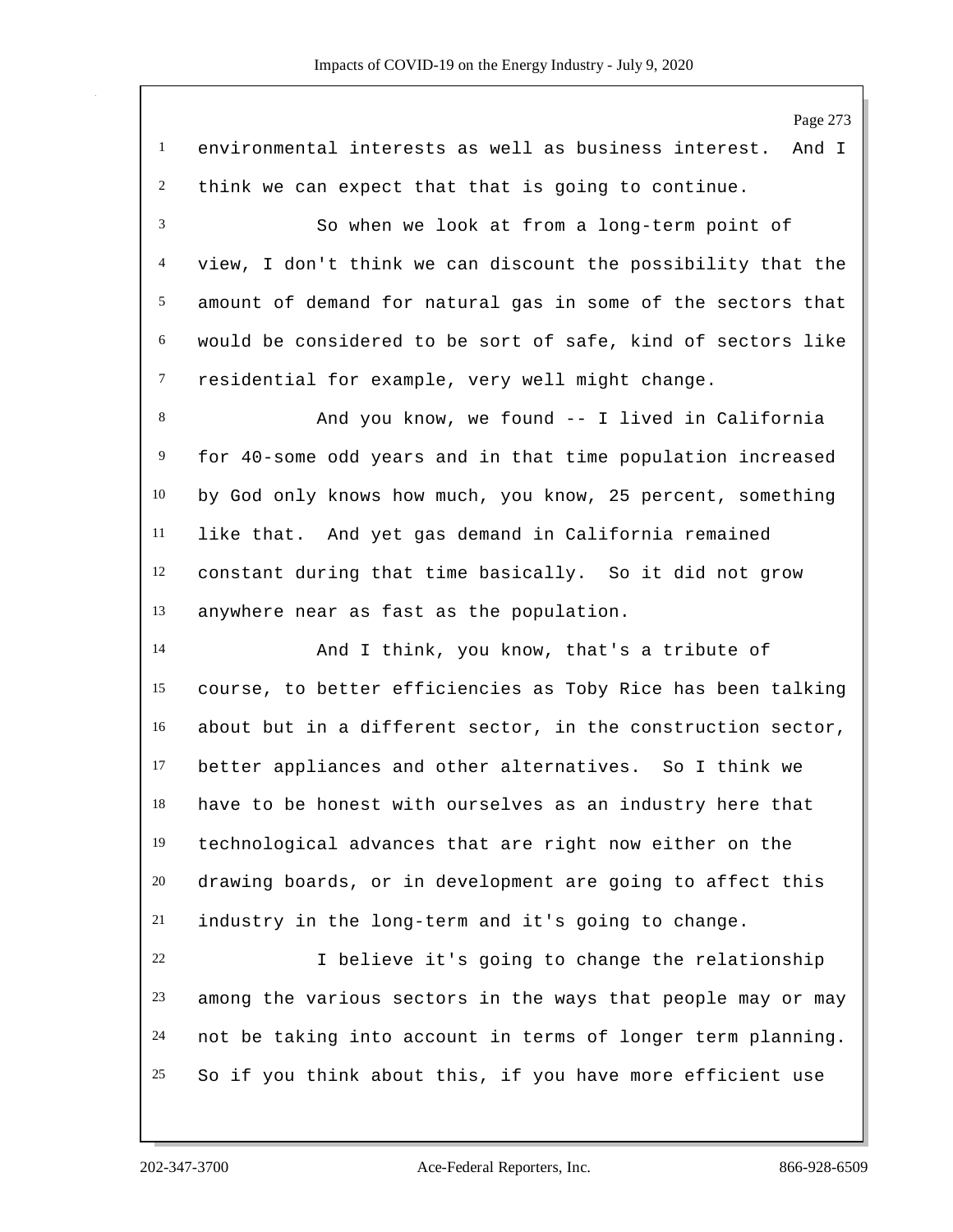Page 274 of energy resources in the residential and commercial sectors, if you're using more advanced types of solar energy collective systems in buildings and various other kinds of things like that, then you reduce the amount of natural gas that is actually demanded for a given volume of people or a volume of TDP in these various sectors. But actually, you are potentially increasing the amount of supply that you would have available for your industrial sector and also for your export sector at reasonable prices. It's a shift that could occur that could be of benefit to both of those sectors. And again, the United States competitive in the longer term as far as LNG is concerned and as far as collection of fertilizer that is of course, being used globally, not just in the United States. MR. CABRALES: Commissioner, Mr. Gibson has his hand up. MR. GIBSON: Thank you. I just wanted to say APGA changed our policy position a few years ago to support LNG export, whereas historically we had typically been opposed. And that was really as a result of the fracking revolution just because we started to see reasonable prices. So as long as we continue to see reasonable prices for our consumers, we're going to want to continue to support LNG exports and we just want to make sure that we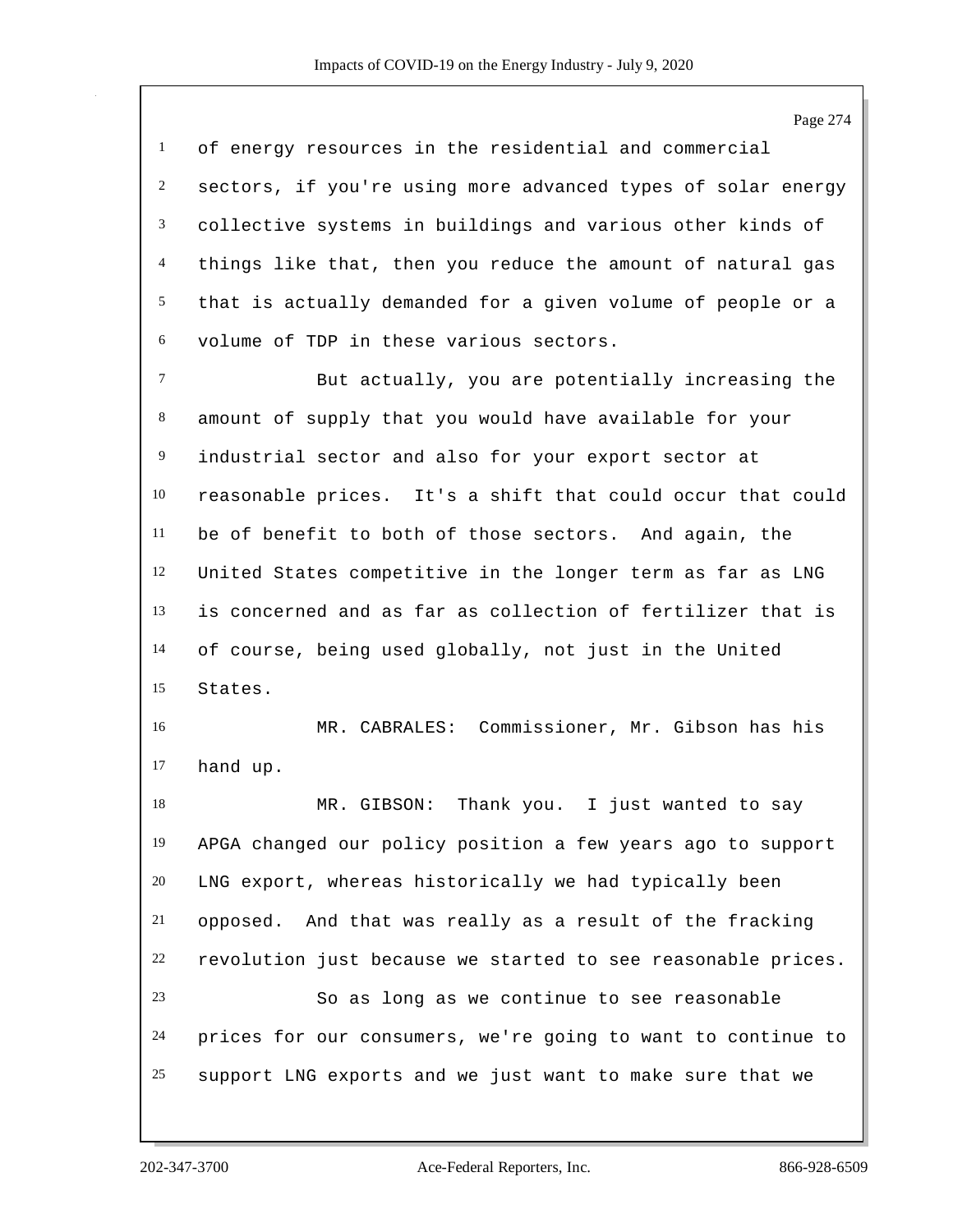appreciate the Commission keeping an eye on that, so great question, thank you very much.

 MR. CABRALES: Commissioner, there are no more hands up.

 COMMISSIONER GLICK: Thank you. Actually that's very helpful Mr. Gibson. And Dr. Brooks as well, I think the point you made is a good one, it's obviously hard to figure out everything that's going to happen. Certainly if there's pressure or reduced demand for domestic consumption of natural gas, at least in the you know residential, and maybe for also electric generation, that would certainly alleviate some of the price pressures and allow natural gas to be competitive, both for industrial consumers and fertilizer manufacturers, but also for LNG equipment.

 I think that's one of the issues that we have at the Commission is how much when we look at the need of a project -- of a pipeline project that is, what does the future look like for natural gas demand. And that's something we don't do enough of at the Commission, but I think that's probably going to be something that's going to be more fresh on the Commission going to the future to look at how much demand there really is, at least for that natural gas consumption.

 Just to move on because I have a couple more points or questions. One of them for Mr. O'Mahoney and I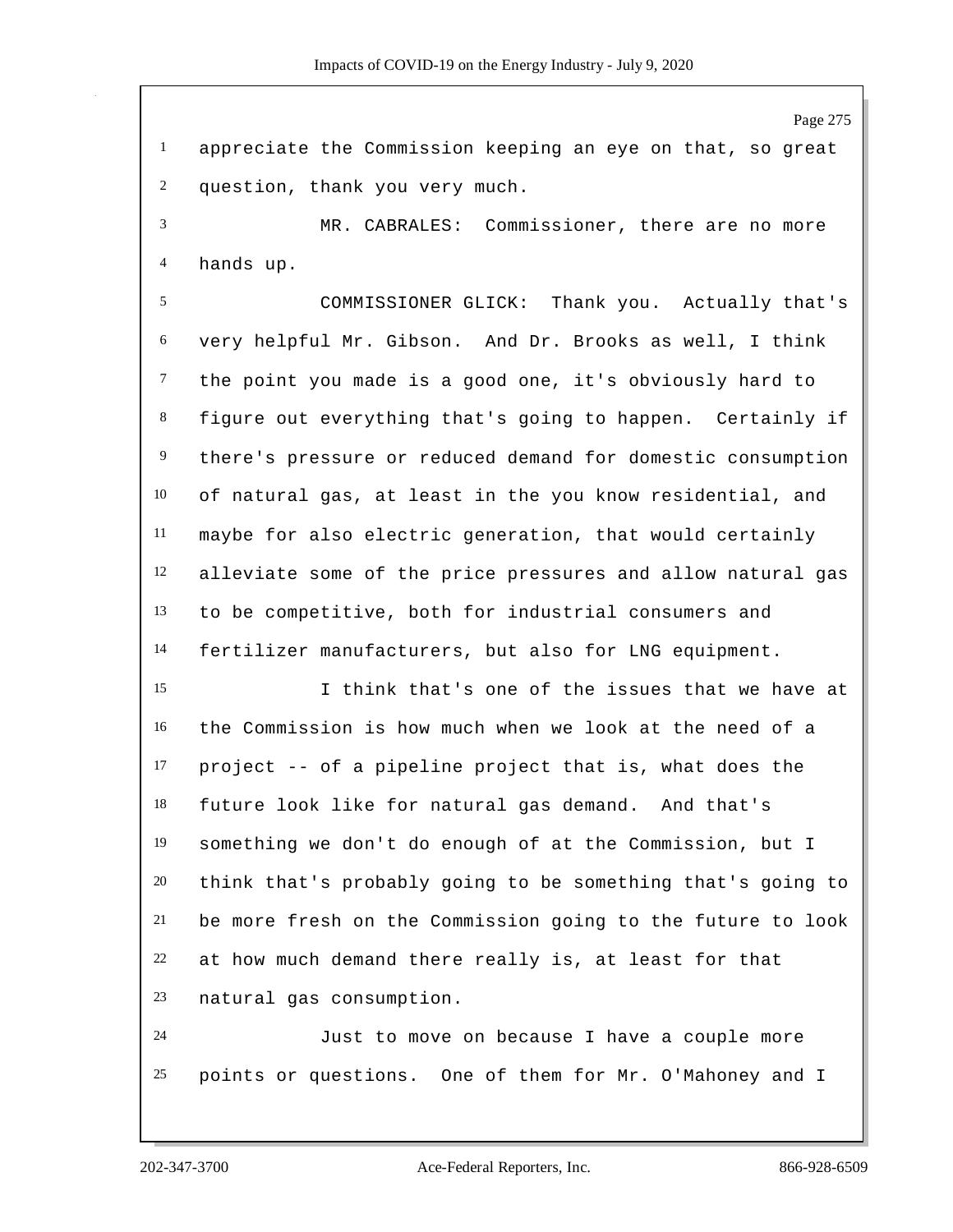|                | Page 276                                                     |
|----------------|--------------------------------------------------------------|
| $\mathbf{1}$   | found your testimony very interesting. This issue of         |
| $\overline{c}$ | considering historical use for determining priorities for    |
| 3              | access to the pipeline capacity for liquefied fuels is very  |
| $\overline{4}$ | interesting and I struggle with it on some of the            |
| 5              | proceedings that we have had here at the Commission.         |
| 6              | Now Chairman Chatterjee pretty much asked the                |
| $\tau$         | question I was going to ask you which is what do you think   |
| 8              | the Commission should do and you said provide more           |
| 9              | flexibility. But I just wanted to say I'm hoping to work     |
| 10             | with you all others in the airline industry, but also other  |
| $11\,$         | interested parties, including obviously, the liquid pipes    |
| 12             | because I think this issue historically is -- there are some |
| 13             | problems with it and your example raises one of the key      |
| 14             | problems.                                                    |
| 15             | And so it's something I want to mention that it's            |
| 16             | something worth looking at in the future.                    |
| 17             | MR. O'MAHONEY: Yeah, I really appreciate that                |
| 18             | Commissioner, and you know, I think the policies and         |
| 19             | procedures that have been used, you know, over the years     |
| 20             | makes sense, like I said in 99 percent of the situations.    |
| 21             | You know they're really driven at you know, the              |
| 22             | equity of all shippers, which I think is you know, obviously |
| 23             | appropriate, but in this unprecedented situation, you know,  |
| 24             | again I just ask for flexibility so I really appreciate the  |
| 25             | opportunity to work with you on that because it is a         |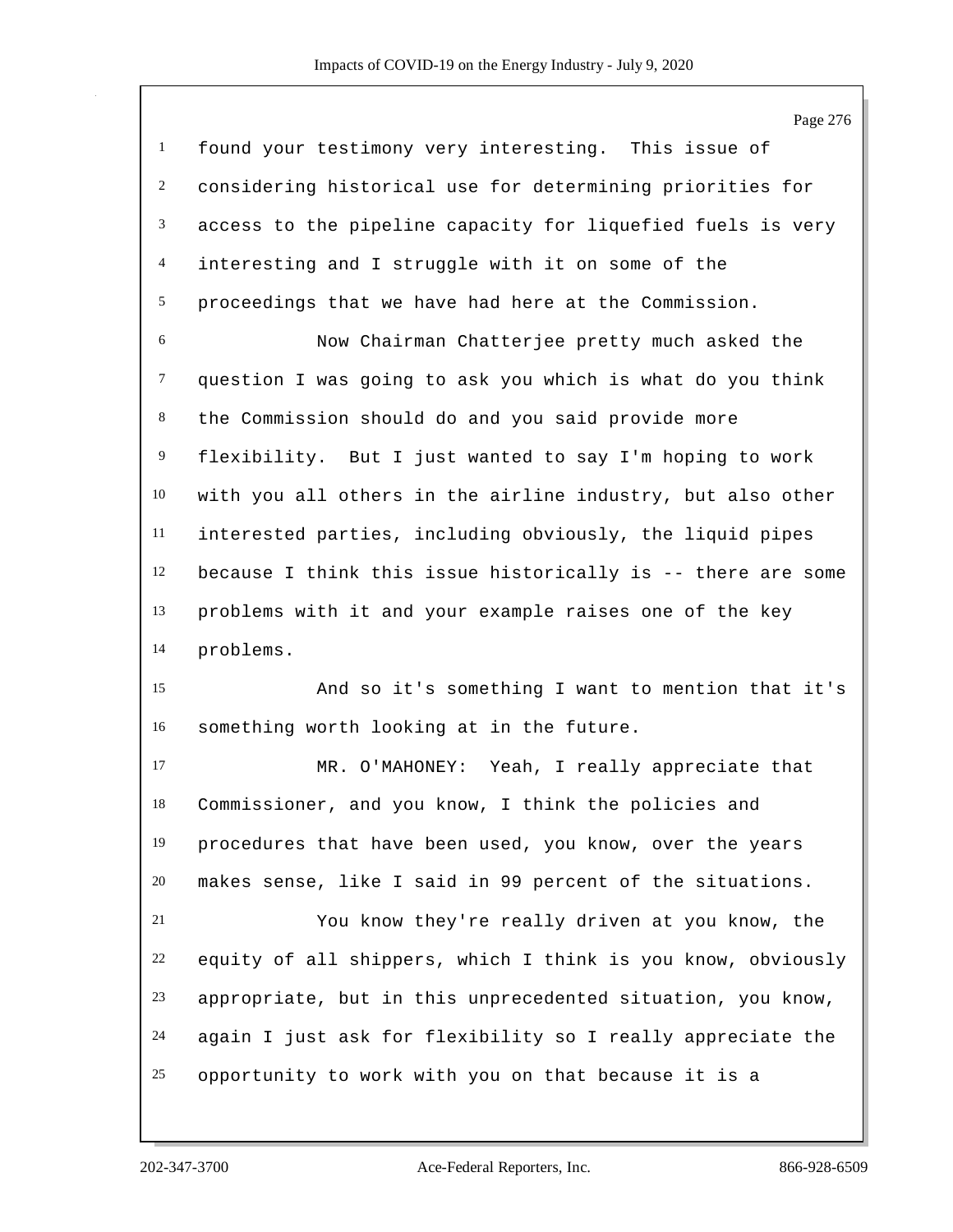|                | Page 277                                                    |
|----------------|-------------------------------------------------------------|
| $\mathbf{1}$   | challenge. And you know as I mentioned in one of my other   |
| $\overline{2}$ | comments, there's a lot of uncertainty around when it's     |
| 3              | going to recover and when we're going to need access.       |
| $\overline{4}$ | So you know, working with you and working with              |
| 5              | the pipeline companies on just having that dialogue and     |
| 6              | having that flexibility, I think is extremely key, so I     |
| $\tau$         | appreciate you bringing that up. Thank you.                 |
| 8              | COMMISSIONER GLICK: Thank you.                              |
| 9              | MR. CABRALES: Commissioner, Mr. Lewandowski has             |
| 10             | his hand up. Okay.                                          |
| 11             | MR. LEWANDOWSKI: Yes Commissioner, to go back to            |
| 12             | your previous question, you know something that we think    |
| 13             | about in the PGC and elsewhere is if you were to get        |
| 14             | visibility to export unfettered natural gas really around   |
| 15             | the world and gas prices were to go from say \$3.00 to      |
| 16             | \$10.00, then are you put in the position to curtail or     |
| 17             | shutdown a multi-billion dollar export facility because you |
| 18             | know, the U.S. is now uncompetitive with the rest of the    |
| 19             | world because of higher natural gas prices.                 |
| 20             | So you know that's one of the things that we                |
| 21             | think about when that question comes up.                    |
| 22             | COMMISSIONER GLICK: That's a good point Mr.                 |
| 23             | Lewandowski and you know, I know that it's not FERC, but    |
| 24             | it's a part of energy that really has the primary authority |
| 25             | to roll in terms of examining from a public interest        |
|                |                                                             |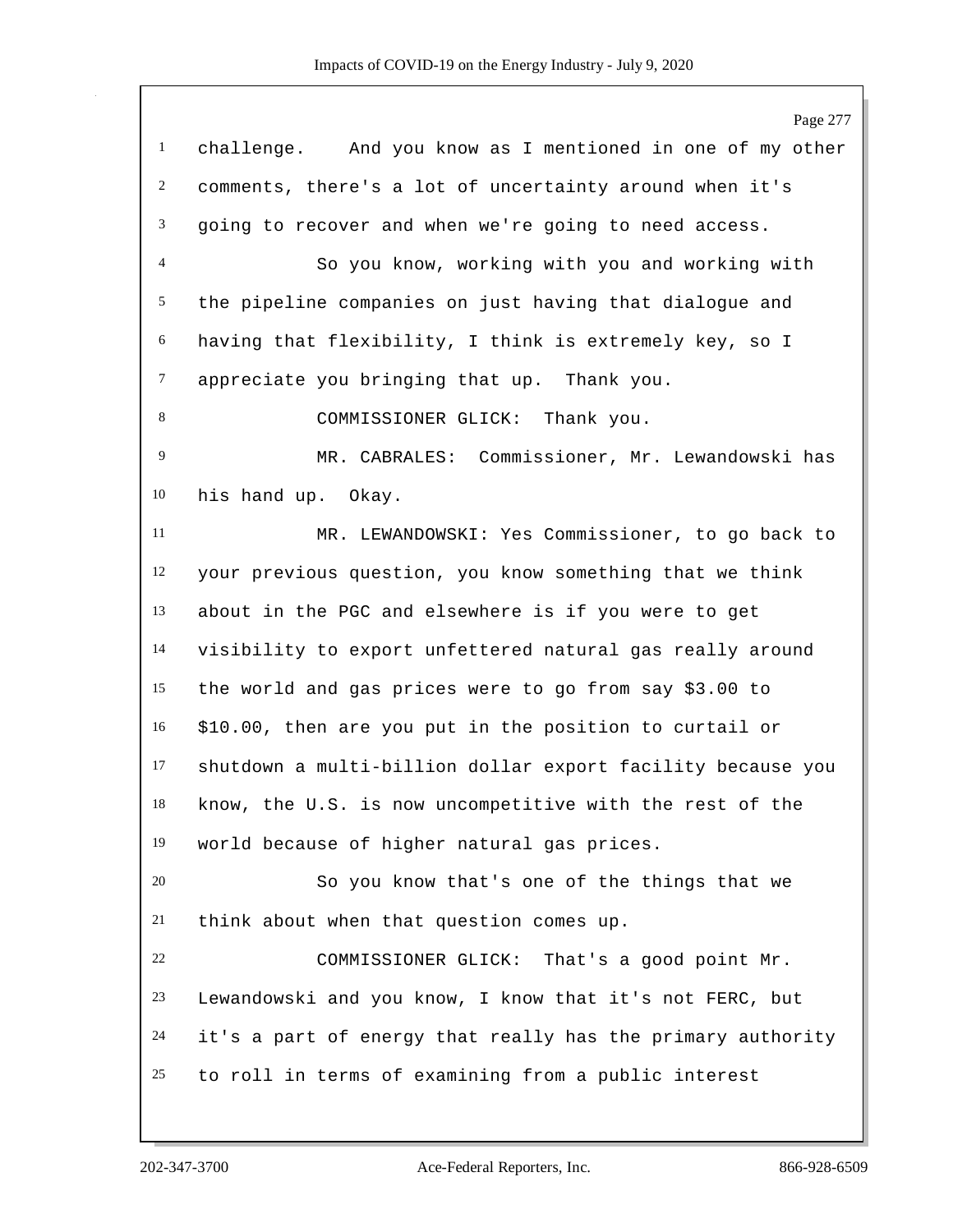Page 278 perspective, whether the actual export of gas is having -- what kind of impact it's having on domestic prices and companies like yours and so on. I think and the Department of Energy has been looking at that. But it's like a capacity of new LNG project that has been approved recently and again, as we had this discussion this morning it's pretty obviously to me that a lot of excess is not going to get built. But nonetheless, if it were to get built, it might have that particular impact of pressure of raising prices significantly higher and that's something that you know, again, that's for more the Department of Energy but it's worth FERC to consider as well. MR. CABRALES: Commissioner, we have Dr. Brooks and Mr. Rice have their hands up. COMMISSIONER GLICK: Okay. 17 MR. CABRALES: Dr. Brooks? DR. BROOKS: Okay. I'll go ahead. You know I think this was and Mr. Lewandowski is concerned, you know, fortunately and unfortunately, both ways. The gas market is now becoming global so there are limits on how high North American Gas prices could go in a global market. There are many, many more competitors than there have been in the past. So I don't think the scenario that you're talking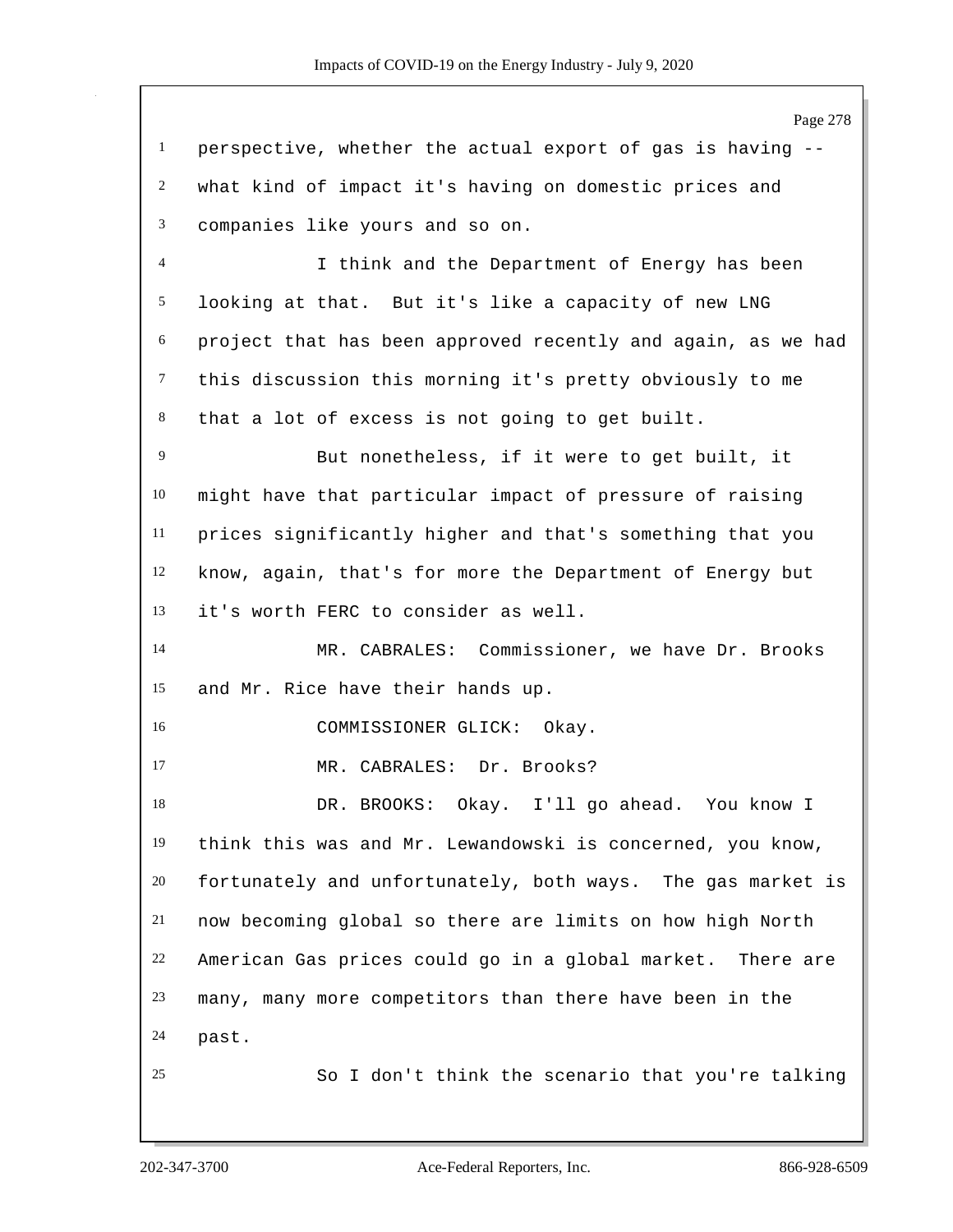Page 279 about is very likely. Under those circumstances typically LNG export projects or terminals would be operating at the minimum percentage that was required according to the contracting schemes. But whatever those minimums might be, you would find that for example spot cargos would be essentially very uncompetitive in the global market. So you know that's actually one of the good points of sort of having a globally connected marketplace is that there are essentially restraints on the market in how high and how low prices are likely to go. MR. CABRALES: Mr. Rice? MR. RICE: Yeah, this is Toby. I would just like to alleviate any fears that natural gas prices would ever get to a level even close to \$10.00. So I would like to remind the Commission that you guys have an industry that has taken -- that has grown supply from 60 bcf a day to over 90 bcf a day. We did that in less than a few years. So what that means when gas prices go up, the amount of economic development prospects that we have, goes up as well. We've done in addition to that supply growth, there's been a massive amount of technology and explanation. So a lot of that uncertainty that comes in with normal oil and gas has been captured with data and we understand to a pretty decent degree what the economics are in this specific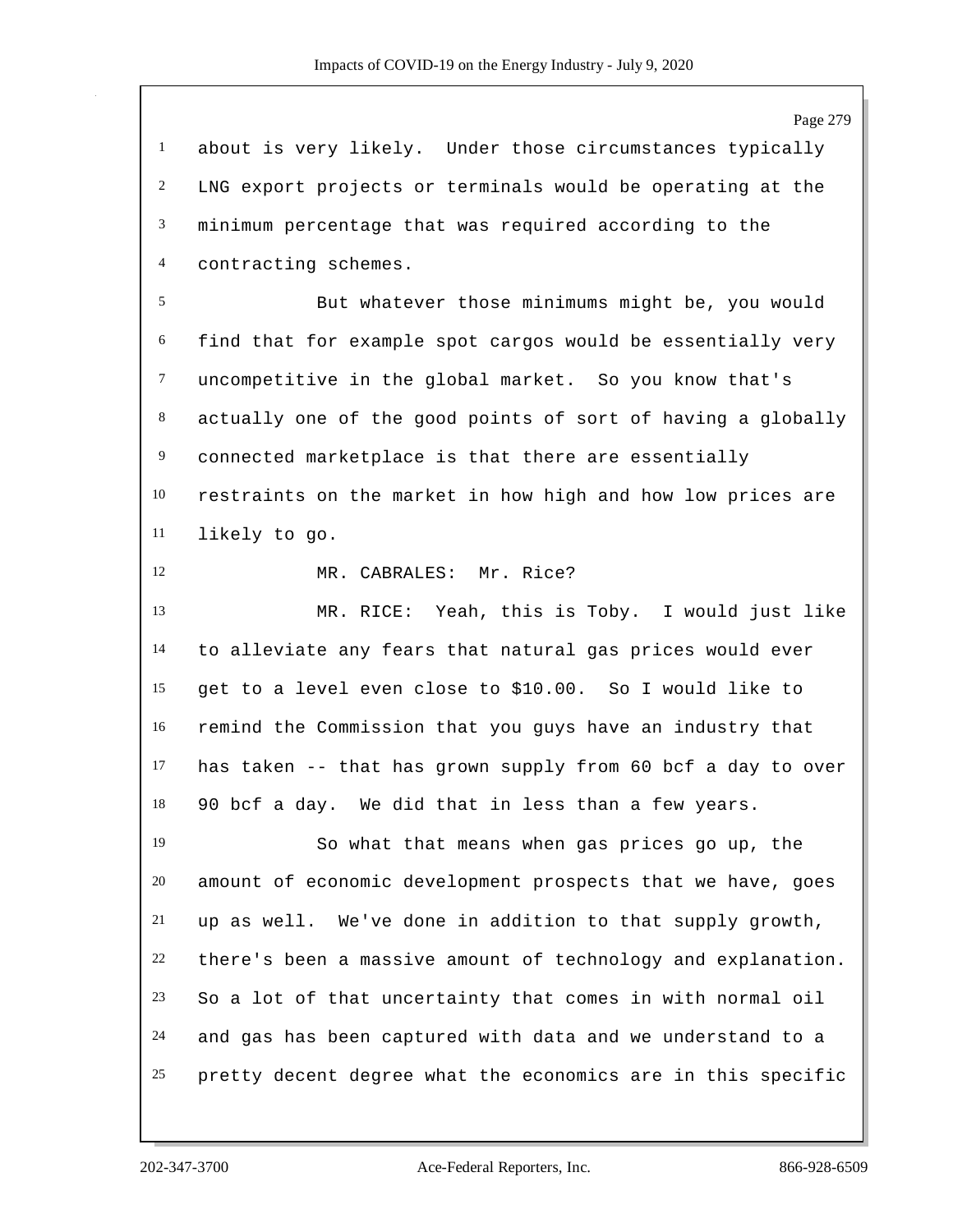corner of this county.

 And that resource potential is huge, and it gets -- it's very small in a \$2.50 gas price environment. EQT is probably one of the few operators that has economic supply at those level, but that pie grows almost exponentially from \$2.50 to \$3.00 or really from \$3.00 to \$4.00 and \$5.00. So I would not let the fear of commodity prices going up you know, north of you know \$4.00 in a long-term basis to sway anybody from wanting to bring new markets to the United States. MR. CABRALES: Mr. Feygin has his hand up. MR. FEYGIN: Thank you. Just to follow along on a couple of comments that have been made. As Dr. Brooks said this is at the facilities in the U.S. are built with sink or pay contracts. I obviously don't know the specifics of the notch in your facilities, but as we have seen over the last few months, the facilities continue to operate at reduced rates and certainly the U.S. case will continue to collect the fees that underpinned our economics investment decision and more importantly the finance. What happens in the commodity market is because of this kind of activity, there's a very rapid rebalancing. So for example, as our volumes came down, as demand in Europe came down for a couple of months, the global gas pricing first became relatively flat at about \$2.00. And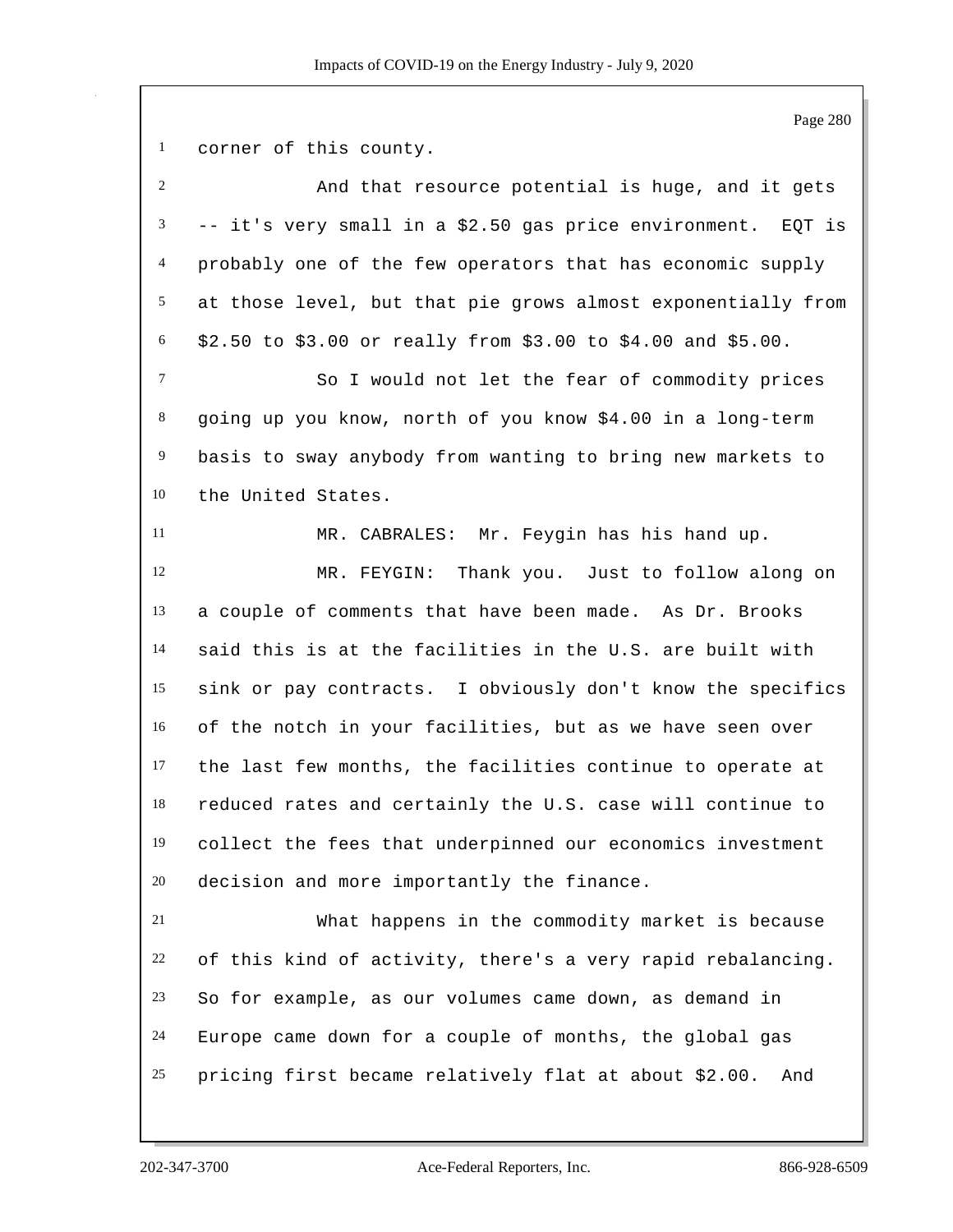then we actually found ourselves in the situation where U.S. prices were meaningfully higher than international prices, especially in Europe.

 Europe was trading around a dollar in mid-June given the COVID dynamics which effectively peaked right around Easter weekend and has rebounded immediately from that point. But that point, whether if you had LNG cargos on the water or if you were a capacity holder at a facility like Trinidad Tobago at Atlantic LNG, it made no sense for you to move those volumes to Europe where U.S. was offering substantially higher prices.

 Fortunately, we have still a lot of operational import infrastructure, a lot of it along the east coast has been continuously operational and we did in fact see both BP and Shell bring in cargos into Cove Point and Elba Island respectively during that period.

 So it's a -- not the beauty of the global market that will respond very quickly to price signals will divert cargos of this flexible LNG supply what it would undermine in the highly -- I'm very happy with Mr. Rice's comments, was that it was underlying in this meaningfully higher sustained price environment with the additional infrastructure that would be built. The global demand will not support as we

discussed earlier that kind of price level, but the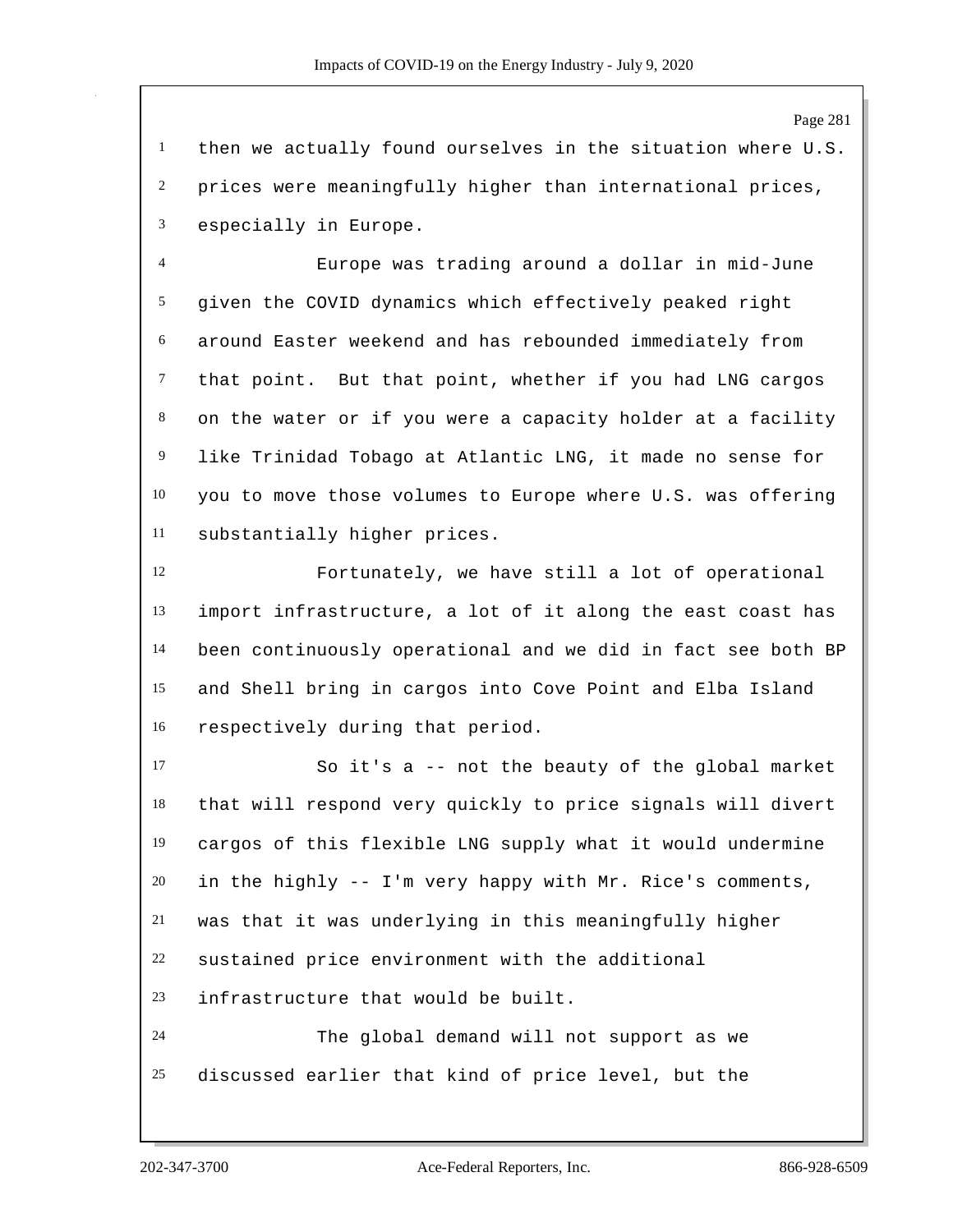Page 282 operational facilities both export and import will allow for the very rapid response to a price signal. For example, just two winters ago we saw prices in the winter spike to the \$5.00 plus range, and if we were in a similar environment and the rest of the world did not have the same kind of weather effects that we were having at that point in time, clearly you would see a substantial supply response of imports into the U.S. So I'm very happy to hear the supply comments and the responsiveness of the system which we expect, but also the -- in the unlikely scenario that we do have meaningfully higher prices will avail ourselves of global gas via LNG imports as well. MR. CABRALES: Commissioner, there are no more hands up at this time. COMMISSIONER GLICK: Thank you Omar. I only have one other question. Mr. Rice, fully separate subject, but during your statement you mentioned that we should try to avoid propping up uncompetitive companies. I didn't quite get what you were trying to say, could you maybe elaborate on that? MR. RICE: Yes. So you know, during bankruptcy, one of the things that companies look to do is they shed liabilities and a lot of producers, upstream operators have signed up for long-term FC contracts on FERC regulated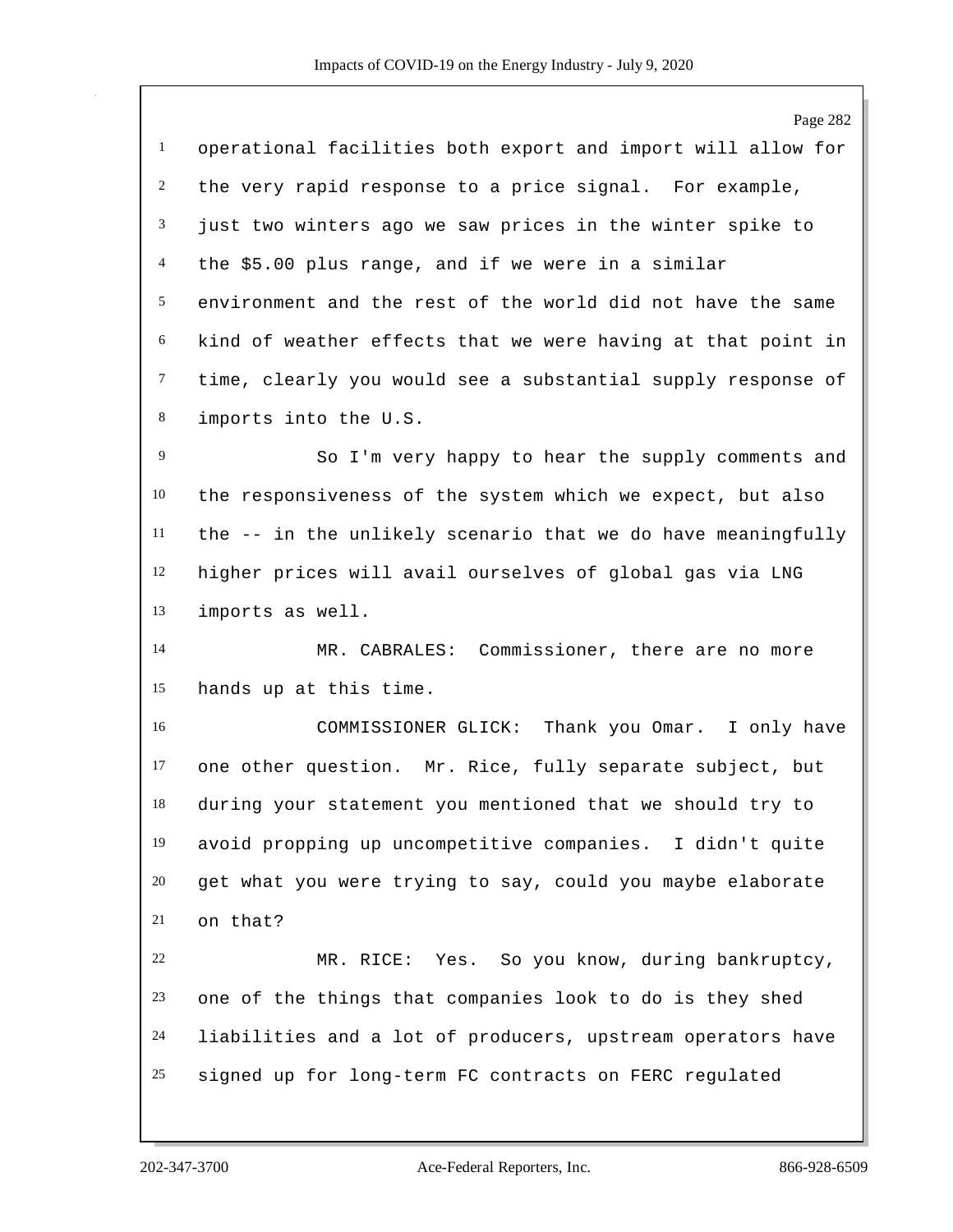pipelines.

| $\overline{2}$ | So the opportunity -- one of the things that                 |
|----------------|--------------------------------------------------------------|
| 3              | could happen would be you know, a relief of those            |
| 4              | obligations and while I would love to see that, you know, we |
| 5              | find ways to reduce the costs that we have to pay to         |
| 6              | transport our fuel, or the energy that we produce. I think   |
| $\tau$         | in that situation if there was going to be any               |
| 8              | consideration on loosening some of those liabilities that    |
| $\overline{9}$ | companies may have, it should be applied to all operators,   |
| 10             | not just the ones that are going through a bankruptcy        |
| 11             | process.                                                     |
| 12             | So that's probably the biggest issue that I see              |
| 13             | related to that comment.                                     |
| 14             | COMMISSIONER GLICK: Okay, thanks. I appreciate               |
| 15             | that. I understand. That's all I have Mr. Chairman.          |
| 16             | CHAIRMAN CHATTERJEE: Commissioner McNamee?                   |
| 17             | COMMISSIONER MCNAMEE: All right. There we go.                |
| 18             | You can hear me.                                             |
| 19             | MR. CABRALES: I can hear you just fine.                      |
| 20             | COMMISSIONER MCNAMEE: Thank you. I appreciate                |
| 21             | the comments so far and we've covered a lot of the issues    |
| 22             | and one of the things I'm interested in is and we touched on |
| 23             | a little bit and that is how it seems to me there's a        |
| 24             | consistent theme about the client price comes to equilibrium |
| 25             | even if it's, you know, obviously in the short period of     |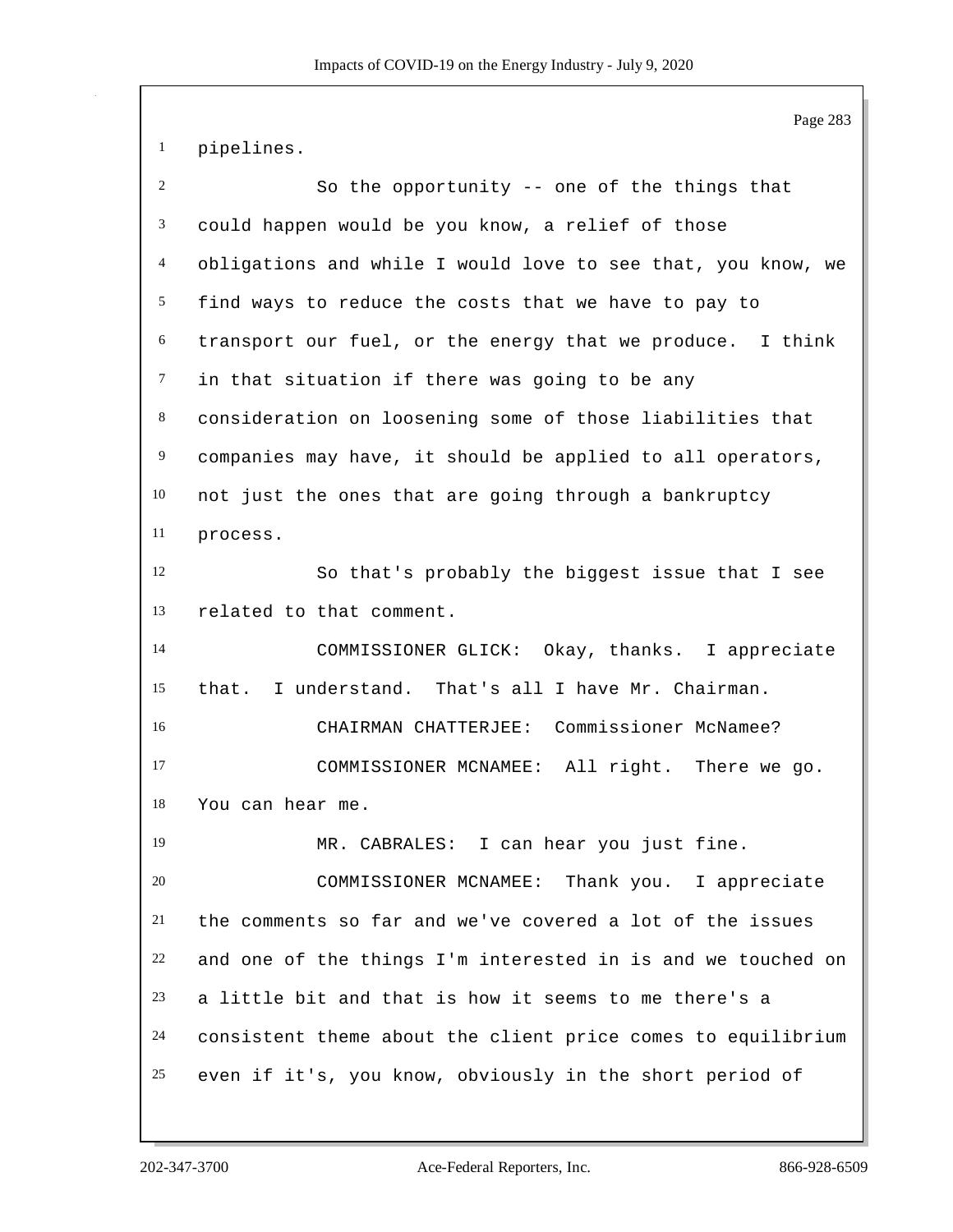Page 284 time you're not -- you're never in direct equilibrium, but usually over the mid and long-term you come to it. And just with further observation it seems to me that before the shale revolution, you know, obviously the price of natural gas and oil -- those tended to follow suit and we were relying on you know, oil that was imported primarily, natural gas coming from the Gulf Coast. Now we have diversity in supply, and I think some have commented, you know, worldwide supply and now we have a lot more clarity on hub pricing. So is it -- it seems to me that there's a couple of things going on, but I'd like some clarity on it. And that is there's been statements that there's really no danger of lack of supply, at least domestically. There's plenty of gas in the ground in the U.S. and Canada. But the issue is at what price is it economic to get the gas out of the ground. Two -- what's been the demand for the gas to justify taking it out of the ground and then also the ultimate price is impacted by do you have 20 the infrastructure to get that gas. And obviously, that's something that really the focus of FERC jurisdiction. So I'd like to go throw that out for anybody who wants to comment about how should -- how does the general economics of natural gas working? And this goes for, you know, the airlines, or for the fertilizer developers, other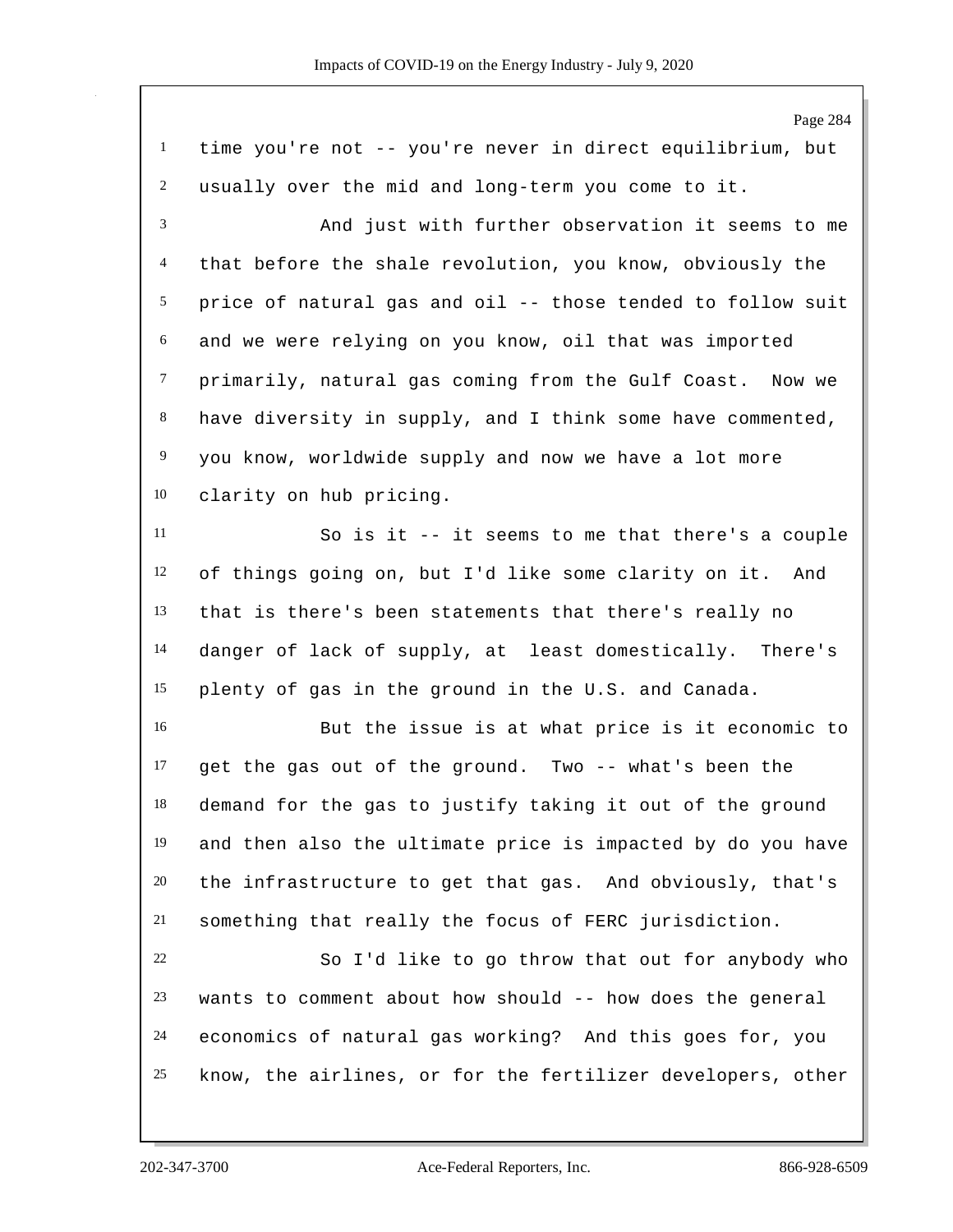Page 285 manufacturers, but also for the producers for the LNG export, for the midstream, you know, if I could just get a better understanding of how all this works and what you see as FERC's role in making sure that production can take place, demand can access that production with the price and how we can play a role. MR. CABRALES: Mr. Rice has his hand up. Mr. Rice please. MR. RICE: Real quick on the supply demand. I think having those two things balance I'd say now with shale, I think you're going to see those balances take place a lot faster on the supply side of things. You know, we've evolved from projects that are you know, take three -- optional projects that take three years to put together and projects now from a significant supply, shale projects we can put on in a matter of months. So supply can respond to higher prices fast. On the contrary, if prices get too low, we can also see a pretty fast balancing on supply decline. What we're seeing right now -- and that's just the nature of shale you know, across the U.S., call -- I'm sure Dr. Brooks has a perfect percentage on this, but you know, shale is going to decline around, you know, 40 percent of our production with shale decline. So any short-term low prices, operators will stop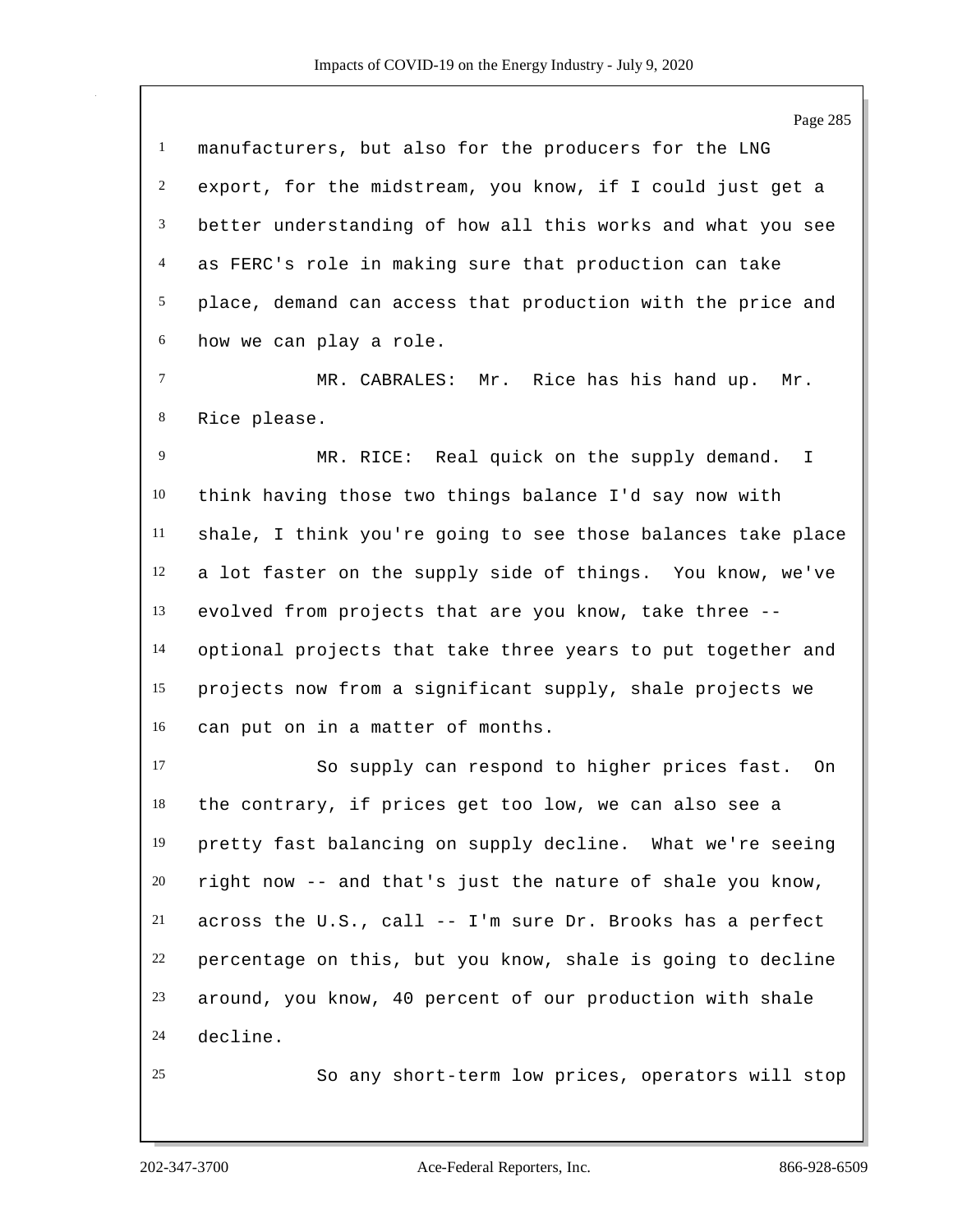Page 286 drilling and prices will decline or supply will decline, prices will go up. That's what we're dealing with right now. As far as you know, what price is going to generate demand. I mean it's important to realize, you know, there's a big difference for operators in the option segment, you know.

 This industry doesn't make a lot of sense at \$2.50 gas price. You know, we don't need a \$5.00 gas price to become economic. We're talking about, you know, 25 to 50 cents. So being in that \$3.00 range would be good. And so you look at well what does \$3.00 gas price do to customers?

 You know I think you know for the general public, the American citizen, that's not going to be a significant increase in their gas bills, and to be honest with you, we'd still be able to continue to tell the story that we've lowered gas bills and utility bills for American citizens across the country.

 What can the FERC do to help support that? One -- help facilitate, you know, pipeline projects so we can connect to markets and relieve some of the inefficiencies we mentioned with, you know, higher basis areas. And then the second thing is you know, help continue to facilitate exports through the form of LNG and also through exports in Mexico is another vehicle that we'd like to see to be opened up.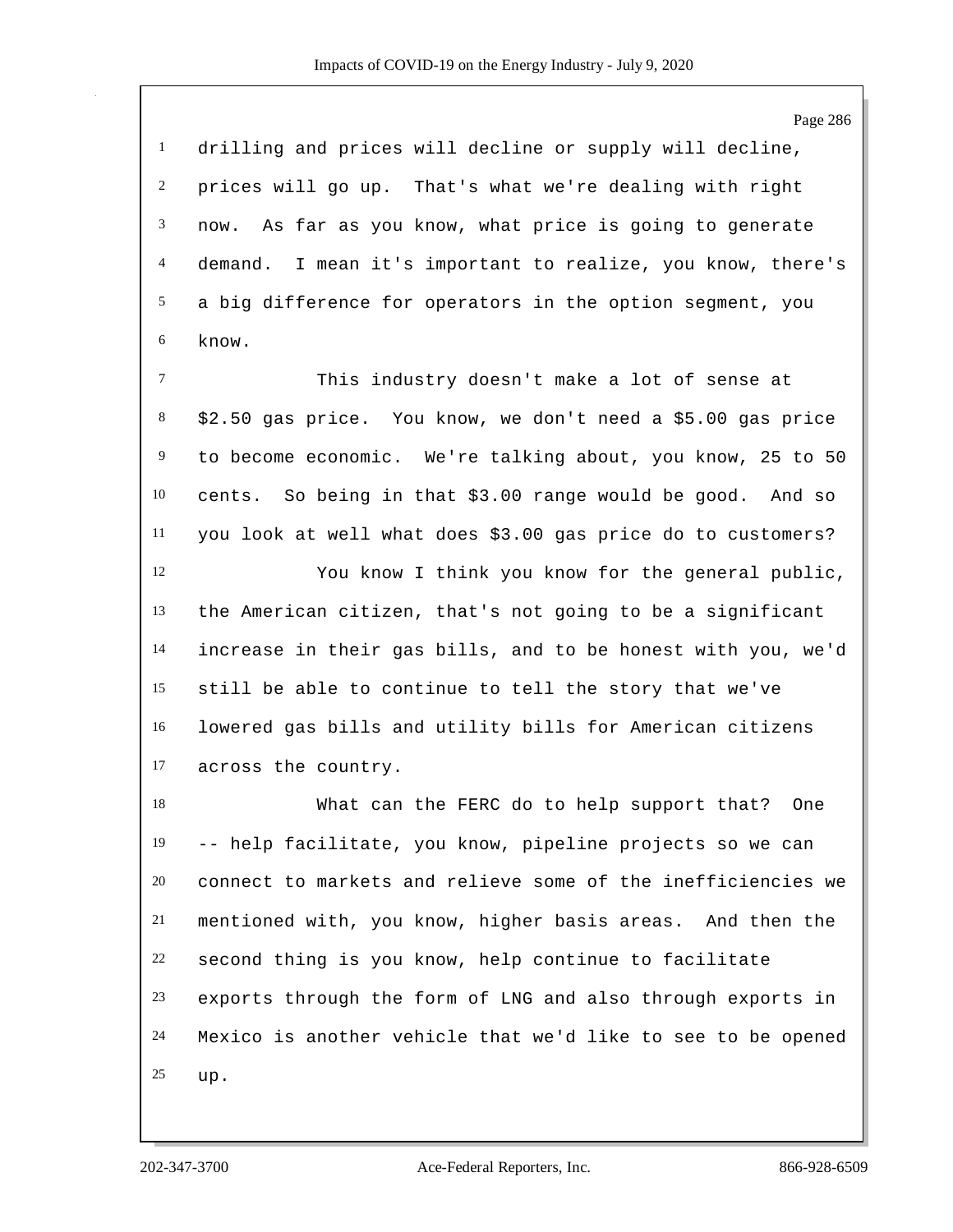Page 287 MR. CABRALES: Thank you Mr. Rice. Mr. Feygin? MR. FEYGIN: Thank you Commissioner. You said in your opening remarks paid homage to George Mitchell and I think a lot of what we have been discussing here today goes back to that invention and scaling up of that invention by the Chesapeake and of course the Rice and EQT's of this world. 8 A very quick anecdote. I met Mr. Rice for the first time about a decade ago. At that point I was wearing a different hat and we were operating in the EP business in West Texas that was producing about 200 million cubic feet a day on a little over 4,000 wells. And at that point Mr. Rice told me that they're about to bring on one pad of I think 5 or 6 wells that was going to do the same thing. At that point I knew our days as an E&P operator were numbers. What's also changed dramatically and that makes probably Dr. Brook's job a lot harder is the oil to gas paradigm that you mentioned.

 15 years ago we could sort of count on that given the petrol chemical complex. They do require power plants to switch and keep those. That domestic system wells that were balanced. Now the equation is much more difficult as to your questions about how the supply demand balance will play out.

It is increasingly a global question and one that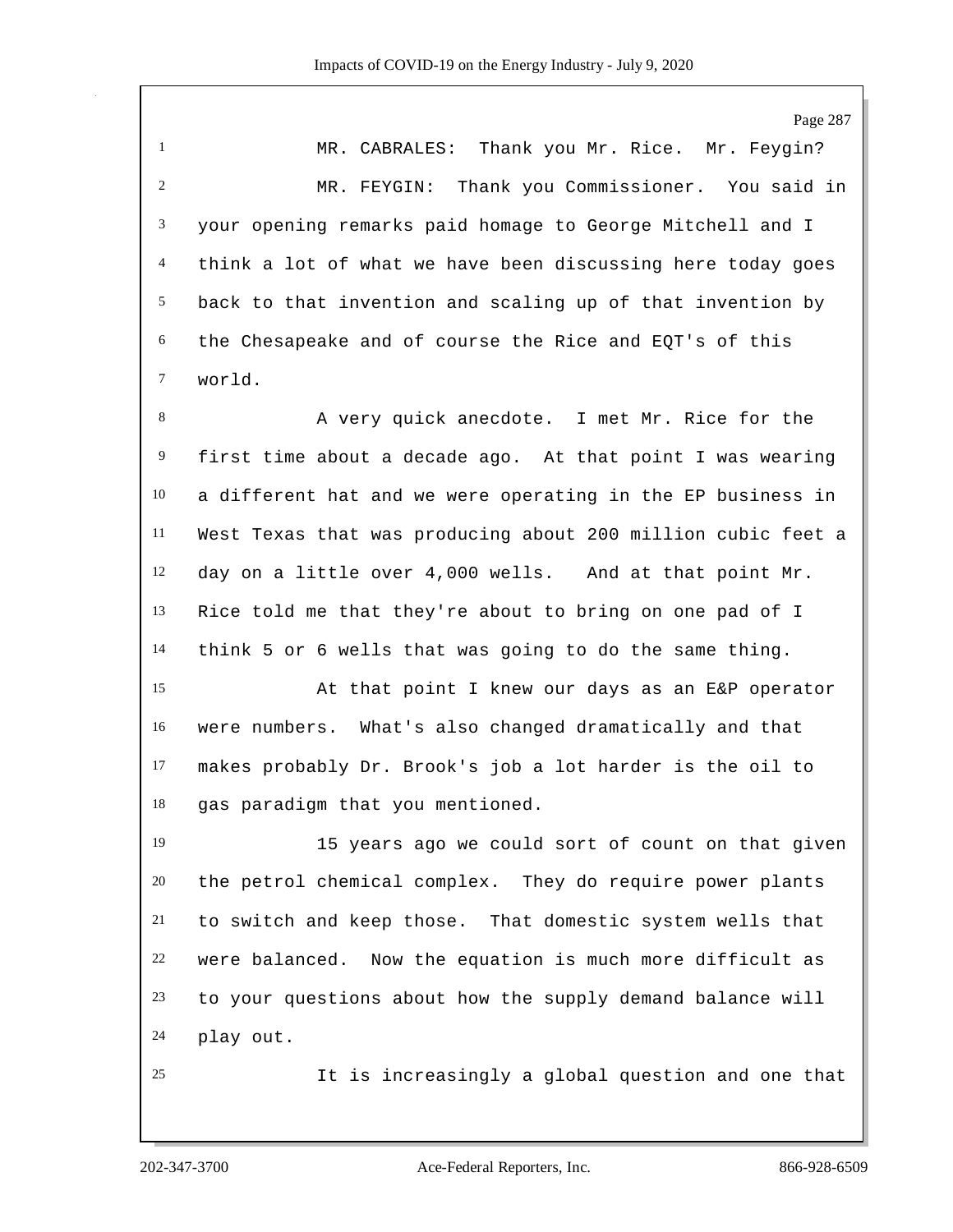Page 288 makes the calculating world of economics a lot more difficult. We've unleased the constraint that was the North American marketplace as Mr. Rice mentioned. With that comes security, supply, increased reliability to the global gas market, reduced emissions that we've seen in places like China, like India and like Western Europe. Much more meaningful reductions in emissions over the last two years given its additional consumption of gas and LNG even with everything that you have passed on the renewable front. In terms of economics and how that plays out, I'll give you one example on that front. The UK implemented a carbon pricing mechanism with a score of 19,000 ton. And over the last implementation of that, has effectively displaced all of its coal. We've had now months of coal free power in the EPA for the first time since late 19th Century. The economics of gas prices are absolutely set by the combination of that CO2 price floor and the water borne coal price. So you give me those two and I will tell you exactly what the U.K. is paying for gas and hence LNG on the water that's going into that system. So it is a global system and we are blessed with the resource and what the FERC I think contributes to that and will continue to contribute to that is this partnership and the transparency and the excellent staff that works with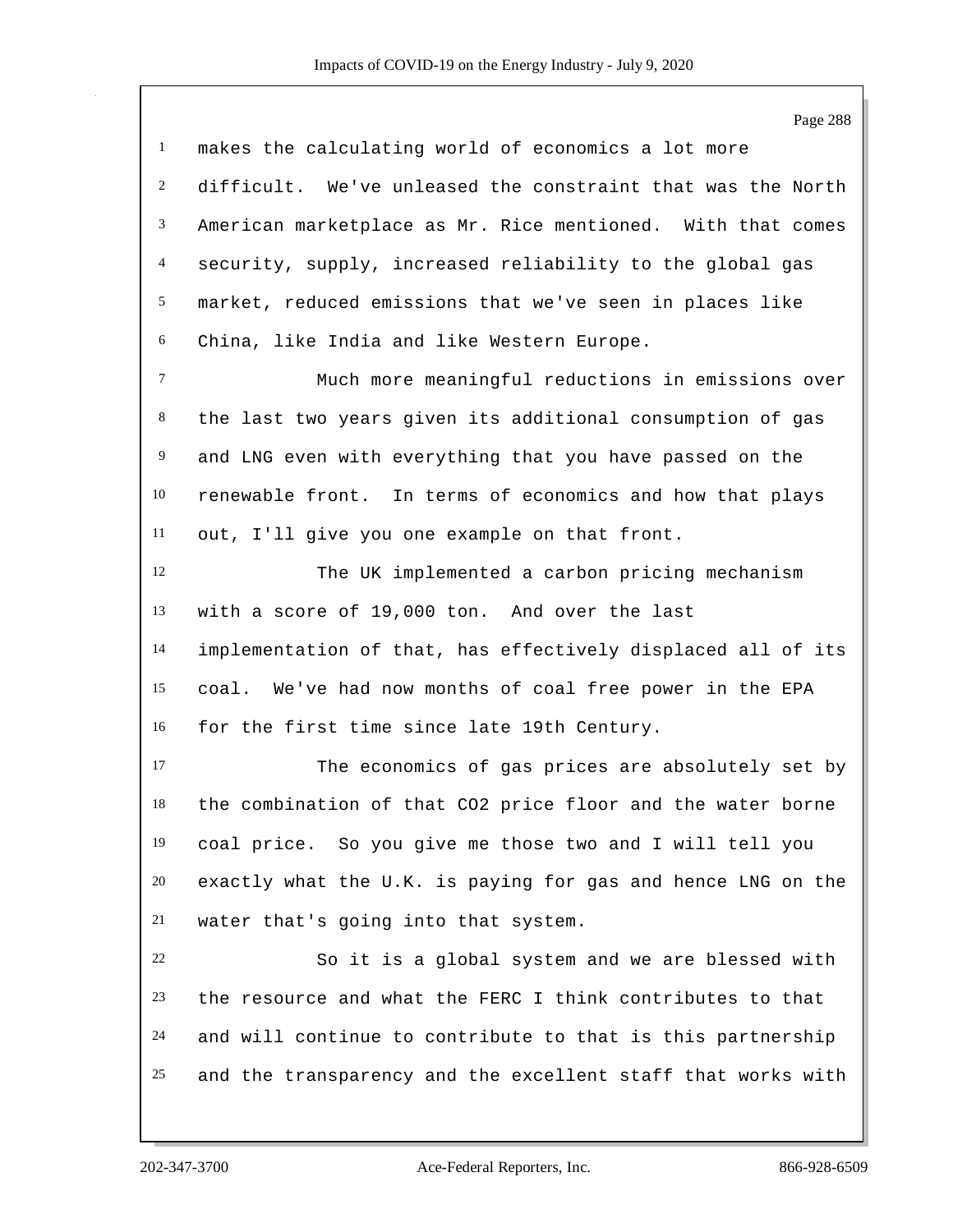| $\mathbf{1}$   | producers and consumers to make sure that the right          |
|----------------|--------------------------------------------------------------|
| $\overline{c}$ | infrastructure is built in a responsible way, but            |
| 3              | transparently and relatively efficiently. Thank you.         |
| $\overline{4}$ | MR. CABRALES: Thank you Mr. Feygin. Dr. Brooks               |
| 5              | has his hand up.                                             |
| 6              | DR. BROOKS: Thank you very much. What concerns               |
| $\tau$         | me in the long-run as part of the health in the long-run of  |
| 8              | the natural gas industry globally, and of course that would  |
| 9              | include the LNG industry, is that it's not clear to me that  |
| 10             | this industry has addressed the issues as much as the world  |
| 11             | is very interested in to earn what is sometimes called the   |
| 12             | social license.                                              |
| 13             | In particular, of course, we have a story to tell            |
| 14             | in this industry which is largely that we can improve the    |
| 15             | environment through the substitution of gas for coal in many |
| 16             | applications, not just power generation, but other           |
| 17             | applications as well. And I think that's a true story.       |
| 18             | However, it doesn't appear to be enough of a                 |
| 19             | story to actually turn the tide of sentiment that we are     |
| 20             | seeing in various places around the world and in particular  |
| 21             | in young people that are in college or are just starting     |
| 22             | their careers, that this impact is the way to go, rather     |
| 23             | than the alternative which is to oppose not just coal, but   |
| 24             | to oppose gas as well because in the past, natural gas when  |
| 25             | burned creates carbon dioxide just like coal.                |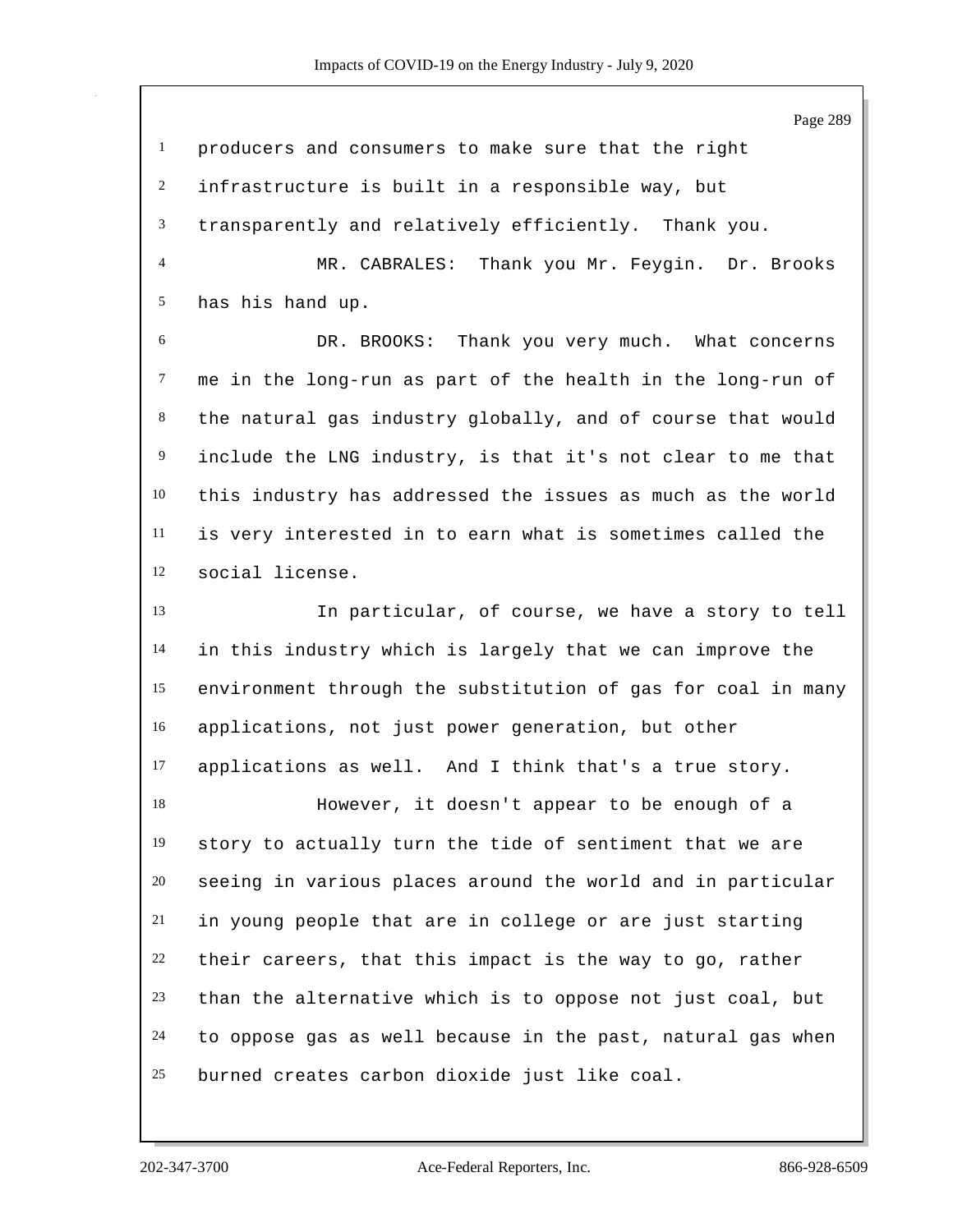Page 290

 Maybe not the same quantity but it does produce it nonetheless. So one of the factors that have become, I think, much more of an issue recently and it's a strong promotional tool on behalf of environmental interests and others who are concerned about the future of the planet, in particular, very concerned about climate change potential, is methane emissions.

8 And when I first starting hearing this I actually was quite glad, strangely enough, perversely perhaps, but I thought that this was actually something that I would like to see the environmental push more and more and more because it appears to me that that is something that the industry can actually do something about.

 Methane emissions are controllable to a much greater extent and more economically than carbon dioxide emissions. So I think anything that the Commission would do, and anything that the industry would do to rather than oppose concerns about methane emissions to actually address them, to find them. This is another thing that, you know, that we have seen is that there are perhaps a limited number of very bad actors as far as methane emissions are concerned.

 Those actors mean companies -- could be pipelines, could be processing plants, could be various specific places. But these were engineering issues more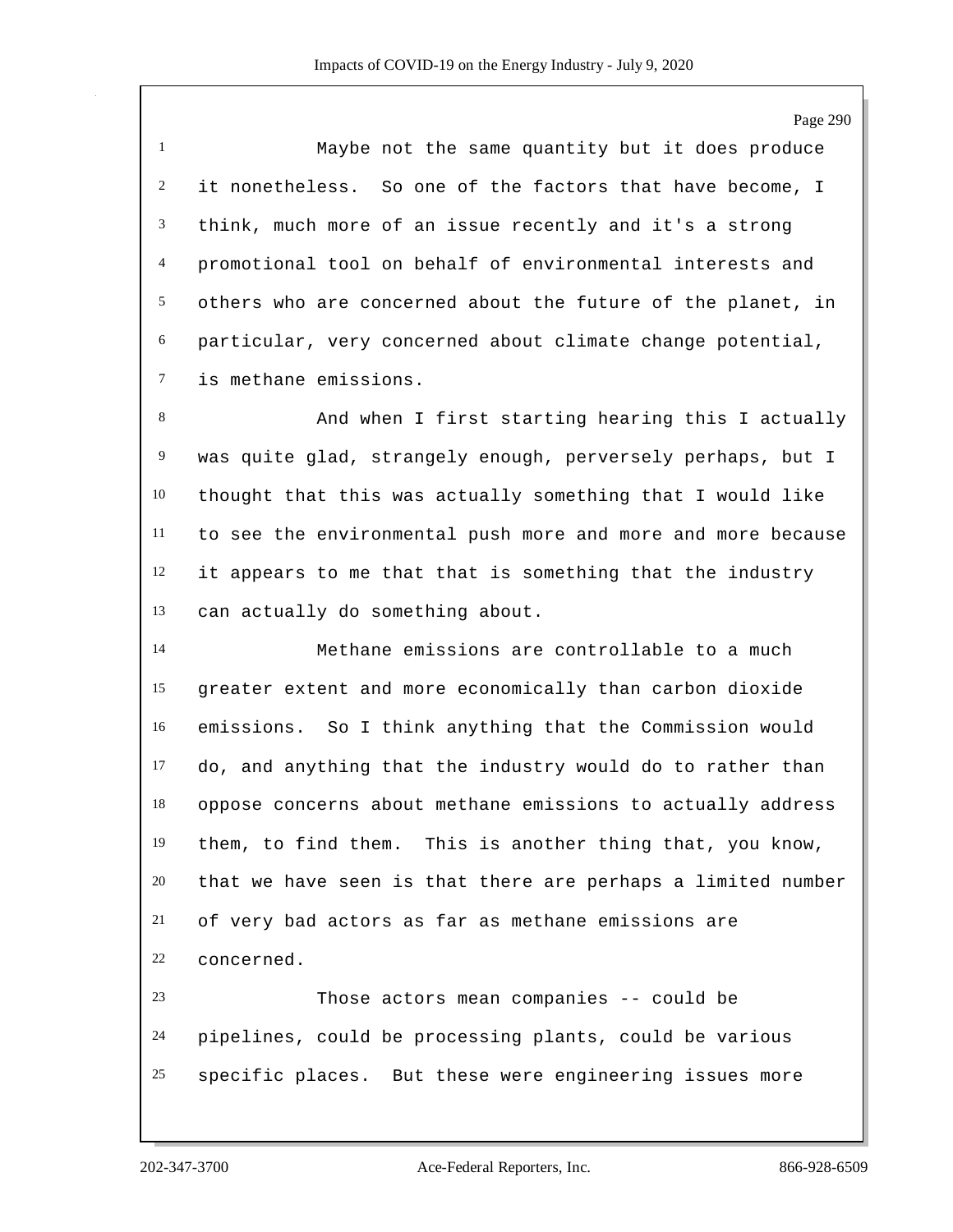than they are the let's say dynamic issues or chemical issues. They're engineering issues and there are things that the industry can address.

 So to the extent that FERC could also forward this and the industry could also forward the handling of that particular issue, I think the better off the industry itself will be and the more deserving of the social licensing the more sellable, the idea of gas as part of the solution rather than part of the problem will be.

 There are other things that the industry can do and you know, from my visits to Europe I think Europe is attempting to deal with these things more than we have seen so far in the United States. And that is you know we do also have this potential that's becoming much more strongly discussed and actually real actions taking place regarding hydrogen.

 So hydrogen can be produced from natural gas. They call this blue hydrogen and I think that any processes that involve production of let's say, making the production of hydrogen from natural gas and the associated capture of the carbon dioxide that is produced in those processes more efficient and more cost effective because it isn't particularly right now, but that would be also something that would be extremely good for the industry. We know that you can in fact insert something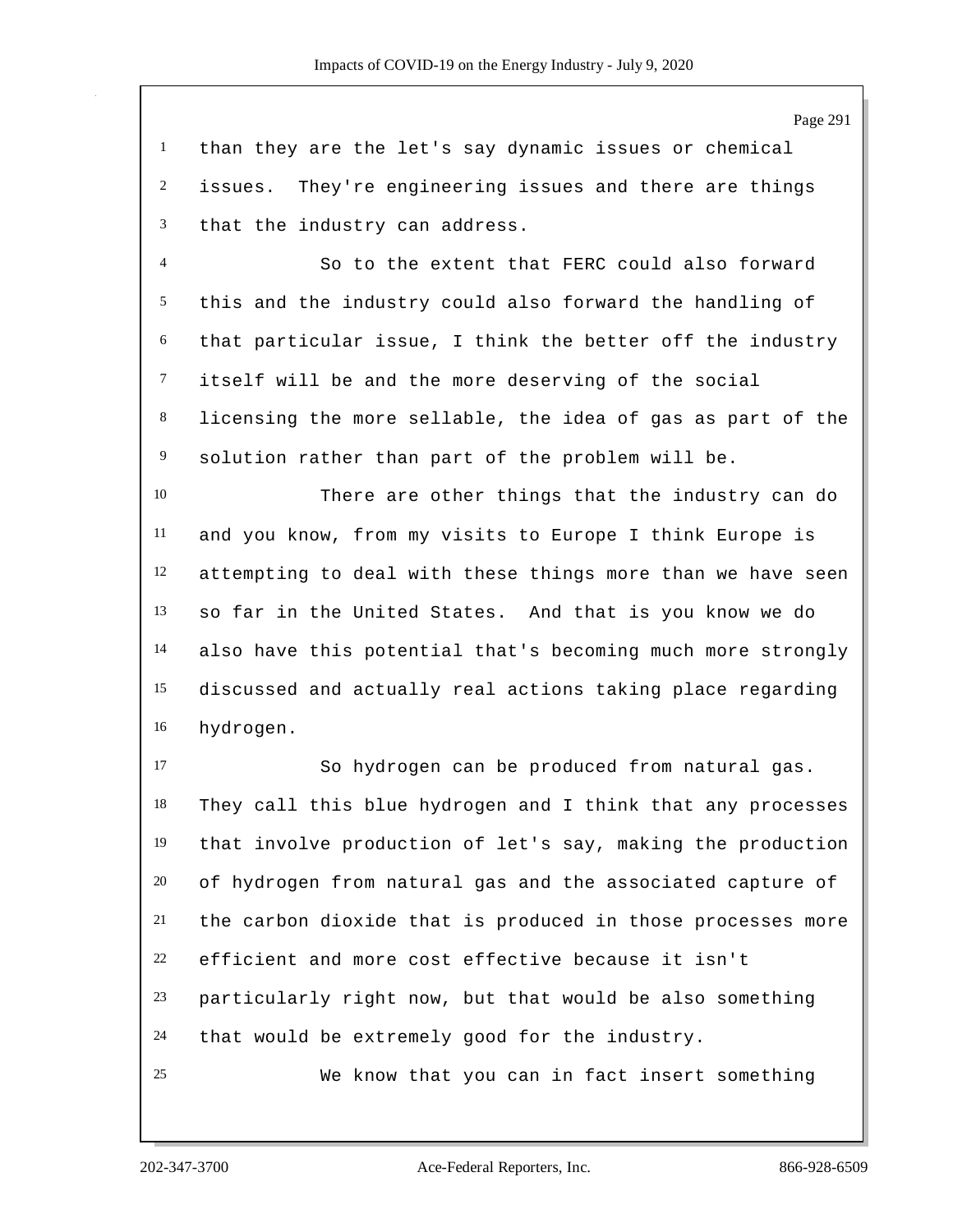|              | Page 292                                                     |
|--------------|--------------------------------------------------------------|
| $\mathbf{1}$ | like 10 -- maybe even up to 20 percent hydrogen into a       |
| 2            | natural gas pipeline without having dire effects on the      |
| 3            | materials and the equipment that are involved in             |
| 4            | transporting. So it appears that there is some potential     |
| 5            | there, but also again, the industry can improve its image    |
| 6            | by participating in these kinds of programs and trying to    |
| $\tau$       | move those technologies forward.                             |
| 8            | So I think a lot of this is up to the industry               |
| 9            | and it does need to recognize that it's not just a matter of |
| 10           | operating in the usual way but more efficiently. But it      |
| 11           | does require, and it will require more and more every single |
| 12           | year proving that it deserves the social license to actually |
| 13           | operate in the way that we know it could.                    |
| 14           | MR. CABRALES: Thank you Dr. Brooks.<br>Mr.                   |
| 15           | O'Mahoney you have your hand up.                             |
| 16           | MR. O'MAHONEY: Yes, thank you. And thank you                 |
| 17           | Commissioner for the question. I think it's really a good    |
| 18           | one. As a, you know, airline industry we consume a           |
| 19           | significant amount of refined products from oil. So you      |
| 20           | know, if there's any sort of positives that have happened    |
| 21           | over the last few months for us, you know, as consumers of   |
| 22           | those refined products, it's that oil prices have been       |
| 23           | relatively low.                                              |
| 24           | Delta alone in normal times, consumed about 4                |
| 25           | billion gallons of jet fuel annually, so a one cent per      |
|              |                                                              |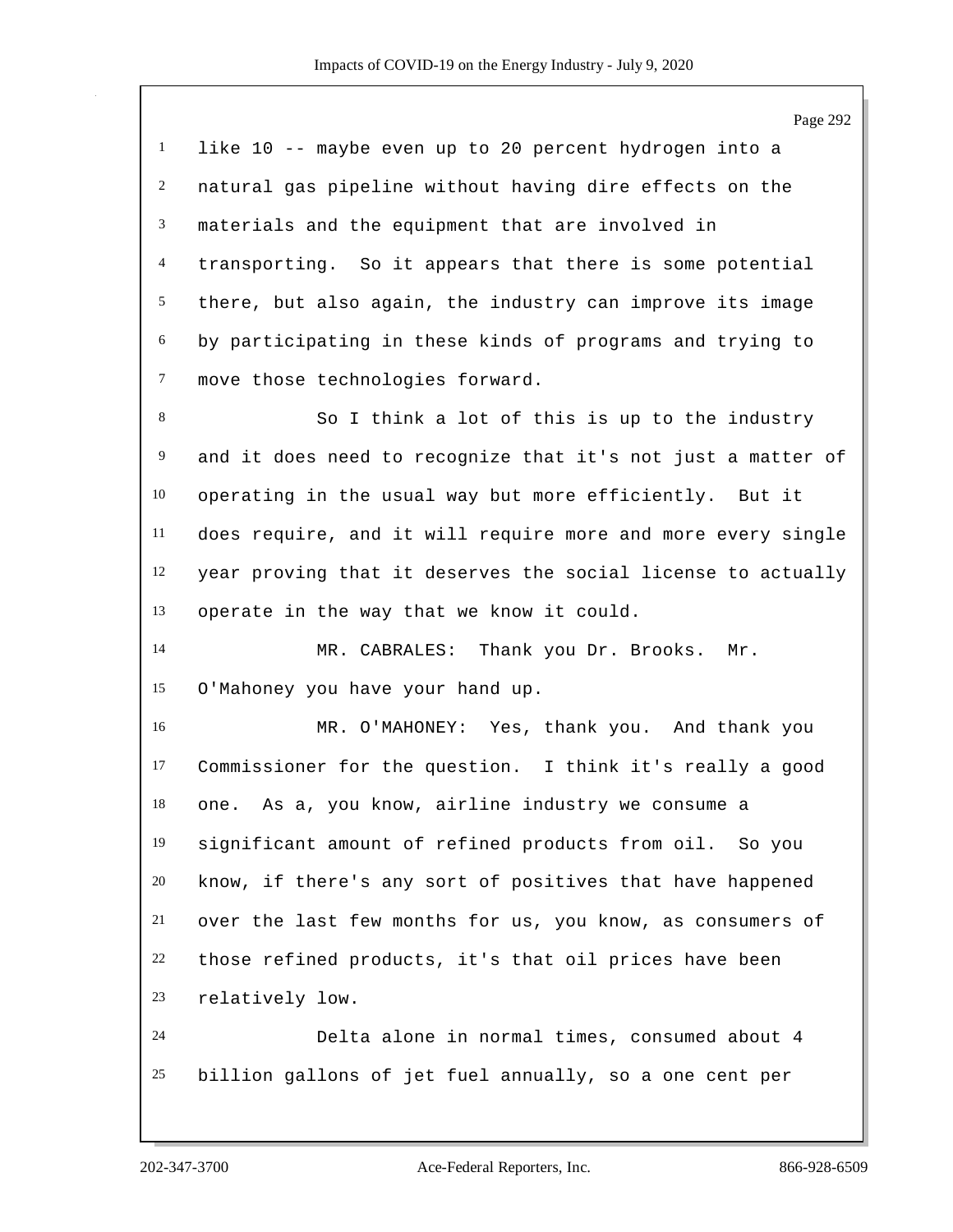gallon change is 40 million to our bottom line each year. What's very important to us above and beyond just the price of oil is also the stability of it. You know we've seen in decades past where there have been real shocks to the system, which is very challenging for our business model because we sell tickets in advance -- you know, up to a year in advance.

 Our peak in our booking curve, as we call it, is about 60 to 90 days prior to departure. So if passengers are buying tickets, you know, with the presumption you know, in our models of what a price will be 60 to 90 days out, if there's a lot of volatility and instability in oil prices, and we come to that day of departure, fuel prices are significantly higher than we anticipate when we sold that ticket. It can obviously have economic consequences for us.

 So the stability of oil prices is very key. And we're seeing more or less relative stability over the last, you know, 5 to 10 years as a result of increased shale production in the U.S. So that's been very helpful for our business, having that stability. So whatever the FERC can do to ensure that that, you know, continues within their you know, purview, and within what they're able to do is very helpful for our industry.

And then the second point that I wanted to make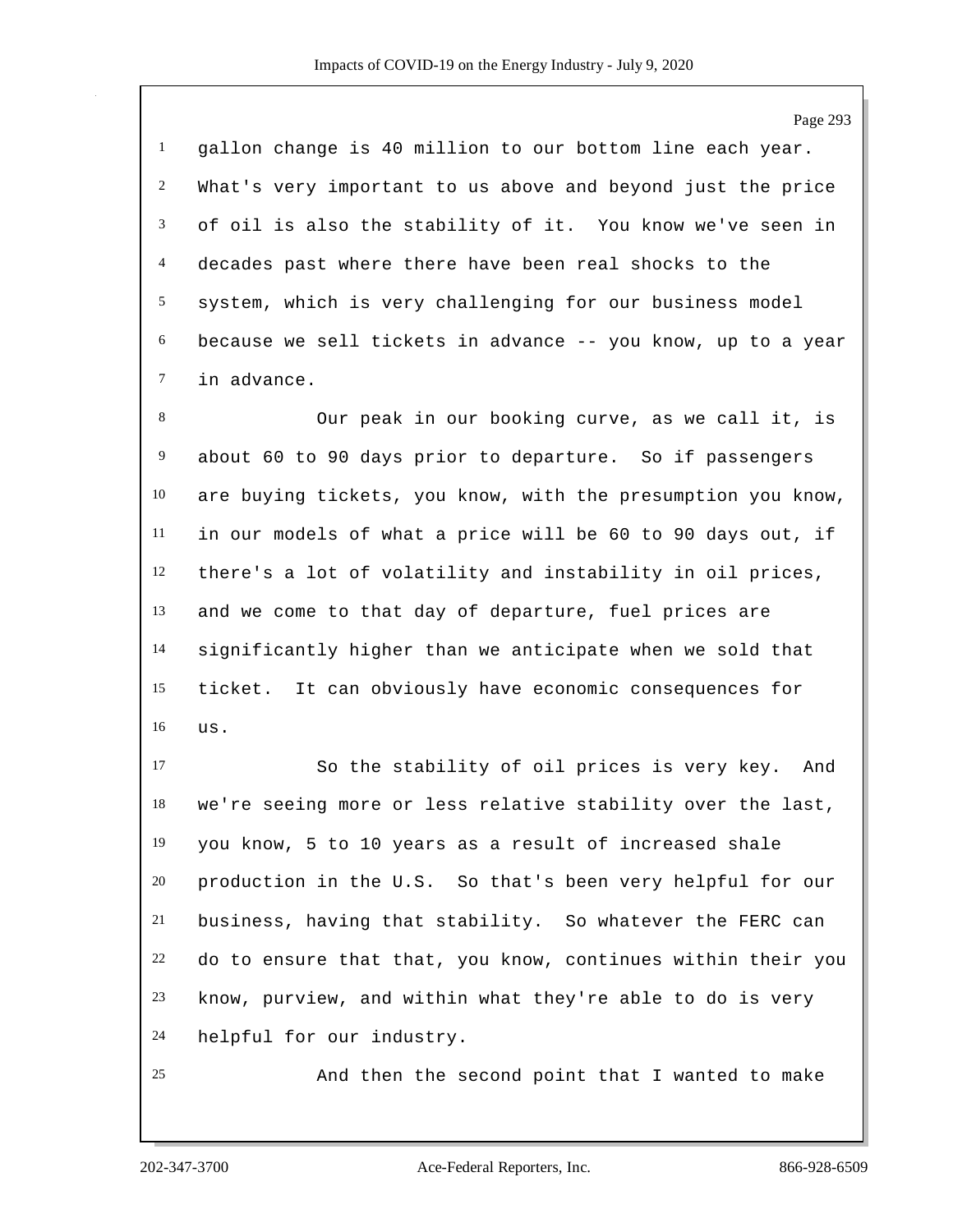|                 | Page 294                                                       |
|-----------------|----------------------------------------------------------------|
| $\mathbf{1}$    | is that you know, the access and the cost associated with      |
| $\overline{c}$  | transporting on pipelines is very key for our business.        |
| $\mathfrak{Z}$  | Being able to ensure that we've got that supply into our       |
| $\overline{4}$  | airports is very important to us, but then also what those     |
| $5\overline{)}$ | pipeline tariffs, you know, look like. Again, a penny a        |
| 6               | gallon is worth for just Delta alone, 40 million a year.       |
| $\tau$          | So if we see a significant increase in tariffs,                |
| $8\,$           | that obviously affects our business model in pretty dramatic   |
| $\overline{9}$  | ways. So again, I appreciate the question Commissioner, and    |
| 10              | hopefully my comments have helped you a bit.                   |
| 11              | MR. CABRALES: Thank you Mr. O'Mahoney.<br>Mr.                  |
| 12              | Gibson, please you have the mic.                               |
| 13              | Thank you. The big concern here is<br>MR. GIBSON:              |
| 14              | we have really had lower natural gas prices over the last      |
| 15              | couple of years and echo what Mr. Rice said. I think our       |
| 16              | consumers at the $$2.50 - $3.00$ level was very reasonable for |
| 17              | those customers, but to echo Mr. O'Mahoney, consistency is     |
| 18              | very important too.                                            |
| 19              | So once they get used to those prices, a swing                 |
| 20              | from \$3.00 to \$4.00 becomes very detrimental for those       |
| 21              | customers. So what I think FERC can do is just generally be    |
| 22              | supportive of pipeline modernization projects which help       |
| 23              | keep the pipelines modern and replace aged equipment so that   |
| 24              | we don't have short-term disruptions just because of aging     |
| 25              | equipment.                                                     |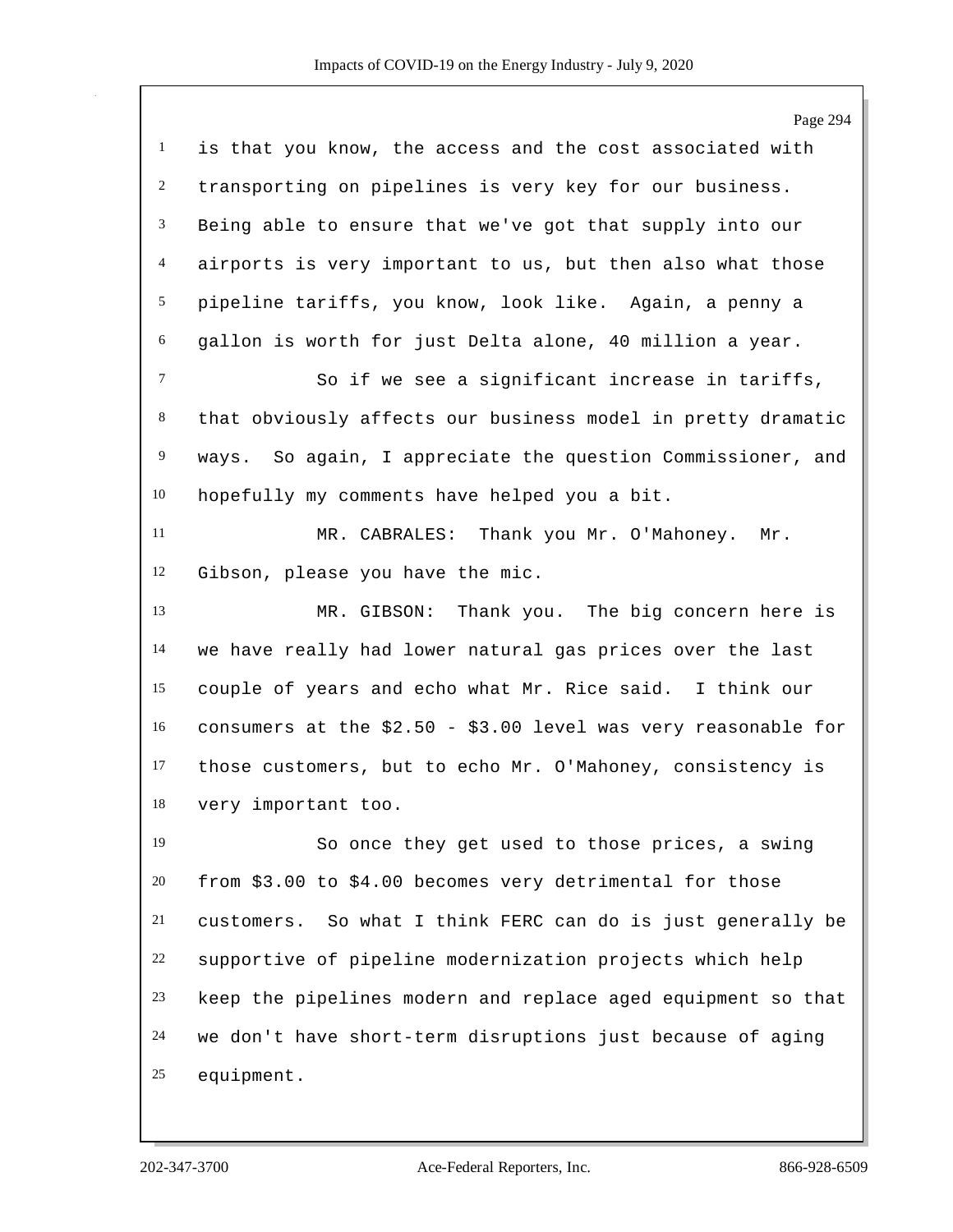Page 295

 I would say that has to be done in a reasonable manner and we would also encourage the Commission as they treat those types of projects to continue to do Section 5 reviews, just to make sure that the pipelines are getting a reasonable rate of return but in general we're really supportive of those modernization projects. MR. CABRALES: Thank you Mr. Gibson. Mr. Feygin, you had your hand up. Would you like to address the

question again?

 MR. FEYGIN: I'd just like to add a little bit probably to go back to Dr. Brooks mentioned on the social license to operate and you know, we are both the unconventional upstream space and especially the U.S. LNG space of relatively new industries.

 We became -- we Cheniere, became an operating company in February of 2016. So just four years ago was our first train came online at the Sabine Pass, obviously joined by a number of others over the last couple of years. We are -- we just issued our ESG report, I think it's especially critical for the upstream, the midstream and the downstream industries domestically and especially since we are now on a world stage to spend a lot of time and effort focusing on the environmental impacts and earning that social license to operate.

We have heeded that space for a long time to --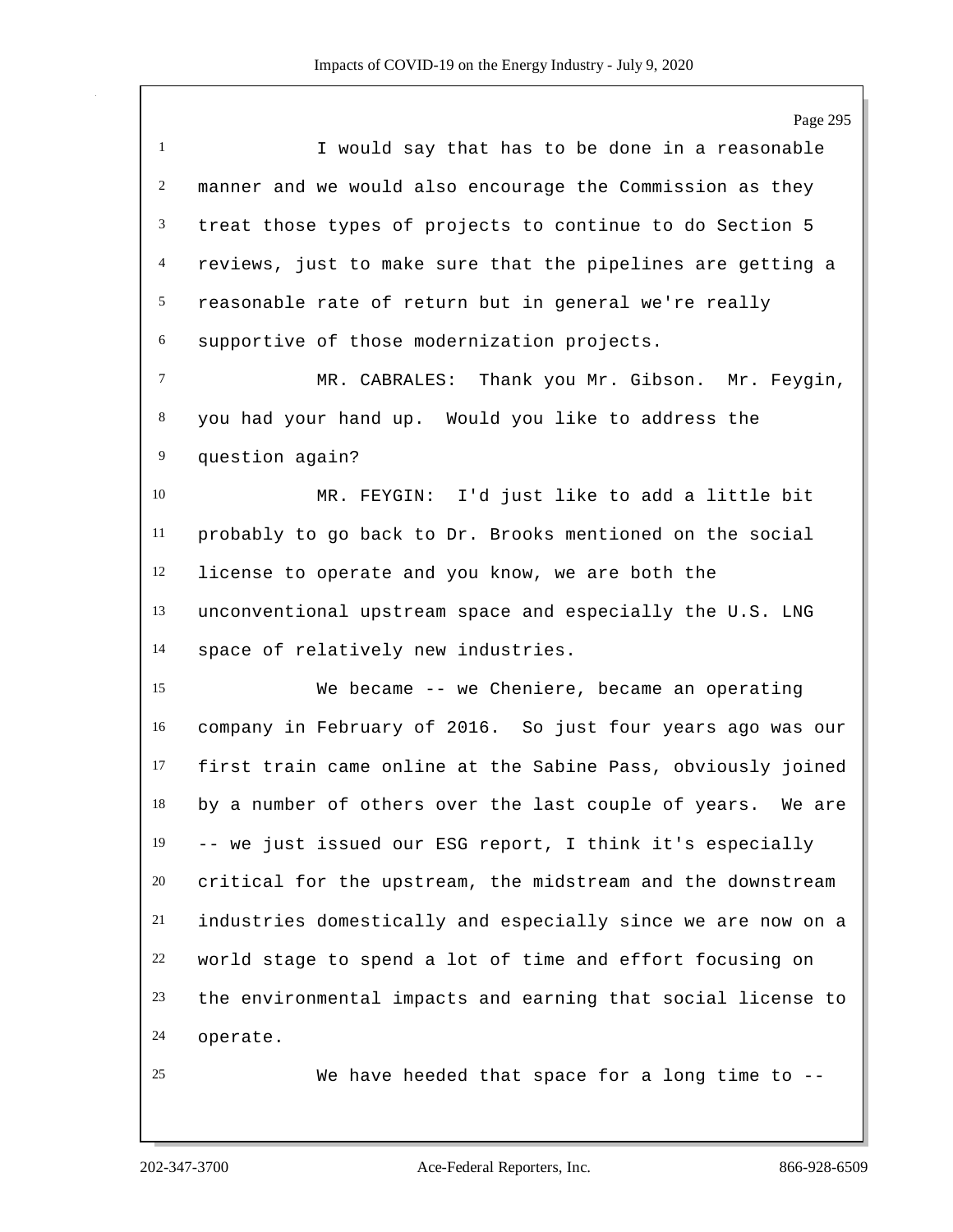Page 296 especially to our friends in the European Union that are operating with at times, or at least are operating largely without our information and our involvement, and we need to do everything we can as an industry to improve our footprints, improve the educational process, improve the transparency that it would bring to the table and we mentioned we had an inaugural, meaningful step in that direction. We actually just published that this week and obviously it's an annual commitment and we think that the opportunity is there to really change the dialogue when it comes to the environmental footprint of unconventionally developed hydro carbons in North America and the lifecycle analysis that goes along with that as we continue to compete on that global stage and displace higher emitting hydro carbons from the system. So I just wanted to follow-up on that and say that we look forward to working with the FERC on those efforts, and creating that level playing field, that

 transparency and improving our standing in the global gas community. MR. CABRALES: Thank you Mr. Feygin.

 Commissioner McNamee, we don't have any other hands raised at this point.

COMMISSIONER MCNAMEE: All right. Those answers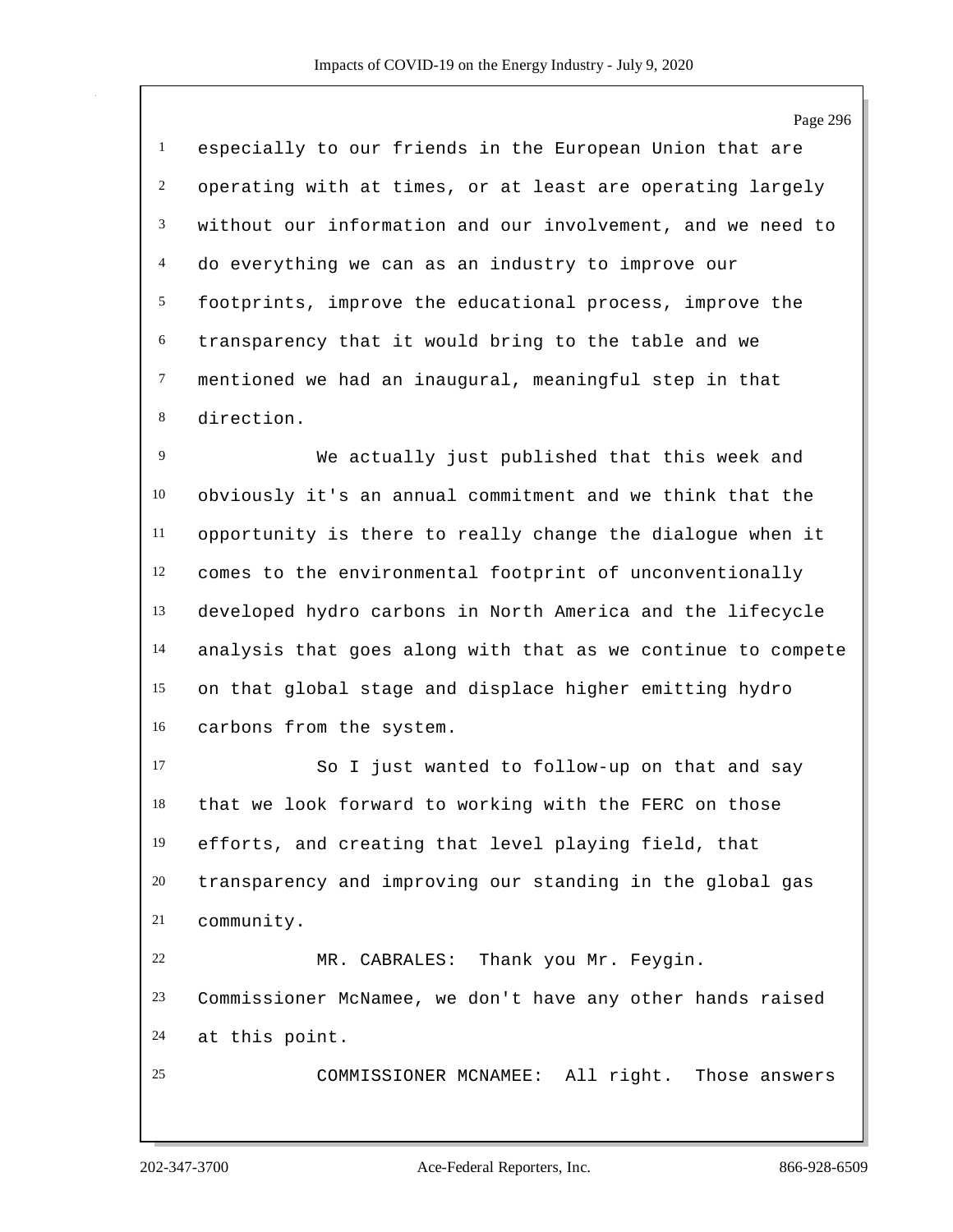|                | Page 297                                                     |
|----------------|--------------------------------------------------------------|
| $\mathbf{1}$   | were very helpful into the insight to really give me a lot   |
| $\overline{c}$ | to think about. One thing, and on a more specific issue, the |
| 3              | issue of storage, we've heard all the problems at least on   |
| $\overline{4}$ | the oil side about the low costs in Saudi Arabia and Russia  |
| 5              | flooding the market and then COVID hitting and everything,   |
| 6              | the flood of oil, and there were challenges with storage.    |
| $\tau$         | Of course natural gas also needs storage and my              |
| $\,8\,$        | recollection is that if it's a relatively mild winter, I     |
| 9              | don't know if as much gas was used that was usually put in   |
| 10             | storage and of course when we're not having as much demand,  |
| 11             | there's probably a greater desire for storage for gas that's |
| 12             | not being used.                                              |
| 13             | I'd just like to get some perspectives even from             |
| 14             | a non-FERC jurisdictional perspective on oil, but primarily  |
| 15             | on natural gas what you're seeing on the issue of storage,   |
| 16             | short-term and long-term?                                    |
| 17             | MR. CABRALES: Mr. Rice please proceed.                       |
| 18             | MR. RICE:<br>Yeah.<br>So storage is our biggest              |
| 19             | buffer to volatility. The mild winter we had is going to     |
| 20             | have us at sort of record high storage levels and so I mean  |
| 21             | what's going to happen, and we believe in the same is you    |
| 22             | know, we are on pace to fill storage, that's what is going   |
| 23             | to happen at the end of the summer.                          |
| 24             | And then you know as it relates to LNG, partly               |
| 25             | just the anecdotal cover, but storage in Europe is something |
|                |                                                              |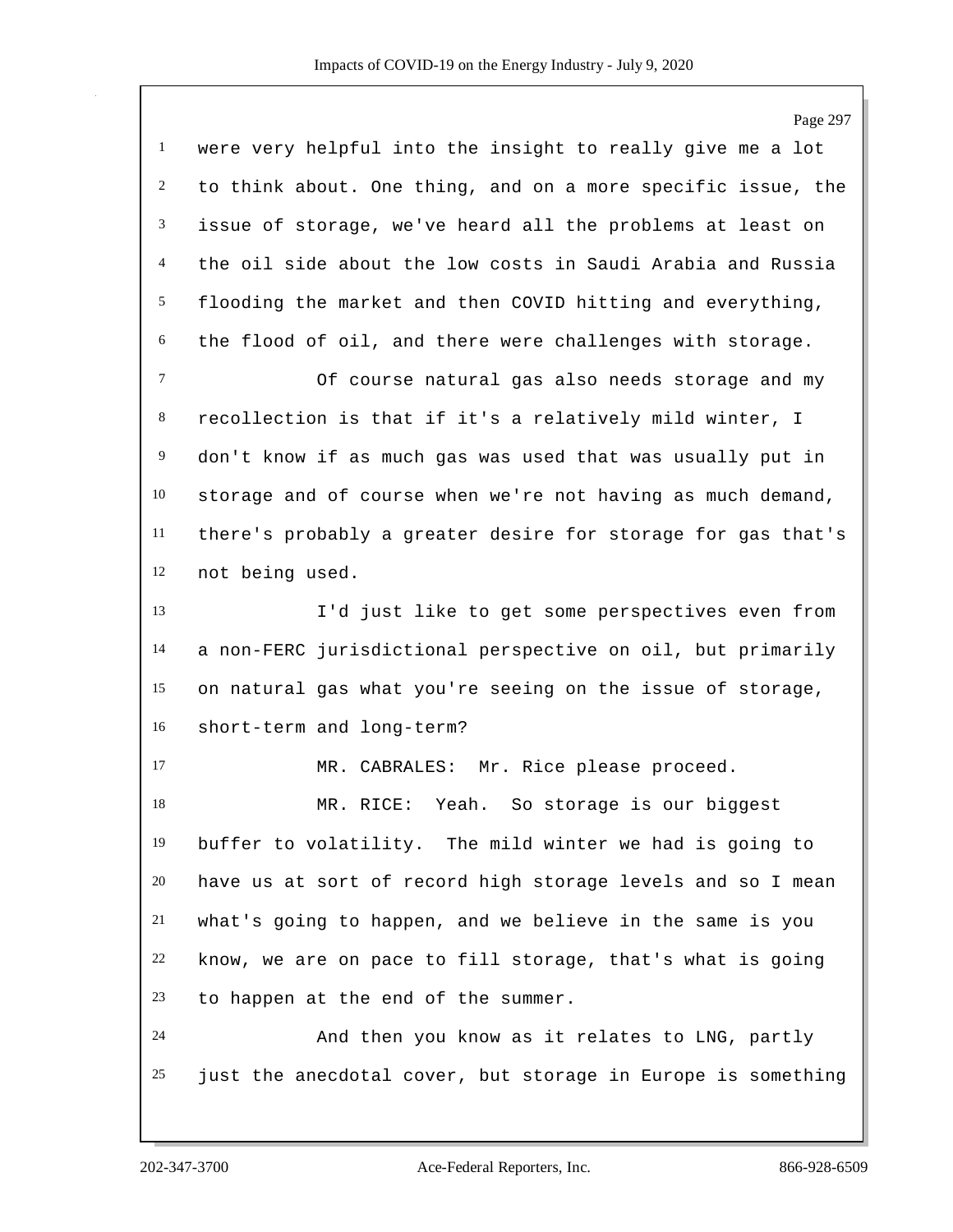that can happen as well. I mean this is one of the things we talk about where you know, reacting to significant disruptions and supply or demand you know, storage is one of those things that during the price war where the market was getting glutted, it was a great buying opportunity to buy, to buy, to put more oil in storage, we just didn't have much capacity.

 So when you think about some things that the FERC can do to provide more efficiency to the market, adding more storage is certainly going to help. If we have a robust export business, you know, natural gas is going to be produced in the United States, if that rises, I think the amount of storage that we have in the system relative should be relative to the amount of gas that we're producing ultimately to get some level of number of days buffer we have in the system.

 So I mean I think that's another opportunity for the FERC to assist with this is to increase more and more storage, the ability that I think all of us would like to have more of.

 MR. CABRALES: Thank you, thank you very much Mr. Rice. Mr. O'Mahoney you have the mic? MR. O'MAHONEY: Yes. I want to echo what Mr.

 Rice said about storage being a buffer. You know for the airline industry it's key too, as a consumer. So we only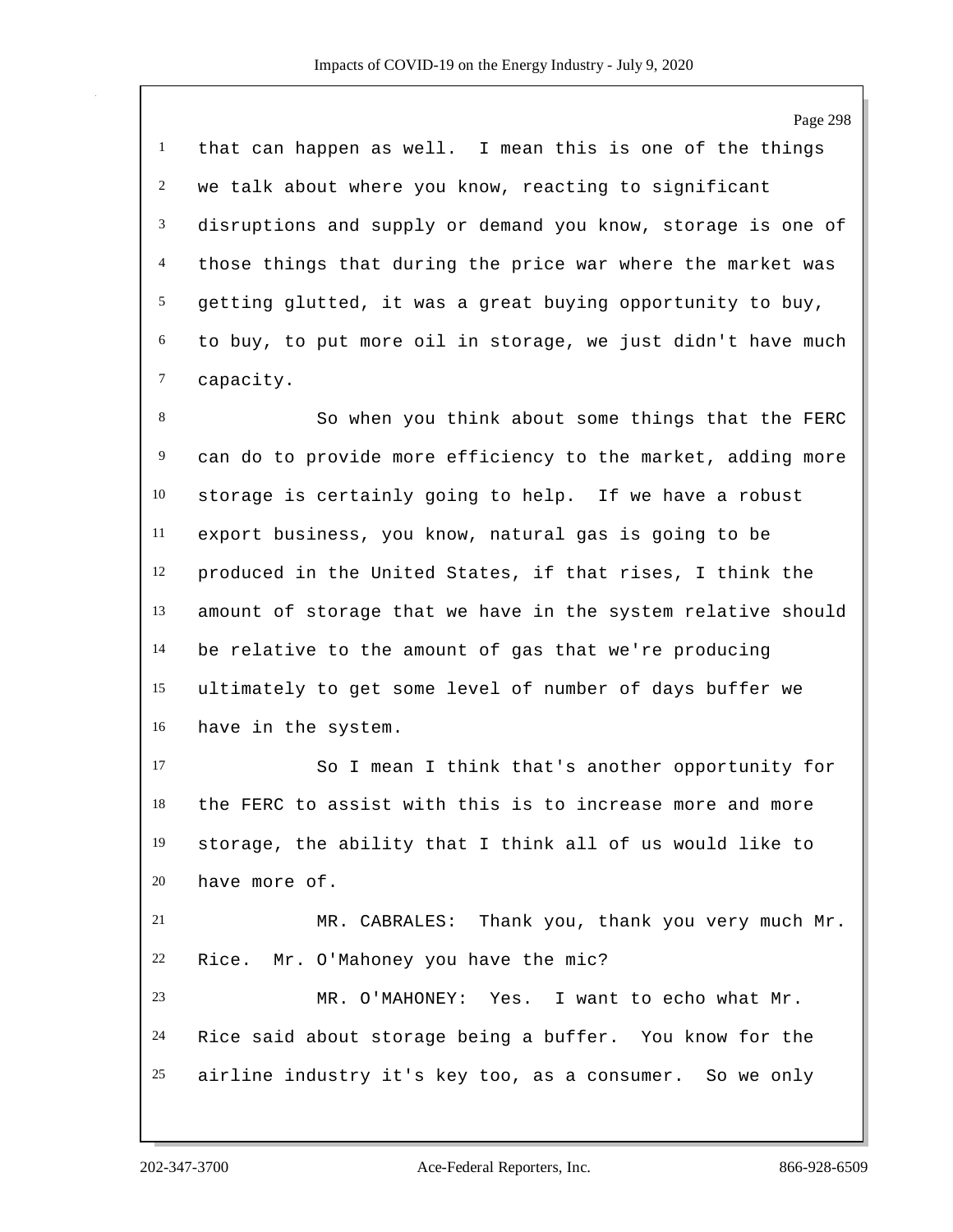Page 299 have physically 5 to 10 days of storage on hand at airports. So any sort of, you know, uptick in the uplifts of demand or reduction, really puts a lot of pressure on the airport storage simply because you don't have that much. So again, back to access to pipelines is key to us, but the question around storage is storage upstream of the airports is also critical to just give you that buffer. And I think in this pandemic, given the fact that flight plans are very uncertain and will remain uncertain for the next couple years, access to storage gives you that comfort level that you're going to have that supply readily available that can be pulled back into the airport whenever needed. So access to storage I think is critical for our industry, especially here given these pandemic times. MR. CABRALES: Thank you Mr. O'Mahoney. Mr. Feygin, you have the floor. MR. FEYGIN: Thank you. Just to add a little bit of color from a global standpoint Commissioner. We are today the most American gas market today is a little less than 25 percent of the global gas market, but our storage infrastructure is over 60 percent of global gas storage infrastructure. Europe is rather meaningful and very transparent at a little under 3 bcf. The U.S. complex in the aggregate,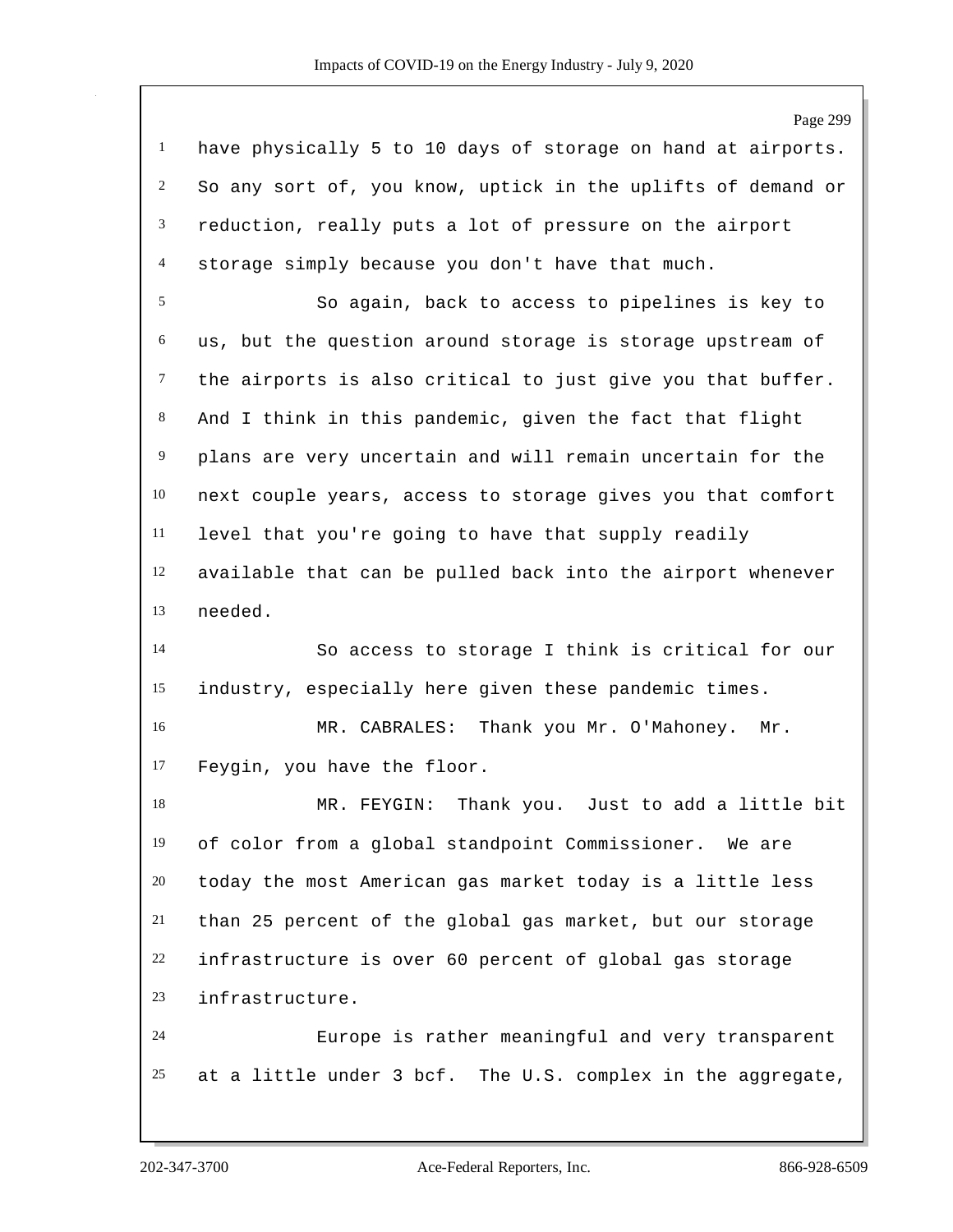the data about the exact number, but it's between 4.3 and 4.4 bcf. China is in the process of being the number -- is the number three storage center globally, not at all transparent at a little over -- we think a little over 500 bcf today.

 So plans to increase that as Mr. Rice said, the algorithm for, most markets is to keep the storage facilities in step with the size of the market and expand them accordingly as the market grows. But what we're going to find ourselves in again, given the availability of export infrastructure and the responsiveness of the U.S. system, is that that capacitor function that Mr. Mahoney is -- and Mr. Rice spoke to is in part going to fall on the U.S. market.

 We have a very responsive system, especially the salt facilities along the U.S. Gulf Coast. We're also blessed with the fact that those facilities naturally continue to increase over time and while the residential commercial market -- the main swing, summer winter swing and demand domestically, is not a big driver of that additional capacity. All of these new industrial and of course LNG export facilities, do rely on high deliverability and high injection rate storage along the coast.

 So the system is continuing to improve and become more reliable and more integrated and the U.S. storage system will be on the global stage this winter and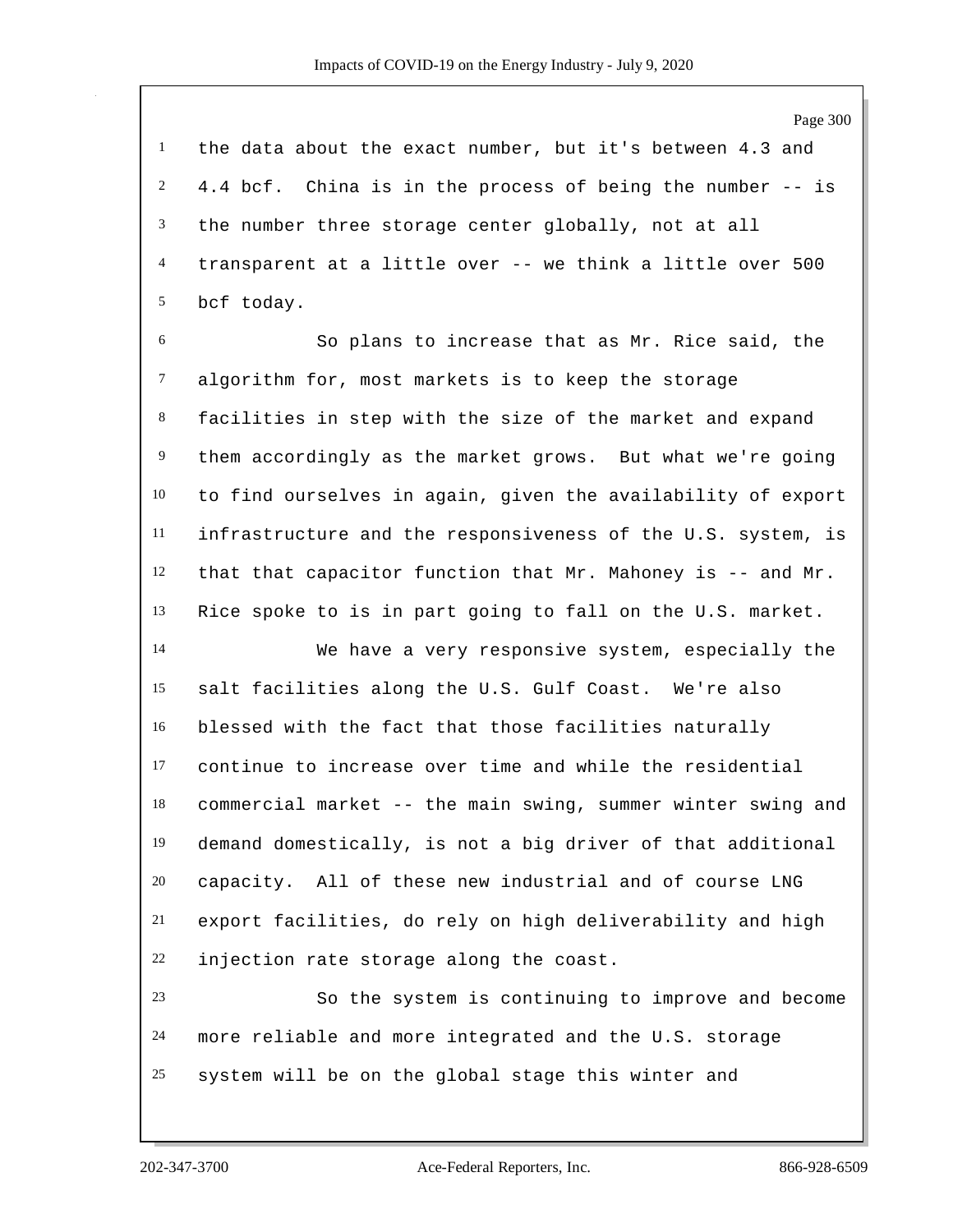| Page 301                                                     |
|--------------------------------------------------------------|
| throughout as again as the global access to that storage     |
| infrastructure is readily available.                         |
| So we need to continue to work together to make              |
| sure that the system is properly sized, and that             |
| infrastructure is able to properly access storage facilities |
| and of course, FERC will be absolutely key in insuring that  |
| that is done on a level playing field in a transparent and   |
| environmentally sound way. So those are my additional        |
| comments, thank you.                                         |
| MR. CABRALES: Thank you Mr. Feygin. Dr. Brooks               |
| you have the floor.                                          |
| Thank you. Storage is a simple<br>DR. BROOKS:                |
| word, but it means many, many different things depending on  |
| what you're talking about. So as Mr. O'Mahoney said he was   |
| concerned about days-worth of storage. So he's thinking in   |
| terms of days. When we talk to natural gas generally,        |
| especially when we're talking about gas that is being stored |
| away for the winter, we're talking months, that's the        |
| timeframe.                                                   |
| On the other hand, when we're talking electricity            |
| storage, people are often confused because now we're talking |
| about seconds and maybe minutes, and possibly hours-worth of |
| storage which is about all this available technologically    |
| for electricity. So I think that's important to understand.  |
| I think what Mr. Feygin said also about<br>the               |
|                                                              |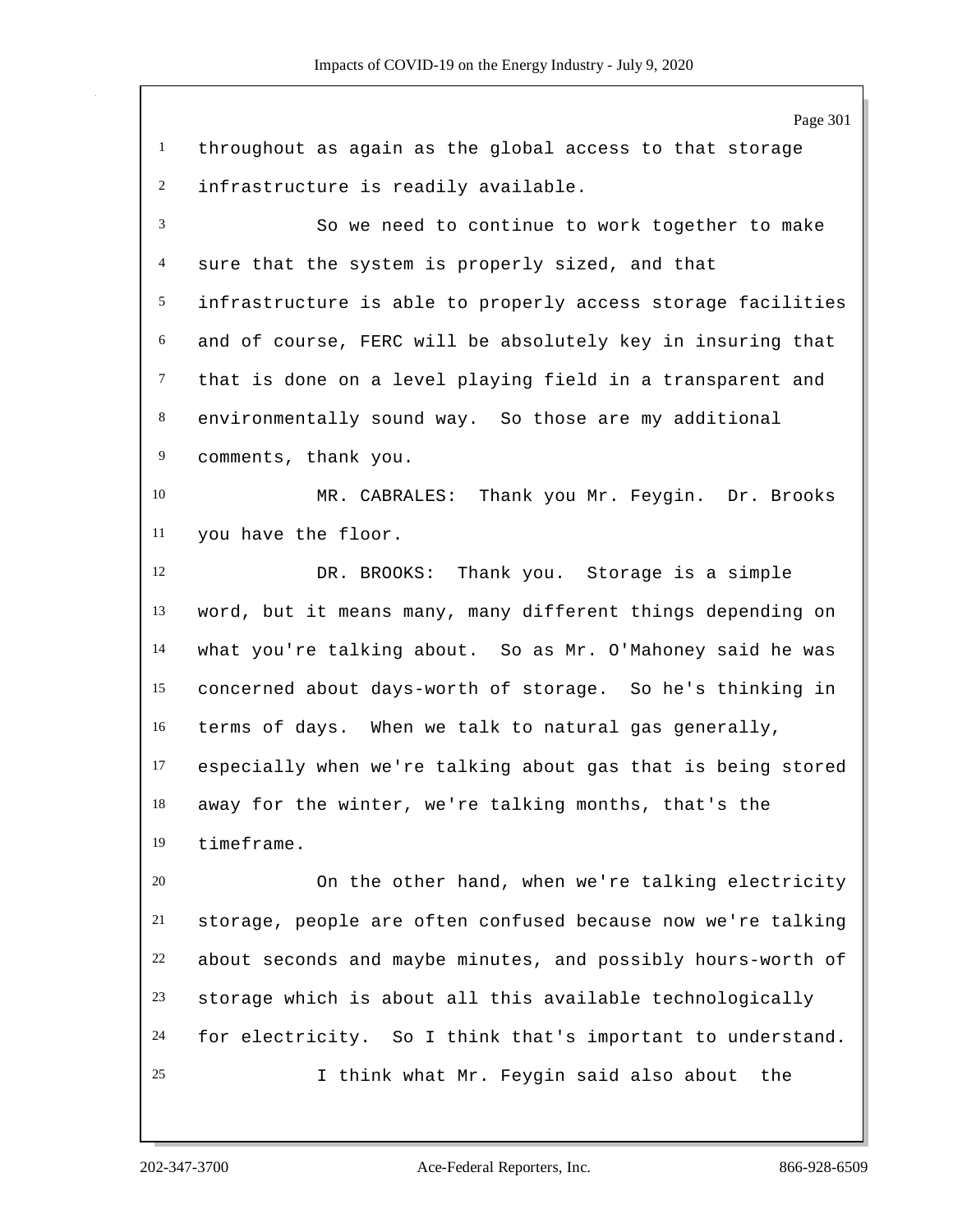Page 302 different kinds of storage available in the industry for natural gas is quite important as well. What you have in the Northeast is very different when you're talking about depleted reservoir storage compared to what you have in the Gulf Coast with salt dome storage which offers much greater flexibility. So we've been kind of surprised actually, at how little storage activity there has been building new facilities since the shale gas revolution started, but I think it's actually reasonable. There were some projects that were started that had been a few things built. But I think the industry has a whole does not see this as being a very economic investment. And so it hasn't really happened. If you look up in the Northeast, one of the things that we saw was that in our models that if we used traditional storage injection withdrawal patterns in our models, we ended up with strangely enough price collapses in the middle of the wintertime, and why was that? Well, because we had such increases -- such large increases in Marcellus gas production in particular, that essentially if you had the standard patterns of injection and withdrawals historically out of these storage facilities in the Northeast, essentially what would happen would be that you would be flooding the market with gas during the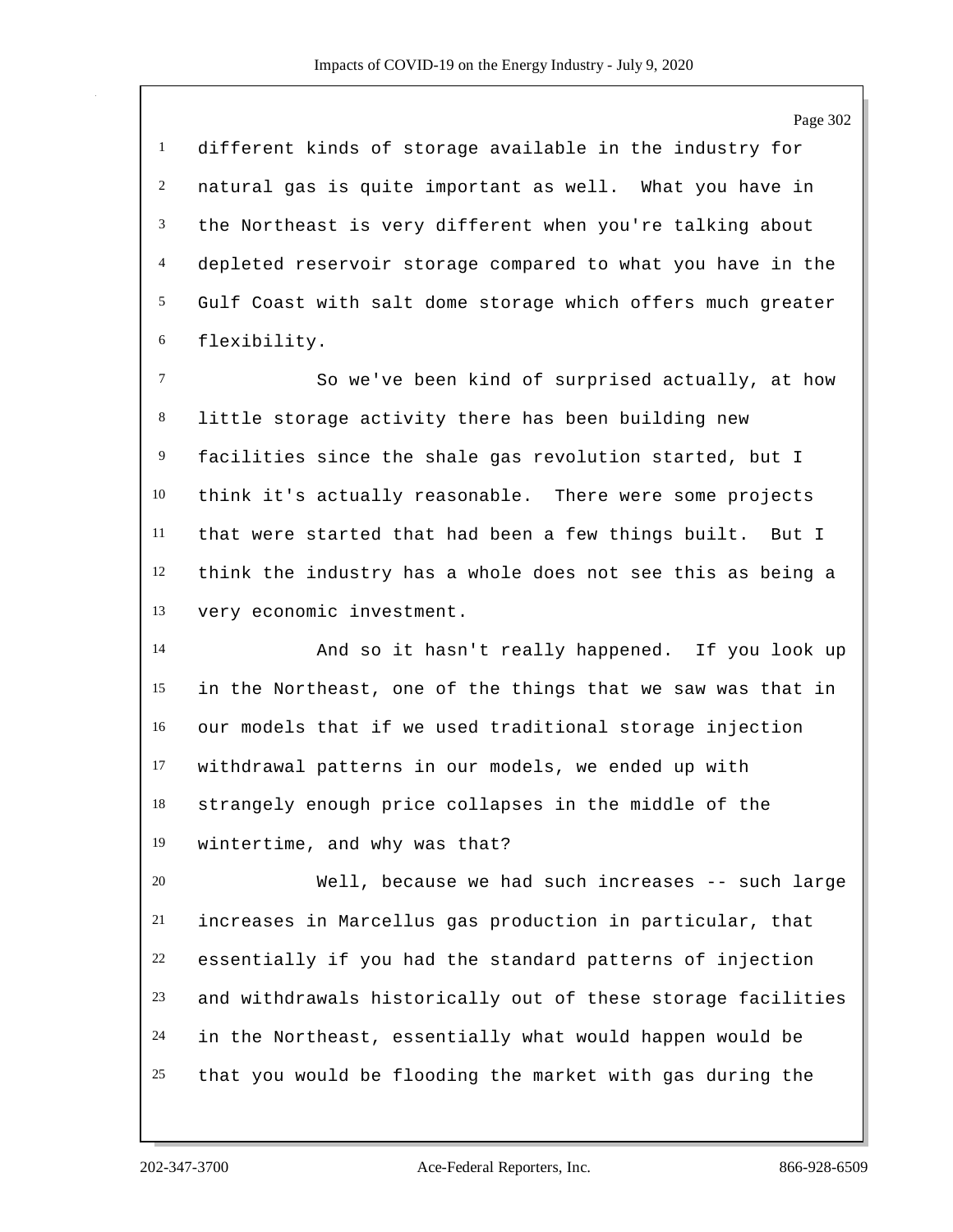wintertime.

 So we saw actually fairly early on when we were running these scenarios that we had to change the way that our models were allowing gas storage to be used. Because that additional production capacity up in the Marcellus was enabling a lot of the gas demand -- winter demand, to be met by wells -- by production rather than by storage as had been done previously when there was very little connection to Marcellus in the Appalachian area.

 Nowadays, of course these other issues that take place which are perhaps beyond the scope of this particular FERC Conference, but the issue of gas-powered generation. And in particular, the ability of the gas pipeline delivery system to meet hourly changing demands for a national -- for electricity availability through gas-powered generation is something that has been discussed at various times, but you know, one of the answers has been to develop some kind of storage mechanism near let's say a cluster of gas-fired power plants to be able to handle those loads that could come on at certain times of the day.

 So you'd have a more daily or hourly type profile as opposed to daily type profile that the industry is more often historically been designed to handle. So storage is an issue, as to your question Commissioner McNamee, storage is a very big issue and it really is quite important. And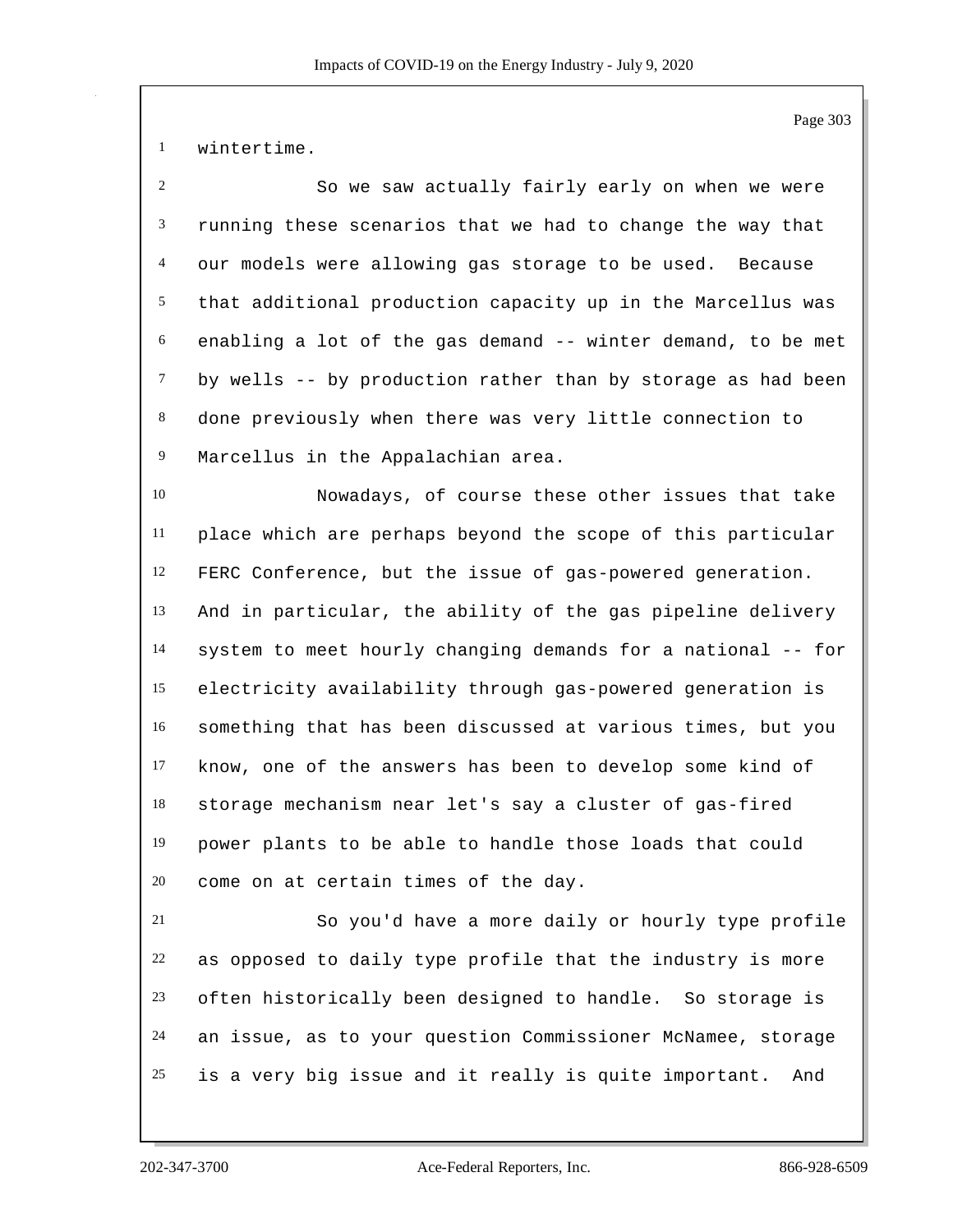Page 304 it depends on what commodity you're talking about how this could be potentially addressed. But again, perhaps some of these issues would be more appropriately handled at a conference which dealt specifically with storage. MR. CABRALES: Thank you Dr. Brooks. Commissioner McNamee, there are no more hands up. COMMISSIONER MCNAMEE: Okay. Thank you. That's really interesting to hear just how the changes have taken place from when I even started working dealing with storage issues and representing natural gas companies, ac's and just in a short timeframe to see how that's changed. This will be my last question but it's one that's going to be a little bit difficult to answer because it's talking about -- a little bit about what happened before the pandemic, what's happening now and what you see as the future, but it's about access to capital. Obviously, a lot of the business here, whether you're a producer, a pipeline, or you know, an airline or a manufacturer, your access to capital is really important and I know I've read that there are pressures on industries that use natural gas or oil, having access to capital. And I just wanted to hear has that been a problem for anybody? Do you perceive that it's a future problem? MR. CABRERA: Mr. Rice has his hand up. Go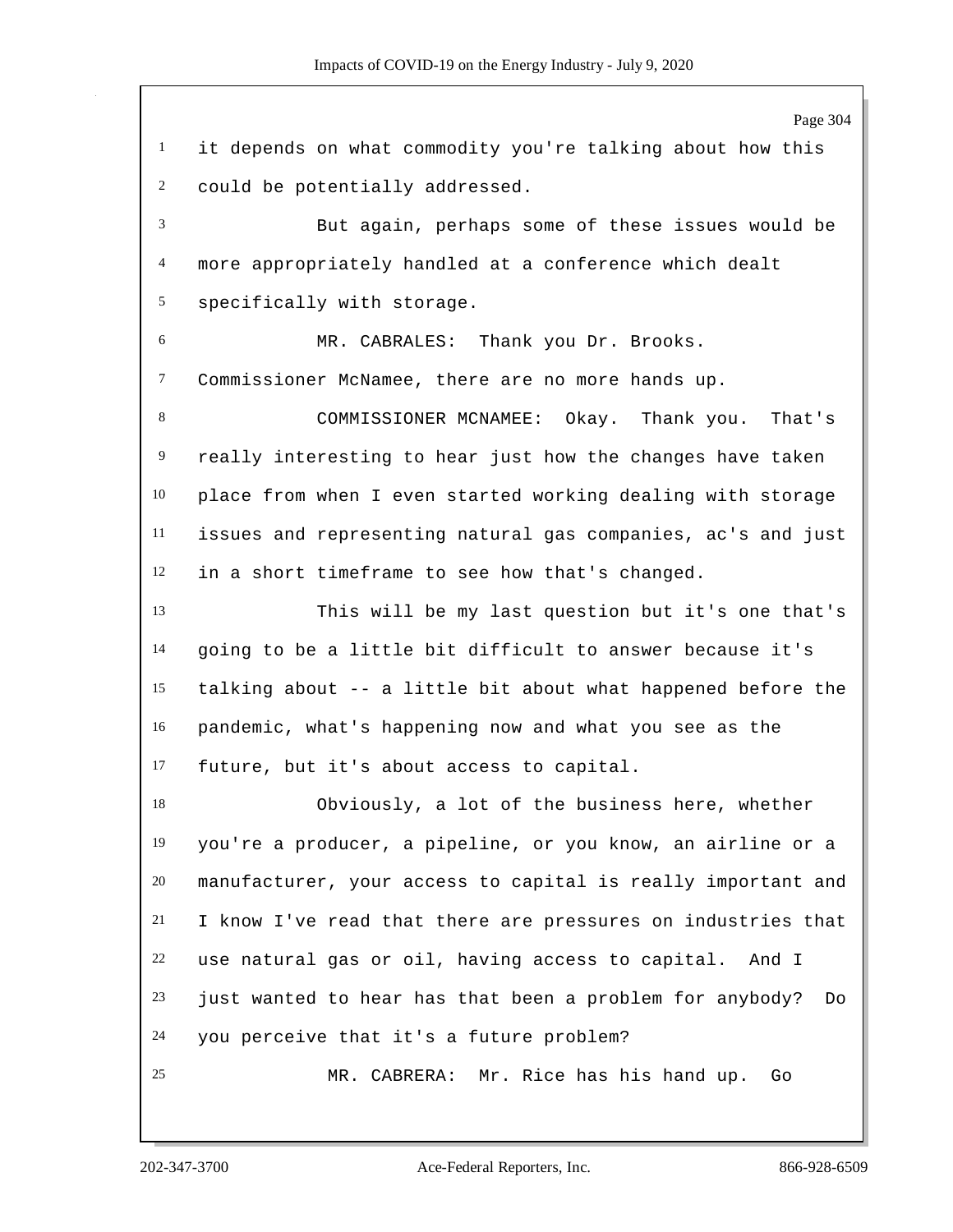|                | Page 305                                                     |
|----------------|--------------------------------------------------------------|
| $\mathbf{1}$   | ahead Mr. Rice.                                              |
| $\overline{2}$ | MR. RICE: Yeah. So this is certainly one of the              |
| 3              | things, access to capital that I think is an issue. I think  |
| 4              | look at the number of bankruptcies that have been            |
| 5              | announced. These are people that cannot meet the notes that  |
| 6              | they signed up for, you know, for largely in the period of   |
| $\tau$         | time that was used to fuel the growth in shale.              |
| 8              | Yeah, so it is something real and this is part of            |
| 9              | my supporting statements that I made at the beginning. You   |
| 10             | know, we're going to see a pretty significant number of      |
| 11             | operators bankrupted because of capital debt. And you know,  |
| 12             | the point that I made before, what is going to get us out of |
| 13             | this is going to be to bring the investors back to the       |
| 14             | space, energy.                                               |
| 15             | It's going to be proving that we're generating               |
| 16             | real cash on cash returns and doing it responsibly,          |
| 17             | strengthening our social license to operate and really       |
| 18             | promoting our ESEC issues, you know, check the box and       |
| 19             | really hope that the aspect the influence on investors right |
| 20             | now.                                                         |
| 21             | MR. CABRERA: Thank you Mr. Rice. Mr. Feygin?                 |
| 22             | MR. FEYGIN: Thank you Commissioner. We're in a               |
| 23             | world now where the availability of capital appears to be    |
| 24             | quite bifurcated. As Mr. Rice said, there are parts of the   |
| 25             | industry that have very challenging times, it is a           |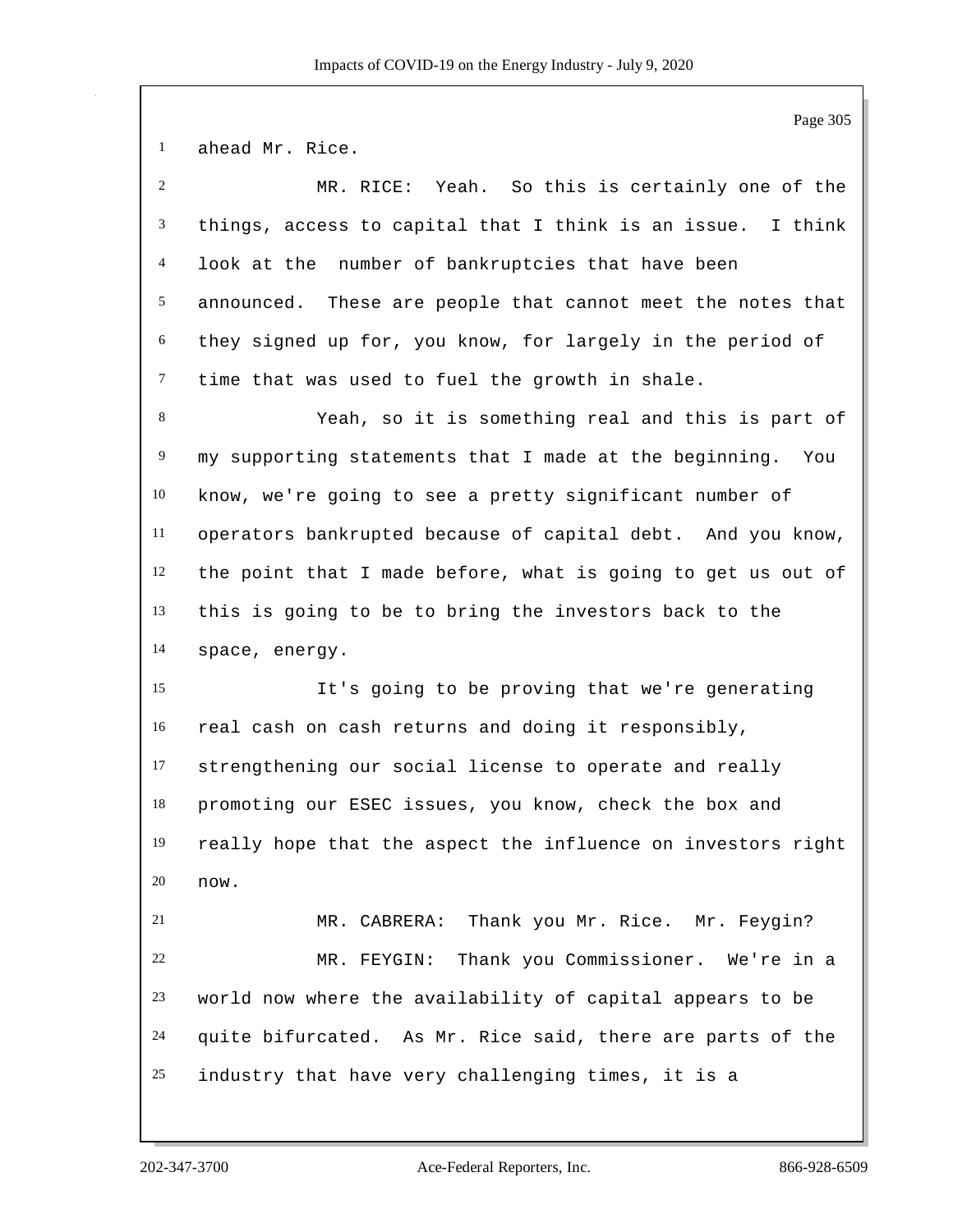Page 306 combination of ESG legacy returns, general biases that have been developed over the last few years and yet there are parts of the industry that fall under the infrastructure umbrella in a low interest rate environment have tremendous amounts of capital competing for those investments and some of the private transactions and the hundreds of billions of dollars which have been raised on the infrastructure side of our world, are looking for those de-risk projects that have the right footprint and check the right boxes in terms of ESG attractiveness, de-risk capacity type payments, et cetera.

 So we're in a position now where the value chain of the industry needs to find ways to access those pools of capital because as we've discussed before, some of the pools of capital like the risk capital that was available for early stage development upstream ENP that was driven by the types of growth trajectories that were assumed you know, 3, 4, 5 years ago, maybe 10 years ago, no longer exist in the kind of scale that is needed to maintain the health of the industry.

 So what we've seen is as always industry is finding those creative solutions and the upstream space is working to warp its business model and its economics at times into something that does check those ESG boxes, the infrastructure type investments and offer the types of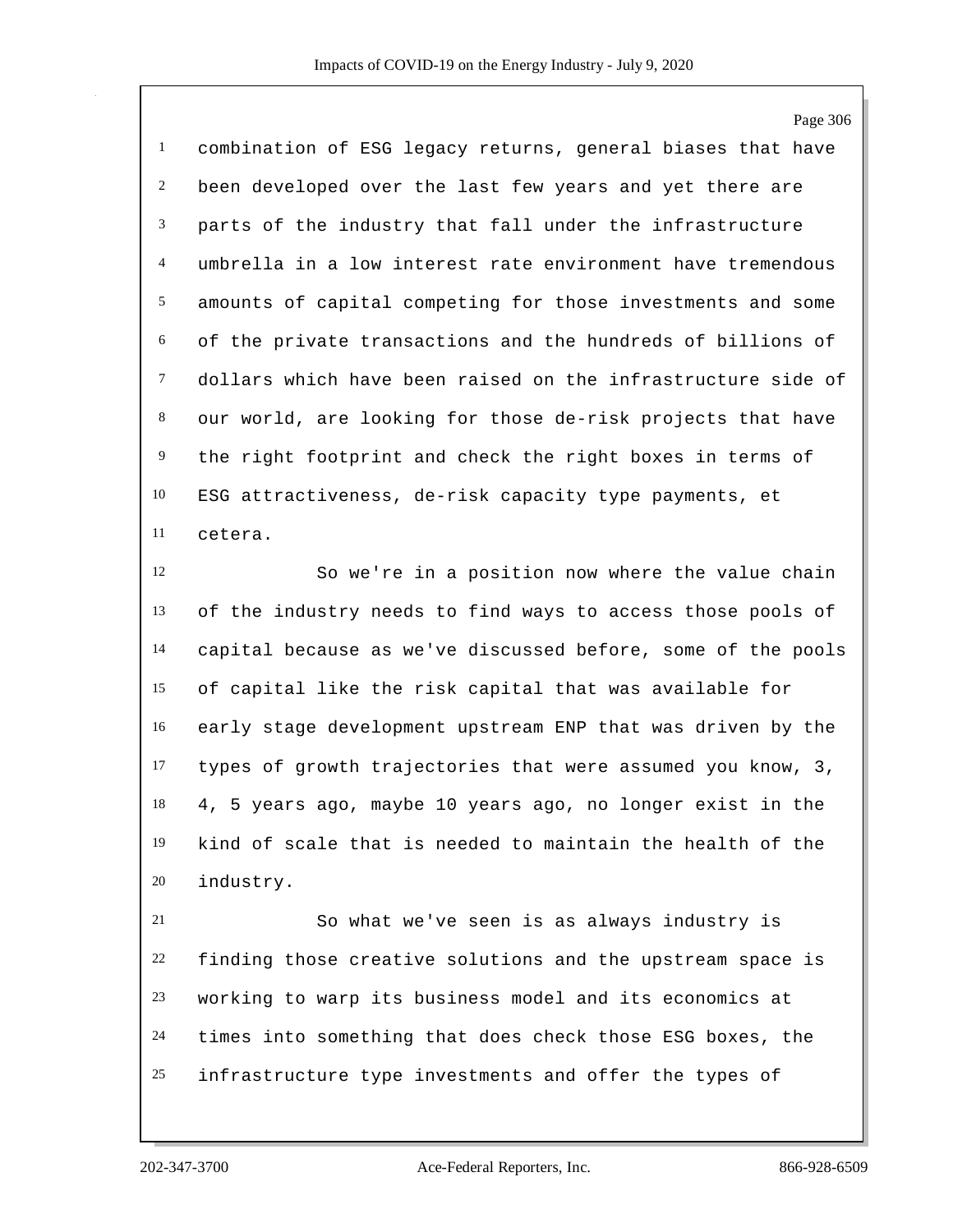Page 307

returns that are attractive.

| $\overline{c}$ | At times record low interest rates for bonds                 |
|----------------|--------------------------------------------------------------|
| 3              | while the underlying risks really haven't changed            |
| $\overline{4}$ | meaningfully from the types of sort of upstream risks that   |
| 5              | they had before. So we're in a difficult transition and the  |
| 6              | industry is going to have to find ways to respond to that,   |
| $\tau$         | but there is capital available, you know. We are fortunate   |
| 8              | as Cheniere, to be in a position where we are, an            |
| 9              | established operator with these take or pay type contracts   |
| 10             | with investment grade counterparties and even at the depth   |
| 11             | of the financial stress that we experienced in March and     |
| 12             | April really didn't have much of initial access in capital.  |
| 13             | At our Sabine Pass facility in that timeframe, we            |
| 14             | issued a bond that had the second lowest interest rate that  |
| 15             | we've ever issued. So it's a challenging and bifurcated      |
| 16             | world that the North American upstream and infrastructure    |
| 17             | space is going to have to continue to navigate.              |
| 18             | There are no other hands raised<br>MR. CABRERA:              |
| 19             | Commissioner.                                                |
| 20             | COMMISSIONER MCNAMEE: All right. Well thank you              |
| 21             | all. This has been incredibly informative to me and it's a   |
| 22             | lot to think about and a lot of I think, all this is         |
| 23             | Commissioners and staff need to think about, so I appreciate |
| 24             | all of you all's time and because I know your time is        |
| 25             | important and it really helps us so thank you.               |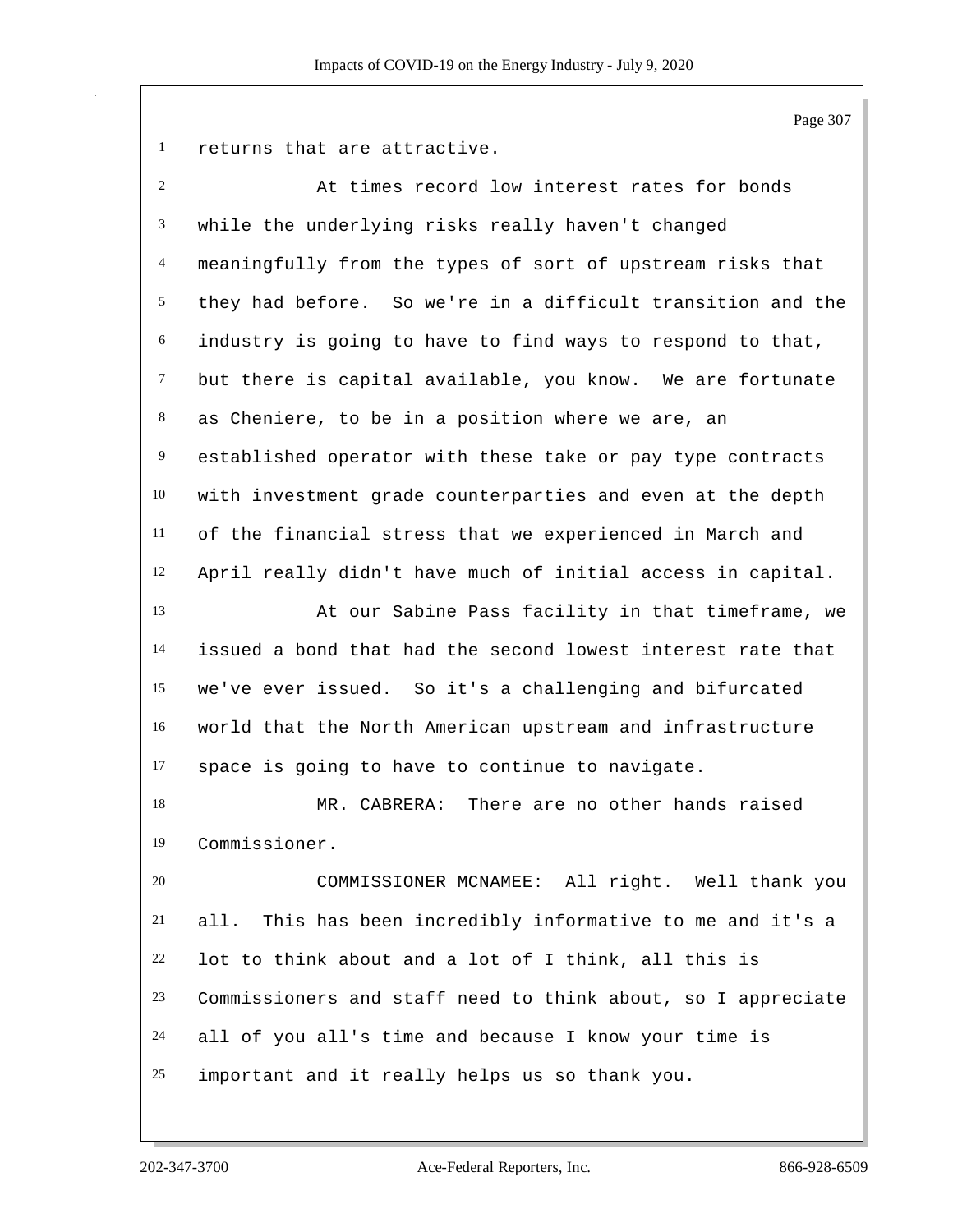Page 308 MR. CABRERA: Thank you Commissioner McNamee. Mr. Chairman, the floor is yours. CHAIRMAN CHATTERJEE: Yes sir, I don't have any further questions. So with the remaining time I think we should turn to staff for any questions. MR. CABRERA: Thank you Mr. Chairman. I will now pass it on to Aileen Roder and Kimberly Horner who are with staff, they will convey some questions from their staff. Go ahead Kimberly and Aileen. MS. HORNER : Good morning everyone. I have a question for FERC staff. It's a consumer question it goes out to Mr. Lewandowski and Mr. O'Mahoney. The question is from a consumer perspective, what lessons should energy industry and regulators take away from this COVID-19 experience? MR. O'MAHONEY: Perhaps I can start. This is Matt O'Mahoney. So I think it's just -- its flexibility. And I keep coming back to that word. We've talked about it a number of times. You know the policies and regulations that were in place were very appropriate and worked out, but this unprecedented nature of COVID-19 I think makes us need to just take a step back and under the lens of flexibility, you know, take a look and make sure that some of the things that have been in place are still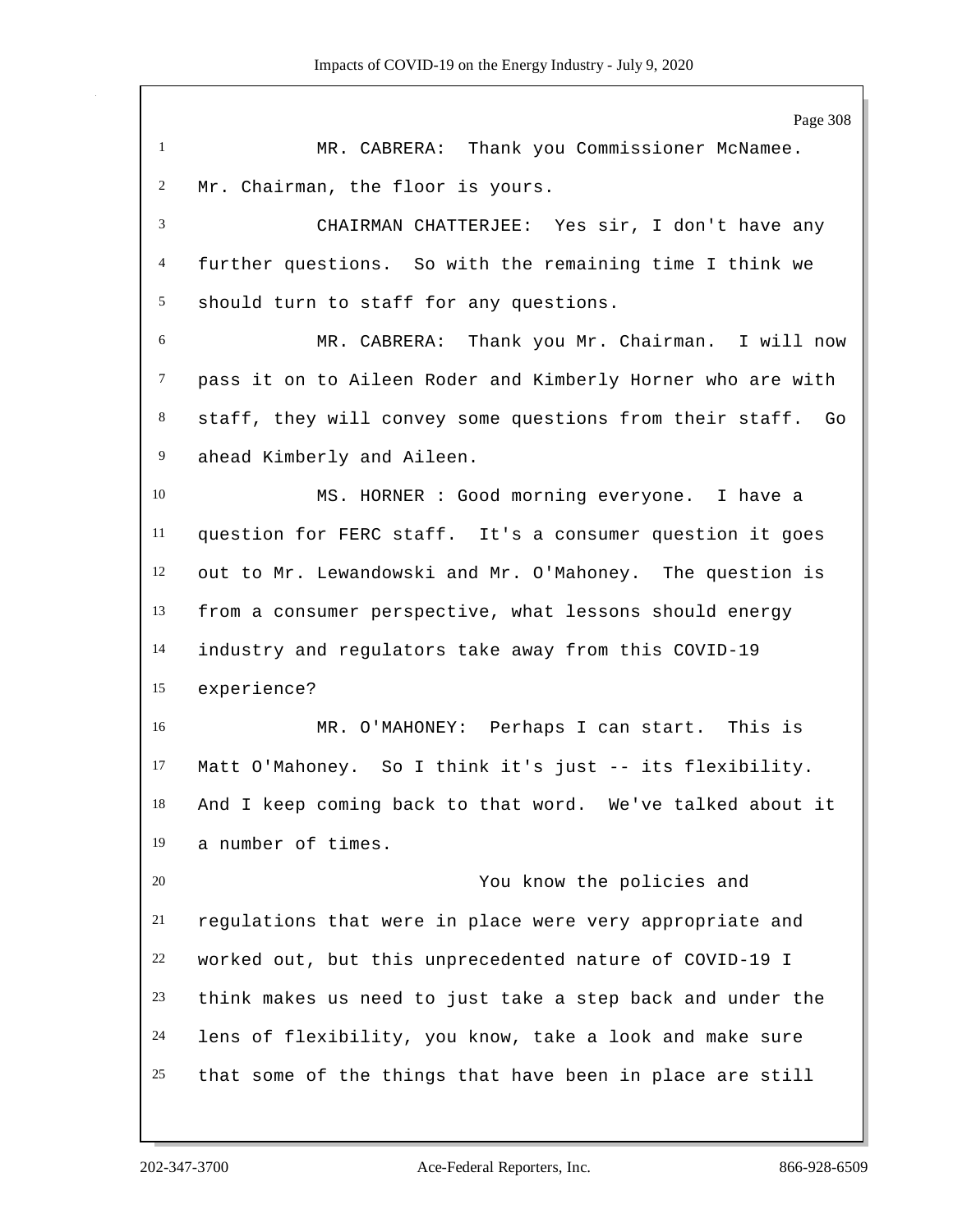Page 309 practical and reasonable to allow businesses and industries, especially the airline industry, to recover from this unprecedented challenge that we face right now. MR. CABRERA: Thank you Mr. O'Mahoney. Mr. Lewandowski, do you have something to add? MR. LEWANDOWSKI: Yeah actually you know, I think you all have done a great job as I said earlier and you know, if I could pick one thing that's been difficult is you know, the use of technology isn't smooth and that's no fault MR. CABRERA: Your audio. MR. LEWANDOWSKI: Can you hear me? MR. CABRERA: Yes. I'm not hearing you. CHAIRMAN CHATTERJEE: I can hear you. MR. LEWANDOWSKI: Okay, so what I was saying was I think you all have done a great job and in the difficult part, the frustrating part, not just with you, has been the technology and that's probably at least my complaint. But one thing that we also have had a little bit of difficulty with is some of these Section 4 and Section 5 rate cases, you know, just not being able to sit in the same room and put an agreement together or collaborate with each other to get an agreement. And these rate cases seem to drag on and on, but again it's no fault of FERC. I think it's just due to the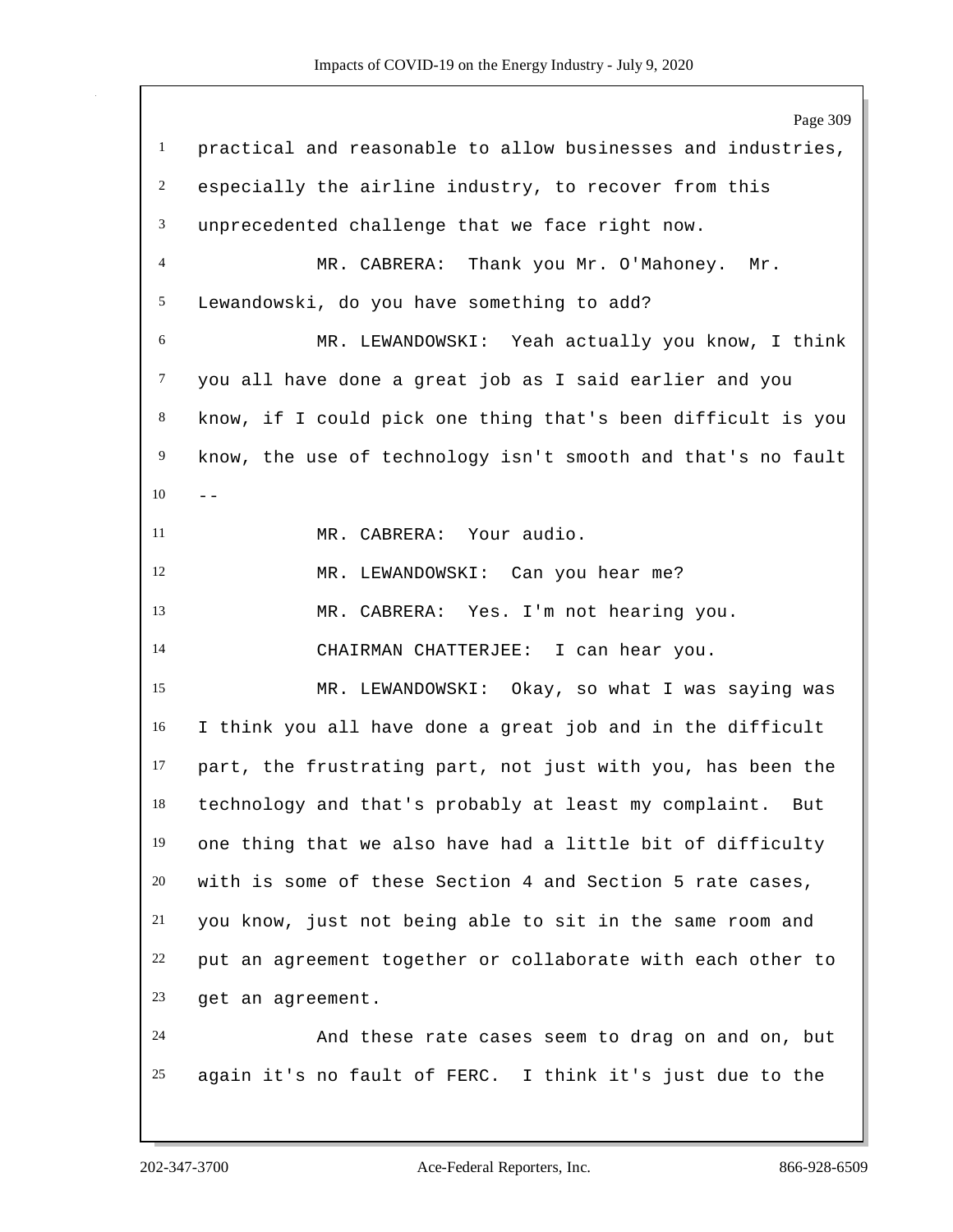|                | Page 310                                                     |
|----------------|--------------------------------------------------------------|
| $\mathbf{1}$   | circumstances that we find ourselves in today. But overall,  |
| $\overline{c}$ | I think you've done an excellent job.                        |
| $\mathfrak{Z}$ | MS. HOMER: Okay. If there are no more answers                |
| $\overline{4}$ | to that question, I will pass on to Aileen Roder.            |
| 5              | MR. RODER: Good morning everybody. Thank you so              |
| 6              | much. We really appreciate the discussion today and we hope  |
| $\tau$         | Commissioner McNamee will not mind, we're going to sort of   |
| $8\,$          | ramp off of one of his questions from yesterday on Panel 2.  |
| 9              | I thought it was a really great way to end the panel asking  |
| $10\,$         | panelists for obviously it's been a very, very difficult     |
| $11\,$         | time during the COVID emergency, but what positive takeaways |
| 12             | can you share with us and as we finish up this panel for the |
| 13             | day, thank you. Please go ahead Mr. Gibson.                  |
| 14             | MR. GIBSON: Well one positive takeaway and I'd               |
| 15             | be remiss if I didn't mention it, is just the incredible     |
| 16             | dedication and work that our employees on the front line     |
| 17             | have done. We appreciate everyone considering the utilities  |
| 18             | sector is difficult and essential employees.                 |
| 19             | But they're on the front lines day in and day                |
| 20             | out, going into people's homes, interacting with the public  |
| 21             | whether it's a customer service agent or a field service     |
| 22             | technician, having to reline someone's home or somebody in   |
| 23             | construction to make sure the lights are still on and the    |
| 24             | gas is flowing.                                              |
| 25             | So as one positive note is just how I've seen                |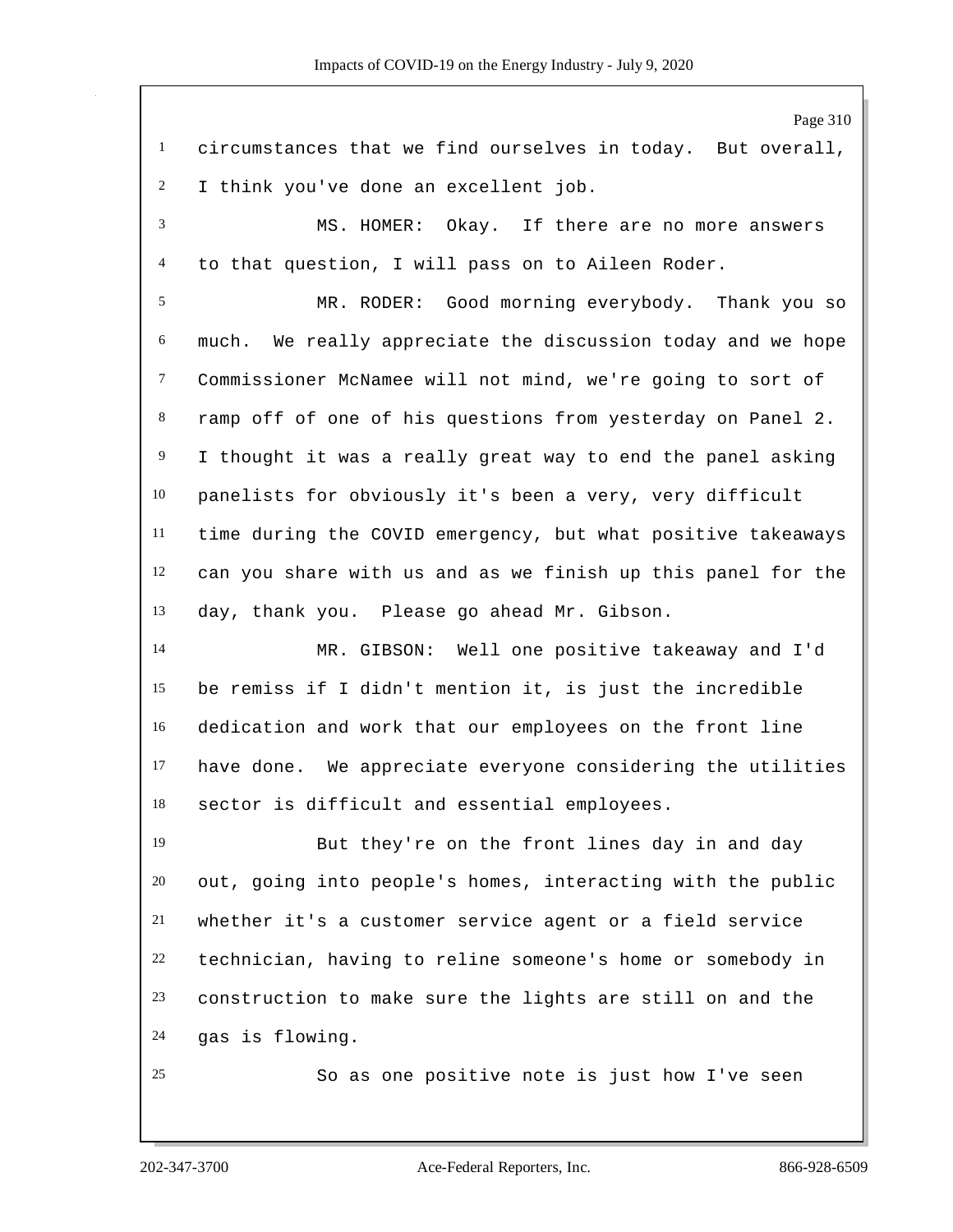everybody in the industry step up to support our communities. MS. RODER: Thank you Mr. Gibson. Mr. Feygin, would you like to go ahead please. MR. FEYGIN: Yeah, I'd just like to echo those comments. If somebody said to me you know at the beginning of this year that the majority of the workforce will work remotely, obviously key personnel at the facilities will modify the way they do business. We at Chenier responded in early March with deploying various teams at the executive management level, at the business support level and made modifications to keep our employees healthy and safe and keep the facilities up and running with reduced staff. And continued to interact with the world, including the FERC on various issues and projects. You know one of the things that's obviously changed, it's no longer socially unacceptable to hear barking in the background while we're on a call or have, you know, the kids come into the room, but we collectively have kept the gas flowing, kept the permitting process moving, kept the construction efforts going and really the level that everybody has responded across the system to me has been astounding. So I thank the FERC for its continued dedication. We always have a number of issues in front of you guys and the engagement and partnerships which strange during these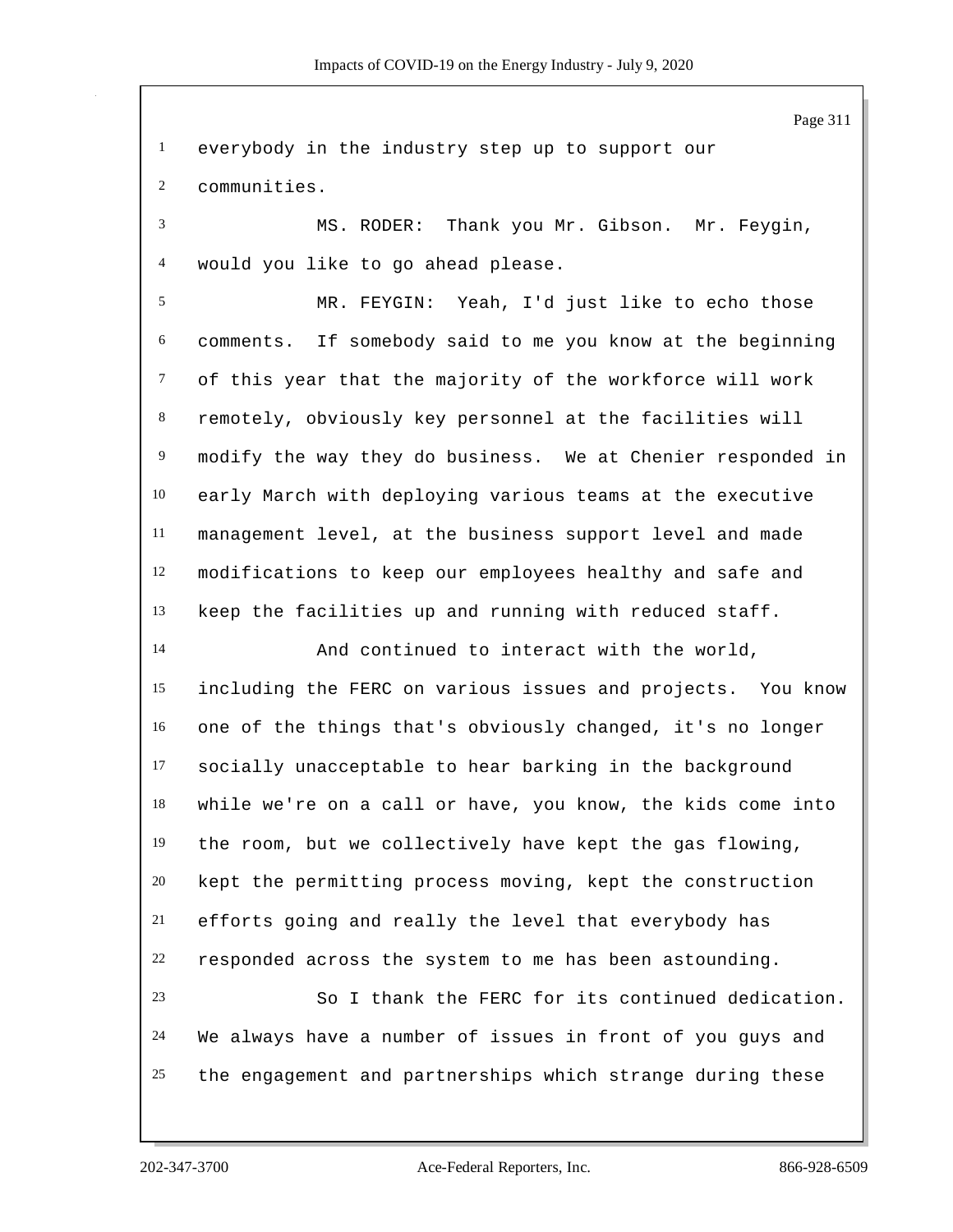| Page 312                                                     |
|--------------------------------------------------------------|
| challenging times and new communication methods. I counted   |
| no fewer than a dozen ways that I communicate these days,    |
| including the Webex and Zooms of today, but it is amazing    |
| how much we collectively have been able to do and keep       |
| people safe and keep the facilities operating.               |
| So lots of lessons learned and lots of positives             |
| on the resiliency of the system, thank you.                  |
| MS. RODER: Thank you very much Mr. Feygin.<br>Let            |
| me call on Mr. Bryson please, go ahead.                      |
| MR. BRYSON: Yes, thank you. I won't belabor the              |
| points because they're very consistent, but obviously with a |
| company like ours with over 10,000 employees operating       |
| thousands and thousands of miles of crude natural gas        |
| pipeline, serving communities, critical refineries, et       |
| cetera, if somebody had told me six months ago we would have |
| been doing this all remotely, and seamlessly, I wouldn't     |
| have believe them.                                           |
| For the employees across our system, our                     |
| contractors to rise to the occasion, our ability to work     |
| with regulators, proceed with rate cases, proceed with       |
| construction projects and continue to deliver the energy we  |
| need to deliver has been outstanding.                        |
| And it's a testament to the people that are                  |
| working in our industry, our employees and everybody         |
| involved, so that's my comment. Thank you.                   |
|                                                              |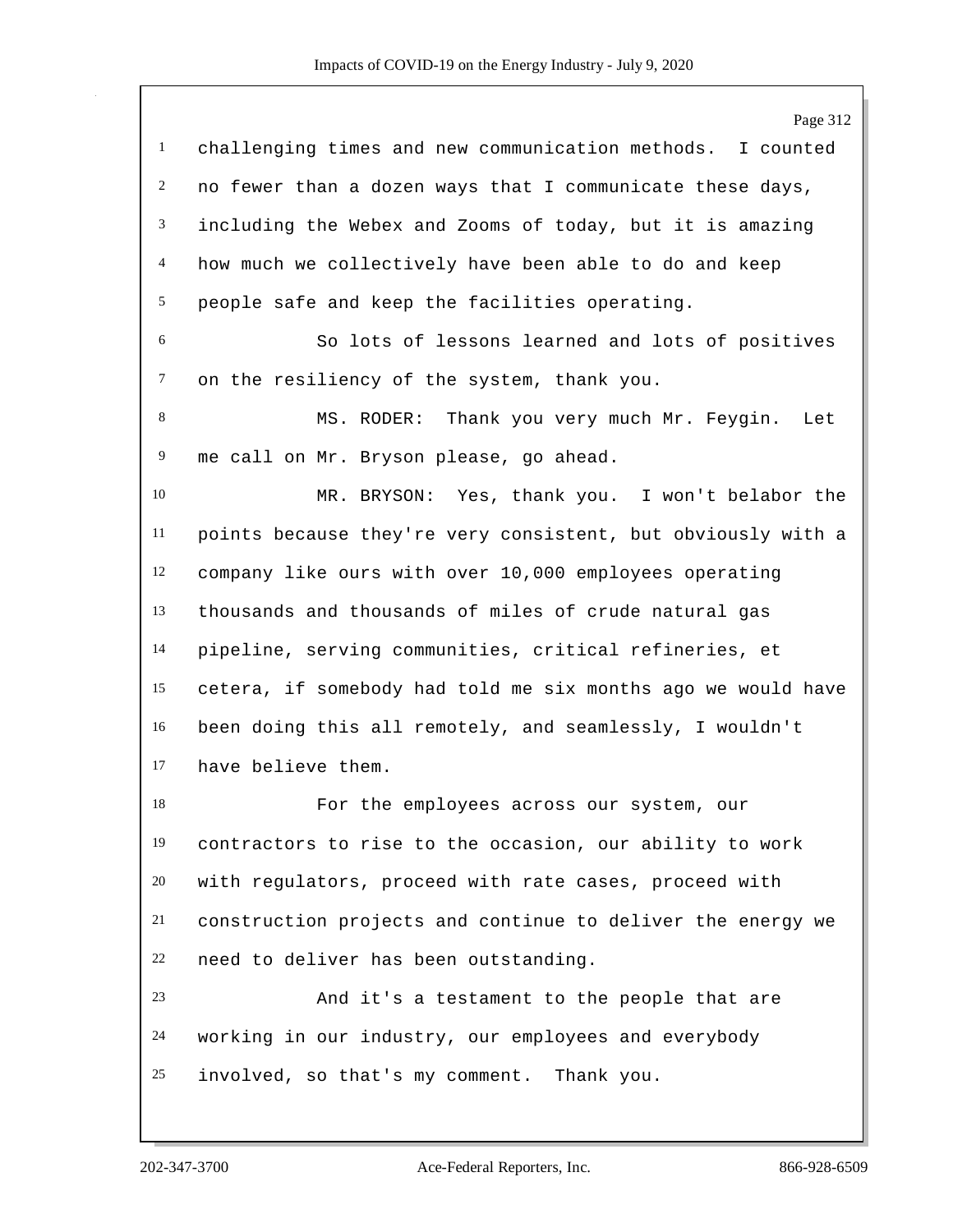Page 313 MS. RODER: Thank you Mr. Bryson. Mr. O'Mahoney please? MR. O'MAHONEY: Yeah, I would like to echo what some of the other panelists have said about employees. For us in particular, our front line employees, the pilots and flight attendants, our gate and ramp agents have done a phenomenal job helping our customers feel safe as they, you know, make their way through the airport and onto our airplanes. The other thing I would like to say is just the collaboration, you know, specifically with the government. Really appreciative, and a huge lifeline that was able to be given to the airline industry the 25 billion through the Cares Grant was incredible. And so all the collaborative, you know, beyond that with various levels of government has been phenomenal and it's been great to see the response. And I really appreciate this Conference and the opportunity potentially to work closer together and continue that spirit of collaboration. So thank you so much for the time this morning. MS. RODER: Thank you Mr. O'Mahoney. Dr. Brooks please go ahead. DR. BROOKS: Thank you. Well I hate to you know continue echoing, but I think it's really I do agree with the sentiments that have been expressed. It is rather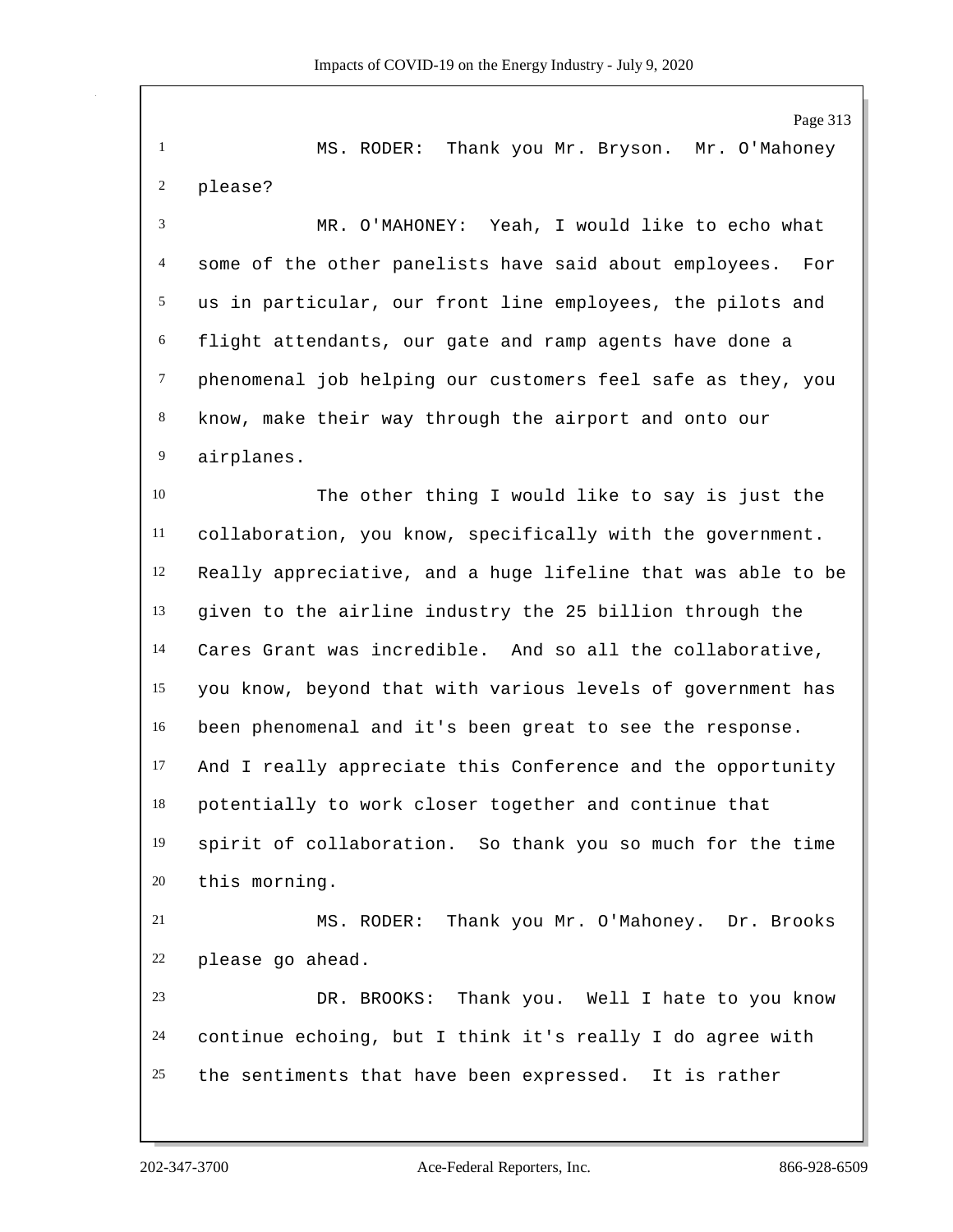amazing. I consider it a testimony to you know, it's not just the American spirit, I think it's actually global in response to the situation where so much work has actually gotten done on a basis that nobody ever thought was possible.

 The people that I deal with, you know, you might think of us as I don't know, thought lifters or something. You know, we are very fortunate in many ways in that in our case we were operating remotely 2 or 3 years ago, so you know, we're used to this. But we have found the ability to talk with our customers, to talk with others who might be interested in our product to talk with government officials, actually throughout the United States, but actually around the world has been pretty amazing.

 So I again, second all the comments that have been made so far that it's really pretty astonishing what has been done. And I wanted to thank those of you who are involved in the industry itself for the work that you people have done in keeping the wheels rolling, you know, during this time, as well as FERC and what you've been doing as well, so thank you all very much.

 MS. RODER: Thank you Dr. Brooks. And Mr. Rice please, go ahead. I believe your mic is muted Mr. Rice. MR. RICE: All right, sorry about that. Yeah I think in this pandemic I think it's an opportunity for us to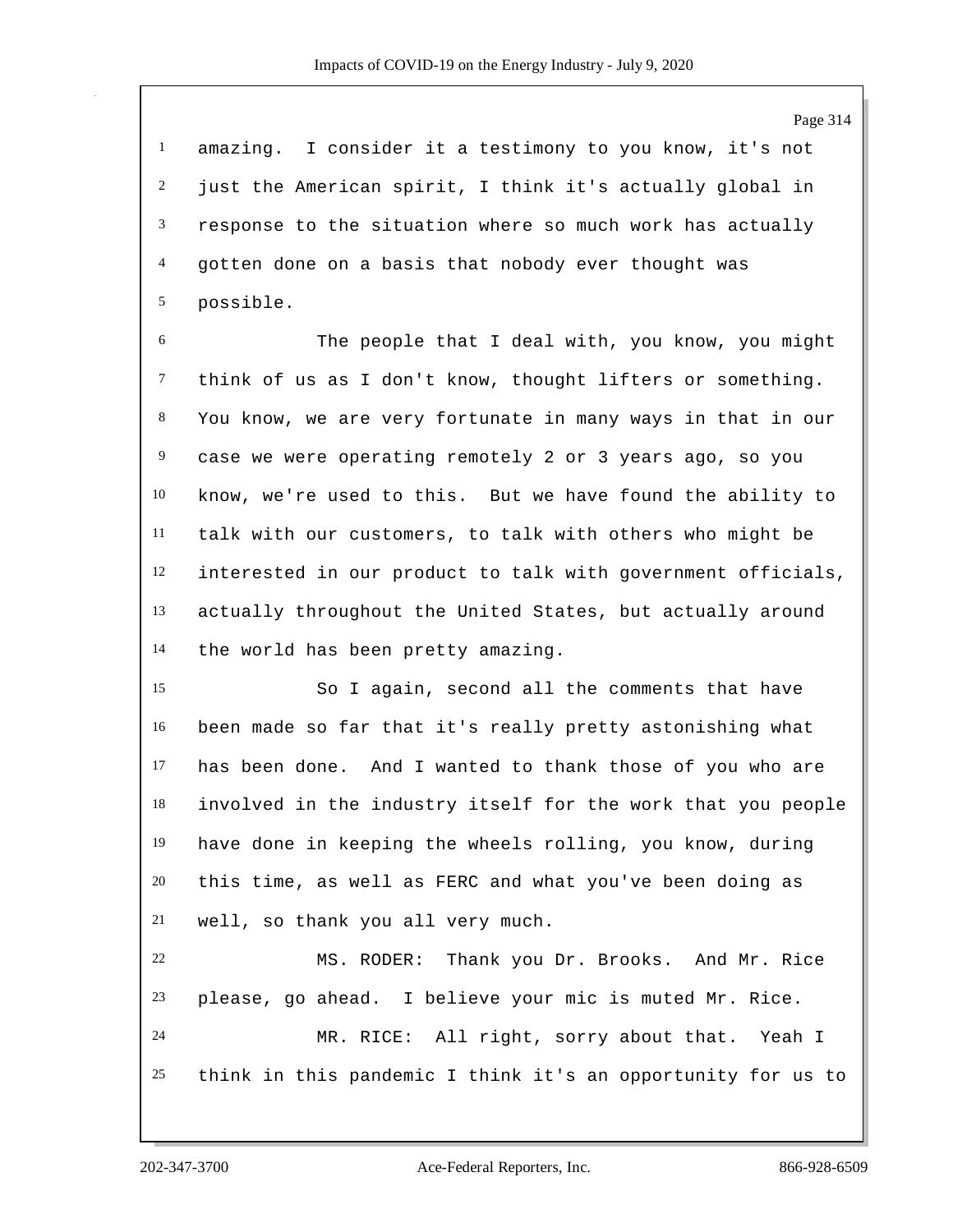reflect and look at you know, really what are we dependent on? What's most important to us in these really tough times?

 You know, certainly Americans enjoy abundant cheap energy, but I think that you know, we think about the energy we should be focused on. You know we've been able to 7 get by without the oil, without the driving and transportation. We've been able to do that just fine.

 Our company has worked from home. Every other CEO I've talked to has not really had the issues or the challenges presented from working from home. And for us, that's well in our carbon footprint. We're eliminating 20,000 miles driven -- not being driven, through our daily commute there.

 So but I think what is important is you know, natural gas has been extremely resilient. You know it's actually maintained demand fairly well for this period of time and so this means, you know, that American citizens relying on the infrastructure in the markets that we created deliver this energy in this form I think is just showing -- COVID is showing how critical that is.

 So and the FERC sort of focused on what's going to have the biggest impact on the public, it's helping us to continue to create markets for our products, connect markets, and then hopefully offer markets with storage and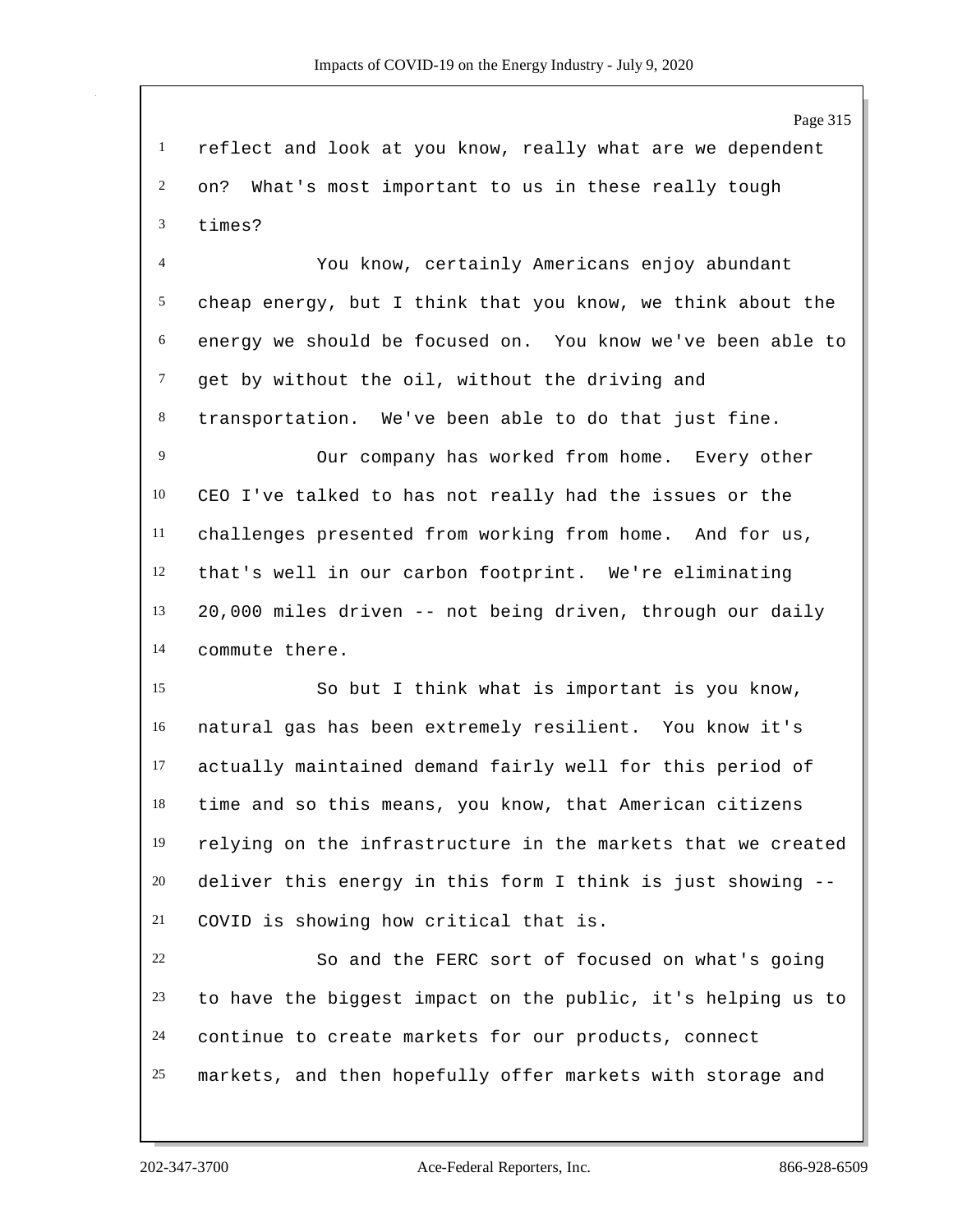Page 316 other issues like that. So that was sort of my high-level perspective on this issue. MS. RODER: Thank you very much Mr. Rice. Handing it back to Omar. MR. CABRERA: Thank you Aileen and Kimberly. Mr. Chairman, we are done with staff questions and we are ready to close if that is okay with you. CHAIRMAN CHATTERJEE: Yes. Again, thank you to the panelists and my colleagues and FERC staff. It was an excellent discussion and I look forward to resuming the conversation with Panel 4. MR. CABRERA: Thank you Mr. Chairman. And thank you to all of our panelists again for your participation. We will now have an hour and 30 minute lunch break. We will begin Panel 4 at 1:30 p.m. and we ask our current panelists again, thank you very much to all of our panelists. Please sign out of Webex to the extent that you would like to continue viewing the Technical Conference, please do so through livestreaming on the Commission event calendar. Thanks again to everyone involved in this panel. (Lunch break.) Panel 4: Access to Capital - Credit, Liquidity and Return on Equity MR. CABRALES: Welcome back everyone to the fourth and final panel of this Technical Conference. This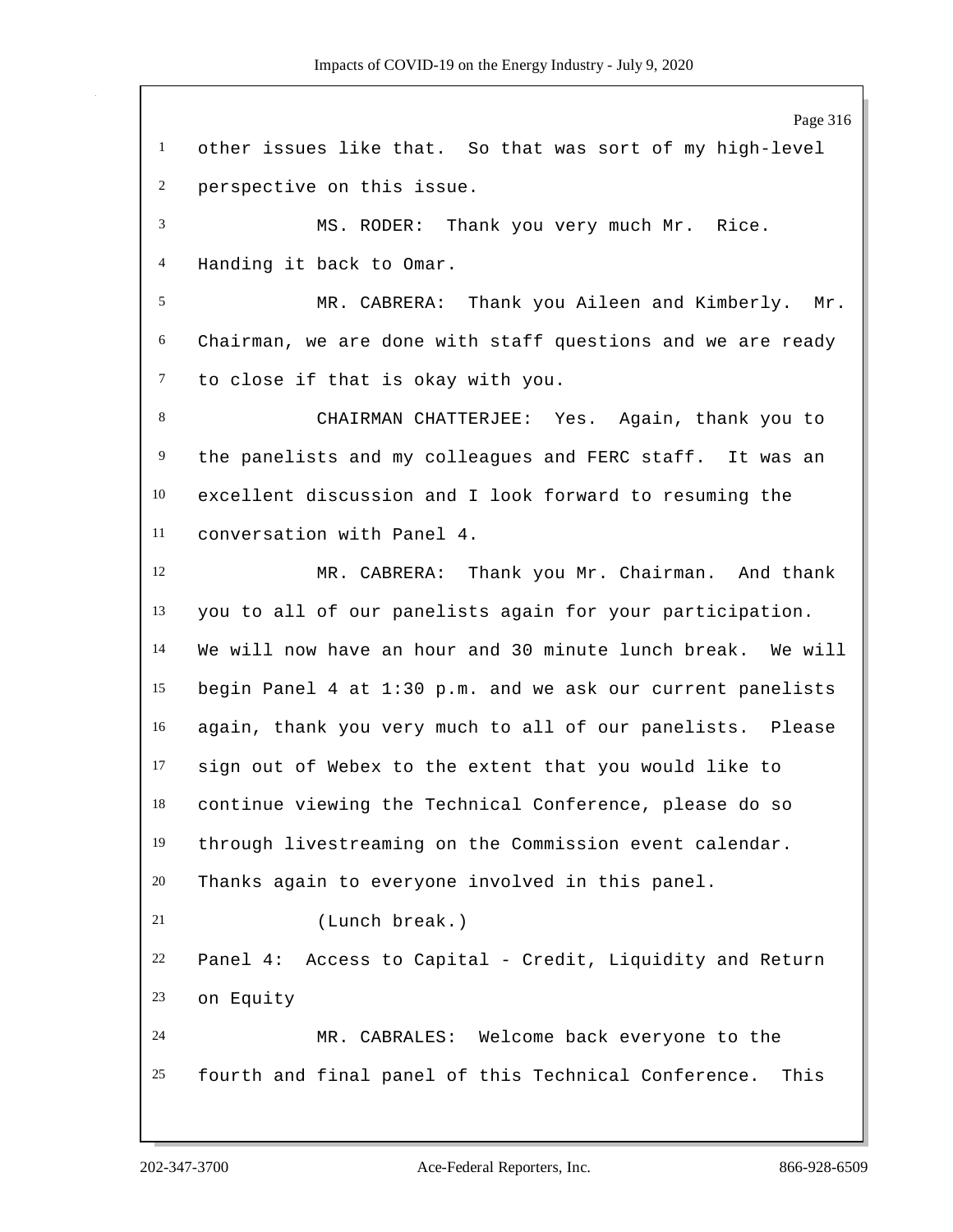Page 317 panel is entitled, "Access to Capital - Credit, Liquidity and Return on Equity." Each panelist will have four minutes to give an initial opening statement. After the statements we will begin the question and answer session. We may call for a 15 minute break partway through this panel, but as the Chairman mentioned, we may forego that if it looks like we are moving along very well. A few things with opening remarks. Please I need to remind all participants to refrain from any discussion of pending proceedings. If anyone engages in these kinds of discussions, a FERC staff member will interrupt the proceedings and ask the speaker to avoid that topic. I will call each panelist in turn to give his or her opening statement. Could I ask everyone that is not speaking to please mute their microphone. Very well, thank you. Well first we have Roger Collanton, he is the Vice President and General Counsel, California Independent system operator, on behalf of the ISO/RTO Council. Please go ahead Mr. Collanton. MR. COLLANTON: Good afternoon, or I guess good morning for those of us that are on the west coast. Chairman Chatterjee, Commissioners Danly, Glick, McNamee, staff and fellow panelists, I'm Roger Collanton, Vice

President, General Counsel and Chief Compliance Officer for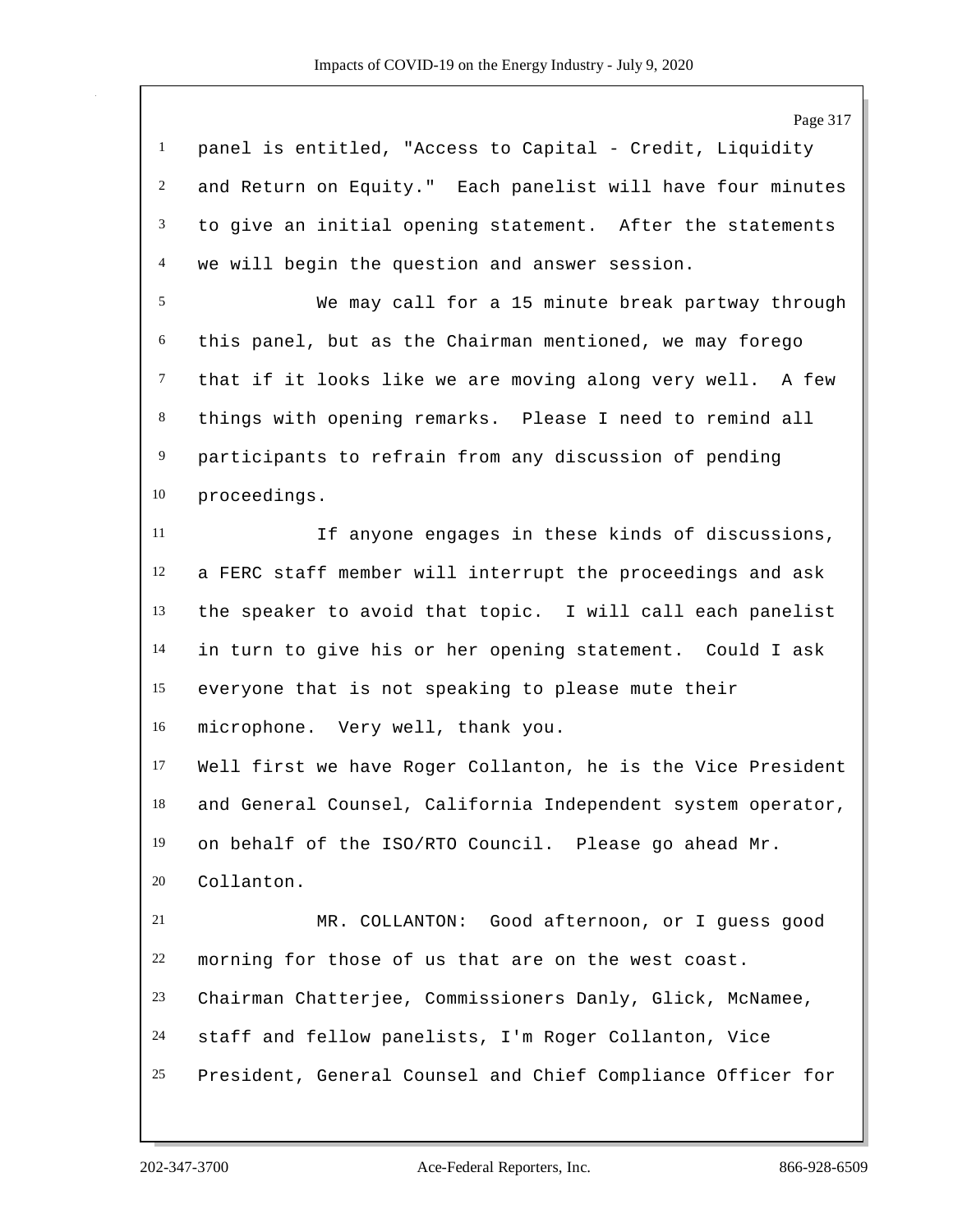Page 318 the California ISO and I want to thank you first for hosting this important Technical Conference and for allowing me the opportunity to participate in this panel discussing access to capital, credit, liquidity and return on equity issues. First let me start with a brief overview of the California ISO's response to the COVID-19 crisis and pandemic. From the start of the news of the COVID-19 crisis as things started to develop earlier in the year, the California ISO took steps and all possible steps to first and foremost protect our people and all the while maintain grid reliability and well-functioning markets. I'm proud to have overseen that effort and to still be overseeing that effort. The full credit goes to our business continuity team and our staff. Our business continuity team had previously created and now, unfortunately, implemented the plans for business continuity including pandemic, and our staff has continued their dedication, resiliency and vigilance during these uncertain times and have really done a spectacular job -- very, very proud of the people here. As events unfolded, we took all steps and followed all recommendations by the CDC and federal and state medical experts to keep our employees safe at work. We segregated critical control room personnel to ensure that in the case of an outbreak we minimized any impact on the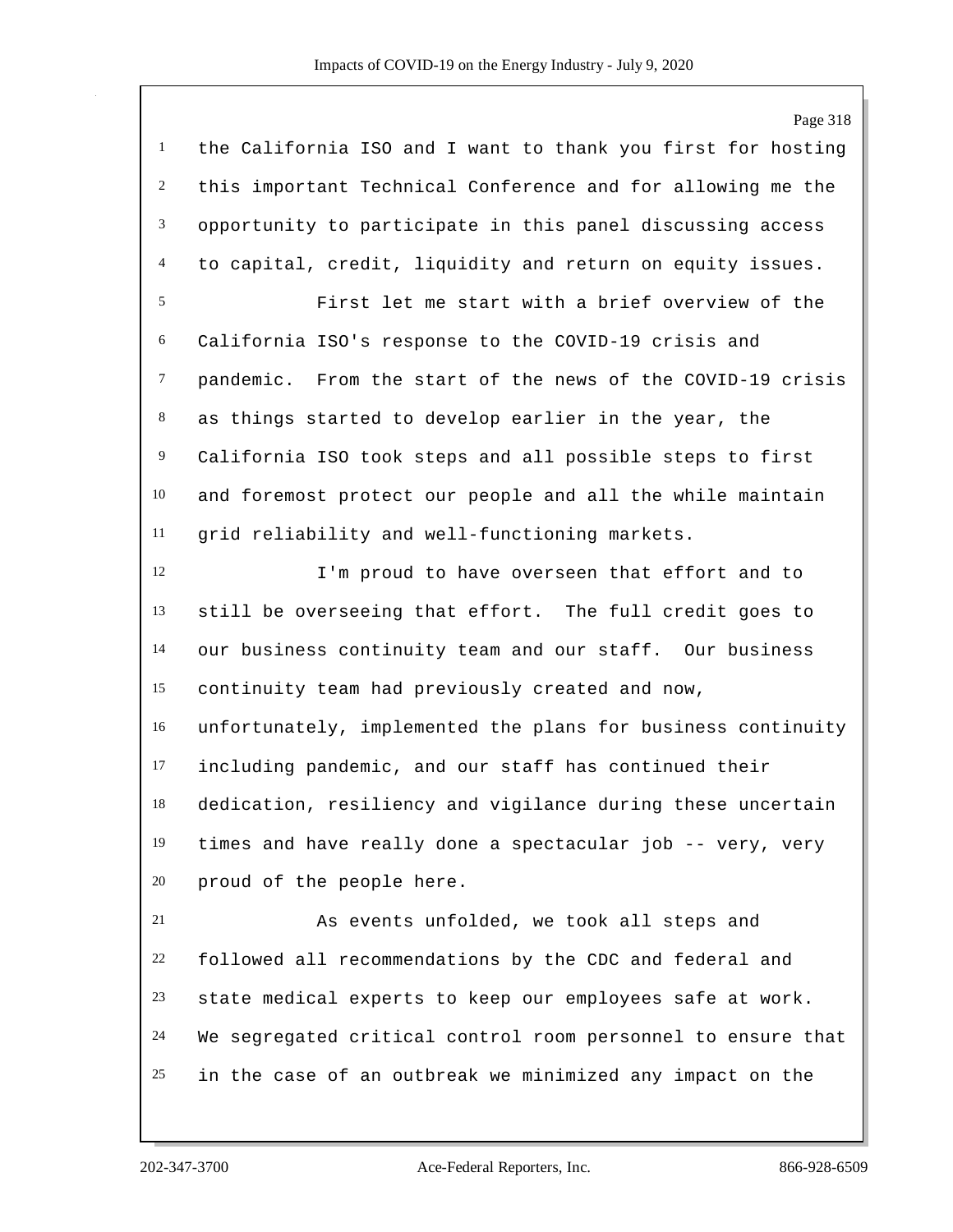Page 319 control room operation. And we're pleased to report that there has been no such impact. We have maintained normal operations. When stay at home orders started being issued, we successfully transitioned all employees who could work from home to do so. And frankly, the company has never skipped a beat. We continue to monitor the situation for our employees and for our markets, monitoring federal and state guidance and will do, and continue to do everything in our power to keep our employees safe and maintain our critical operation. With regard to today's panel, I'd like to make three main points for the ISO and RTO markets. The question for us is whether there are any additional credit risks in these markets arising from the COVID-19 Pandemic. And to that issue first, let me say that the practices and procedures that are in place and have been in place, some for some time and others based on recent developments, are working as intended to assess the credit risk and they're working during the COVID-19 Pandemic. We review various factors to assess our credit risk and to ensure either that our market participants are qualified for unsecured credit, or that adequate collateral exists relative to market systems positions. This includes our tariff rules for creditworthiness and in addition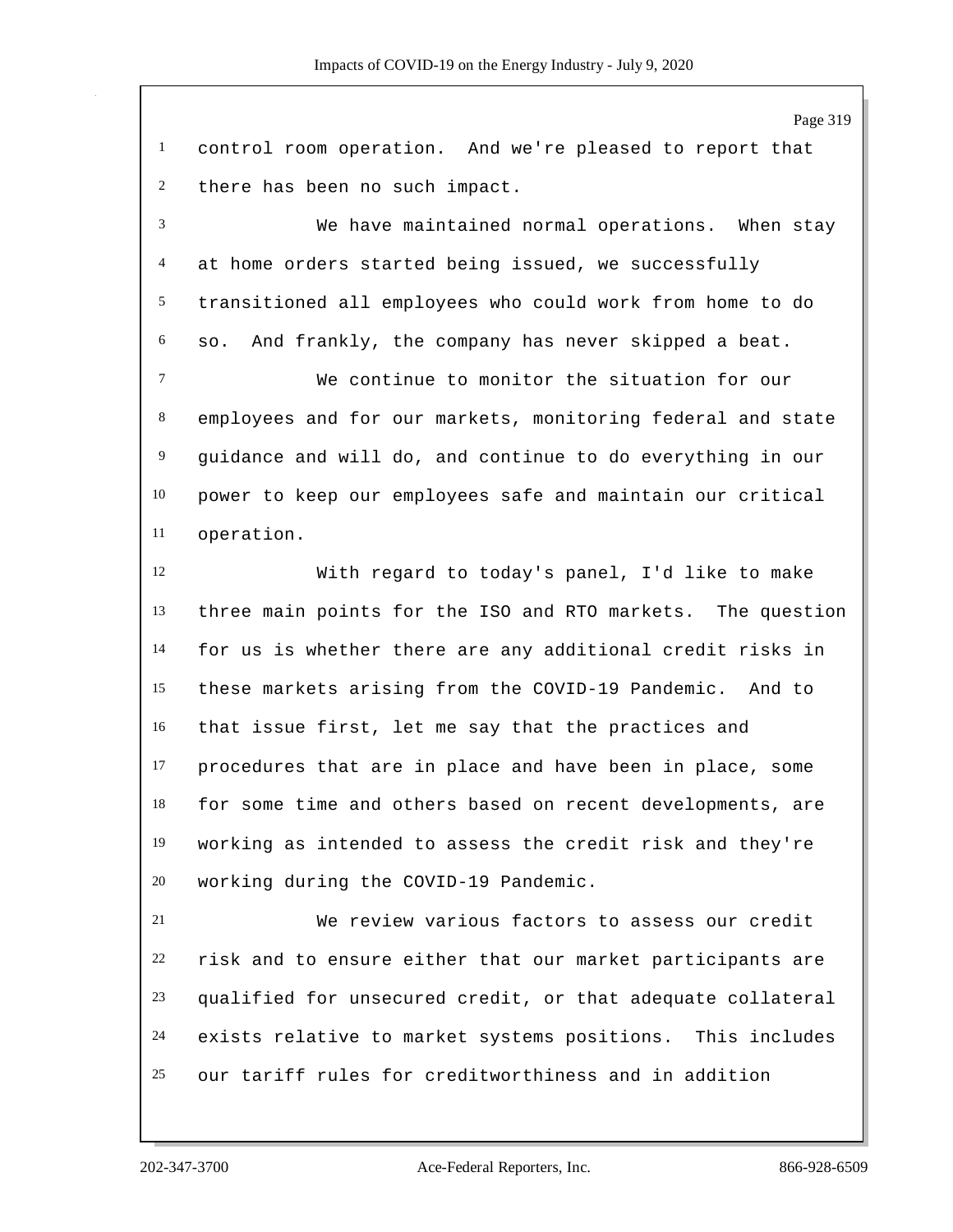continue our monitoring to try to make sure that we avoid any surprises in the markets and so that we stay on top of things as they develop, again trying to protect our market from undue exposure to the fall risk.

 Second, we have not seen increased credit risk among our market participants from the COVID-19 Pandemic, nor have we observed heightened risk profiles in connection with specific types of market participants, IOUs, ESPs, et cetera.

 Third, we are not relaxing -- even though we have not seen an increased credit risk. We need to be in these times even more vigilant because we understand that the long-term economic impacts of the COVID-19 Pandemic are likely not yet realized and we are keenly aware of that.

 We're paying attention to liquidity, which we think is probably the most immediate concern and we understand the fact that COVID-19 has disrupted financial markets -- could affect the liquidity sources for our market participants and make it more difficult for them to cover their positions in the electricity markets.

 But again to date, we have not seen that impact come to fruition in the ISO and RTO markets. So what are we doing? We're increasing our monitoring. All the ISOs and RTOs are doing so, and again as I noted, to avoid surprises. And we are staying ever rigidly on that.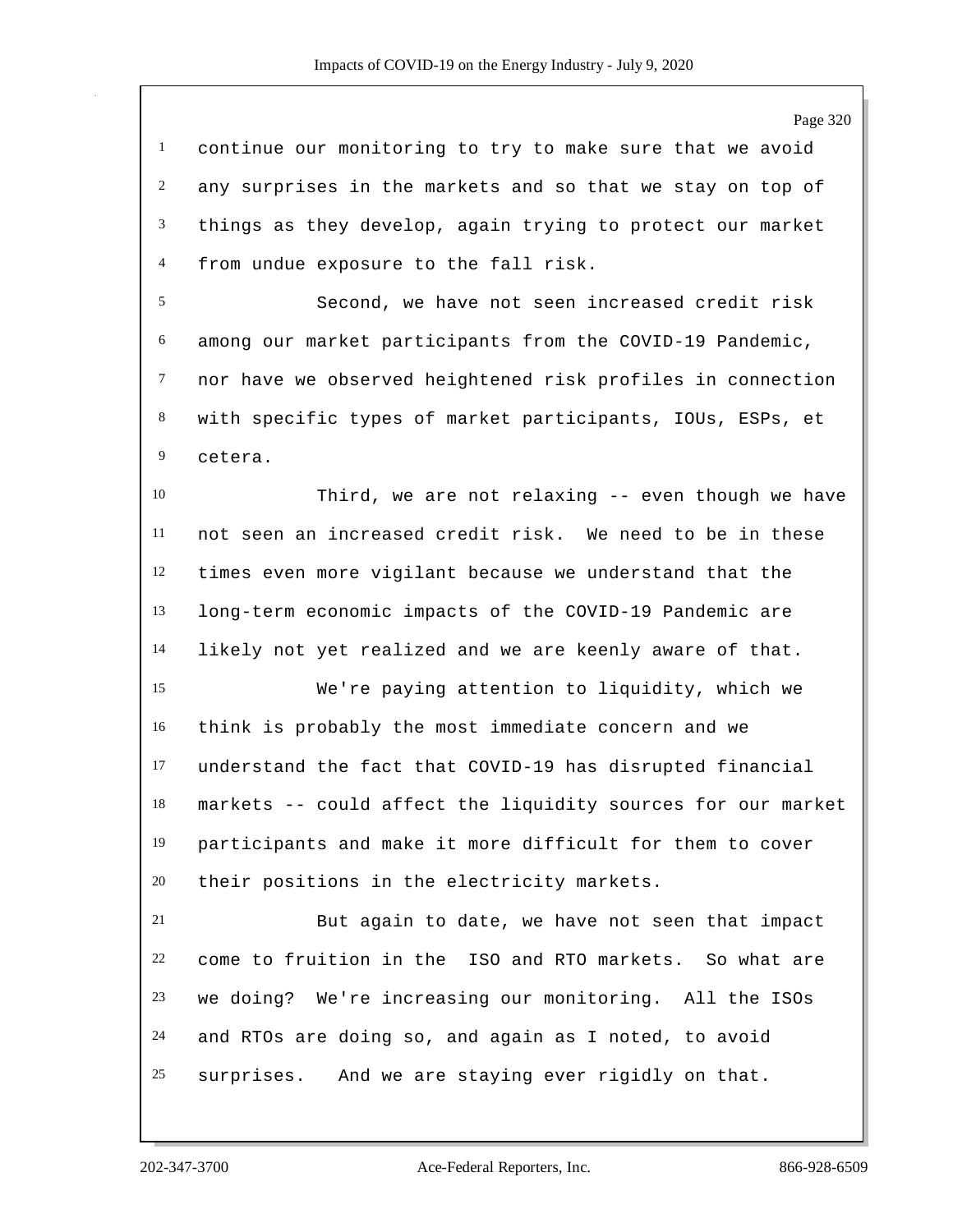Page 321 But generally as an industry, I think we need to emphasize the importance of maintaining our credit protections. The Commission has recently provided increased discretion to certain ISOs and RTOs to provide for more stringent credit requirements. And we believe that the flexibility for each ISO and RTO to assess the risks in their regions and markets is important. And overall, we need to continue to assess and improve our monitoring detecting practices, and adapt if necessary, to advanced credit risk issues as they come, however they come. So again, thank you for the opportunity and I look forward to the remainder of the panel. MR. CABRALES: Thank you Mr. Collanton. Next we have Kimberly Dang, President of Kinder Morgan. Please proceed Miss Dang. MS. DANG: Okay, thank you. My name is Kimberly Dang. I'm President of Kinder Morgan. We own and operate approximately 70,000 miles of natural gas pipelines, about 12,000 miles of liquids pipelines and one operational LNG facility. Pipelines remain the safest and most environmentally friendly, and most efficient means of delivering many natural gas resources and petroleum -- and refined petroleum products. Thank you for inviting me to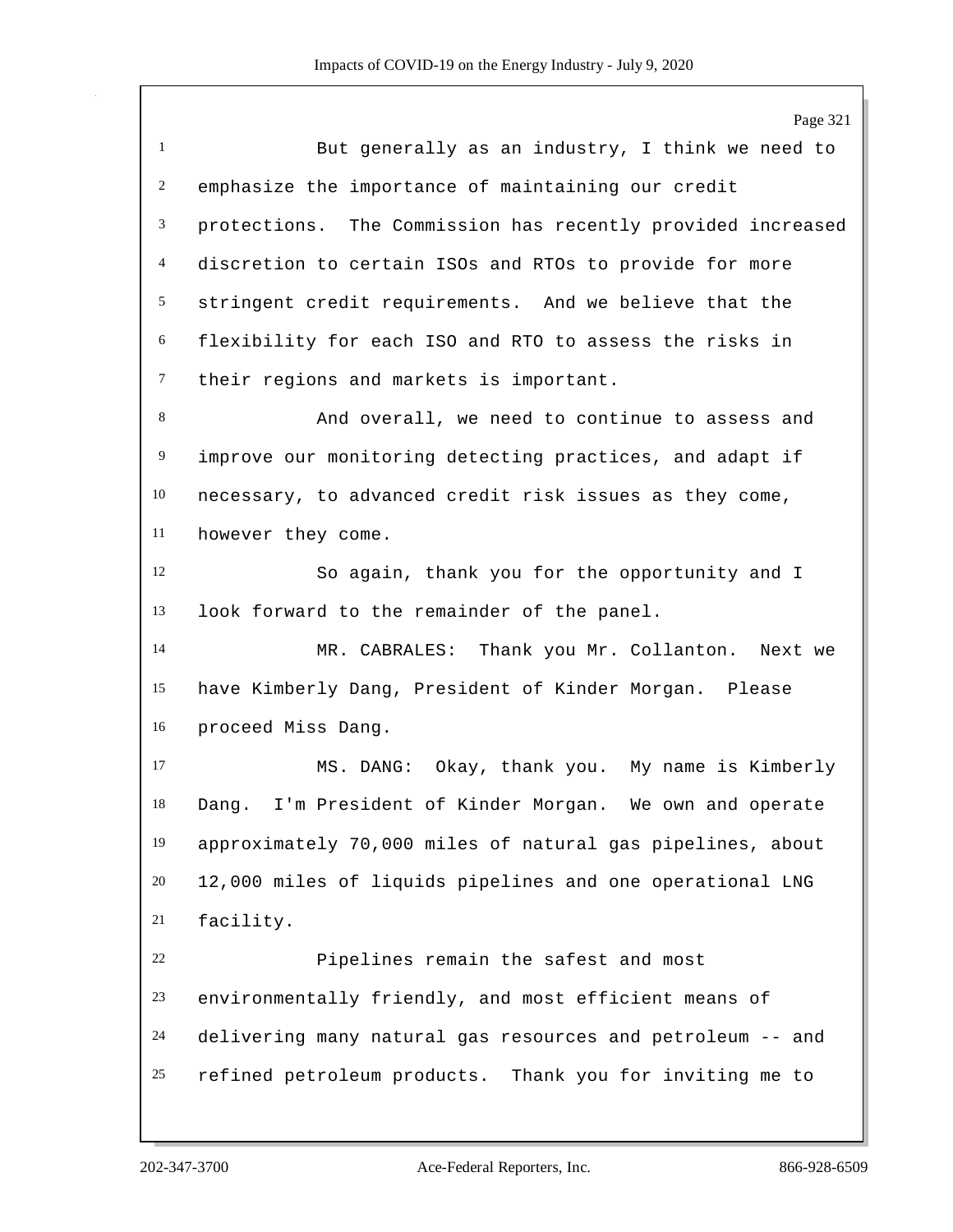participate on this panel.

| $\overline{2}$  | Since March of this year, most Kinder Morgan               |
|-----------------|------------------------------------------------------------|
| 3 <sup>7</sup>  | employees have been working remotely. The primary          |
| $\overline{4}$  | exceptions are those physically operating our assets, and  |
|                 | 5 those in the field maintaining that infrastructure. For  |
| 6               | those employees, we are adhering to guidance from the CDC, |
| $7\overline{ }$ | including temperature screening, deep cleanings for        |
| 8               | facilities, social distancing and masks.                   |

 As we continue to deliver critical services our priorities have remained clear. One -- keep our family, coworkers and communities safe and two -- continue operating our assets to deliver the energy that our country needs. Here is what we are seeing in our FERC-regulated businesses.

 For natural gas industrial demand and exports to Mexico and LNG have decreased, but demand from local distribution companies and power generators have remained steady and seasonal.

 One of our primary challenges in the current environment is working with our distressed shippers to ensure our pipelines are sufficiently secure so we can continue to attract capital. Under the FERC's credit policies, which place an arbitrary three month cap on credit support, for all but new expansion capacity, we cannot sufficiently secure our multi-year credit risk. Rather than being limited to a one size fits all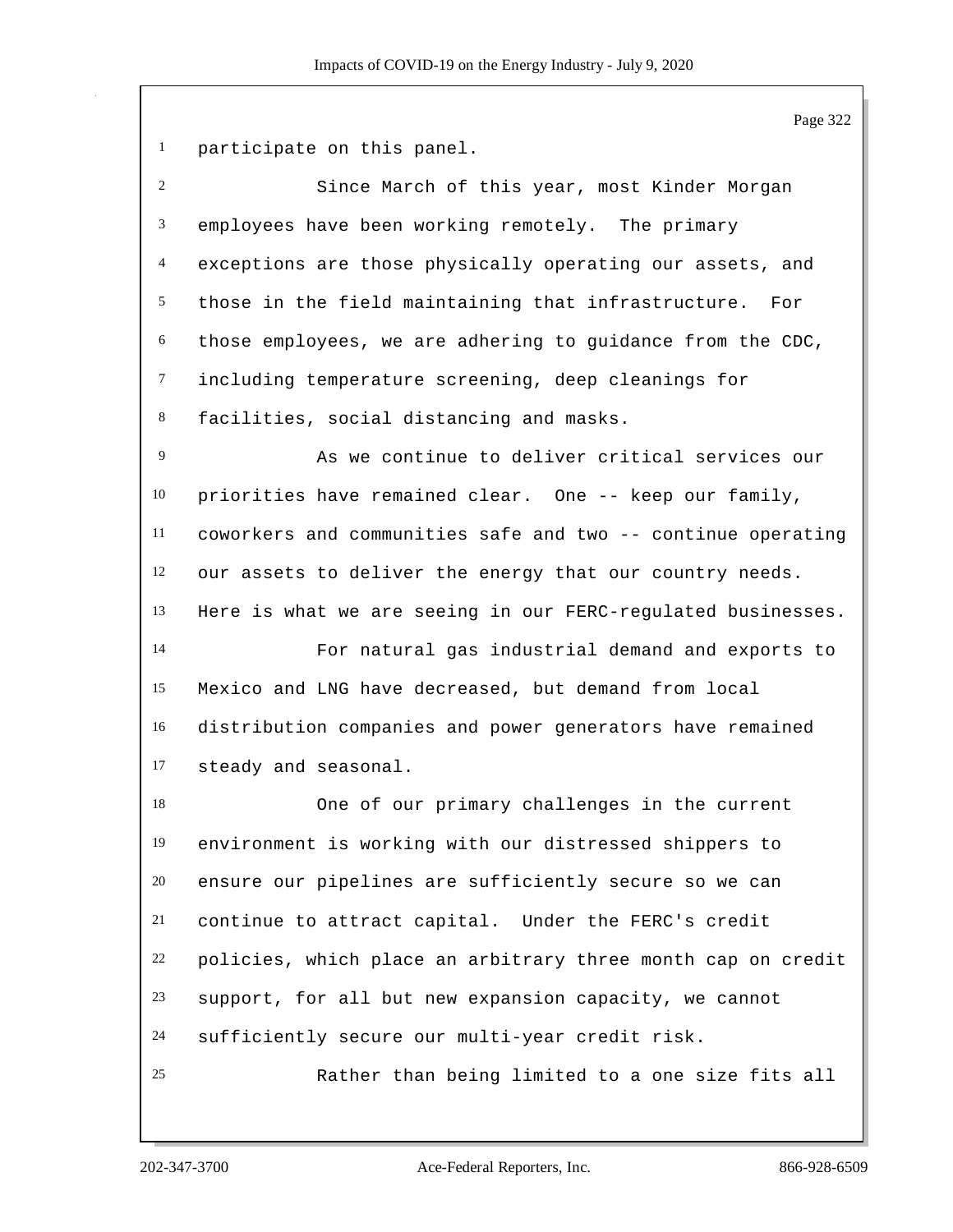Page 323

 three month cap, pipelines and customers should be able to freely negotiate credit requirements based on a particular shipper's unique credit worthiness in the market.

 Natural gas pipelines continue to experience significant challenges constructing needed infrastructure due to issues and requirements that pre-existed, but are exacerbated by the current economic recession. For example, there are organizations across the country willing to use any and all venues to disrupt, delay and stop projects regardless of those projects' significant benefits.

 As you know, linear infrastructure is uniquely vulnerable to these attacks without a strong lead agency like FERC. Clear rules, efficient reviews, and reasonable schedules with predictable finality are all contemplated by the Natural Gas Act and are more crucial now than ever.

 I commend the FERC on its efforts recently to act more quickly on requests for rehearing. However, the pipeline industry was caught off guard by the recent Instant Rule, and projects were thrown into limbo. Now that the DC Court has confirmed that the FERC cannot issue non-substantive tolling orders, Kinder Morgan encourages the Commission to withdraw the Instant Rule or at very least modify it, through a formal notice and comment process. Uncertainty and delay increase project development costs significantly and can make needed projects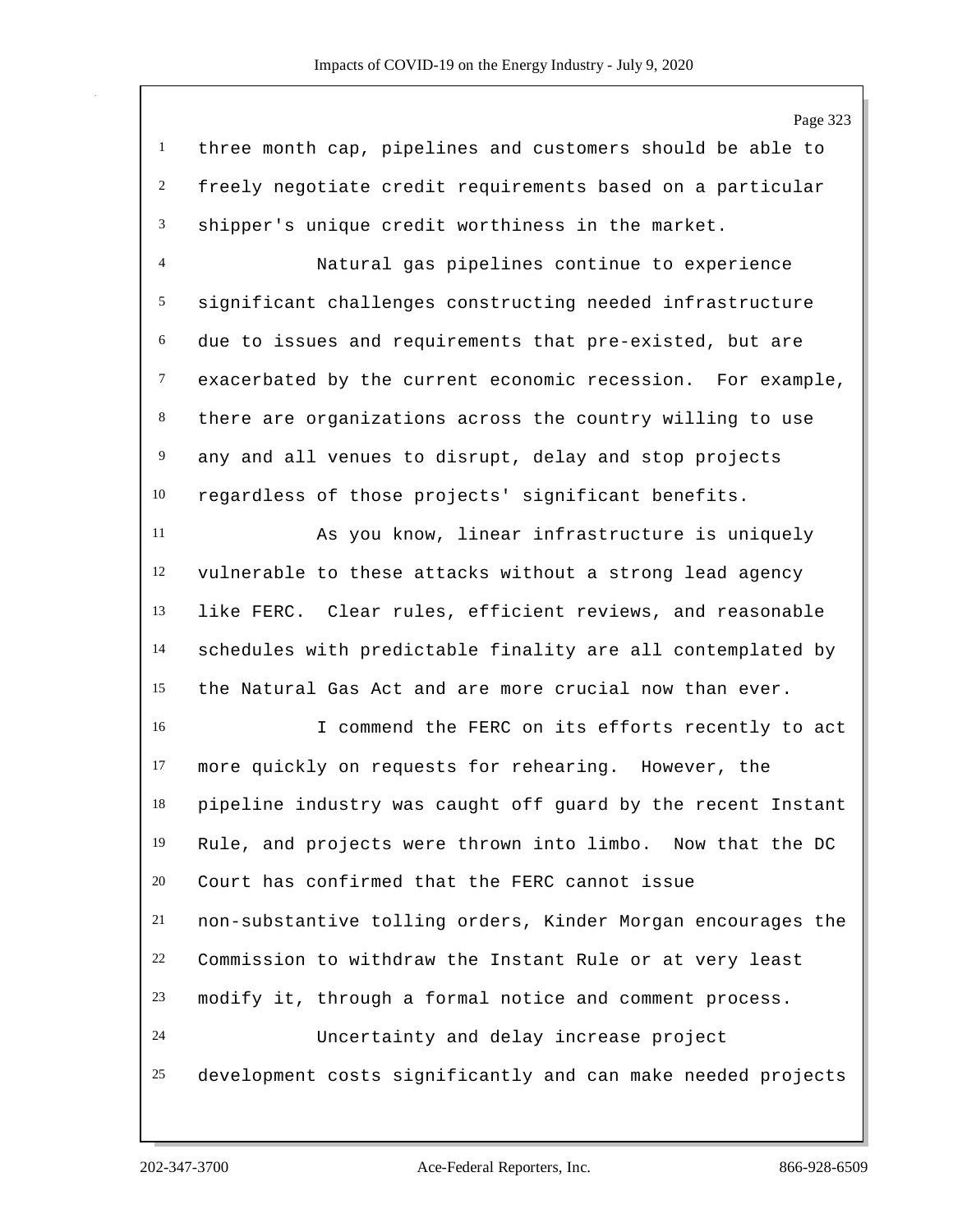untenable. By switching to refined products, overall volumes on our refined product pipelines went down in April approximately 40 percent. Since then, volumes have stabilized for gasoline and diesel, but jet fuel remains very weak.

 We expect continued improvement as the economy recovers, but there are many impacts of this current pandemic that remain uncertain. If new outbreaks and economic contractions continue, there could be permanent changes in the way we work -- more telecommuting, less air travel, so we could have permanent volume metric decreases.

 Here, as with our natural gas pipelines, we also face opposition, challenges and uncertainties that pre-existed COVID but that are exacerbated by the current situation. For example, the Commission recently began its five year review of the annual index for liquids pipelines. At a time when demand for petroleum products is being significantly impacted, it is especially important for the Commission to ensure that the improved inflation adjustment for the next five years reflects the actual inflation being experienced.

 We encourage the Commission to differentiate between policy changes that do not reflect the inflationary cost changes and the actual inflation faced by the liquids pipeline industry.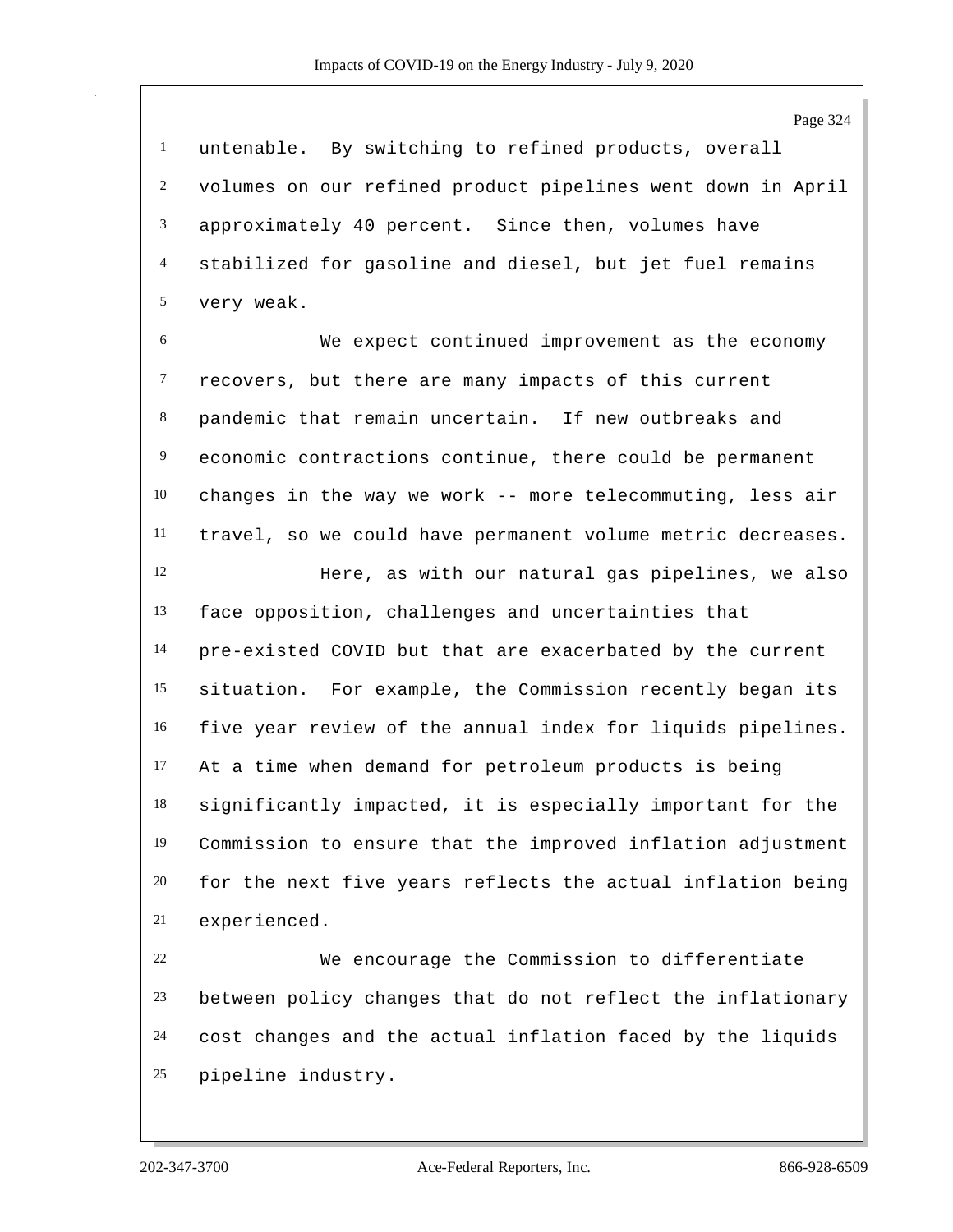For both the gas and liquids pipelines, the growing risks and uncertainties dictate the investors require higher returns. We are in a competitive industry. We do not operate in a franchise territory. We're not guaranteed recover of our cost of capital. We happily compete and thrive in this environment, but our greatest risk remains regulatory.

 Investors simply will not continue to invest in a pipeline portfolio where FERC cuts our rates on performing assets while we cannot recover our costs of service on underperforming assets.

 Several weeks ago, the Commission issued a policy statement on return on equity for oil and gas pipelines. We believe the Commission correctly stressed flexibility, but the Commission should go further by one -- accepting more representative and rational proxy groups for natural gas pipelines. Two -- supporting returns that enable pipelines to raise capital. Three -- ensuring that return decisions properly consider the impacts of COVID-19, including the increased credit risk, and four -- by developing a return component for heavily depreciated pipelines.

 We want to continue to partner with FERC, our customers and other stakeholders. Thank you and I look forward to your questions in this discussion.

MR. CABRERA: Thank you very much Miss Dang. Our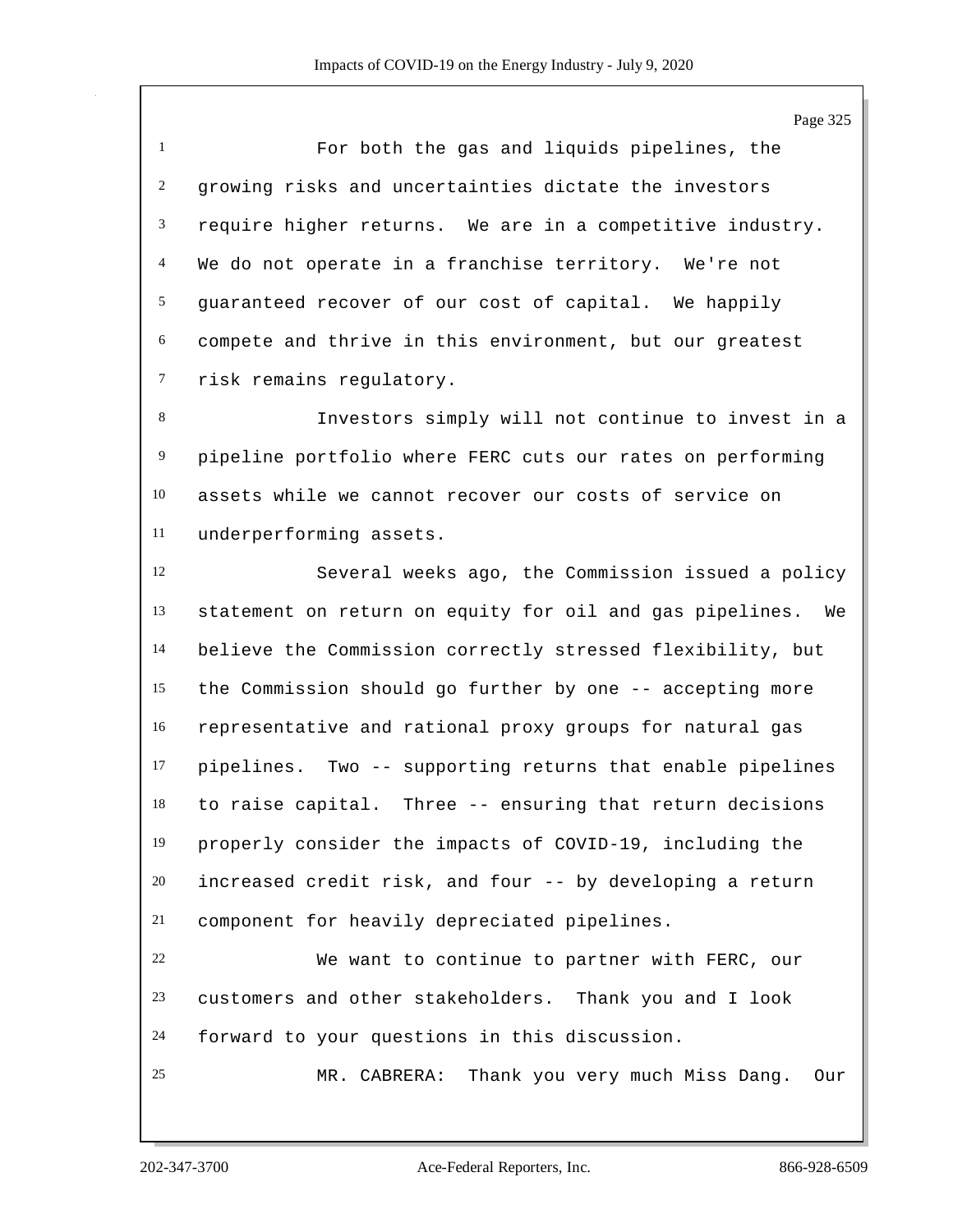|                | Page 326                                                        |
|----------------|-----------------------------------------------------------------|
| $\mathbf{1}$   | next panelist is Mauricio Gutierrez, President and Chief        |
| $\overline{c}$ | Executive Officer NRG. Please go ahead Mr. Gutierrez.           |
| 3              | Thank you. Mr. Chairman,<br>MR. GUTIERREZ:                      |
| 4              | Commissioners, my name is Mauricio Gutierrez, CEO of NRG.<br>I. |
| $\mathfrak{S}$ | appreciate the opportunity to address this Technical            |
| 6              | Conference. From the beginning of the COVID-19 Pandemic,        |
| $\tau$         | NRG has taken aggressive steps to keep our employees safe       |
| 8              | and healthy while providing continuous service to our           |
| 9              | customers.                                                      |
| 10             | We successfully moved 95 percent of our in-office               |
| 11             | workforce to remote status and I am glad to share that we       |
| 12             | were able to maintain full operational capabilities             |
| 13             | throughout the crisis. Over the last few years, we have         |
| 14             | been focused on improving the balance sheet and financial       |
| 15             | position of our company.                                        |
| 16             | We sold non-core businesses and reduced our total               |
| 17             | debt by 70 percent to best position the company to perform      |
| 18             | through all market cycles. When the COVID-19 Pandemic           |
| 19             | struck, we relied on our strengthened financial position to     |
| $20\,$         | ensure we had sufficient liquidity to continue serving our      |
| 21             | customers and operating our power plants without                |
| 22             | interruption.                                                   |
| 23             | Our diversified sources of liquidity allow us to                |
| 24             | avoid short-term market disruptions and higher financing        |
| 25             | NRG is a competitive producer and retailer of power.<br>costs.  |
|                |                                                                 |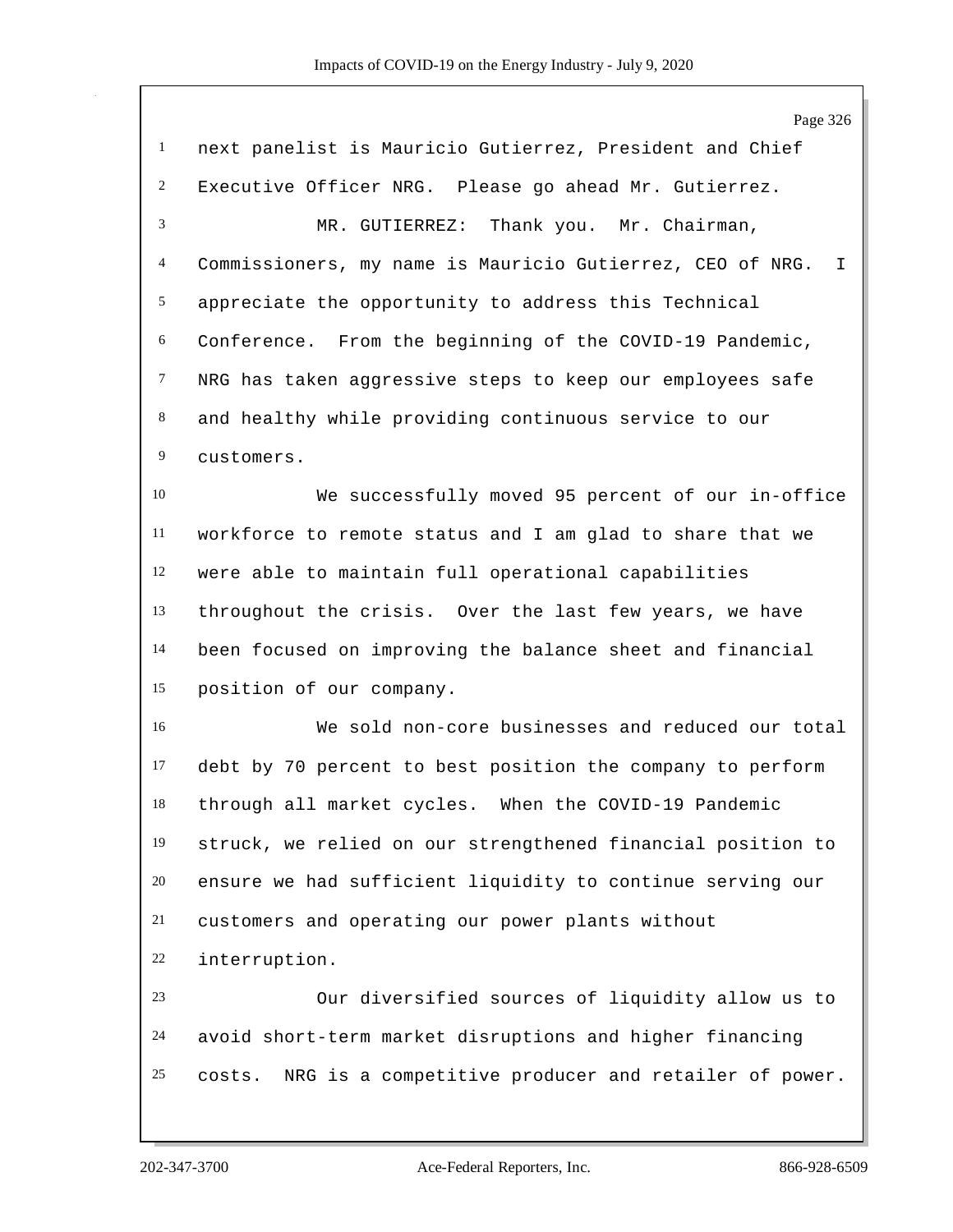Page 327 As such, we are subject to losses and increased costs that results from COVID-19. We are not allowed by state or federal regulation to record regulatory assets on our books to offset COVID-19 losses. We have no ability to defer losses on the assumption that regulation will subsequently reimburse us. That is fair. As a company that serves the wider economy, we expect to feel its ups and its downs. The firms on transactions you regulate are commercially sophisticated. There is a universal financial instrument available to them to hedge risk. Ad hoc intervention by the Commission risks amplifying the moral hazards already present in the industry, like out of market payments to specific market participants, but jeopardizes the integrity and well-functioning of competitive markets. In the many places the Commission regulates, it has used competitive marks to fulfill its mandate to set just and reasonable rates. We operate extensively in those markets. Our revenues depend on our ability to compete against our peers and to earn the business of our customers with compelling and innovating products and services. We do not ask the Commission to establish a return on our investment. We expect the market to set an appropriate return, and provide the necessary pricing as to make investments in the most efficient manner.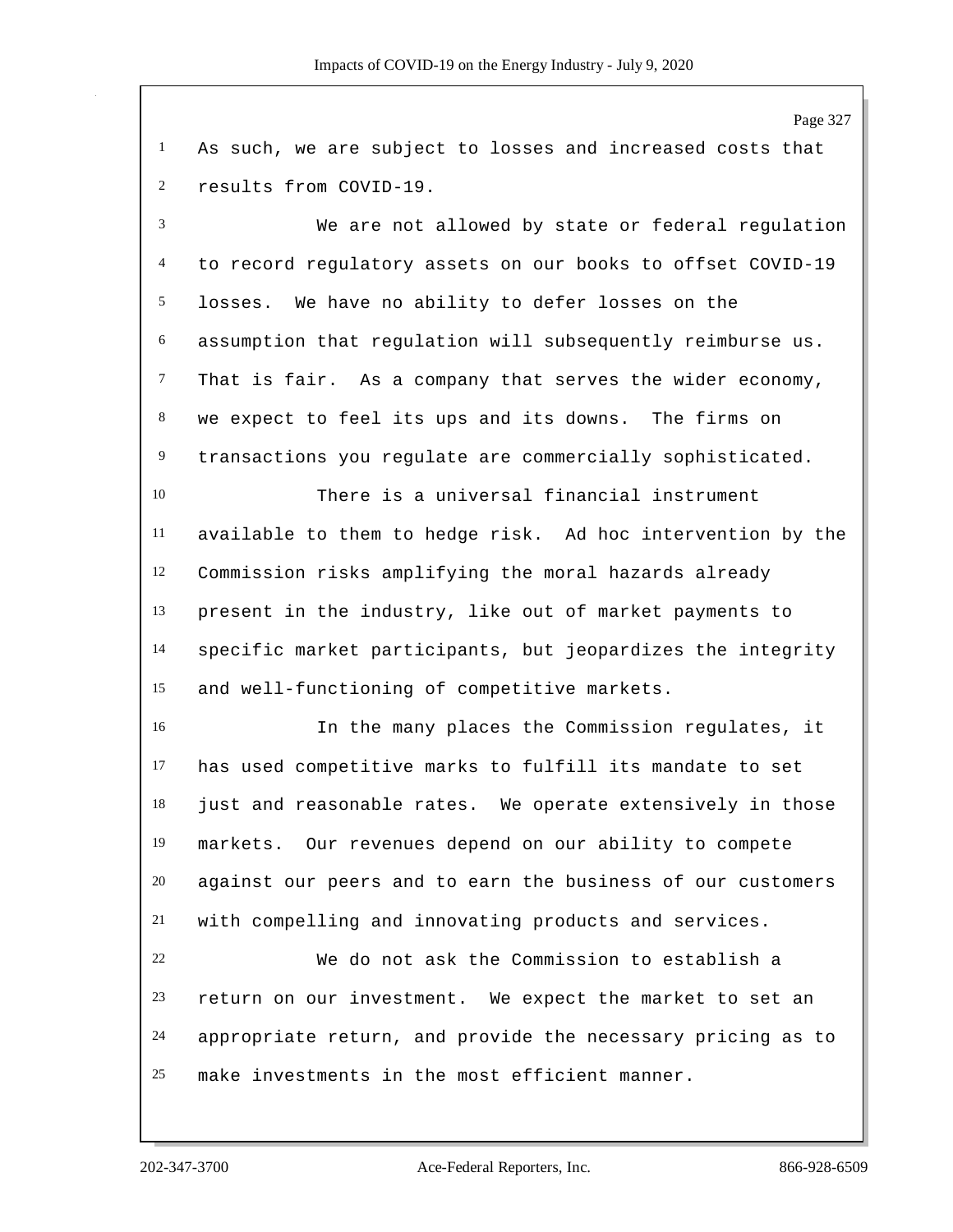Page 328

| $\overline{1}$  | What is important to us is the efficient                     |
|-----------------|--------------------------------------------------------------|
| 2               | regulation of those markets. This means the timely           |
|                 | 3 resolution of contested proceedings, consistent regulation |
| $\overline{4}$  | across markets and the Commission's rejection of special     |
|                 | 5 pleadings that seek favorable treatment for particular     |
| 6               | market participants.                                         |
| $7\phantom{.0}$ | The Commission could do nothing more important at            |

 this time than pursing its caseload in an efficient manner, and to ensure that market operators will implement the Commission's orders, do so in an expeditious fashion.

 I want to thank the Commission in its efforts so far on these points. The Commission does set prices directly for transmission and I hope it is cognizant of two things before it considers adjustments to ratemaking policy in response to COVID-19 Pandemic and the economic downturn.

 First, investors in the power sector have a choice of where to invest their capital. If the Commission is too generous to project regulated returns and therefore lower risk, it will diminish the willingness of the investors to invest in our business, which relies solely on the competitive market to set prices.

 Second, the Commission's competition policy has driven down energy prices and returns for those of us in the competitive power-generation business. Market clearing prices for energy continues to fall while transmission rates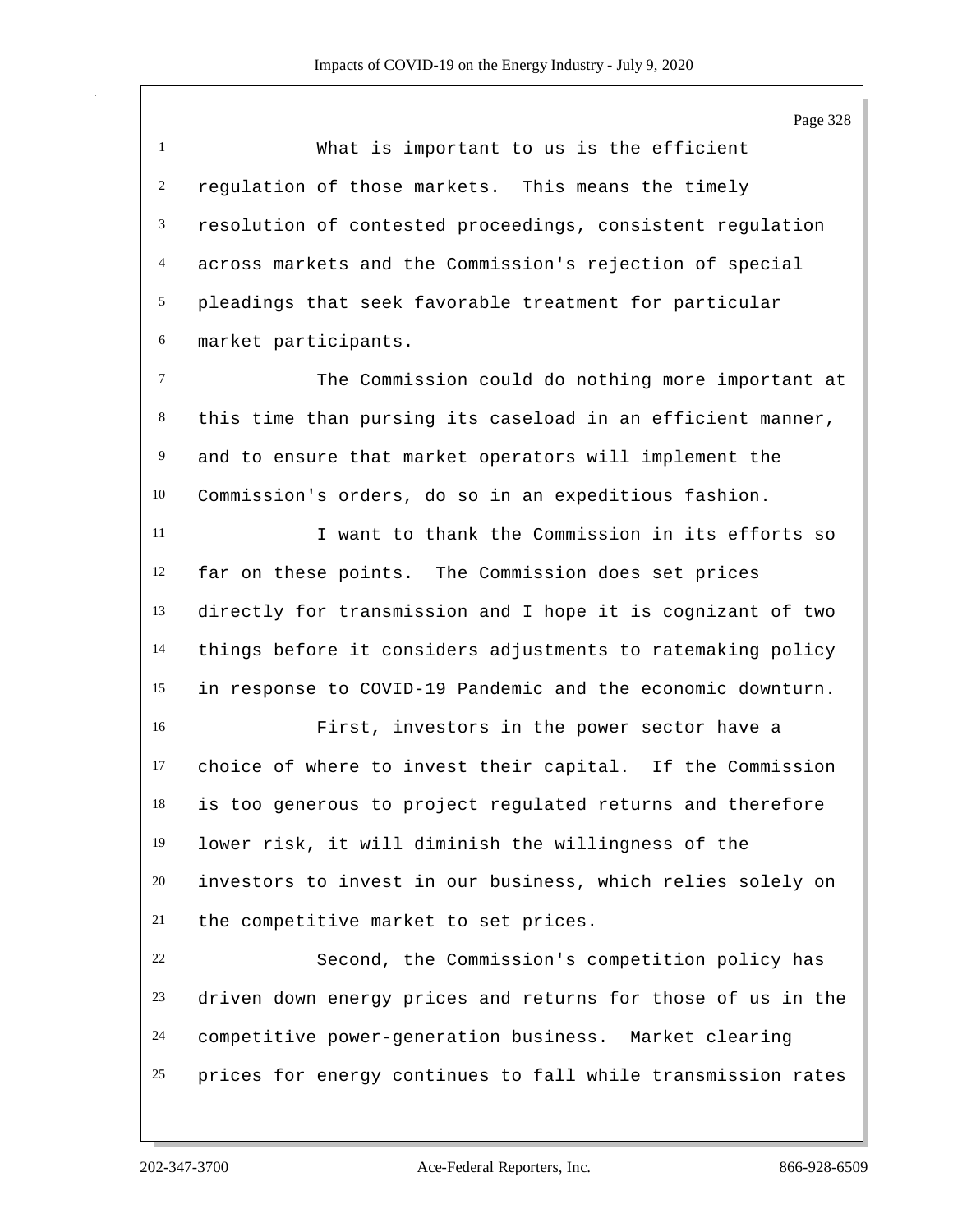continue to rise at a concerning pace. Now may be an appropriate time to apply the principles of competition to transmission projects so we can ensure consumers receive a fair deal.

 Thank you for your time today and this afternoon, my three takeaways from you are straight forward. COVID-19 should not be used as an excuse to adopt unrelated regulatory policies. Competition is working in the electric power sector. Lowering costs while protecting consumers from COVID-19 related risk and regulatory uncertainty remains a major threat to competitive parts of the sector.

 The Commission's efficient work on the dockets can help resolve those concerns. It should also insist that its orders are carried out in a timely manner by the market operators responsible for executing them. Thank you Mr. Chairman and Commission.

 MR. CABRERA: Thank you Mr. Gutierrez. Up next is Charles Jones, Chief Executive Officer and Member of Board of Directors FirstEnergy Corp. Please proceed Mr. Jones.

 MR. JONES: Chairman Chatterjee and Commissioners, thank you for hosting this important Conference to discuss COVID-19's impact on the energy industry. I want to recognize up front that the topics you have asked us to address today necessarily raise a number of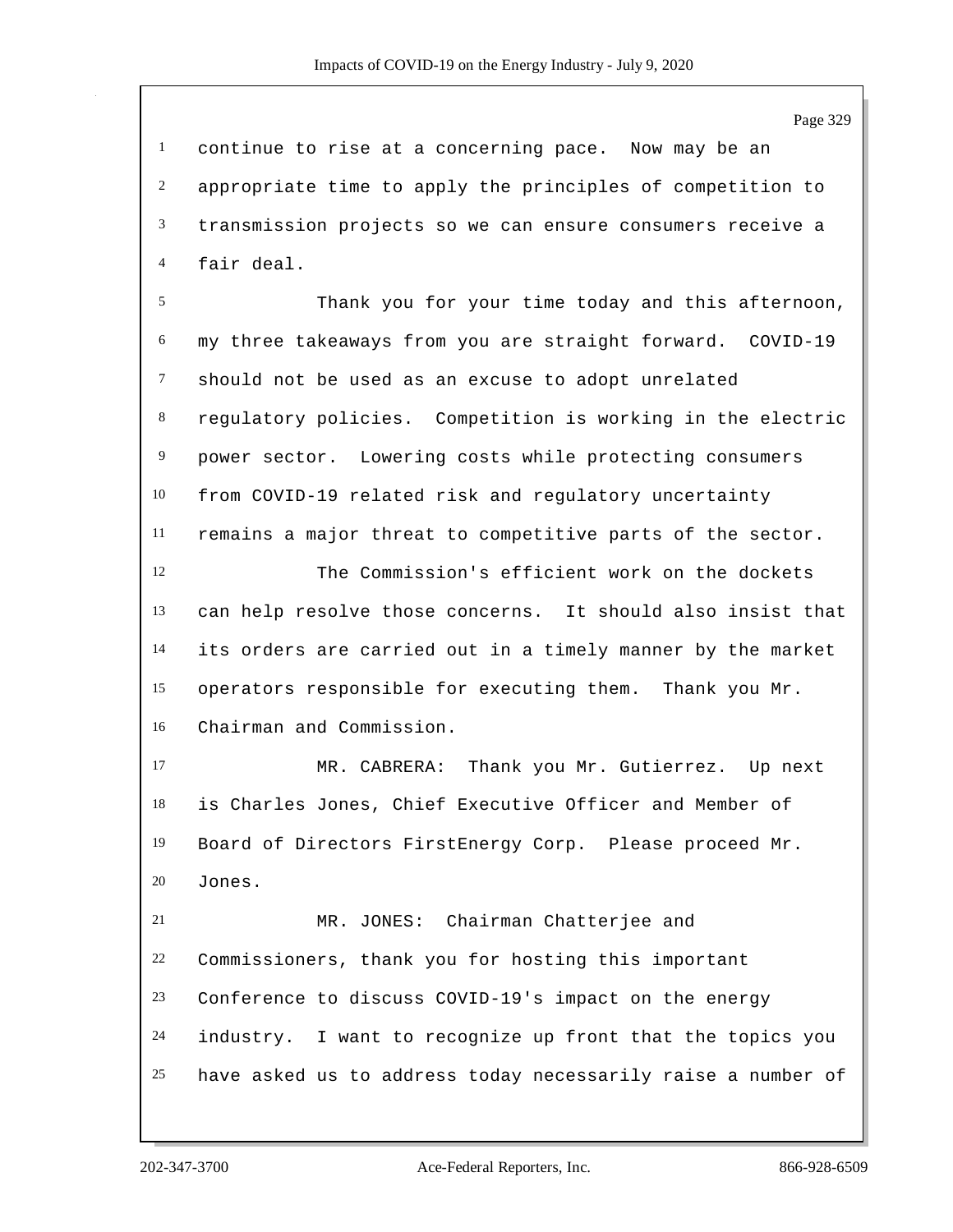Page 330 important policy issues being considered in a variety of FERC proceedings. To the extent the Commission thinks my remarks today address issues and specific cases, please let us know and I will be glad to submit my remarks and relevant portions of today's transcript into the dockets of the relevant cases. 2020 has been quite a year so far. No one could have foreseen what has happened to our country. The U.S. economy was shuttered in less than three weeks. That was unimaginable. Our country was then upended by horrifying images of racial discrimination and violence. I wanted to associate myself and FirstEnergy with Chairman Chatterjee's comments at the start of FERC's last open meeting. We condemn these acts. They have no place in our society and never will in our company. We stand with our employees, customers and communities in strengthening our commitment to diversity, inclusion and social responsibility. We must strive to make our country a better place now and for future generations. As we've continued to provide the energy our customers and communities need during this health emergency, my first priority has been to keep our employees, our families and our customers safe. We're going to continue to put health and safety first, and do what's necessary to keep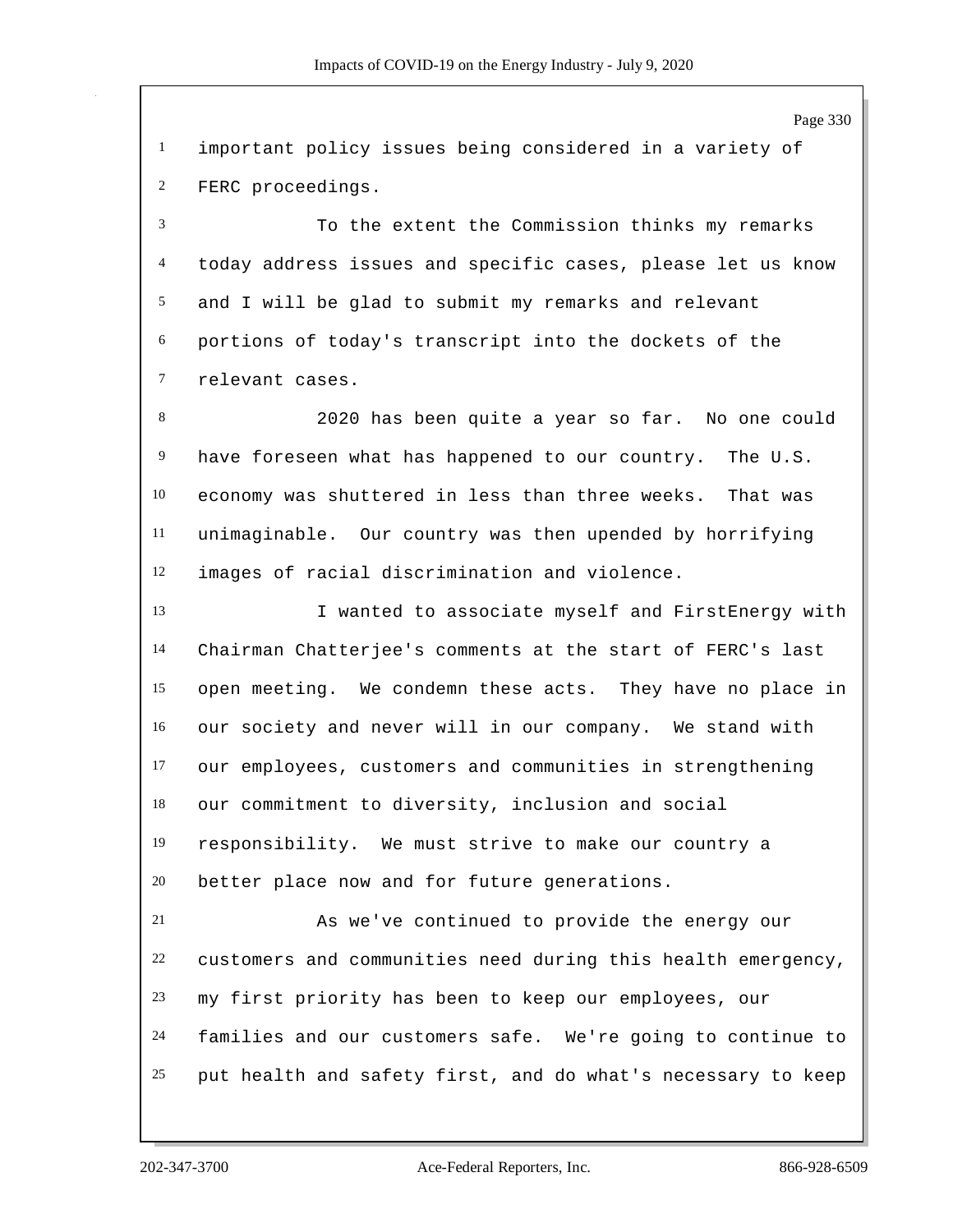|                  | Page 331                                                     |
|------------------|--------------------------------------------------------------|
| $\mathbf{1}$     | the lights on for our customers throughout this ongoing      |
| $\overline{2}$   | crisis. That includes investing and maintaining our vast     |
| 3                | transmission system. As we all know, the transmission        |
| 4                | system is the backbone of the nation's electric grid,        |
| 5                | ensuring that infrastructure remains up to date and in top   |
| 6                | condition is critical to keeping safe, reliable power        |
| $\boldsymbol{7}$ | flowing to customers around the clock.                       |
| 8                | Over the past few decades, however, there's been             |
| $\overline{9}$   | a lack of investment in the bulk electric system. As a       |
| 10               | result, we are facing an urgent need to replace widespread   |
| 11               | aging infrastructure in order to avoid putting reliability   |
| 12               | at risk.                                                     |
| 13               | In PJM, two-thirds of the transmission assets in             |
| 14               | the region are more than 40 years old and approximately half |
| 15               | of those assets are over 50 years old. At First Energy,      |
| 16               | about one-third of our transmission line miles have already  |
| 17               | exceeded their 60-year useful life.                          |
| 18               | The age and condition of the transmission system             |
| 19               | in the PJM region poses a significant risk to reliability.   |
| 20               | That's why a central component of our "Energizing the Future |
| 21               | Program," is focused on modernizing and strengthening the    |
| 22               | system by replacing aging transmission lines and equipment   |
| 23               | to enhance reliability for our customers.                    |
| 24               | These infrastructure investments are particularly            |
| 25               | critical now as our industry faces a rapidly changing energy |
|                  |                                                              |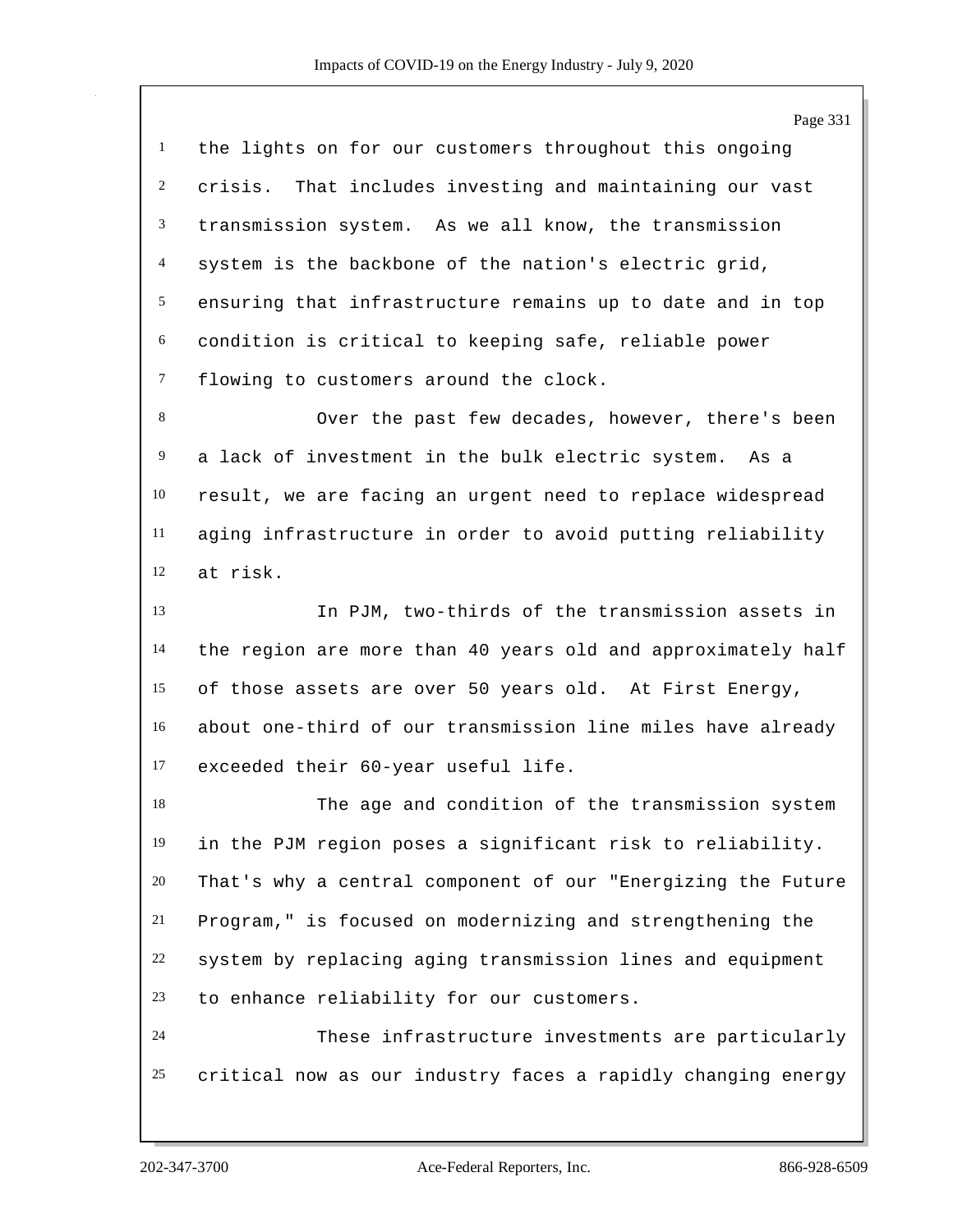Page 332 mix, marked by smaller, distributed generating sources. As centralized, baseload sources like coal and nuclear generation retire and are replaced by more renewables, it's crucial that the transmission system is prepared to handle intermittent generating sources and more fluctuation in output. I have a serious concern that without access to capital, these transmission projects cannot be undertaken. Financial markets have long been concerned about the uncertainty created by the lack of a long-term and durable ROE policy. The complications brought about by COVID-19 only compound this situation. It's critically important for FERC to remove that uncertainty and give investors confidence that utilities will have an opportunity to earn reasonable returns on their transmission investments. While I won't go into specifics, there is more work to be done to establish ROEs that are sufficient enough to attract necessary and sustainable investments in the bulk electric system -- investments that not only benefit customers by improving local reliability, resiliency and security, but can also help fuel the economic recover from the COVID-19.

 If there was ever a time when we needed immediate FERC action to stimulate investment, it's now. In addition, transmission owners' ability to manage their own assets and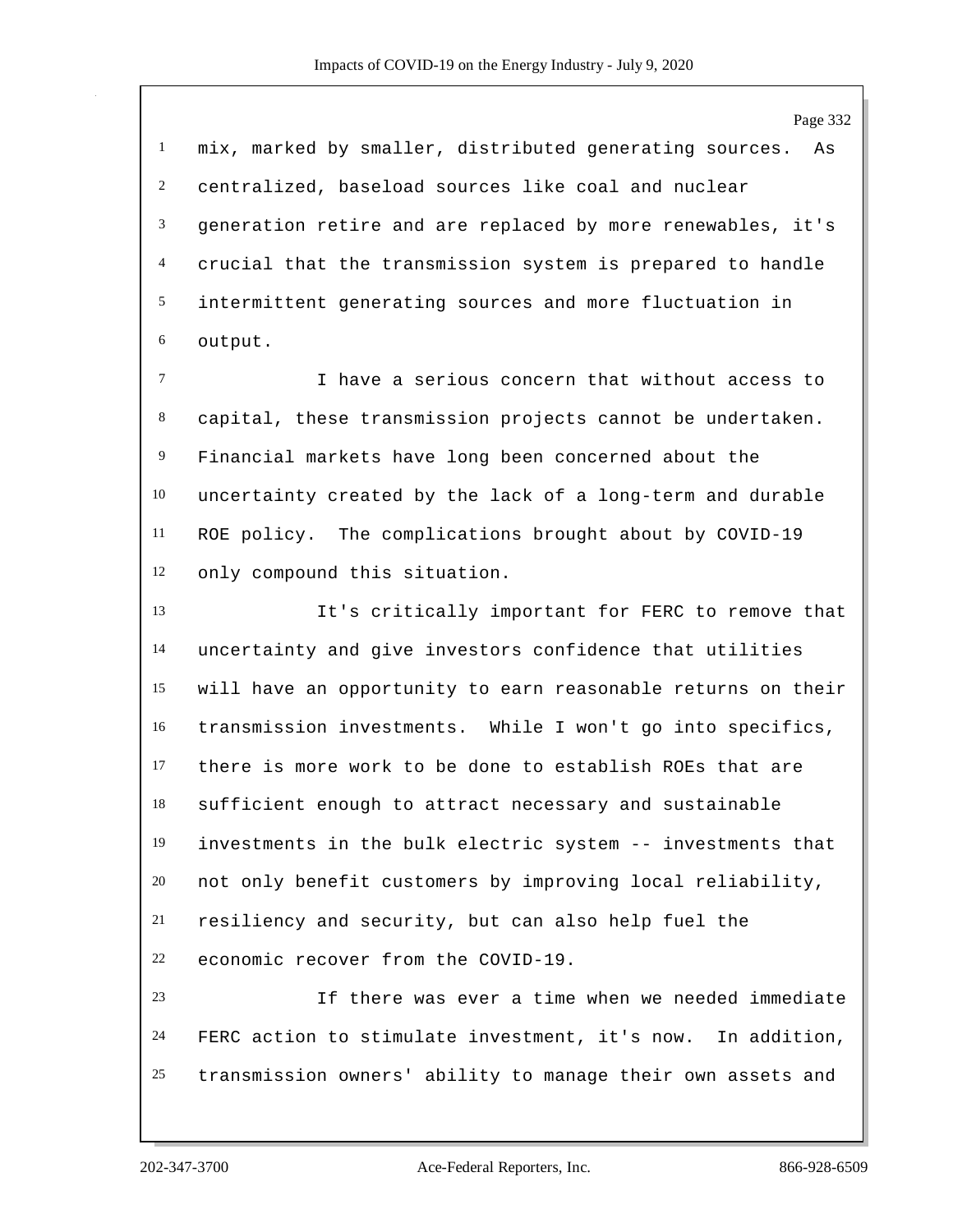Page 333 plan much-needed transmission projects is equally important. Transmission owners are best positioned to understand the condition of their assets and determine the need for maintenance, replacement and improvement. Asset management is a living, breathing, every-changing process and transmission owners who operate their systems every day and carry the legacy knowledge required to make decisions that impact the performance of the electric grid. It's essential that we continue to depend on their expertise and asset management and cost-effective transmission planning. The transmission system continues to provide reliable service for customers in the COVID-19 Pandemic. Now, more than ever, our focus should be on continued provision of safe, reliable transmission service. To enable that, we need to concentrate on regulatory treatments and policies that can help ensure access to capital, sufficient cash flow and adequate ROE and ROI for utilities. And we've got to ensure that transmission owners continue to manage their own assets and plan projects essential to providing reliable service to customers. Thank you. MR. CABRALES: Thank you, 30 more seconds, perfect. Thank you Mr. Jones. Next is Phil Moeller, Executive Vice President, Business Operations Group and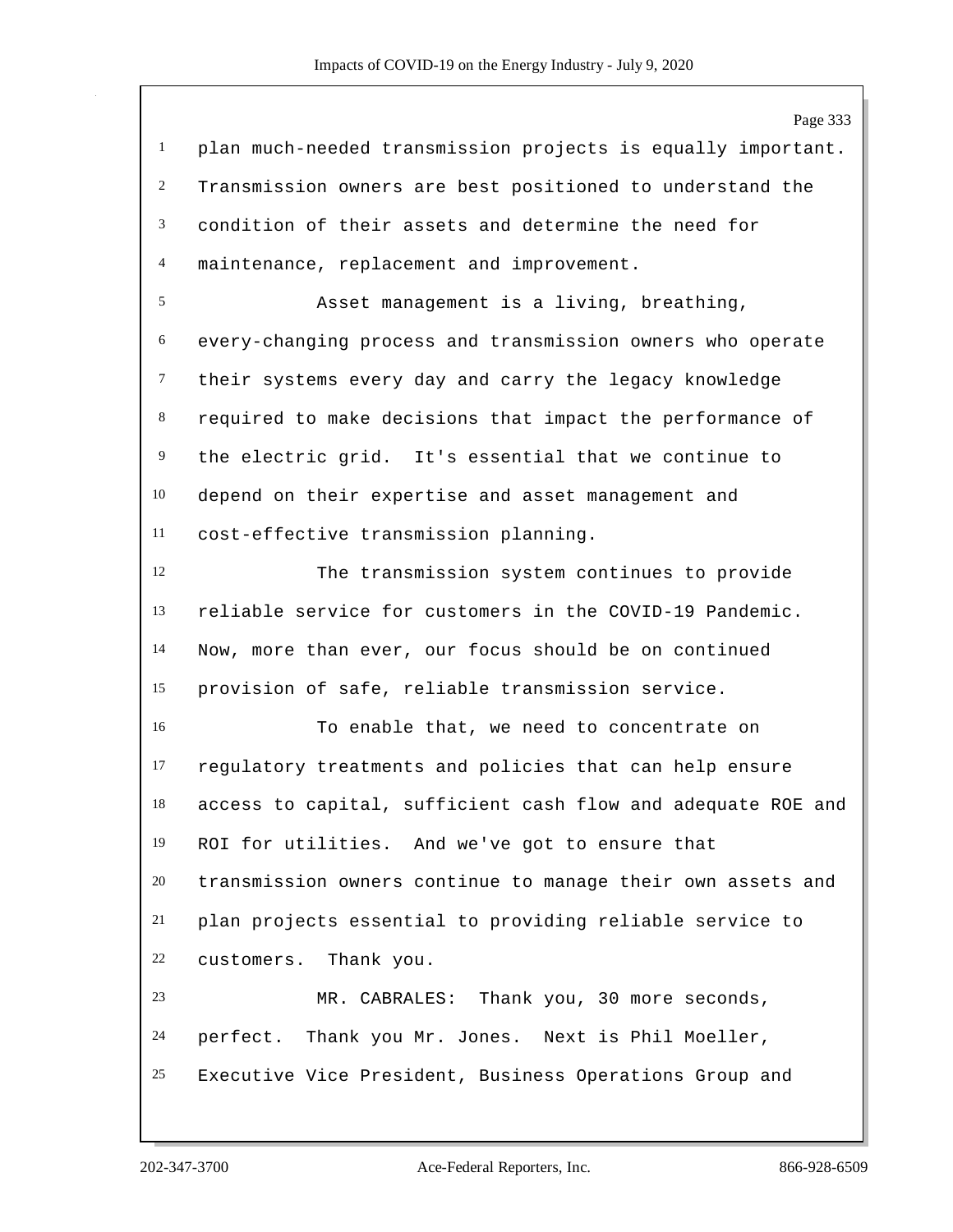Page 334 Regulatory Affairs of Edison Electric Institute. Please go ahead Commissioner Moeller. COMMISSIONER MOELLER: Well thank you Omar. And Chairman Chatterjee, Commissioners Glick, McNamee and Danly, thank you and the staff for holding this Conference and thank you for inviting EIs to testify in front of you. I look forward to this discussion today. In my time I'm going to cover four areas pretty briefly. First of all, appreciation to the Commission for all you've done I the crisis. I'll talk a little bit about the shutoff moratorium and the process that we're going through on that nationwide. A little bit about CFO survey that we conducted related to bad debts and uncollectibles and then very generally talk about issues, hopefully we don't get into any sensitive areas. So we want to thank the entire Commission for the way you've responded to this crisis. From the very beginning, pointing here before the contact, the flexibilities in some of the requirements that you talked about yesterday, the letter that you sent to the Federal Reserve, along with President Presley of NEHRU, the short-term commercial paper issue. Encouraging us to just file if we have questions, very good. And then even the detail of the accounting order from a few weeks ago, the AFUDC that the accounting staff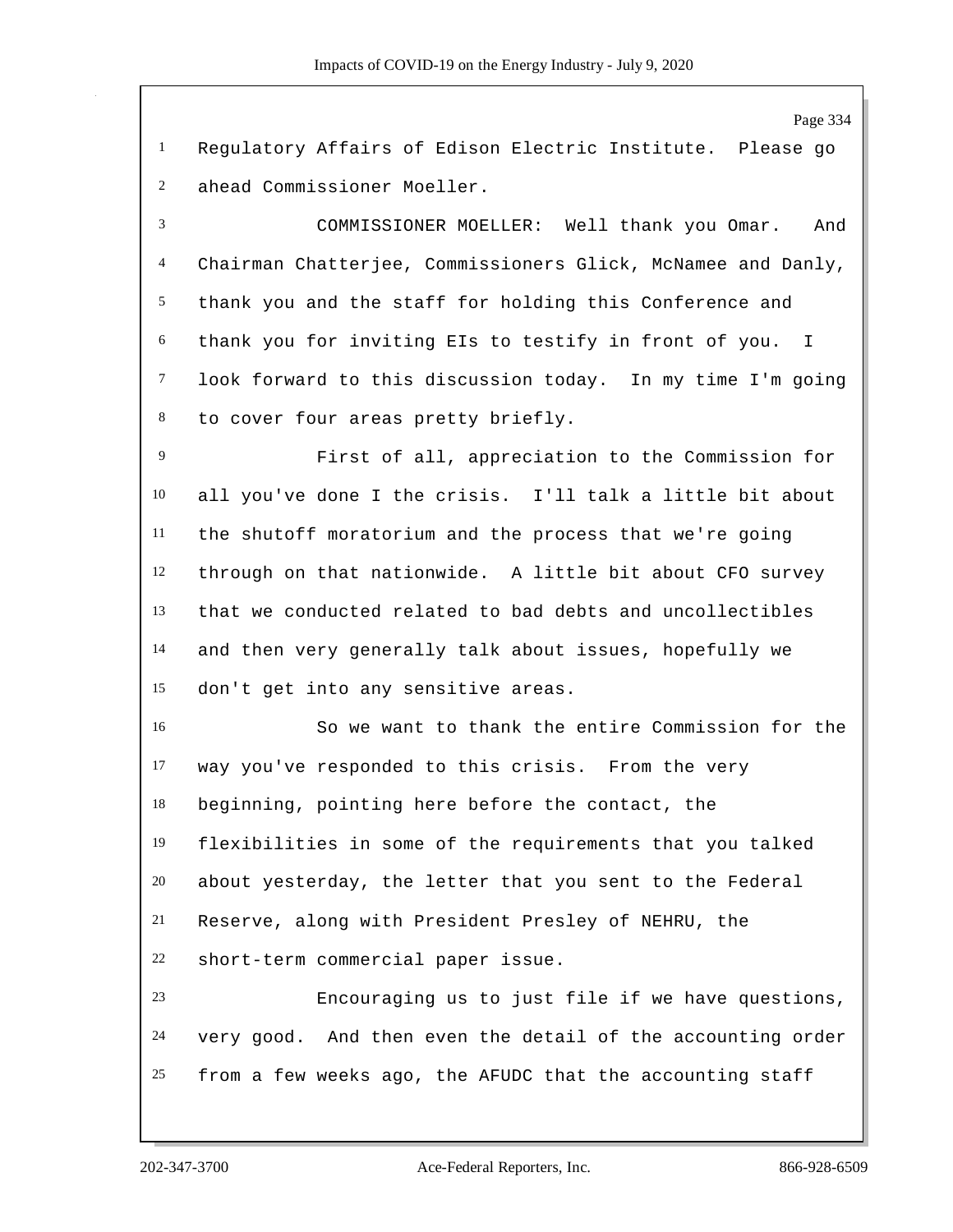Page 335 worked on, all very helpful. So thank you for your responsiveness to our industry. I think you know that EEI is the Association of Energy Companies in the United States serving all 50 states, plus D.C., 220 million Americans. So there's a lot at stake here. Moving to the shutoff moratorium, in March all of our member companies voluntarily agreed to a moratorium on shutoffs. And a big focus of this has been on working with customers, making sure that they can develop payment plans, having all kinds of other options that are state Commission can improve so that we can help people through this. Now some of the states have started to lift those moratoriums, but again, it's in the context of allowing our existing customers to deal with existing programs that will help them through it that's kind of the key and it is really on a state by state basis. So we're very concerned, and I think you should be aware of the fact that there's some language out of Congress that would deal -- would potentially mandate a moratorium nationwide, and that has your colleagues at NARUC and your friends at NACIKA very concerned as are we because that would take a lot of flexibility out of the ability of our companies to deal with our customers. Are we going to see it goes through on a monthly basis of bad debts and uncollectibles, and we're still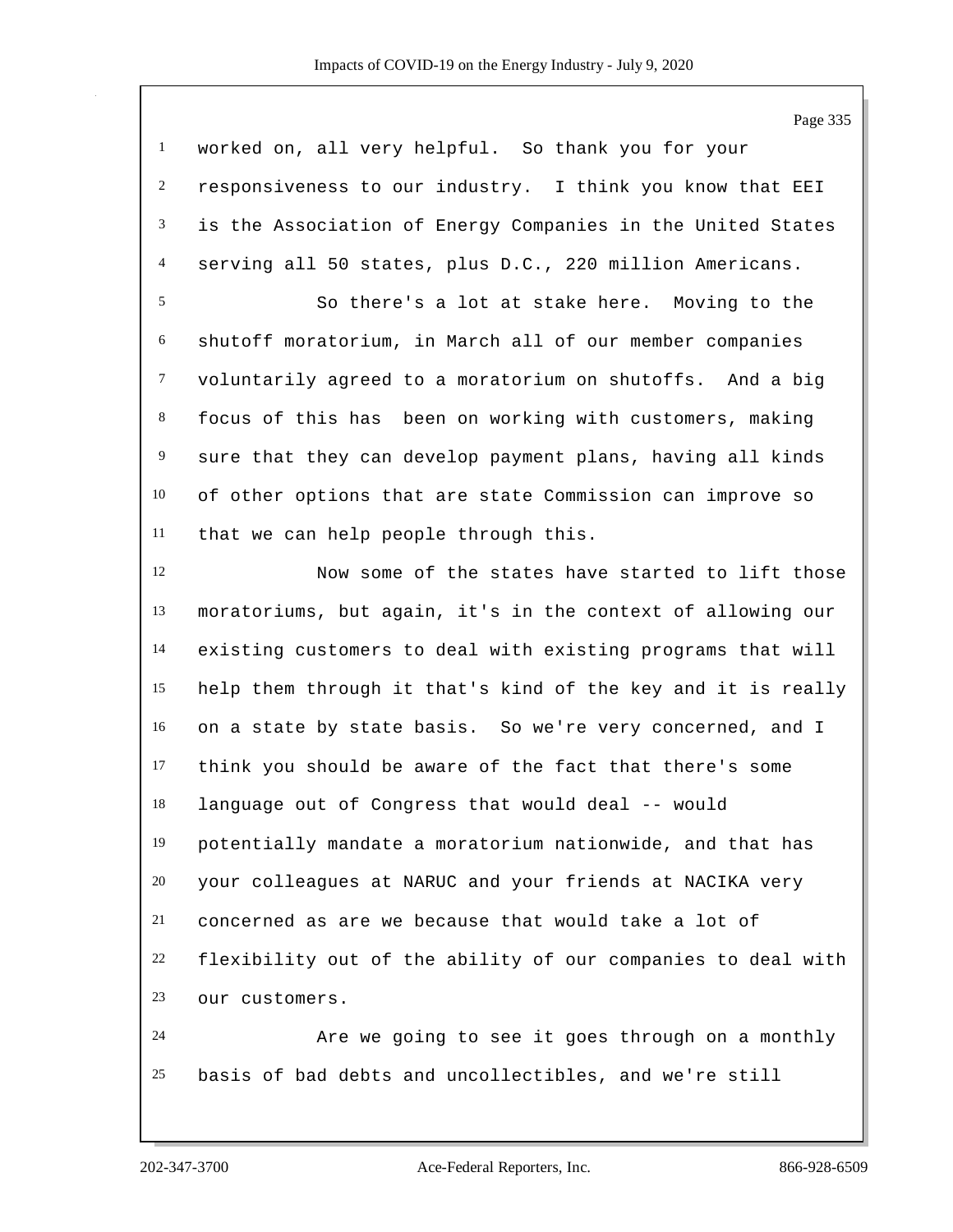Page 336 getting the numbers in from June, but preliminarily I think it's fair to say that there's been a meaningful and increasing amount of delinquent customer accounts, less so on a residential level, more so on industrial and commercial. But it does represent a bit of a threat going forward -- a risk essentially. So moving to the ROE issues, there's a lot of talk -- we'll talk about it on this panel, and I know you want me to stay very general about it, but it's the policies that have been put in place before the pandemic that allows for the infrastructure to be there to serve people during the pandemic. So again, stability, making sure that those returns can continue to attract capital is the key, because even though the long-term rates are very low right now, our implied cost of equity has increased. So the market perception of risk in our industry has increased significantly by the ingredients that I've talked about. Again, thank you for having me. Thank you for inviting me. Thanks for this Conference. I look forward to the Q and A session. MR. CABRERA: Thank you Commissioner Moeller. Up next is Antonio P. Smyth, Senior Vice President, Transmission Ventures Strategy and Policy American Electric Power. Please proceed Mr. Smyth.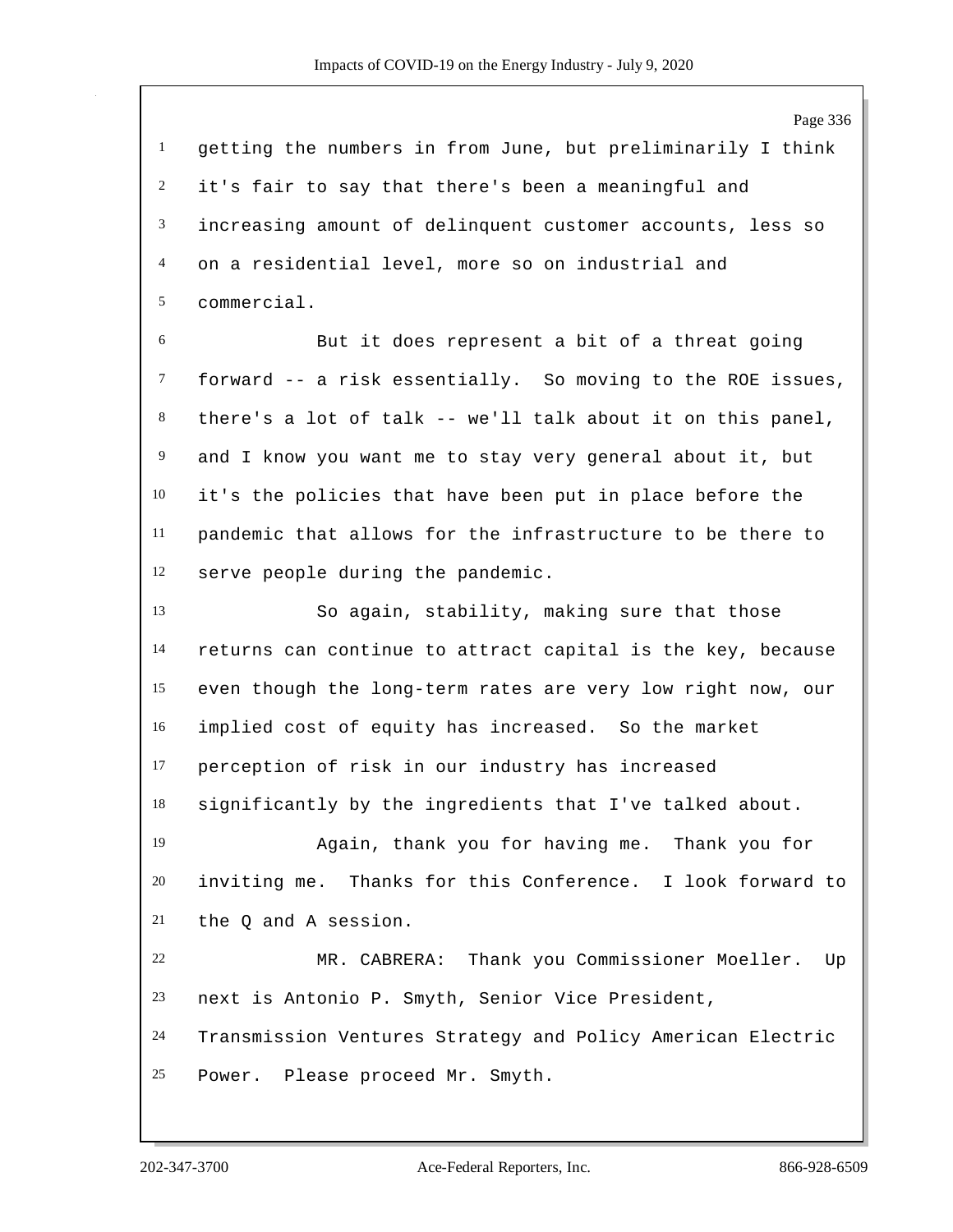Page 337 MR. SMYTH: Thank you Omar. Chairman Chatterjee, Commissioners Glick, McNamee, Danly and FERC staff, thank you for the opportunity to participate in this important dialogue. My name is Antonio Smyth, and I'm Senior Vice President of Transmission Strategy and Policy at American Electric Power. AEP is one of the largest electric utilities in the United States, serving more than 5.5 million customers across an 11 state footprint. AET also owns the nation's largest high-voltage electric transmission system, a more than 40,000 mile network that serves a large portion of the electricity demand in the Eastern Interconnection in ERCOT. The electric transmission grid in North America is considered the largest machine in the world. Our modern society depends on a reliable grid as an essential resource supporting the nation's health, welfare and security. The power grid is at the heart of our systems for communications, finance, transportation, healthcare, food and water supply. Recent experiences demonstrated the foundational importance of having a power grid in the power sector that is robust and capable of seamlessly serving customers in the face of unexpected stresses like the COVID-19 pandemic. The economic downturn caused by COVID-19 and the resulting impacts on our load and our customers' ability to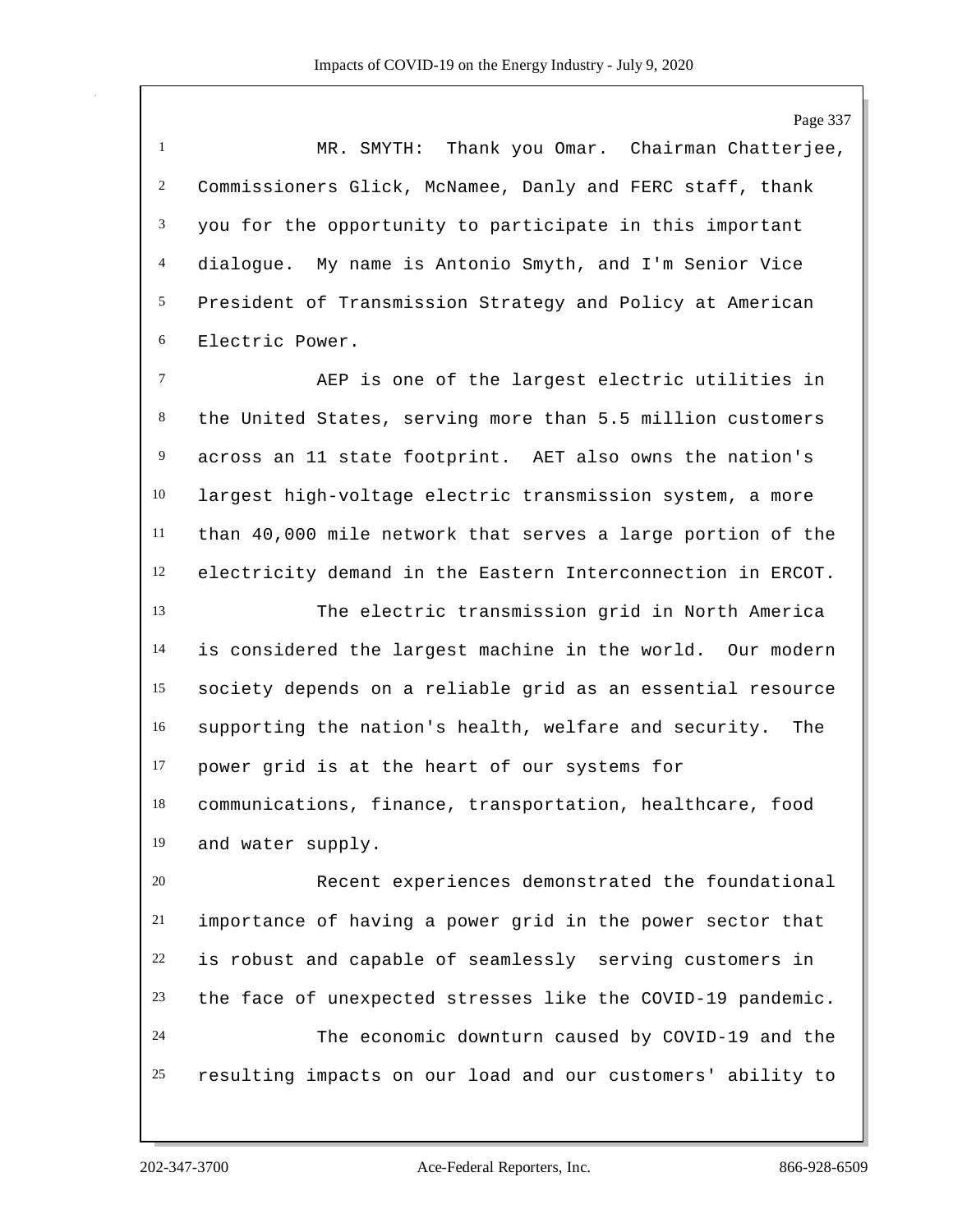| $\mathbf{1}$     | pay their bills, are the most acute pandemic-related         |
|------------------|--------------------------------------------------------------|
| $\overline{c}$   | financial risk factors AEP faces. Moreover, market           |
| 3                | volatility has returned in a significant manner.             |
| $\overline{4}$   | Although we do not currently face liquidity                  |
| 5                | issues at this time, at the beginning of the crisis, AEP and |
| 6                | other utilities had to act outside of normal business course |
| $\tau$           | to ensure adequate liquidity. As a reaction to the lack of   |
| $\,8\,$          | liquidity in the commercial paper markets, AEP and a number  |
| $\boldsymbol{9}$ | of other utilities quickly entered into term loans to reduce |
| 10               | reliance on commercial paper to meet short-term funding      |
| 11               | needs.                                                       |
| 12               | In March, AEP and other utilities had to cancel              |
| 13               | announced long-term debt issuances and re-enter the market   |
| 14               | at a later point in time. We are currently managing around   |
| 15               | slowdowns in key supply chains. Thus far, we have managed    |
| 16               | to mitigate significant grid project delays or financial     |
| 17               | stain due to delays of getting transmission projects into    |
| 18               | service and eligible for cost recovery.                      |
| 19               | However, given load reductions and economic                  |
| 20               | uncertainty, AEP has made revisions to certain operations    |
| 21               | and maintenance programs and capital investment plans as     |
| 22               | precautionary measures.                                      |
| 23               | Our 2020 revised load estimates are down 3.4                 |
| 24               | percent. Moreover, more of our retail customers have had     |
| 25               | and will continue to have difficulty paying utility bills.   |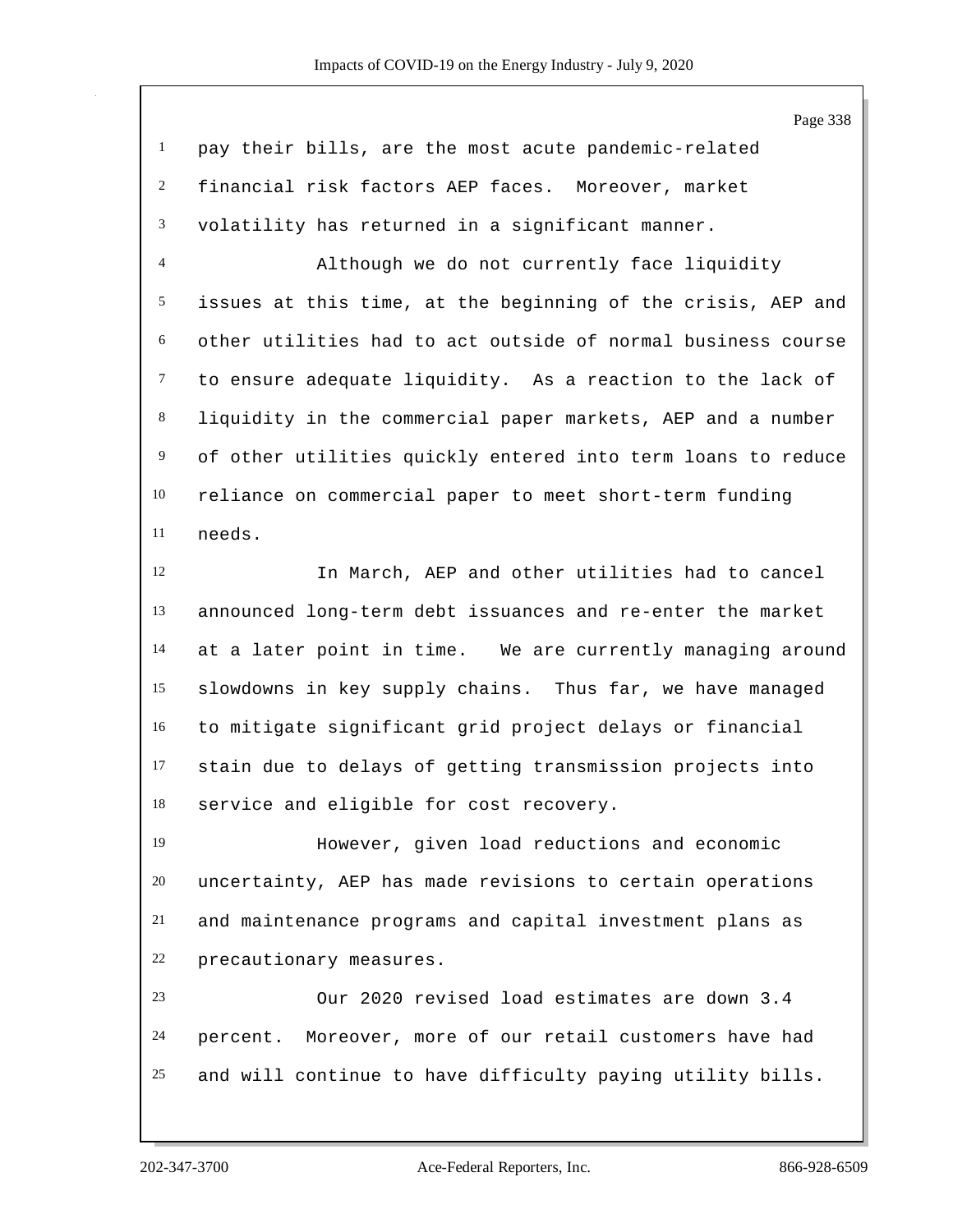State regulators have typically authorized deferral of bad debt costs through regulatory asset mechanisms. Thus, we expect that most of the increased bad debt costs will be recovered on a deferred basis, but the timing of recovery is not yet known.

 With respect to FERC-jurisdictional rates, AEP has transmission formal rates in place that are annually trued-up for changes in actual costs and loads. However, the volatility in the financial markets, the challenges posed by shifting demand and uncertainty relating to the pace and shape of future economic recovery remain a significant threat to the sector.

 Investment and transition infrastructure benefits customers by ensuring reliable electric service in very important ways by lowering energy market prices by enabling the next most cost-effective megawatt to be dispatched into the markets. This infrastructure investment also supports jobs, tax revenues and the economy as the nation works to recover from the economic downturn caused by the pandemic.

 The Commission and staff have done a remarkable job during the pandemic by properly focusing on how its policies can most effectively support the financial health and continue infrastructure investment capabilities of the electric sector. The Commission's ratemaking policy and in particular, its return on equity policies, play a critical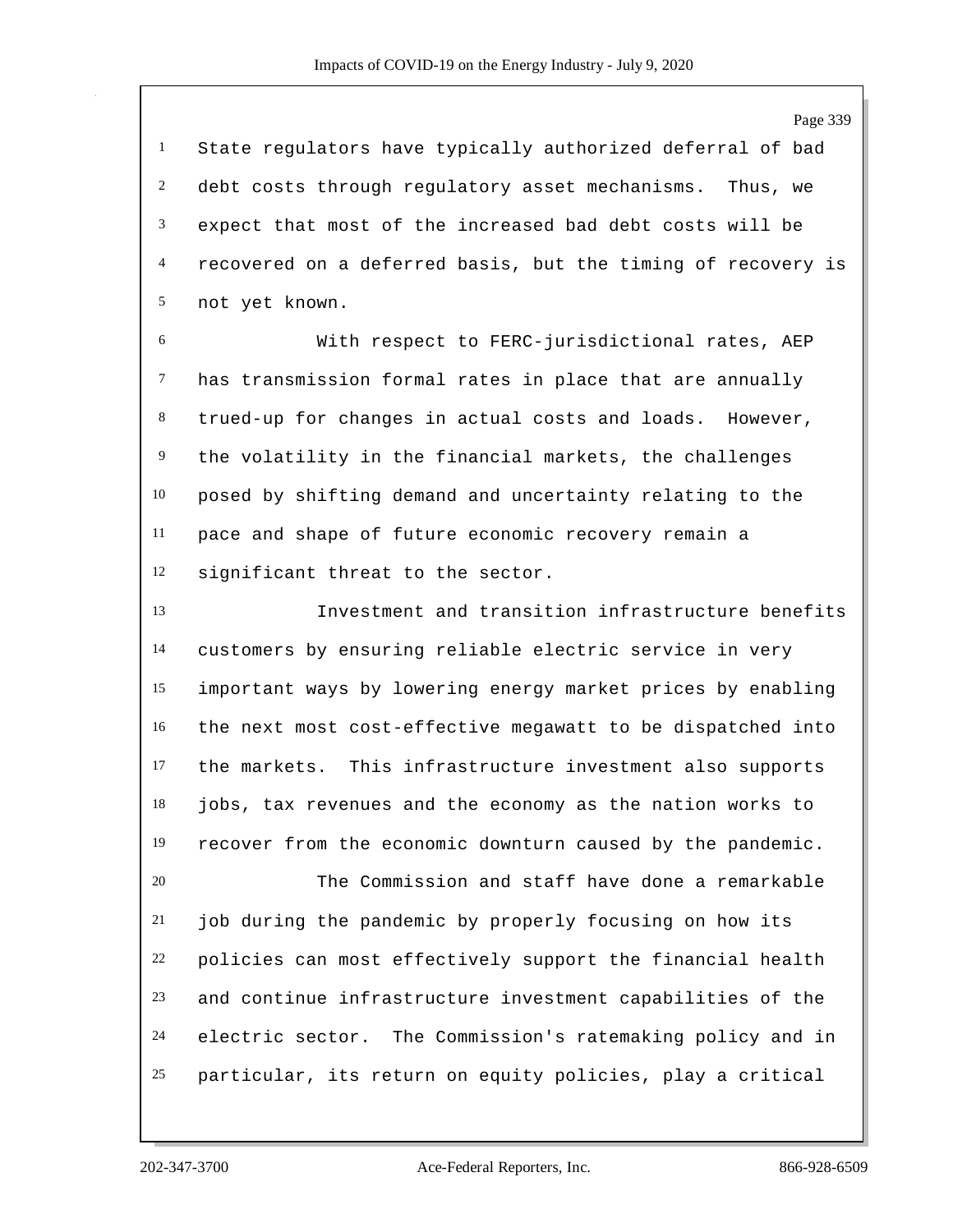Page 340

 role in supporting stable cash flows and credit ratings of utilities, which in turn enable robust grid infrastructure investment.

 Thus, the most important action the commission can take is to ensure that returns on equity are stable over the long-term and are adequate to raise capital and maintain credit quality so utilities can continue to invest in vital grid infrastructure.

 Additionally, the Commission should continue to work to develop an incentive rate policy that supports the needed levels of transmission investment in an uncertain future. In conclusion, sound Commission ratemaking policies are particularly important at this time as the electric sector continues to work hard to provide critical services to the nation. Thank you for organizing this Conference, and for inviting me to participate. I'll look forward to any questions that you might have, thank you.

 MR. CABRERA: Thank you Mr. Smyth. Our next panelist is Christine Tezak, Managing Director Clearview Energy Partners. Please go ahead Miss Tezak.

 MS. TEZAK: Good afternoon. I'm Christine Tezak, Managing Director of Clearview Energy Partners. We thank the Commission for its invitation to participate in today's Technical Conference.

Clearview is an independent research firm based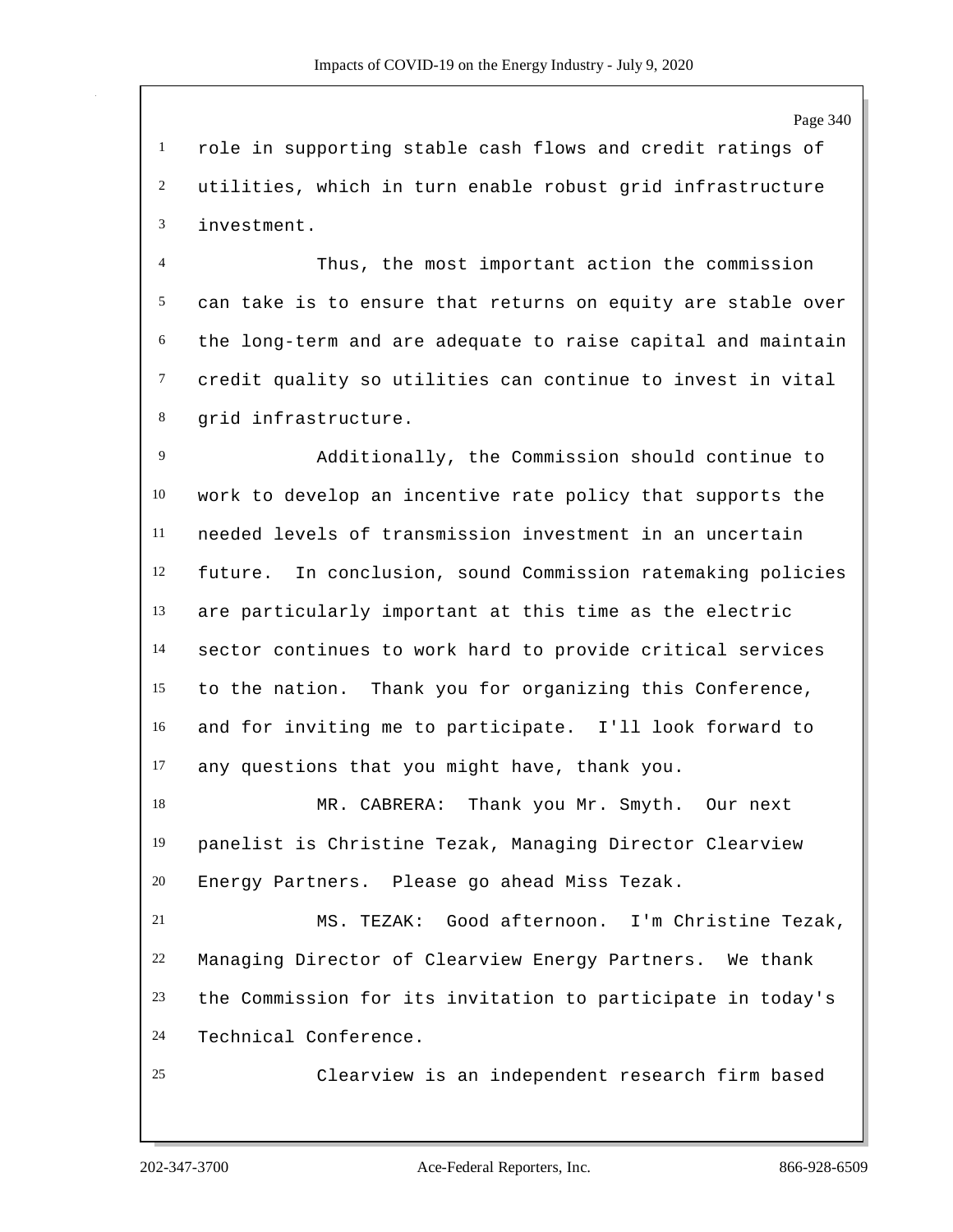in Washington, D.C. We assist financial investors and corporate strategists by identifying how legislation, regulation and politics impact investment in the energy sector. We are analysts, not lobbyists, not consultants, and we do not represent corporate or partisan interest in any fashion.

 Let's focus our comments on two areas. First return on equity policies and outlook we are observing for LNG export projects. Regulatory consistency and continuity are critical through this unprecedented period of economic uncertainty. We share the view that regulatory policy stability helps energy infrastructure investors, as well as the credit rating agencies and the equity analysts advising them to look through market volatility and focus on the fundamentals of the underlying businesses.

 We provided examples of our REO analyses in the written version of our comments, but don't translate very well in oral delivery. But our analyses indicate that the Commission's REO models have and are likely to continue to indicate lower required returns for electric utilities compared to pipeline companies.

 We would also suggest that this difference is an appropriate reflection of the relative risks and the underlying stress for the businesses, and the nature of the customers they serve. Investor's appetites are not uniform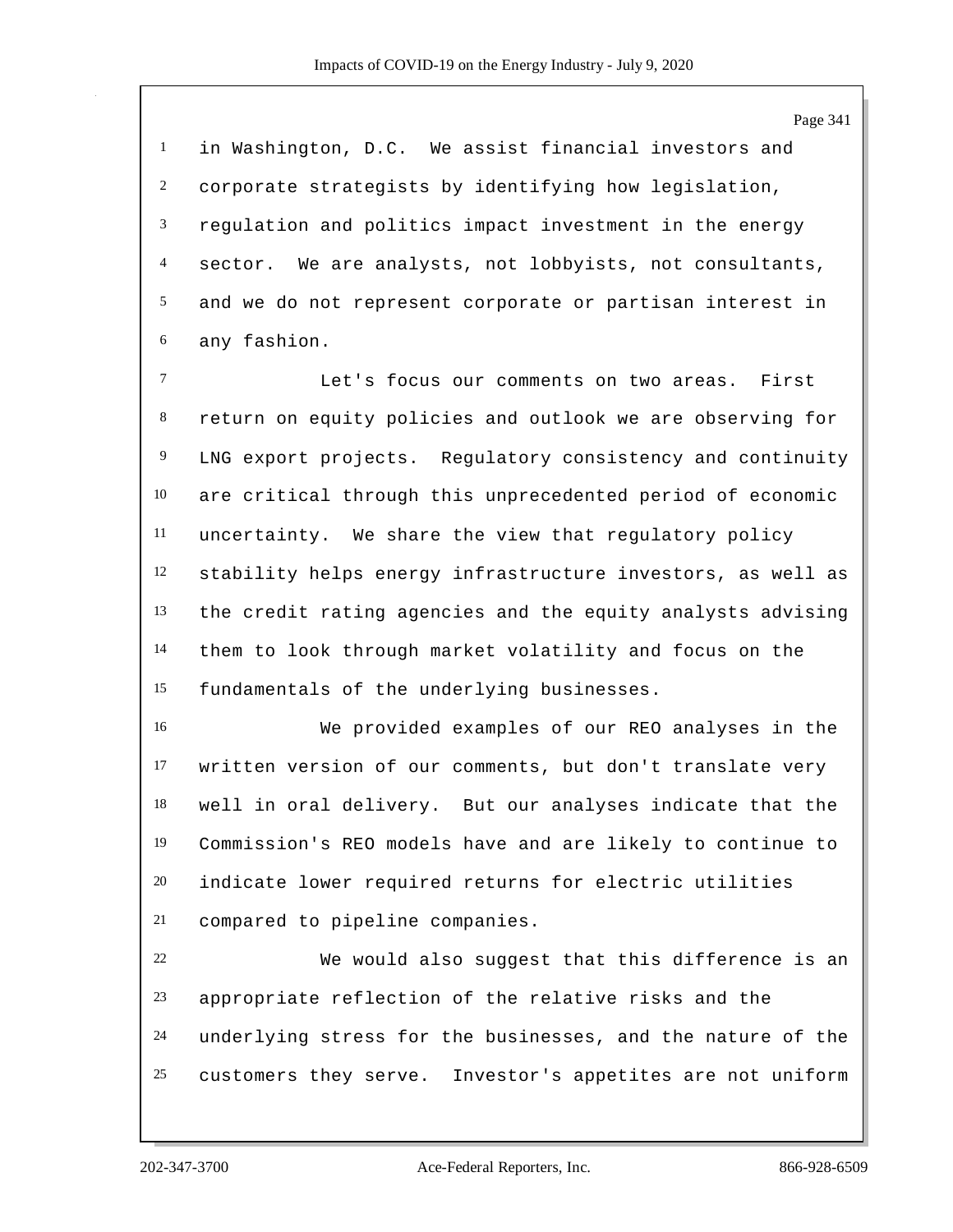Page 342 and investment changes -- investment does change with market conditions. Investor's risk tolerances also vary. A flight to quality as the market responds to economic stress is like lower relative returns for the most stable businesses. Indeed, the applied ROE is indicated by the models for electric utilities remained essentially stable over the last six months of this year even though the equity market took quite a relative divide. In our view, if the Commission policy is to rely on market-based information, then regulatory stability is strengthened when that information is used. This includes recognition of structured lower interest rates since the 2007-2009 financial crisis, consideration of changes to the spread between the return of higher and lower risk companies. To put it more simply, we would argue that there is no right or wrong ROE level in absolute terms that the Commission should be trying to back into. Beyond the COVID-19 crisis, secular shifts challenged the prospects for natural gas and liquid pipeline infrastructure. Many states are lowering the carbon emissions of their electric generation portfolios and in some cases, full carbonization by a date certain. This calls into question longer-term demand growth rates for natural gas and by extension, natural gas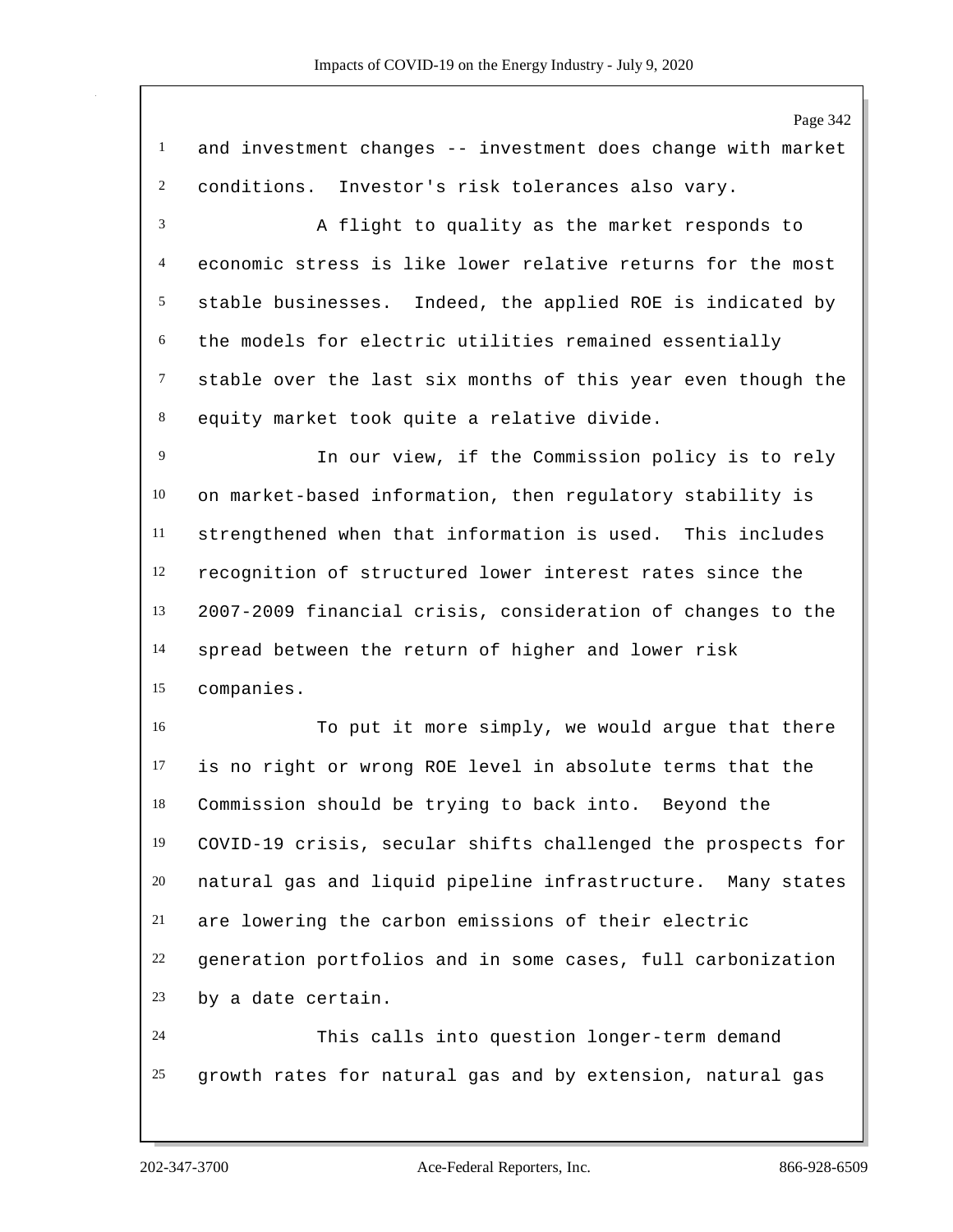pipeline infrastructure. Municipalities are enacting bans on new natural gas for customer homes and businesses in favor of electrification supplies by non-GHG emitting resources.

 Similarly, the growing interest in electrification of transportation to lower greenhouse gas emissions in the economy generally challenge the long-term growth prospects of the products carried by liquid pipelines. In contrast to these trends, these are not negative for the electric transmission sector, which we expect will continue to be vetted and authorized by regulators to replace aging infrastructure to accommodate new, lower carbon generation resources and potential incremental demand in transportation electrification.

 On the LNG side, we also see a challenging environment. Through June 30, we've tallied 12.2 bcf per day of capacity in the United States and 8.3 bcf per day of international process that has delayed financial investment -- final investment decisions.

 At present, the U.S. present sponsors that have deferred their planned FID have pushed them out 12 months, but some international sponsors have adopted more open-ended delays, which we think underscores the significant uncertainty for a market that is underpinned by multi-year, multi-billion dollar investments.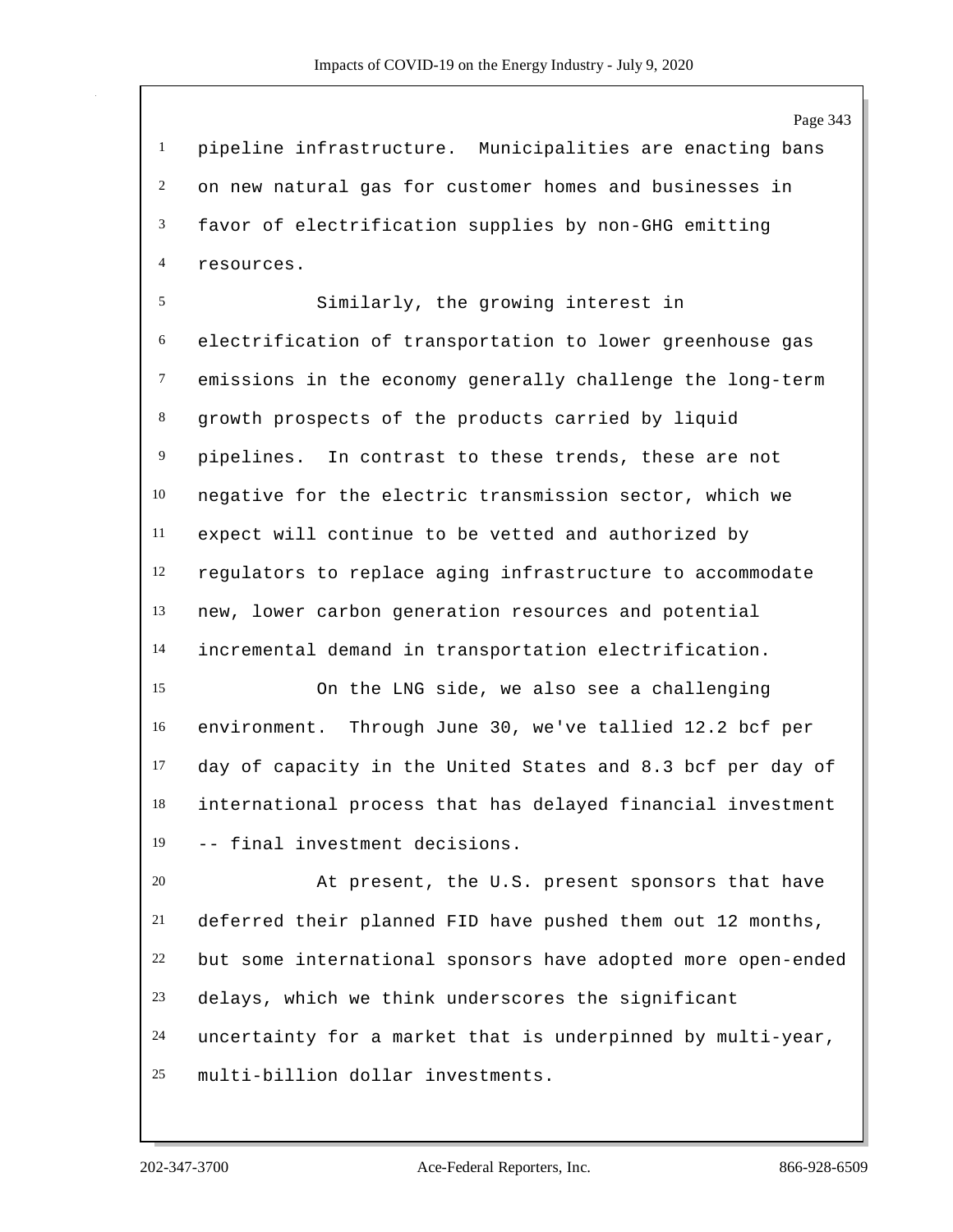Page 344 Reuters has reported cancellation of LNG cargos in excess of 1 per day, that's 40 to 45 cargos, for both July and August. As indicated, the pipeline facilities, the credit worthiness and the financial health of the shippers and the demand outlooks to the end use market shapes the rich horizons for individual terminal operators and will likely have the underlying contract structures for their down price protection in the take or pay construct. 9 As was addressed in the last panel, the medium and long-term outlooks for this sector is particularly uncertain. On behalf of Clearview, I thank you for this opportunity and I look forward to your questions. MR. CABRERA: Thank you Miss Tezak. Our next panelist is Steve Young, Executive Vice President and Chief Financial Officer of Duke Energy. Please go ahead Mr. Young. MR. YOUNG: Thank you. Good afternoon Mr. Chairman, Commissioners, FERC staff and my fellow panelists. I appreciate the opportunity to participate in the discussion today. The background on Duke Energy, we are one of the largest regulated providers of energy utility service, serving roughly 25 million electric and natural gas customers in the Midwest, and Southeast United States. The provision of these essential services to our customers is accomplish through investing approximately 10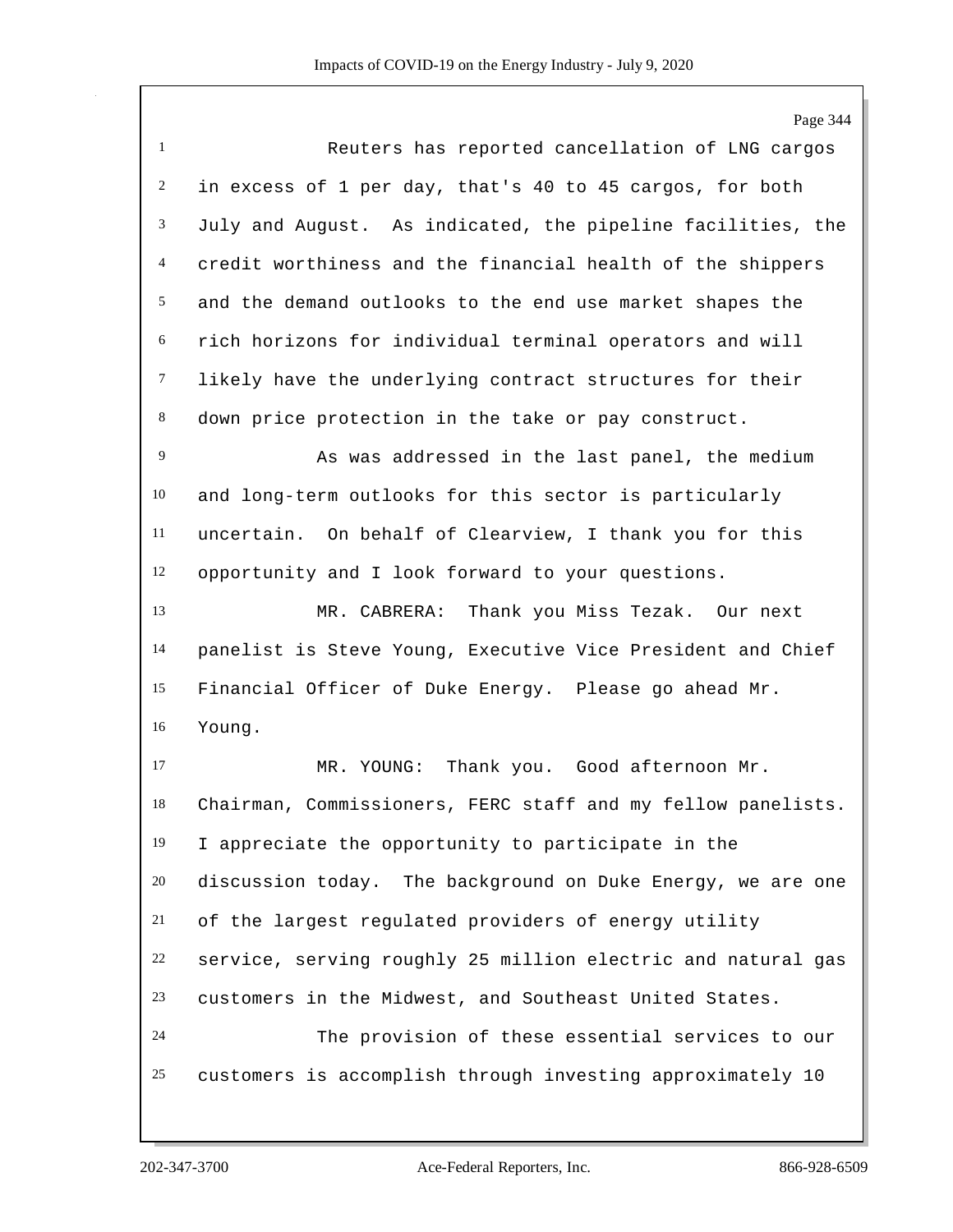Page 345 billion dollars of capital each year. 2020 has presented challenges for many industries across the globe and the energy and the utility industries are not immune. Duke Energy, along with many utilities, must account for the capital-intensive nature of our business and we continue to make significant investments to modernize the energy grid, generate cleaner energy and expand natural gas infrastructure -- all of which position the company to serve customers with reliable, affordable and increasingly clean energy now and well into the future.

 As a consequence of the essential services we provide and the capital intensity of these services -- the rates we are permitted to charge for those services are overseen by this Commission and by state Public Utility Commissions. We have a five year capital investment plan of 56 billion dollars, virtually all of which is in our electric and gas utilities.

 To fund these significant capital investments, it is essential that we are able to attract debt and equity capital in the same financial markets utilized by our peers and by other non-regulated businesses to provide effective service to the public. If access to the capital markets is unduly impaired, our ability to provide customers the safe and reliable energy at a reasonable cost is jeopardized. In early 2020, particularly beginning in March of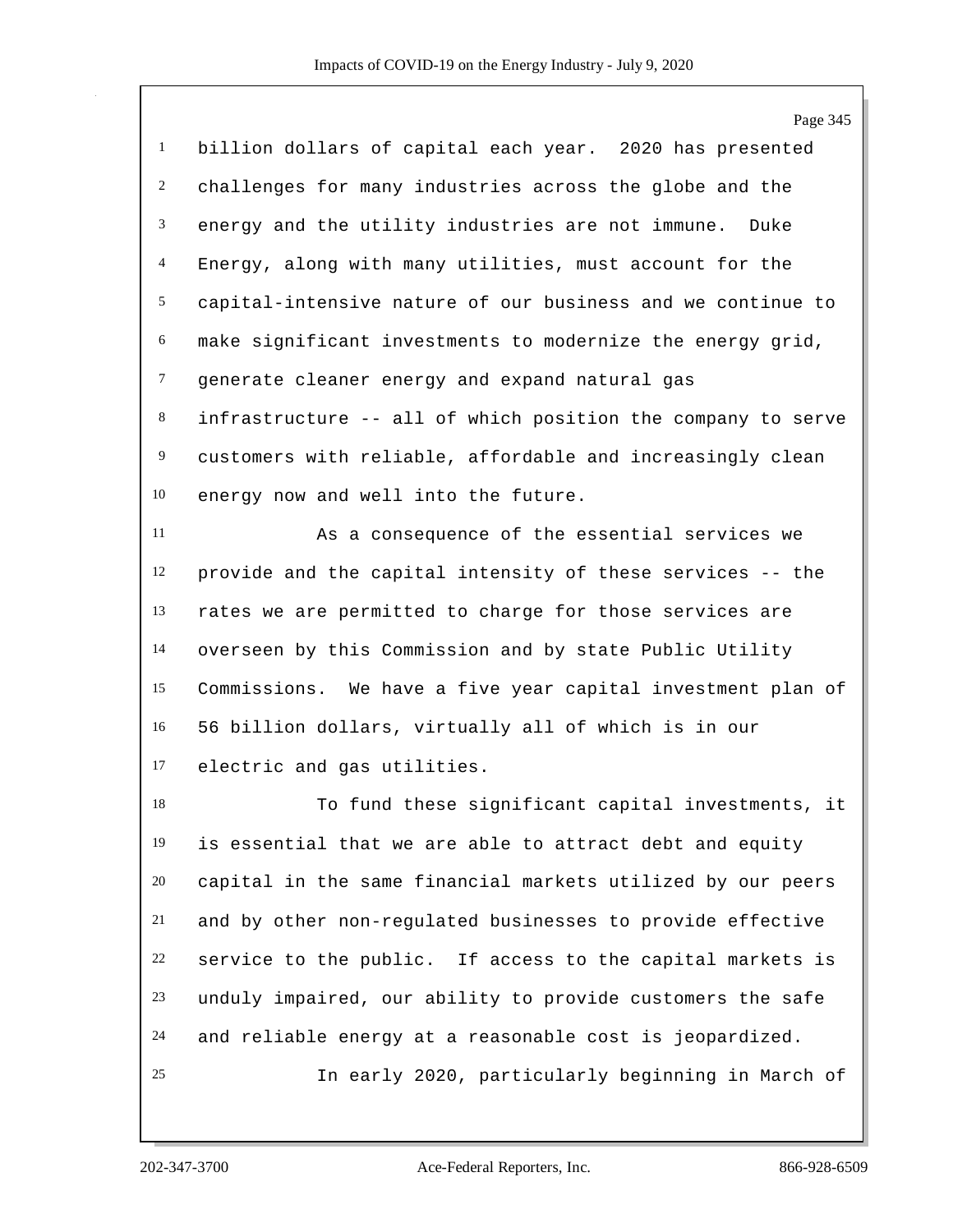Page 346 this year, the debt and equity markets experienced significant volatility creating concerns about access to reasonably priced capital across the industry. In fact, access to markets was severely restricted and if access could be obtained, the cost was quite high on a relative basis. To illustrate the magnitude of this year's volatility in the 48-day period between February and April 2020, there were 24 days when the equity market moved more than 3 percent. In the prior three years, there were only six such days with market moves of 3 percent or greater. In addition, short and long-term borrowing rates nearly doubled in a two-week period in March. The Treasury Department supported credit markets and the impacts of federal stimulus legislation funding were critical to stabilize the situation. You cannot become complacent. And given the COVID-19 virus is not yet under control, we continue to see high unemployment rates, the economy could face additional problems. The oncoming hurricane season only exacerbates the situation for utilities, particularly those electric utilities that serve Southeastern franchises. Duke Energy, like many utilities I suspect is cash flow negative and projects to be so throughout our

five-year planning horizon. This is not a new phenomenon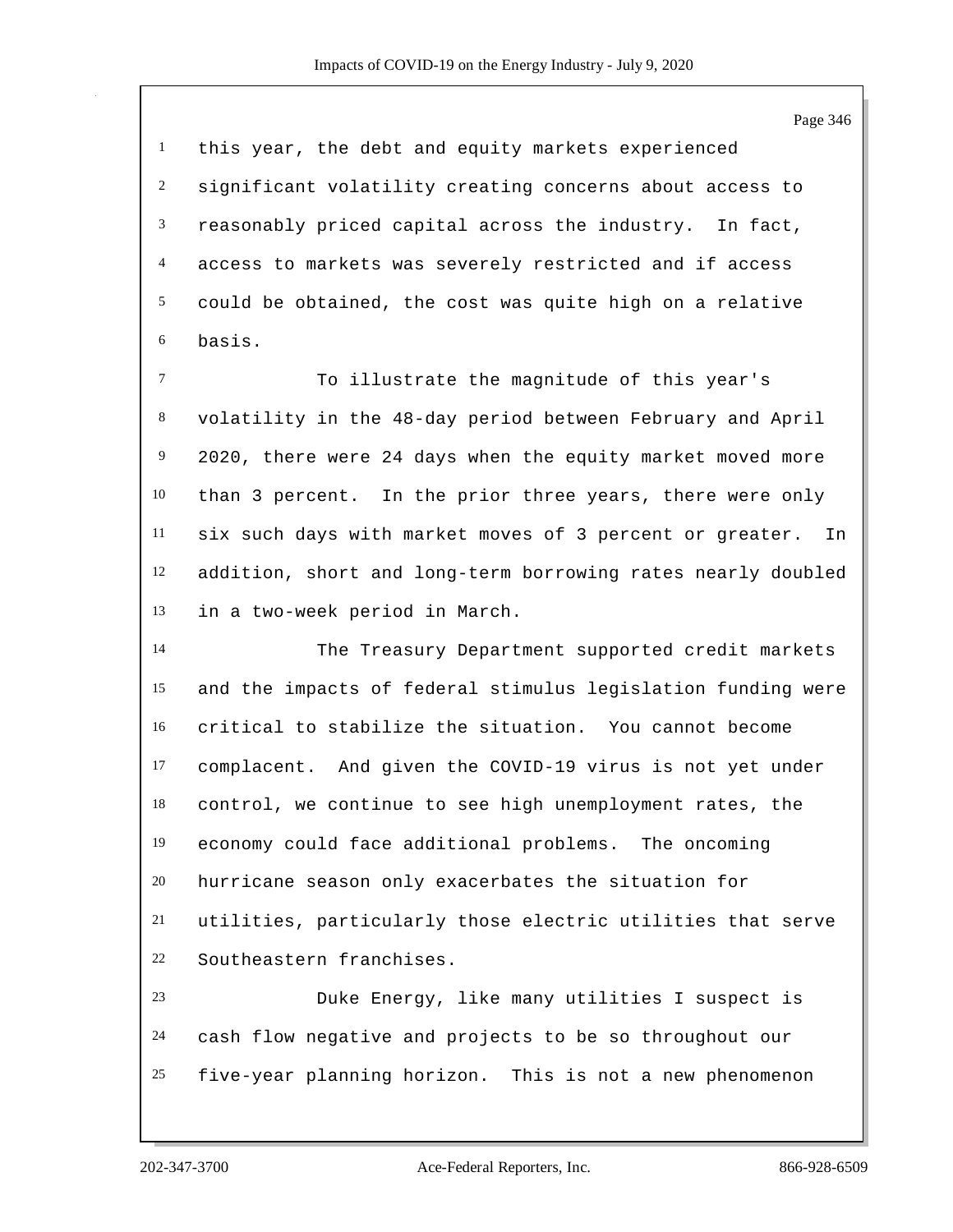| 1 and is due to the significant capital investment         |
|------------------------------------------------------------|
| 2 requirements. As I stated earlier, Duke Energy's capital |
| 3 plan of over 10 billion per year is needed to maintain,  |
| 4 modernize and expand our infrastructure to meet the      |
| 5 customer demands and growth.                             |

 We must make investments in new transmission infrastructure as customer base grows. We must make investments to bolster the transmission grid with strong equipment to better withstand extreme weather events. We must invest in technologies that facilitate the ability to de-carbonize our generation fleet. In order to meet these demands, we must have confidence in the ability to access capital markets.

 Correspondingly lenders, meaning bond holders and shareholders must have confidence that utilities will be able to recover these financing costs in rates. We recognize the challenge our customers and employees face in times like these, and have responded by suspending disconnections, waiving late fees, granting employee stipends and contributing to community shareable organizations.

 These are the right things to do, but they also increase funding pressures. Customer accounts in arrears have increased 68 percent when comparing May of 2019 to May of 2020, and that's directly tied to the COVID pandemic.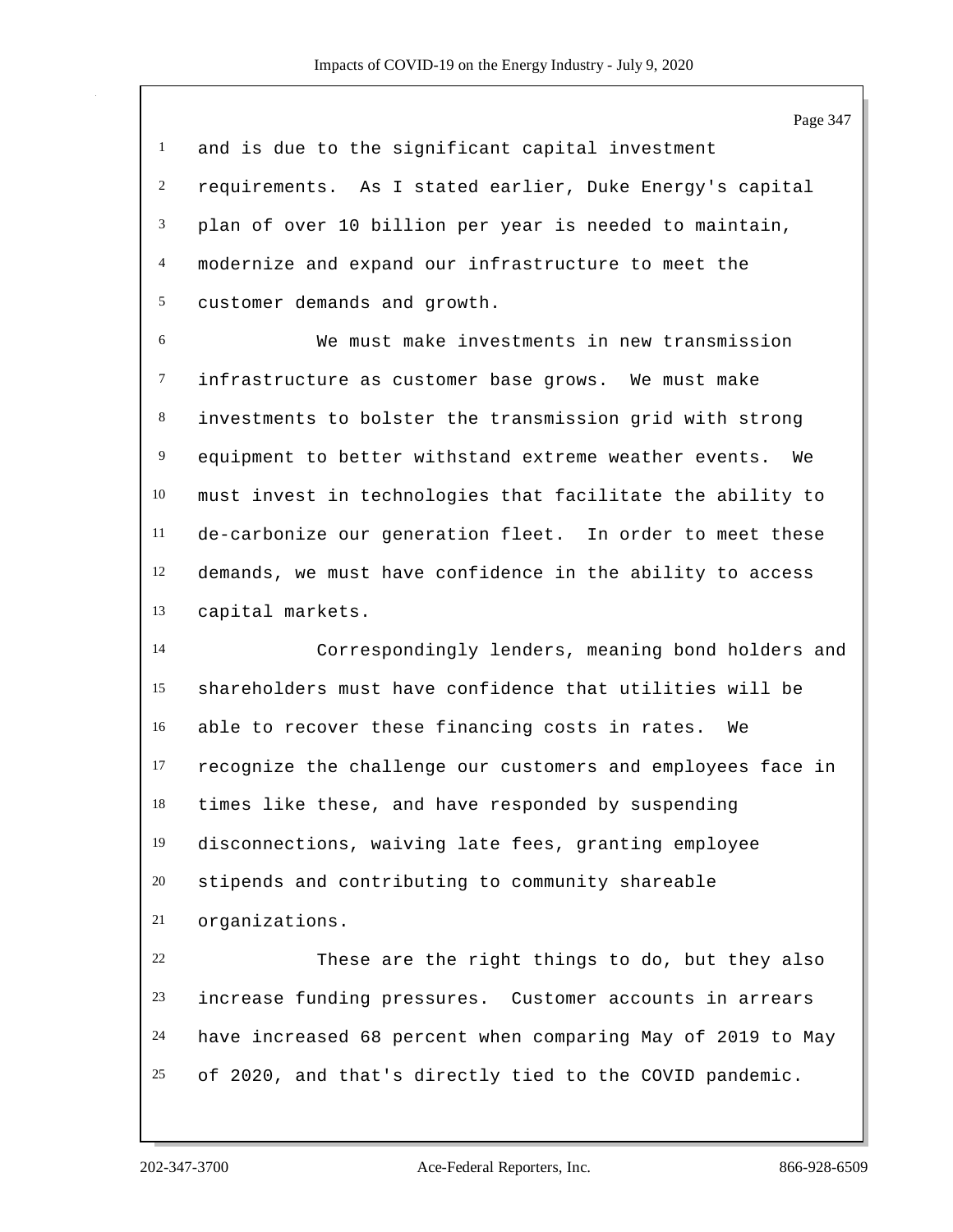Page 348 Duke Energy, and many of our peer utilities are tightening our belts to help ease the financial stress, but regulatory support is critical to continue to provide adequate service. Specifically, we're looking for our regulators to provide adequate and timely recovery of costs. This means setting returns that are appropriate given the increased risk in the marketplace. And recovery periods that are not overly expanded. This will instill confidence in investors who are critical to funding the projects required to provide reliable service. As a result of the COVID-19 Pandemic, our customers have effectively become -- our customers homes have effectively become their offices, their restaurants, their schools, so we recognize the importance of providing reliable service while we all adjust to this current environment. At the same time we must maintain our financial strength, access to capital, credit ratings and liquidity position to attract investors and keep rates affordable. I look forward to the continued dialogue around this Conference today and the many perspectives that will be shared as part of the panel discussion. Thank you. MR. CABRERA: Thank you Mr. Young and thank you to all the panelists. Now we will begin the question and answer session. If a panelist would like to answer a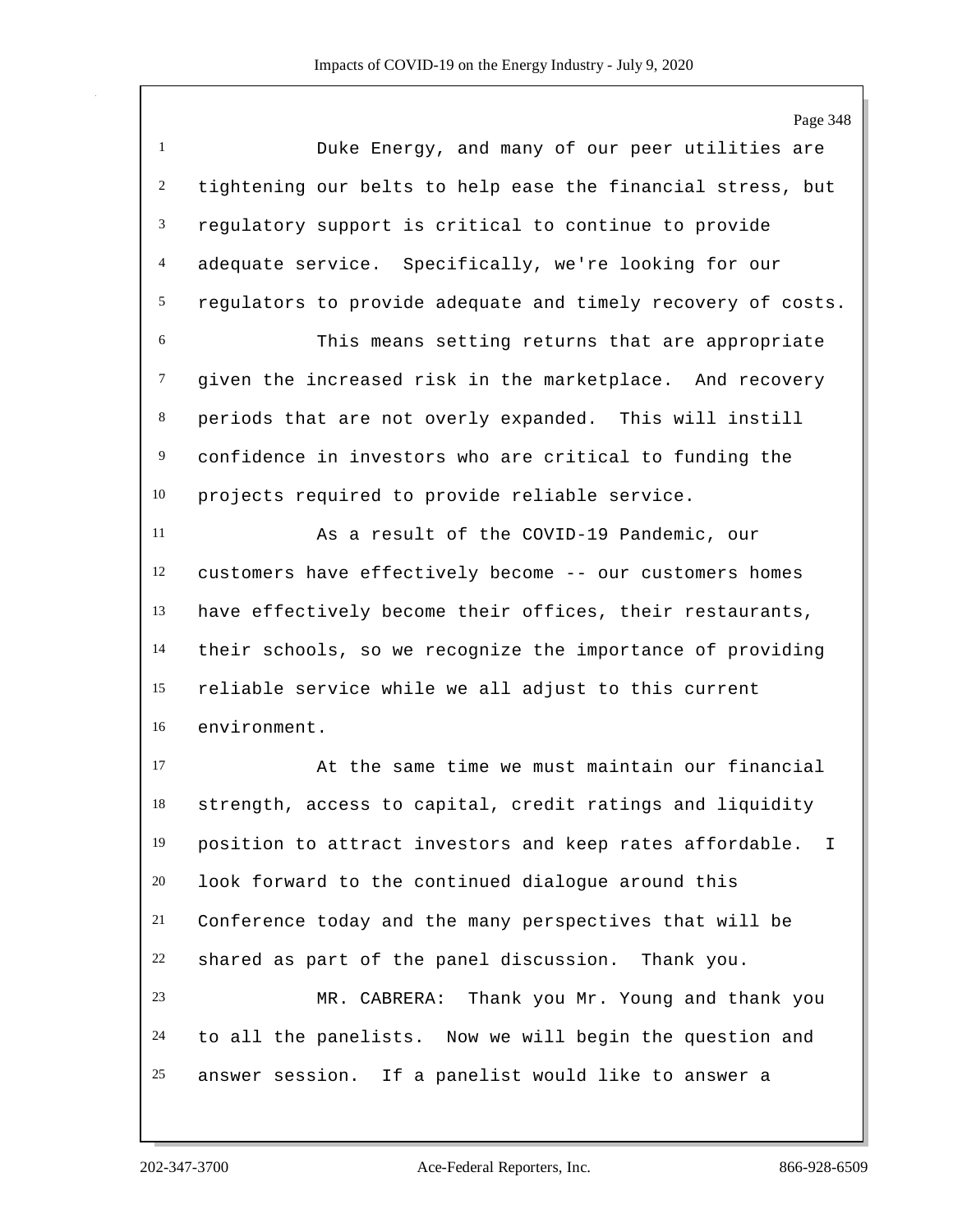|                | Page 349                                                               |
|----------------|------------------------------------------------------------------------|
| $\mathbf{1}$   | question, please use the Webex raise your hand function.               |
| $\overline{c}$ | Following with the raise your hand function, please turn on            |
| 3              | your microphone and indicate that you would like to respond.           |
| $\overline{4}$ | I will call panelists that raise your virtual hand or                  |
| 5              | otherwise indicate that they would like to answer in turn.             |
| $\sqrt{6}$     | Once I do so, please turn on your microphone and                       |
| $\tau$         | respond to the question. Turn off your microphone and lower            |
| 8              | your virtual hand when you have completed your answer.<br>$\mathbb{I}$ |
| $\overline{9}$ | will now turn it over to Chairman Chatterjee for questions.            |
| 10             | Mr. Chairman.                                                          |
| 11             | CHAIRMAN CHATTERJEE: Thank you and thank you to                        |
| 12             | all the panelists for a great discussion. For my first                 |
| 13             | question I'll start with Miss Dang. I appreciate you being             |
| 14             | here today. What is the most important takeaway for my                 |
| 15             | colleagues and I that you would have us remember regarding             |
| 16             | access to capital and infrastructure development during                |
| 17             | COVID-19?                                                              |
| 18             | MS. DANG:<br>Yeah. On access to capital, I think                       |
| 19             | that the main point is credit. And so you know, the credit             |
| 20             | policy of the FERC by only allowing three months, I think is           |
| 21             | -- makes it difficult for us to manage during significant              |
| 22             | periods of stress like COVID-19. And so I think that we                |
| 23             | need a policy where we can negotiate with shippers, given              |
| 24             | their unique circumstances, their unique credit profile and            |
| 25             | market conditions in order to achieve the right credit and             |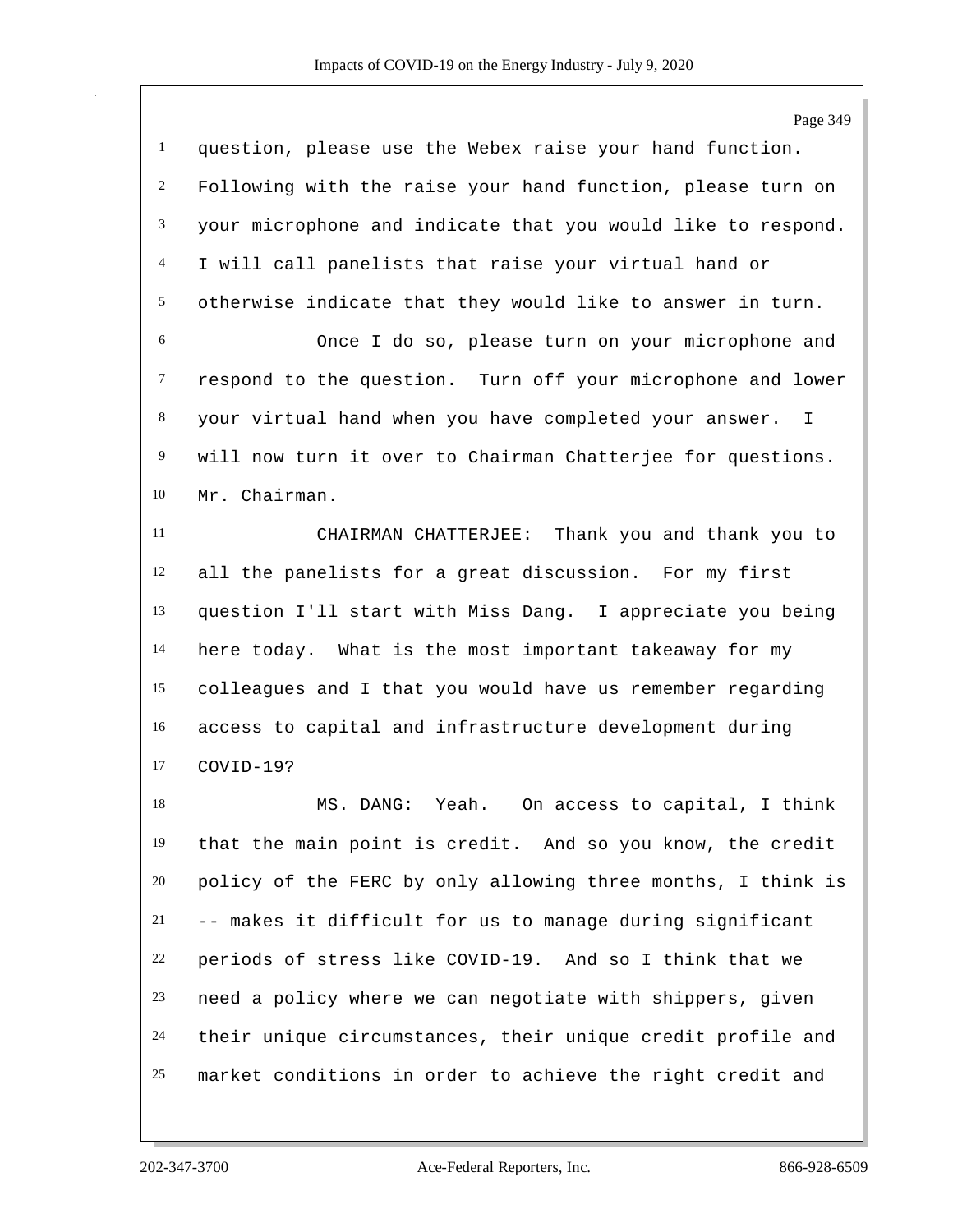Page 350 support to protect our businesses during uncertain time. CHAIRMAN CHATTERJEE: Thank you for that. Opening it up to others. What are the risk factors from the COVID-19 emergency that in your view are the most acute with respect to potential credit rating downgrades and other credit deterioration? Any anyone feel free to jump in on that.

 MR. CABARALES: Miss Tezak, you have the floor. MS. TEZAK: Thank you. I think one of the things that we've observed most recently is the importance of state regulatory policies that Commissioner Moeller mentioned earlier and when those are clear, when the state regulators in a constructed posture, then that keeps the distribution utilities healthy, both for electricity and natural gas. And that has constructed a spillover effect that you know, contribute to both natural gas pipeline environment as well as the electric transmission environment and the overall health of utility holding companies.

 And so you know, what we've seen is that so far the ratings agencies if you're comfortable with how that interaction between the state regulators and utilities and the regulators is going, and as that continues to move forward, that seems to set a nice sort of background environment for a continued constructive posture on a regulated group as a whole.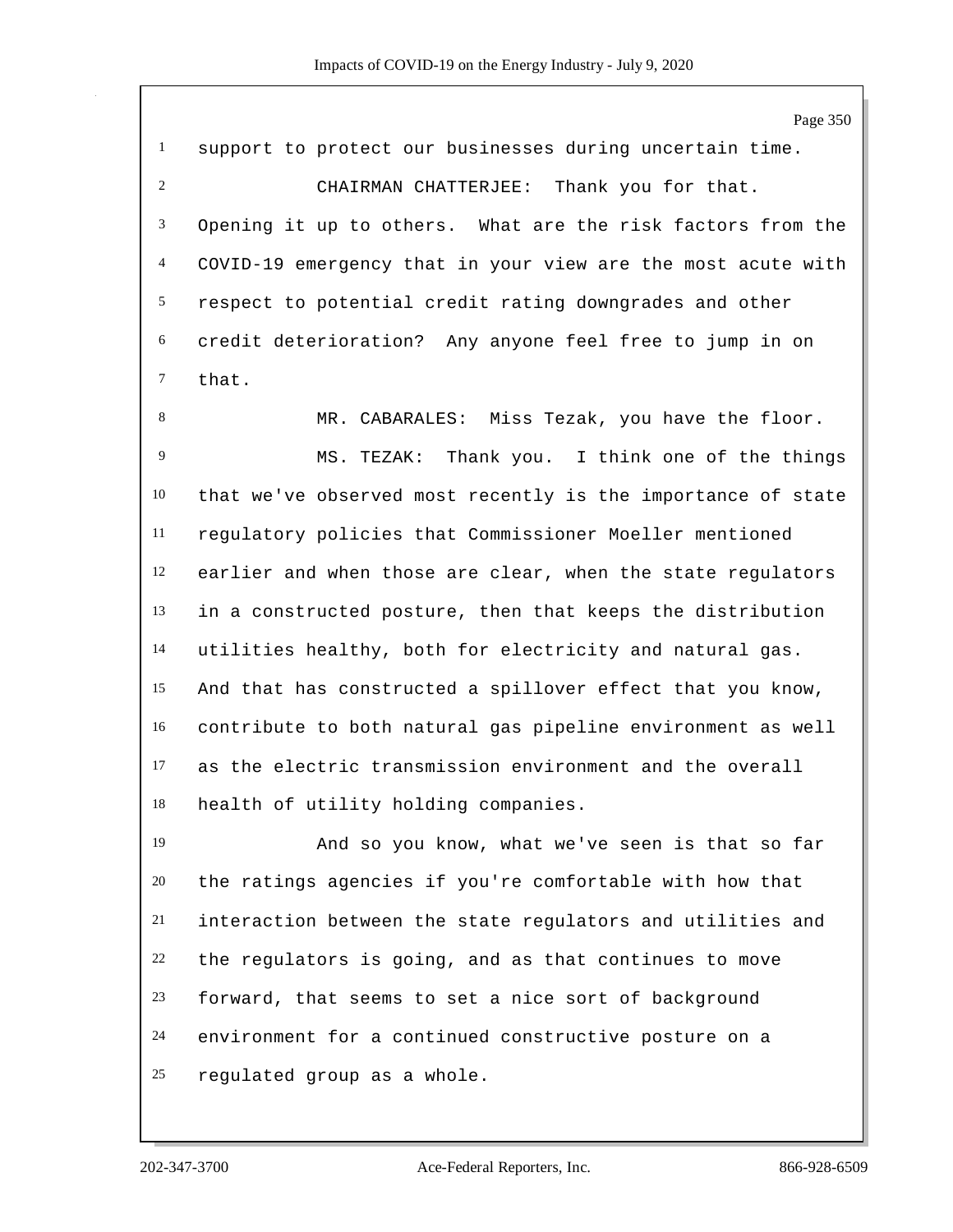Page 351

 MR. CABRALES: Thank you Ms. Tezak. Mr. Smyth, I saw you hand your hand up for a second. Would you like to address the question?

 MR. SMYTH: Yes Omar. Thank you and Mr. Chairman, thank you for your question. As I mentioned in my opening, you know the factors that present the most acute financial risks to our business today are you know, reduce load and our customer's ability to pay their bills now and really in the foreseeable future.

 And you know various panelists be it yesterday or today, have touched upon key supply chains and the to date there have been minimal impacts on our basic supplies of material and labor that's used in the construction of our transmission projects. We've seen so many times extended, but we have quickly adjusted our inventory levels, you know, to account for this and we have not experienced major supply concerns thus far.

 However, one thing I did want to point out too, which is the related risk factor in the construction process that we're really navigating now is our ability to secure permits, obtain access to land owners, rights of way, court systems, court office and really other required resources that are outside of the supply chain itself. So you know, there can be a meaningful effect when the required local aspects of project development are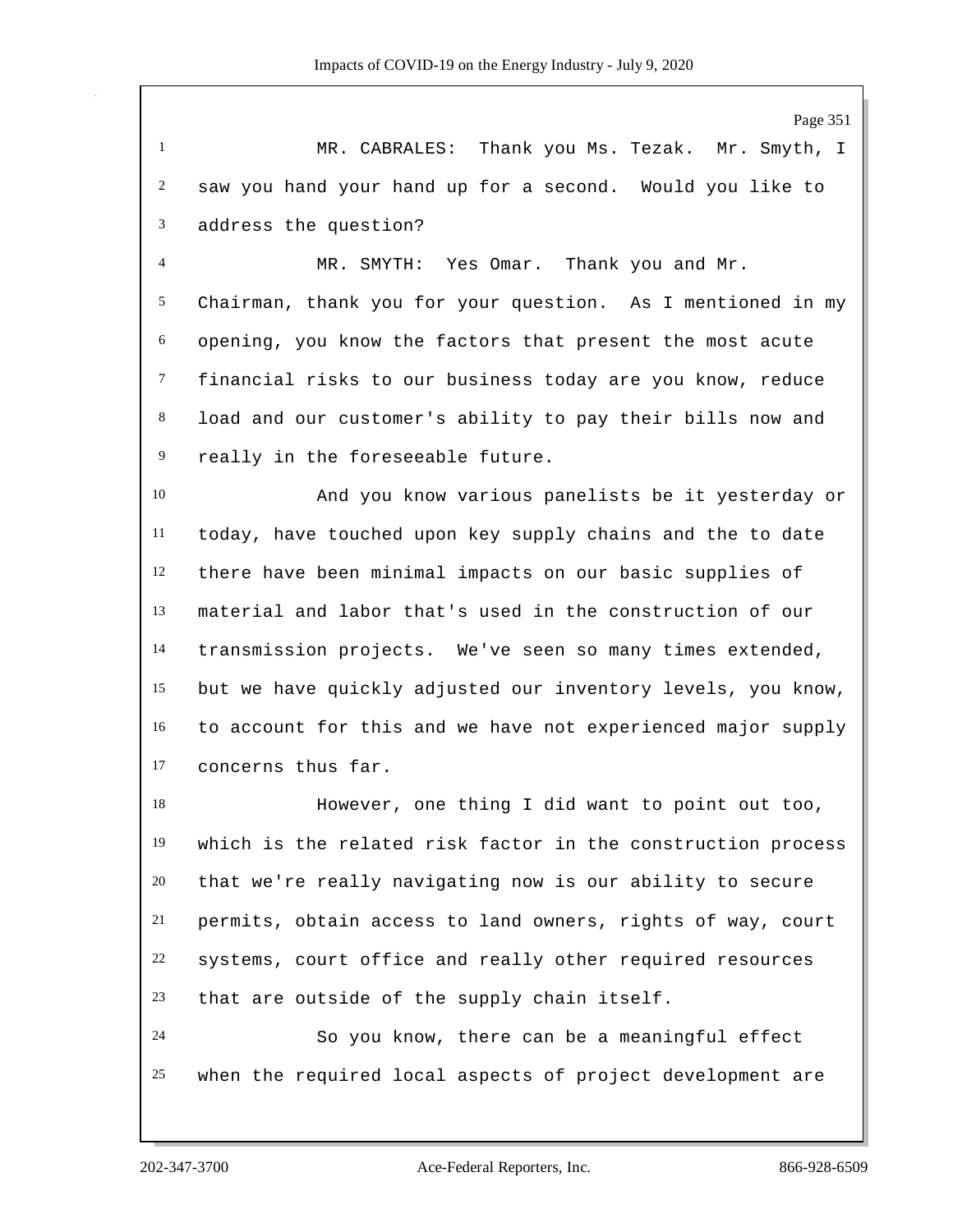Page 352 held up. So again, it's more than just the supply chain that we have to manage in order to get projects completed and eligible for cost recovery, and we're working closely with, you know, states and counties and local agencies to work through it. And you know, we're also thinking through, you know, the paths by which demand receives issues on a going forward basis. We shouldn't be seeing any additional closures or delays, you know, caused by continuance of disruptions here. So, I mean it goes beyond you know, supply chain and really goes all the way to the local level. So we're managing that, we're watching that very closely. 14 MR. CABRALES: Thank you very much Mr. Smyth. Mr. Young, you had your hand up? MR. YOUNG: Yes. Just quickly. I would add also from a financial standpoint the top risk, or top line revenues are going to decline as a result of this. We've seen that. We estimate between you know, 3 and 5 percent this year and it's hard to predict where it will go from there. Bad debts are going to go up. So both of those are going to hit the cash flows and cause issues in terms of credit metrics at that bow, which is so critical to rating agency assessment of utilities. So I think timely support by regulators of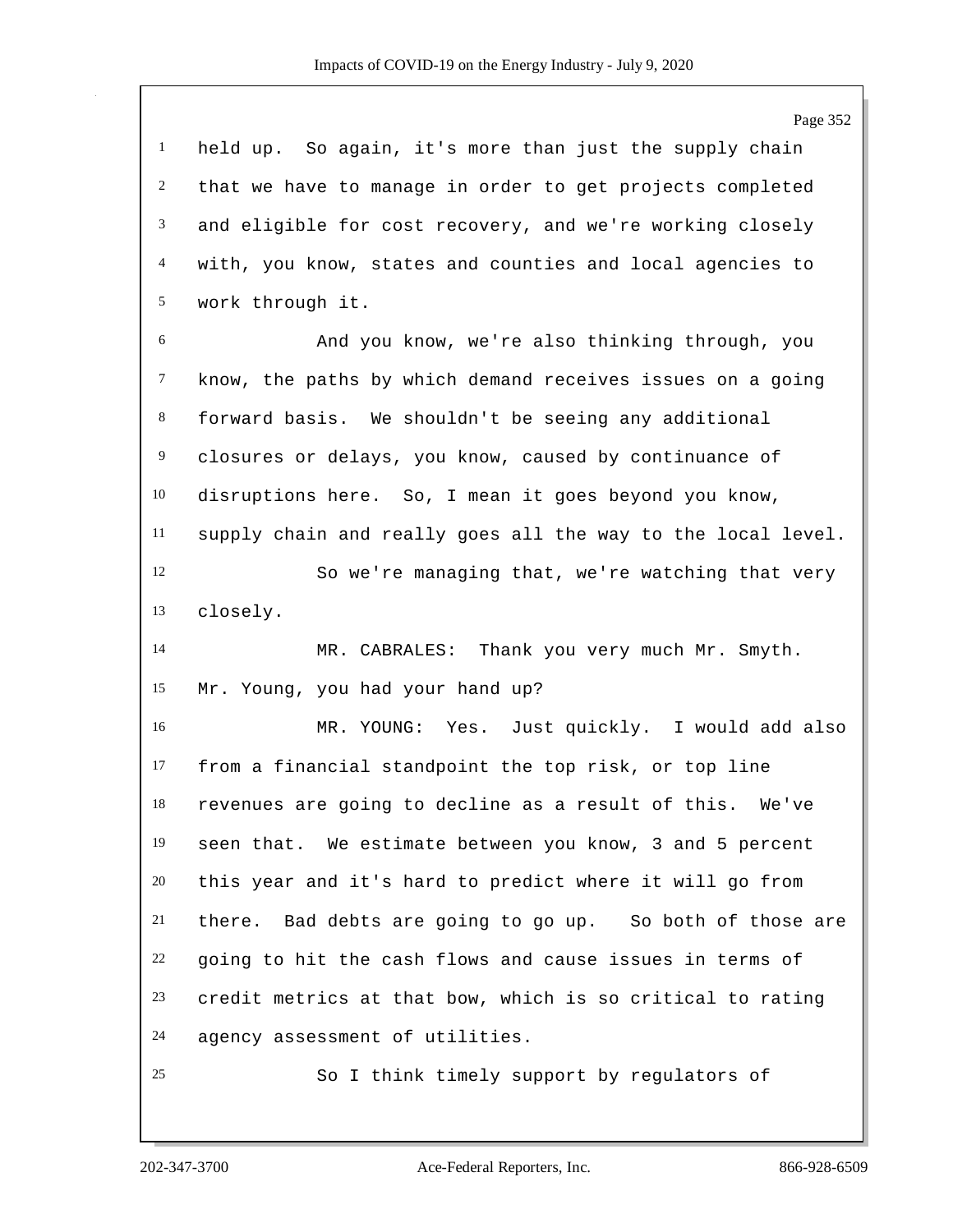Page 353 unusual costs, fair ROEs, not just looking at fed benchmarks which are trying to offset added risk we're seeing a true assessment of market risk and those types of things are very critical. Thank you. MR. CABRERA: Thank you Mr. Young. Mr. Gutierrez, you have the mic. MR. GUTIERREZ: Thank you Mr. Chairman. The major risks that I am observing, I put them in three big buckets, and I think they've been addressed, but I'd like to provide you just some optic on what we're seeing. The first one is you know, lower customer demand and customer payments on bad debt. What we originally expected at the beginning of the pandemic, we have seen much better numbers than that, both on bad debt and customer demand has already increased and we saw in many placed, pre-COVID-19 levels. The second one is the access to capital, why there was some uncertainty at the outset of the pandemic that said intervention was very, very effective and really stabilized the capital markets and I can tell you today that access to capital is pretty wide open. And then finally, just the risk of possible regulatory intervention and lack of regulatory certainty. So, you know, as you can see all these three have been mentioned but you know, some of them were very temporal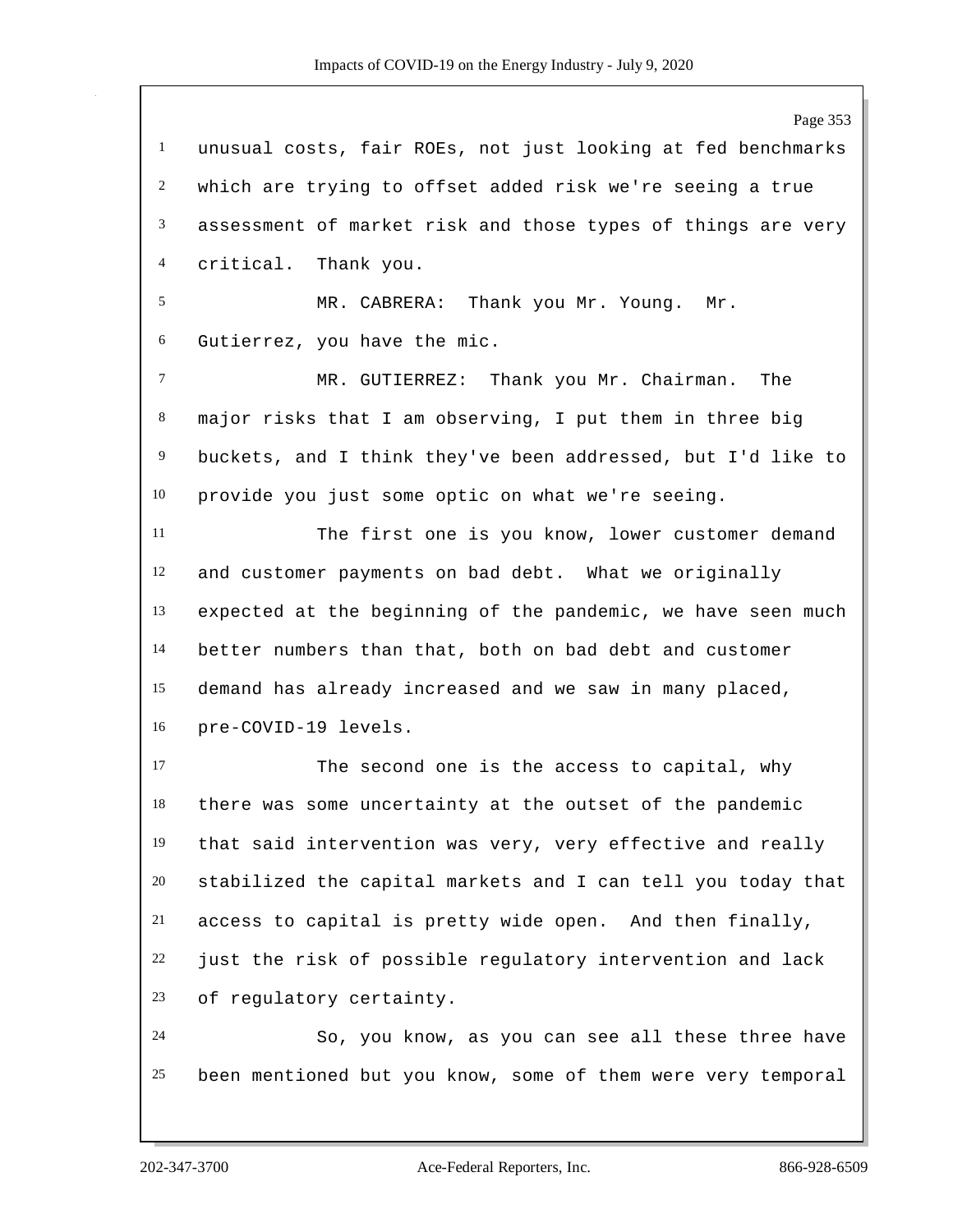Page 354 and I will say that they have more than recovered to pre-COVID-19 levels. MR. CABRERA: Thank you Mr. Gutierrez. Mr. Jones, please proceed. MR. JONES: So most of what I was going to say has been covered. I think the moratorium on shutoffs and the increase of uncollectible expenses has already been said as a risk to cash flow to our business. And while the fed has taken action -- that action to press inter-straights has an unintended consequence. Those of us at our business still have divine benefit pension plans and an unintended consequence is that we are going to have to make larger contributions sooner than were otherwise contemplated because of the affect of the discount rate on how those pension plan calculations are made. I know this isn't necessarily an issue that the FERC can help us with, but it's an issue I think the FERC needs to be aware of because it continues -- it will continue to put pressure on our credit efforts because those mandatory pension contributions also influence our rating issues look at the credit for our industry. MR. CABRERA: Thank you Mr. Young. Commissioner Moeller, you have the floor. COMMISSIONER MOELLER: Thanks Omar. I will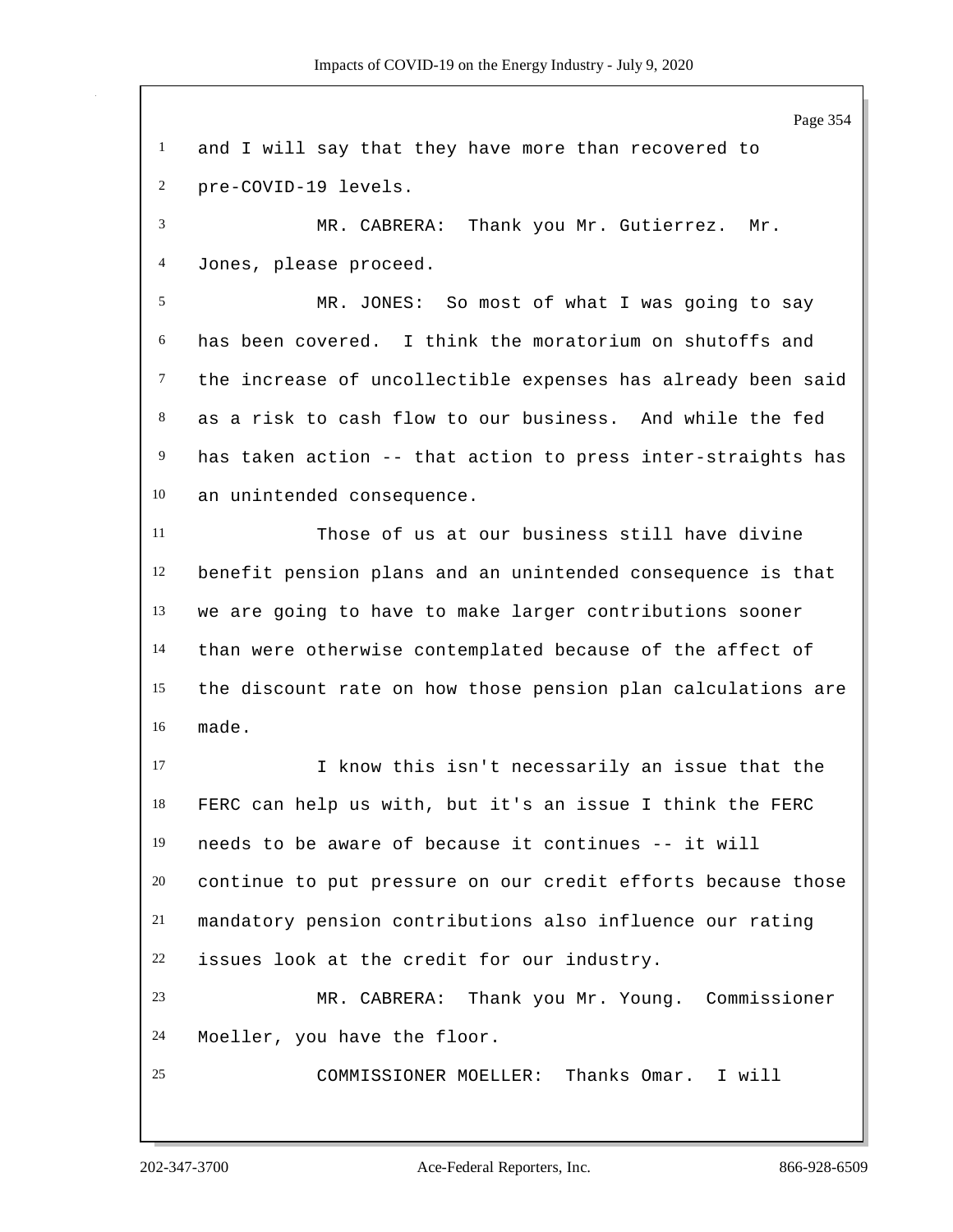|              | Page 355                                                     |
|--------------|--------------------------------------------------------------|
| $\mathbf{1}$ | reiterate what's already been said that the main             |
| 2            | instruction. I would note those in terms of the risk         |
| 3            | categories that we are entering the cooling season, it was a |
| 4            | hot summer. And in most areas of the country it's summer     |
| 5            | peaking and so to the extent that this is a risk in          |
| 6            | collectibles, that would be a factor that's facing us.       |
| $\tau$       | MR. CABRERA: Mr. Chairman, we don't have any                 |
| 8            | other hands up at this time.                                 |
| 9            | CHAIRMAN CHATTERJEE: Right. Thank you all for                |
| 10           | that response. The second question, I'm going to start with  |
| 11           | Ms. Tezak, but I want other panelists to weigh in as well.   |
| 12           | How has COVID affected the counterparty mix at pipeline      |
| 13           | space from natural gas and oil shippers, in that RTO and ISO |
| 14           | space from power market participants?                        |
| 15           | And what are those counterparty risks? And what              |
| 16           | new measures, if any, are needed to potentially address      |
| 17           | those risks?                                                 |
| 18           | TEZAK: Well Chairman Chatterjee, thank you<br>MS.            |
| 19           | for the question. But I think you actually have some folks   |
| 20           | on the panel here that are better positioned to answer that. |
| 21           | Ms. Dang is dealing with the deterioration in her shipper's  |
| 22           | financial health and how that's challenging them.            |
| 23           | And think that the increase request to the                   |
| 24           | Commission to weight in on bankruptcy proceedings that are   |
| 25           | arising from the financial crisis is an indicator of how     |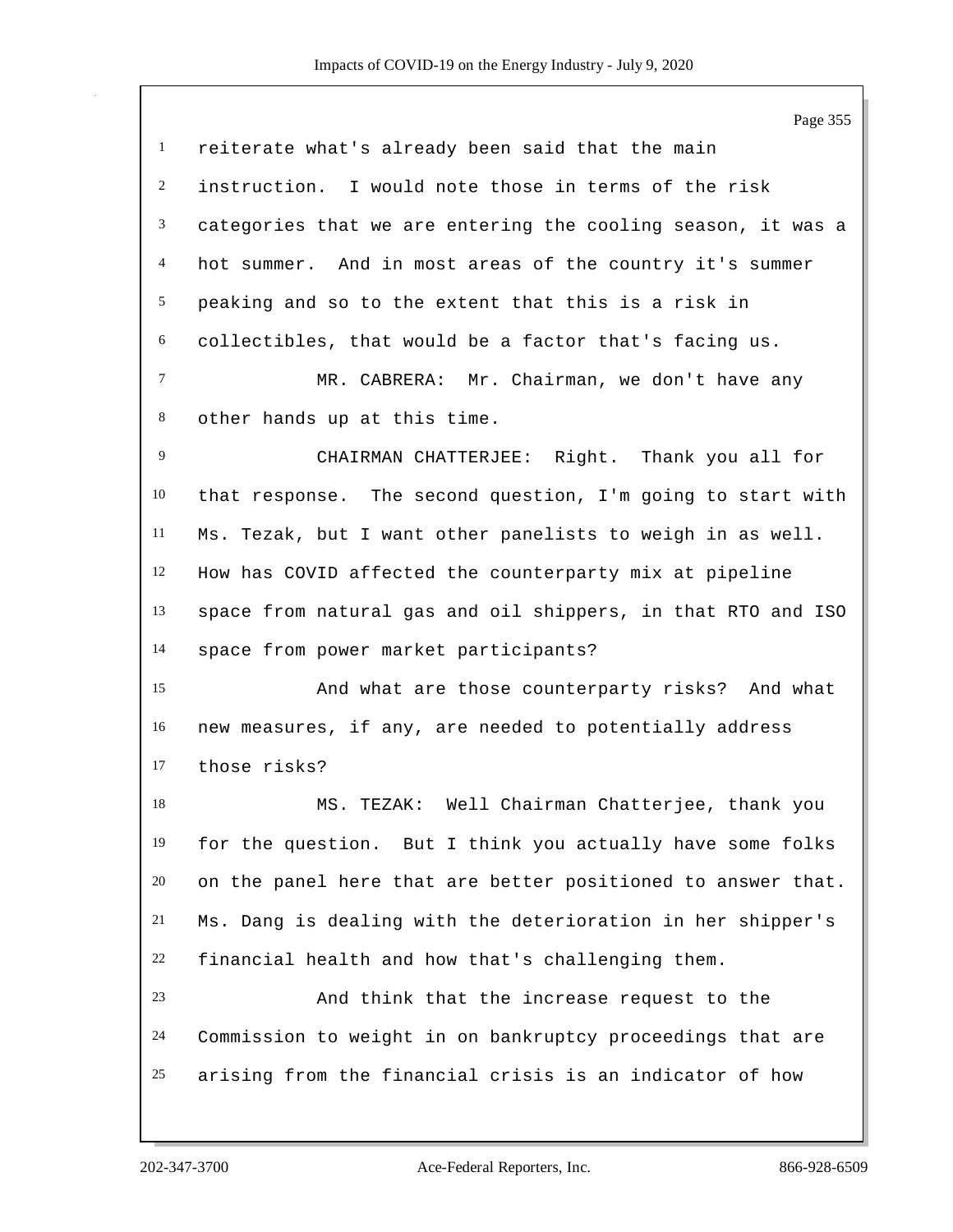important those credit issues are. And I believe that Mr. Collanton is the right person to ask about what the ROTs are doing.

 MR. CABRALES: You're okay to weigh in? MS. DANG: Sure. I can weigh in. Let me just turn on my video for you. You know the counterparty credit that we're dealing with -- I mean I think we covered it, but I'll go back to it you know, again. So we've got deteriorating credit from existing shippers and so we're working with those existing shippers to try to secure credit that they're required to post.

 That can be difficult at time. We've also got a number of shippers that have gone bankrupt, and you know, when you have 10-year contracts and you have a shipper that goes bankrupt, and you're earning a regulated rate of return, that is painful. And I think you know, one of the things that I would say about COVID-19 is -- and this is true for a lot of different industries, but you know, it has introduced risk into our business that, you know, people did not see before.

 And so for example, in our refined products pipeline, that demand was always very, very stable. And because of that, there was a certain level of return that people expected to earn. Well if we can have, you know, a 40 percent reduction in demand, and you know, and then that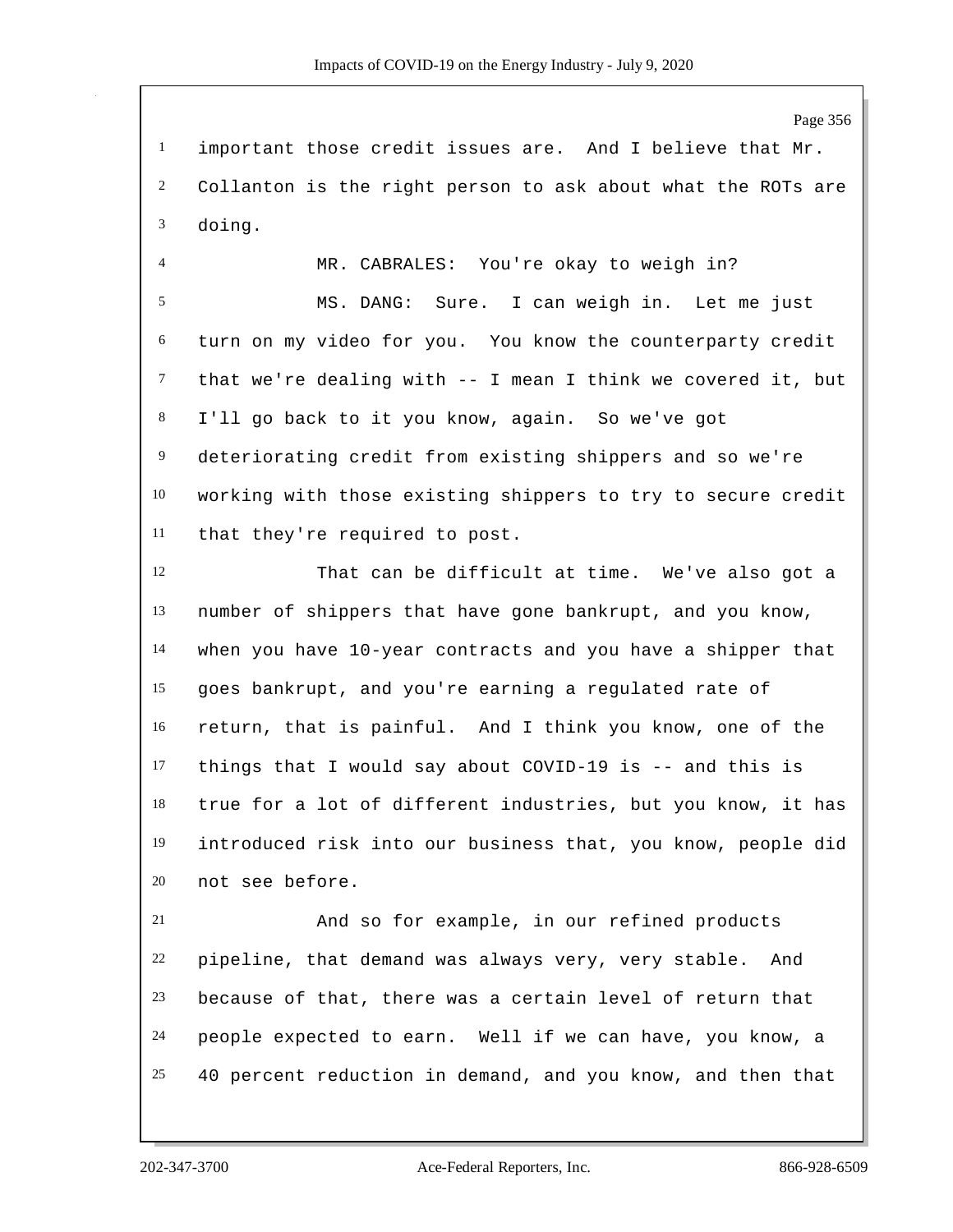Page 357

 reduction on some of those products expand potentially for years, you know, the risk profile is going to increase on those assets. And so they're going to -- people are going to need high rates of return.

 You know, so it's really demand obstruction that we're seeing on the product side. On the natural gas side, that's where the credit concerns really come in and being able to secure the appropriate credit support because you know, we don't -- in our pipes the way it's set up, we are operating in very competitive environments.

 And you know, and we're getting tapped out on our returns in good markets and then in other markets where we have pipes where we can't earn our cost of service, you know, we just don't earn it. And we have a portfolio of assets. What's supposed to happen is you're supposed to be able to earn you know, your good projects make up for some of your bad projects.

 And what happens with in our environment with the regulated return is you know, when we have the good stuff, it gets chopped off in a rate case, but on the back stop, you know, we can't recover that. And then you introduce COVID-19 on top of that and introduce more risk it just makes it, you know, a difficult business to be in in the long-term, unless we make some changes here to credit and to expected -- and to regulated rates over time.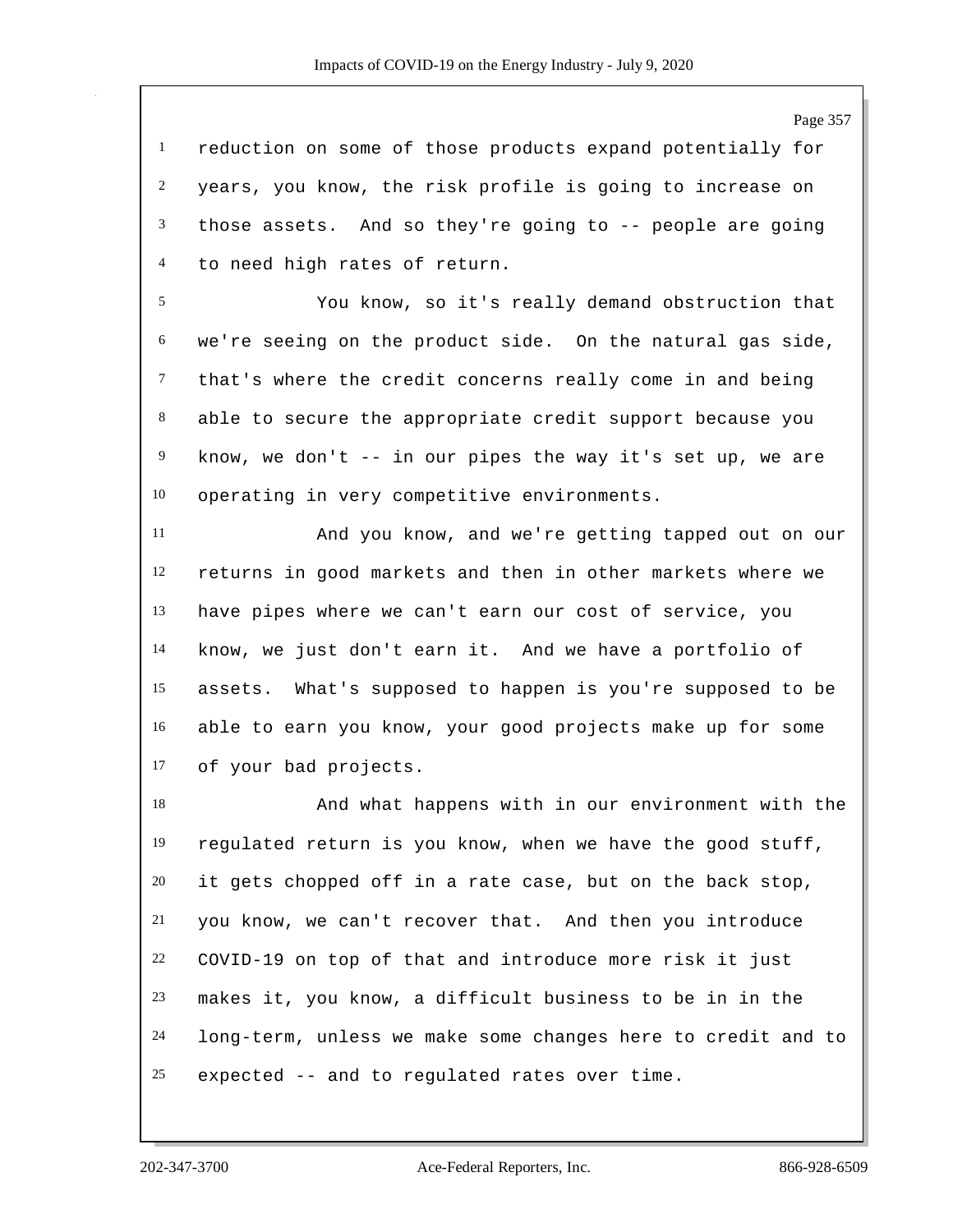Page 358 MR. CABRERA: Thank you Miss Dang. We have Mr. Collanton had his hand up. MR. COLLANTON: Well yeah, thank you. With regard to the risk that we've seen as I said, because it is not an observed increase credit risk currently among our market participants from the COVID-19 Pandemic, whether they're investor-owned utilities, ESP units on these financial marketers, and this is consistent with the information I have received from other ISOs and RTOs and ISO RTO council. So to date, this has not come to fruition, but we are maintaining vigilance and monitoring and to assess the credit risk, we're relying on the information from financial credit reporting agencies, the financial energy press as well as information that's provided to us directly from markets and spreads. And examples of that that could reflect increased credit risk would include negative reports from credit rating agencies, increases in expected default frequencies, and a decline and hence will that work or the net assets, and difficulty of our markets responding to collateral demands and market maintenance. So we're keeping an eye -- a close eye on that. With respect to expected default treatments, when we subscribe to services in an attempt to predict that and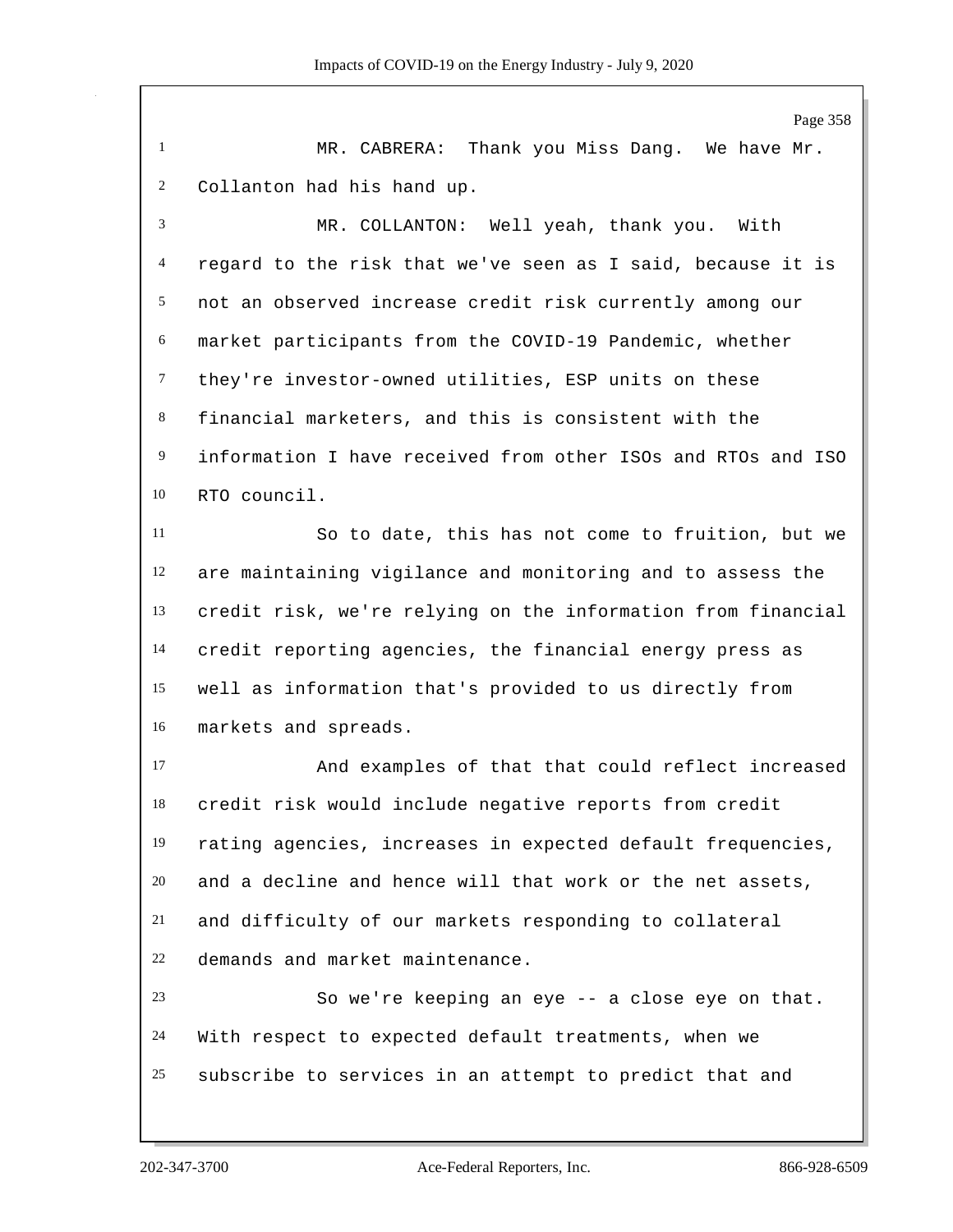again, you know, looking at current events that impact the economy and specific companies, you make -- they calculate the expected default frequencies and we make decisions based on that and other data regarding unsecured credit and collateral.

 And this allows us to be more proactive in our credit analysis. With regard to what the Commission could do. I think that one thing that is important is for the 9 Commission to conduct outreach to the state regulatory commissions that oversee the financial health of the load serving entities, because that's where we see private big insurance would come from is whether the issues of non-payment or reduced loads that impact the cash flow and revenues for the loads that we have.

 MR. CABRERA: Thank you Mr. Collanton. Mr. Gutierrez I see that you have your hand up. Would you like to address this question?

 MR. GUTIERREZ: No. Sorry I left it up, thank you.

 MR. CABRERA: Okay, thank you. Mr. Young, you also have your hand up. Would you like to address this question?

 MR. YOUNG: I'm sorry. I did the same thing. I left my hand up, I apologize.

MR. CABRERA: Thank you. Mr. Chairman, we don't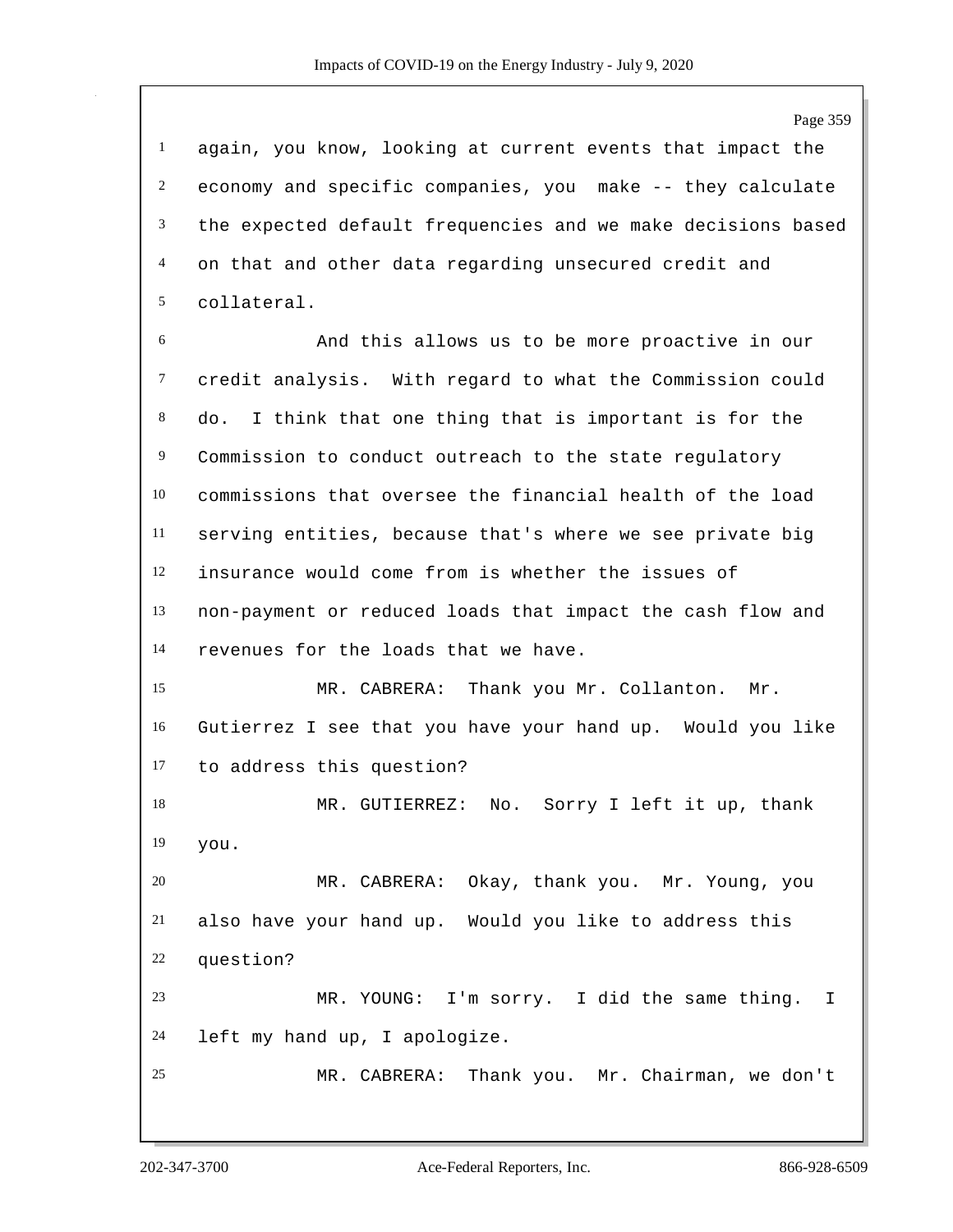| $\mathbf{1}$   | have any other hands up at this point.                       |
|----------------|--------------------------------------------------------------|
| $\overline{c}$ | CHAIRMAN CHATTERJEE: Great. Thank you all for                |
| 3              | touching on questions around credit issues. I want to now    |
| 4              | pivot to liquidity and access to capital. Again, I open      |
| 5              | this up to any panelist that wants to weigh in. Are          |
| 6              | utilities experiencing cash flow issues because              |
| $\tau$         | infrastructure projects are delayed due to the COVID-19      |
| $8\,$          | emergency and they can't recover costs until the project     |
| 9              | goes into service?                                           |
| 10             | And if that is the case, are there actions the               |
| 11             | Commission should take such issues such as the allowance for |
| 12             | construction work in progress in wait space? We all are      |
| 13             | going to hear my full question, sorry my thing beeped.       |
| 14             | MR. CABRERA: Mr. Young, please proceed.                      |
| 15             | MR. YOUNG: Yes, thank you. Let me try to get                 |
| 16             | this video on here. Yes. In terms of access to capital,      |
| 17             | this is a very good question. Most of our infrastructure     |
| 18             | projects at this time we've been able to find ways to        |
| 19             | proceed at a reasonable pace. But if this situation extends  |
| 20             | for a longer period and the second wave becomes more of a    |
| 21             | problem for the workforce, or the supply chain, then we may  |
| 22             | find ourselves with a needed piece of infrastructure that    |
| 23             | has to be delayed.                                           |
| 24             | One piece of infrastructure that we did have to              |
| 25             | delay because of COVID was inputting some computer equipment |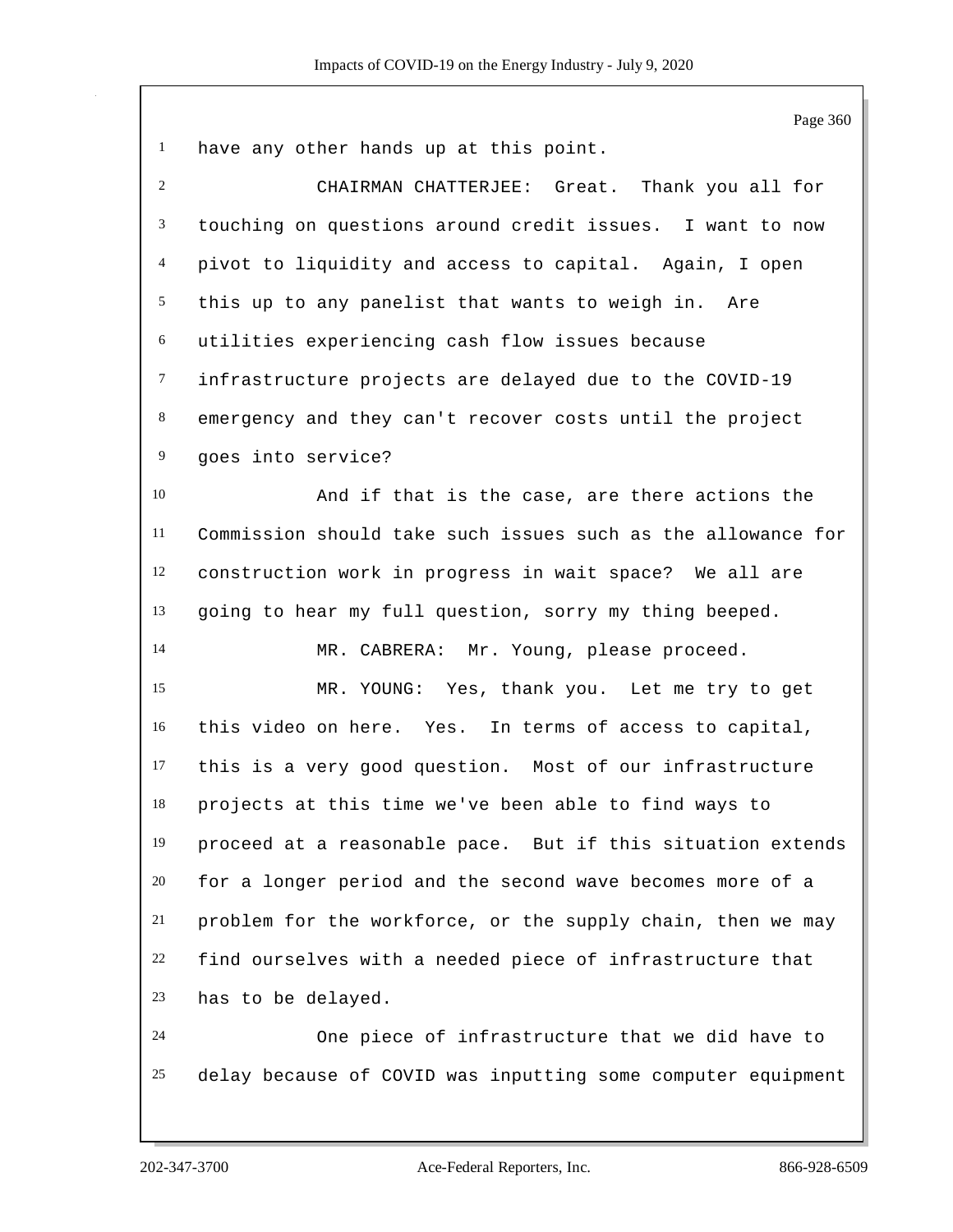at some of our transmission and fossil plants. We're getting that back on track, but you could see further delays of that nature.

 So I do think the Commission would be wise to think about various aspects of allowing even a suspended project to continue AFUDC. I know there's rules around there, but in these circumstances, I think that would be a valuable tool to utilize, thank you.

9 MR. CABRERA: Thank you Mr. Young. Mr. Smyth you have the mic.

 MR. SMYTH: Yes. Thank you Omar and thank you Mr. Chairman for your question. You know on the AEP end thus far we've been able to manage through supply chain and other issues like I've mentioned. And we do not see a need for broad adoption of construction work in process in rate base. That said, I do agree with Steve's point in so far as working throughout this over trial. And we continue to work with key suppliers and the applicable federal, state and local agencies that are key to delivering projects like I mentioned as well.

 You know really as a critical infrastructure provider. We need to have a very high degree of situational awareness related to what our suppliers are doing to maintain service to us. We earlier in the pandemic, we asked 240 of our major suppliers to provide us the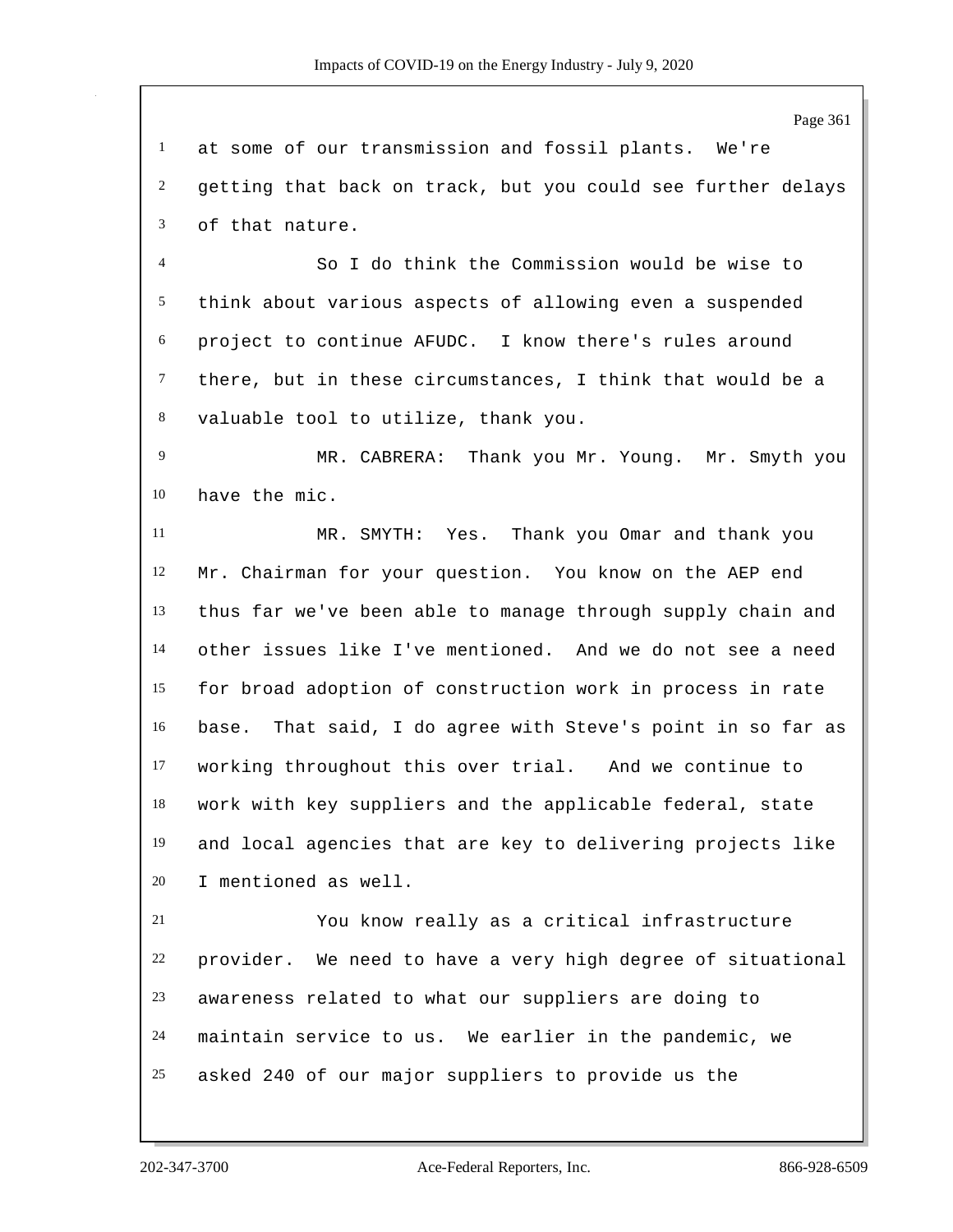Page 362 highlights of their business continuity plans and to provide us with a single point of contact, so our procurement team can coordinate activities with them during the crisis and get out ahead of any oil supply chain issues. That process has served us very well. We've had good cooperation with our suppliers. We've been able to get ahead of issues and shifts and adjust when suppliers have not been able to meet their commitments in a timely manner. So I think we're finding other ways to adjust. You know, it's on our end, a very, very large exercise that we go through to do this, like many of the other panelists here are working through as well. But thus far we don't see a need for equipment rate base at this point. MR. CABRERA: Thank you Mr. Smyth. We have Mr. Jones next. MR. JONES: Thank you Omar. And I just want to echo the situation for FirstEnergy is very similar to what you heard from Duke and AEP. We have about 1,000 projects in pipeline to execute on this year. We're doing fine with keeping those on track. The supply chain has been pretty durable. Much of the major equipment that's required for these types of projects we purchase a year in advance, so we already had available. But as Steve said, if there's a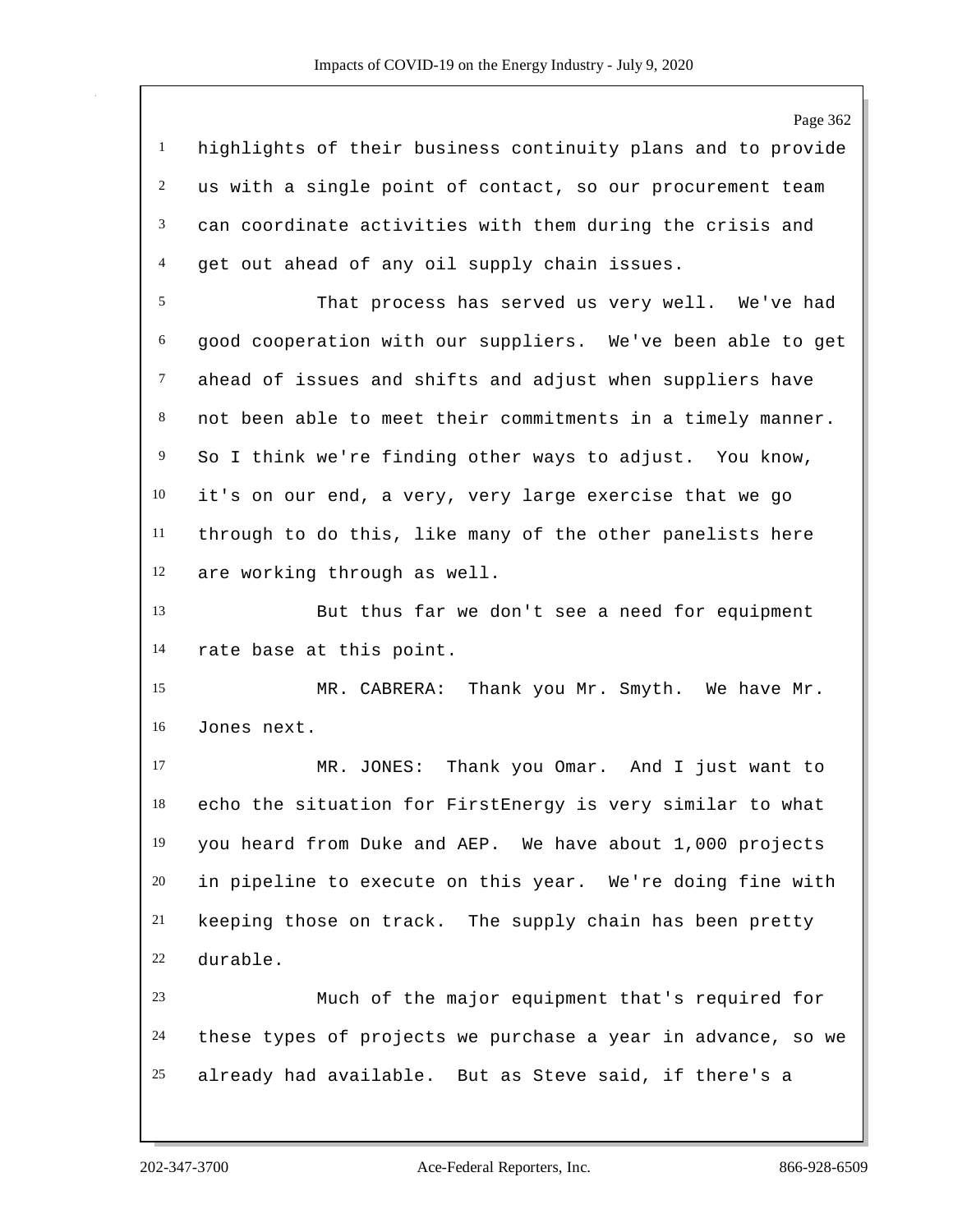|                | Page 363                                                      |
|----------------|---------------------------------------------------------------|
| $\mathbf{1}$   | second round of this virus that's worse than the first        |
| $\overline{2}$ | round, and those supply chains get disrupted, then we need    |
| 3              | to look at what are we going to do for projects that are in   |
| 4              | the pipeline started but can't be finished as a result of     |
| 5              | the pandemic.                                                 |
| 6              | So right now things are fine. I think you plan                |
| 7              | for the future when you can. So I think we need to be         |
| 8              | thinking about what are the things that could go wrong down   |
| 9              | the road.                                                     |
| 10             | MR. CABRALES: Thank you Mr. Jones. Miss Dang                  |
| 11             | you are up next.                                              |
| 12             | MS. DANG: Okay, thanks. Just I want to talk                   |
| 13             | about year two issues, access to capital and projects from a  |
| 14             | pipeline perspective. From you know, on access to capital,    |
| 15             | and you've heard a lot on this panel you know, debt access    |
| 16             | was limited prior to the fed coming in back in March, but I   |
| 17             | think since that time has been pretty readily available and   |
| 18             | readily available at reasonable rates.                        |
| 19             | Equity capital is obviously very expensive, you               |
| 20             | know, and you know, our stock is down over 30 percent.<br>And |
| 21             | you know, I think that's similar for the entire pipeline      |
| 22             | industry. So equity capital has gotten very expensive.        |
| 23             | From the projects, you know, there's some things that has     |
| 24             | come out -- it's not necessarily COVID related, but there     |
| 25             | have been a number of -- you know, or two specifically        |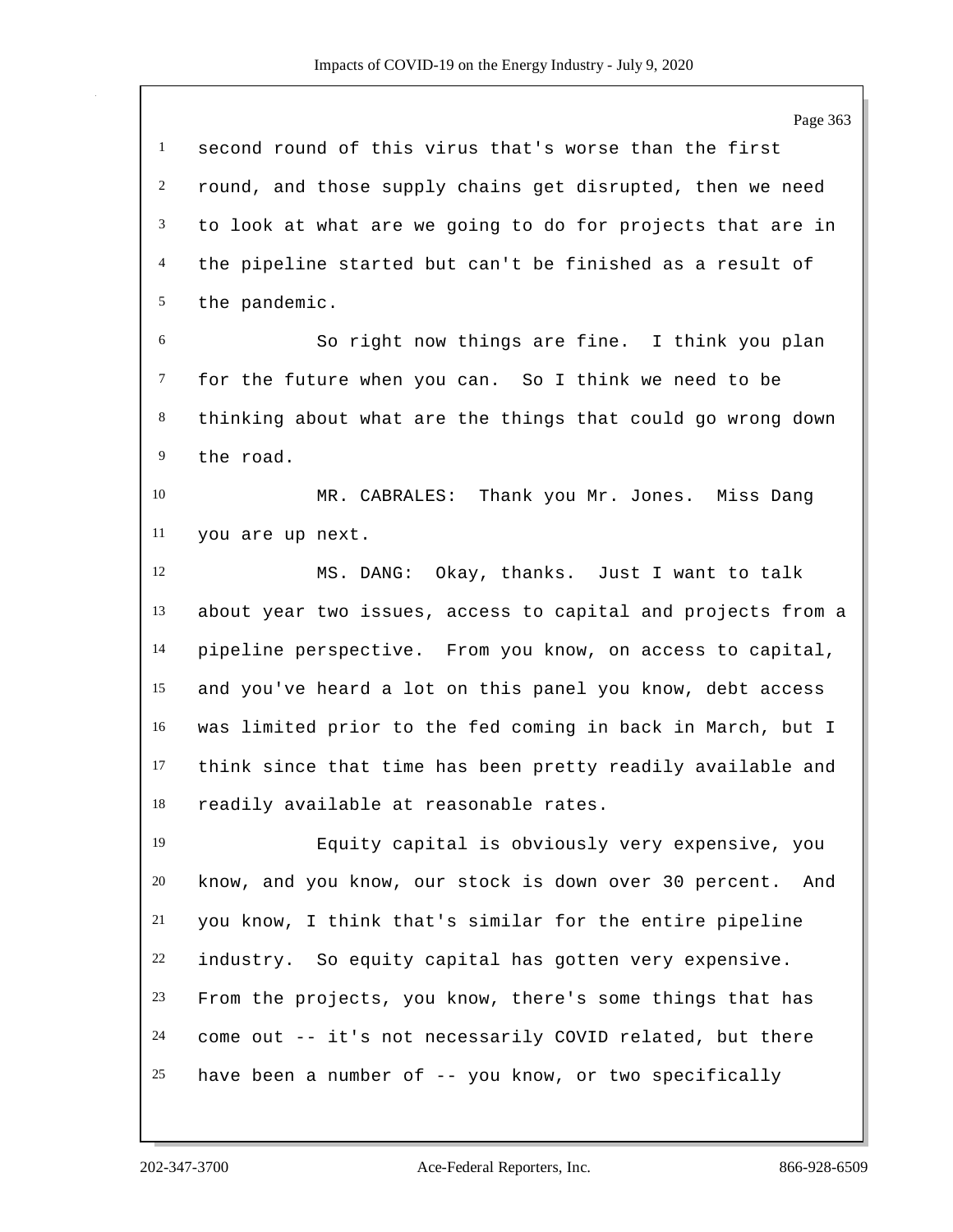Page 364

 recent court rulings on Keystone and on Daffle and here is a lot of uncertainty into the industry and the ability to get projects done.

 And we saw, you know, the ACP cancellation. And so I think the projects are more difficult to get done in this environment. It's you know, that's going to drive -- that's going to drive our returns up. That's going to, you know, raise the need of risk share and potentially it results in needed projects not getting built, which I think, you know, from my perspective what the FERC can do there is for its part of the equation when it comes to new construction that we need as much certainty as possible with respect to deadlines.

 And that goes to my comments earlier, you know, on the instant rule. We need certainty on the timeframe in which those rehearing requests will get processed and therefore we can get started on construction. Because it is -- we cannot have contractors sitting out there on the right of way that costs hundreds of millions of dollars if we mobilize and de-mobilize or have to pay stand-by charges.

 So you know, anything that the FERC can do to give certainty to the process and the timeframe in which that process can get accomplished, is helpful given everything else that's going on.

MR. CABRERA: Thank you Ms. Dang. Mr. Chairman,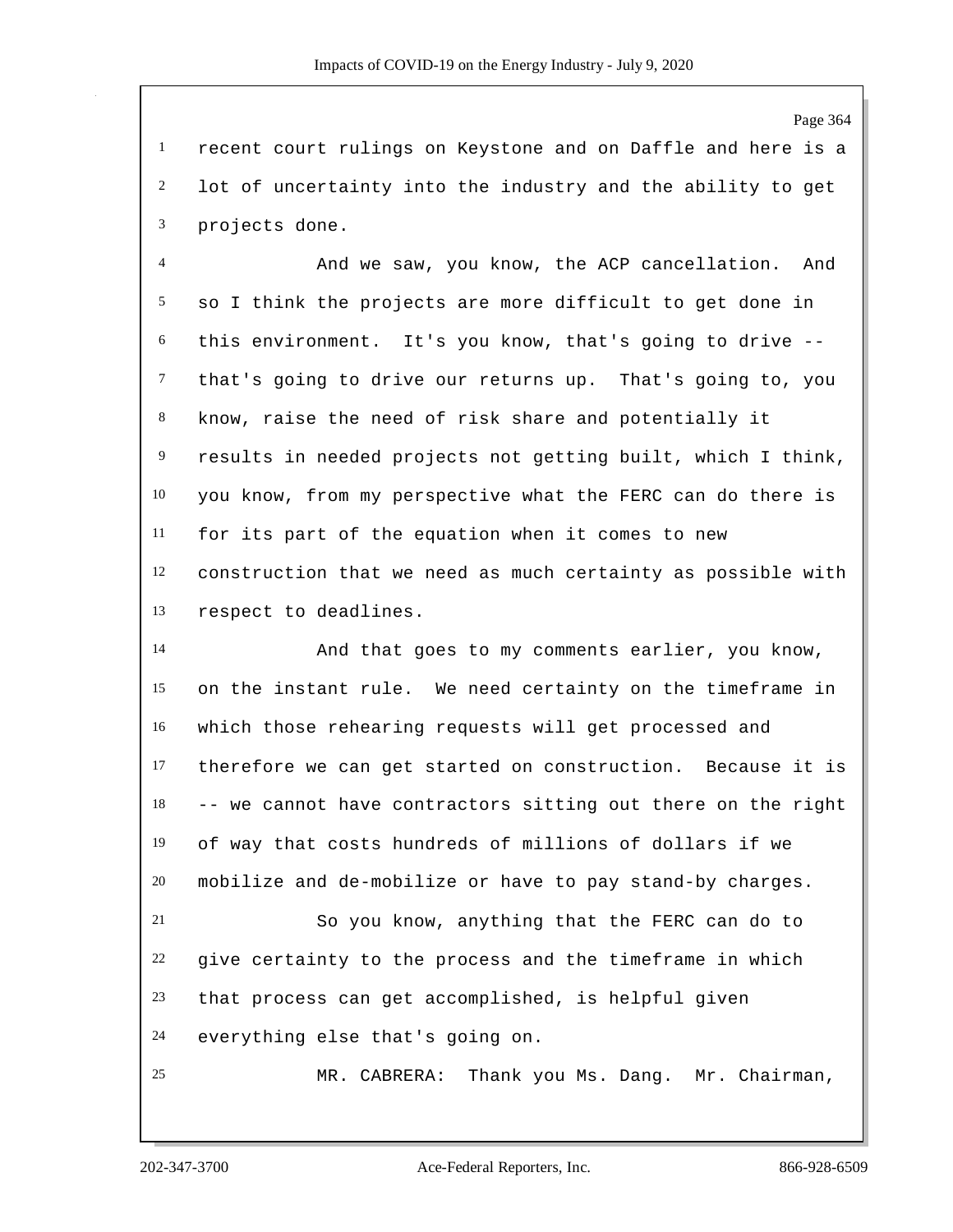|                | Page 365                                                     |
|----------------|--------------------------------------------------------------|
| $\mathbf{1}$   | we don't have any other hands up at this point.              |
| $\overline{2}$ | CHAIRMAN CHATTERJEE: Great. Thank you all for                |
| 3              | addressing those questions and in that move to ROE and issue |
| 4              | questions. We'll start with Mr. Moeller. How has the         |
| 5              | COVID-19 emergency affected financial market conditions in   |
| 6              | the return needed by regulated entities?                     |
| $\tau$         | And should the Commission consider changes to its            |
| $8\,$          | ROE policy in light of any such affects? And if so, how?     |
| 9              | COMMISSIONER MOELLER: Well thank you Mr.                     |
| 10             | Chairman. Yes. As we've talked about the most distinct       |
| 11             | areas of concern are demand destruction, how long it will go |
| 12             | on. I think most of the panelists have raised that as an     |
| 13             | issue. And of course the bad debts and uncollectibles as     |
| 14             | has been noted. They're out there, particularly with         |
| 15             | commercial and industrial.                                   |
| 16             | We don't know how long the economy will take to              |
| 17             | recover and so to the extent that commercial and industrial  |
| 18             | demand is paid lower for an extended period of time, that    |
| 19             | presents again as added risk. And as even Ms. Dang said,     |
| 20             | and I tried to reiterate it earlier, the cost of equity is   |
| 21             | higher.                                                      |
| 22             | So despite the fact that we have very little                 |
| 23             | restraints right now, that is a risk that the market has put |
| 24             | into the price capital. So to the extent that FERC           |
| 25             | obviously, has a very big role in ROEs for our sector on the |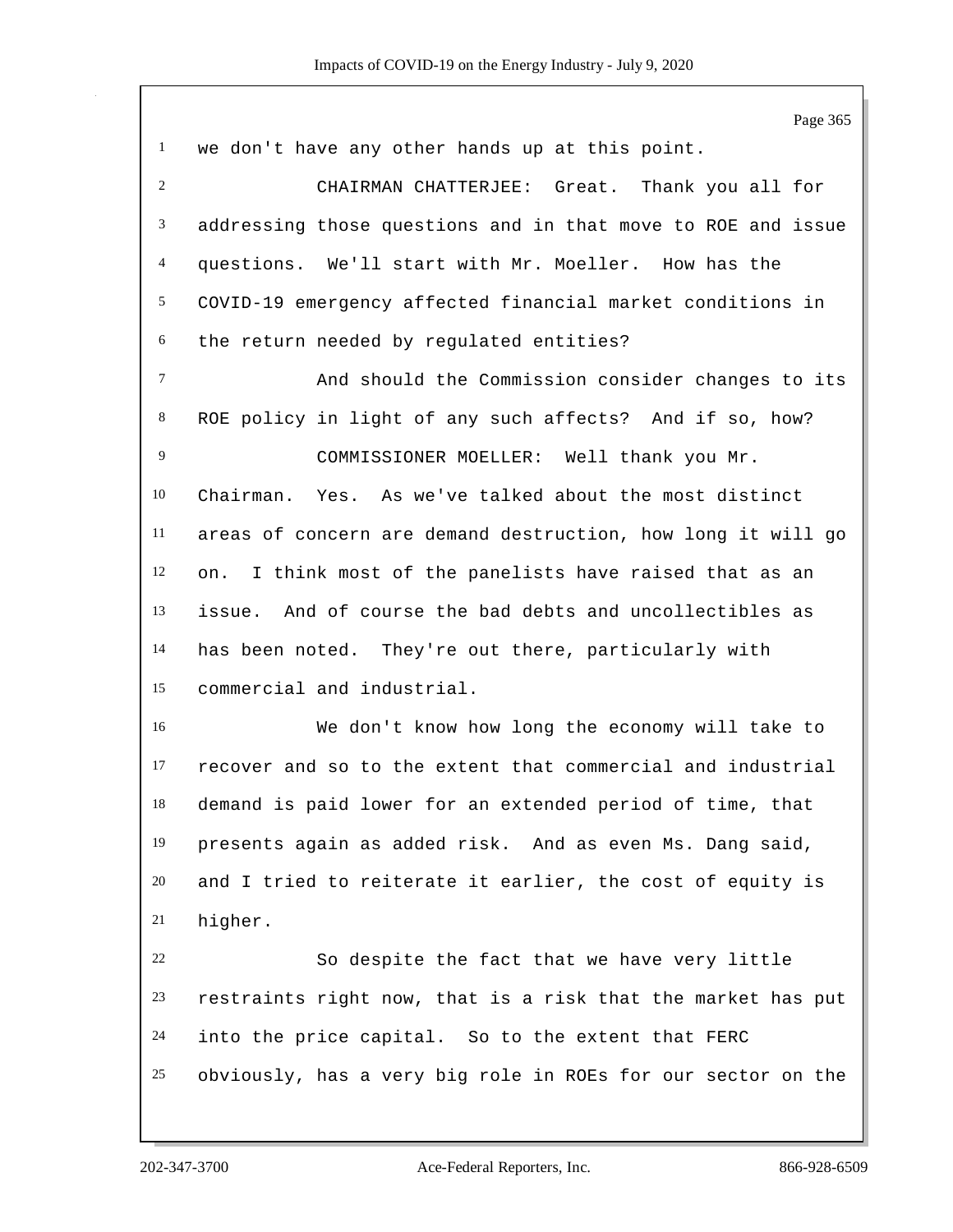|                | Page 366                                                     |
|----------------|--------------------------------------------------------------|
| $\mathbf{1}$   | transmission side. You've got the notice of inquiry.<br>We   |
| $\overline{c}$ | have submitted extensive comments in that generic            |
| 3              | proceeding and would hope that the Commission could come up  |
| $\overline{4}$ | with a policy that allows for the stability and the          |
| 5              | predictability at rates that can continue to attract the     |
| 6              | capital that's necessary to build the infrastructure.        |
| $\tau$         | And again it's been alluded by several of our                |
| 8              | panelists, it's getting more and more difficult to build     |
| $\overline{9}$ | major energy infrastructure projects, whether it's           |
| 10             | pipelines, or in our case, electric transmission and that in |
| 11             | itself is something that is worthy of focus given the quick  |
| 12             | transition to a cleaner and greater grid.                    |
| 13             | And I'll just finally note that there is also a              |
| 14             | lot of talk about competition and transmission and I think   |
| 15             | what's worth remembering is that all transmission projects   |
| 16             | with all the secluded development and certainly by our       |
| 17             | members, goes through a vigorous process whether it's the    |
| 18             | engineer contract, the construction contract, labor, those   |
| 19             | are all competitive processes in themselves before a project |
| 20             | is actually greenlighted and gone ahead.                     |
| 21             | So thank you for the chance to answer the                    |
| 22             | question Mr. Chairman.                                       |
| 23             | CHAIRMAN CHATTERJEE: Thank you Phil for that.                |
| 24             | Opening this up to the broader panel. Are there rate design  |
| 25             | changes the Commission should consider under which a public  |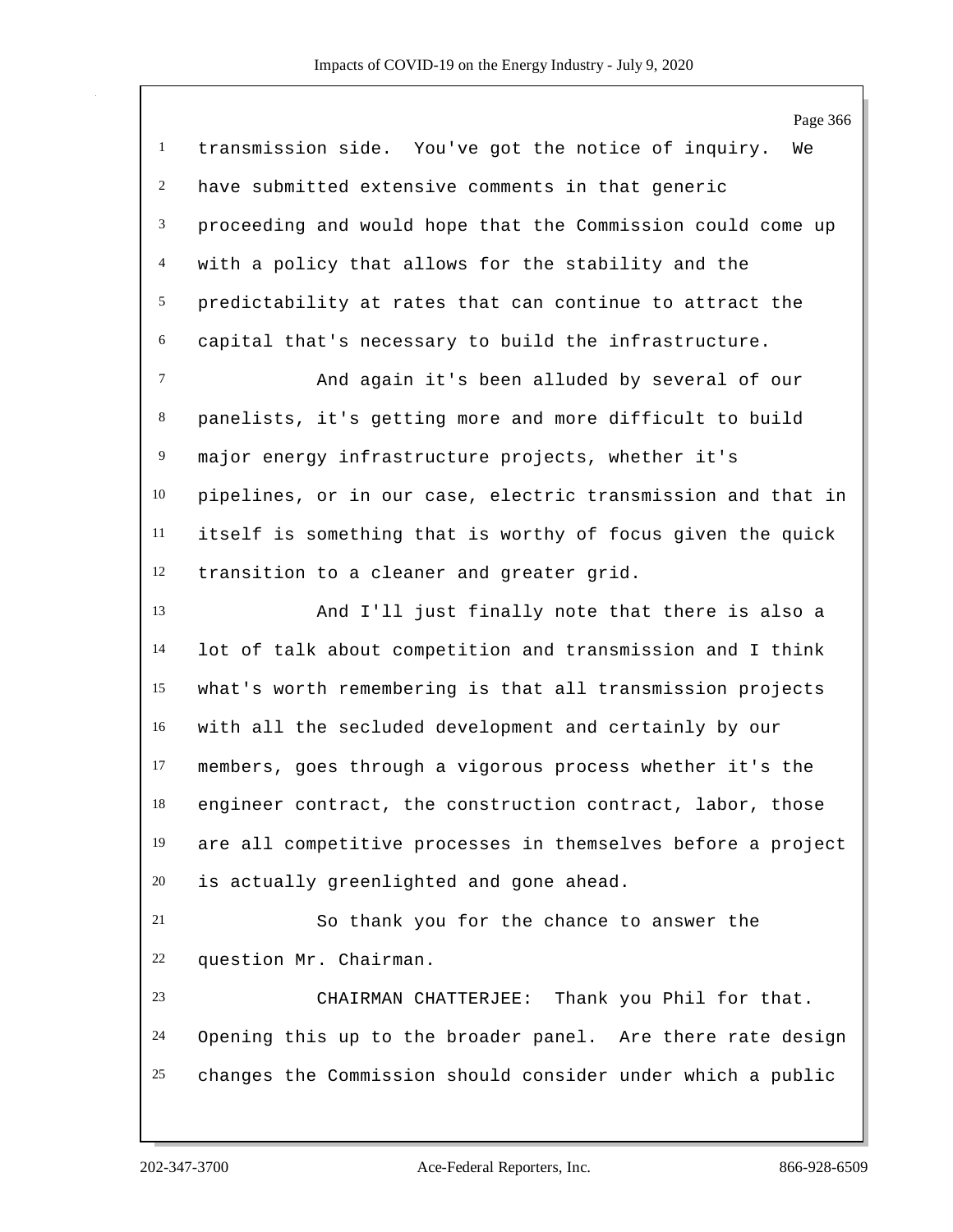|                | Page 367                                                    |
|----------------|-------------------------------------------------------------|
| $\mathbf{1}$   | utility or pipeline could provide short-term rate relief to |
| $\overline{c}$ | its customers to include a mechanism that would keep the    |
| 3              | public utility or pipeline financially whole over the       |
| $\overline{4}$ | Should the Commission consider accounting<br>long-term?     |
| 5              | guidance to reflect jurisdictional entities actions in      |
| 6              | response to liquidity concerns under financial market       |
| $\tau$         | uncertainty? Anyone and everyone feel free to weigh in on   |
| 8              | that.                                                       |
| $\overline{9}$ | MS. DANG: Can you repeat the second part of that            |
| 10             | question?                                                   |
| 11             | CHAIRMAN CHATTERJEE: Should the Commission                  |
| 12             | consider accounting guidance to reflect jurisdictional      |
| 13             | entities actions in response to liquidity concerns and      |
| 14             | financial market uncertainty?                               |
| 15             | MR. CABRERA: Mr. Gutierrez has his hand up.<br>Mr.          |
| 16             | Gutierrez please proceed.                                   |
| 17             | MR. GUITIERREZ: Chairman Chatterjee, I mean let             |
| 18             | me just I had my hand up on the previous question, but I    |
| 19             | wanted to provide you a different prospective on the ROE.   |
| 20             | Obviously I represent a competitive power company. We don't |
| 21             | have a guarantee of return on equity. Our return on equity  |
| 22             | is based on competitive power markets.                      |
| 23             | One thing that we have observed is, you know,               |
| 24             | given the intervention of the fed and the very almost near  |
| 25             | all-time low rates that we're experiencing, one thing to    |
|                |                                                             |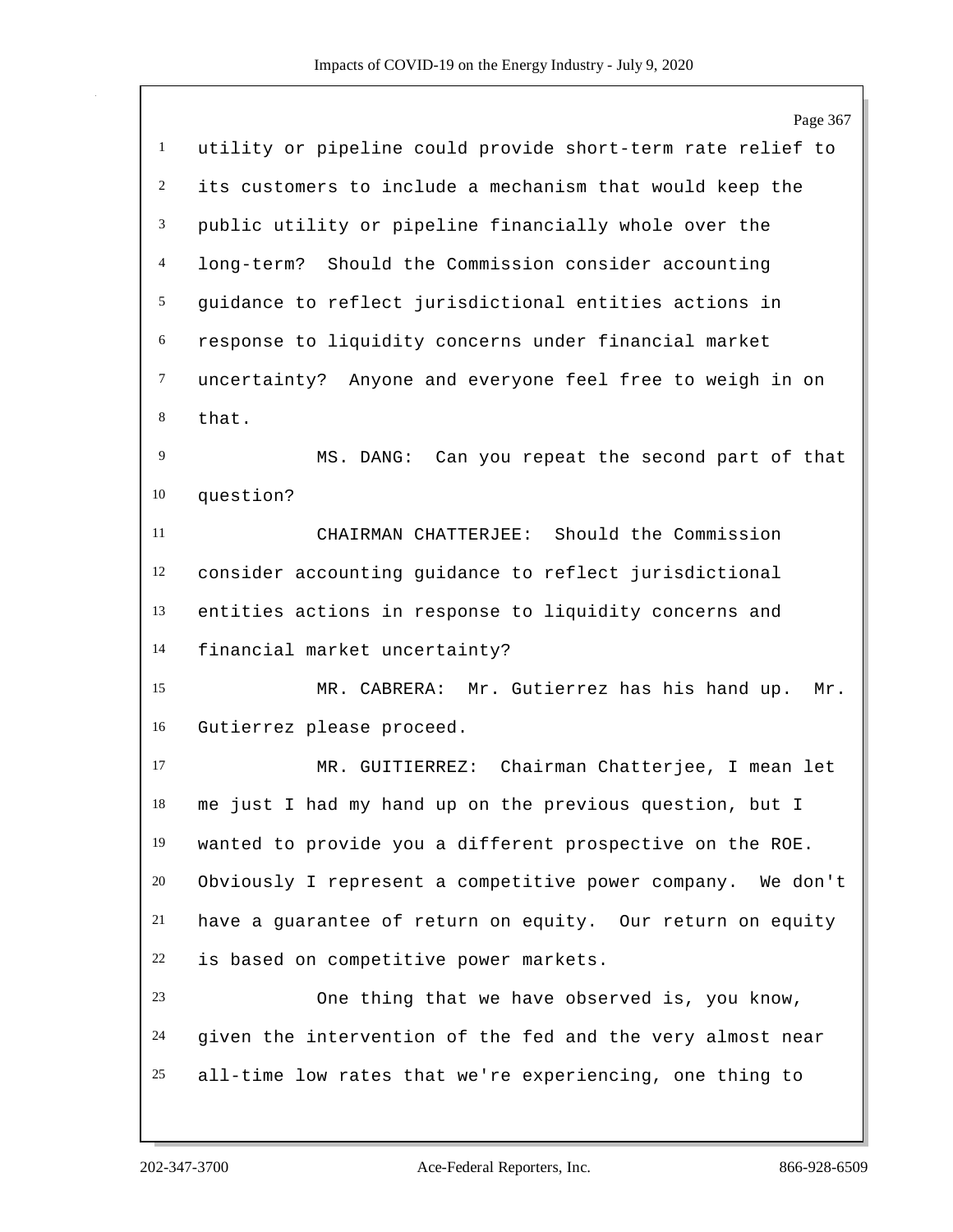|                | Page 368                                                     |
|----------------|--------------------------------------------------------------|
| $\mathbf{1}$   | consider is the spread between that return on equity and the |
| $\overline{c}$ | treasury rates. I think it's important that you know, as I   |
| 3              | said on my opening remarks, if the spread is too large, you  |
| $\overline{4}$ | know, we compete for capital. We depend on competitive       |
| 5              | power prices, so if that spread, if that premium is too      |
| 6              | large, then it would create a you know, a different          |
| $\tau$         | incentive for investors that could potentially have an       |
| 8              | impact on competitive power companies.                       |
| 9              | CHAIRMAN CHATTERJEE: Thank you. Would anyone                 |
| 10             | like to weigh in on the rate design question?                |
| 11             | MR. YOUNG: Yes. This is Steve Young here. A                  |
| 12             | couple of comments. On rate design issues, I think the       |
| 13             | Commission could utilize some of the standard regulatory     |
| 14             | tools that have been in place in the past and that is the    |
| 15             | use of deferral accounts with preset times for recovery      |
| 16             | periods.                                                     |
| 17             | This gives comfort to investors if these                     |
| 18             | incremental costs are ultimately recoverable with return.    |
| 19             | And I think that is very useful in the markets. What people  |
| 20             | are concerned about is just abandoning in a tough situation  |
| 21             | like this, and how do you provide these regulated services   |
| 22             | and continue to move forward if you don't have some          |
| 23             | regulatory certainty.                                        |
| 24             | The one thing I would say in regards to the ROE              |
| 25             | in talking about the previous dialogue, the gap between an   |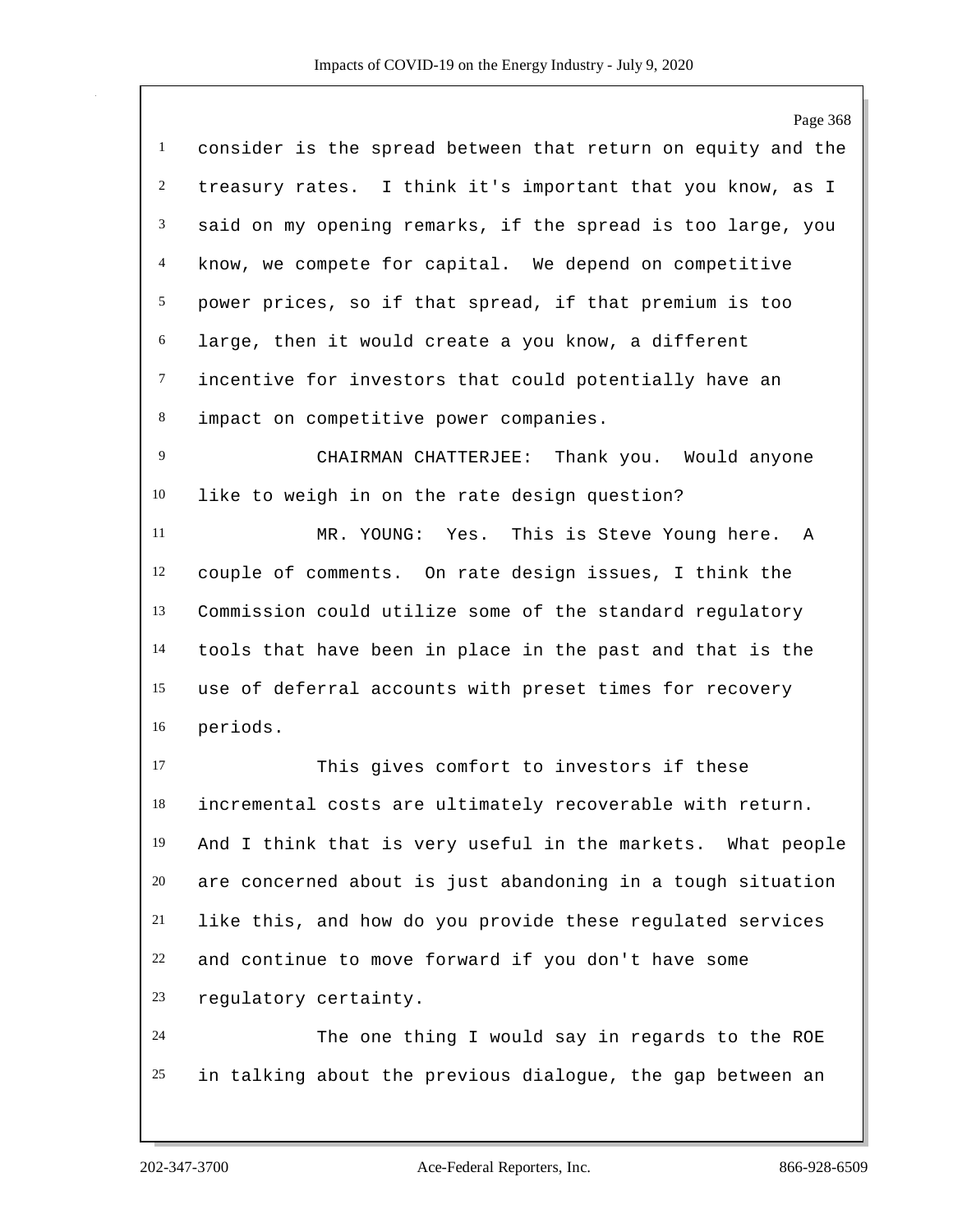Page 369

 ROE and a fed fund rate, as I mentioned earlier, I get a little concerned with that because I think the -- although the fed fund rate is low, it's low because there's a risk environment here that they're trying to offset.

 The actual credit spreads are pretty expansive and although the fed has stepped in and backstopped CP and corporate bonds, that's great. But I don't know that that's going to last forever. I don't know where the economy is going to go with this second wave. So I wouldn't be jumping through mathematical theory on ROEs. I would take a broader look at the picture of the risk profile taken by an entity that has such a capital obligation to serve as a utility. So thank you for that opportunity.

 MR. CABRALES: Thank you Mr. Young. Miss Tezak has her hand up. Go ahead Miss Tezak.

 MS. TEZAK: Yeah, I'd like to definitely agree with Mr. Young's remarks that it's not just about the fed's fund rate. It really is about where the spreads are for various types of corporate credit and if whether or not utilities are falling behind on other similarly rated credit quality companies.

 And so, you know, it's a bit of you know, I think one of the big challenges for the Commission is just to be cognizant of the matter of degree is basically a separation still within sort of expectations and not so much worry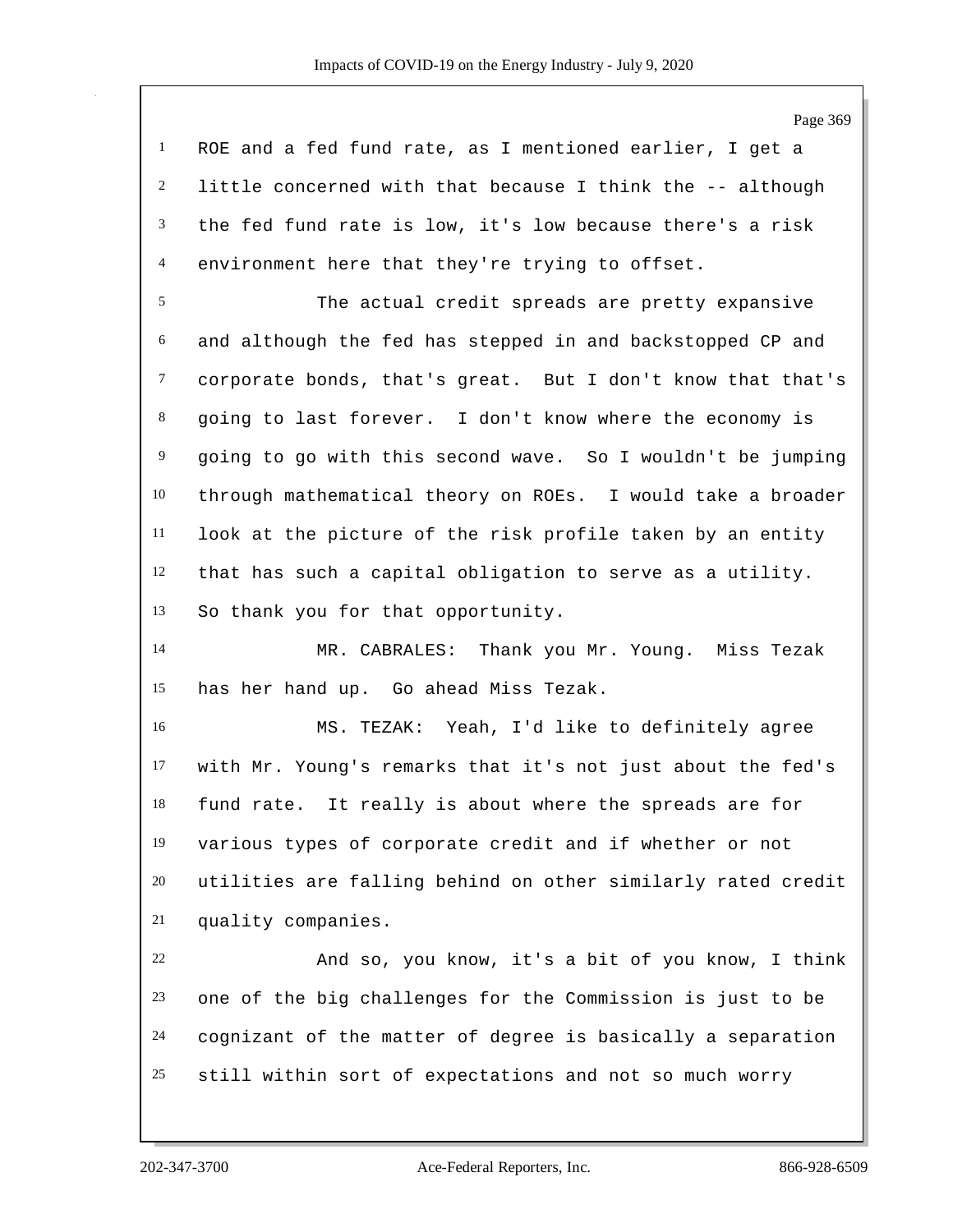about up and downs.

 You know, we have seen you know, we saw our ROE model dip, you know, as the equity markets went through tremendous distress, but the -- you know, it has come back along with the market. So I think that being vigilant is helpful and provides a good, you know, a good starting point.

 I think rushing to adopt wholesome new rate designs could actually be problematic if it has something historical and then it inhibits the ability of the Commission to respond when market conditions change. If you're going to rely on market based fundamentals to feed your ROE model, then you know, you don't want to hang too many administrative restrictions on them because then they won't move as you need them to to respond to capital market conditions.

 So I think the point is well taken that it's not the fed fund rate that's controlling here, it's the corporate rates and those spreads and that is certainly what we were referring to when we look at our you know, when we look at our models and when we look at the overall situation for you know, the electric transmission and pipeline group. MR. CABRERA: Thank you Miss Tezak. Mr. Jones, you have the floor. MR. JONES: Thank you Omar. I just want to add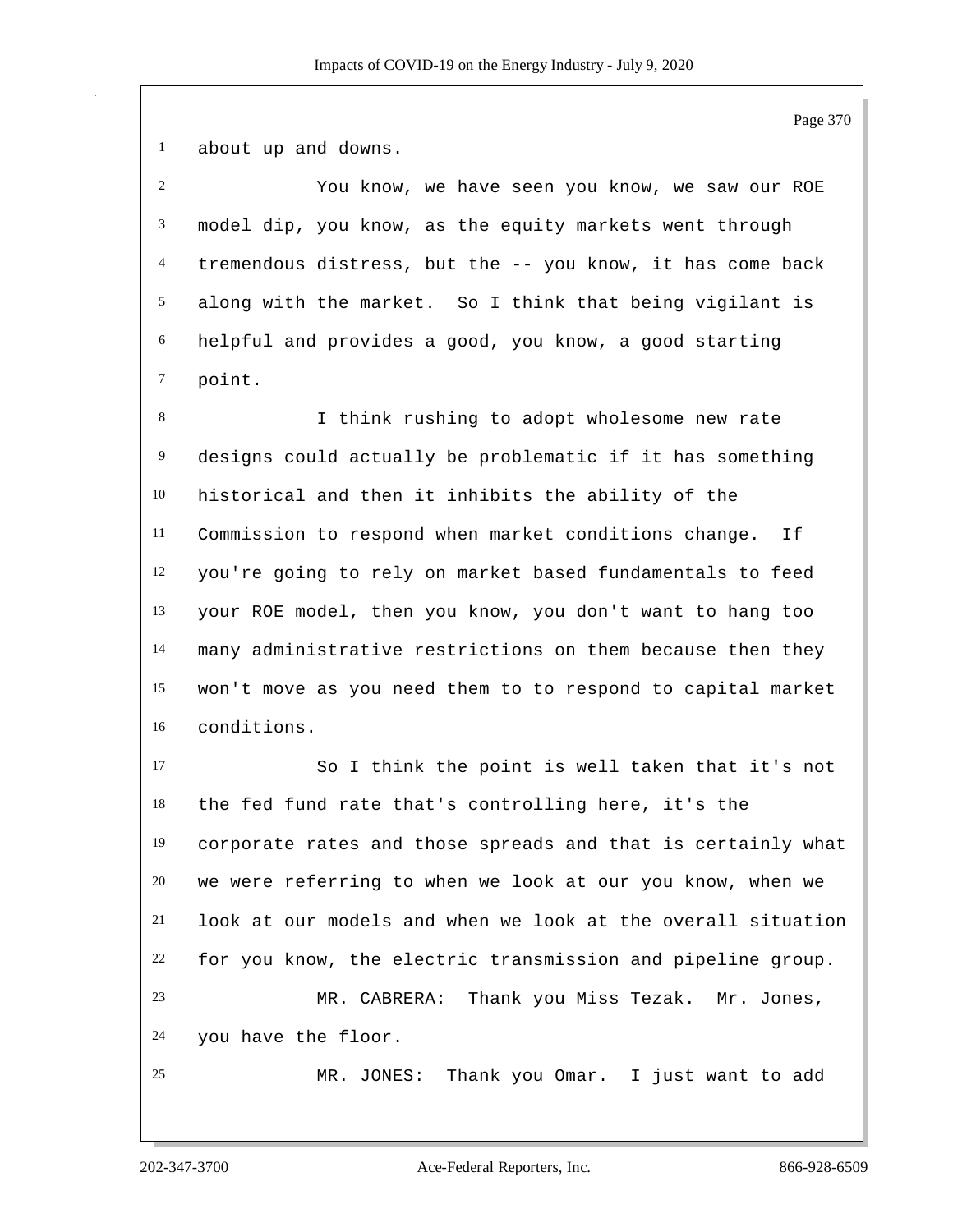that as I said in my opening remarks, no specifics on rate design, but I think a federal rate policy that is durable and provides certainty for investors is needed. I think over the next decade, you know, my time in this industry is going to be coming to an end.

 But we're going to be talking about infrastructure in this country. It's going to be a prime topic regardless of what happens in November. Bridges, highways, sewer water systems, and the transmission and distribution networks of this country need investment.

 And the transmission and distribution networks in this country are all regulated still. That's the world we live in. There is a universe of investors who look for those types of investments, but every single investor meeting I have now I get a question about what is going to happen with the FERC, and what is going to happen with long-term ROEs. And it's an issue that we have to at least make a decision one way or another on and provide the information that investors need in order to be able to decide where they want to continue to invest in that infrastructure.

 And I said in my comments how old this system is and it needs modernization. It needs resiliency. You know the competitive generation market has re-engineered how the transmission system is used by eliminating large based load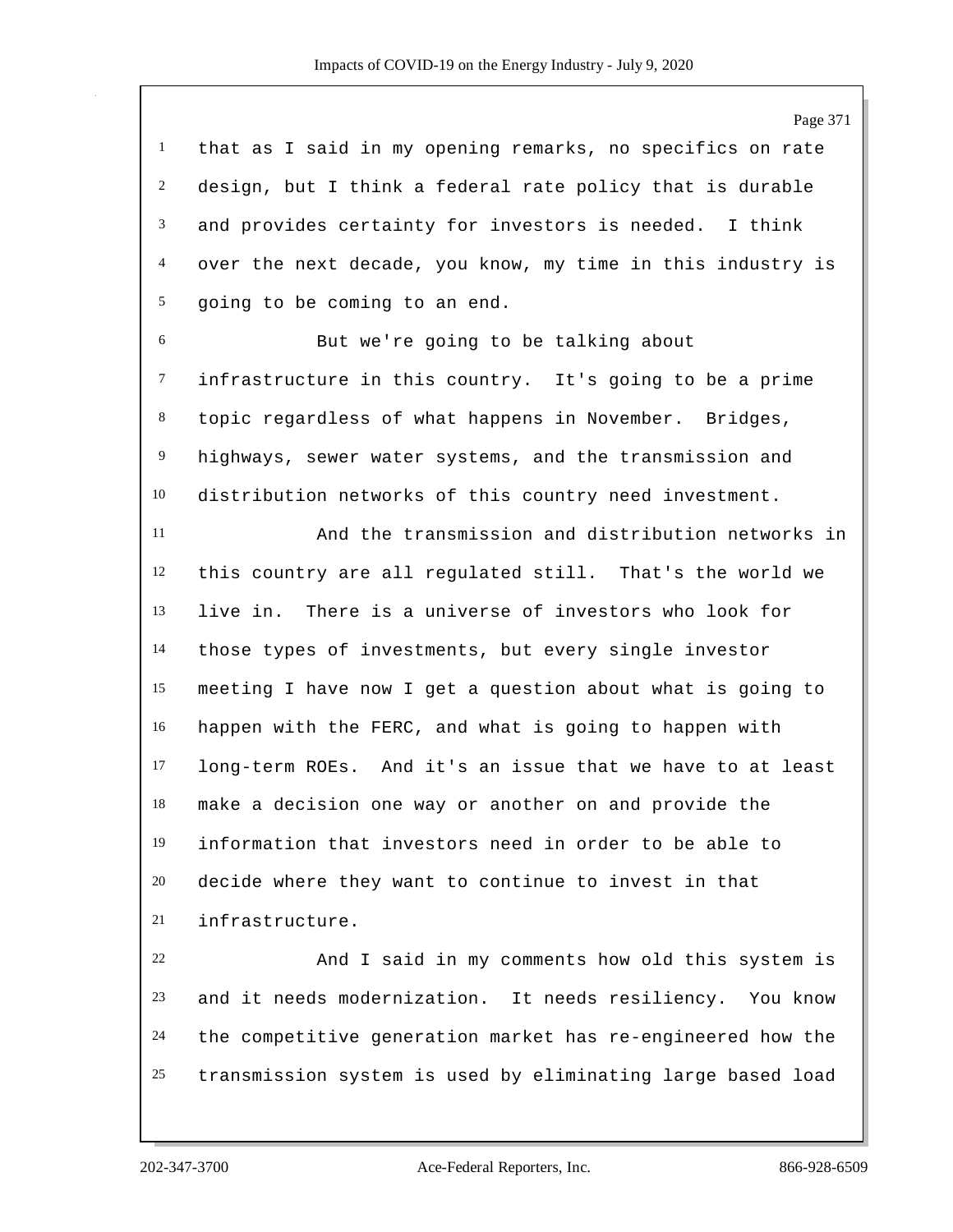power stations for the most part and replacing them with distributed generation.

 That has required the transmission planners and the RTOs to step up and ensure reliability. But they only bring the grid back to the minimum reliability. We need to add resiliency back into it too. So whatever we can do to provide a certainty into the future for what investments in our transmission system are going to look like, I think that should be the number one priority.

 MR. CABRALES: Thank you Mr. Jones. If I could remind all the speakers to please put their virtual hands down once they finish answering the question that makes things run smoothly for all of us. Mr. Chairman, there is no other hands up at this point.

 CHAIRMAN CHATTERJEE: Great. Moving on my next question is for Mr. Young and potentially Mr. Gutierrez if you'd like to weigh in. Are there retail risks in rate freezes combined with falling load imposing significant risks on utilities? And what impact does this have on operations or planned impacts?

 MR. YOUNG: Well I think there are risks associated with some of those types of structures. I think there are risks with also the lack of what I'd call modernized regulatory constructs that the traditional just file base rate cases due to the timeframes involved in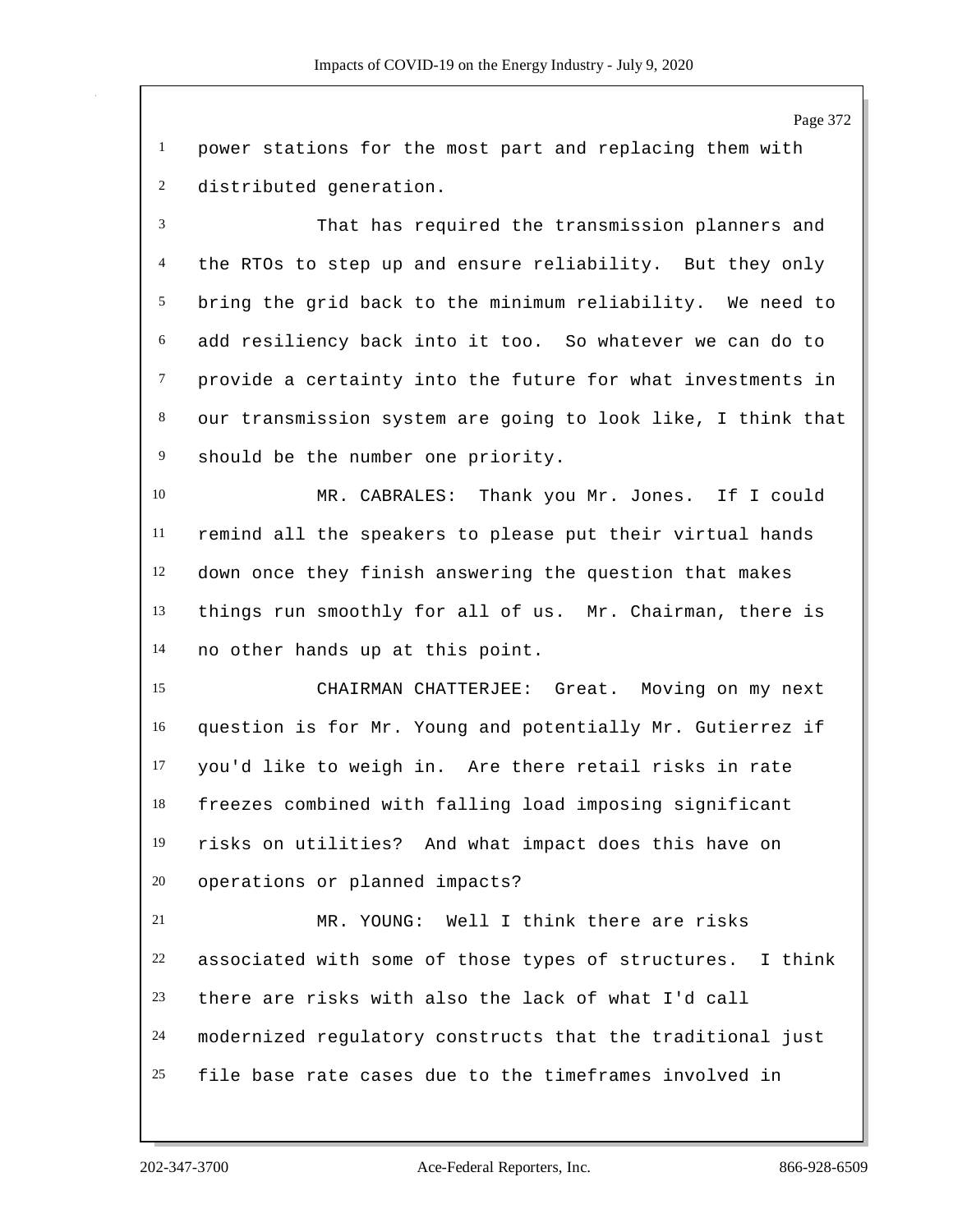processing through those rate cases.

| 2              | That absorption of the lag is very difficult and             |
|----------------|--------------------------------------------------------------|
| 3              | that's very similar to having a rate freeze, when you've got |
| $\overline{4}$ | falling load and changing circumstances. So I think that     |
| 5              | the modern types of investments made on the electric side    |
| 6              | are as mentioned earlier, we've got smaller generation       |
| $\tau$         | investments. We've got a lot more grid. Grid used to be      |
| $\,8\,$        | lesser than generation investment, but our 5 year and 10     |
| 9              | year plans, grid is the dominant investment portfolio.       |
| 10             | And grid is a series of small projects, smaller              |
| 11             | projects that are going into service and begin depreciating  |
| 12             | and incurring property taxes and so forth, very quickly. So  |
| 13             | modernized regulatory mechanisms, the coupling forward test  |
| 14             | years and those kinds of things are needed. I think          |
| 15             | standard rate freezes and traditional based planning can     |
| 16             | cause some problems here.<br>Thank you.                      |
| 17             | MR. GUTIERREZ: Yes Chairman, so I think we                   |
| 18             | already alluded to some of the risks that we've had,         |
| 19             | particularly lower load and payments. But you know, we       |
| 20             | don't have the ability to pass through the cost because      |
| 21             | we're a competitive entity. We actually voluntarily took a   |
| 22             | lot of steps to help out where our customer gave us a pile   |
| 23             | of debt.                                                     |
| 24             | You know we instituted deferred payments, we                 |
| 25             | suspended disconnects and supported our communities.<br>You  |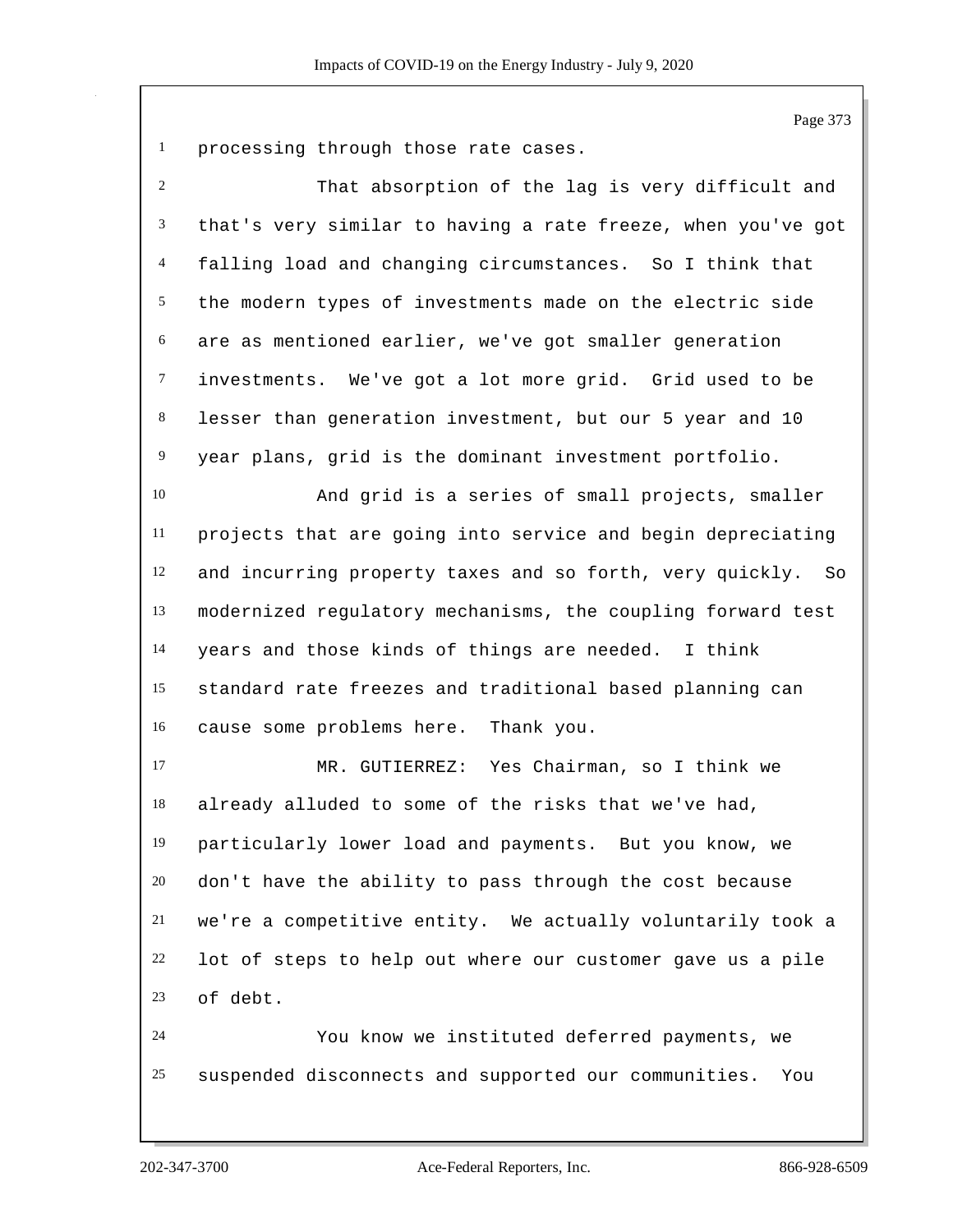know one thing that I'm very proud of is you know we work very closely with our public utility commission of Texas to create a mechanism to share the cost, but not to make us fall.

 I think in a time when, you know, consumers are feeling the pinch of this economic downturn, it is inappropriate, you know, to make companies whole for you know, for these things. So I think this is one way how competition protects consumers during these economic downturns.

 CHAIRMAN CHATTERJEE: Thank you both for weighing in. For my next question I'm going to move back to Miss Tezak. We had an extensive discussion this morning about gas and LNG issues, and I was curious in your view, how COVID-19 is affecting the ability of the international customers of U.S. LNG terminals to continue honoring their agreements. And how this could affect the ability of U.S. LNG companies to continue moving forward with their operations or ability to execute infrastructure projects. Is it possible that any loss of or changes to

 agreements as a result of a shift in the market from long-term contracts to more liquid short-term contracts, and are these challenges short, mid or long-term? Now it's a lot to unpack there so my apologies.

MS. TEZAK: That's all right. I think it was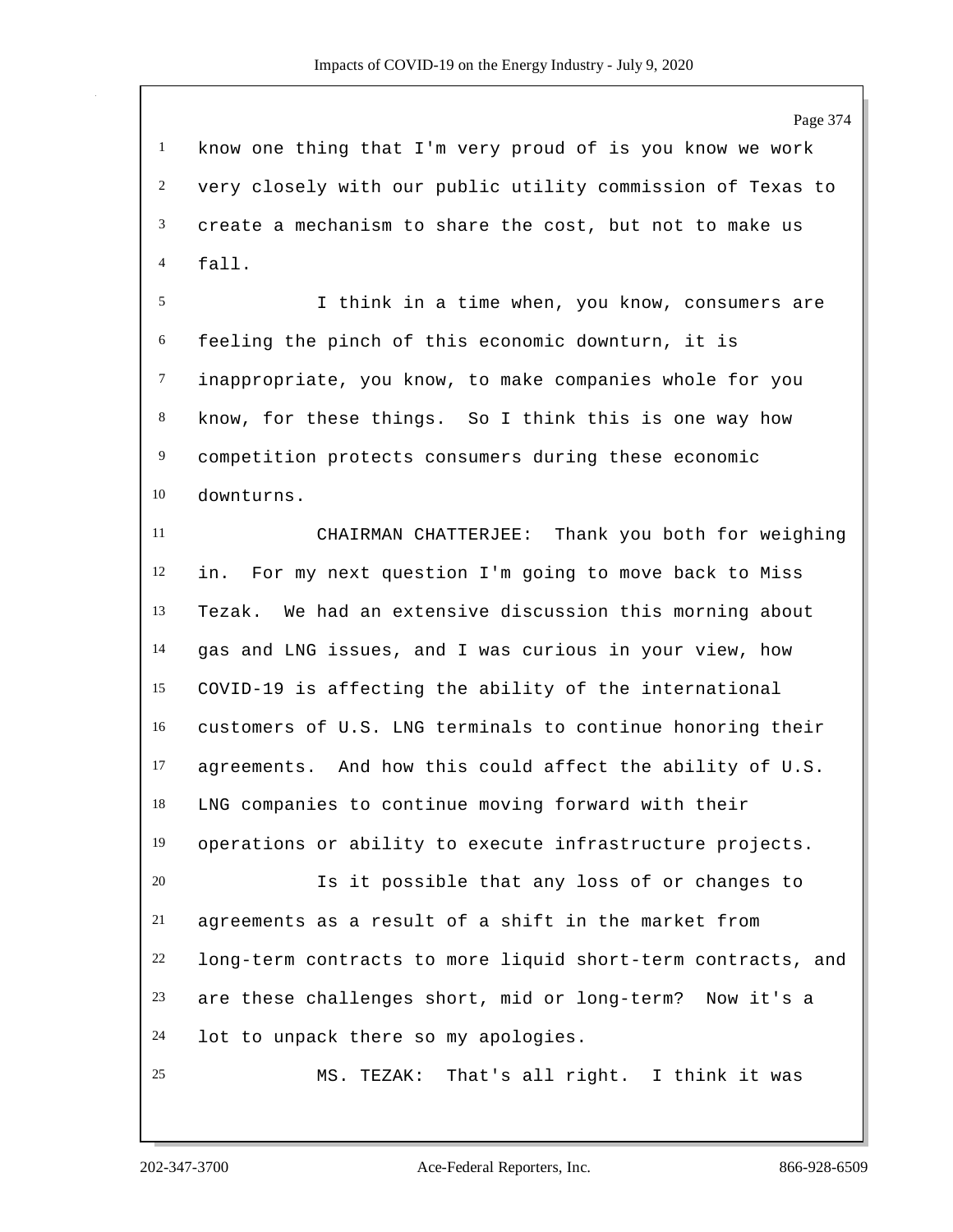very well covered this morning and for those who weren't able to tune in for that, what we're seeing of course is a significant drop in demand for LNG globally by about -- our current estimates show it's down about 1.1 bcf per day. And that's a lot. And that's a change in demand just from what EIA has been projecting from their January short-term energy outlook to their July short-term energy outlook. So that's pretty material. One of the things that

 those who hold, who are fortunate enough to already hold long-term take or pay arrangements, their terms are not usually disclosed publicly, but those structures help them preserve their cash flows.

I think is constructive though for U.S. terminal operators,

 So that if companies are experiencing low demand and can't make use of the opportunity to procure you know, U.S. gas that is now trading at very attractive levels from the customer perspective, then those terminals are in better shape than they would be if they were solely volumetrically dependent.

 So I think that certain existing LNG terminals have a better structural position at the moment. Now you asked a very important question about what does this mean for new terminal developers. And I think that this is being reflected in those delays to final investment decisions. That ideal construct of take or pay, is very elusive right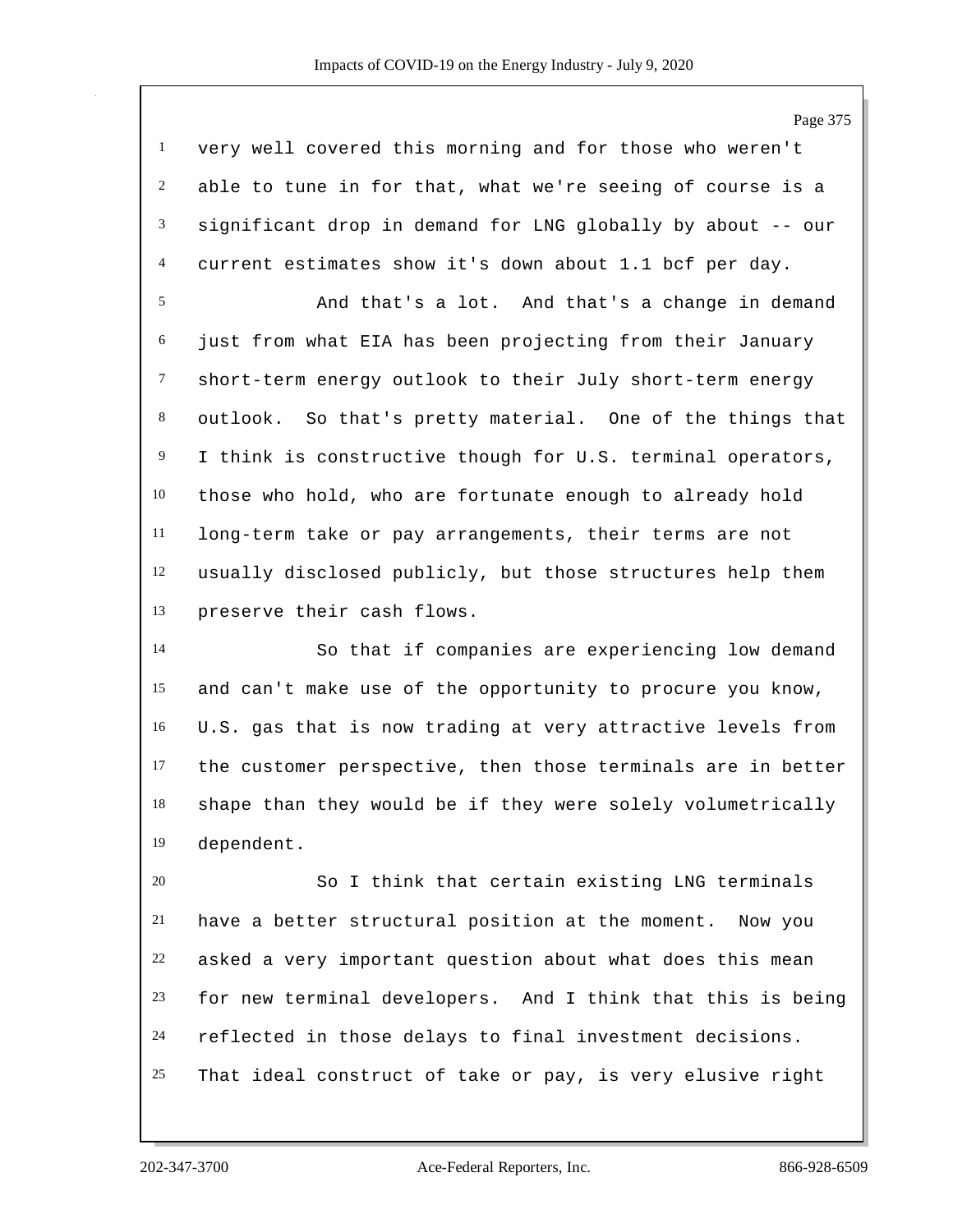Page 376 now. And that is not something that the Commission really can do anything about, it's a commercial reality. And it's being reflected in the market itself when contracts that when you have developers who have received their certificate from the Commission, and they've received their daily authorization and are still not jumping off right where they can go FIG. 8 So I think that in that respect, you know, we are seeing that really come home to roost and the customers shifting away from their willingness to commit to the U.S. market and long-term natural gas is not what it was in you know, 2012 and 2014. CHAIRMAN CHATTERJEE: Thank you. My next question is for Mr. Collanton. I recognize that there continue to be open dockets related to RTO and ISO credit filings that we have to stay away from. However, to the extent that you can without going into the specific proceedings, can you give us some key points that RTOs and ISOs are thinking about regarding credit and other access to capital issues during the COVID-19 and going forward? Roger, were you able to hear my question? MR. COLLANTON: I did hear your question. I'm sorry, I was actually having some technical difficulties in getting myself unmuted. So you know on this I think at this point Commissioner, I probably need to defer and maybe reach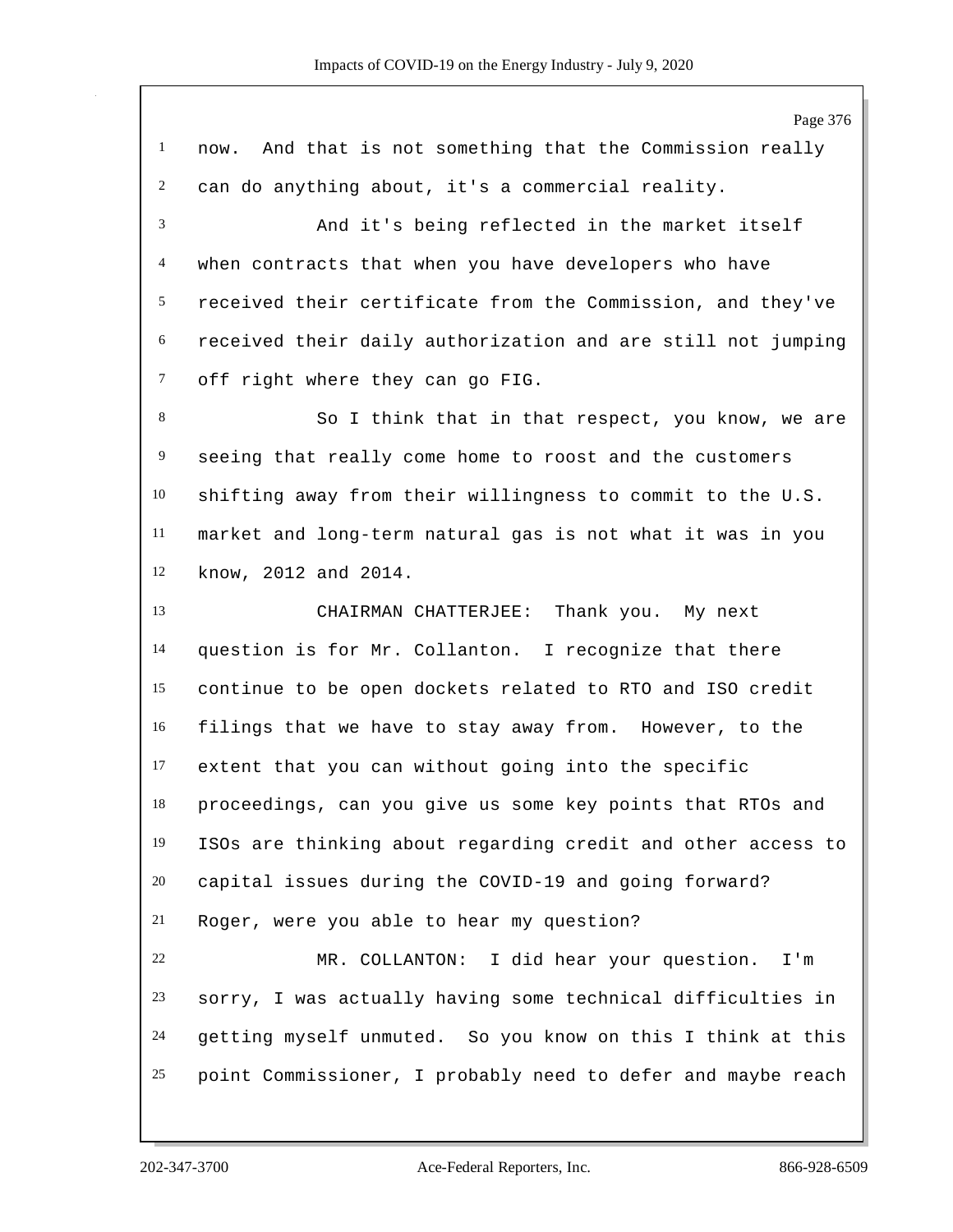Page 377 out to my colleagues and the other ISOs and RTOs. I think it is really probably more of a PJM issue. You know I think one of the issues we've looked at and needed some more detection and abilities in that area, but I'd like to be able to give you a more complete answer and I apologize I don't have one at this point. CHAIRMAN CHATTERJEE: Not a problem. The next question is for Mr. Gutierrez. You have a diverse portfolio with regional diversity. What aspects of your portfolio has been most impacted by COVID-19? MR. GUTIERREZ: Chairman, so we have both -- we participate on competitive generation outside of the value chain of the power sector and then the regional side. So let me start with the regional because I think that will be actually more for impact and I mean this actually has been already alluded a couple of times. The first one is the risk of non-payment of bad debt and as I said, in the outset we were -- we thought that it was going to be worse than it actually has been, and I think that's very positive. As you know as a competitive retailer, we actually bad debt -- we internalize that. You know we don't pass through that cost -- we try to estimate it. And its been, I mean we are -- we're very comfortable managing that, you know, as we have seen that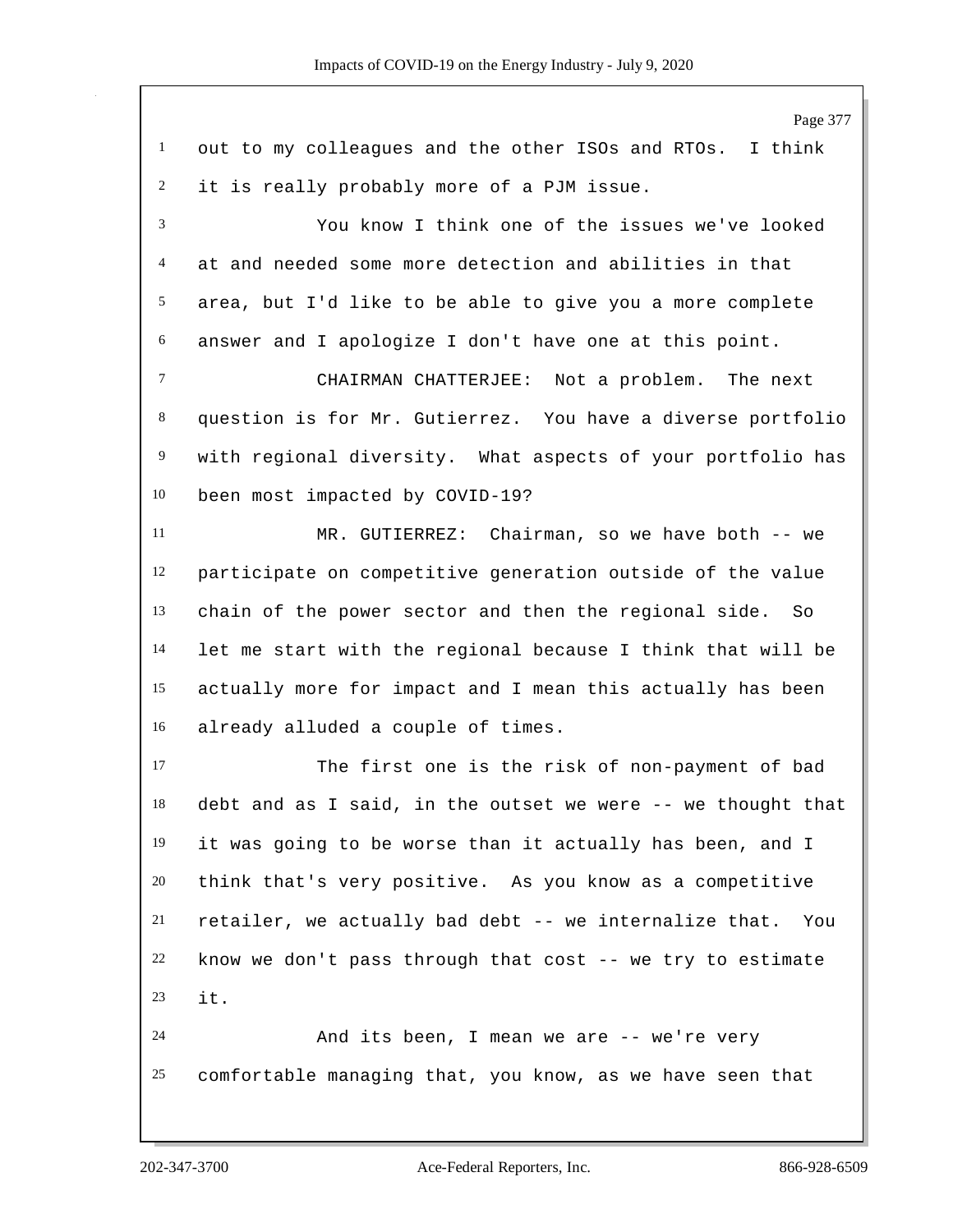Page 378 trend actually get better. The second one is the lower demand and it was -- the lower demand was very regional and very specific depending on the customer segment. You know we saw the most significant around New York City, New York area, very significant in Texas. That demand has started to come back very quickly, and I think we all can appreciate that since we're all working from home, actually the national demand has been very healthy compared to the small business in CNI. Small business have been the most impacted by it. But in both cases, you know, we're seeing very positive signs that are coming back to our normal levels. On the supply side, you know, we maintain complete operational ability during this time. Power plants have, you know, run reliably. Some of the projects that we have they got some delays in construction, but you know, nothing that I would consider very concerning. So I would say that that's the main -- that has been the main impact. We never had any liquidity issues, you know. We prepare for it, you know, we got into this pandemic in a very strong financial position but has turned out well. We had recent access to our liquidity. We actually shored up our liquidity in the early days without any additional costs. Since then, what I have seen is you know, the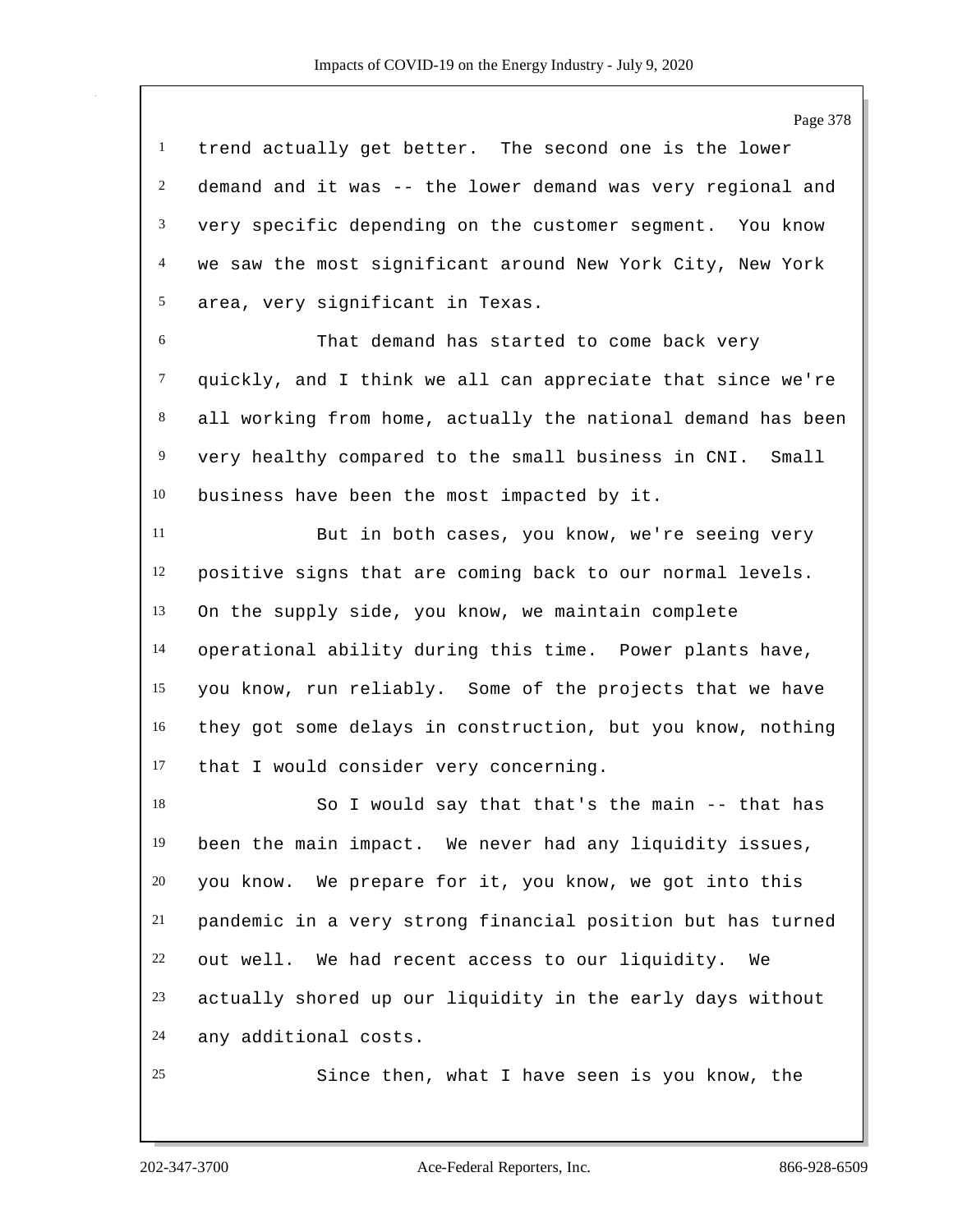prevention has been very effective, covers a lot that's opened up and actually access to capital today is you know, some of the bankers are folding up long ago. It's basically wide open. I mean the yield market is completely wide open for access to capital. So you know, I feel very comfortable where, you know, where we sit today and very optimistic that things are turning around this quick.

 CHAIRMAN CHATTERJEE: Thank you. These are all such critical issues and I want to allow plenty of time for my colleagues to weigh in. So I would ask one final question. Mr. Moeller, you mentioned in your opening statement that you're not aware of significant delays in infrastructure projects as a result of the COVID-19 emergency.

 But you note that if issues persist going forward, some utilities may reduce their operations and maintenance, defer planned capital expenditure, or in some cases, cancel when Cap X or change the dividend policies which could negatively impact the costs of and access to capital. Please expand on what type of issues could cause these changes to in particular, infrastructure development. COMMISSIONER MOELLER: Well thank you Mr. Chairman. I think it's generally speaking what we've already been talking about. How long is this going to go on. How long before we see as Mr. Gutierrez said, small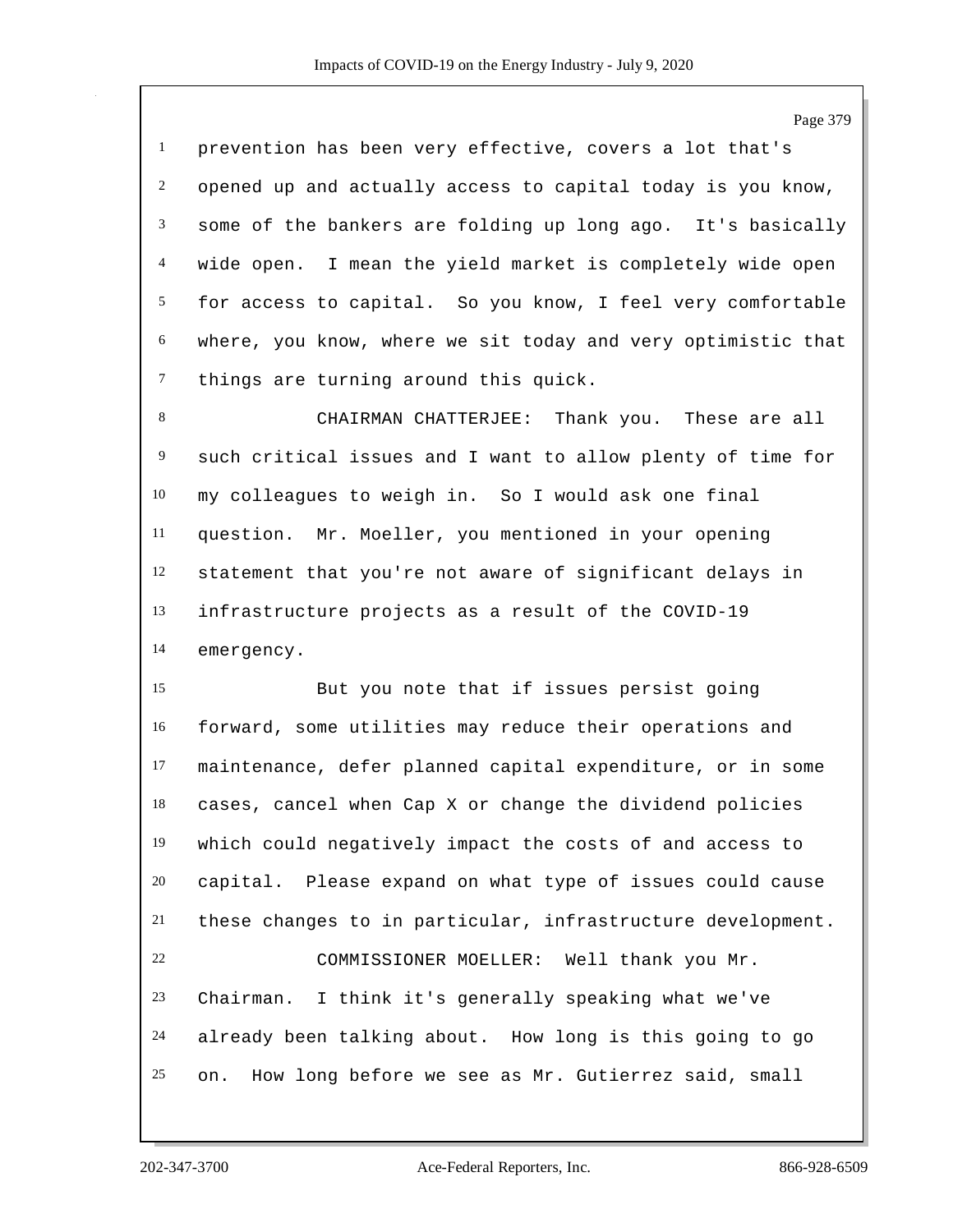Page 380 business, commercial demand staying lower than what was expected, same with industrial demand. So there's just a lot of uncertainty going forward where we get through this and whatever wave we're in right now, when does the economy come back? When do things get back? Almost closer to what we're used to as normal. So it's a little early to project as you mentioned in the statement, or to some of the possibilities. We're not there yet, but this is an unprecedented situation and we have to be flexible in what if it continues for a long time how to respond. CHAIRMAN CHATTERJEE: Thank you and thank all of you for your remarks and contributions and with that, I'd like to turn it over to Commissioner Glick. COMMISSIONER GLICK: Thank you Mr. Chairman. And thanks to the panel for staying today. I wanted to start with a question for Mr. Gutierrez. I noticed in your written statement you also had a chart or two, something about the benefits of competition and generation sector and how significant the benefits have been for consumers. And you mentioned the costs have gone up pretty significantly in New England at least, with regard to transmission. Are you suggesting -- do you think that if we had more competition in the transmission sector, that we'd see those kind of cost studies that we've seen in the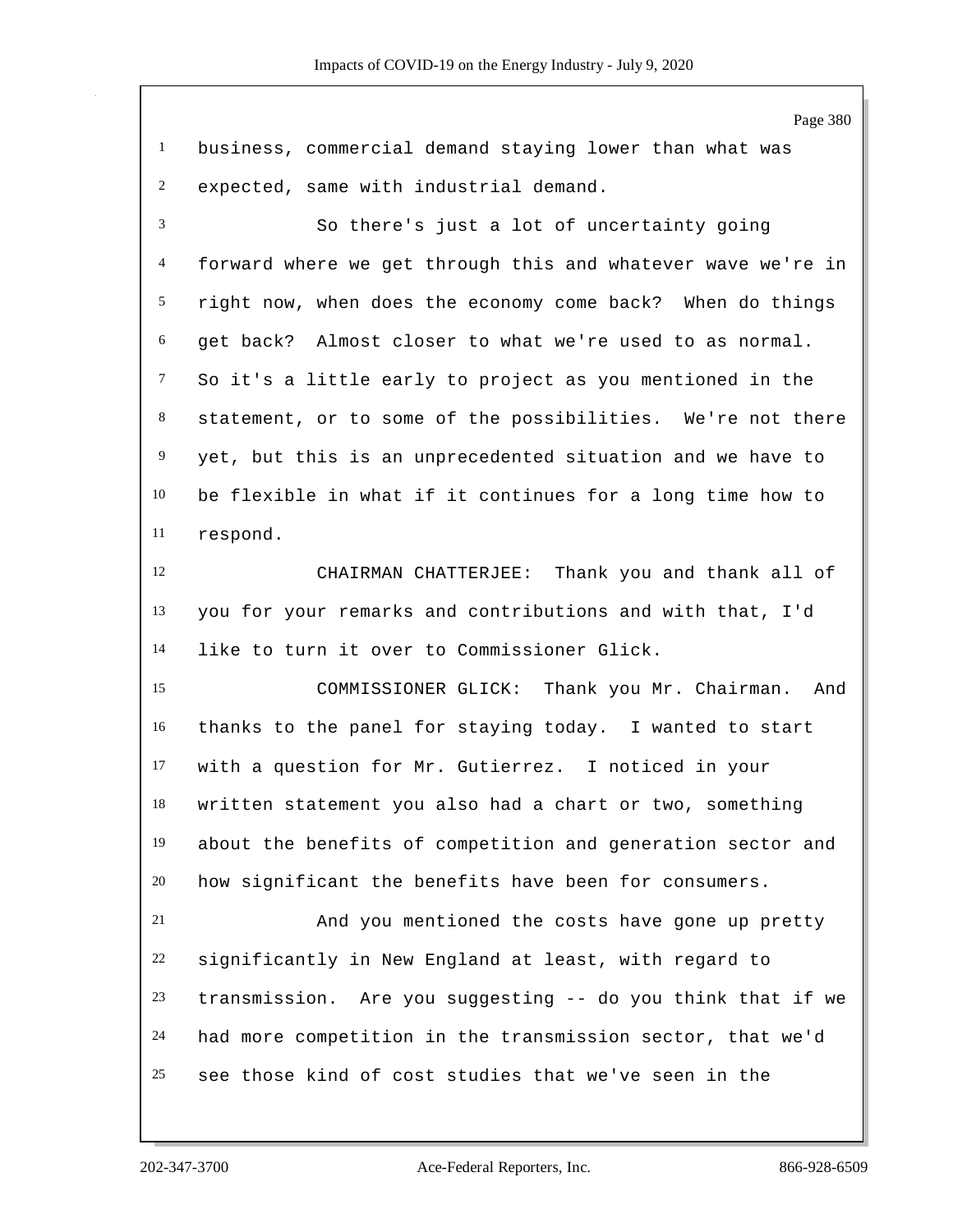generation sector?

 MR. GUTIERREZ: Yes hi Commissioner, and thank you for your question. And I think our policies led by the Commission has some, you know, incredible results on the competitive side of the industry.

 I mean we're seeing energy prices significantly reduced not just in New England, but just across the you know, across the country. One of the consequences, you know, we are not seeing is transmission. Transmission has increased significantly over the past 10 years not just in New England, but this is a trend that we're seeing you know, in many other markets.

 As a matter of fact in some places that if you look at the customer bills, you know, PME charges are now you know, higher than the initial cost. And I think that's a you know, that's the predicament of COVID working on the generation side. Now when I referred to in my opening is you know, we absolutely have an opportunity to modernize the grid, but we cannot just thing that transmission solutions are the beginning and end of everything.

 And you know, I think we're starting to see a break from evidence of initial bias, because traditional solutions for everything that is you know, a means operating on modernizing the grid. I think we need to have a framework that evaluates solutions across the entire value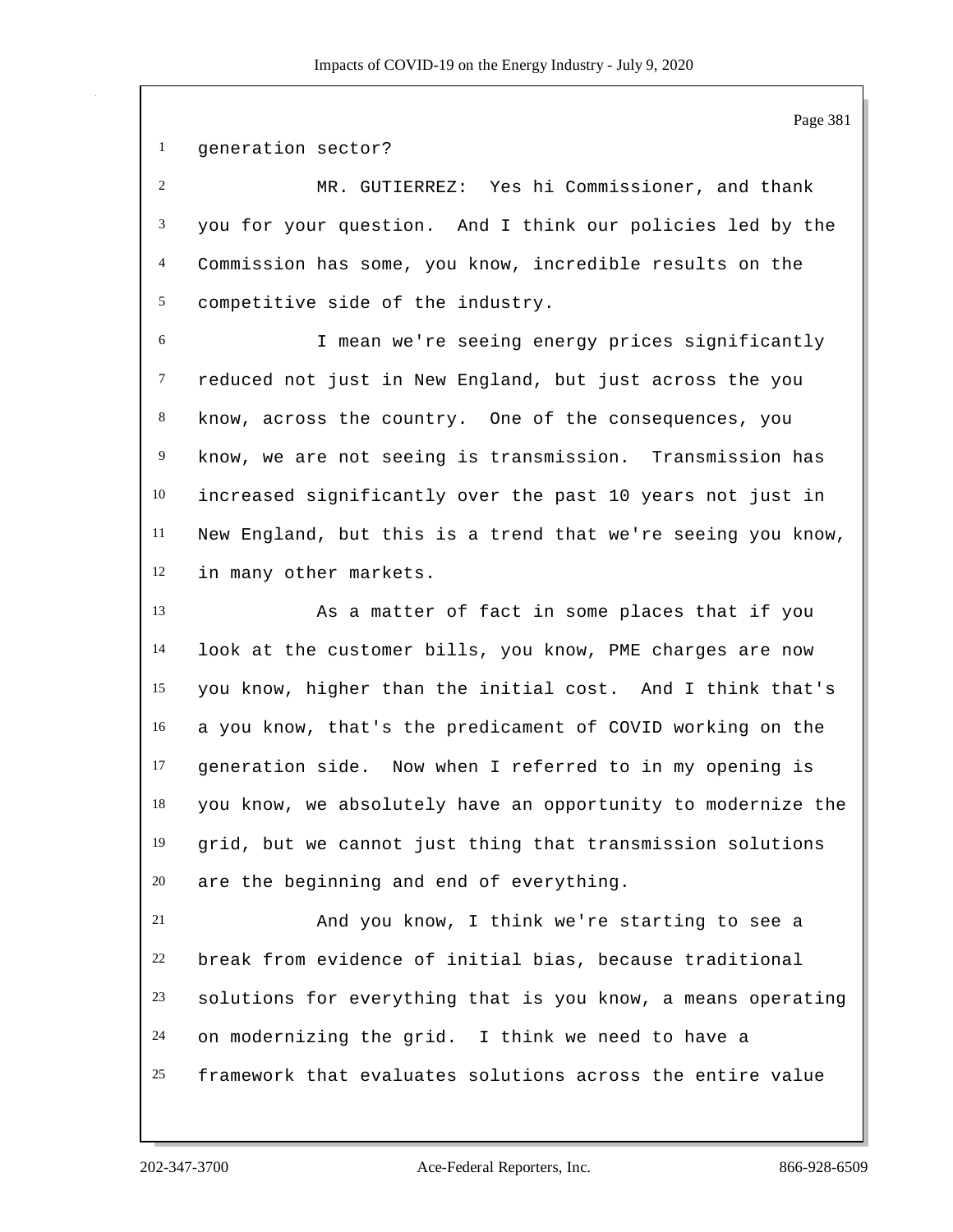chain of the power sector, not just on the transmission and the traditions which we certainly need to make investments to make it more resilient and to integrate into needs and resources.

 But also the supply side, you know, perhaps you know, in no power generation, you know, building so much distributed generation, battery storage, importantly technology is now allowing us to control demand like never before. And onsite management is real, and it now counts.

 So we need to look at all three. Everything that we have at our disposal to see what is the most effective way so we can, you know, modernize the grid and at the same time do it by creating value for our consumers, our customers.

 I mean that should be the guiding principal. Not whether we may call one company or the other one, but I think the most important thing is how we create a solution that really casts, you know, customers at the center, you know, customer's, you know, needs and values at the center of this decision making.

 COMMISSIONER GLICK: Thanks Mr. Gutierrez. That's a very helpful answer. I wanted to turn now to the topic that's been discussed a lot.

 MR. CABRALES: Commissioner Glick, Mr. Moeller has his hand up.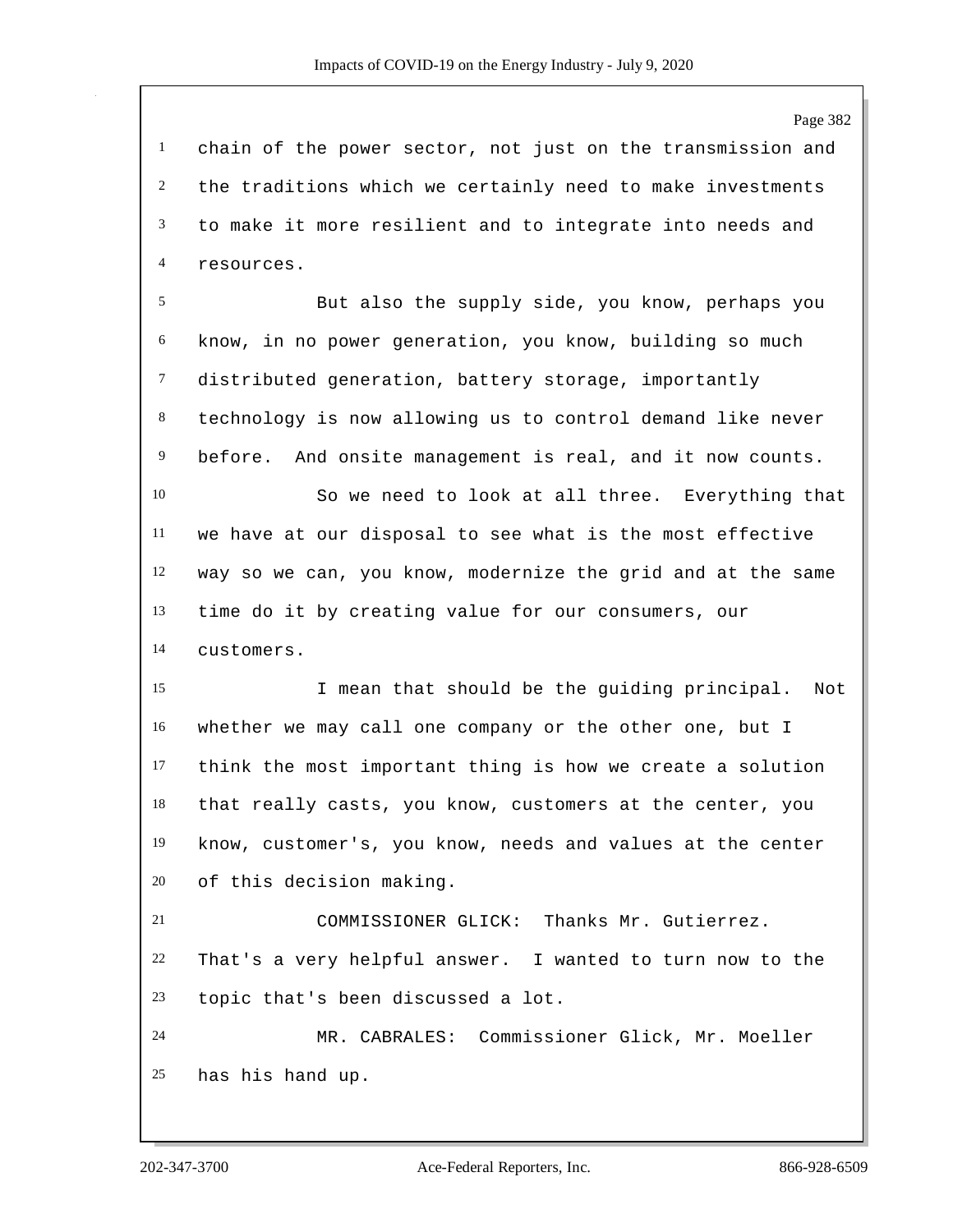Page 383 COMMISSIONER GLICK: Oh, I apologize. I apologize, go ahead Commissioner Moeller. COMMISSIONER MOELLER: Thank you Commissioner Glick. I think you know where I'm going on this. I think transmission, I don't mean to be tone deaf to the people who are concerned about costs, but I still think it's a bargain. It's still a relatively small part of the customer's end bill, but the lack of transmission adjustment leads to higher congestion costs on the commodity's side. 10 I remember probably 10-12 years ago, once PJM put a major line through this area, near D.C., the commodity cost -- largely because of a lack of congestion price of cost related to congestion went way down. And so with the incentives policy that you're considering in the docket, transmission again provides so much optionality and even the reliability benefits of it really are priced, but they're there. So you know where I've stood on this and I continue to stand. I appreciate you hearing me. MR. CABRALES: Commissioner Glick, Mr. Jones and Mr. Smyth both have their hands up. COMMISSIONER GLICK: Okay, thank you. MR. CABRALES: Go ahead Mr. Jones. MR. JONES: Okay. Thank you and I just want to piggyback on what Phil just said. And anybody who's paid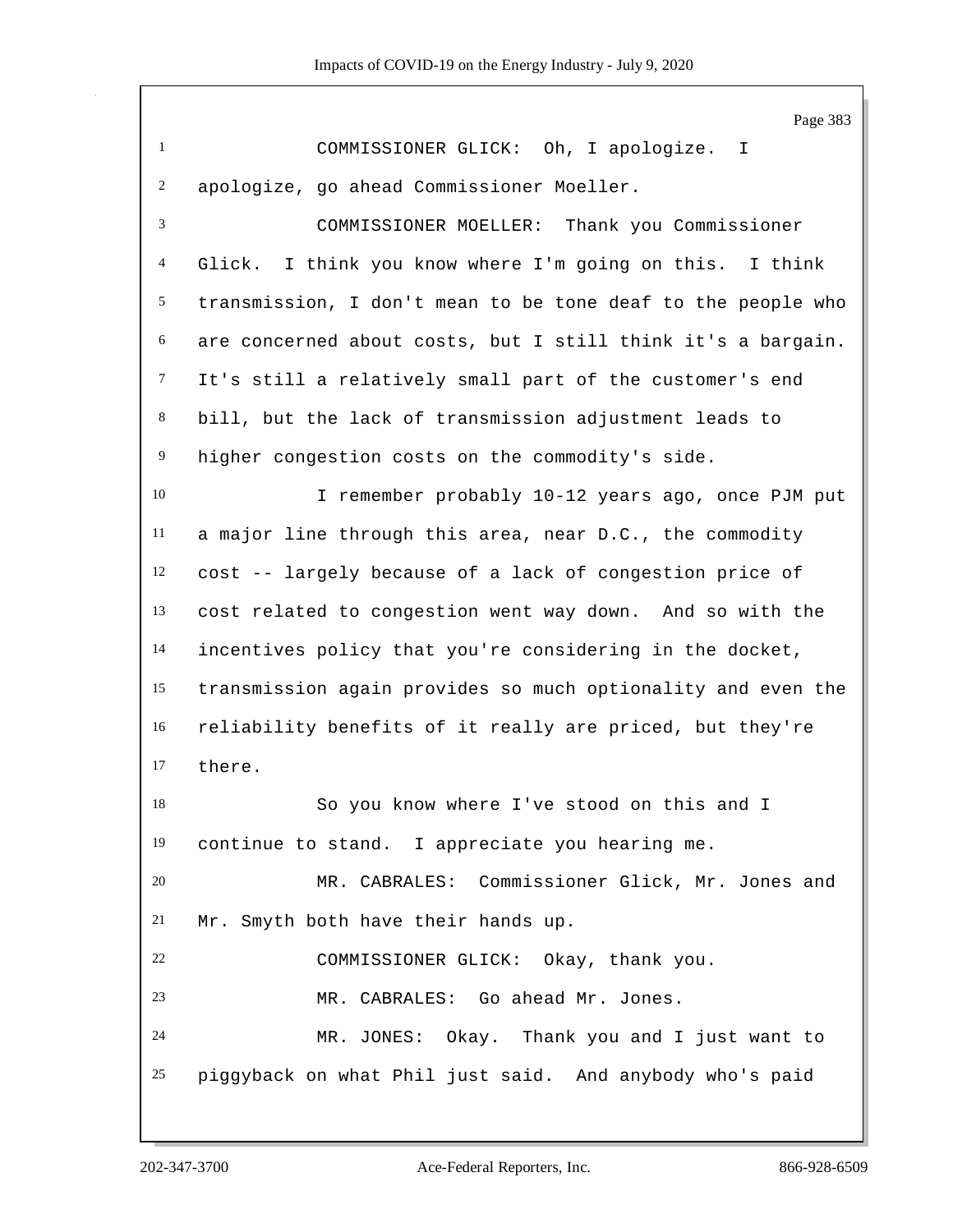Page 384

 attention to my time as CEO knows I've not been a fan of competitive generating markets, mainly because I don't think they're really competitive.

 And they don't account for all of the costs. And a real-life example that we went through at FirstEnergy is the closure of plants that were built by Cleveland Electric eliminating companies that served load in the City of Cleveland because they weren't competing fairly in the market.

 It resulted in 1.3 billion dollars of transmission projects, 34 discreet transmission projects that the RTO ordered us to perform while those units were continued as reliability must run units. At 1.2 billion dollars that's being paid for by customers, there were costs that were necessary to rewire the bulk electric system so that it would operate minimum reliability requirements without these generators, and none of those costs get factored into the economics of the markets. So I've never been convinced that the market is working correctly.

 Most of the major competitive generating companies out there have been through one or two rounds of bankruptcies already, so that's not necessarily the best thing for the investors who invested in those plants or loan money to them, including FirstEnergy Solutions which is no longer part of our company.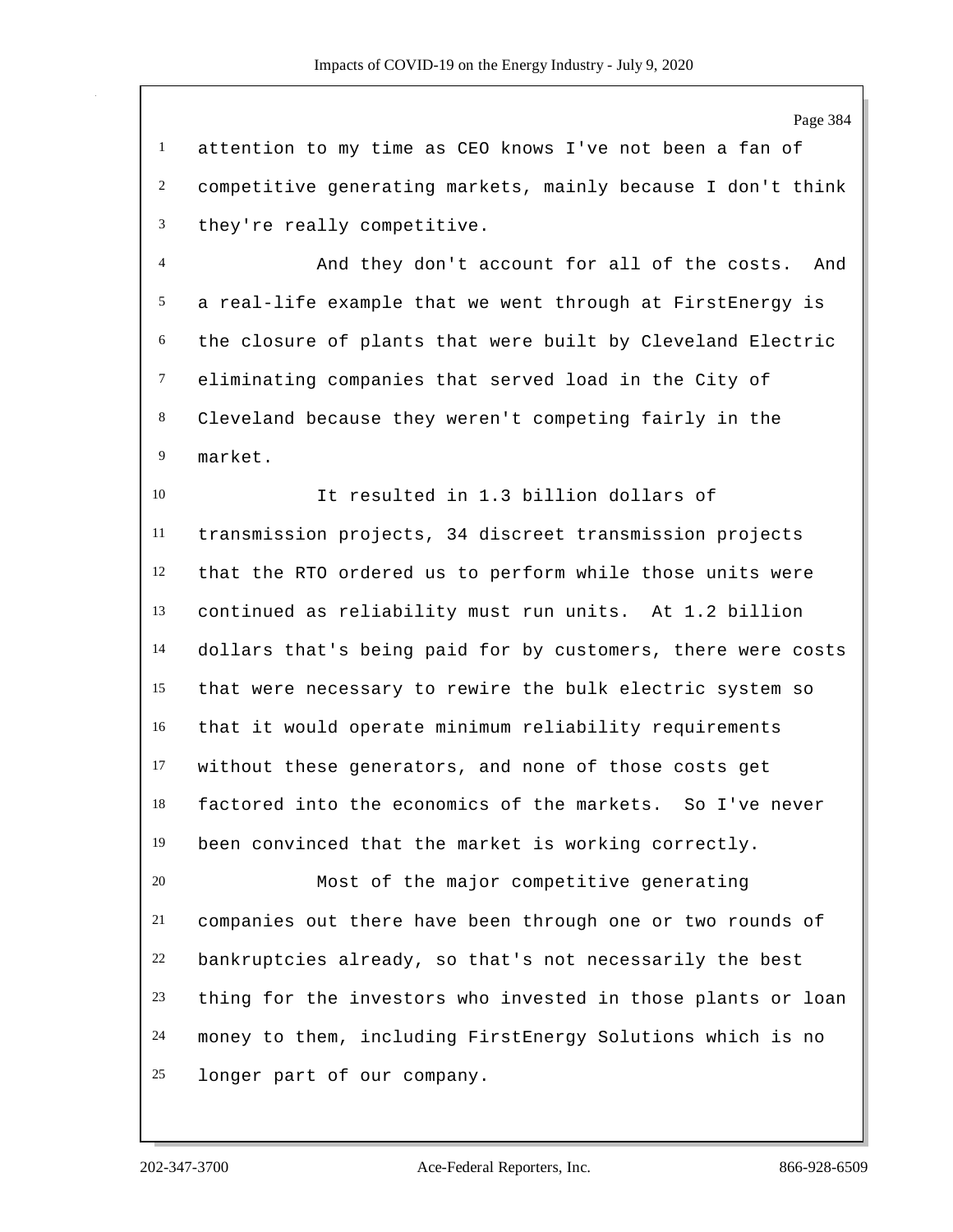Page 385 So I no longer have any interest in competitive generation. We're a fully regulated company. But I've been in this industry for 42 years and my first job was with instream submission planning and the ROTs are what's making this grid work, not the competitive markets, and we can't forget that, and we have to continue to invest. It's aging and we all want a greener future as we try to integrate renewables more into this bulk electric system, it's going to be the RTOs that figure out how to do that too. MR. CABRERA: Thank you Mr. Jones. Mr. Smyth? MR. SMYTH: Yes, thank you Omar and Commissioner Glick. Just building upon what the last two panelists have combed out. You know on the AEP end we've supported competition in the transmission space when and where it makes sense. We have found that competition on cost alone doesn't really work. And we found far more value in so far as competition through the sponsorship model. And really from a cost competition perspective, if you think about it from a revenue requirement standpoint, you have capital costs which are a big part of that revenue requirement, where there is a limited universe of labor and material providers that are out there that we all use. So you know, and as Commissioner Moeller had previously pointed out, you know, we are typically bidding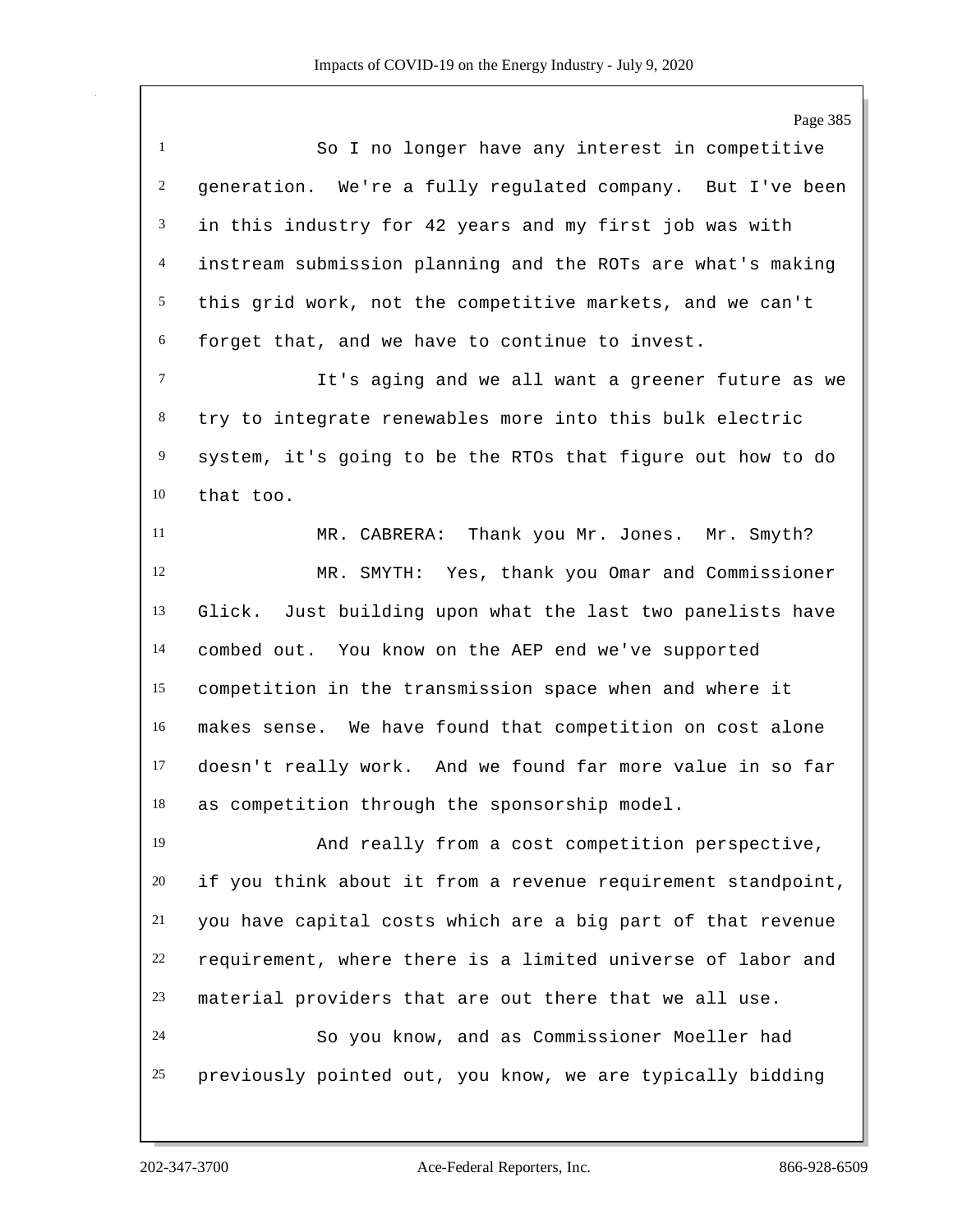those types of things out internally whether it's a "competitive project" or not. So that's on the capital cost end. On the cost of capital end, you know, large burns with efficient balance sheets having similar borrowing costs, really when it comes down to it.

 And then you've got things like ONM which are smaller where large firms have, you know, very efficient you know, cost structures around ONM and taxes really are what they are. So you know, again we have actually found in the last 10 or so years that competition in the transmission space, when it comes to cost, really doesn't work, and nobody really has you know, a magic bullet or you know a secret code, or sauce by which they can apply to make it you know, to make them much more cost effective.

 MR. CABRERA: Thank you Mr. Smyth. Commissioner Glick, we don't have any other hands up at this point.

 COMMISSIONER GLICK: Thank you. This kind of relates to my next question. It's certainly a different subject. But there's been a lot of discussion today about regulatory certainty and it's certainly something that I talk about quite a bit and I wanted to ask all the panelists here, but maybe to start with Commissioner Moeller, because you Commissioner, you've had, obviously, experience in the FERC Commission substantial expense there, you've worked in the private sector, you know work for a trade association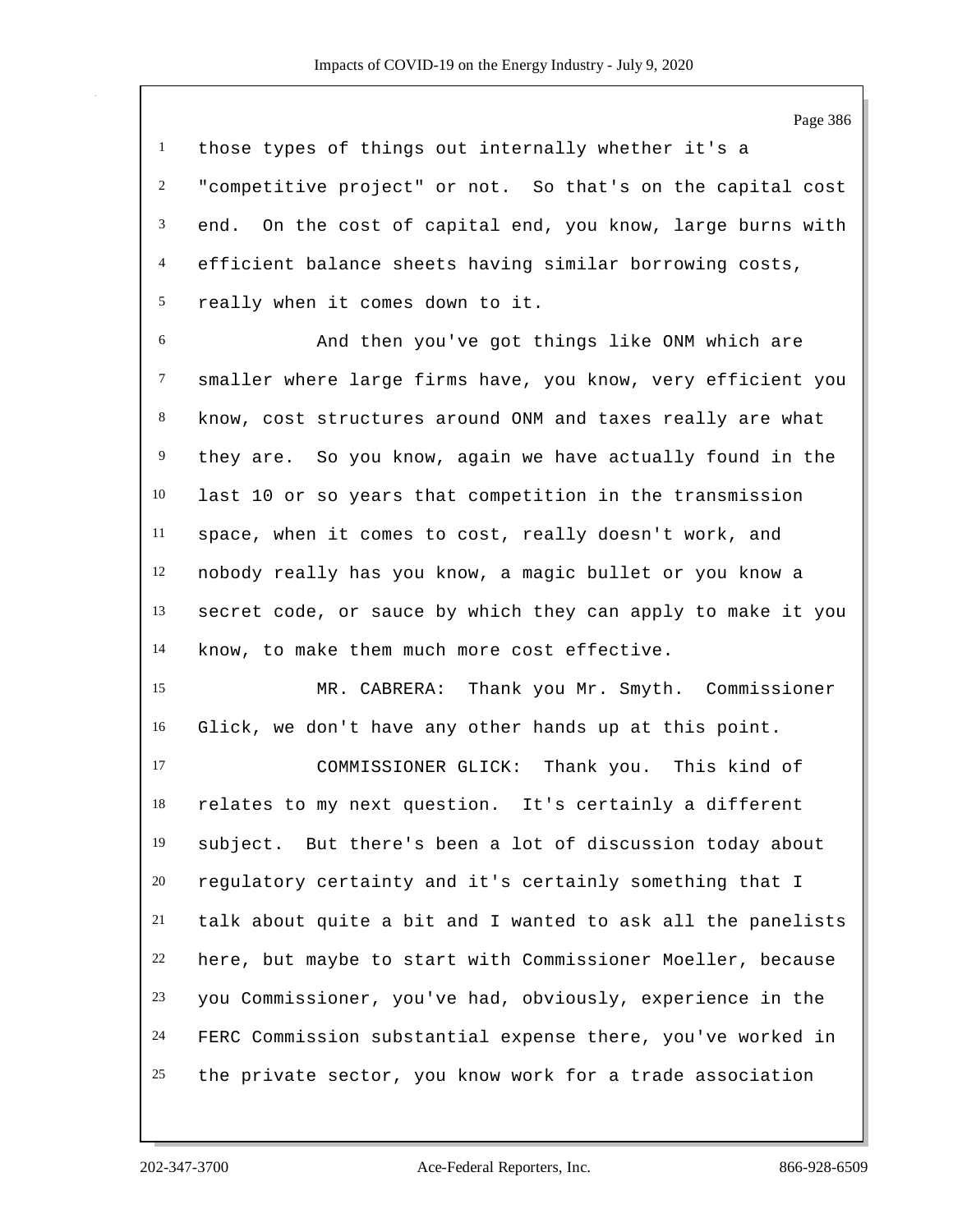Page 387 that represents all the investor utilities in the country. And I think it's something that kinds of gets lost on people sometimes is the desire for corporations and other stakeholders to have a little more certain regulatory environment so I kind of know how the guide path of where the regulatory environment is going to be over the next several years and the next several decades in some cases. And sometimes we end up going from one end to the other and keep on changing our orders, and I don't want to talk about any specific orders, but I wanted you to comment, and others as well, to comment on what -- how important regulatory certainty is and what happens when regulators keep on changing their policies. COMMISSIONER MOELLER: Well thank you Commissioner Glick. I note that again these -- especially when we talk about transmission investments, these are investments that will probably be useful for at least 40 years and as you know, part of the challenge is cost allocation because flows change over those decades in terms of who's paying what for that infrastructure. And they will change. So there's some science involved but there's also a lot of art involved in terms of dealing with cost allocations and setting the ROE. But because of the long-term nature of these investments, and our industry is the most capital intensive industry in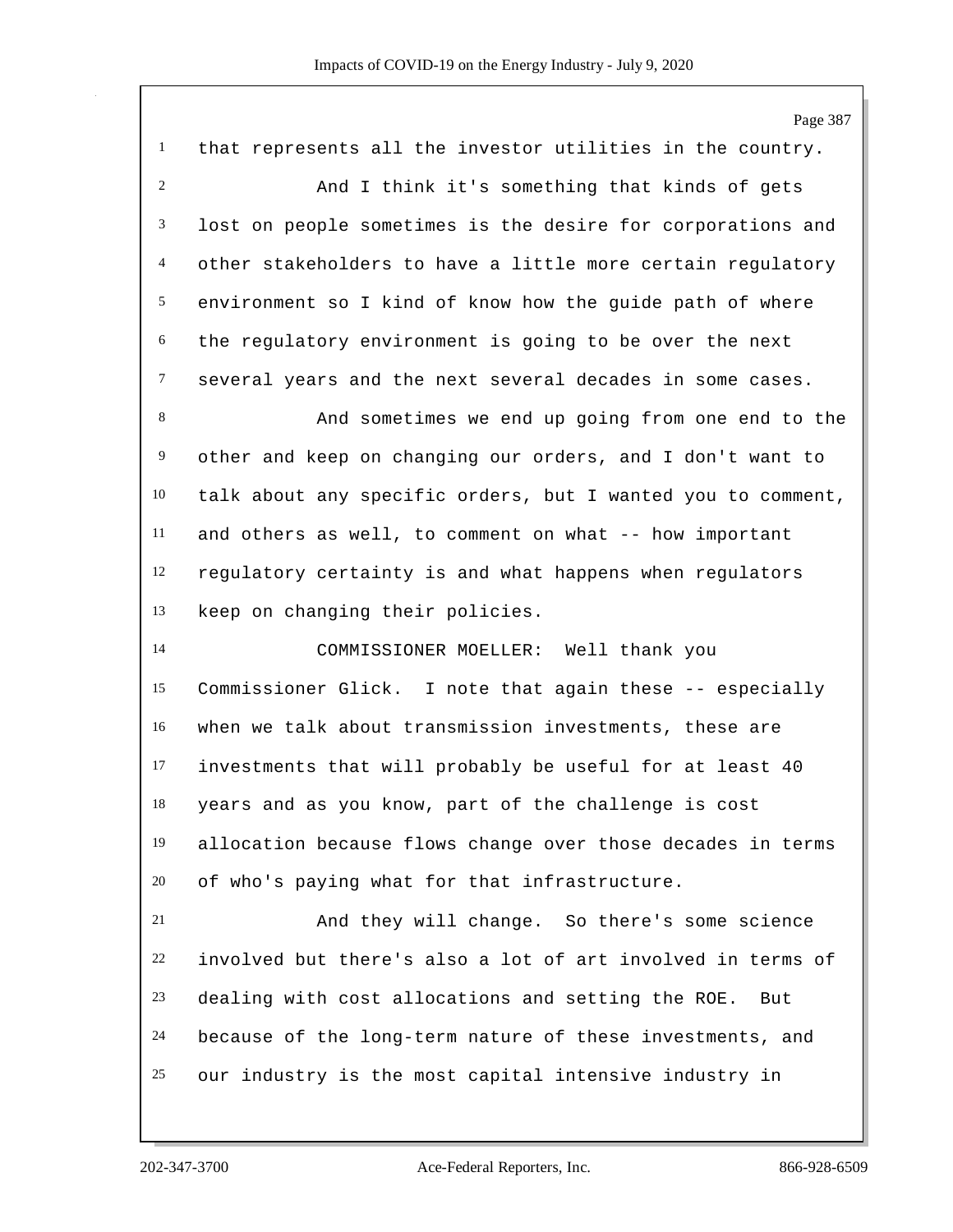Page 388 America, that certainty is extremely important and we appreciate the extent to which the Commission is working to provide that regulatory certainty in order to again, essentially deliver value, save electricity that's valuable to our customers. Thanks for the question. MR. CABRERA: Thank you Commissioner Moeller. Miss Tezak is at the mic. MS. TEZAK: Thank you. I think when one speaks of consistency and certainty, you have to think about what that actually means. It's not a request for intransigent or lack of flexibility, but it's -- I think a consistency in how decisions are evaluated, how records are made, how the Commission processes through its decision making, and the absence of surprises. Several folks have mentioned throughout the course of this panel and some of the others, you know, being surprised by something that regulators do. Those are things that tend to unsettle investors and that drives up the cost of capital. So regulatory certainty and a certain consistency in the Commission's actions, in its processes, is something that helps keep the cost of capital reasonable for the market participants so that it is accurately reflected and passed on to customers. And I think that those are -- that's some of the message that I think I would share with you from our client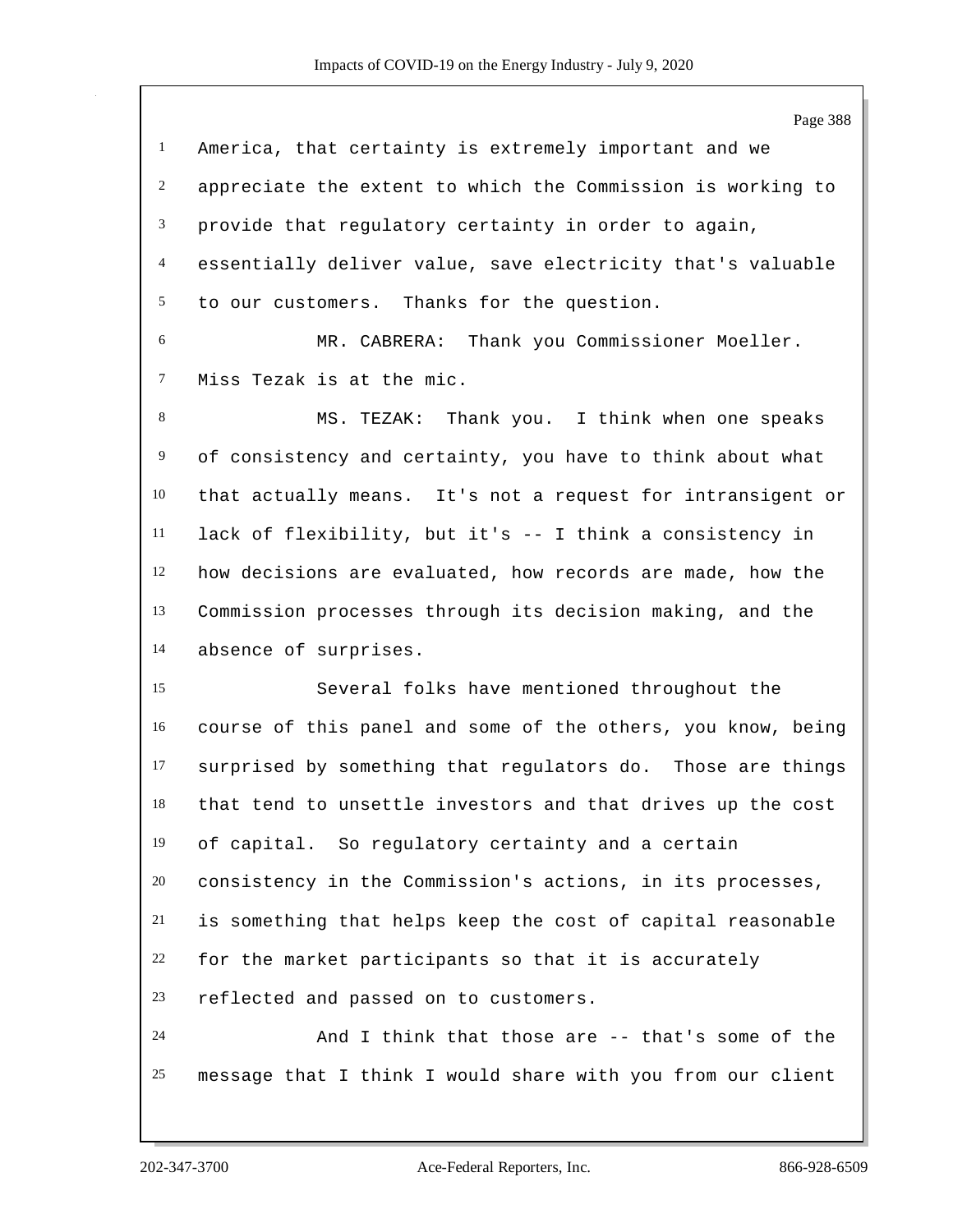Page 389

| 1 base is that the -- when things are surprising, when they  |
|--------------------------------------------------------------|
| 2 change frequently, when the direction is set and then six  |
| 3 months later it's changed again, those are the things that |
| 4 are more difficult to do, to accommodate.                  |

 And those add risk to the sector that's usually in risk reduction, structure to it in terms of how costs are regulated for many participants, and so when you make those things more variable and more unpredictable, then that raises the cost of capital. So you know, that's what we see from our perspective. It's not an intransigence, but it's sort of a dependability in how the Commission works, how it processes through its obligations, thanks.

 MR. CABRERA: Thank you Miss Tezak. Mr. Young, you have your hand up. Would you like to address the question?

 MR. YOUNG: Yes, thank you. I want to echo completely Miss Tezak's comments. It is the consistency and reliability of how a Commission will process information and coming up with the result that's really valuable. It's valuable in capital allocation, in financial planning. It's very valuable in financial raising of funds. You can talk to investors about the profile going forward with the investments being made, and that's very important, particularly for a regulated utility.

Ultimately, what we're doing is trying to earn a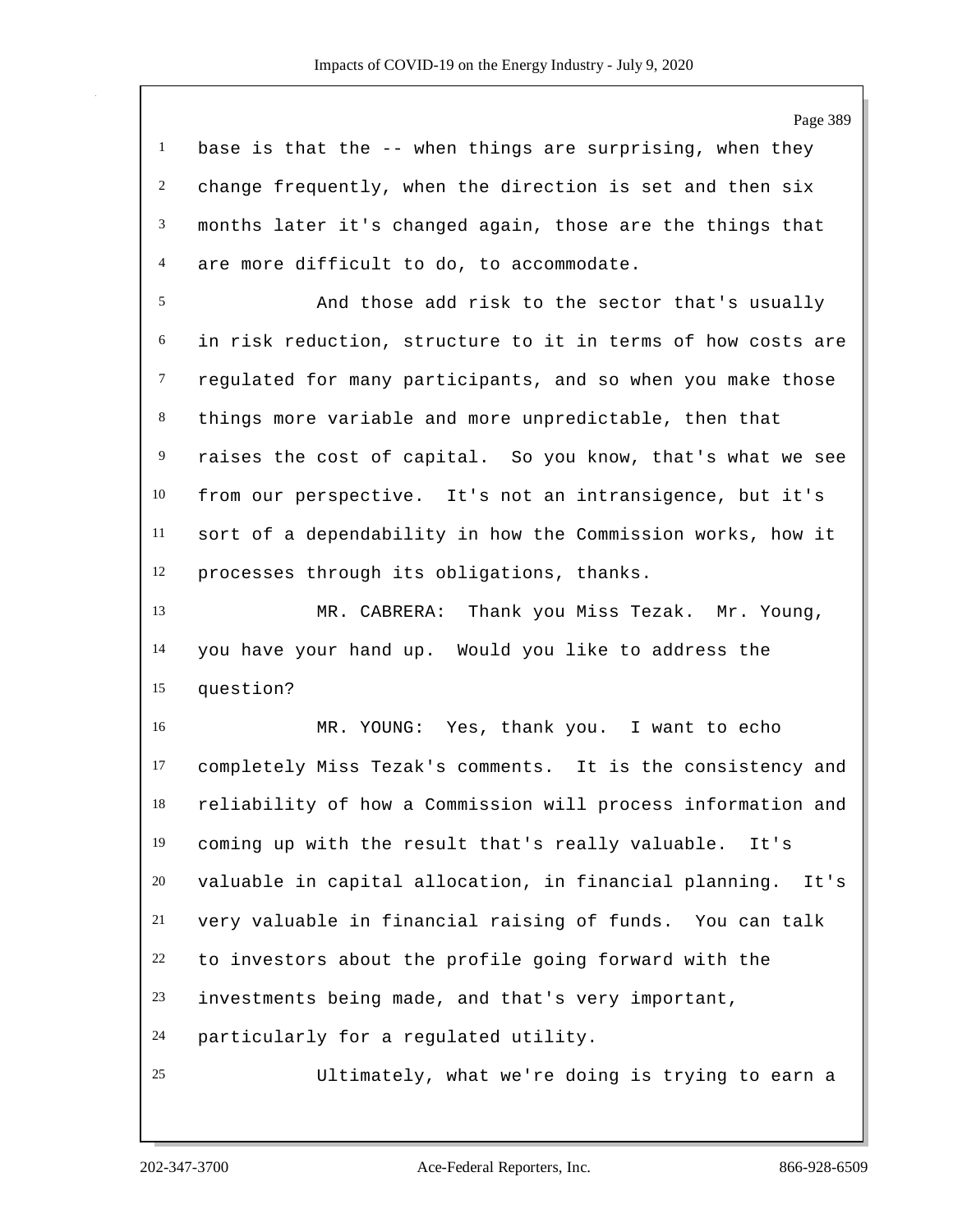Page 390 regulated return. We typically pay out, you know, 65 to 75 percent of the earnings in the form of a dividend to our shareholders who are looking for that steady supplement to their income that's so vital. And so consistent regulatory treatments I think are really important across the board, thank you. MR. CABRERA: Commissioner Glick, we don't have any other hands up at this point. COMMISSIONER GLICK: Okay. Thank you. Miss Tezak, I wanted to ask a question about ROE, and I want to be very careful here for obvious reasons when we have several pending cases. So more generically, but in your testimony, you had several charts and on page 6 of the testimony, you had -- in assessing the mid-point, it had numbers on reasonable estimates. When you make line estimates were a lot higher, were significantly higher and noticeably higher as you say in June than they were in previous months. And I was wondering if you had a sense of what was driving those increases. MS. TEZAK: Yeah, when we looked at those for -- this is for the electric. I think what you're seeing there is the impact that the width of the range has on the core values. And those have been -- those have been more influx over the last couple of months. And in fact, if you look at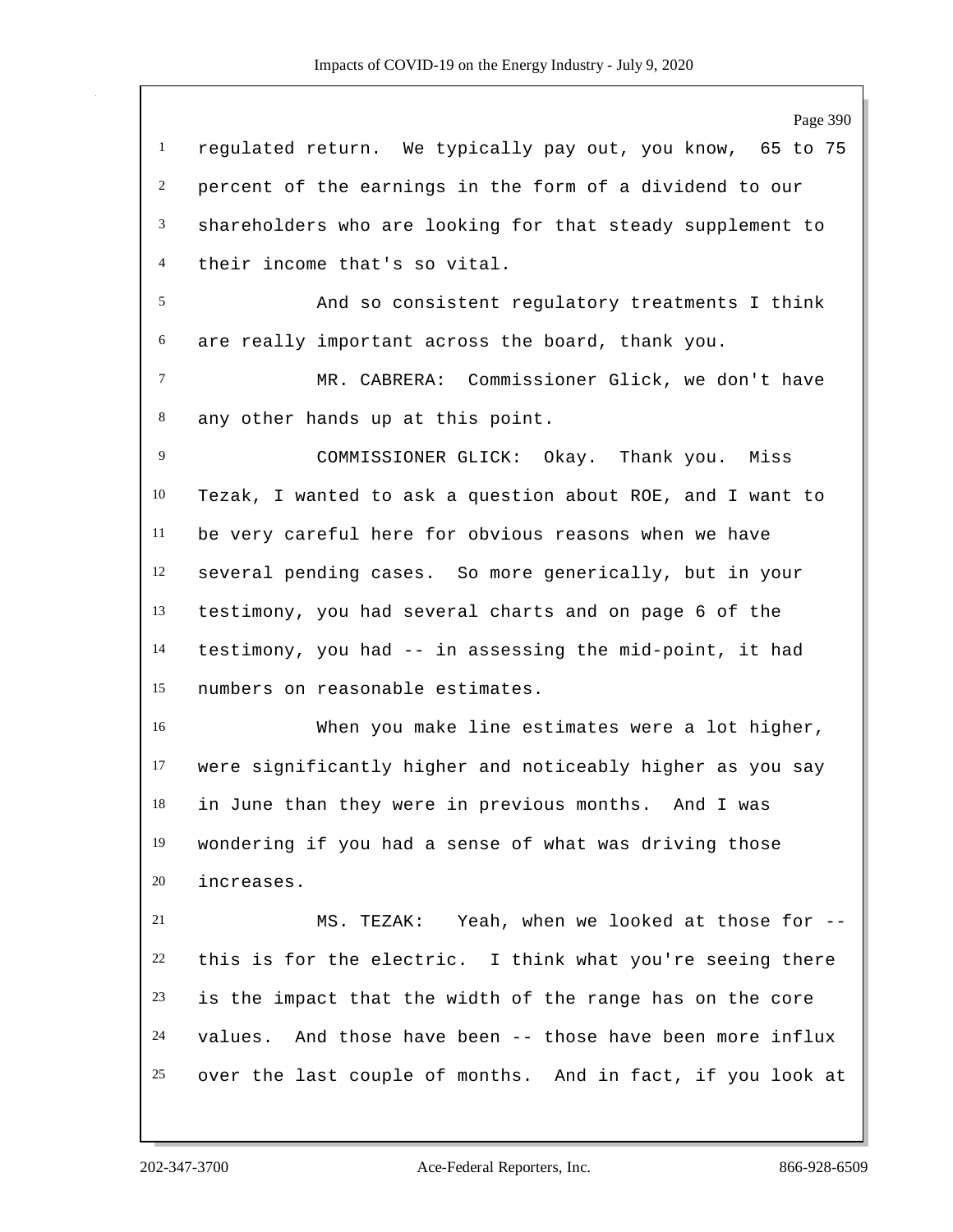the capital asset typing models and the DCF results for June, you can see that they're materially better than they were in May.

 The premium model is pretty stable because it's backwards looking and it has a lot of data points in it, so it doesn't change very quickly. But the capital asset pricing model really turned around as the market recovered in March and in -- you know, from being very, very low in April and coming back in May and June.

 And we've seen you know, I would say a better -- we're seeing it come back for the discounted cash flow model as well, coming back towards where it was in the beginning of the year. So what I think you're seeing here, is you're seeing that the capital asset pricing model which is less -- it has inputs that are less utility specific, if you will, because they look at the whole market. That's the component that's reflecting more of the broader market changes as opposed to a sector specific DCF which focuses just on a particular sector.

 So I think that is what is explaining that if you look at the table below the charts, that's where the real shift has been made, the top end of that group came up. COMMISSIONER GLICK: Okay. Thank you. So basically, where the argument says that also risk level is reducing, is going down, that's why the numbers for that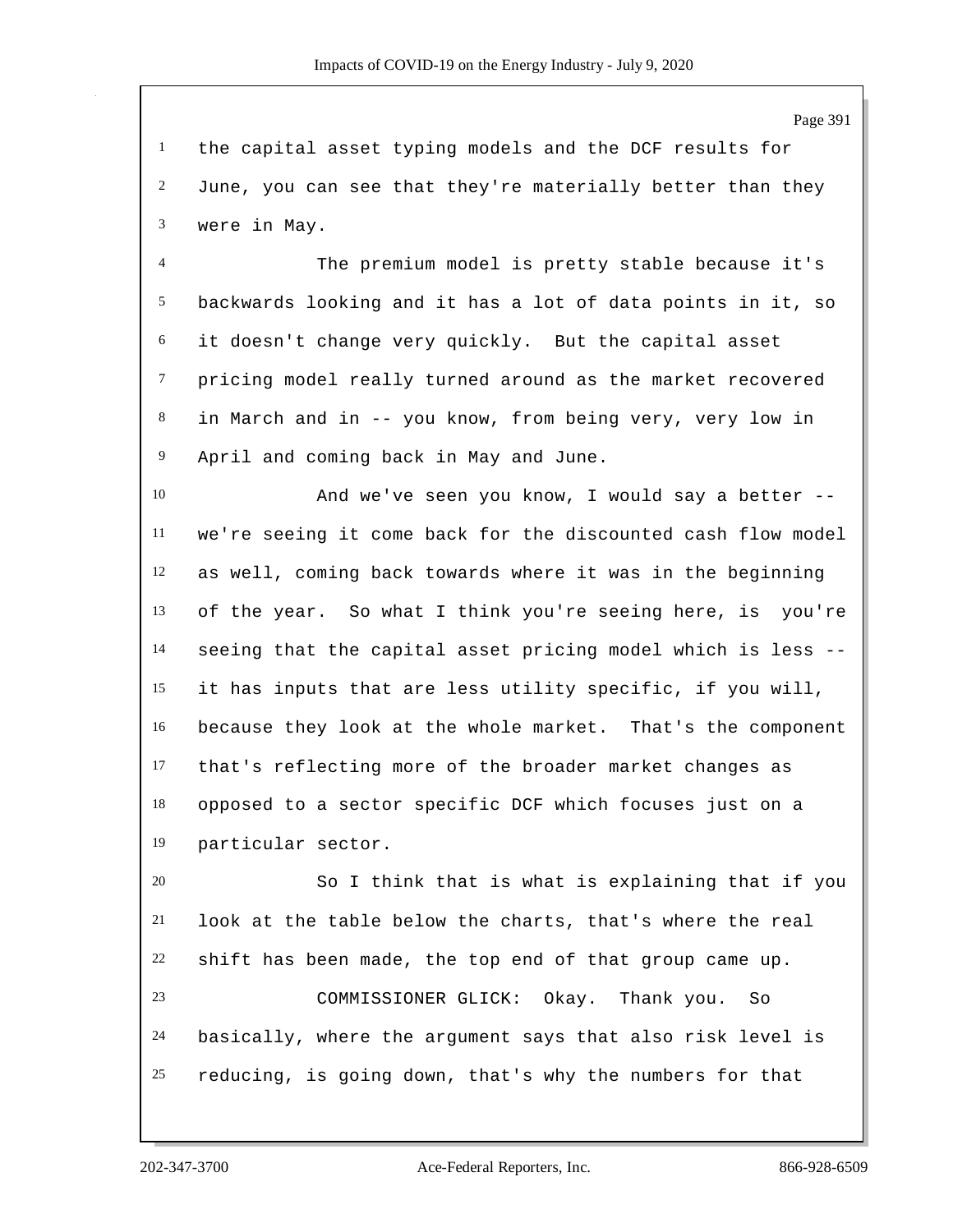Page 392 particular CIPM model, that's why that's gone up. MS. TEZAK: Yeah, we've seen improvement in those results and you know, that's helping it -- it's the rich premium levels that were changing in that model and when you apply those to the proxy group components for the electric groups, and what that does it sort of -- it evened it out. So it's not that risk so much came down, but that the broader market indicators were returning to more normal levels. COMMISSIONER GLICK: Okay, thanks, I appreciate that. In fact, Omar, is there anyone else who's raised their hand? MR. CABRERA: No, not at this point. COMMISSIONER GLICK: Okay thanks. Maybe Miss Tezak if we could stick with you a second on a totally different subject on LNG and as outlined you have a Chairman Chatterjee I don't know something he asked you a similar question I was going to ask you. But you mentioned that -- you basically said it's not like it was in 2012 and 2014 in terms of it being able to have for these LNG facilities to be able to get their bias to take or pay contracts. I'm curious if you think it's going to eventually be like that, things are eventually going to come down and that LNG project developers in the U.S. are going to have the ability to have the same sort of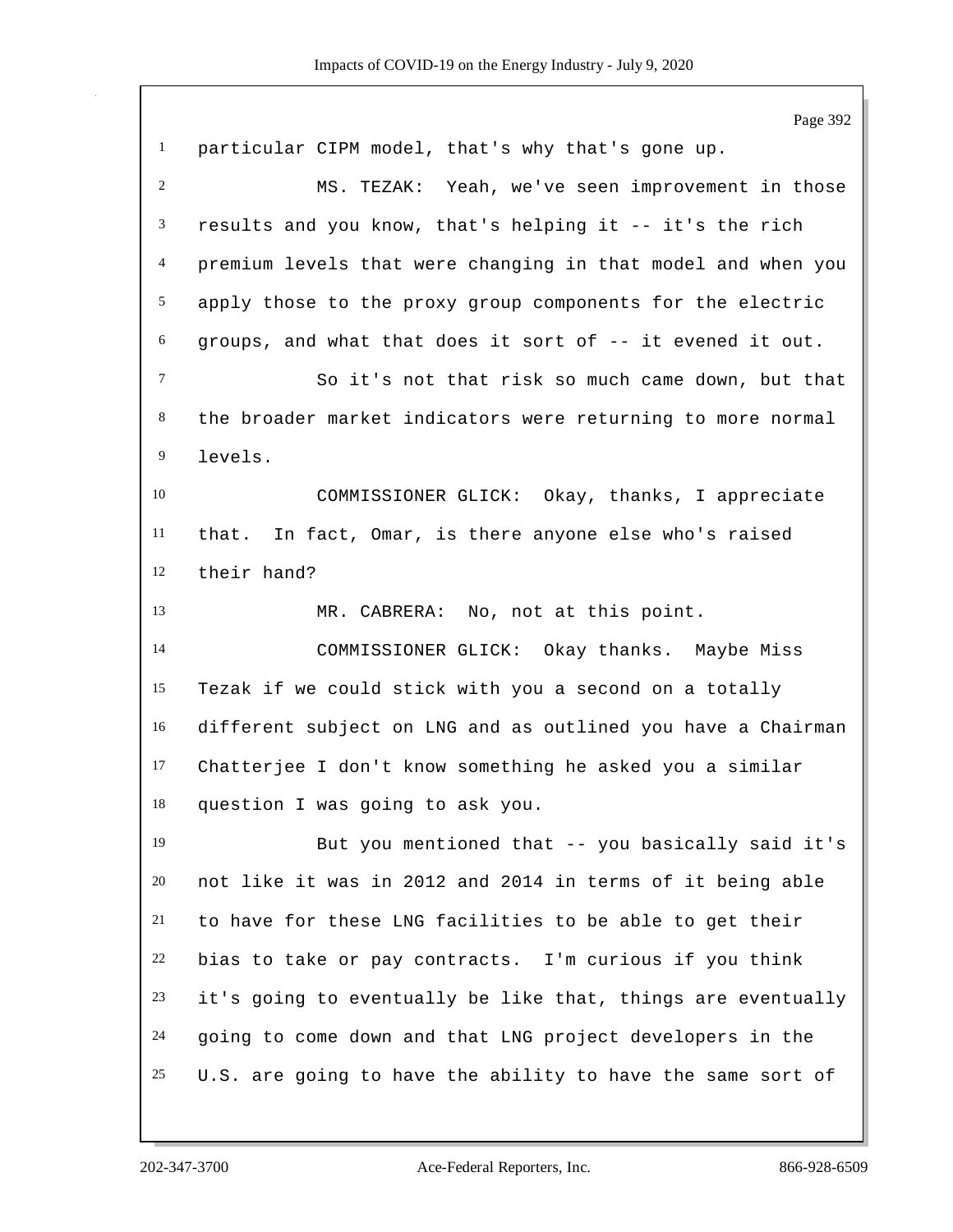volumes and the type of contract that were designed back in 2012-2014.

 MS. TYZEK: Well that's very good for folks to say because you know we're seeing a lot of -- there's a lot of projects out there now. Back in 2012 and 2014 there weren't that many market participants and so you're seeing, you know, since then we've seen the entry of facilities in Australia, the development of facilities in Siberia that were mentioned in the earlier panel.

 And so what you're seeing is you know, more supply enter the market. And so that tends to lessen the incentives from a buyer's perspective to commit long-term to a particular project. If they don't think that committing to that project is going to say them money in the long-term, because usually when you commit up front to the project, you're going to pay more than you know, than the prevailing spot price because you're acquiring the certainty to lock in that capability.

 And so you have to believe that on the long-term prices are going to change. And I think that when we look at the EIA data and see that we're down 4 percent year over year in terms of demand and you look at the you know, the cargos that are being cancelled, you know, right now through the summer, it's definitely a weak-looking market.

And you know, the forecast that we follow are all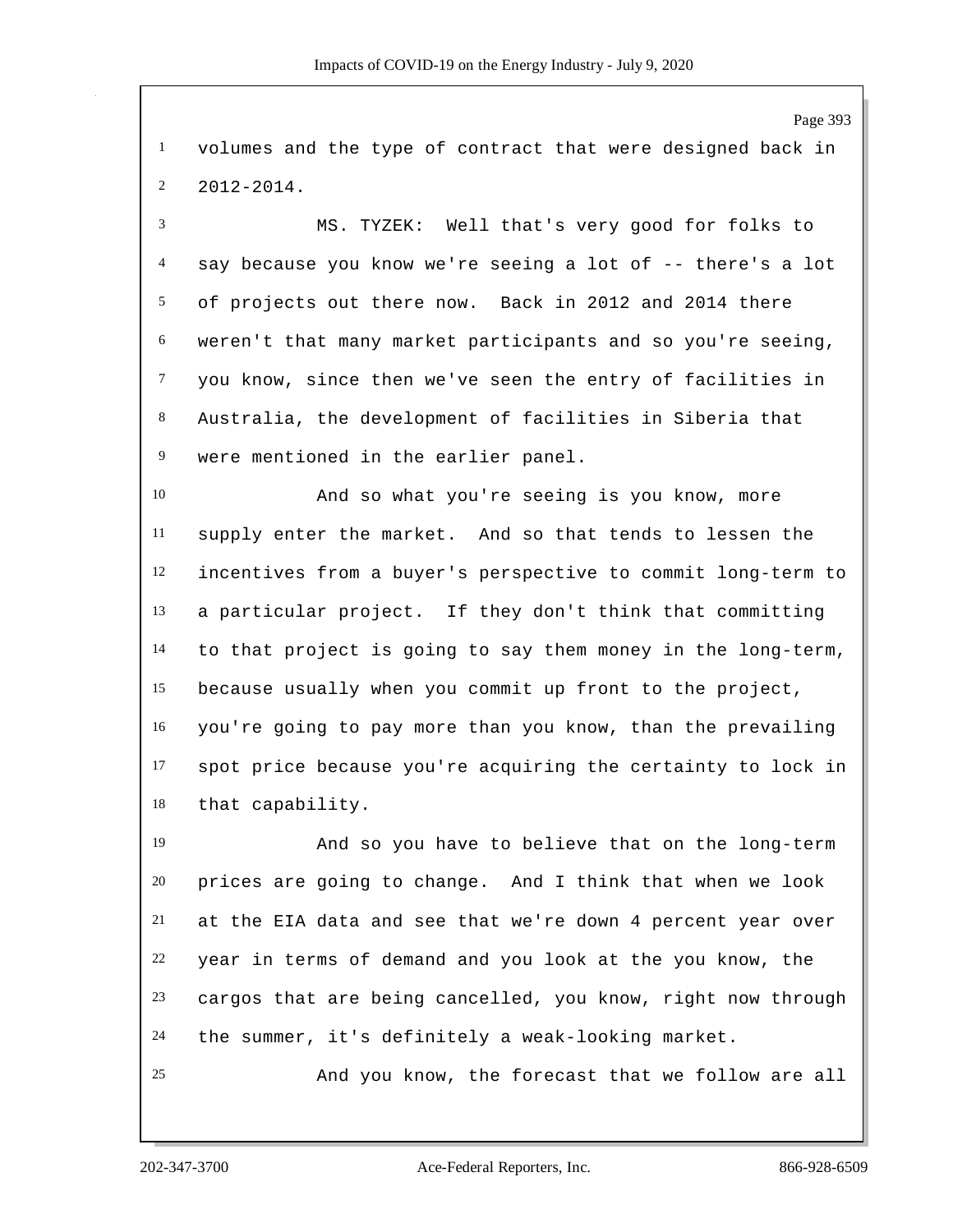Page 394 over the map. Maybe before the COVID episode, you know, maybe you know, 2024 was going to be the tipping point where you know, buyers would start to really start signing up for new capacity again in a robust fashion and be willing to commit to incremental projects. And now all those forecasts have been, you know, substantively set aside while we wait and see where the market recuperates. I think that it's very difficult to say that really nice secure take or pay opportunity will be available in the same way that it was before. Now does that mean that nobody signs up for it? No. But as one of the panelists mentioned on the earlier panel, one of the big wild cards was you know, Chinese demand. And right now we don't have a foreign policy where you know, we're in a trade ware with China and those questions are very difficult to expect. So when you look at a very capital intensive, heavily cyclical business, you're going to see ebbs and flows. The problem is it's really hard to forecast how long those ways last. And if things change if you know, we get a way of managing this virus and if you know, we get to the point where we have a different commercial relationship with China, then arguably the turnaround of that sort of demand sector towards back towards our market could be hugely material. Does that help?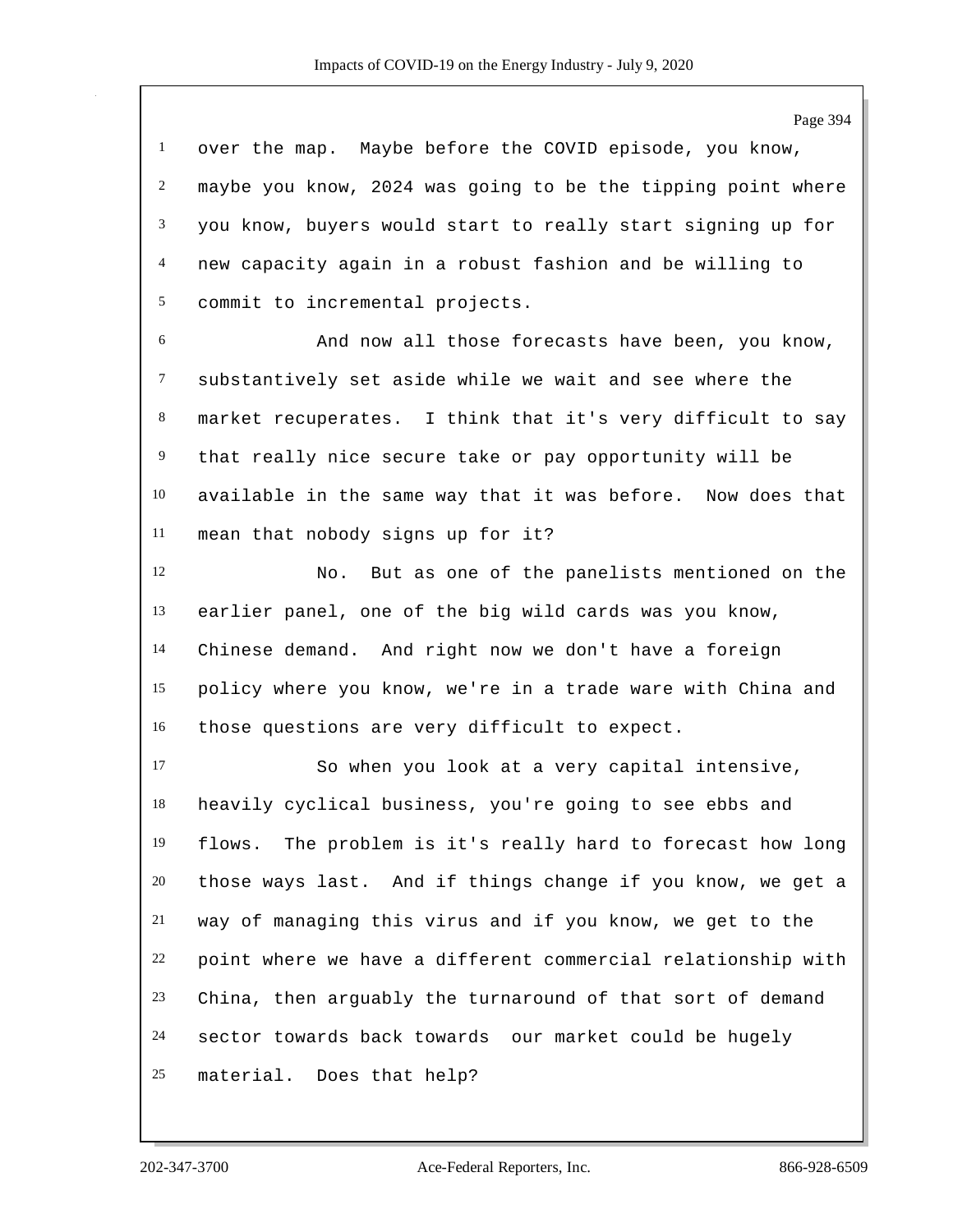Page 395 COMMISSIONER GLICK: Yes, thank you very much. MR. CABRERA: We don't have any other hands up at this point Commissioner. COMMISSIONER GLICK: Okay. Great, I just have one more question for Mr. Young. In your comments you mentioned the desire for or one of the potential causes for liquidity involves regulators providing excessive tourist recovery -- not being able to recover your costs and your rate of return quickly enough. 10 I was wondering if you had any examples at least as to the FERC side where existing policy has overly extended these recovery periods. MR. YOUNG: I really don't have any examples on the FERC side. It was a general thought about how the Tax Act in 2018 resulted in a desire by some regulators, primarily state regulators, to really accelerate the excess deferred tax reductions to customers where regulatory assets, other types of costs were being spread out over longer periods of time. So it was a little bit of a reference to that. But that can affect cash flows. But I don't have anything specifically on the FERC side. I hope that helps. MR. CABRERA: We don't have any other hands up Commissioner. COMMISSIONER CLICK: Well thank you very much.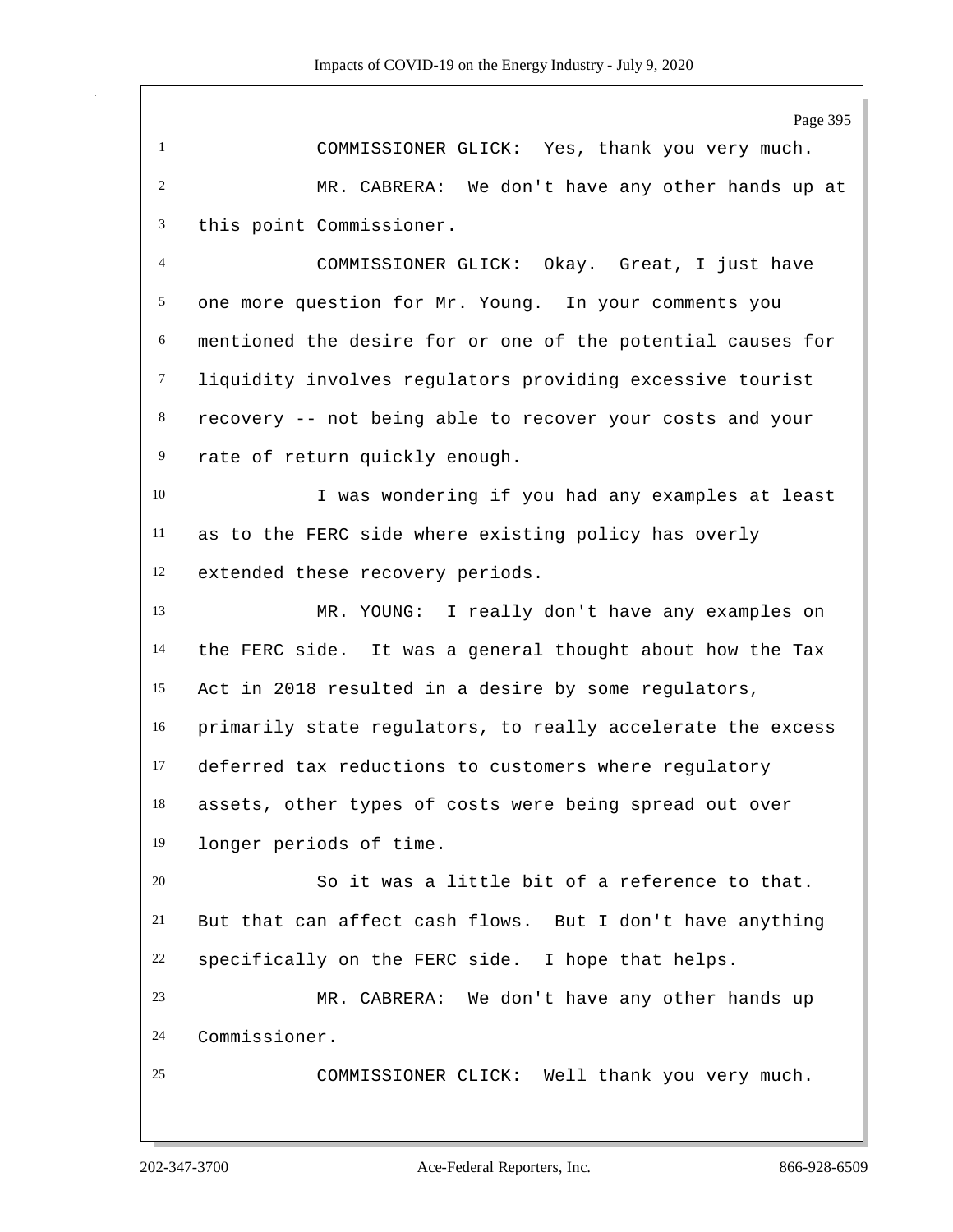Page 396 Mr. Chairman, that's all my questions. COMMISSIONER MCNAMEE: This is Bernie, and I appreciate the time that all of you have provided so far so I only have a few questions. The first question is we talked a little bit about how you know, I was actually happy to hear that on the electric side that investment in projects really hasn't been hampered during this period probably because many projects were in the pipeline or that components had been bought ahead of time. But what I am worried about is and would like to hear both from the gas and from the electric side, but first the thing I will be asking you is you know, is there a worry that if the pandemic continues that we won't be investing in pipeline infrastructure? And of course, that's going to be influenced by a lot of court decisions as well. But is there going to be a delay in infrastructure investment that then will hurt us as we come out of the pandemic and hurt us from being able to capture economic development? MS. DANG: Okay. Let me start and talk about our existing projects and generally we have been able to continue to build our existing projects. We've had to implement social distancing. The supply lines have been reasonable. They have not been impacted enough to cause delays on these projects.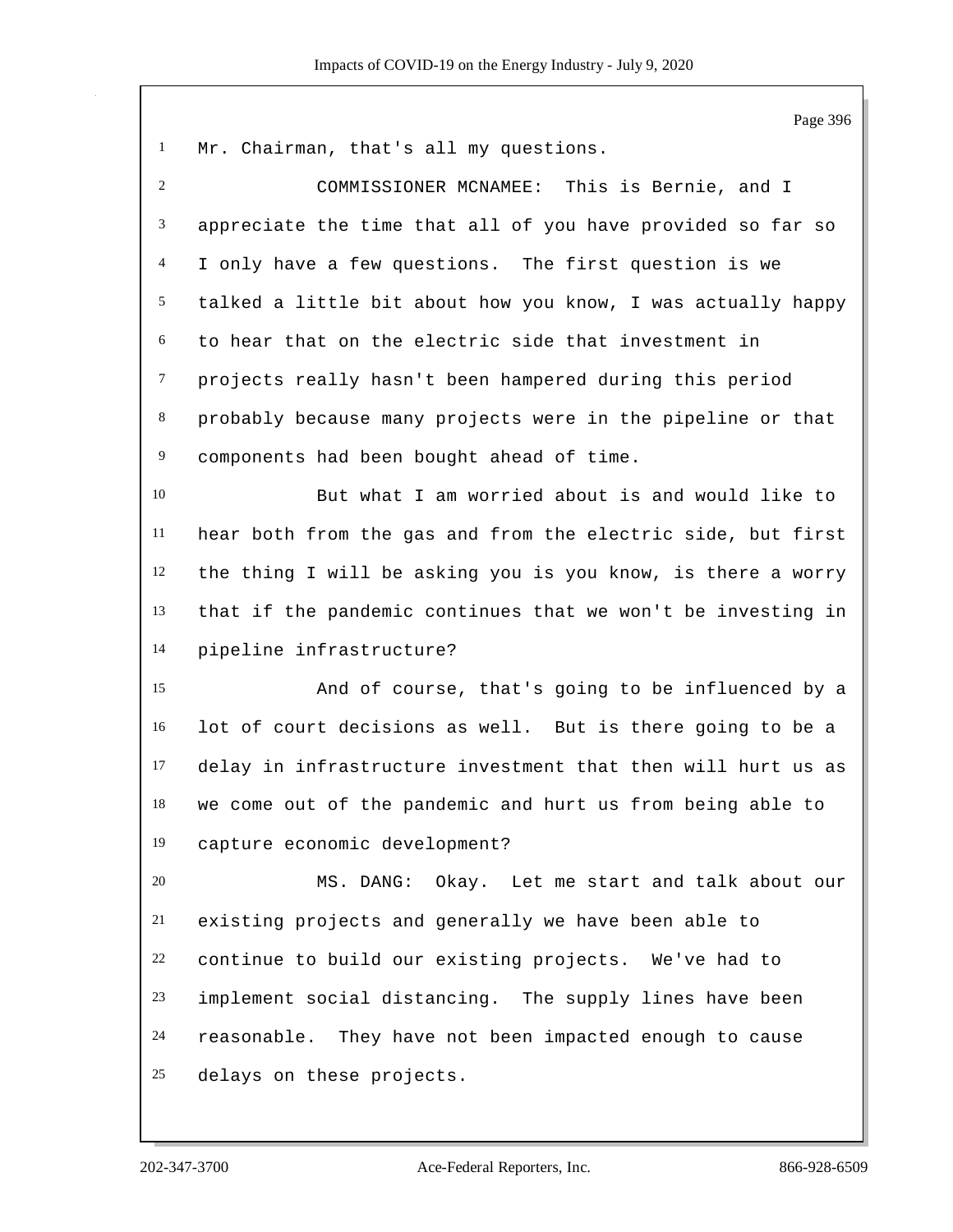We did have one project that we did have to delay because it was in a hot spot at the time, and concerned about being able to get it accomplished. But for the most part, we've been able to continue with construction.

 Coming in and prior to the pandemic and the collapse in commodity prices, at Kinder Morgan we kind of said we thought we could spend 2 to 3 billion dollars per year to invest in energy infrastructure. And you know, while we don't have a new number today, I think you know, that is going to be, you know, it's going to be -- and what we've told investors is we expect it will be less than that 2 to 3 billion going forward as a result of the lower commodity prices primarily.

 And so we just won't require as much energy infrastructure. I think, you know, what that gets to a little bit from my perspective is some of the FERC policies can become even more important because we've got a number of pipelines in our portfolio where we've got contracts rolling off where we can't recontract to that capacity.

 And so what that means is our cash flow will -- while previously what was happening was we were getting enough growth for investing the 2 to 3 billion dollars per year, to cover that. And so you know, that's become a much bigger focus, the role of our pipelines where we can't collect because essentially the pipeline is not as needed.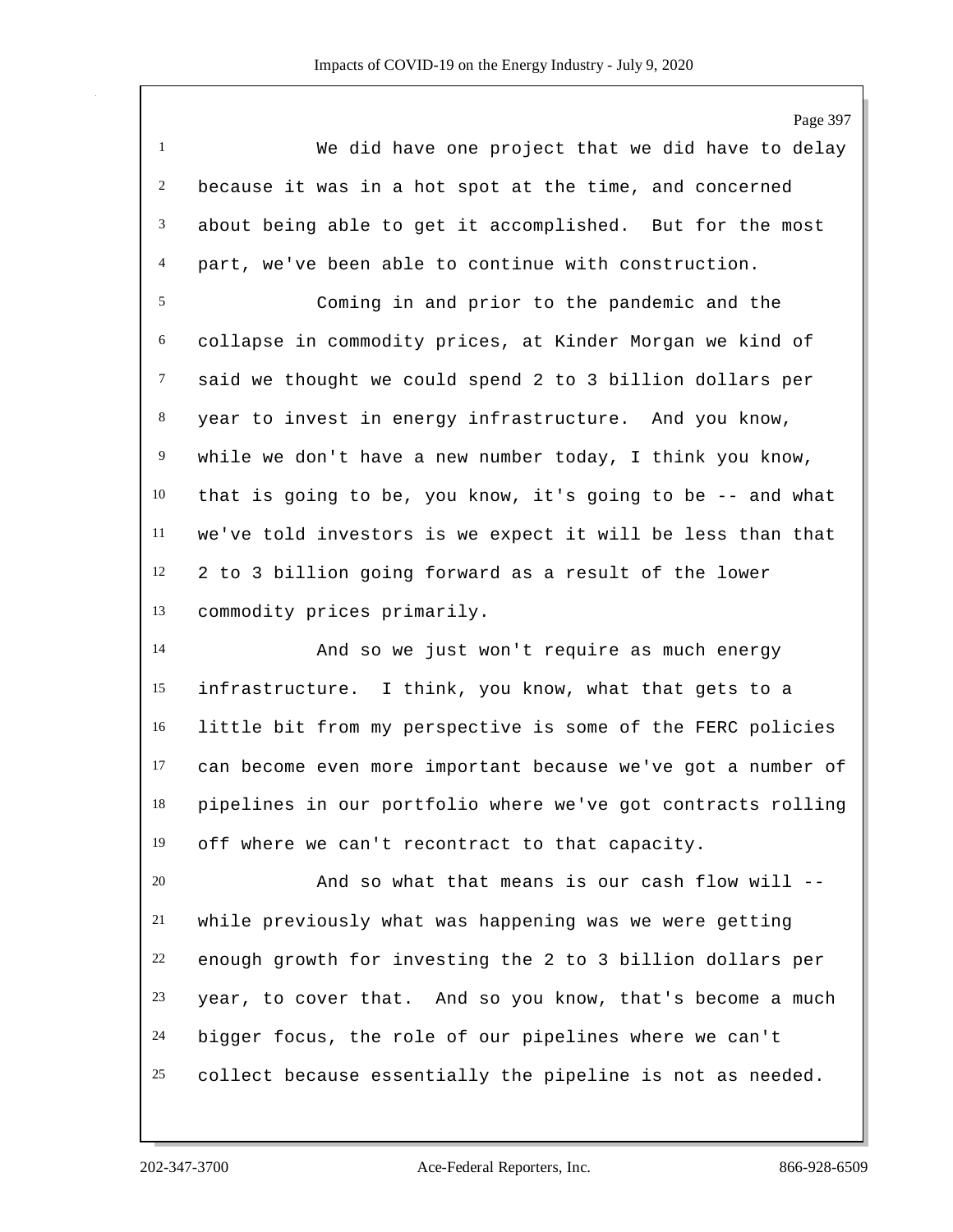Page 398 That's becoming more of a focus for our investors. So I do -- I think that to the extent that commodity prices are going to take off, yes we would be behind the curve because there would be more demand. I do think that as a result of lower commodity prices, we'll be spending less capital, but I also think you get in the context of that you need to think about getting back to rates of return, and allowing us to earn -- not take away our good, make us keep our bad assets. We need to be able to keep some of our winnings. COMMISSIONER MCNAMEE: Anybody else? MR. CABRERA: Commissioner, Mr. Smyth has his hand up. MR. SMYTH: Yes. And thank you Commissioner for that good question. You know on the AEP end we have shipped at 500 million dollars of planned capital investment out of 2020 already and we've also made revisions to operations and maintenance programs as a precautionary measure to maintain our credit metrics. So we've already taken proactive steps from a financial perspective to manage through this situation and other parts of our business. So again, we're not shifting any out of our transmission investment here. But in other parts of our business, we have shifted capital dollars out in 2020.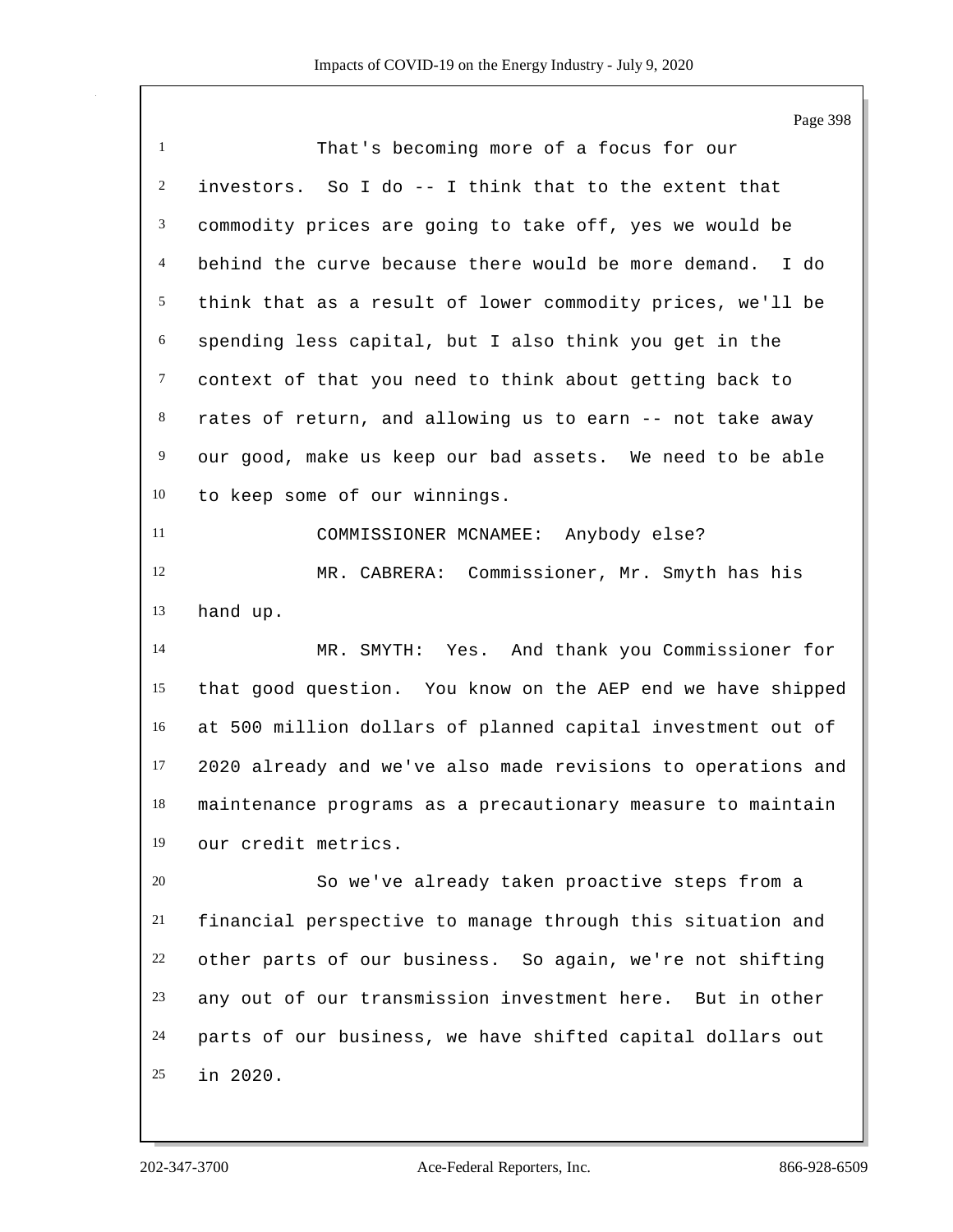Page 399 Those areas of the business don't have formula based rates like we do in FERC space. So this really highlights and underscores you know, the importance of you know, the Commission continuing to adopt a sound you know, ROE policies and mechanisms, you know, that are put in place that allow us to continue to invest. Because we will find ourselves in a situation where you know, if we don't invest today, we will certainly suffer the consequences tomorrow to your point. MR. CABRERA: Thank you Mr. Smyth. Miss Tezak, you have your hand up, Miss Tezak? MS. TEZAK: Yeah, I think it's important to note that the energy sector is not going to be immune from the movements of the broader economy and you know, this unprecedented global COVID is something that is not leaving anyone untouched. And I think where the Commission is going to need to exercise its discretion is to discern where there's really developing problems and where some of these deferrals and some of the longer lead times are moving forward with planned projects may be wise and appropriate and good for both the companies and the customers. I mean there's -- it's great to be able to have the long live infrastructure that you would like at your disposal, you know, webbing in your hand when you need it,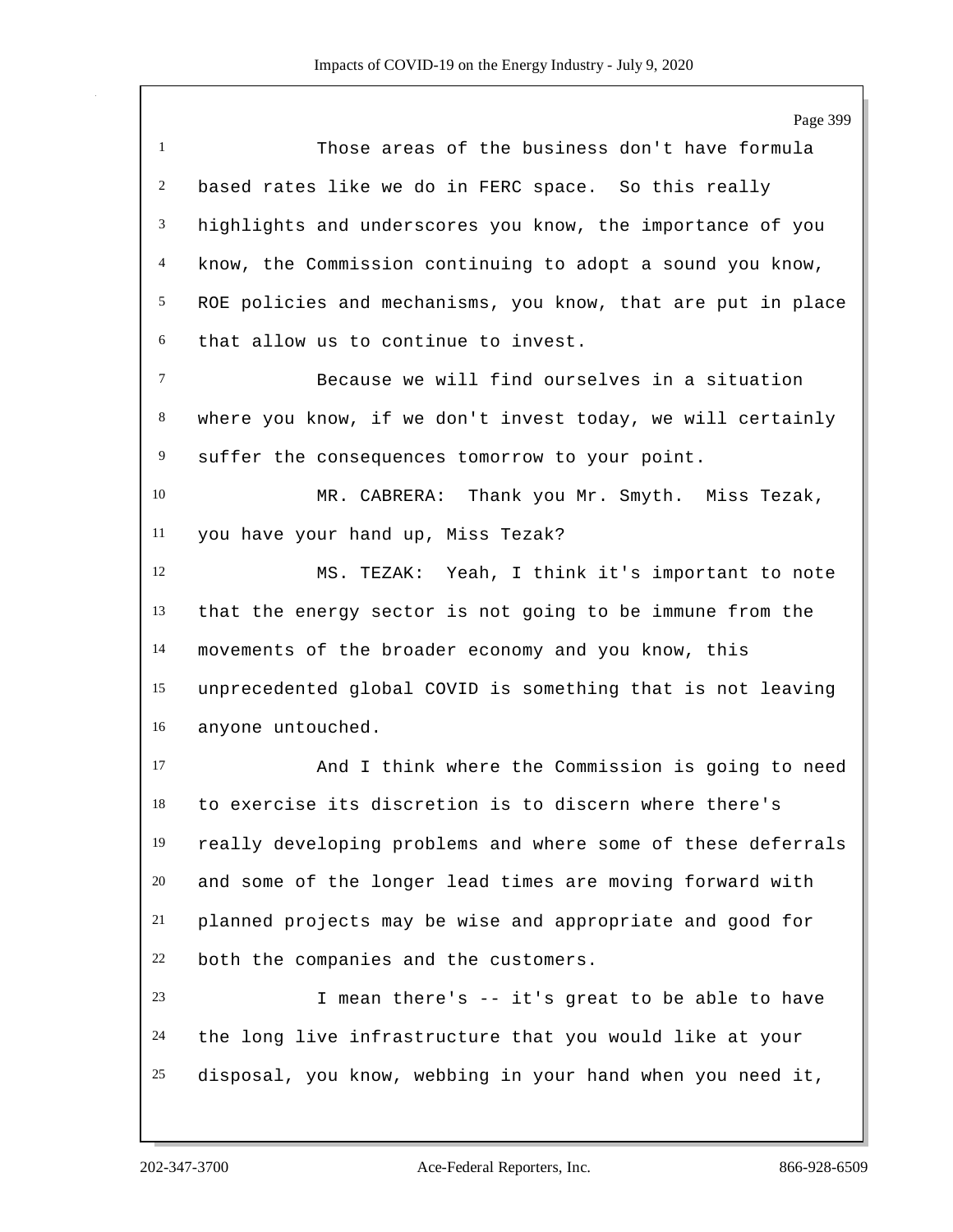|                | Page 400                                                     |
|----------------|--------------------------------------------------------------|
| $\mathbf{1}$   | but these aren't cyclical markets and they do have a certain |
| $\overline{c}$ | cyclicality to them and I think that the connection needs to |
| $\mathfrak{Z}$ | recognize that it would be really asking itself to           |
| $\overline{4}$ | accomplish a superhuman feat to try and predict ahead of     |
| 5              | time all cyclicality in various cyclical markets.            |
| 6              | So a little bit of ying and yang I think is to be            |
| $\tau$         | expected and I do think that investors expect to see that as |
| $\,8\,$        | well. So as long as the stock doesn't get over-extended, as  |
| 9              | Commissioner Moeller mentioned, like in terms of right now,  |
| 10             | I think that there's good faith on Wall Street that state    |
| 11             | regulators are going to work with their utilities and work   |
| 12             | out the recovery of you know, bad debt, over some reasonable |
| 13             | period of time.                                              |
| 14             | And the fact that it hasn't been settled yet with            |
| 15             | a question mark and not really a question mark of whether    |
| 16             | they're able to do it at all.                                |
| 17             | MR. CABRERA: Thank you Miss Tezak.<br>Mr. Young              |
| 18             | you have your hand up, please proceed.                       |
| 19             | MR. YOUNG: I'm sorry, I do not have my hand up.              |
| 20             | I apologize.                                                 |
| 21             | MR. CABRERA: Okay. Commissioner, we don't have               |
| 22             | anyone else with their hand up at this point.                |
| 23             | COMMISSIONER MCNAMEE: All right. One thing that              |
| 24             | I'm hearing and it sounds somewhat separate, but I see a     |
| 25             | certain common theme, that is Miss Dang, you've made the     |
|                |                                                              |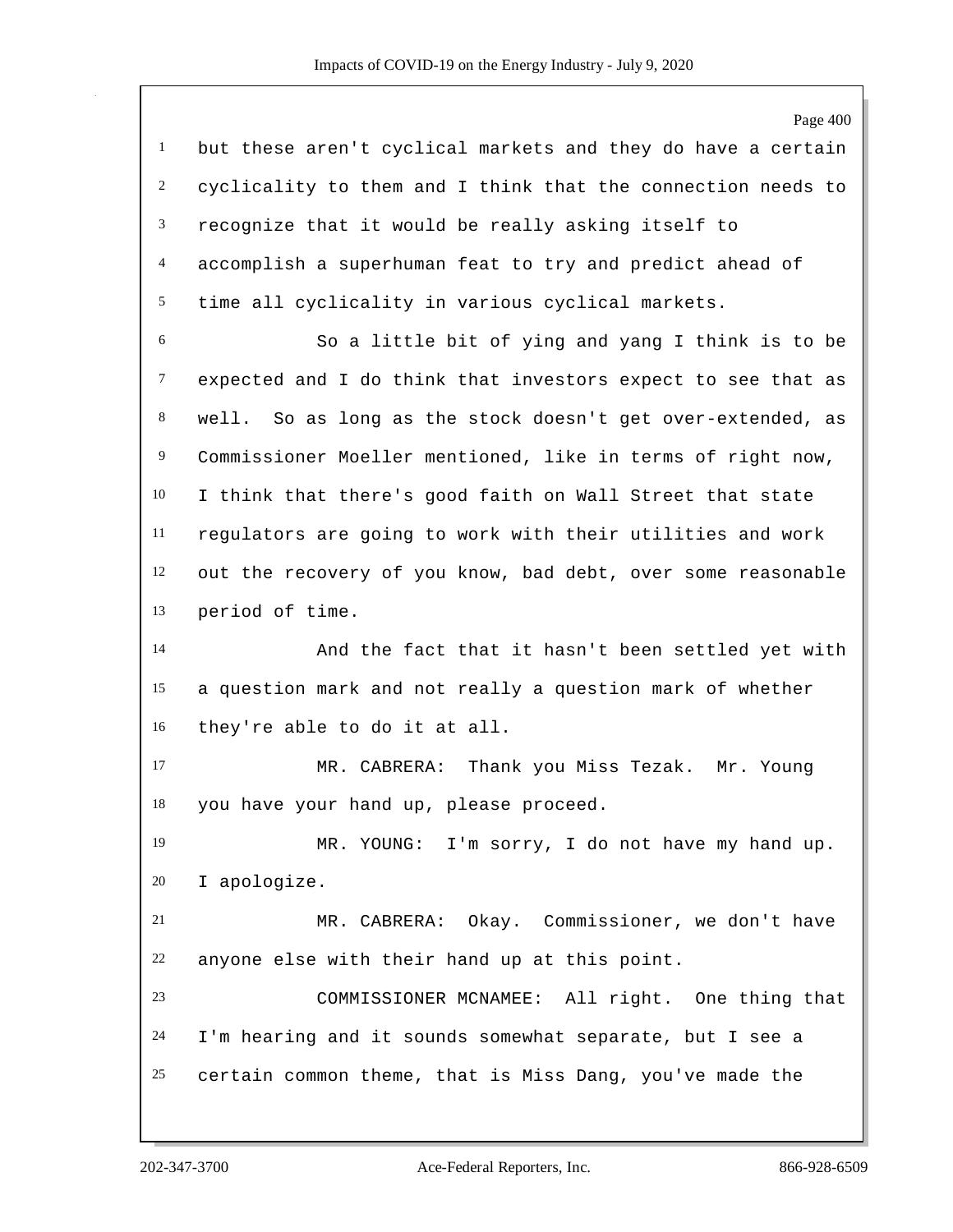point in your written testimony in here about how the challenge of you know, if you have a good pipeline, you can earn your return, but you're capped at that and then if there's a pipeline that's not performing as well, you don't get to make that up.

 So it seems that there might be an issue in how we're regulating. On the flip side, there's been some commentary about how the investment in transmission that there may be overinvestment or at least there's been an assertion to that of overinvestment in transmission, not accounting for the investment that's needed in transmission that's hurting certain generation or are we siting generation in the proper places because it's being offset by transmission.

 I know those are separate issues, but in my mind there's a certain commonality about are we looking at the whole picture when we make decisions, or are we being too narrow in how we look at things? So that might be caused by the Natural Gas Act, the Interstate Commerce Act and the Federal Power Act.

 But just from a policy perspective, I'd like to kind of open the floor and let everybody comment if they think that there needs to be some broader thinking about how -- if we're going to regulate energy and if there's going to be BERC as the center of evaluating energy, should there be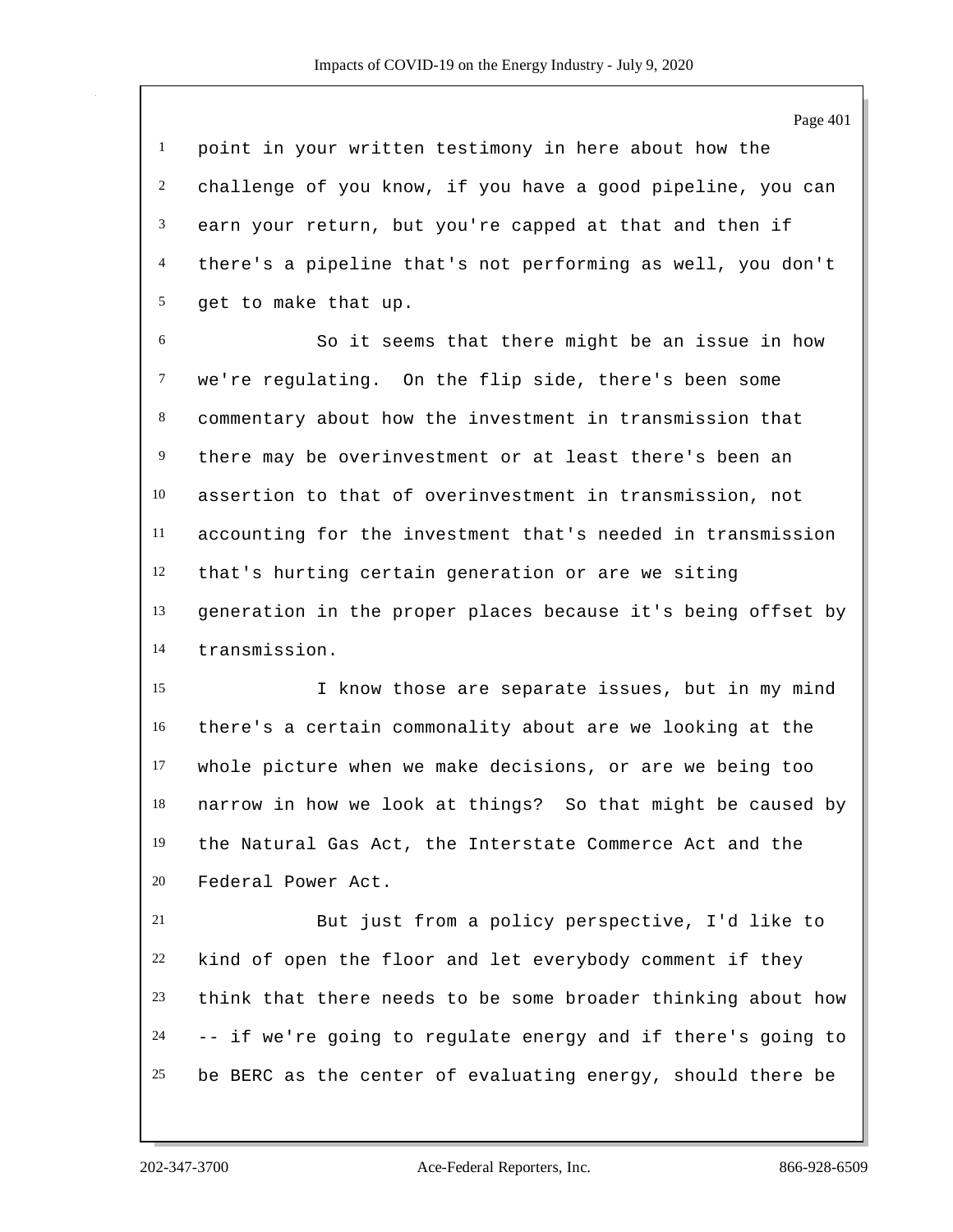Page 402 a  $-$ - or are you thinking about how we look at the sectors, whether it's oil, gas, or electric in how we look at the whole bundle of sticks and how they achieve the best results for customers. MR. CABRERA: If you would like to answer that question, Mr. Jones, please proceed. MR. JONES: Well I want to tackle the topic of overinvestment, underinvestment and how we do it the right way for customers. First of all, I don't know how we could even think that we're overinvesting in a transmission system when 50 percent of it is 50 years or older in this country. But at FirstEnergy I can tell you some actual results of the investments we've made. We have done investing in our transmission system now. We're in year 7, but the first four years of that were predominantly in our at sea transmission system, which is ROIO and power. During all of those investments we reduced the number of transmission equipment failure outages by more thank 50 percent. And a transmission failure outage on that part of our system can impact up to 70,000 customers with one outage, so I think we're doing this in a smart way. I know that you know, my counterparts in the industry are following kind of the same principles, investing in the projects that really need to get done quickly and that are delivering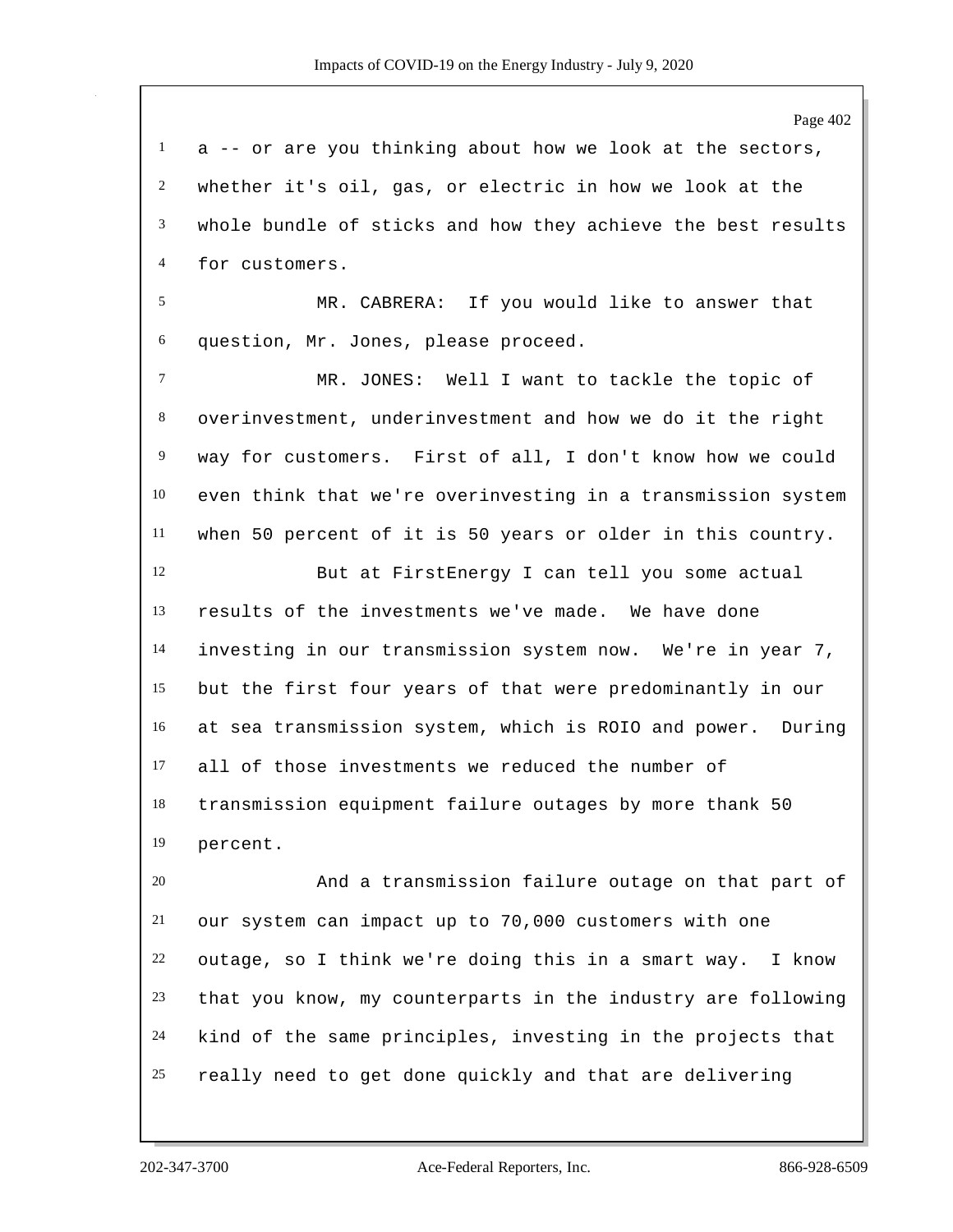Page 403 solid reliability results for our customers. MR. CABRERA: Thank you Mr. Jones. Mr. Smyth, you have the mic. MR. SMYTH: Yes and thank you for the question. You know, I'll address overinvestment and planning. You know, again to build upon what Mr. Jones said, you know, our system is very aged. I think just on the AEP system, we've got about 6,000 line miles of transmission that's over 70 years old. You know again, we evaluate our system not only on age, but we look at condition, performance and risk. You know, that goes into you know, figuring out how we go about doing system replacements and upgrades. But you know, the system serves customers too, so it's not just the supply side, it's also the load side as well that we've got to be cognizant of. So it's not merely where you're putting that generation, it's where you have load. And so a lot of thinking goes into the RTO planning process. I know the RTO planning process doesn't necessarily transcend oil, gas and electric, however, it does account for the broad electric space. And what I mean by that is, you know, they're looking at the transmission system, you're looking at energy efficiency. You're looking at new generation, be it you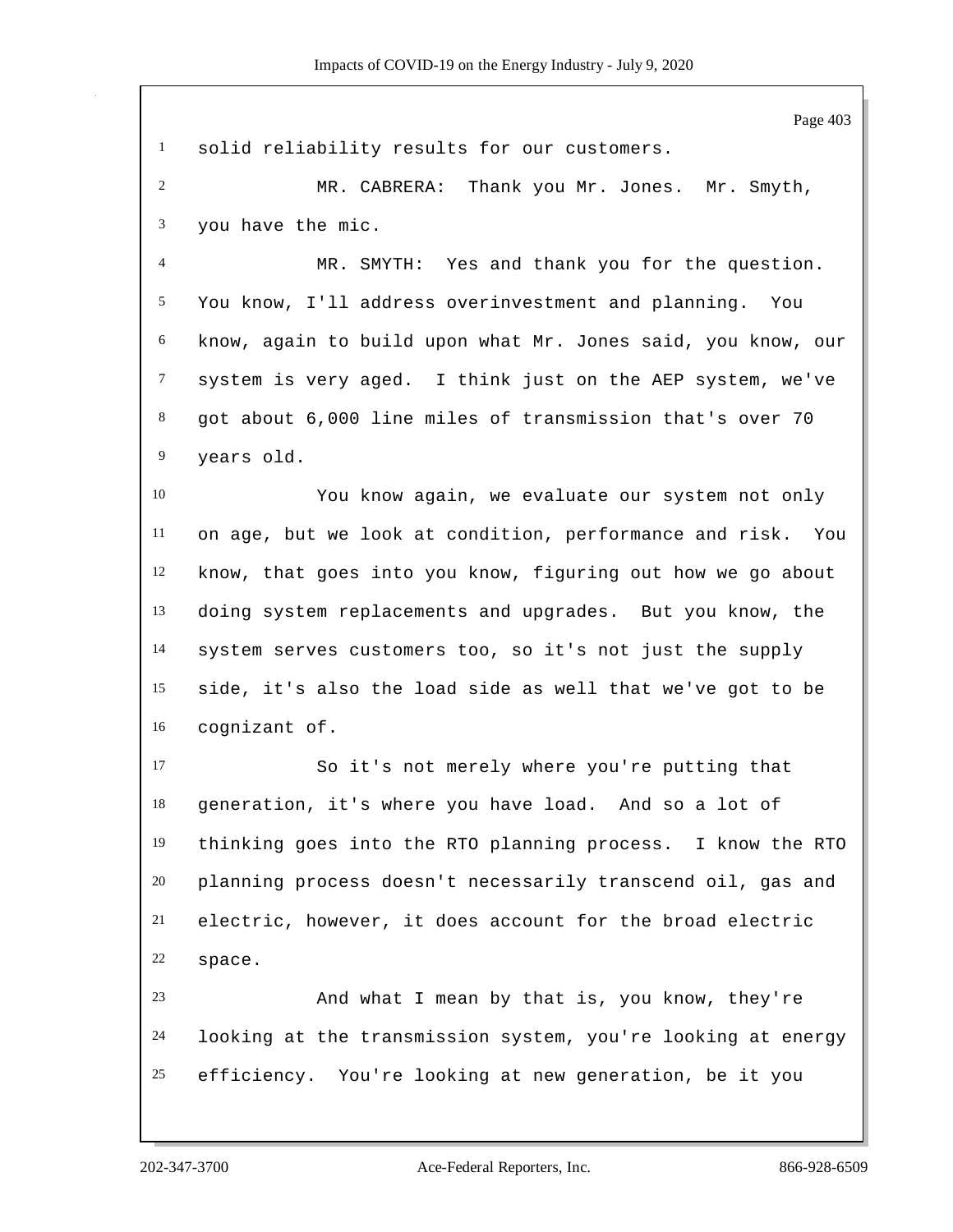Page 404 know, fossil or renewable or what have you, and the location of the generation are within that queue. So you know, again, that planning process at the RTO level is very robust. It goes through many and many gates of analysis and stakeholder processes and really does, I think a nice job of taking a broad view. Now to your point Commissioner, we do not account for necessarily directly account for things like oil and other aspects in that RTO planning process, but it is a pretty wide swath. MR. CABRERA: Thank you Mr. Smyth. Commissioner Moeller, you have the floor. COMMISSIONER MOELLER: Thank you Omar and Commissioner McNamee. Thank you for the question. When it comes to transmission I always like to think of some real world examples to highlight the risk. And when I as on the Commission we were going through Susquehanna, you know the lack of that project upgrade was costing hundreds of millions of dollars to customers in New Jersey and Pennsylvania for years, and it still took a long time to get the permits to go through one mile of park land. And I think people have benefitting from that project and probably are unaware that they have. I think about out West, Pacific Gateway, I think Pat Wright and PacifiCorp put about 12 years of his life into that project which is finally coming around.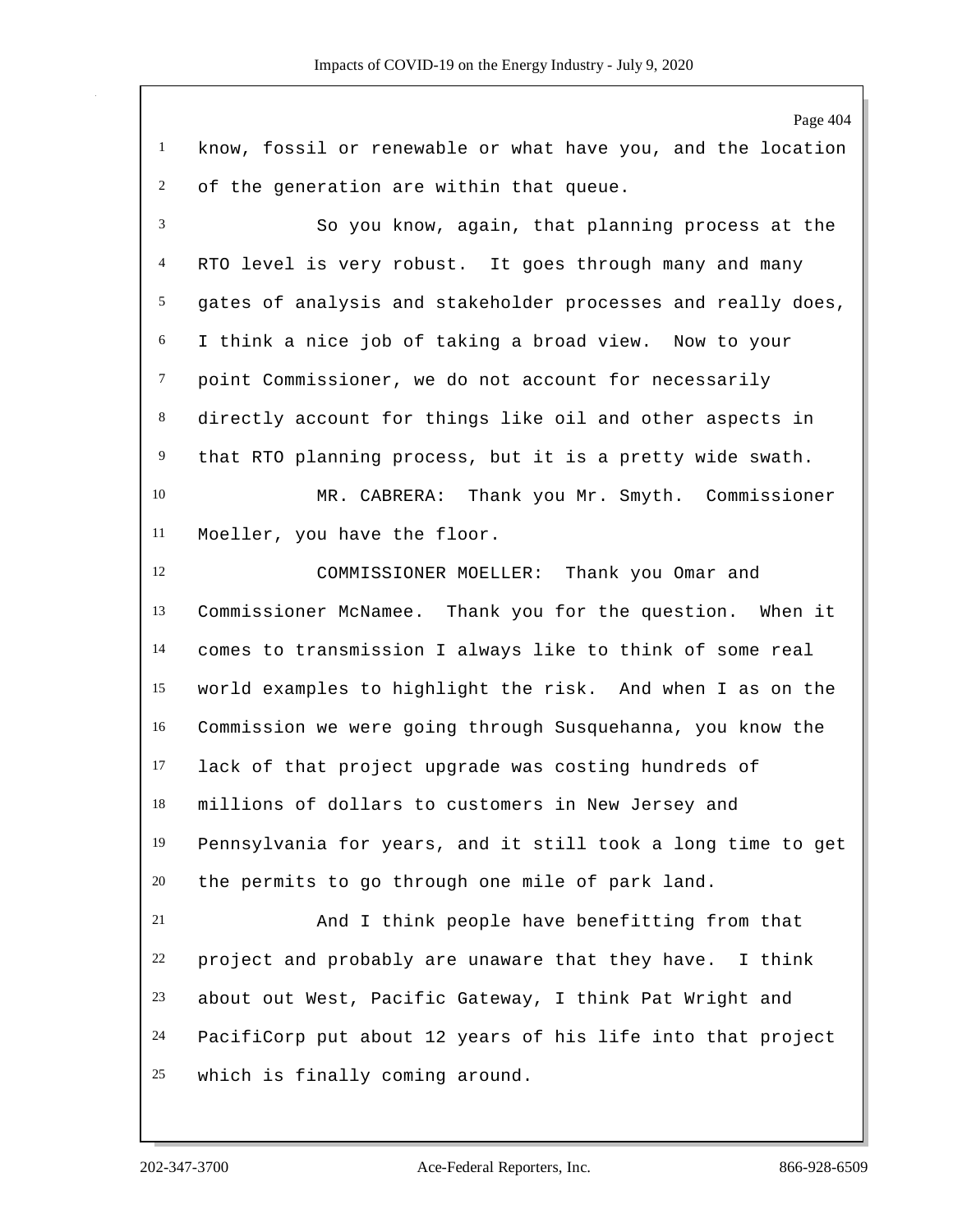Page 405

 And I think back to the MVP projects that MISO promoted, they were very controversial at the time, but they almost immediately subscribed -- fully subscribed throughout the footprint and I give them as an example. I think given the vast renewable resources in the MISO footprint, whether it's wind in the North or the Central or solar in the South, and it's kind of like a new traunch of those projects need to be developed, and there needs to be kind of I'd say space in gubenatorial support because that's what made the first round of MVP projects possible.

 So to the extent that the Commission can enhance those discussions with states who have an interest in building out the infrastructure and having that infrastructure then develop the benefits of renewable energy, I believe the Commission can play a very important role in that.

 Because when governors are onboard, their state commissions and their state siting authorities are often a lot more tuned in to the need to address what are authority issues, whether it's siting more cap cost allocation.

 And my last point on siting is this -- many states have a one-step siting authority. But several do not. Again, New Jersey, you have to go township by township to get approval. So again, it adds to the risk profile that I think needs to be reflected in ROEs, thank you for the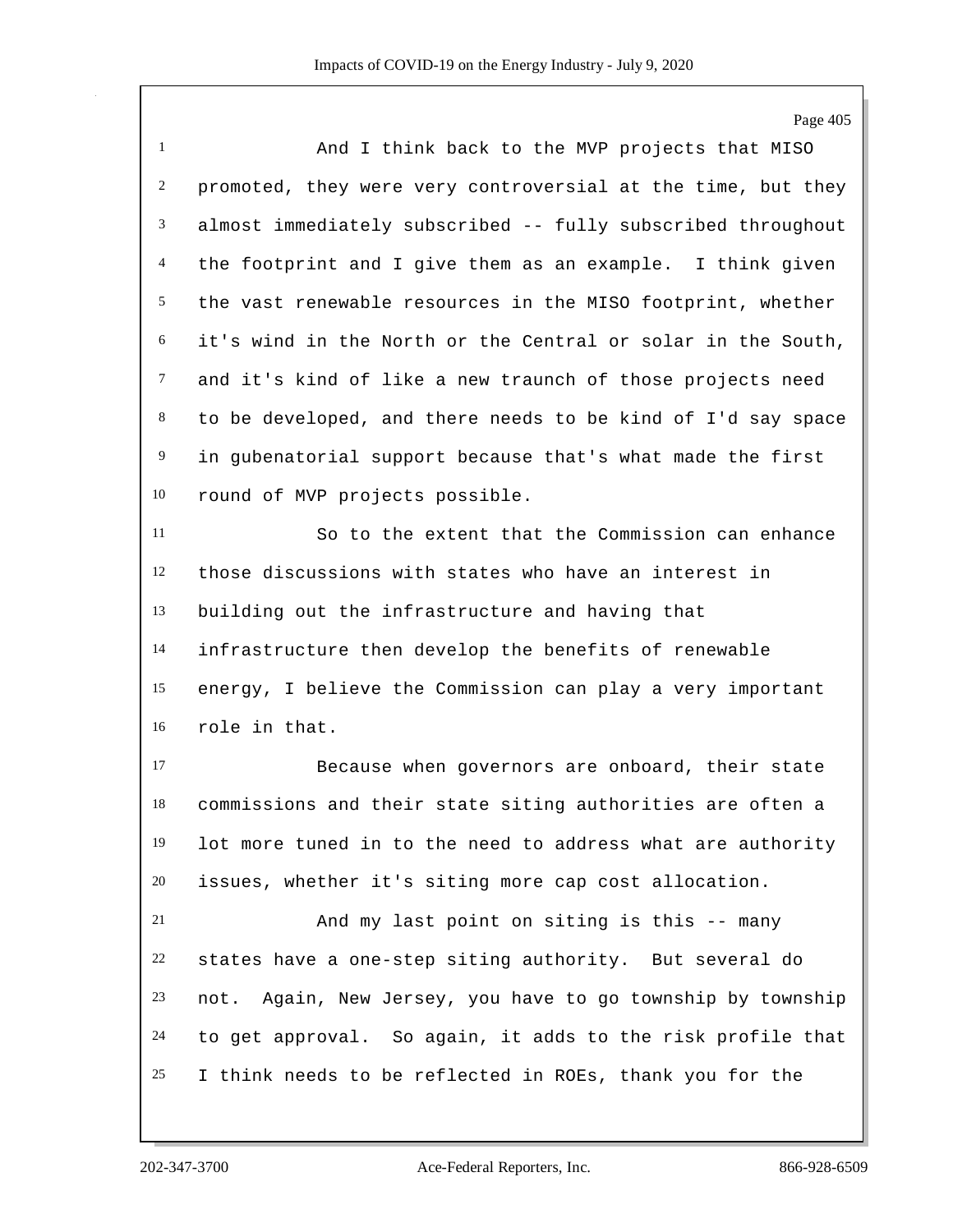Page 406 chance to answer. MR. CABRERA: Thank you Commissioner Moeller. Mr. Gutierrez, you have your hand up, please proceed. MR. GUTIERREZ: Thank you Commissioner McNamee. I agree with you, but I think we have an opportunity to look at these in a more comprehensive way. I think it's clear that in a digital economy electricity is going to have a bigger market share of the total energy consumption of the country and we do need to modernize the grid. You know one area where I see perhaps not you know, complete appreciation, and to be fair its changing rapidly, is the demand side of the equation. You know, just a few years ago we couldn't imagine to have a private network of residential customers doing demand side management with smart thermostats. I mean the connective performing becoming a reality. And it is significant. You can shift megawatts around and the problem of having two peaks in one day is changing significantly due to these smart devices. So I think there is an opportunity to create a framework where we look at all possible solutions. I mean there is not a one size fits all, whether it is on the supply side, transmission, or the demand side. But we need to create a framework that allows us to evaluate every single one of them to be able to you know, address the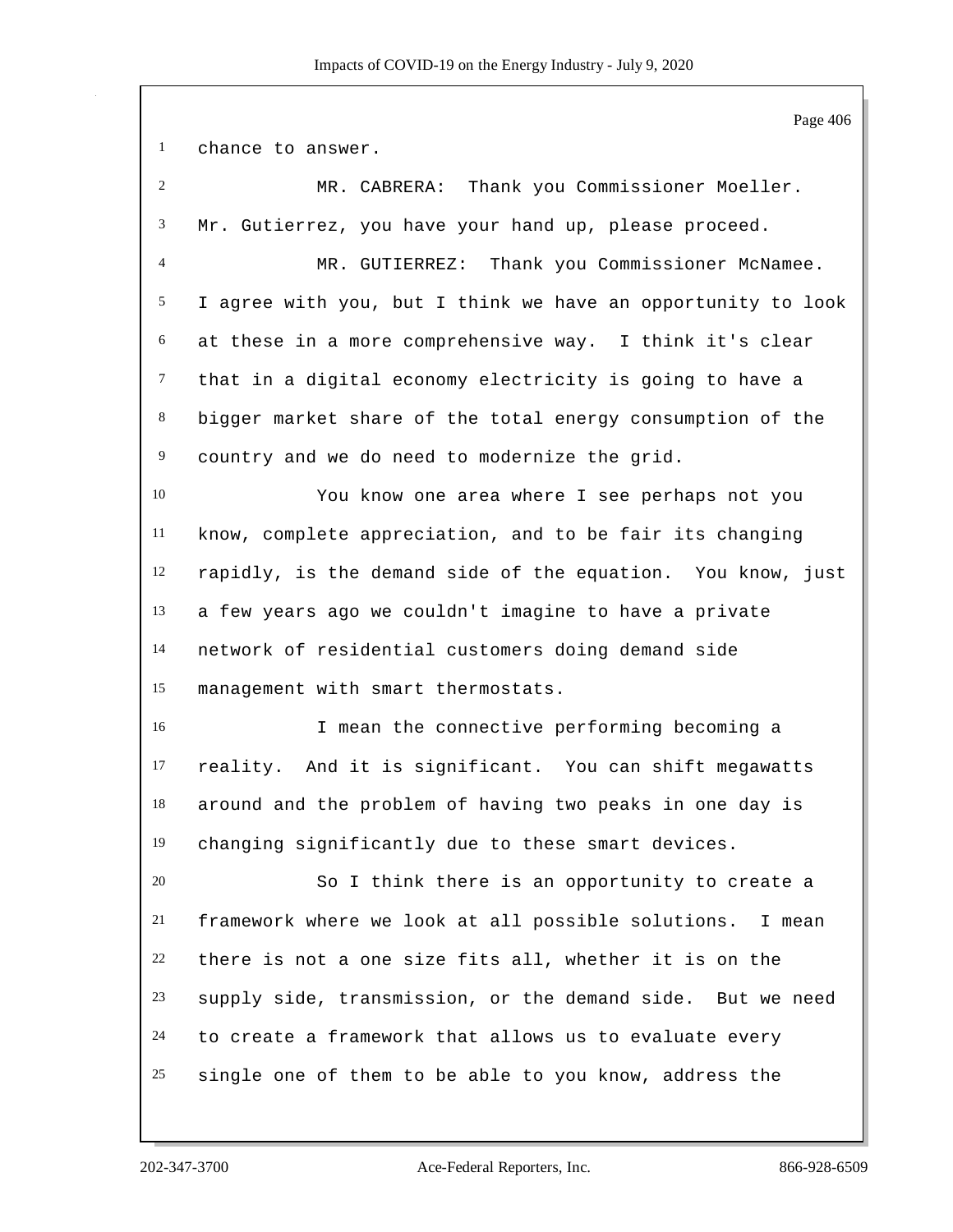Page 407 specific issues that we are trying to solve, whether it's local reliability or whether it is you know, bringing additional generation or for transmitting networks from one side to the other one. There has to be a process where we can actually evaluate them on a same store basis, so we can actually choose the most effective way of investing capital for the benefit of consumers. So I think your point of rethinking and reimagining it is a good one and it will be a welcome one in the power industry. MR. CABRALES: Thank you very much Mr. Gutierrez. Miss Dang, you have the floor. MS. DANG: Okay thanks. Just one comment on you know, regulatory policy from a pipeline perspective. I think you know, there needs to be a recognition on behalf of the FERC about the level of competition and market competitiveness that there is in the pipeline industry. And sometimes I don't think that gets taken into account as you know, regulatory policy gets exercised. You know, generally our customers have one or two others, you know, choices when they're selecting a pipeline supplier. And so you know, the industry has evolved to become a very competitive one and I just think that needs to be taken into account as we proceed forward. MR. CABRERA: Thank you Miss Dang. Commissioner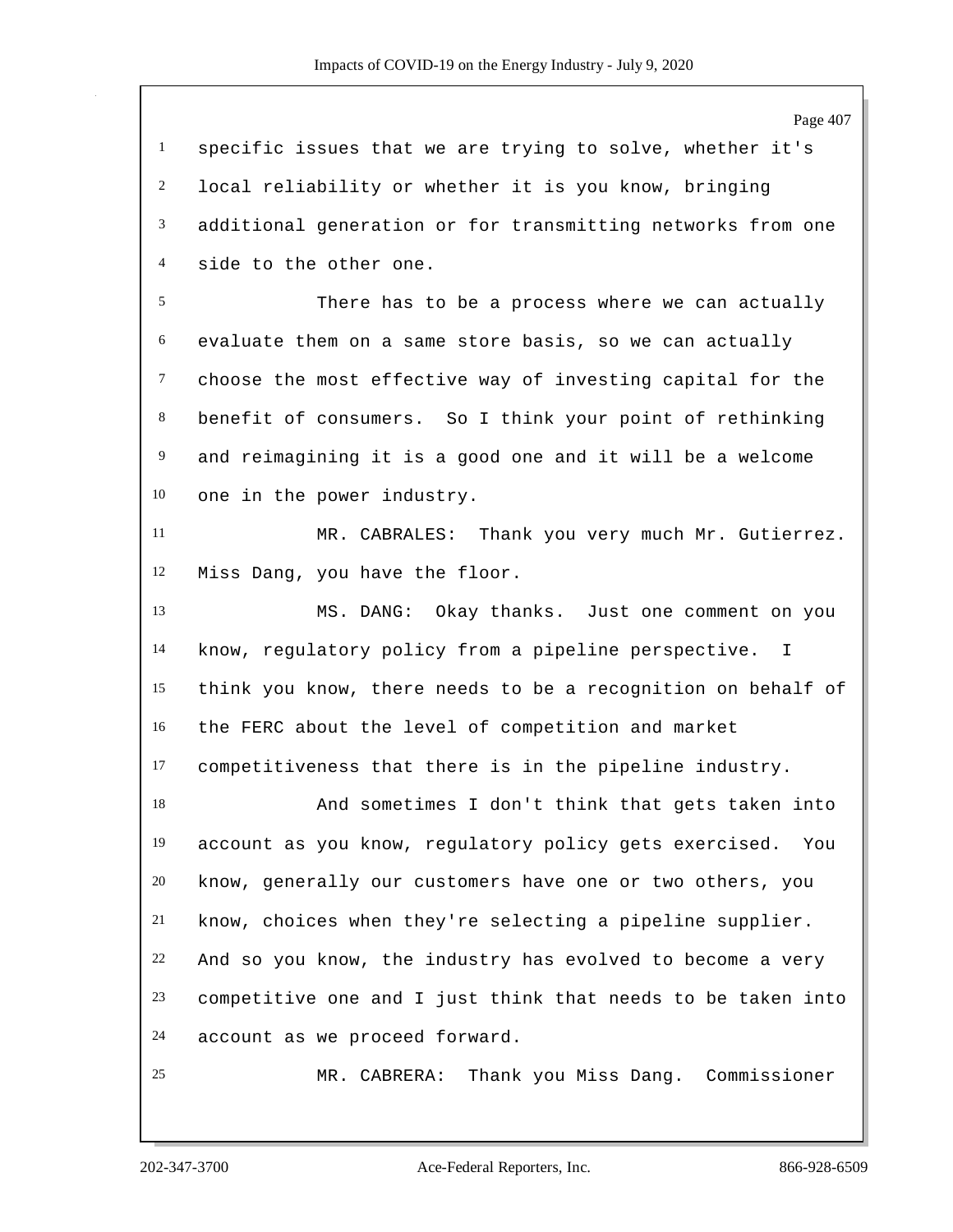|                | Page 408                                                      |
|----------------|---------------------------------------------------------------|
| $\mathbf{1}$   | McNamee, we don't have any other hands up at this point.      |
| $\overline{c}$ | COMMISSIONER MCNAMEE: All right. Well I thank                 |
| 3              | each of you for your time today. And this has been very       |
| $\overline{4}$ | informative and one of the things I enjoyed so much about     |
| 5              | this job is getting to listen to people who are actually in   |
| 6              | the industry and really you're the ones who make the energy   |
| $\tau$         | economy work and it's good for me to actually hear from you   |
| $\,8\,$        | all the challenges you have and the opportunities. So thank   |
| 9              | you for your time.                                            |
| 10             | MR. CABRERA: Thank you Commissioner McNamee.                  |
| 11             | Mr. Chairman, it looks like we have time for maybe one        |
| 12             | question from the staff.                                      |
| 13             | CHAIRMAN CHATTERJEE: Yes, sir.                                |
| 14             | MR. CABRERA: We have Zeny Magus who is going to               |
| 15             | relay a question from the staff, Zeny?                        |
| 16             | MR. MAGUS: Hey everybody. My name is Zeny                     |
| 17             | Magus. I'm not going to be on video because I have my         |
| 18             | normal just a t-shirt on. And I wanted to ask one wrap-up     |
| 19             | question. We've covered a lot of issues in this panel. And    |
| 20             | I've been trying to take a lot of notes.                      |
| 21             | It's really run the gamut. So what we'd like to               |
| 22             | ask the panelists is -- is there one particular thing you'd   |
| 23             | like to leave with and emphasize for the Commission on the    |
| 24             | issues we've been discussing and/or I'd like to know what do  |
| 25             | you see in the future with regard to access to capital.<br>So |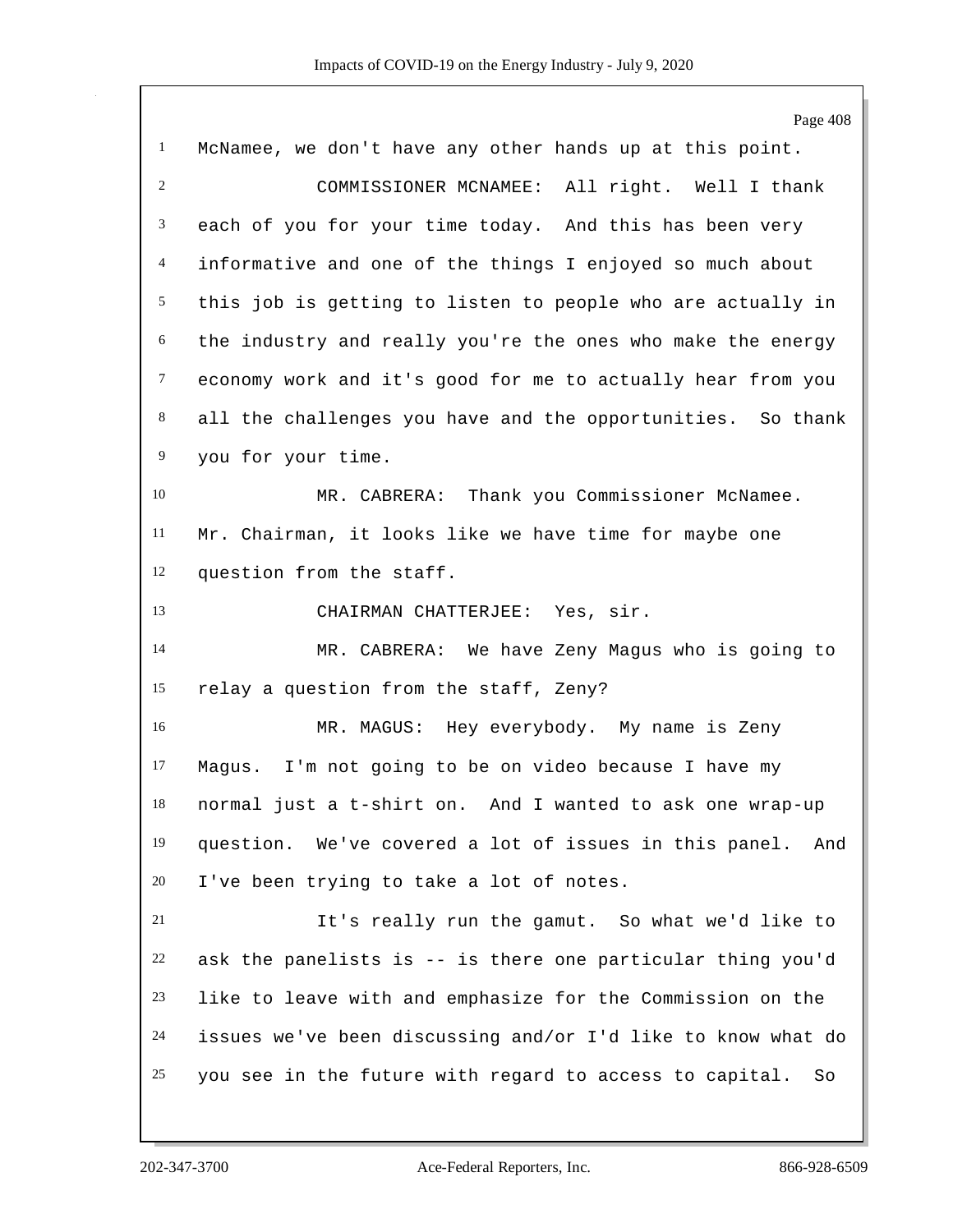Page 409 either one of those questions, what's the one concern or issue you'd like to identify before leaving, and what do you see in the future with regard to access to capital. And I'll open it up to everybody and Omar, if you would go ahead and call on people, that would be great. MR. CABRERA: Thank you Zeny. We have Mr. Gutierrez has his hand up. Go ahead Mr. Gutierrez. MR. GUTIERREZ: Thank you. I think as a final thought you know I would summarize my comments today is that you know, when we're living in unprecedented time with COVID-19 and the power industry have done a phenomenal job in maintaining the reliability in keeping the lights on. You know we need to make sure that I don't believe -- we have the tools to manage through right now. And I think we have demonstrated that over the past couple of months. The biggest risk when I speak with investors, is regulatory risk. And it's regulatory intervention. So changing the rules of the game is the biggest threat and the biggest obstacle for you know, accessing capital markets in an efficient way and you know, attracting investors so we can continue investing in the power grid that is so necessary at this point. So I would wrap it up with that. MR. CABRERA: Thank you Mr. Gutierrez. Miss Tezak, you have your hand up. Please proceed.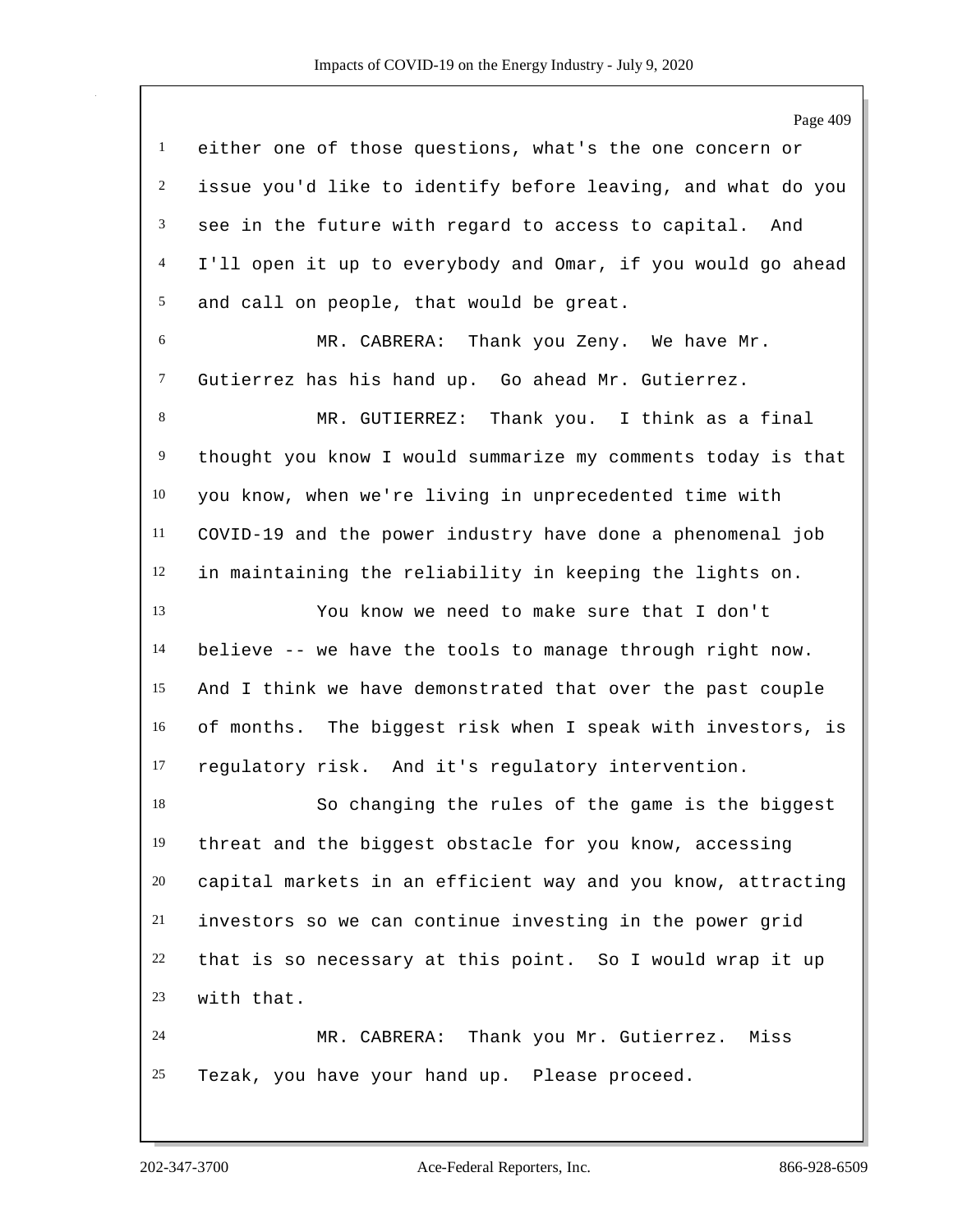Page 410

 MS. TEZAK: I think this has been a very instructive or set of sessions and I thank the Commission for having it. You know, my takeaway is that you know, we certainly are seeing an impact of the COVID-19 pandemic on the energy sectors and it is tangible. But I also think that it's important to recognize that changes in capital costs happen and that that does not mean that capital markets are necessarily closed.

 When producers are in bankruptcy, they have found capital markets closed. We don't have that as a routine problem for FERC jurisdictional entities in terms of bankruptcy because the capital markets aren't closed to them. But they could be changing, and they could have impacts that the Commission needs to keep an eye on and be informed of in terms of where credit spreads are moving, how the corporate bonds are behaving relative to the federal funds rate.

 Is the overall ROE consistent with enterprises of similar risk, not necessarily the market broadly? And I think the vigilance is appreciated and it's something that encourages investors that you're watching it and that you're keeping your eyes open for responding to it if necessary and to be the consistent regulator that I think Wall Street has generally hoped you intend to be. So thank you for having this Conference.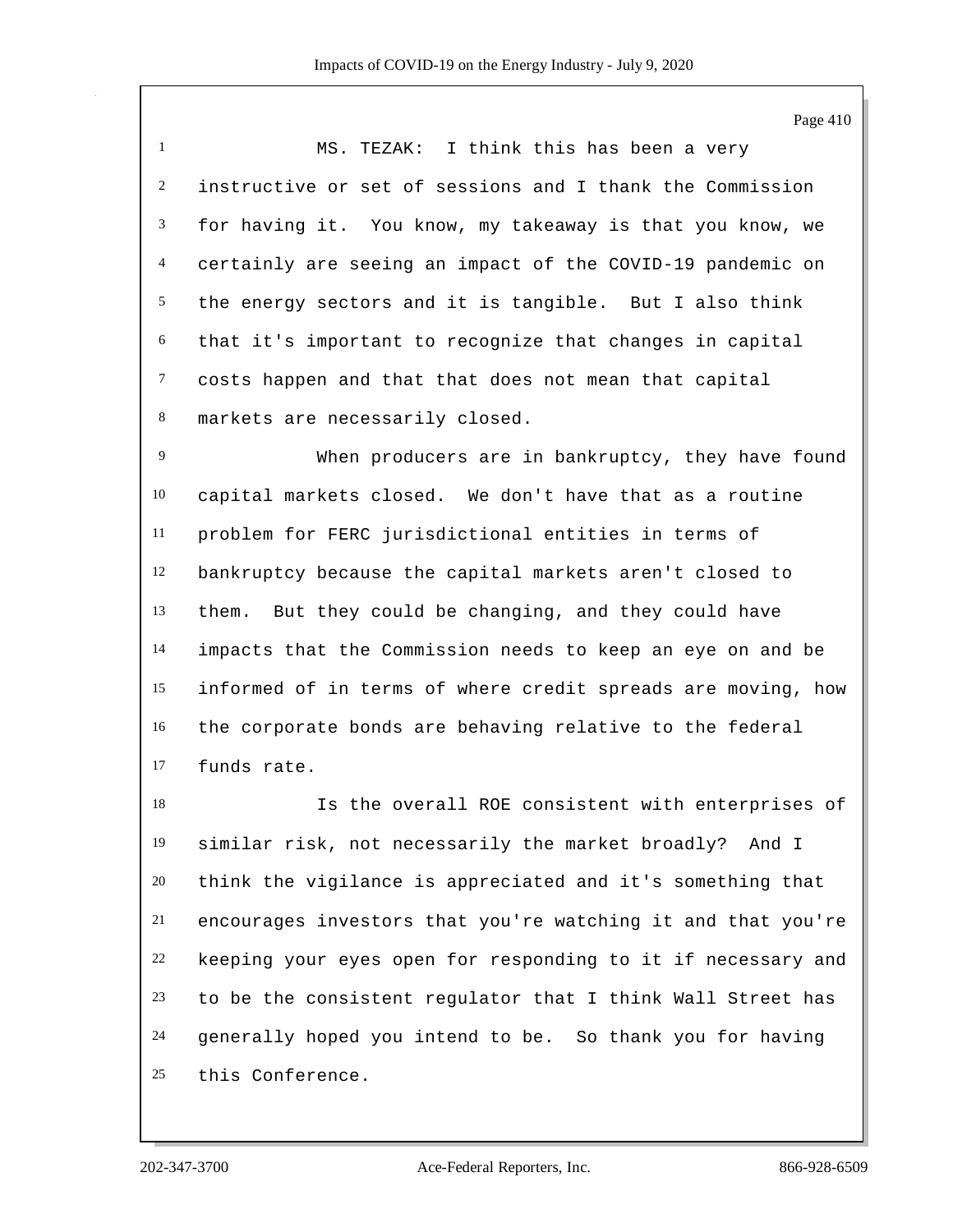Page 411 MR. CABRERA: Thank you Miss Tezak. Miss Dang, you have your hand up. Would you like to address the question? MS. DANG: Sure. I think my hand was up from the prior, but I would be happy to address the question. So what I would leave the FERC with, the Commissioners with, is that you know this has gotten more difficult over time. You know the environmentalists are trying to stop pipes at every turn. You've got long-term demand uncertainty problem. The stop of -- you know, no fossil fuels agreement, and electric vehicles et cetera. We've seen some uncertainty on the regulatory side in the past with 501C's, the Instant Rule, other scenarios. And you add on top of that the uncertainty that's caused by COVID, with the demand impacts that we've seen on the products, credit and the fact that we see more on the natural gas side because of the nature of the take or pay contracts. 18 And so I think the you know, the ROE policy needs to recognize that this adds more risk from it today than it has in the past. And that there is a lot of competition. And therefore, you know, the regulatory oversight needs to recognize that as well.

 MR. CABRERA: Thank you Miss Dang. Mr. Smyth, please proceed.

MR. SMYTH: Yes. Thank you Omar. And you know,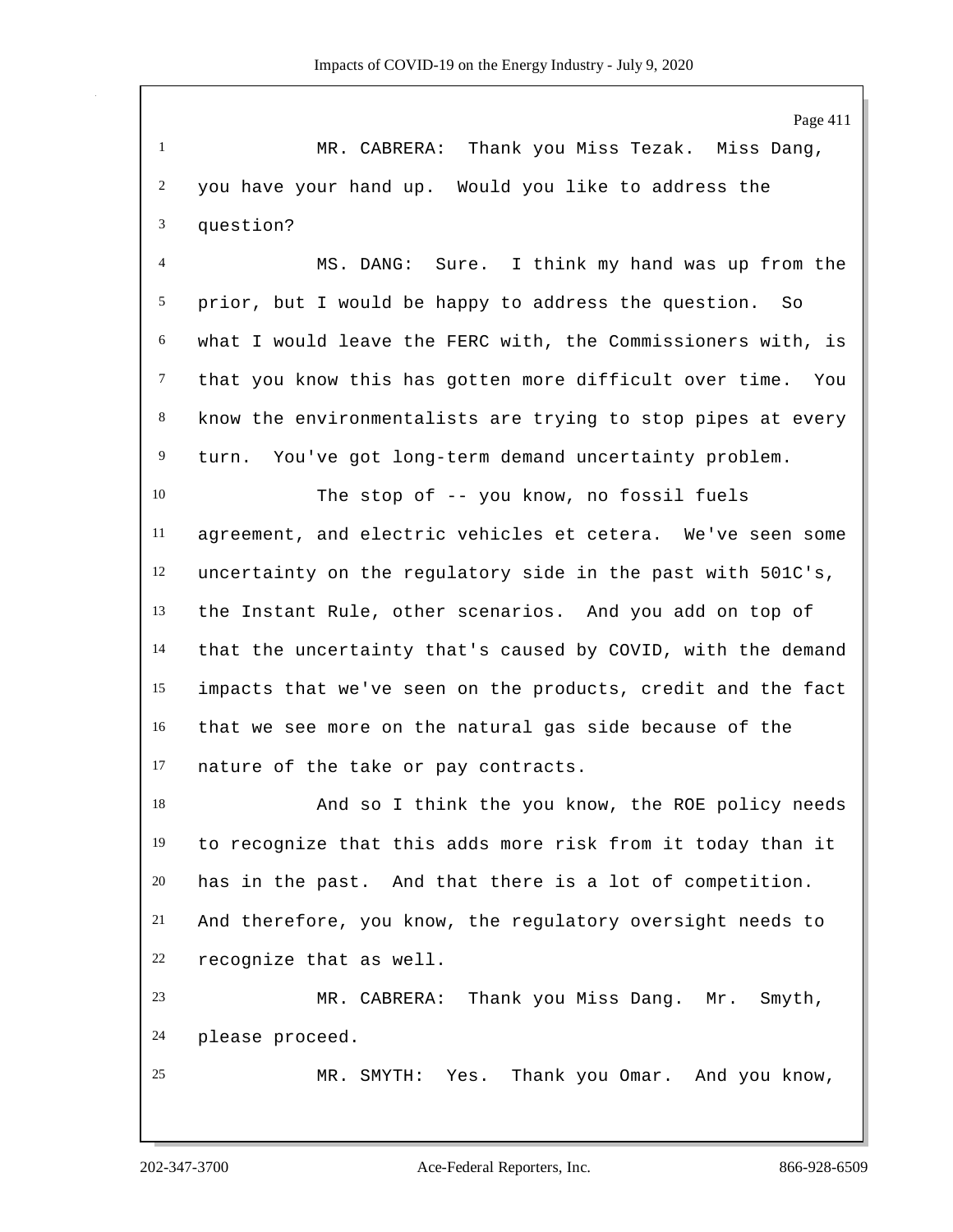again thank you to the Commission and fellow panelists for a great Conference here. You know what I would leave the Commission with you know, just a reminder that you know, the electric transmission system is vital to reliable service and efficient energy market pricing and you know, it really goes back to based on ROE and incentive policy and getting that right.

 And you know, we believe that the Commission should continue its work to adopt sound ROE policy that you know, is styled with a long-term view like we've talked about and you know, results in ROE's that are not biased by volatile market conditions. So that's very important to us.

 On the incentives front, you know, well crafted transmission incentive policies are also very important tools for the Commission so that you know to deploy, to ensure that the grid works for customers both today and really into the future.

 We do like the Commission's proposed shift to focus on benefits to customers as opposed to risks and challenges to developers like had been done in the past. You know, we feel like a new direction there really can help a lot of incentives with a desired customer benefit outcome. So you know again, thank you again for your time today. I enjoyed participating in this.

MR. CABRALES: Thank you Mr. Smyth. Mr.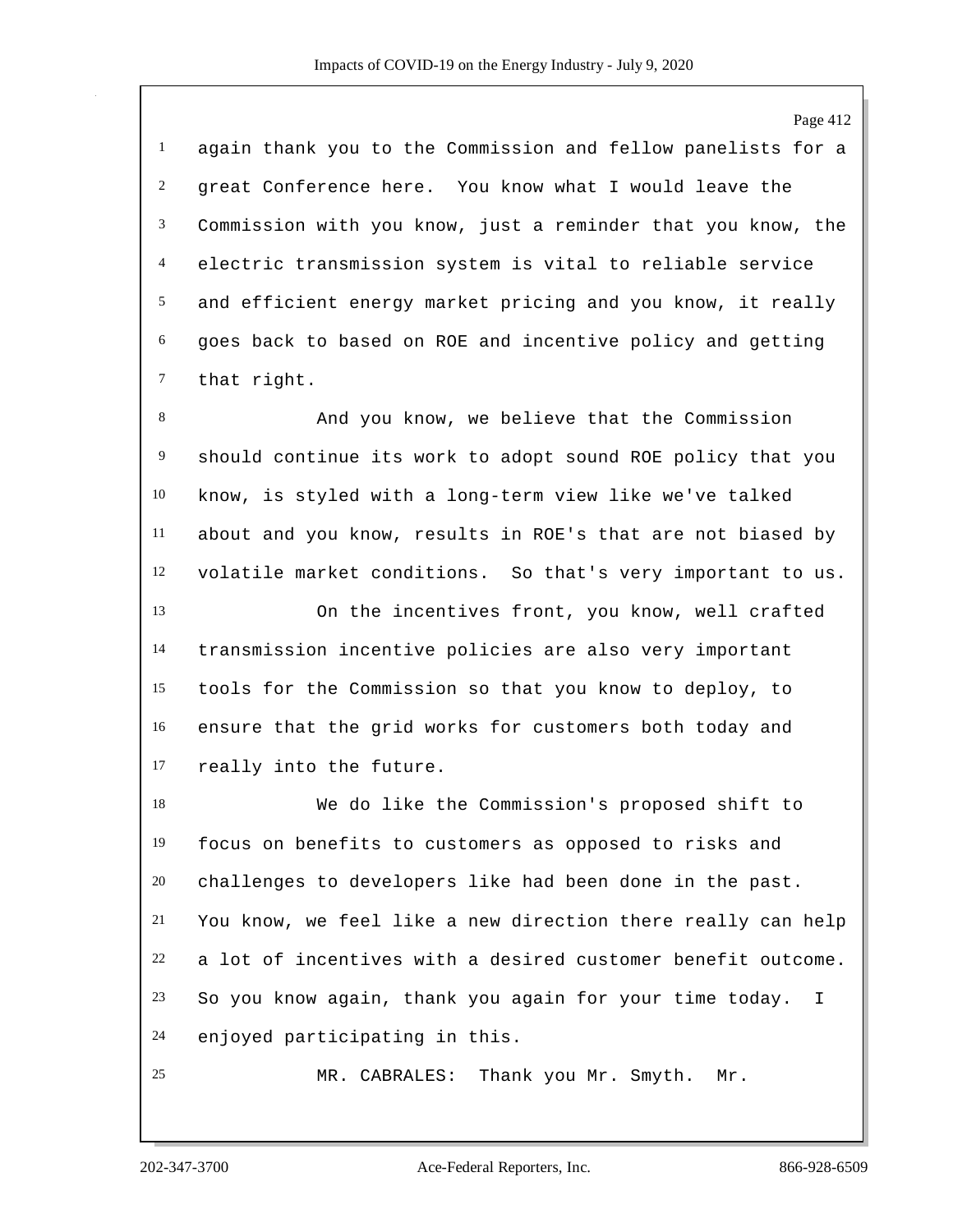Collanton?

| 2                | MR. COLLANTON: Yes if I can get the technology               |
|------------------|--------------------------------------------------------------|
| 3                | going here. Well thank you for to the Commission and for     |
| $\overline{4}$   | all the panelists. It kind of disappeared -- there we go.    |
| 5 <sup>5</sup>   | Let me try that again, I apologize. Thank you again for the  |
| $6\,$            | invite and for the opportunity to participate.               |
| $\tau$           | It's really been an interesting Conference and               |
| $\,8\,$          | very informative. I think what I'd like to leave the         |
| $\boldsymbol{9}$ | Commission with is just the you know, notion that as ISO and |
| 10               | RTO, we tend to have shorter timelines in our settlement     |
| 11               | statements. And about one month of transaction time, so      |
| 12               | that's why our you know, credit timelines tend to be         |
| 13               | shorter. And I think the Commission recognizes that and it   |
| 14               | has supported that in its policies.                          |
| 15               | So I would urge the Commission to leave the                  |
| 16               | Commission with the notion of to keeping supporting the ISOs |
| 17               | and the RTOs and advancing our credit policies in light of   |
| 18               | our circumstances, and to foster the markets with            |
| 19               | financially healthy market assistance and adequate           |
| 20               | protections for the markets against default.                 |
| 21               | We continue to grow in that area whether it's                |
| 22               | COVID-19, which I think has at this point, displayed that    |
| 23               | our credit policies are working well, with whatever else     |
| 24               | hits us in the future, we have to continue to be vigilant.   |
| 25               | MR. CABRALES:<br>Thank you Mr. Collanton.<br>Mr.             |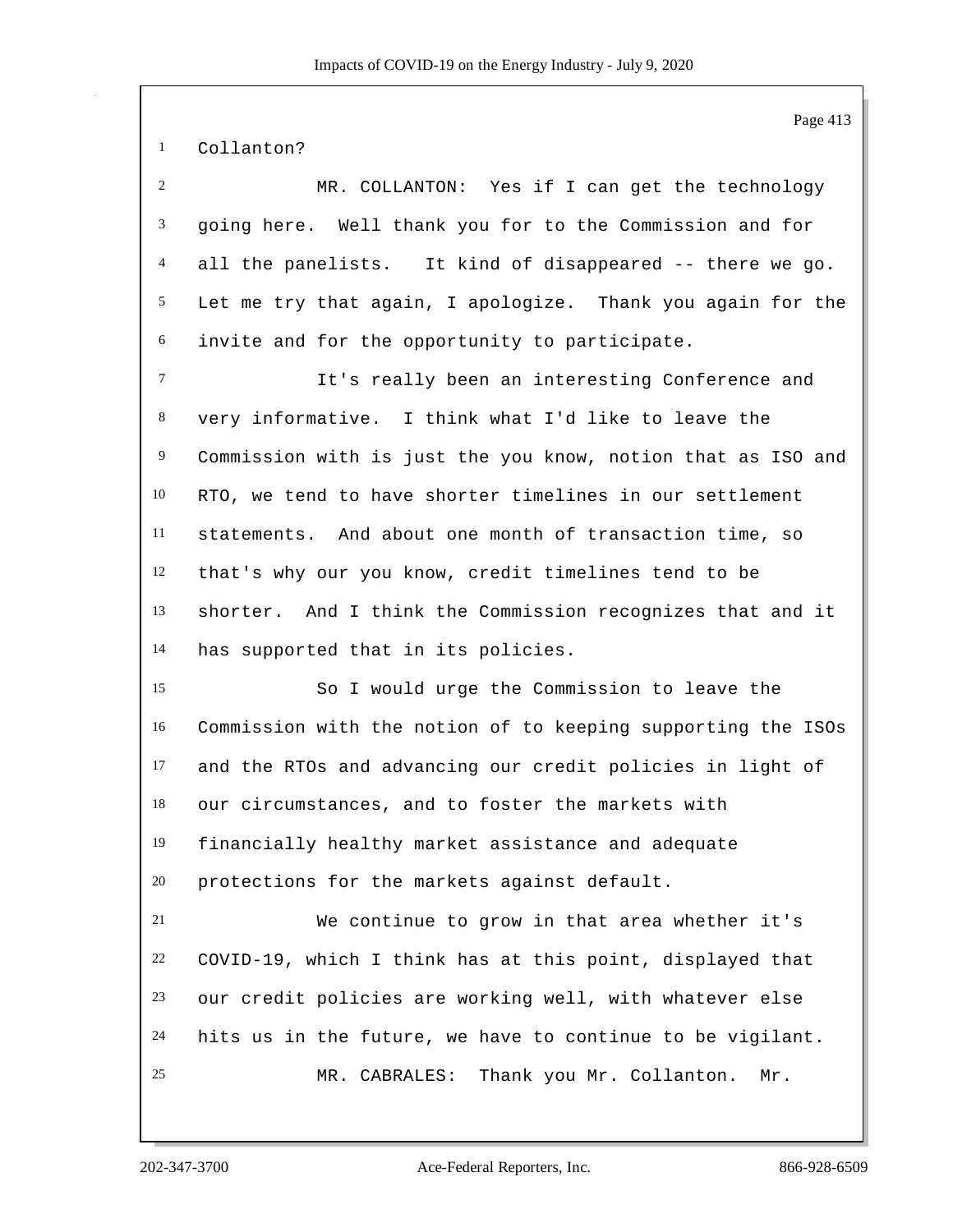Young, you have the mic.

| $\overline{2}$ | MR. YOUNG: Yes, thank you. I don't want to pile              |
|----------------|--------------------------------------------------------------|
| 3              | on here but I do want to state that what I would want to     |
| 4              | leave the Commission with is for them to continue the very   |
| 5              | fair and balanced view of the risk associated with building, |
| 6              | constructing, owning, operating long-term infrastructure and |
| $\tau$         | the inherent risks that are associated with that.            |
| 8              | We're going to go through crisis -- a financial              |
| 9              | crisis and now a pandemic crisis, and having a healthy       |
| 10             | respect for that risk as they set our leave and recovery     |
| 11             | policies, is very valuable. That allows us to effectively    |
| 12             | raise capital and gives investors confidence. I think the    |
| 13             | Commission has done a great job with this over the years and |
| 14             | I would urge them to please continue, thank you.             |
| 15             | MR. CABRALES: Thank you Mr. Young. And thank                 |
| 16             | you all for the answers. Mr. Chairman we are done with       |
| 17             | staff questions and we are ready for the closing statement.  |
| 18             | CHAIRMAN CHATTERJEE: Great. Well thank you all               |
| 19             | very much. I want to start by offering my heartfelt thanks   |
| 20             | to all of the panelists who joined us over the last two      |
| 21             | Our work will benefit greatly from the discussions<br>days.  |
| 22             | we've had.                                                   |
| 23             | When I first announced this Conference, we heard             |
| 24             | from many stakeholders about these issues that are so        |
| 25             | important to the industries that the Commission regulates    |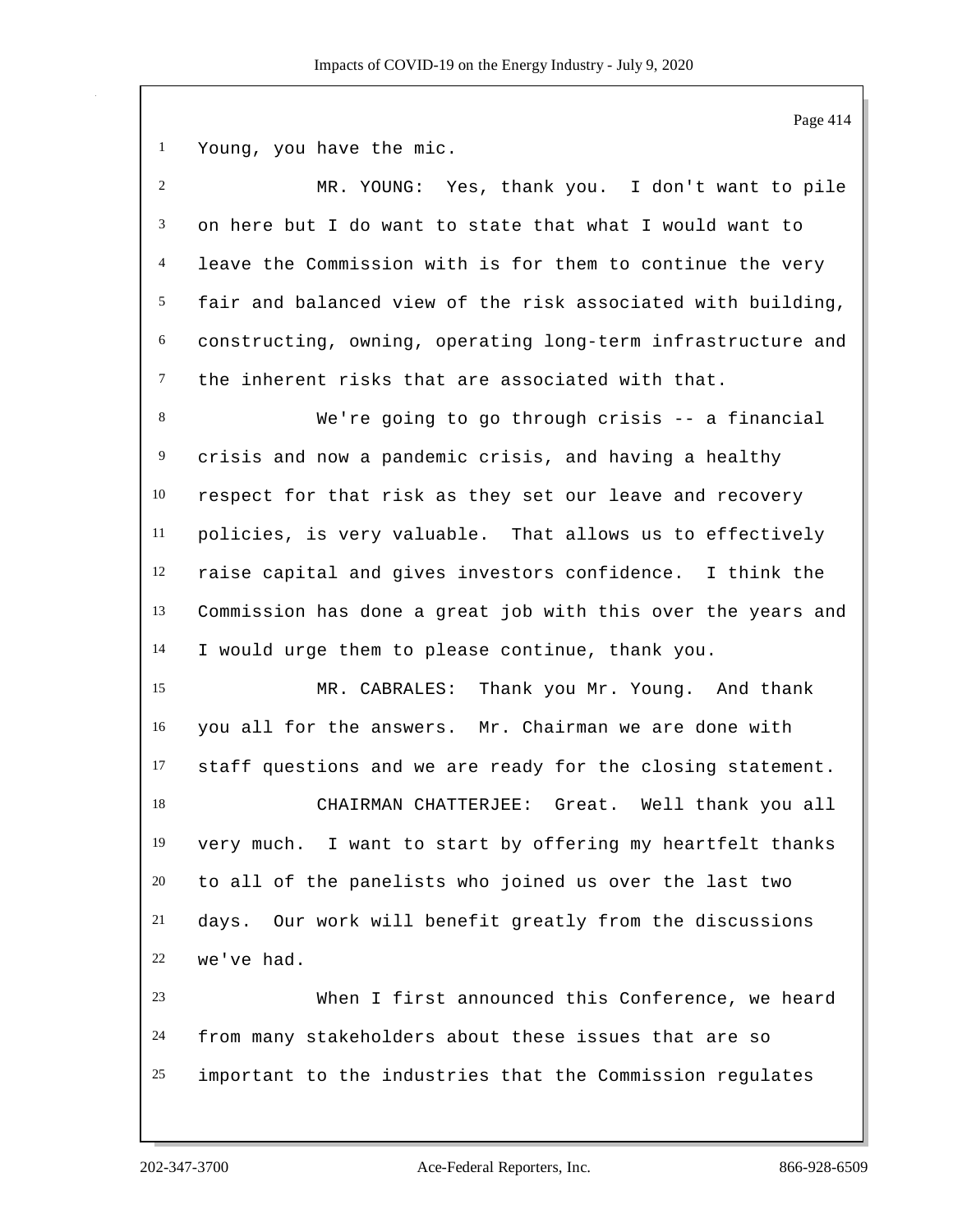Page 415

 and to the country as a whole. We want to keep the dialogue going, so we will be providing an opportunity for the public to submit post-Technical Conference comments.

 We will be putting out a notice requesting comments soon. I also want to thank the public for joining us for our first virtual Commission led Technical Conference. I know I personally learned a lot and I hope everyone else did as well.

 Finally, and most importantly, I'm so grateful to Commission staff for the tremendous work they put into making this Technical Conference a success. These are unprecedented times for everyone in the energy sector, and the staff at FERC have worked above and beyond to ensure that we complete our mission of critical work.

 I would especially like to thank the team that put this Technical Conference together and ensured that it ran so smoothly. Aileen Roder, Adam Bednarczyk, and Thomas Kingston from the Office of Energy Policy and Innovation. David O'Connor from the Office of Electric Reliability, Aileen Lewis, the Office of Energy Infrastructure Security, Zeny Magus and Adam Pollack from the Office of Energy Market Regulation.

 Ann Marie Hirshberger from the Office of General Counsel, Omar Cabrales from the Office of Energy Projects, Kimberly Horner from the Office of Enforcement, Emily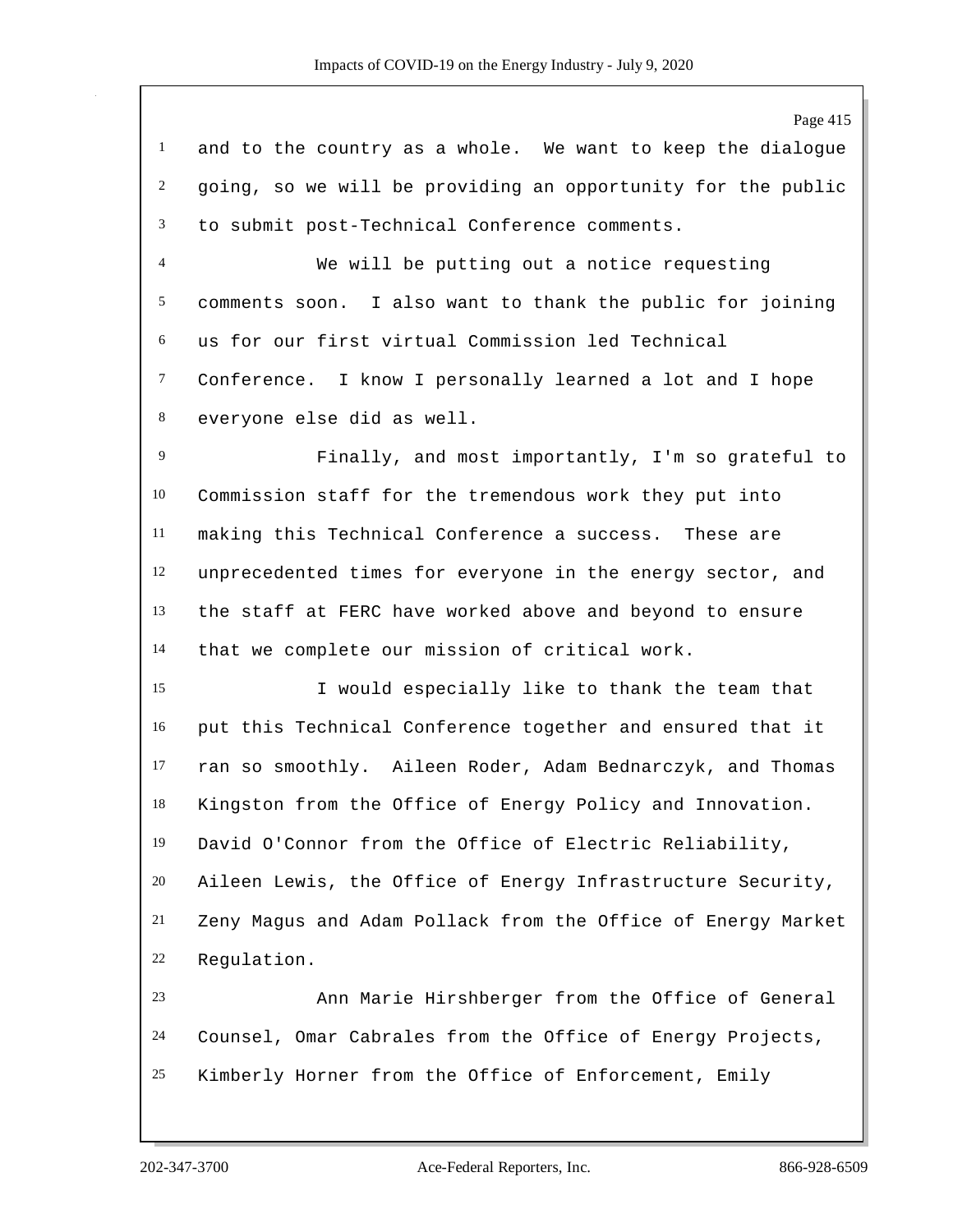Pritchard and Sarah McKinley from the Office of External Affairs and Paul Signas, Bassom Moller, Tori Miller, Karen Williams and Phisol Minot from the Office of the Executive Director in IT. Thank you all so much for what you all did to make the past two days a success. With that I will turn it over to my colleagues for any closing remarks they may have, thank you all. 8 COMMISSIONER GLICK: Thank you Mr. Chairman. I

 don't really have a closing statement, but I wanted to reiterate what you just said. First of all I want to thank all the panelists who participated over the last two days. Very helpful and very informative discussion.

 But more importantly, I wanted to thank all the staff. You mentioned them all by name, so I won't repeat them all, but it takes a lot of effort to put together these Conferences and how many people were working on it and they all did an amazing job, especially given the difficulties of everyone working from home, so thank you very much to the staff and thank you Mr. Chairman.

 COMMISSIONER MCNAMEE: Likewise I want to thank you know, each of the panelists as I've said earlier. It was incredibly informative and it's good for me to hear the different perspectives, and it gives me a lot to think about.

And over the past two days we've heard a lot of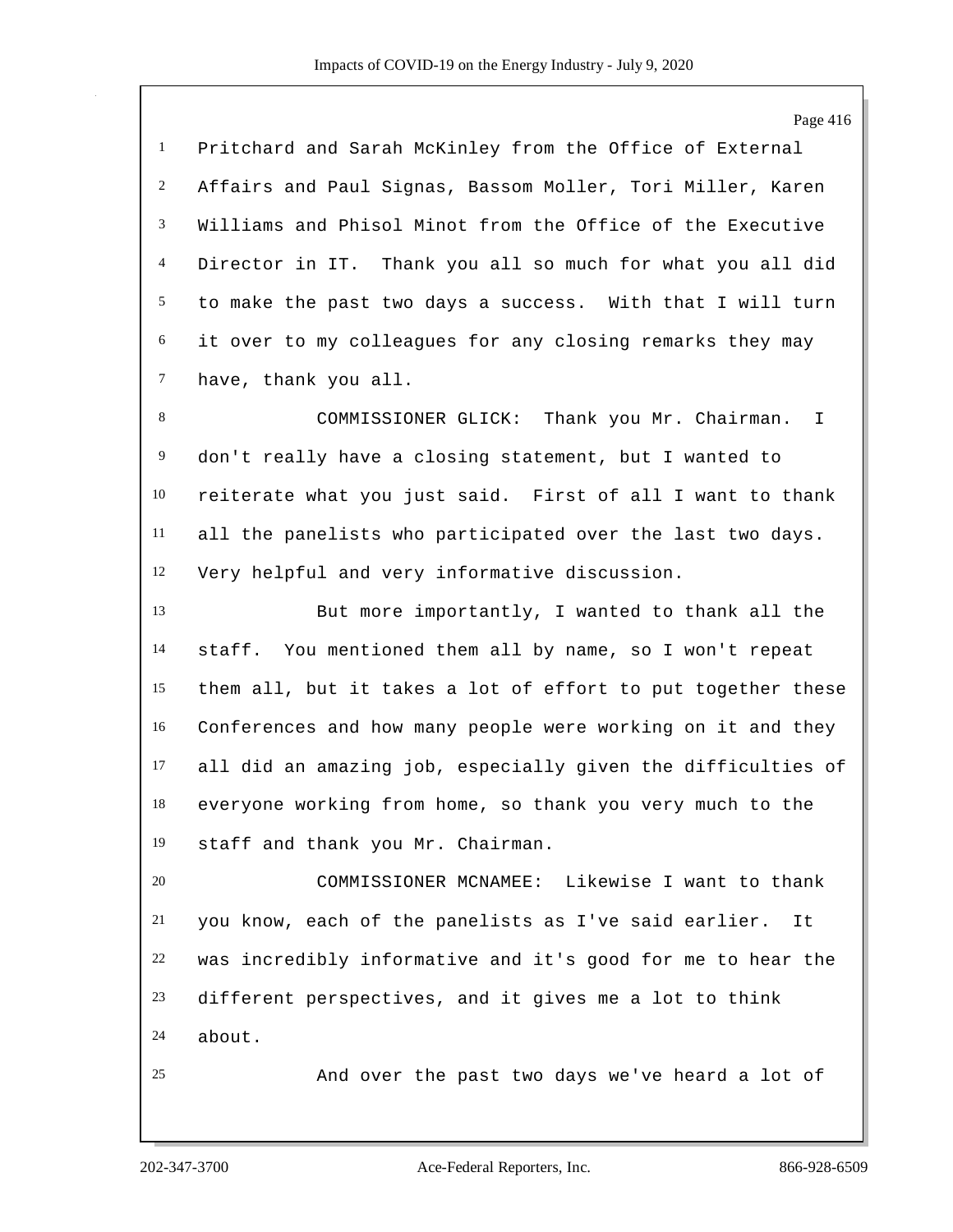different information, a lot of different perspectives and we are going to thinking and digesting it and hopefully it will make all of our decisions better.

 I also want to thank the staff and both the Chairman and Commissioner Glick have done. They've been fantastic, not only in this process, but throughout the pandemic they've really been exemplary in terms of their willingness to work hard, produce fantastic work and to help keep the Commission going and helping us as Commissioners keep the work. So I'm very grateful.

 Most of all I'm grateful though to the panelists and your business who are keeping the energy infrastructure going in this country. The suffering that the American people are having through the economic crisis that goes with the pandemic, with the physical crisis that goes with the pandemic, would be far worse if it wasn't for your companies keeping the lights on, keeping the gas flowing, keeping the oil flowing, keeping the jet fuel flowing.

 And we're very grateful for the work that you all do in leading those companies and for your employees. So thank you. CHAIRMAN CHATTERJEE: Omar, I think that

completes the remarks and completes the Technical

Conference.

MR. CABRALES: Thank you Mr. Chairman. Thank you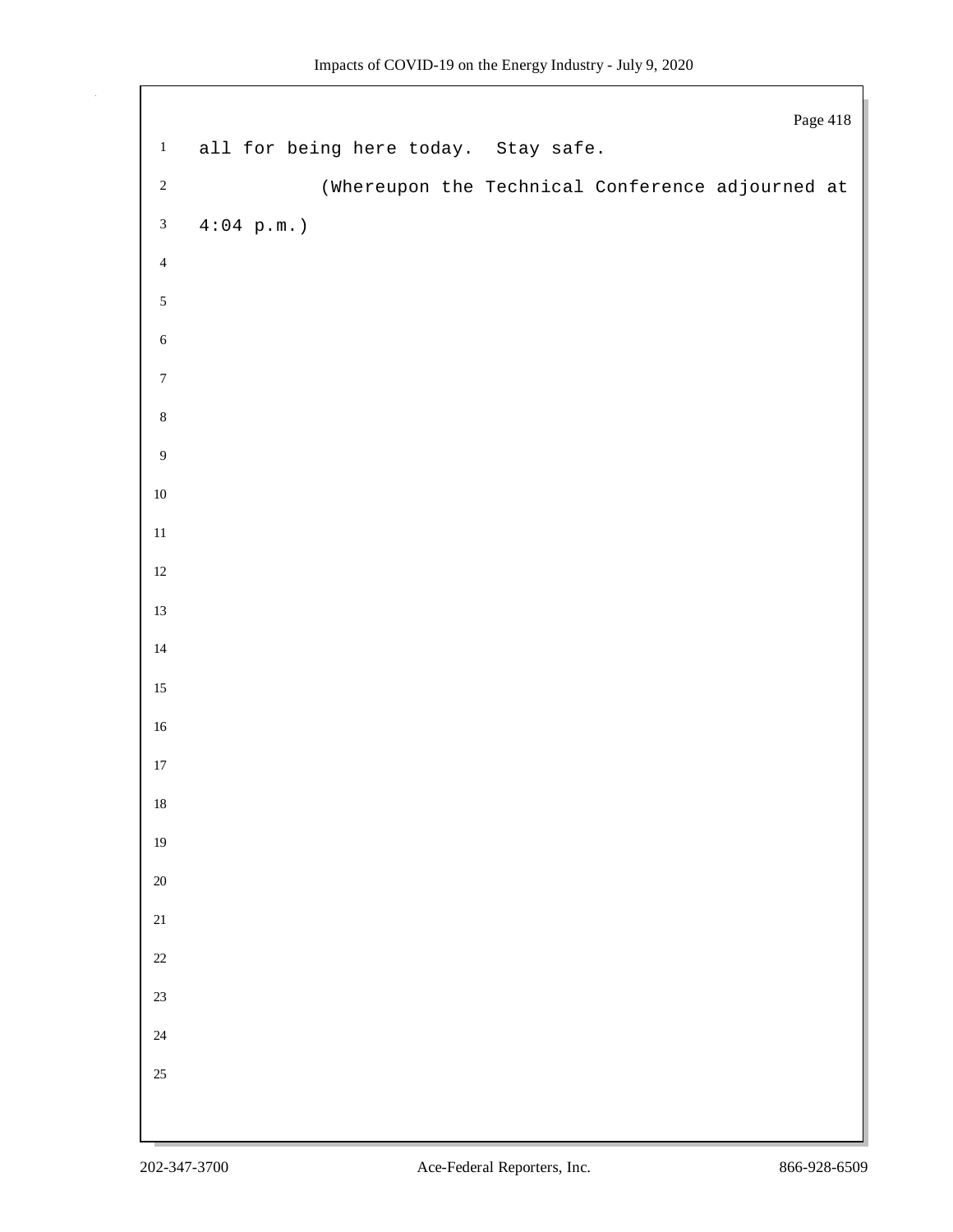Page 419 CERTIFICATE OF OFFICIAL REPORTER This is to certify that the attached proceeding before the FEDERAL ENERGY REGULATORY COMMISSION in the Matter of: Name of Proceeding: **Impacts of COVID-19 on the Energy Industry**  Docket No.: AD20-17-000 16 Place: Washington, DC 17 Date: Thursday, July 9, 2020 were held as herein appears, and that this is the original transcript thereof for the file of the Federal Energy Regulatory Commission, and is a full correct transcription of the proceedings. Gaynell Catherine Official Reporter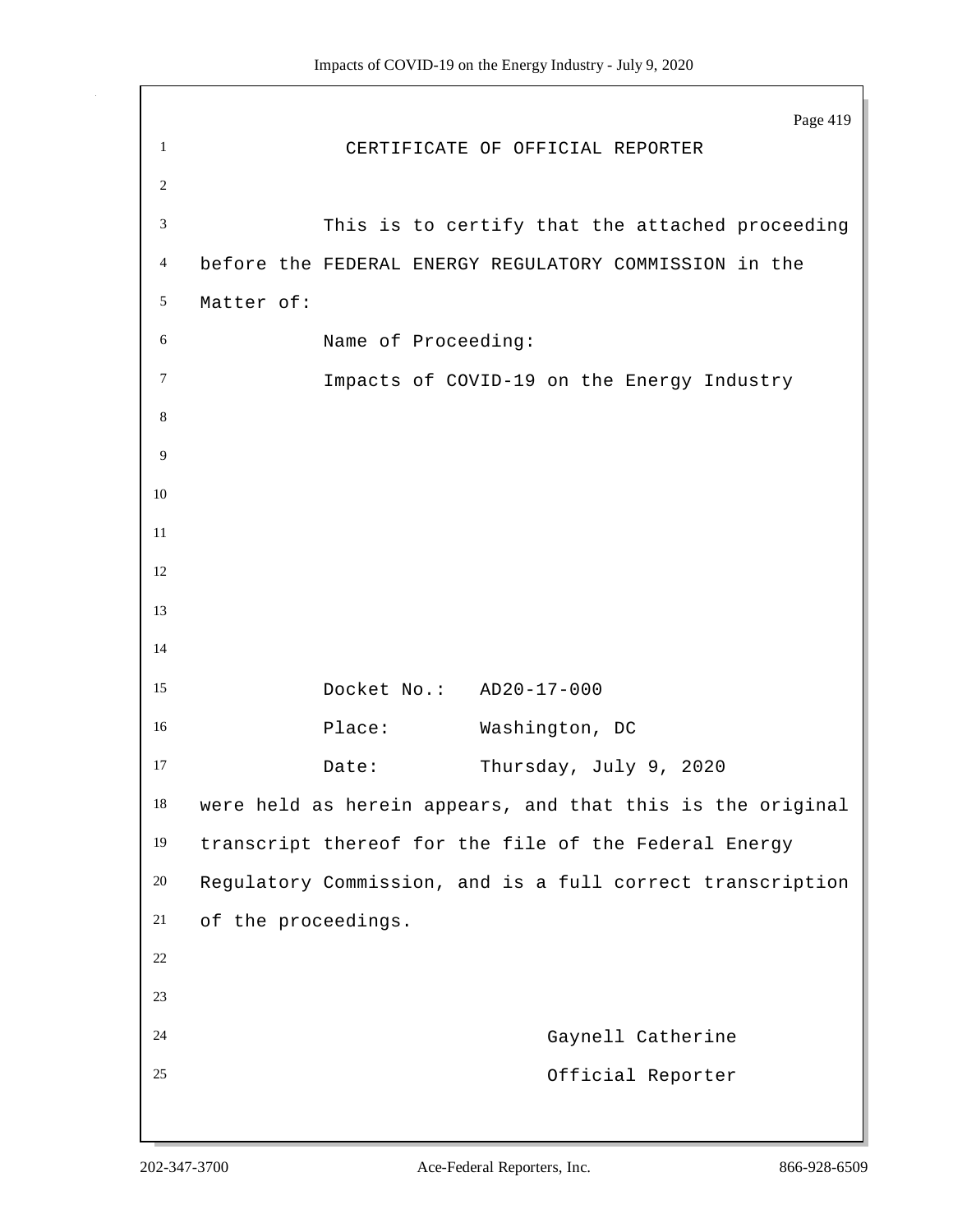|                                                  |                                           |                                           | Page 1                                     |
|--------------------------------------------------|-------------------------------------------|-------------------------------------------|--------------------------------------------|
|                                                  |                                           |                                           |                                            |
| A                                                | 360:16 363:13,14,15                       | 332:24 346:12                             | 252:23 257:2 273:20                        |
| a.m 200:13 203:2                                 | 376:19 378:22 379:2,5                     | additional 211:2 218:22                   | 320:18 354:14 374:17                       |
| abandoning 368:20                                | 379:19 408:25 409:3                       | 237:25 238:4 242:25                       | 395:21                                     |
| abilities 377:4                                  | accessing 409:19                          | 246:24 252:1 259:6,6                      | affordable 217:17 247:3                    |
| ability 205:7 222:1 248:2                        | accommodate 343:12                        | 259:16,21 263:17 264:1                    | 345:9 348:19                               |
| 248:2 265:9 298:19                               | 389:4                                     | 264:17,21 269:10,11                       | Africa 232:10 236:25                       |
| 303:13 312:19 314:10                             | accomplish 344:25 400:4                   | 270:8,9 281:22 288:8                      | <b>African</b> 266:1                       |
| 327:5,19 332:25 335:22                           | accomplished 364:23                       | 300:19 301:8 303:5                        | afternoon 317:21 329:5                     |
| 337:25 345:23 347:10                             | 397:3                                     | 319:14 346:19 352:8                       | 340:21 344:17                              |
| 347:12 351:8,20 364:2                            | account 225:3 271:3                       | 378:24 407:3                              | AFUDC 334:25 361:6                         |
| 370:10 373:20 374:15                             | 273:24 345:4 351:16                       | <b>Additionally 204:14</b>                | age 331:18 403:11                          |
| 374:17,19 378:14                                 | 384:4 403:21 404:7,8                      | 227:13 340:9                              | aged 294:23 403:7                          |
| 392:25                                           | 407:19,24                                 | address 235:21 290:18                     | agencies 214:6 341:13                      |
| able 207:7,8 213:18,22                           | accountable 217:22                        | 291:3 295:8 326:5                         | 350:20 352:4 358:14,19                     |
| 234:6 237:13 240:23                              | accounted 210:8                           | 329:25 330:4 351:3                        | 361:19                                     |
| 249:23 250:8 251:3                               | accounting 334:24,25                      | 355:16 359:17,21                          | agency 323:12 352:24                       |
| 255:5,16 267:10 286:15                           | 367:4,12 401:11                           | 389:14 403:5 405:19                       | agent 310:21                               |
| 293:23 294:3 301:5                               | accounts 336:3 347:23<br>368:15           | 406:25 411:2,5<br>addressed 230:17 289:10 | agents 313:6                               |
| 303:19 309:21 312:4                              |                                           | 304:2 344:9 353:9                         | aggregate 299:25                           |
| 313:12 315:6,8 323:1                             | accurately 388:22<br>achieve 349:25 402:3 |                                           | aggressive 326:7<br>aging 294:24 331:11,22 |
| 326:12 345:19 347:16                             | acknowledge 220:8 222:3                   | addressing 217:14<br>230:19 272:20 365:3  | 343:12 385:7                               |
| 357:8,16 360:18 361:13                           | ACP 364:4                                 | adds 405:24 411:19                        | ago 242:23 260:8 263:3                     |
| 362:6,8 371:19 375:2                             | acquiring 393:17                          | adequate 224:7 240:5                      | 274:19 282:3 287:9,19                      |
| 376:21 377:5 392:20,21                           | act 261:10 323:15,16                      | 319:23 333:18 338:7                       | 295:16 306:18,18                           |
| 395:8 396:18,21 397:3                            | 338:6 395:15 401:19,19                    | 340:6 348:4,5 413:19                      | 312:15 314:9 325:12                        |
| 397:4 398:9 399:23                               | 401:20                                    | adhering 322:6                            | 334:25 379:3 383:10                        |
| 400:16 406:25                                    | acted 218:23                              | adjourned 418:2                           | 406:13                                     |
| <b>absence</b> 388:14                            | action 332:24 340:4                       | adjust 348:15 362:7,9                     | agree 241:2 313:24                         |
| absent $226:20$                                  | 354:9,9                                   | adjusted 209:17 351:15                    | 361:16 369:16 406:5                        |
| absolute 342:17                                  | actions 227:6 291:15                      | adjustment 324:19 383:8                   | agreed 335:7                               |
| absolutely 216:15 243:10<br>258:21 264:21 288:17 | 360:10 367:5,13 388:20                    | adjustments 328:14                        | agreement 309:22,23                        |
| 301:6 381:18                                     | actively 213:24                           | administrative 370:14                     | 411:11                                     |
| absorb $264:23$                                  | activities 362:3                          | adopt 329:7 370:8 399:4                   | agreements 374:17,21                       |
| absorbed 264:1                                   | activity 258:1 271:3                      | 412:9                                     | ahead 207:25 208:15                        |
| absorbing 264:20                                 | 280:22 302:8                              | adopted 343:22                            | 211:10 224:15 229:7                        |
| absorption 373:2                                 | actors 290:21,23                          | adoption 361:15                           | 235:7,11,12 248:17                         |
| abundance 203:24                                 | acts 206:14 330:15                        | advance 293:6,7 362:24                    | 249:10 253:6 262:12                        |
| abundant 219:13 315:4                            | actual 213:3 254:3 278:1                  | advanced 274:2 321:10                     | 278:18 305:1 308:9                         |
| ac's 304:11                                      | 324:20,24 339:8 369:5                     | advances 273:19                           | 310:13 311:4 312:9                         |
| accelerate 395:16                                | 402:12                                    | advancing 413:17                          | 313:22 314:23 317:19                       |
| accepting $325:15$                               | acute 338:1 350:4 351:6                   | advantage 206:24 207:7                    | 326:2 334:2 340:20                         |
| access 201:15 205:3,4                            | Ad 327:11                                 | 234:8 246:22                              | 344:15 362:4,7 366:20                      |
| 209:24 212:7 222:25                              | AD20-17-000 200:6                         | advantaged 234:4                          | 369:15 383:2,23 396:9                      |
| 230:18,22 234:2 240:4                            | 419:15                                    | advantages 228:2                          | 400:4 409:4,7                              |
| 244:15 246:4 247:14                              | Adam 415:17,21                            | advent 248:16                             | AI 269:25                                  |
| 249:23 254:13,13,20,23                           | adapt 245:17 321:9                        | adversaries 207:12                        | aid 217:22 218:23                          |
| 276:3 277:3 285:5                                | add 224:8 245:11,11                       | advising $341:13$                         | Aileen 308:7,9 310:4                       |
| 294:1 299:5,10,14                                | 248:24 251:18 269:2                       | advocates 221:4                           | 316:5 415:17,20                            |
| 301:1,5 304:17,20,22                             | 270:16,24 295:10                          | AEP 337:7 338:2,5,8,12                    | aimed $242:12$                             |
| 305:3 306:13 307:12                              | 299:18 309:5 352:16                       | 338:20 339:6 361:12                       | air 324:10                                 |
| 316:22 317:1 318:3                               | 370:25 372:6 389:5                        | 362:19 385:14 398:15                      | airline 223:4,8 246:6                      |
| 332:7 333:18 345:22                              | 411:13                                    | 403:7                                     | 276:10 292:18 298:25                       |
| 346:2,4,4 347:12                                 | added 353:2 365:19                        | <b>AET</b> 337:9                          | 304:19 309:2 313:13                        |
| 348:18 349:16,18                                 | adding 258:8 298:9                        | Affairs 202:1 334:1 416:2                 | airlines 201:13 206:22                     |
| 351:21 353:17,21 360:4                           | addition 279:21 319:25                    | affect 205:7,9 209:19                     | 221:10,18,19,21 222:18                     |
|                                                  |                                           |                                           |                                            |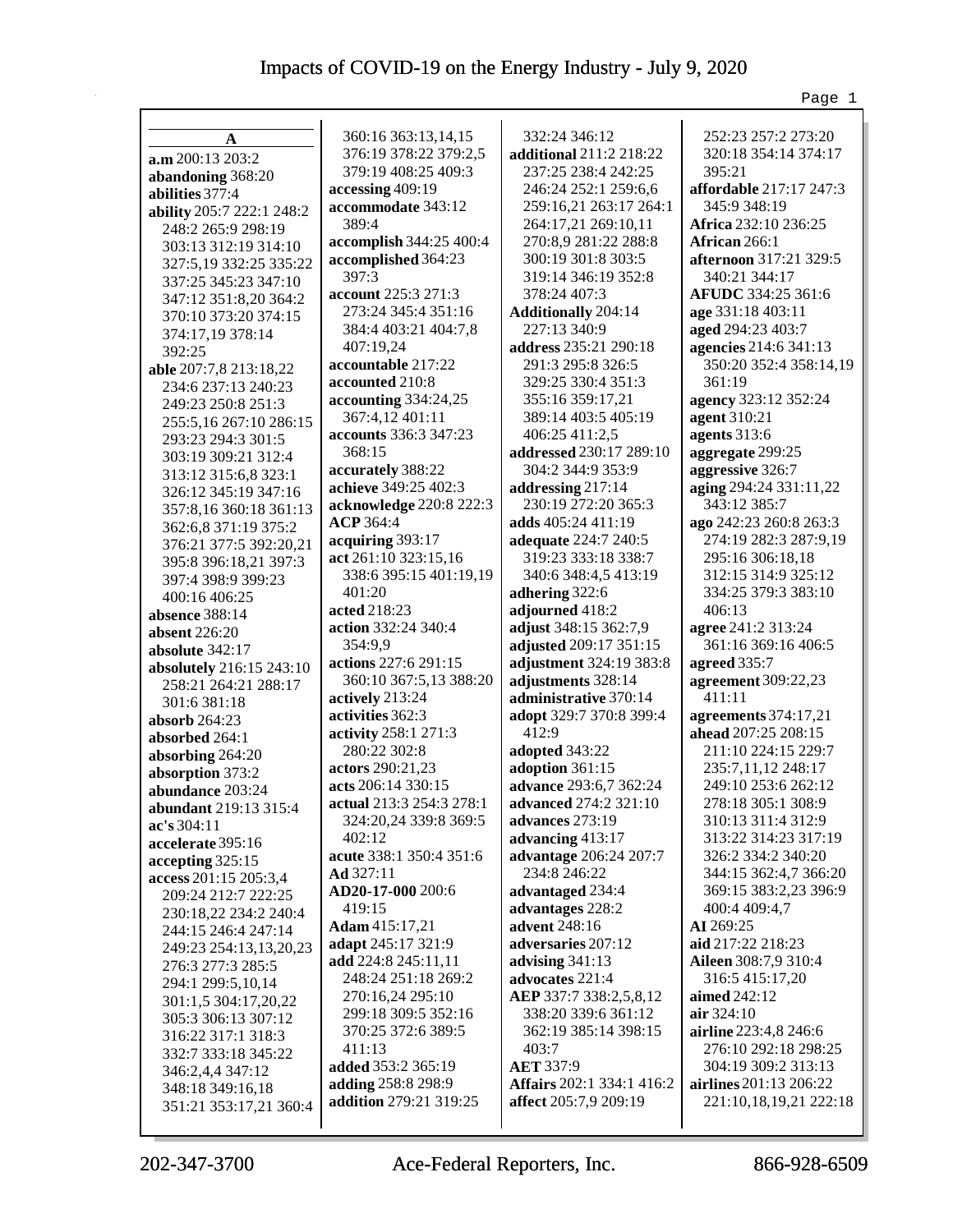|                                                     |                                            |                             | Page 2                                  |
|-----------------------------------------------------|--------------------------------------------|-----------------------------|-----------------------------------------|
|                                                     |                                            |                             |                                         |
| 222:21,23,25 223:16                                 | <b>amounts</b> 221:2 306:5                 | appliances 273:17           | arising 319:15 355:25                   |
| 224:7 244:17 249:12,17                              | amplifying 327:12                          | applicable 361:18           | arrangements 375:11                     |
| 249:17,20 284:25                                    | analyses 341:16,18                         | applications 240:17         | arrears 347:23                          |
| airplanes 250:4 313:9                               | analysis 296:14 359:7                      | 289:16,17                   | arrest $271:2$                          |
| airport 222:12 299:3,12                             | 404:5                                      | applied 283:9 342:5         | art 269:1 387:22                        |
| 313:8                                               | analysts 341:4,13                          | apply 249:7 329:2 386:13    | Asia 215:25 231:19                      |
| airports 222:4,4,16,20                              | analytic 208:19                            | 392:5                       | 234:22 235:17,20 236:7                  |
| 294:4 299:1,7                                       | analyzed 210:21                            | appreciate 216:24 240:12    | 236:21 237:12 241:2                     |
| algorithm 300:7                                     | <b>Anatol</b> 201:6 214:18                 | 243:10 257:4 275:1          | 255:14 261:19 264:22                    |
| aligned 262:14                                      | 215:3 231:9 236:17                         | 276:17,24 277:7 283:14      | 268:20 269:23                           |
| all's $307:24$                                      | 251:17 253:15                              | 283:20 294:9 307:23         | aside 261:22 394:7                      |
| all-time 231:15 367:25                              | and/or 408:24                              | 310:6, 17 313:17 326:5      | asked 272:16 276:6                      |
| alleviate 275:12 279:14                             | anecdotal 297:25                           | 344:19 349:13 378:7         | 329:25 361:25 375:22                    |
| allies 207:11                                       | anecdote 287:8                             | 383:19 388:2 392:10         | 392:17                                  |
| allocated 224:2 243:25                              | Ann $415:23$                               | 396:3                       | asking 310:9 396:12                     |
| allocation 228:3,5 270:24                           | announced 305:5 338:13                     | appreciated 410:20          | 400:3                                   |
| 387:19 389:20 405:20                                | 414:23                                     | appreciates 217:13          | aspect 305:19                           |
| allocations 245:4 387:23                            | annual 296:10 324:16                       | appreciation 334:9          | aspects 268:13 271:12                   |
| allow 226:21 241:5 255:3                            | annually 292:25 339:7                      | 406:11                      | 351:25 361:5 377:9                      |
| 275:12 282:1 309:1                                  | answer 208:5 228:21,21                     | appreciative 313:12         | 404:8                                   |
| 326:23 379:9 399:6                                  | 229:3,6 234:19 239:1                       | approaching 252:19          | assertion 401:10                        |
| allowance 360:11                                    | 239:10 266:19 304:14                       | appropriate 219:4,12        | assess 319:19,21 321:6,8                |
| allowed 216:11 224:1                                | 317:4 348:25,25 349:5                      | 276:23 308:21 327:24        | 358:12                                  |
| 231:10 327:3                                        | 349:8 355:20 366:21                        | 329:2 341:23 348:6          | assessing 227:6 228:2                   |
| allowing 226:10 241:11                              | 377:6 382:22 402:5                         | 357:8 399:21                | 390:14                                  |
| 303:4 318:2 335:13                                  | 406:1                                      | appropriately 304:4         | <b>assessment</b> 352:24 353:3          |
| 349:20 361:5 382:8                                  | answering 240:8 372:12                     | approval 405:24             | asset 333:5,10 339:2                    |
| 398:8                                               | answers 238:25 253:5                       | approvals 267:9             | 391:1,6,14                              |
| allows 219:13 222:25                                | 261:5 296:25 303:17                        | approved 238:12 261:9       | assets 244:5 322:4,12                   |
| 228:14 336:11 359:6                                 | 310:3 414:16                               | 261:10 262:10 278:6         | 325:10,11 327:4 331:13                  |
| 366:4 406:24 414:11                                 | anticipate 248:4 293:14                    | approving 219:12            | 331:15 332:25 333:3,20                  |
| <b>alluded</b> 366:7 373:18                         | anticipated 225:8 229:14                   | approximately 215:19        | 357:3,15 358:20 395:18                  |
| 377:16                                              | 264:2                                      | 217:15 222:10 225:10        | 398:9                                   |
| alternative 289:23                                  | Antonio 202:3 336:23                       | 225:17 228:9 232:23         | assist 298:18 341:1                     |
| <b>Alternatively 228:23</b>                         | 337:4                                      | 252:11 321:19 324:3         | assistance 219:3 413:19                 |
| alternatives 273:17                                 | anybody 235:7 250:3<br>280:9 284:22 304:23 | 331:14 344:25               | associate 330:13                        |
| amazing 220:10 240:23                               |                                            | April 209:9 223:5,6         | associated 205:9 210:6                  |
| 312:3 314:1,14 416:17                               | 383:25 398:11                              | 307:12 324:2 346:8          | 210:14 256:25 257:12                    |
| <b>America</b> 200:1 211:21<br>214:11 220:16 221:19 | anyone's 263:16<br>anytime 267:5           | 391:9<br><b>APTA 251:13</b> | 258:5,8,23 259:2<br>267:25 291:20 294:1 |
| 248:11 296:13 337:13                                | APGA 217:6,13,19,21                        | <b>Arabia</b> 260:11 297:4  | 372:22 414:5,7                          |
| 388:1                                               | 218:3,6,9,16 219:2,9                       | arbitrary 228:2 322:22      | association $217:6221:20$               |
| America's 214:15 219:13                             | 230:13 274:19                              | archived 203:14             | 271:19,19 335:3 386:25                  |
| <b>American 202:5 207:9</b>                         | APGA's 217:24 219:5                        | Arctic 232:11 263:22        | assume $272:10$                         |
| 208:21 217:6 224:23                                 | apologies 374:24                           | 266:1 269:16                | assumed 306:17                          |
| 226:3 235:16 278:22                                 | apologize 359:24 377:6                     | area 234:1 237:19 238:20    | assumption 327:6                        |
| 286:13,16 288:3 299:20                              | 383:1,2 400:20 413:5                       | 240:3 242:4 303:9           | astonishing 314:16                      |
| 307:16 314:2 315:18                                 | Appalachian 224:19                         | 377:5 378:5 383:11          | astounding 236:23                       |
| 336:24 337:5 417:13                                 | 259:22 303:9                               | 406:10 413:21               | 311:22                                  |
| <b>Americans</b> 315:4 335:4                        | apparently 238:5                           | areas 210:6,8,16 240:4      | <b>Atlanta</b> 222:5,12                 |
| amount 213:14 224:7                                 | appear 217:5 289:18                        | 242:4 258:12 286:21         | <b>Atlantic 227:8 281:9</b>             |
| 232:10 233:24 234:24                                | appeared 250:19                            | 334:8,15 341:7 355:4        | attached 419:3                          |
| 245:6,20 246:5 255:11                               | appears 236:3 290:12                       | 365:11 399:1                | attacks 323:12                          |
| 261:11,14 273:5 274:4                               | 292:4 305:23 419:18                        | arguably 394:23             | attempt 358:25                          |
| 274:8 279:20,22 292:19                              | appetite 247:22,24 261:2                   | argue 342:16                | attempting 291:12                       |
| 298:13,14 336:3                                     | appetites 341:25                           | argument 391:24             | attendants 313:6                        |
|                                                     |                                            |                             |                                         |
|                                                     |                                            |                             |                                         |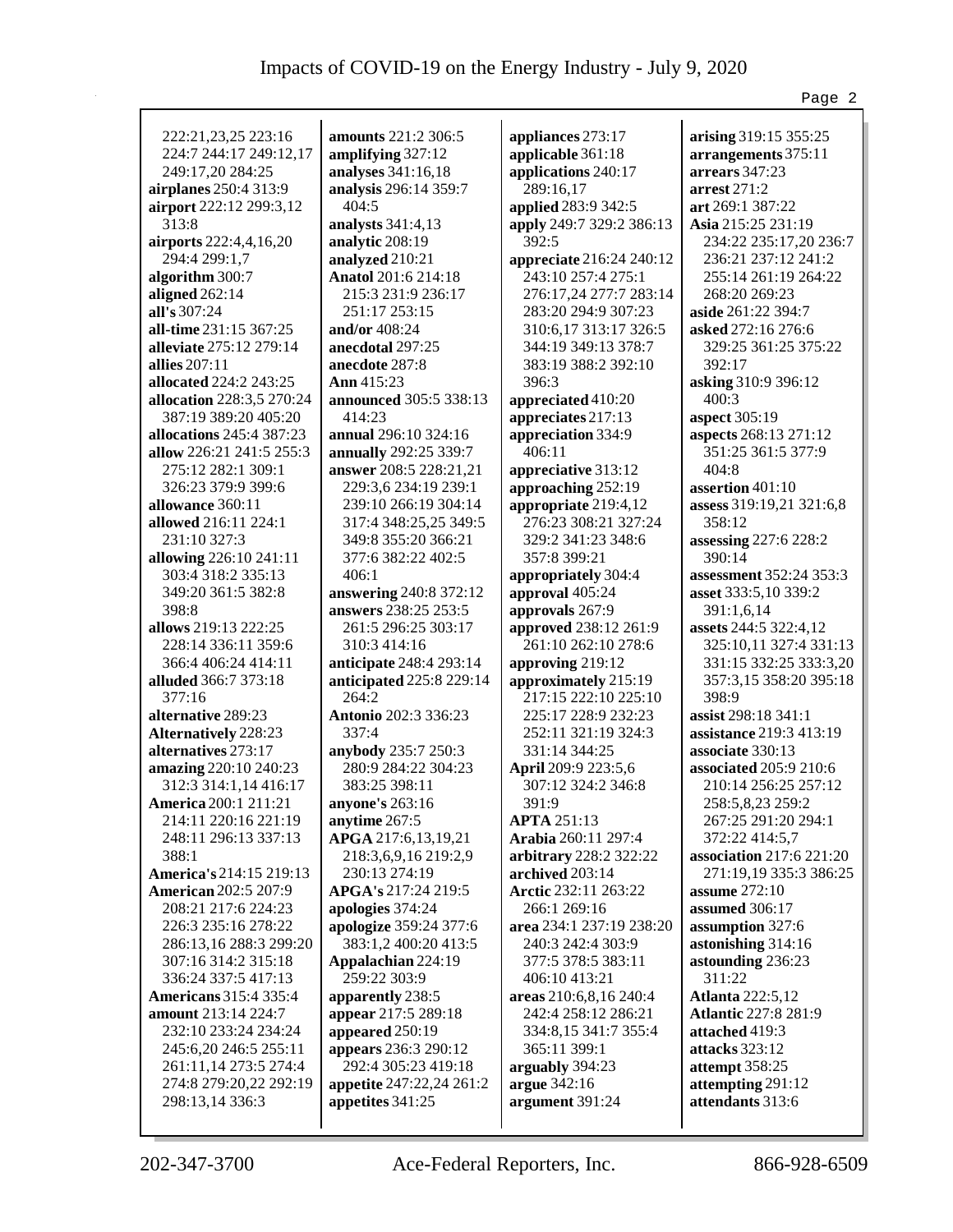|                                |                              |                                 | Page 3                          |
|--------------------------------|------------------------------|---------------------------------|---------------------------------|
|                                |                              |                                 |                                 |
| attention 247:9 320:15         | 412:6                        | battery 382:7                   | 415:13                          |
| 384:1                          | backbone 212:2 331:4         | <b>battle</b> 242:20            | bias 381:22 392:22              |
| attract 322:21 332:18          | backdrop 212:23              | bcf 210:22 233:16,18,18         | <b>biased</b> 412:11            |
| 336:14 345:19 348:19           | background 240:11            | 233:21 252:6 258:13,16          | biases 306:1                    |
| 366:5                          | 311:17 344:20 350:23         | 279:17,18 299:25 300:2          | bidding $385:25$                |
| attracting 409:20              | backstopped 369:6            | 300:5 343:16,17 375:4           | <b>bifurcated</b> 305:24 307:15 |
| attractive 232:13 269:15       | backwards 269:24 391:5       | bear $203:21$                   | big 225:1 237:1 267:24          |
| 269:16 307:1 375:16            | <b>bad</b> $227:10\,290:21$  | <b>beat</b> 319:6               | 286:5 294:13 300:19             |
| attractiveness 265:10          | 334:13 335:25 339:1,3        | <b>beauty</b> 281:17            | 303:25 335:7 353:8              |
| 306:10                         | 352:21 353:12,14             | becoming 278:21 291:14          | 359:11 365:25 369:23            |
| attribute 262:1                | 357:17 365:13 377:17         | 398:1 406:16                    | 385:21 394:13                   |
| <b>audio</b> 309:11            | 377:21 398:9 400:12          | Bednarczyk 415:17               | bigger 235:22 258:9             |
| <b>August</b> 262:11 344:3     | <b>Bakken</b> 210:7 212:4    | bee 272:25                      | 397:24 406:8                    |
| <b>Australia</b> 216:13 263:21 | <b>balance</b> 285:10 287:23 | <b>beeped</b> 360:13            | biggest 229:20 244:7            |
| 268:19 393:8                   | 326:14 386:4                 | began $324:15$                  | 250:6 283:12 297:18             |
| authorities 405:18             | <b>balanced</b> 287:22 414:5 | <b>beginning 260:9 305:9</b>    | 315:23 409:16,18,19             |
| authority 277:24 405:19        | balances 285:11              | 311:6 326:6 334:18              | <b>bill</b> 383:8               |
| 405:22                         | balancing 215:24 285:19      | 338:5 345:25 353:13             | <b>billion</b> 209:10 292:25    |
| authorization 376:6            | <b>ball</b> 250:3            | 381:20 391:12                   | 313:13 345:1,16 347:3           |
| authorized 339:1 343:11        | <b>ban</b> 272:4             | behalf 201:18 211:14            | 384:10,13 397:7,12,22           |
| avail 282:12                   | bankers 379:3                | 217:5 220:22 221:4              | billions 306:6                  |
| availability 268:14,17         | bankrupt 225:9 356:13        | 290:4 317:19 344:11             | bills 226:4 247:11 286:14       |
| 272:21 300:10 303:15           | 356:15                       | 407:15                          | 286:16,16 338:1,25              |
| 305:23                         | bankruptcies 305:4           | behaving $410:16$               | 351:8 381:14                    |
| available 243:8,21             | 384:22                       | <b>belabor</b> 312:10           | bio-gas $235:14$                |
| 244:21 252:16 274:8            | bankruptcy 282:22            | believe 227:10 238:20           | bit 205:20,23 237:22            |
| 299:12 301:2,23 302:1          | 283:10 355:24 410:9,12       | 245:16 252:6 265:6              | 243:6 249:3 250:20              |
| 306:15 307:7 327:11            | bankrupted 305:11            | 266:22 269:8 273:22             | 251:18 267:17,22                |
| 362:25 363:17,18               | bans $343:1$                 | 297:21 312:17 314:23            | 283:23 294:10 295:10            |
| 394:10                         | bargain 383:6                | 321:5 325:14 356:1              | 299:18 304:14,15                |
| average 209:17 212:13          | barking $311:17$             | 393:19 405:15 409:14            | 309:19 334:10,12 336:6          |
| 264:13                         | barrel 210:10 226:19,20      | 412:8                           | 369:22 386:21 395:20            |
| avoid 208:11 282:19            | barrels 211:24 212:12        | <b>belts</b> 348:2              | 396:5 397:16 400:6              |
| 317:13 320:1,24 326:24         | base 347:7 361:16 362:14     | benchmarks 353:1                | blessed 288:22 300:16           |
| 331:11                         | 372:25 389:1                 | benefit 274:11 332:20           | <b>blood</b> 220:17             |
| avoiding 228:1                 | based 223:2 224:3,18         | 354:12 407:8 412:22             | <b>blue</b> 291:18              |
| aware 204:20 261:8             | 232:9 244:10 262:23          | 414:21                          | board 201:23 217:11             |
| 320:14 335:17 354:19           | 319:18 323:2 340:25          | <b>benefits</b> 206:11,16 228:6 | 329:19 390:6                    |
| 379:12                         | 359:3 367:22 370:12          | 228:16 323:10 339:13            | boards 247:22 273:20            |
| awareness 219:9 361:23         | 371:25 373:15 399:2          | 380:19,20 383:16                | bolster 347:8                   |
|                                | 412:6                        | 405:14 412:19                   | bolstered 227:24                |
| B                              | baseload 332:2               | benefitting 404:21              | <b>Bomb</b> 239:25              |
| back 203:20 207:3              | basic 242:8 351:12           | <b>BERC</b> 401:25              | bond 307:14 347:14              |
| 216:19 224:8 232:4             | basically 215:21 216:12      | <b>Bernie</b> 206:6 396:2       | bonds 307:2 369:7               |
| 245:11,11 246:7,8              | 237:3 253:15 273:12          | best 204:2 210:12 218:3         | 410:16                          |
| 249:22 250:4 251:6             | 369:24 379:3 391:24          | 219:15 227:22 264:12            | booking 293:8                   |
| 255:19 265:25 270:18           | 392:19                       | 326:17 333:2 384:22             | <b>books</b> 327:4              |
| 271:1 277:11 287:5             | basin 210:21 224:19          | 402:3                           | boon $256:15$                   |
| 295:11 299:5,12 305:13         | 238:4 259:22,23 260:20       | better 204:10,24 211:16         | <b>borne 288:18</b>             |
| 308:18,23 316:4,24             | basin's $210:23$             | 252:24 273:15,17 285:3          | <b>borrowing</b> 346:12 386:4   |
| 342:18 356:8 357:20            | basis 239:14 263:1 280:9     | 291:6 330:20 347:9              | bottling 268:24                 |
| 361:2 363:16 370:4             | 286:21 314:4 335:16,25       | 353:14 355:20 375:17            | bottom $293:1$                  |
| 372:5,6 374:12 378:6           | 339:4 346:6 352:8            | 375:21 378:1 391:2,10           | bought 396:9                    |
| 378:12 380:5,6 391:9           | 407:6                        | 417:3                           | bow 352:23                      |
| 391:11,12 393:1,5              | <b>Bassom</b> 416:2          | beyond 293:2 303:11             | box 305:18                      |
| 394:24 398:7 405:1             | <b>Baton 222:11</b>          | 313:15 342:18 352:10            | <b>boxes</b> 306:9,24           |
|                                |                              |                                 |                                 |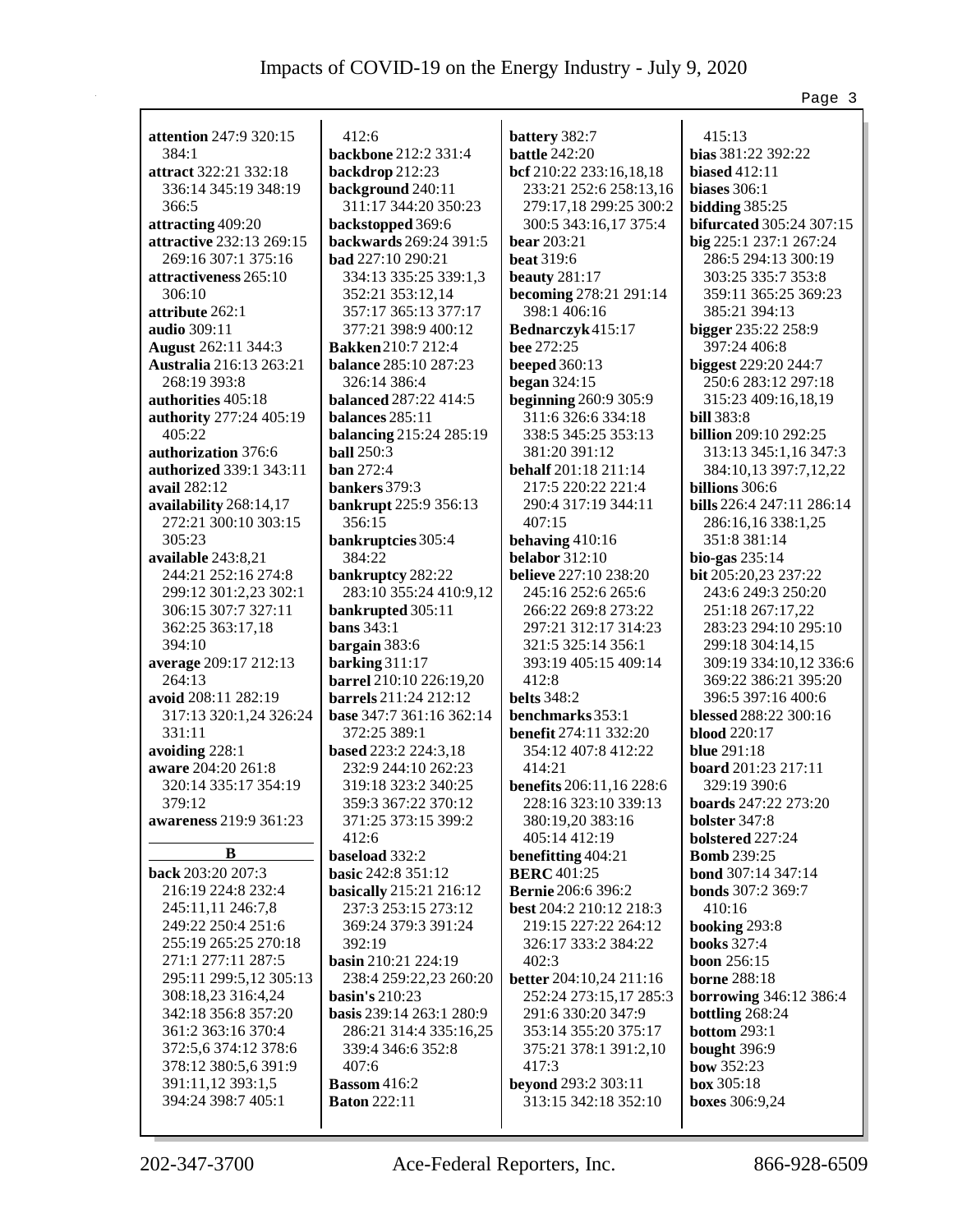|                                                 |                                 |                                             | Page 4                                      |
|-------------------------------------------------|---------------------------------|---------------------------------------------|---------------------------------------------|
|                                                 |                                 |                                             |                                             |
| <b>BP</b> 281:14                                | buildings 274:3                 | 277:9 278:14,17 279:12                      | capabilities 326:12                         |
| break 208:6 264:9 316:14                        | buildout 243:1                  | 280:11 282:14 283:19                        | 339:23                                      |
| 316:21 317:5 381:22                             | <b>built</b> 234:1 237:3 238:20 | 285:7 287:1 289:4                           | capability 393:18                           |
| breathing 333:5                                 | 252:7 265:11 278:8,9            | 292:14 294:11 295:7                         | capable 337:22                              |
| Bridges 371:8                                   | 280:14 281:23 289:2             | 296:22 297:17 298:21                        | capacitor 300:12                            |
| brief 242:1 244:1 318:5                         | 302:11 364:9 384:6              | 299:16 301:10 304:6                         | capacity 210:24 211:2                       |
| briefly 334:8                                   | bulk 331:9 332:19 384:15        | 316:24 321:14 333:23                        | 214:12 215:13 216:5,8                       |
| bring 232:16 237:15                             | 385:8                           | 351:1 352:14 356:4                          | 230:16 231:16 232:24                        |
| 238:8 241:4,8,19                                | <b>bullet</b> 386:12            | 363:10 369:14 372:10                        | 232:25 233:17 238:1                         |
| 246:10 255:19 269:9                             | bullish $241:18$                | 382:24 383:20,23                            | 243:8,9 249:18 251:23                       |
| 270:18 280:9 281:15                             | bundle $402:3$                  | 407:11 412:25 413:25                        | 252:7,7,11,17 261:13                        |
| 287:13 296:6 305:13                             | <b>burn</b> 271:10              | 414:15 415:24 417:25                        | 263:11 268:17 276:3                         |
| 372:5                                           | <b>burned</b> 255:12 289:25     | <b>CABRERA 304:25</b>                       | 278:5 281:8 298:7                           |
| <b>bringing</b> 246:7,7 249:22                  | burning 226:6 235:20            | 305:21 307:18 308:1,6                       | 300:20 303:5 306:10                         |
| 277:7 407:2                                     | 255:15,17                       | 309:4,11,13 316:5,12                        | 322:23 343:17 394:4                         |
| brings $232:7$                                  | <b>burns</b> 386:3              | 325:25 329:17 336:22                        | 397:19                                      |
| broad 361:15 403:21                             | busiest 222:7                   | 340:18 344:13 348:23                        | capital 201:15 205:3,5                      |
| 404:6                                           | <b>business</b> 201:25 211:18   | 353:5 354:3,23 355:7                        | 207:15 212:22 225:20                        |
| broadband 217:9                                 | 215:5 216:18 234:15             | 358:1 359:15,20,25                          | 254:13,13,20,23 255:19                      |
| broader 366:24 369:10                           | 261:23 263:13 271:21            | 360:14 361:9 362:15                         | 270:24 304:17,20,22                         |
| 391:17 392:8 399:14                             | 273:1 287:10 293:5,21           | 364:25 367:15 370:23                        | 305:3,11,23 306:5,14                        |
| 401:23                                          | 294:2,8 298:11 304:18           | 385:11 386:15 388:6                         | 306:15,15 307:7,12                          |
| broadly $410:19$                                | 306:23 311:9,11 318:14          | 389:13 390:7 392:13                         | 316:22 317:1 318:4                          |
| <b>broke</b> 262:11 263:5                       | 318:14,16 327:20                | 395:2,23 398:12 399:10                      | 322:21 325:5,18 328:17                      |
| 264:10                                          | 328:20,24 333:25 338:6          | 400:17,21 402:5 403:2                       | 332:8 333:18 336:14                         |
| <b>Brook's</b> 269:20 287:17                    | 345:5 351:7 354:8,11            | 404:10 406:2 407:25                         | 338:21 340:6 345:1,12                       |
| <b>Brooks</b> 201:3 208:14,16                   | 356:19 357:23 362:1             | 408:10,14 409:6,24                          | 345:15,18,20,22 346:3                       |
| 208:16,17,18 211:7                              | 378:9,10 380:1 394:18           | 411:1,23                                    | 347:1,2,13 348:18                           |
| 234:16,18 237:14,21                             | 398:22,24 399:1 417:12          | calculate 244:10,12 359:2                   | 349:16,18 353:17,20,21                      |
| 241:23,24,25 253:5,6,7                          | <b>businesses</b> 219:14 228:15 | calculated 223:2 245:10                     | 360:4,16 363:13,14,19                       |
| 254:6 258:17,19 259:24                          | 271:25 309:1 322:13             | 246:4                                       | 363:22 365:24 366:6                         |
| 260:7,17 263:22 266:15                          | 326:16 341:15,24 342:5          | calculating 288:1                           | 368:4 369:12 370:15                         |
| 266:17 267:18,18 268:5                          | 343:2 345:21 350:1              | calculations 224:3 244:9                    | 376:20 379:2,5,17,20                        |
| 269:3 272:12,15 275:6                           | <b>bust</b> 256:15              | 354:15                                      | 385:21 386:2,3 387:25                       |
| 278:14,17,18 280:13                             | <b>button</b> 228:22            | calendar 316:19                             | 388:19,21 389:9,20                          |
| 285:21 289:4,6 292:14                           | buy 244:19 263:6,7 298:5        | California 201:18 273:8                     | 391:1,6,14 394:17                           |
| 295:11 301:10,12 304:6                          | 298:6                           | 273:11 317:18 318:1,6                       | 398:6,16,24 407:7                           |
| 313:21,23 314:22                                | buyer's 263:14 393:12           | 318:9                                       | 408:25 409:3,20 410:6                       |
| brought 332:11                                  | buyers 394:3                    | call 208:6,13 229:1                         | 410:7,10,12 414:12                          |
| <b>Bryan</b> 256:17                             | buying 222:19 293:10            | 233:17,21 237:8 258:9                       | capital-intensive 345:5                     |
| <b>Bryson</b> 201:4 211:8,10                    | 298:5                           | 285:21 291:18 293:8                         | capped 401:3                                |
| 211:11,13 214:17 239:5                          | $\mathbf C$                     | 311:18 312:9 317:5,13                       | capture 291:20 396:19                       |
| 240:12,18 255:22,23                             | C203:1                          | 349:4 372:23 382:16                         | captured 279:24                             |
| 312:9,10 313:1                                  | <b>CABARALES</b> 350:8          | 409:5                                       | carbon 216:18 232:3,12                      |
| buckets 353:9<br><b>buffer</b> 297:19 298:15,24 | Cabrales 203:4,4 207:21         | called 262:18 289:11<br>calls 218:18 342:24 | 252:25 262:7 288:12<br>289:25 290:15 291:21 |
| 299:7                                           | 208:1 211:7,12 214:17           | Canada 212:5 221:4                          | 315:12 342:21 343:13                        |
| build 216:16 232:21                             | 214:24 216:20 219:23            | 237:12 259:9 284:15                         | carbonization 342:22                        |
| 237:15 238:23 239:4                             | 221:8 224:13 228:19             | Canadian 212:4 221:21                       | carbons 252:4 296:13,16                     |
| 242:17 251:22 256:2,12                          | 229:16 230:11,24                | 235:16 238:15                               | cards 394:13                                |
| 256:14 366:6,8 396:22                           | 233:12 234:16 239:6,9           | cancel 338:12 379:18                        | <b>Career</b> 222:4                         |
| 403:6                                           | 241:23 249:9 250:15             | cancellation 227:7 344:1                    | careers 289:22                              |
| <b>building</b> 210:11 235:23                   | 253:4 254:6 255:21              | 364:4                                       | careful 390:11                              |
| 236:10 242:5 302:8                              | 256:17 257:6,8 258:17           | cancelled 393:23                            | Cares 313:14                                |
| 382:6 385:13 405:13                             | 259:24 266:15 270:13            | cap 322:22 323:1 379:18                     | cargos 279:6 281:7,15,19                    |
| 414:5                                           | 272:12 274:16 275:3             | 405:20                                      | 344:1,2 393:23                              |
|                                                 |                                 |                                             |                                             |
|                                                 |                                 |                                             |                                             |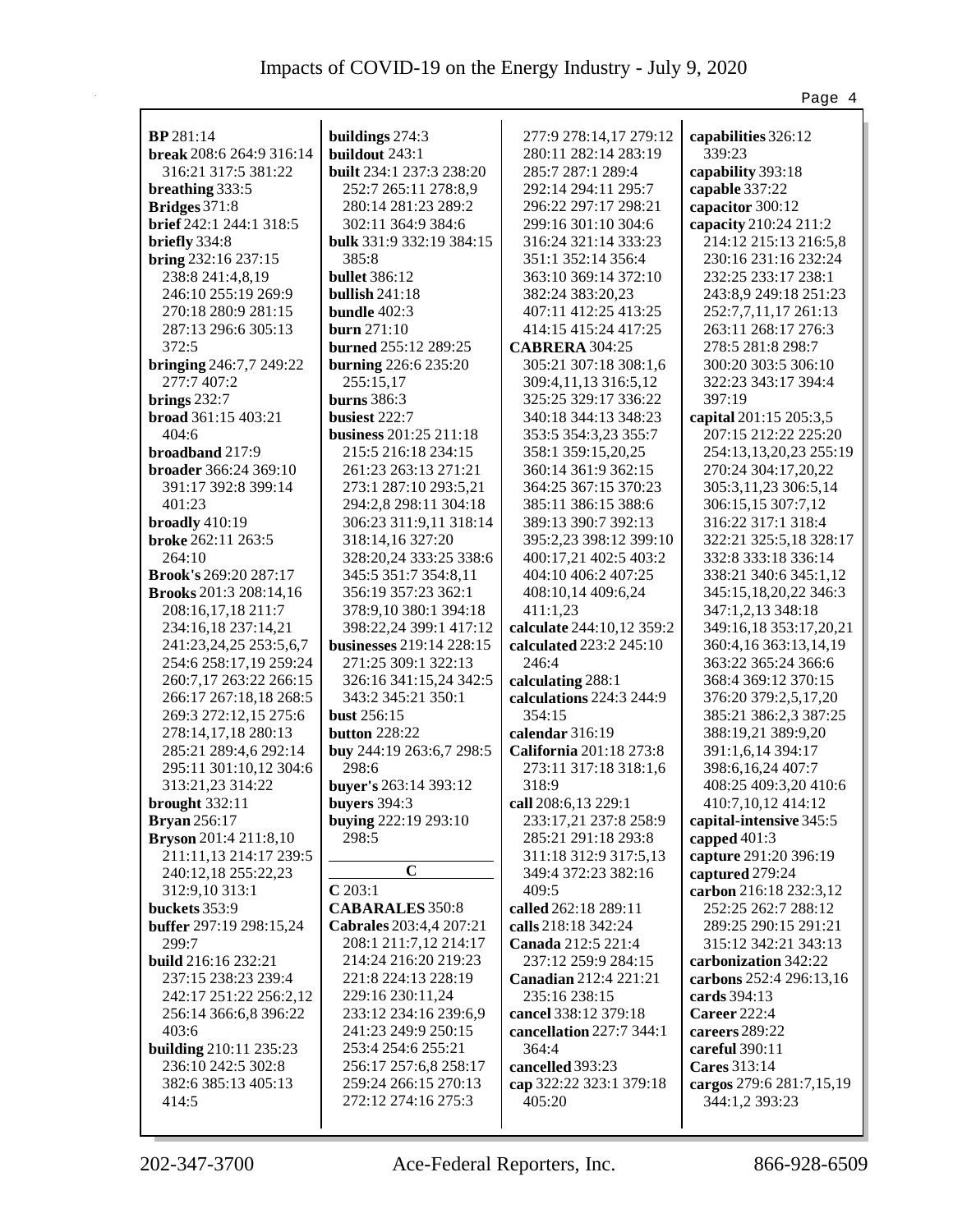|                                            |                                                  |                                          | Page 5                                 |
|--------------------------------------------|--------------------------------------------------|------------------------------------------|----------------------------------------|
|                                            |                                                  |                                          |                                        |
| carried 329:14 343:8                       | 371:3 372:7 386:20                               | 230:6 256:2 293:5                        | 253:16 262:8 264:8                     |
| carrier 212:11                             | 387:12 388:1,3,9,19                              | 305:25 307:15 312:1                      | 295:15 307:8                           |
| carry 333:7                                | 393:17                                           | 343:15 355:22                            | Cheniere's 263:5                       |
| case 216:3,4 255:8                         | certificate 376:5 419:1                          | chance 262:17 366:21                     | Chesapeake 287:6                       |
| 280:18 314:9 318:25                        | certificates 214:10 261:9                        | 406:1                                    | Chicago 222:5                          |
| 357:20 360:10 366:10                       | certify $419:3$                                  | change 227:13 235:22                     | Chief 201:4,6,8,14,21,23               |
| caseload 328:8                             | cetera 306:11 312:15                             | 273:7,21,22 290:6                        | 202:8 211:8 214:19                     |
| cases 214:5 241:7 309:20                   | 320:9 411:11                                     | 293:1 296:11 303:3                       | 216:21 224:14 317:25                   |
| 309:24 312:20 330:4,7                      | CFO 334:12                                       | 342:1 370:11 375:5                       | 326:1 329:18 344:14                    |
| 342:22 372:25 373:1                        | chain 306:12 351:23                              | 379:18 387:19,21 389:2                   | China 235:25 236:1                     |
| 378:11 379:18 387:7                        | 352:1,11 360:21 361:13                           | 391:6 393:20 394:20                      | 255:14 266:24,25                       |
| 390:12                                     | 362:4,21 377:13 382:1                            | changed 224:22 274:19                    | 269:20 288:6 300:2                     |
| cash 207:16 305:16,16                      | chains 338:15 351:11                             | 287:16 304:12 307:3                      | 394:15,23                              |
| 333:18 340:1 346:24                        | 363:2                                            | 311:16 389:3                             | Chinese 267:12 394:14                  |
| 352:22 354:8 359:13                        | <b>Chair</b> 220:23                              | changes 204:7,13 213:3                   | choice 328:17                          |
| 360:6 375:13 391:11                        | Chairman 203:17,18,19                            | 229:14 242:24 245:18                     | choices $407:21$                       |
| 395:21 397:20                              | 205:13 206:4,5 207:22                            | 249:6 250:24 304:9                       | choose $407:7$                         |
| casts 382:18                               | 207:23 208:1 215:1                               | 324:10,23,24 339:8                       | chopped 357:20<br>Christi 216:7 265:15 |
| categories 355:3                           | 216:25 220:5 221:13                              | 342:1,13 357:24 365:7                    | <b>Christine 202:6 340:19</b>          |
| Catherine 419:24<br><b>CATTERJEE 231:2</b> | 229:6,8,9 230:25 231:2<br>231:9 237:14 239:3,6,8 | 366:25 374:20 379:21<br>391:17 410:6     | 340:21                                 |
| caught 323:18                              |                                                  | changing 303:14 331:25                   | <b>CIPM 392:1</b>                      |
| cause 259:15 352:22                        | 240:9 241:21 243:5,11<br>245:15 246:9 248:6      |                                          | circumstances 279:1                    |
| 373:16 379:20 396:24                       |                                                  | 373:4 387:9,13 392:4                     | 310:1 349:24 361:7                     |
| caused 337:24 339:19                       | 249:2 256:18,19 259:25<br>260:2,5 276:6 283:15   | 406:11,19 409:18<br>410:13               | 373:4 413:18                           |
| 352:9 401:18 411:14                        |                                                  | characterize 263:14                      | $citizen$ 286:13                       |
| causes 254:21 395:6                        | 283:16 308:2,3,6                                 |                                          | citizens 217:12 226:3                  |
| caution 203:24                             | 309:14 316:6,8,12<br>317:6,23 326:3 329:16       | charge $345:13$<br>charges 364:20 381:14 | 286:16 315:18                          |
| cautious 254:19                            | 329:21 330:14 334:4                              | <b>Charles</b> 201:23 329:18             | city 201:9 216:22 217:4,6              |
| CDC 318:22 322:6                           | 337:1 344:18 349:9,10                            | chart 380:18                             | 217:10,24 247:22 378:4                 |
| ceiling $271:11$                           | 349:11 350:2 351:5                               | charts 390:13 391:21                     | 384:7                                  |
| cent 292:25                                | 353:7 355:7,9,18                                 | <b>Chatterjee</b> 203:17,19              | clarity 284:10,12                      |
| center 300:3 382:18,19                     | 359:25 360:2 361:12                              | 207:23 215:1 216:25                      | classes 242:8                          |
| 401:25                                     | 364:25 365:2,10 366:22                           | 220:5 229:7,9 237:14                     | clean 226:6 255:17 345:9               |
| centered 233:15                            | 366:23 367:11,17 368:9                           | 239:3,8 240:9 241:21                     | cleaner 232:3 255:18                   |
| central 331:20 405:6                       | 372:13,15 373:17                                 | 243:5 245:15 246:9                       | 345:7 366:12                           |
| centralized 332:2                          | 374:11 376:13 377:7,11                           | 248:6 249:2 256:19                       | cleanings 322:7                        |
| cents 234:8 286:10                         | 379:8,23 380:12,15                               | 260:2 276:6 283:16                       | clear 226:17 237:22                    |
| century 263:4 288:16                       | 392:16 396:1 408:11,13                           | 308:3 309:14 316:8                       | 267:5 289:9 322:10                     |
| CEO 217:4 224:18                           | 414:16,18 416:8,19                               | 317:23 329:21 334:4                      | 323:13 350:12 406:6                    |
| 315:10 326:4 384:1                         | 417:5,22,25                                      | 337:1 349:9,11 350:2                     | clearing 328:24                        |
| certain 205:9 218:13                       | challenge 214:7 234:10                           | 355:9,18 360:2 365:2                     | clearly 263:13 266:19                  |
| 303:20 321:4 338:20                        | 235:22 244:7,13 249:25                           | 366:23 367:11,17 368:9                   | 282:7                                  |
| 342:23 356:23 375:20                       | 250:6 268:25 277:1                               | 372:15 374:11 376:13                     | <b>Clearview</b> 202:6 340:19          |
| 387:4 388:19 400:1,25                      | 309:3 343:7 347:17                               | 377:7 379:8 380:12                       | 340:22,25 344:11                       |
| 401:12,16                                  | 387:18 401:2                                     | 392:17 408:13 414:18                     | Cleveland 384:6,8                      |
| certainly 205:16,18                        | challenged 224:8 342:19                          | 417:22                                   | <b>CLICK 395:25</b>                    |
| 214:13 235:1 237:10,25                     | challenges 206:18,18                             | Chatterjee's 330:14                      | client 283:24 388:25                   |
| 238:10,16 248:12 254:9                     | 207:15 221:25 222:1                              | cheap 206:20 225:20                      | clients 235:8                          |
| 266:25 271:20 272:1,6                      | 229:13 230:9,10,15,18                            | 254:25 315:5                             | climate 235:22 290:6                   |
| 275:8,11 280:18 298:10                     | 243:7 246:7,16 297:6                             | check 305:18 306:9,24                    | clock 331:7                            |
| 305:2 315:4 366:16                         | 315:11 322:18 323:5                              | chemical 287:20 291:1                    | close 234:8 279:15 316:7               |
| 370:19 382:2 386:18,20                     | 324:13 339:9 345:2                               | Chenier 311:9                            | 358:23                                 |
| 399:8 410:4                                | 369:23 374:23 408:8                              | <b>Cheniere</b> 201:7 214:19             | closed 410:8,10,12                     |
| certainty 267:11 353:23                    | 412:20                                           | 215:2,4 231:10 232:23                    | closely 352:3,13 374:2                 |
| 364:12,15,22 368:23                        | challenging 218:16 219:8                         | 237:9 241:5 251:18,22                    | closer 258:2 268:20                    |
|                                            |                                                  |                                          |                                        |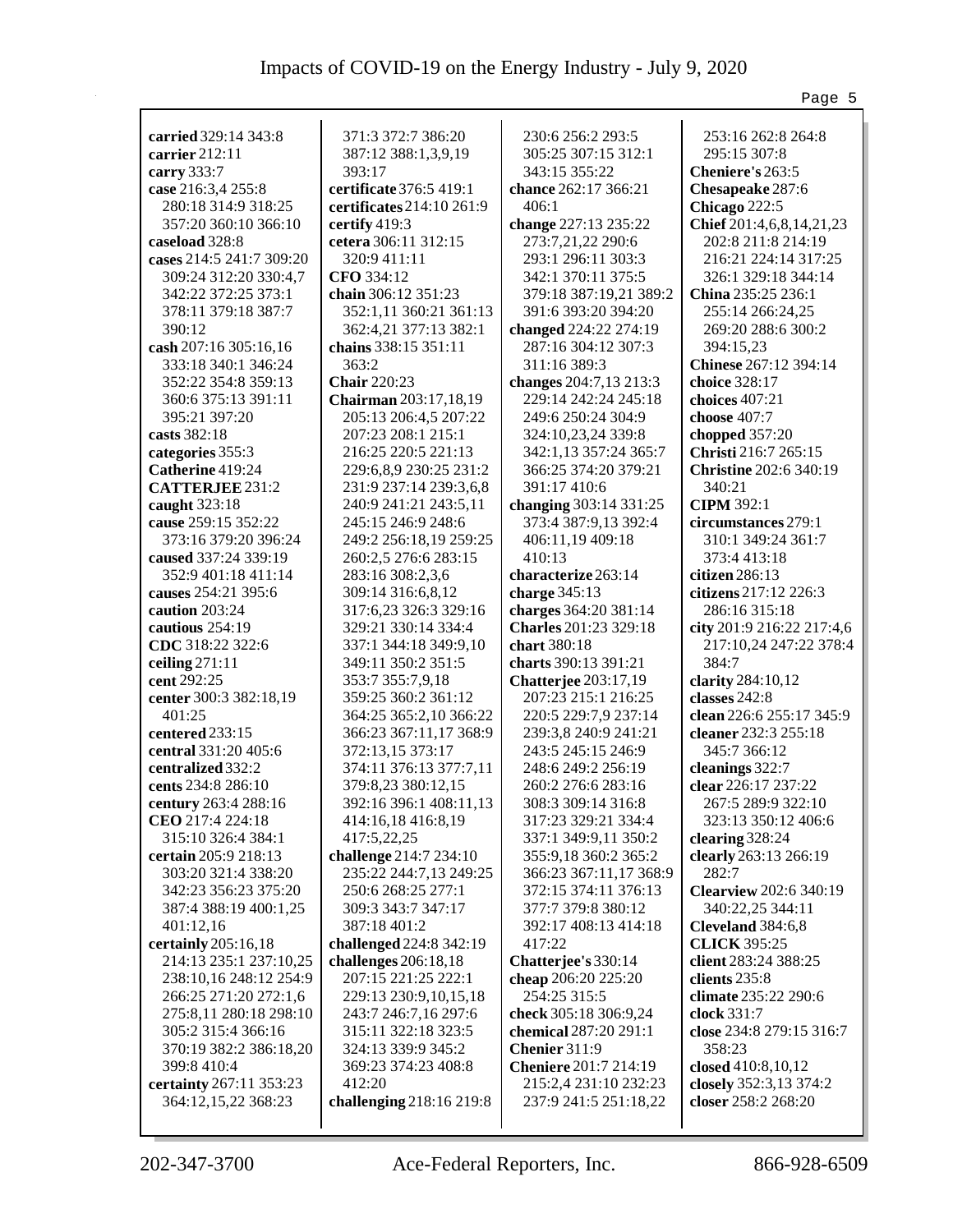|                                                   |                                              |                                             | Page 6                                 |
|---------------------------------------------------|----------------------------------------------|---------------------------------------------|----------------------------------------|
|                                                   |                                              |                                             |                                        |
| 313:18 380:6                                      | 392:24 396:18                                | 345:14 355:24 359:7,9                       | commodity 248:15 263:7                 |
| closest 219:16                                    | comes 277:21 279:23                          | 360:11 361:4 365:7                          | 263:7 269:6,7 270:3                    |
| closing 414:17 416:6,9                            | 283:24 288:3 296:12                          | 366:3,25 367:4,11                           | 280:7,21 304:1 383:11                  |
| closure 384:6                                     | 364:11 386:5,11 404:14                       | 368:13 369:23 370:11                        | 397:6,13 398:3,5                       |
| closures 352:9                                    | comfort 299:10 368:17                        | 374:2 376:1,5 381:4                         | commodity's 383:9                      |
| clothes 217:18                                    | comfortable 250:1                            | 386:24 388:2,13 389:11                      | common 212:11 400:25                   |
| cluster 303:18                                    | 262:23 350:20 377:25                         | 389:18 399:4,17 404:16                      | commonality 401:16                     |
| CNI 378:9                                         | 379:5                                        | 405:11,15 408:23 410:2                      | communicate 312:2                      |
| CO2 226:7 255:7 288:18                            | coming 218:22 247:11                         | 410:14 412:1,3,8,15                         | communication 312:1                    |
| coal 226:5 235:20,23,24                           | 250:20 254:11 259:21                         | 413:3,9,13,15,16 414:4                      | communications 337:18                  |
| 236:5,9 255:7,11,15                               | 263:21 265:3 284:7                           | 414:13,25 415:6,10                          | communities 217:16,22                  |
| 271:7 288:15,15,19                                | 308:18 363:16 371:5                          | 417:9 419:4,20                              | 218:3,14 219:17,18                     |
| 289:15,23,25 332:2                                | 378:12 389:19 391:9,12                       | Commission's 217:13                         | 230:19,22 311:2 312:14                 |
| coast 211:4 212:8 227:8                           | 397:5 404:25                                 | 245:16 328:4,10,22                          | 322:11 330:17,22                       |
| 234:1,5 237:25 238:5                              | commend 323:16                               | 329:12 339:24 341:19                        | 373:25                                 |
| 238:10 281:13 284:7                               | <b>Commensurate 223:7</b>                    | 388:20 412:18                               | community 217:22 220:9                 |
| 300:15,22 302:5 317:22                            | comment 242:1 255:24                         | Commissioner 205:12,13                      | 247:23 296:21 347:20                   |
| code 386:13                                       | 267:18 283:13 284:23                         | 206:5 207:21,24 239:1                       | community-owned 217:7                  |
| cognizant 253:1 328:13                            | 312:25 323:23 387:10                         | 256:23 260:4,5 261:6                        | commute 315:14                         |
| 369:24 403:16                                     | 387:11 401:22 407:13                         | 262:3 267:15,16 269:2                       | companies 205:2 209:25                 |
| coincidentally 232:25                             | commentary 401:8                             | 270:13 271:13,15 272:9                      | 225:12,18 227:1 244:8                  |
| collaborate 309:22                                | commented 284:8                              | 272:14 274:16 275:3,5                       | 246:12 253:24 267:13                   |
| collaboration $313:11,19$                         | comments 233:15 243:12                       | 276:18 277:8,9,11,22                        | 270:18 277:5 278:3                     |
| collaborative 313:14                              | 255:24 258:20 270:15                         | 278:14,16 282:14,16                         | 282:19,23 283:9 290:23                 |
| <b>Collanton</b> 201:17 317:17                    | 277:2 280:13 281:20                          | 283:14, 16, 17, 20 287:2                    | 304:11 322:16 335:3,6                  |
| 317:20,21,24 321:14                               | 282:9 283:21 294:10                          | 292:17 294:9 296:23,25                      | 335:22 341:21 342:15                   |
| 356:2 358:2,3 359:15                              | 301:9 311:6 314:15                           | 299:19 303:24 304:7,8                       | 350:18 359:2 368:8                     |
| 376:14,22 413:1,2,25                              | 330:14 341:7,17 364:14                       | 305:22 307:19,20 308:1                      | 369:21 374:7,18 375:14                 |
| collapse 397:6                                    | 366:2 368:12 371:22                          | 310:7 334:2,3 336:22                        | 384:7,21 399:22 417:16                 |
| collapses 302:18                                  | 389:17 395:5 409:9                           | 350:11 354:23,25 365:9                      | 417:20                                 |
| collateral 319:23 358:21                          | 415:3,5                                      | 376:25 379:22 380:14                        | company 226:24 228:7                   |
| 359:5                                             | Commerce 401:19                              | 380:15 381:2 382:21,24                      | 228:11,12 241:18                       |
| colleague 237:23                                  | commercial 201:4,6                           | 383:1,2,3,3,20,22                           | 242:15 243:7 253:17                    |
| colleagues 205:10 256:20                          | 206:22 209:8,13 211:8                        | 385:12,24 386:15,17,22                      | 270:6 271:18 295:16                    |
| 316:9 335:20 349:15                               | 213:8 214:19 215:5,6                         | 386:23 387:14,15 388:6                      | 312:12 315:9 319:6                     |
| 377:1 379:10 416:6                                | 217:19 265:10 274:1                          | 390:7,9 391:23 392:10                       | 326:15,17 327:7 330:16                 |
| collect 280:19 397:25                             | 300:18 334:22 336:5                          | 392:14 395:1,3,4,24,25                      | 345:8 367:20 382:16                    |
| collectibles 355:6                                | 338:8,10 365:15,17                           | 396:2 398:11,12,14                          | 384:25 385:2                           |
| collection 274:13                                 | 376:2 380:1 394:22                           | 400:9,21,23 404:7,10                        | company's 240:16                       |
| collective 274:3                                  | commercial-type 250:10                       | 404:12,13 406:2,4                           | compare 249:4                          |
| collectively 311:19 312:4<br>college 242:9 289:21 | commercially 327:9<br>commission 200:2,9     | 407:25 408:2,10 416:8                       | compared 234:9,23                      |
|                                                   |                                              | 416:20 417:5<br><b>Commissioners</b> 203:11 | 268:18,18,19 302:4                     |
| color 299:19<br>combed 385:14                     | 203:5,6,12 207:4                             | 215:2 216:25 220:5                          | 341:21 378:9                           |
| combination 209:21                                | 211:15,18,23 214:9                           | 221:13 307:23 317:23                        | comparing 347:24                       |
|                                                   | 215:2 217:1 219:11,19<br>221:13 227:4 230:17 |                                             | compelling 327:21                      |
| 224:21 225:20 268:25<br>288:18 306:1              | 231:6 240:24 261:9                           | 326:4 329:22 334:4                          | compete 296:14 325:6                   |
| combined 263:1 264:25                             | 266:15 275:1,16,19,21                        | 337:2 344:18 411:6<br>417:9                 | 327:19 368:4                           |
| 372:18                                            | 276:5,8 279:16 290:16                        | commissions 345:15                          | competing 261:24 269:12<br>306:5 384:8 |
| come 207:2,6 219:16                               | 295:2 316:19 321:3                           | 359:10 405:18                               | competition 225:5 232:10               |
| 221:25 251:3 284:2                                | 323:22 324:15,19,22                          | commit 376:10 393:12,15                     | 236:18 262:12 328:22                   |
| 293:13 303:20 311:18                              | 325:12,14,15 327:12,16                       | 394:5                                       | 329:2,8 366:14 374:9                   |
|                                                   |                                              |                                             |                                        |
| 320:22 321:10,11 357:7                            | 327:22 328:7,11,12,17                        | commitment 211:18<br>217:13 296:10 330:18   | 380:19,24 385:15,16,18                 |
| 358:11 359:12 363:24                              | 329:16 330:3 334:9,16                        |                                             | 385:19 386:10 407:16                   |
| 366:3 370:4 376:9                                 | 335:10 339:20 340:4,9                        | commitments 362:8                           | 411:20                                 |
| 378:6 380:5 391:11                                | 340:12,23 342:9,18                           | committing 393:13                           | competitive 209:19 221:6               |
|                                                   |                                              |                                             |                                        |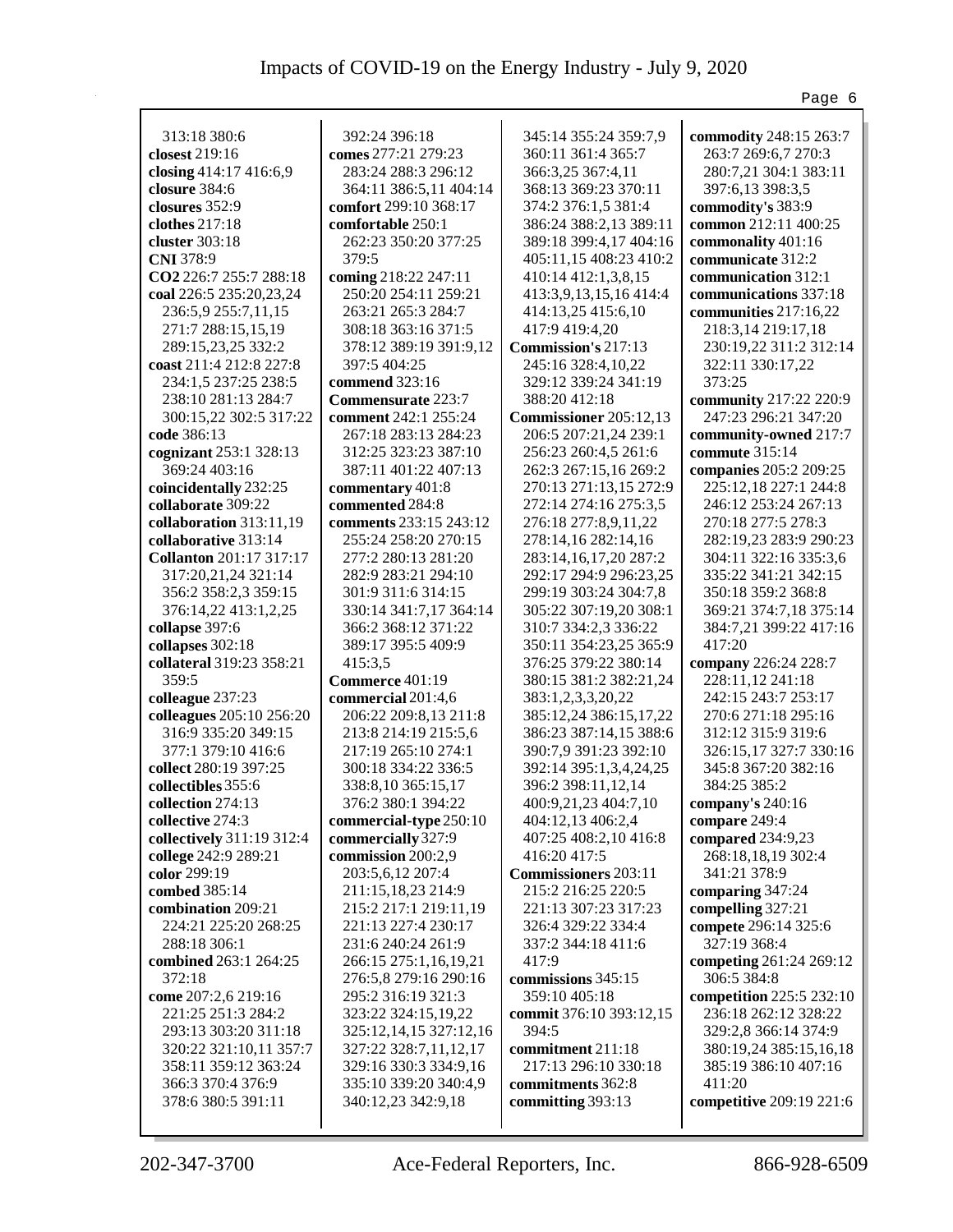|                                         |                                            |                              | Page 7                                |
|-----------------------------------------|--------------------------------------------|------------------------------|---------------------------------------|
|                                         |                                            |                              |                                       |
| 226:10,21 227:23 228:2                  | 254:19,21 255:4,19                         | 310:17 383:14                | 265:7 266:8 273:2                     |
| 228:6 232:9,20 233:4                    | 271:22 272:5 289:6                         | considers 328:14             | 274:23,24 280:17,18                   |
| 233:10,11 241:6 248:24                  | 290:18 329:13 346:2                        | consistency 294:17 341:9     | 286:15,22 288:24 295:3                |
| 265:22 266:1,7 268:10                   | 351:17 357:7 367:6,13                      | 388:9,11,20 389:17           | 296:14 300:17 301:3                   |
| 269:4,18,20 270:4,8,12                  | conclusion 340:12                          | consistent 283:24 312:11     | 307:17 312:21 313:18                  |
| 272:3,7 274:12 275:13                   | condemn 330:15                             | 328:3 358:8 390:5            | 313:24 315:24 316:18                  |
| 325:3 326:25 327:15,17                  | condition 331:6,18 333:3                   | 410:18,23                    | 319:7,9 320:1 321:8                   |
| 328:21,24 329:11                        | 403:11                                     | constant 273:12              | 322:9,11,21 323:4                     |
| 357:10 366:19 367:20                    | conditions 212:18 342:2                    | constraint 288:2             | 324:9 325:8,22 326:20                 |
| 367:22 368:4,8 371:24                   | 349:25 365:5 370:11,16                     | constraints 210:20           | 329:1 330:24 333:9,20                 |
| 373:21 377:12,20 381:5                  | 412:12                                     | construct 232:22 344:8       | 336:14 338:25 339:23                  |
| 384:2,3,20 385:1,5                      | conduct 359:9                              | 375:25                       | 340:7,9 341:19 343:11                 |
| 386:2 407:23                            | conducted 334:13                           | constructed 350:13,15        | 345:5 346:18 348:3                    |
| competitively 241:20                    | conference 200:4,8 203:7                   | constructing 323:5 414:6     | 354:20 361:6,17 366:5                 |
| competitiveness 261:22                  | 203:13,14,21 211:16                        | construction 204:13          | 368:22 371:20 374:16                  |
| 268:4 407:17                            | 217:2 221:14 224:17                        | 233:1 240:22,22 273:16       | 374:18 376:15 383:19                  |
| competitors 212:11                      | 303:12 304:4 313:17                        | 310:23 311:20 312:21         | 385:6 396:22 397:4                    |
| 232:12 278:23                           | 316:18,25 318:2 326:6                      | 351:13,19 360:12             | 399:6 409:21 412:9                    |
| complacent 346:17                       | 329:23 334:5 336:20                        | 361:15 364:12,17             | 413:21,24 414:4,14                    |
| complaint 309:18                        | 340:15,24 348:21                           | 366:18 378:16 397:4          | continued 257:19 311:14               |
| complete 377:5 378:13                   | 410:25 412:2 413:7<br>414:23 415:3,7,11,16 | constructive 350:24<br>375:9 | 311:23 318:17 324:6                   |
| 406:11 415:14<br>completed 227:11 229:6 | 417:24 418:2                               | constructs 372:24            | 330:21 333:14 348:20<br>350:24 384:13 |
| 349:8 352:2                             | Conferences 416:16                         | consultants 341:4            | continues 216:17 217:25               |
| completely 379:4 389:17                 | confidence 332:14 347:12                   | consume 221:2 230:4          | 271:24 293:22 328:25                  |
| completes 417:23,23                     | 347:15 348:9 414:12                        | 244:18 292:18                | 333:12 340:14 350:22                  |
| complex 237:7 287:20                    | confirmed 323:20                           | consumed 211:24 292:24       | 354:19 380:10 396:13                  |
| 299:25                                  | confused 301:21                            | consumer 230:22 247:5        | continuing 241:14 258:22              |
| Compliance 317:25                       | congestion 383:9,12,13                     | 271:19 298:25 308:11         | 300:23 399:4                          |
| complicated 221:15                      | Congress 218:23 335:18                     | 308:13                       | continuity 318:14,15,16               |
| 234:19                                  | <b>Congressional 219:2</b>                 | consumers 201:11 206:19      | 341:9 362:1                           |
| complications 332:11                    | connect 230:2 286:20                       | 207:5 219:25 220:22          | continuous 326:8                      |
| compliment 232:2                        | 315:24                                     | 227:19 247:2 248:3           | continuously 281:14                   |
| component 269:6 270:2                   | connected 254:1 279:9                      | 250:25 251:6 271:20          | contract 212:12 263:24                |
| 325:21 331:20 391:16                    | connecting 206:14                          | 274:24 275:13 289:1          | 267:14 268:16 344:7                   |
| components 392:5 396:9                  | connection 303:8 320:7                     | 292:21 294:16 329:3,9        | 366:18,18 393:1                       |
| compound 332:12                         | 400:2                                      | 374:5,9 380:20 382:13        | contracted 243:8                      |
| comprehensive 406:6                     | connective 240:5 406:16                    | 407:8                        | contracting 262:24 265:6              |
| comprised 213:7 247:23                  | connectivity 212:6                         | consumption 223:8,17,25      | 265:8, 13, 15, 19 279:4               |
| compromise 260:25                       | consequence 345:11                         | 275:9,23 288:8 406:8         | contractions 324:9                    |
| computer 203:22 360:25                  | 354:10,12                                  | contact 334:18 362:2         | contractors 213:21                    |
| computing 268:22                        | consequences 268:7                         | contemplated 323:14          | 312:19 364:18                         |
| concentrate 333:16                      | 293:15 381:8 399:9                         | 354:14                       | contracts 261:16,17                   |
| concentration 212:8                     | Consequently 217:24                        | contested 208:9 328:3        | 262:2 263:16 264:10,11                |
| concern 203:23 243:20                   | 219:2                                      | context 269:12 335:13        | 264:12 265:16 266:24                  |
| 245:7 294:13 320:16                     | consider 203:7 242:25                      | 398:7                        | 267:12 268:11 280:15                  |
| 332:7 365:11 409:1                      | 278:13 314:1 325:19                        | continent 213:8              | 282:25 307:9 356:14                   |
| concerned 234:23 238:17                 | 365:7 366:25 367:4,12                      | continuance 352:9            | 374:22,22 376:4 392:22                |
| 238:18 253:12 274:13                    | 368:1 378:17                               | continue 205:7 207:10        | 397:18 411:17                         |
| 278:19 290:5,6,22                       | considerable 212:22                        | 212:16 213:18,22,23          | contrary 285:18                       |
| 301:15 332:9 335:16,21                  | 222:24                                     | 214:2,6 216:15,16            | contrast 212:15 343:9                 |
| 368:20 369:2 383:6                      | consideration 227:5                        | 219:5,17 221:5 222:25        | contribute 265:14 288:24              |
| 397:2                                   | 283:8 342:13                               | 227:18 230:16 231:1,17       | 350:16                                |
| concerning 230:7 329:1                  | considered 273:6 330:1                     | 232:15,20 236:1 240:22       | contributes 288:23                    |
| 378:17                                  | 337:14                                     | 240:24 242:16,20 247:3       | contributing 347:20                   |
| concerns 251:14 254:18                  | considering 231:6 276:2                    | 251:8 254:2,25 255:2         | contributions 354:13,21               |
|                                         |                                            |                              |                                       |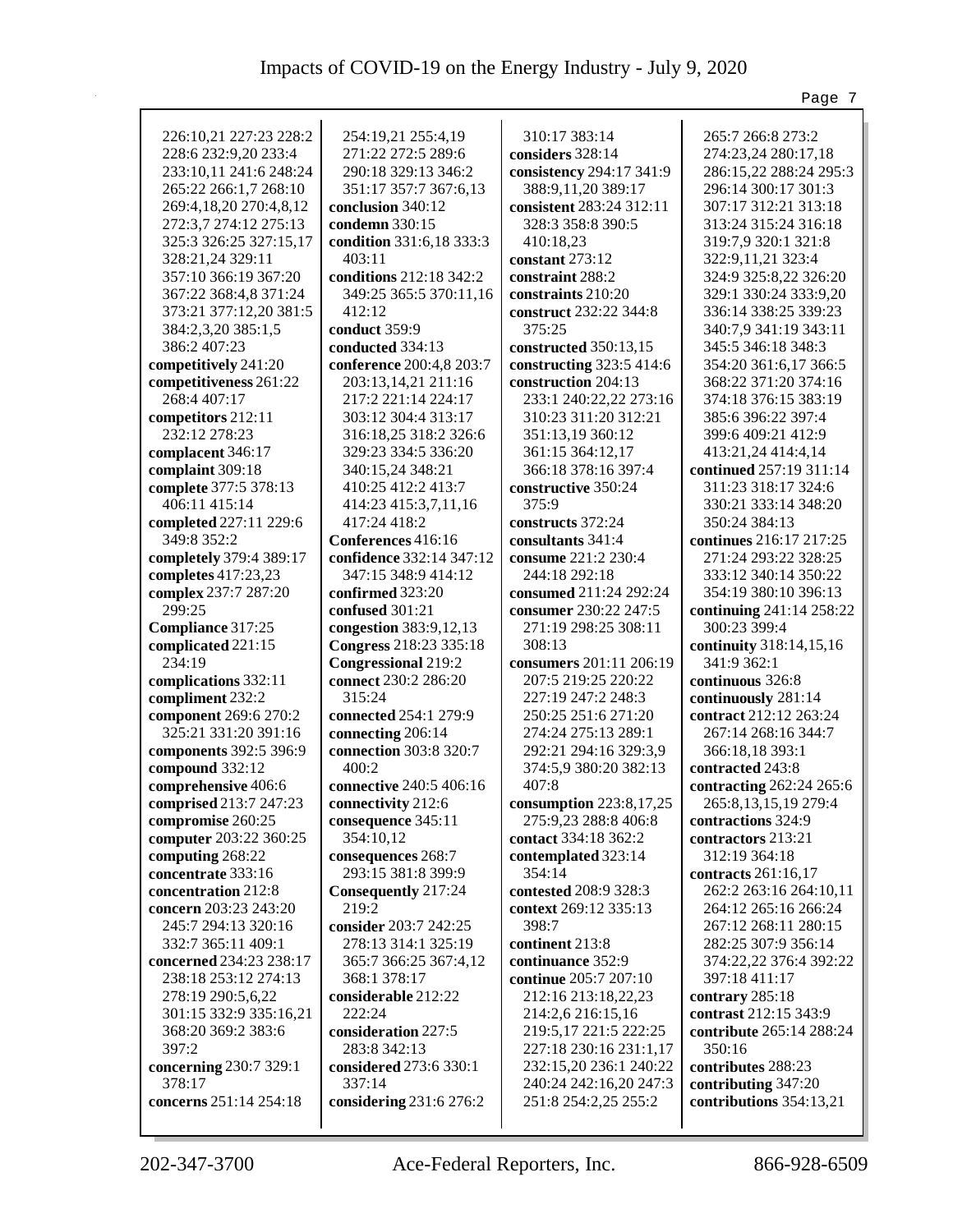|                                           |                                             |                                             | Page 8                                       |
|-------------------------------------------|---------------------------------------------|---------------------------------------------|----------------------------------------------|
|                                           |                                             |                                             |                                              |
| 380:13                                    | 383:6,9 384:4,14,17                         | covers 379:1                                | 398:19 410:15 411:15                         |
| control 228:8 318:24                      | 385:21 386:4 389:6                          | COVID 203:7 206:23                          | 413:12,17,23                                 |
| 319:1 346:18 382:8                        | 395:8,18410:7                               | 229:24 233:20,24                            | creditworthiness 319:25                      |
| controllable 290:14                       | council 201:19 317:19                       | 239:21 250:18 252:14                        | crews 257:24                                 |
| controlling 370:18                        | 358:10                                      | 264:17 281:5 297:5                          | crisis 217:15 218:1                          |
| controversial 405:2                       | council's 247:23                            | 310:11 315:21 324:14                        | 219:15 243:9 249:4,7                         |
| conversation 235:19                       | Counsel 201:17 317:18                       | 347:25 355:12 360:25                        | 249:12,14 251:25                             |
| 316:11                                    | 317:25 415:24                               | 363:24 381:16 394:1                         | 252:23 253:10 254:10                         |
| conversations 249:23                      | count 287:19                                | 399:15 411:14                               | 254:10 318:6,7 326:13                        |
| converting 235:22                         | counted 312:1                               | COVID-19 200:5 203:20                       | 331:2 334:10,17 338:5                        |
| convey 308:8                              | counterparties 256:10                       | 204:4,18,25 205:19,25                       | 342:13,19 355:25 362:3                       |
| convinced 384:19                          | 307:10                                      | 206:17 208:23 211:16                        | 414:8,9,9 417:14,15                          |
| cooking 217:18                            | counterparts 402:23                         | 213:16 217:2,14 219:4                       | critical 213:23 214:14                       |
| cooling 355:3                             | counterparty 355:12,15                      | 221:16 223:3 224:21                         | 216:15 219:21 220:21                         |
| cooperation 362:6                         | 356:6                                       | 226:15,24 229:15                            | 226:11 247:9,14 271:21                       |
| coordinate 362:3                          | counties 352:4                              | 240:15 242:10 243:1                         | 295:20 299:7,14 312:14                       |
| core 224:19 390:23                        | countries 226:13 261:23                     | 308:14,22 318:6,7                           | 315:21 318:24 319:10                         |
| corner 280:1                              | 267:12,15                                   | 319:15,20 320:6,13,17                       | 322:9 331:6,25 339:25                        |
| Corona 204:21                             | country 219:18 221:1                        | 325:19 326:6,18 327:2                       | 340:14 341:10 346:16                         |
| Corp 201:24 329:19                        | 224:20 225:16 227:2,12                      | 327:4 328:15 329:6,10                       | 348:3,9 352:23 353:4                         |
| corporate 341:2,5 369:7                   | 236:14 237:4,19 255:2                       | 332:11,22 333:13                            | 361:21 379:9 415:14                          |
| 369:19 370:19 410:16                      | 258:11 286:17 322:12                        | 337:23,24 342:19                            | critically 212:24 332:13                     |
| Corporation 201:14                        | 323:8 330:9,11,19                           | 346:17 348:11 349:17                        | crop 220:15                                  |
| 224:15,18                                 | 355:4 371:7,10,12                           | 349:22 350:4 356:17                         | crucial 323:15 332:4                         |
| corporations 387:3                        | 381:8 387:1 402:11                          | 357:22 358:6 360:7                          | crude 210:13 212:4 252:4                     |
| Corpus 216:6 265:15                       | 406:9 415:1 417:13                          | 365:5 374:15 376:20                         | 312:13                                       |
| correct 258:21 419:20                     | country's $225:14$                          | 377:10 379:13 409:11                        | crystal 250:3                                |
| correctly 325:14 384:19                   | counts 223:5 382:9                          | 410:4 413:22 419:7                          | cubic 209:10 287:11                          |
| Correspondingly 347:14                    | county 280:1                                | <b>COVID-19's 329:23</b>                    | curious 231:3 243:6                          |
| cost 213:3 222:13 225:22                  | couple 227:14 233:15                        | COVID-related 213:1                         | 261:21 271:22 374:14                         |
| 229:20 234:7,8 235:9                      | 240:25 245:13 248:3                         | 218:10                                      | 392:22                                       |
| 235:10 241:6 249:19                       | 260:8 261:12 262:12                         | coworkers 322:11                            | current 245:16 249:5                         |
| 270:3,8 291:22 294:1                      | 270:15,19 275:24                            | CP 369:6                                    | 263:15 264:18 316:15                         |
| 324:24 325:5 336:16                       | 280:13,24 284:11                            | crafted $412:13$                            | 322:18 323:7 324:7,14                        |
| 338:18 345:24 346:5                       | 294:15 295:18 299:10                        | create 315:24 368:6                         | 348:15 359:1 375:4                           |
| 352:3 357:13 365:20                       | 368:12 377:16 390:25                        | 374:3 382:17 406:20,24                      | currently 233:20 235:20                      |
| 373:20 374:3 377:22                       | 409:15                                      | created 206:17 245:6                        | 265:2 338:4,14 358:5                         |
| 380:25 381:15 383:12                      | coupling $373:13$                           | 260:23 315:19 318:15                        | curtail $277:16$                             |
| 383:13 385:16,19 386:2                    | course 205:24 232:3,12                      | 332:10                                      | curtailments 257:10                          |
| 386:3,8,11,14 387:18                      | 235:18,25 236:12                            | creates 289:25                              | curve 248:11 293:8 398:4                     |
| 387:23 388:18,21 389:9                    | 238:12,21 251:25 252:4                      | creating 296:19 346:2                       | customer 218:17 222:22                       |
| 405:20                                    | 252:22 260:18 263:10                        | 382:13                                      | 310:21 336:3 343:2                           |
| cost-effective 333:11                     | 264:16,24 268:8 273:15                      | creative 306:22                             | 347:5,7,23 353:11,12                         |
| 339:16                                    | 274:14 287:6 289:8,13                       | credit 201:15 205:5                         | 353:14 373:22 375:17                         |
| costing 404:17                            | 297:7,10 300:20 301:6                       | 316:22 317:1 318:4,13                       | 378:3 381:14 412:22                          |
| costly 244:24                             | 303:10 338:6 365:13                         | 319:14, 19, 21, 23 3 20:5                   | customer's 351:8 382:19                      |
| costs 212:15,16,25 221:6                  | 375:2 388:16 396:15                         | 320:11 321:2,5,10                           | 383:7                                        |
| 222:18 225:25 228:8                       | courses 242:12                              | 322:21, 22, 24 323:2, 3                     | customers 213:19 217:8                       |
| 229:20 232:13,16 236:2                    | court 242:14 323:20                         | 325:20 340:1,7 341:13                       | 218:6 241:15 246:16,20                       |
| 242:13 247:25 248:2,2                     | 351:21,22 364:1 396:16                      | 344:4 346:14 348:18                         | 247:5,9,10,13 249:25                         |
| 270:10 283:5 297:4                        | Cove 238:13 281:15                          | 349:19,19,24,25 350:5                       | 286:11 294:17,21 313:7                       |
| 323:25 325:10 326:25                      | cover 297:25 320:19                         | 350:6 352:23 354:20,22                      | 314:11 323:1 325:23                          |
| 327:1 329:9 339:2,3,8                     | 334:8 397:23                                | 356:1,6,9,10 357:7,8,24                     | 326:9,21 327:20 330:17                       |
| 347:16 348:5 353:1<br>360:8 364:19 368:18 | covered 240:20 252:25<br>283:21 354:6 356:7 | 358:5,13,14,18,18<br>359:4,7 360:3 369:5,19 | 330:22,24 331:1,7,23                         |
| 378:24 379:19 380:21                      | 375:1 408:19                                | 369:20 376:15,19                            | 332:20 333:13,22 335:8<br>335:14,23 337:8,22 |
|                                           |                                             |                                             |                                              |
|                                           |                                             |                                             |                                              |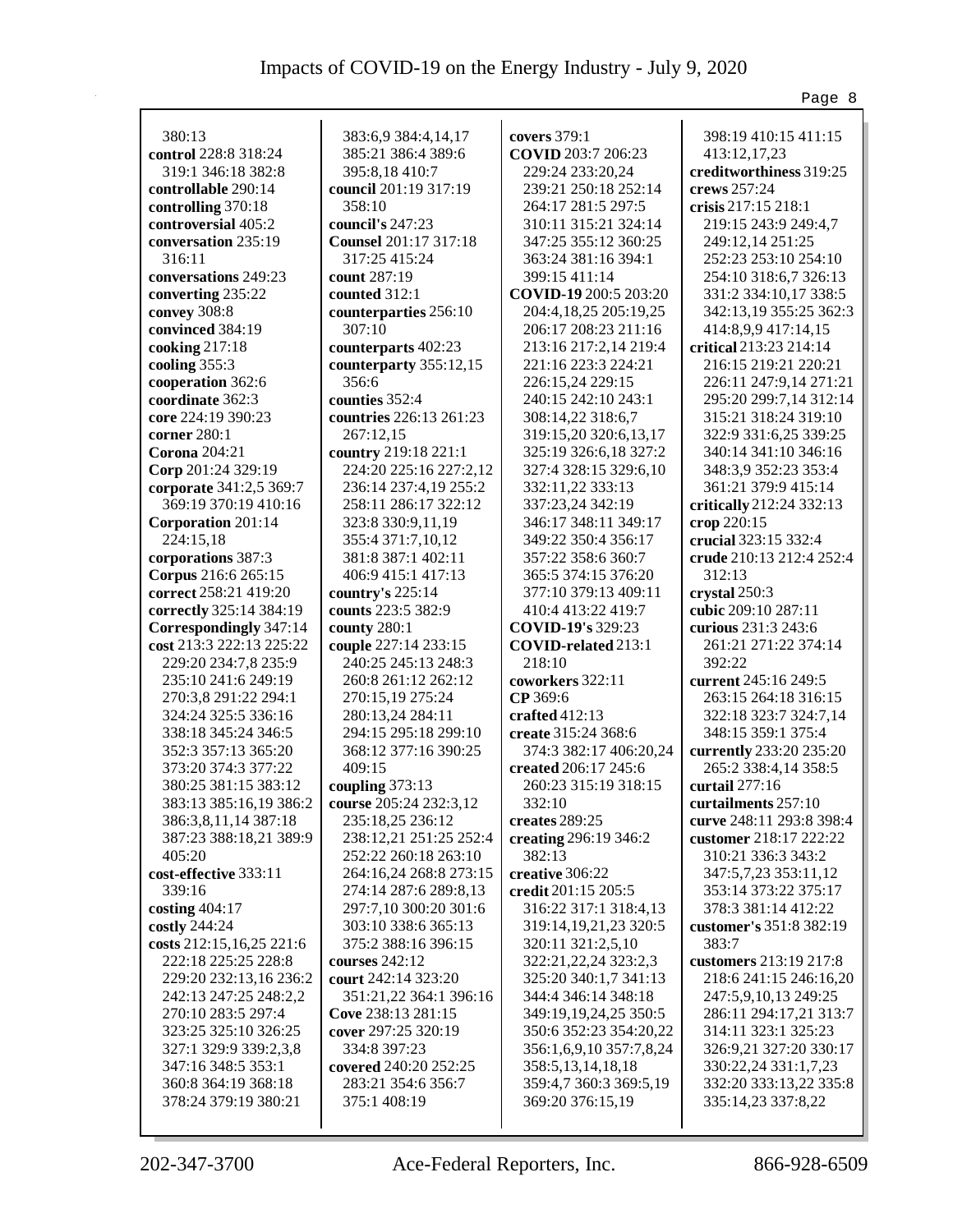|                                        |                                              |                                                  | Page 9                           |
|----------------------------------------|----------------------------------------------|--------------------------------------------------|----------------------------------|
| 338:24 339:14 341:25                   | 301:16 312:2 346:9,11                        | dedication 310:16 311:23                         | 357:5 365:11,18 375:3            |
| 344:23,25 345:9,23                     | 378:23 414:21 416:5,11                       | 318:18                                           |                                  |
| 347:17 348:12,12 367:2                 | 416:25                                       | deep 263:12 322:7                                | 375:5,14 378:2,2,6,8             |
|                                        |                                              | default 358:19,24 359:3                          | 380:1,2 382:8 393:22             |
| 374:16 376:9 382:14,18                 | days-worth 301:15<br>DC 200:11 323:19 419:16 | 413:20                                           | 394:14,23 398:4 406:12           |
| 384:14 388:5,23 395:17                 |                                              | defer 327:5 376:25                               | 406:14,23 411:9,14               |
| 399:22 402:4,9,21                      | dcf 215:16,18,18,19                          |                                                  | demanded 274:5                   |
| 403:1,14 404:18 406:14                 | 216:6 391:1,18                               | 379:17                                           | <b>demands</b> 204:8 208:24      |
| 407:20 412:16,19                       | de-carbonize 347:11                          | deferment 212:21                                 | 209:8 231:8 253:3                |
| customers' 337:25                      | de-mobilize 364:20                           | deferral 218:7 339:1                             | 303:14 347:5,12 358:22           |
| cuts 325:9                             | de-risk 306:8,10                             | 368:15                                           | demonstrate 265:9                |
| cycle 251:23 256:15                    | deadlines 364:13                             | deferrals 218:7 399:19                           | demonstrated 337:20              |
| cycles 230:20 326:18                   | deaf $383:5$                                 | deferred 339:4 343:21                            | 409:15                           |
| cyclical 263:12 394:18                 | deal 291:12 314:6 329:4                      | 373:24 395:17                                    | Department 278:4,12              |
| 400:1,5                                | 335:14,18,22                                 | definitely 246:18 268:21                         | 346:14                           |
| cyclicality 400:2,5                    | dealing 207:17 235:15                        | 369:16 393:24                                    | departure 293:9,13               |
| <b>Cyclone 239:25</b>                  | 286:2 304:10 355:21                          | degree 259:13 260:25                             | depend 327:19 333:10             |
|                                        | 356:7 387:23                                 | 279:25 361:22 369:24                             | 368:4                            |
| D                                      | deals 264:14                                 | delay 323:9,24 360:25                            | dependability 389:11             |
| $D$ 203:1                              | dealt 304:4                                  | 396:17 397:1                                     | dependence 219:9                 |
| D.C 335:4 341:1 383:11                 | debt 305:11 326:17                           | delayed 209:22 343:18                            | dependent 233:7 315:1            |
| <b>Daffle</b> 364:1                    | 338:13 339:2,3 345:19                        | 360:7,23                                         | 375:19                           |
| daily 222:11 230:23                    | 346:1 353:12,14 363:15                       | delays 338:16,17 343:23                          | depending 259:19 301:13          |
| 303:21,22 315:13 376:6                 | 373:23 377:18,21                             | 352:9 361:2 375:24                               | 378:3                            |
| <b>Dallas</b> 222:6                    | 400:12                                       | 378:16 379:12 396:25                             | depends 304:1 337:15             |
| damage 221:22                          | debts 334:13 335:25                          | deliberate 212:19                                | depleted 302:4                   |
| Dang 201:20 321:15,16                  | 352:21 365:13                                | delinquent 336:3                                 | deploy 412:15                    |
| 321:17,18 325:25                       | decade 231:24 248:10                         | deliver 213:19 234:6                             | deploying 311:10                 |
| 349:13,18 355:21 356:5                 | 256:16 262:8 263:20                          | 269:22 271:9 312:21,22                           | depreciated 325:21               |
| 358:1 363:10,12 364:25                 | 287:9 371:4                                  | 315:20 322:9,12 388:4                            | depreciating 373:11              |
| 365:19 367:9 396:20                    | decades 224:23 228:17                        | deliverability 300:21                            | depressed 232:17                 |
| 400:25 407:12,13,25                    | 231:24 245:6 293:4                           | delivered 217:20 269:23                          | depth 307:10                     |
| 411:1,4,23                             | 331:8 387:7,19                               | delivering 321:24 361:19<br>402:25               | describe 221:22                  |
| danger $284:14$<br>Danly 207:24 317:23 | decades' 225:6                               |                                                  | deserves $292:12$                |
| 334:4 337:2                            | decent 268:23 279:25<br>decide 242:16 371:20 | delivery 303:13 341:18<br>Delta 201:13 221:10,18 | deserving 291:7                  |
| data 223:11 239:13                     | decided 253:19                               | 249:17 292:24 294:6                              | design 366:24 368:10,12<br>371:2 |
| 252:16 279:24 300:1                    | decision 239:13 243:2                        | demand 201:1 203:3                               | designed 303:23 393:1            |
| 359:4 391:5 393:21                     | 280:20 371:18 382:20                         | 204:15 206:20,24 208:2                           | designs $370:9$                  |
| date 320:21 331:5 342:23               | 388:13                                       | 209:3,9,17 210:3                                 | desire 297:11 387:3              |
| 351:11 358:11 419:17                   | decisions 209:22 241:16                      | 212:10 213:1,9,11,12                             | 395:6,15                         |
| datum $265:14$                         | 270:24 325:18 333:8                          | 213:25 214:4 215:13                              | desired 412:22                   |
| David 201:4 211:8                      | 343:19 359:3 375:24                          | 221:24 223:4,12 228:14                           | despite 250:1 365:22             |
| 415:19                                 | 388:12 396:16 401:17                         | 229:14,25 231:4,5,22                             | destined 211:3                   |
| day 203:20 205:15 206:8                | 417:3                                        | 233:21 236:10 237:12                             | destruction 251:10               |
| 209:11 210:22 211:25                   | decline 209:5 213:1                          | 240:14 242:4 243:13                              | 365:11                           |
| 212:12 215:17,18,19                    | 249:15 271:2 285:19,22                       | 249:6 250:14 251:9                               | detail 224:9 334:24              |
| 216:6 230:19 233:17,18                 | 285:24 286:1,1 352:18                        | 252:15,20 260:15 264:3                           | detecting 321:9                  |
| 233:18,21 252:6,10                     | 358:20                                       | 273:5,11 275:9,18,22                             | detection 377:4                  |
| 258:14,16 261:17                       | declined 209:3,10 215:11                     | 280:23 281:24 284:18                             | deteriorate 270:11               |
| 279:17,18 287:12                       | declines 209:13,16 223:7                     | 285:5,9 286:4 287:23                             | deteriorating 356:9              |
| 293:13 303:20 310:13                   | 270:20                                       | 297:10 298:3 299:2                               | deterioration 350:6              |
| 310:19,19 333:7 343:17                 | decouple 226:24                              | 300:19 303:6,6 315:17                            | 355:21                           |
| 343:17 344:2 375:4                     | decrease 237:17                              | 322:14,15 324:17                                 | determine 259:20 265:11          |
| 406:18                                 | decreased 215:13 322:15                      | 337:12 339:10 342:24                             | 333:3                            |
| days 227:15 287:15 293:9               | decreases 324:11                             | 343:14 344:5 352:7                               | determined 213:14                |
| 293:11 298:15 299:1                    | dedicated 217:11                             | 353:11,15 356:22,25                              | determining 210:18               |
|                                        |                                              |                                                  |                                  |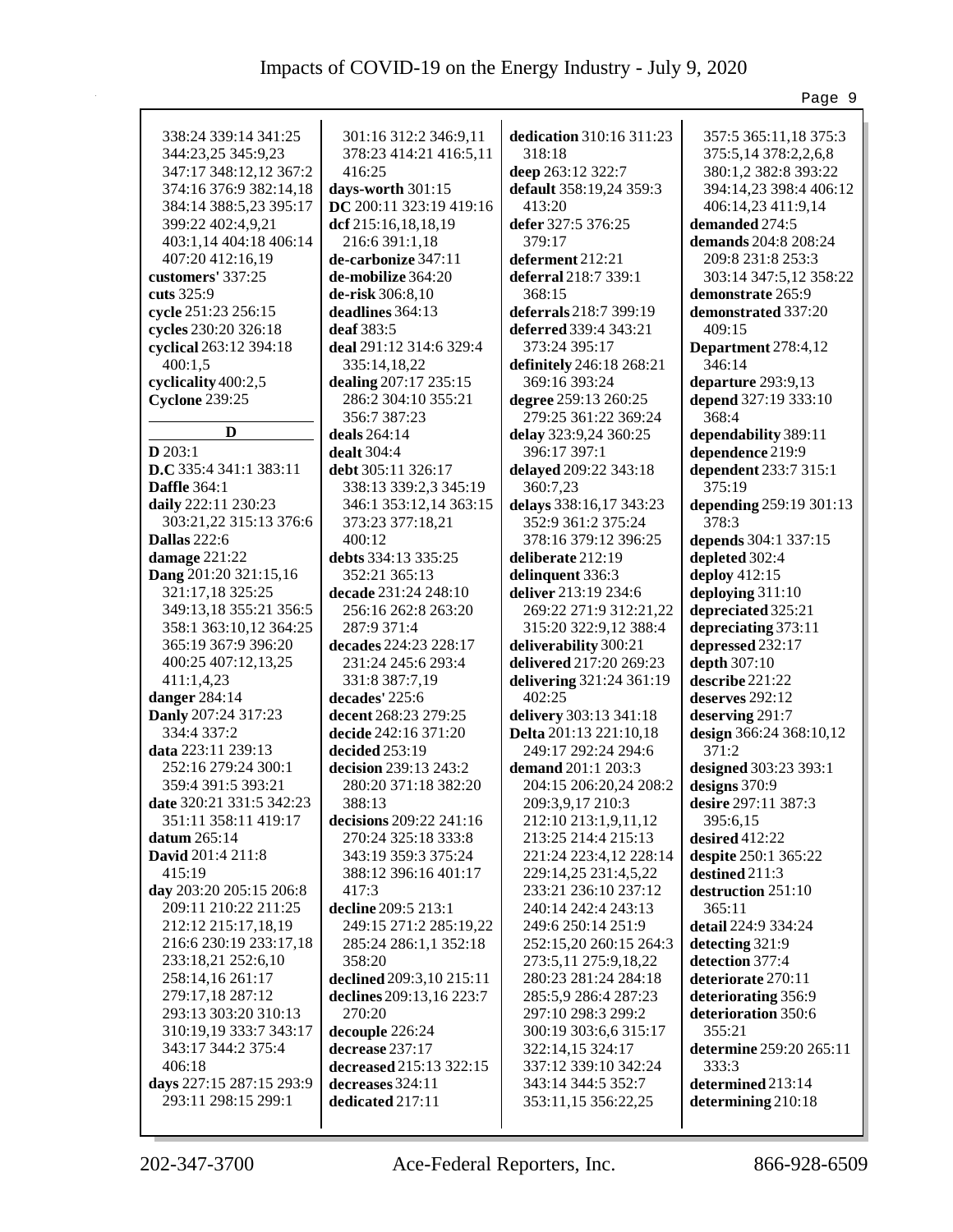|                            |                                            |                                         | Page 10                             |
|----------------------------|--------------------------------------------|-----------------------------------------|-------------------------------------|
| 276:2                      |                                            |                                         | doubled 231:24 346:12               |
| detrimental 294:20         | diminish 328:19                            | disrupt $323:9$                         | doubt 214:3                         |
|                            | dioxide 289:25 290:15                      | disrupted 320:17 363:2                  |                                     |
| develop 232:5 256:4        | 291:21                                     | disruptions 294:24 298:3                | downgrades 350:5                    |
| 266:14 303:17 318:8        | dip 370:3                                  | 326:24 352:10                           | downs 327:8 370:1                   |
| 320:3 335:9 340:10         | dire 292:2                                 | distance $231:17$                       | downstream 230:3 256:6              |
| 405:14                     | direct 222:19 230:14                       | distancing 322:8 396:23                 | 256:7 295:20                        |
| developed 208:19 218:10    | 236:21 284:1                               | distillates 209:3                       | downturn 247:8 328:15               |
| 296:13 306:2 405:8         | directed 229:11                            | distinct $365:10$                       | 337:24 339:19 374:6                 |
| developers 284:25 375:23   | direction 251:8,9 253:20                   | distinguished 203:25                    | downturns 374:10                    |
| 376:4 392:24 412:20        | 296:8 389:2 412:21                         | 215:3                                   | downward 258:22,22                  |
| developing 325:20          | directional 206:15                         | distortion 270:22                       | dozen $312:2$                       |
| 399:19                     | directly 229:24 328:13                     | distress 239:20 370:4                   | Dr 208:15,16,17,17 211:7            |
| development 204:9 214:2    | 347:25 358:15 404:8                        | <b>distressed</b> 211:1 228:11          | 234:16,18 237:14,21                 |
| 214:14 226:10 228:14       | <b>Director</b> 201:10,12 202:6            | 322:19                                  | 241:23,23,25 253:5,6,7              |
| 260:19 273:20 279:20       | 219:24 220:14 221:9,17                     | distributed 262:21 332:1                | 254:6 258:17 259:24                 |
| 306:16 323:25 349:16       | 340:19,22 416:4                            | 372:2 382:7                             | 260:7,17 263:22 266:15              |
| 351:25 366:16 379:21       | <b>Directors</b> 201:24 329:19             | distribution 322:16                     | 266:17 267:17,18 268:5              |
| 393:8 396:19               | disadvantage 268:18                        | 350:13 371:10,11                        | 269:3,20 272:12,15                  |
| developments 232:9         | disagree 237:22                            | dive $204:3$                            | 275:6 278:14,17,18                  |
| 319:18                     | disappeared 413:4                          | diverse 377:8                           | 280:13 285:21 287:17                |
| devices 406:19             | discern 399:18                             | diversified 326:23                      | 289:4,6 292:14 295:11               |
| dialogue 277:5 296:11      | disciplined 270:23                         | diversity 284:8 330:18                  | 301:10,12 304:6 313:21              |
| 337:4 348:20 368:25        | disclosed 375:12                           | 377:9                                   | 313:23 314:22                       |
| 415:1                      | disconnect 223:21 225:19                   | divert 281:18                           | drag 309:24                         |
| dictate 325:2              | 239:15,19 240:2                            | divide $342:8$                          | dramatic 243:13 246:1               |
| diesel 223:11,13,23 224:1  | disconnections 347:19                      | dividend 379:18 390:2                   | 294:8                               |
| 244:4,19 324:4             | disconnects 373:25                         | divine $354:11$                         | dramatically 223:9 244:3            |
| difference 250:17 251:13   | discount 273:4 354:15                      | docket 200:6 383:14                     | 244:14 287:16                       |
| 253:9,10,25 286:5          | discounted 391:11                          | 419:15                                  | drastic 225:5                       |
| 341:22                     | discreet 384:11                            | dockets 329:12 330:6                    | drastically 225:21                  |
| different 205:6 234:22     | discretion 321:4 399:18                    | 376:15                                  | drawing $273:20$                    |
| 239:14 244:17 246:1        | discrimination 330:12                      | document 272:16                         | drilled $259:6$                     |
| 252:22 254:11 272:10       | discuss $221:15\,222:2$                    | <b>DOE</b> 266:9                        | drilling 206:15 257:19              |
| 273:16 287:10 301:13       | 224:9 257:3 329:23                         | doing 247:1 250:25                      | 259:14,17 286:1                     |
| 302:1,3 356:18 367:19      | discussed 240:14 272:19                    | 268:21 305:16 312:16                    | drive 226:18,20 230:2               |
| 368:6 386:18 392:16        | 281:25 291:15 303:16                       | 314:20 320:23,24 356:3                  | 257:17 364:6,7                      |
| 394:22 416:23 417:1,1      | 306:14 382:23                              | 361:23 362:20 389:25                    | driven 239:13 276:21                |
| differential 242:4         | discussing 262:21 287:4                    | 402:22 403:13 406:14                    | 306:16 315:13,13                    |
| differentiate 272:17       | 318:3 408:24                               | dollar 264:4 265:25                     | 328:23                              |
| 324:22                     | discussion $204:3,17$                      | 269:24 277:17 281:4                     | driver 226:7 300:19                 |
| difficult 205:23 220:11    | 206:8 219:22 228:18                        | 343:25                                  | drives $225:1 228:15$               |
| 226:23 231:19 234:11       |                                            | dollars 218:8 306:7 345:1               | 271:7 388:18                        |
| 238:23 248:18,25           | 239:4 240:19 261:17<br>267:20 278:7 310:6  | 345:16 364:19 384:10                    | driving 209:1 315:7                 |
|                            |                                            |                                         |                                     |
| 249:16 250:2,13 268:25     | 316:10 317:9 325:24<br>334:7 344:20 348:22 | 384:14 397:7,22 398:16<br>398:24 404:18 | 390:19                              |
| 287:22 288:2 304:14        |                                            |                                         | drop 223:6,10 243:13<br>246:2 375:3 |
| 307:5 309:8,16 310:10      | 349:12 374:13 386:19                       | dome 302:5                              |                                     |
| 310:18 320:19 349:21       | 416:12<br>discussions 204:20 208:8         | domestic 207:7 213:25                   | dropped 209:5 226:7                 |
| 356:12 357:23 364:5        |                                            | 225:21 227:15 233:19                    | 257:23,24                           |
| 366:8 373:2 389:4          | 208:10 241:14 317:11                       | 252:15,20 262:6 267:22                  | drove 227:2                         |
| 394:8,16411:7              | 405:12 414:21                              | 271:23,23 275:9 278:2                   | drying $217:18$                     |
| difficulties 376:23 416:17 | dispatched 339:16                          | 287:21                                  | due 209:1 223:4 229:13              |
| difficulty 261:16 309:19   | displace 296:15                            | domestically 232:18                     | 229:14,24 230:18                    |
| 338:25 358:21              | displaced 288:14                           | 237:16 284:14 295:21                    | 309:25 323:6 338:17                 |
| digesting $417:2$          | displayed 413:22                           | 300:19                                  | 347:1 360:7 372:25                  |
| digital $406:7$            | disposal 382:11 399:25                     | dominant 373:9                          | 406:19                              |
| diligent 220:7             | disproportionate 223:24                    | double $231:25$                         | Duke 202:9 344:15,20                |
|                            |                                            |                                         |                                     |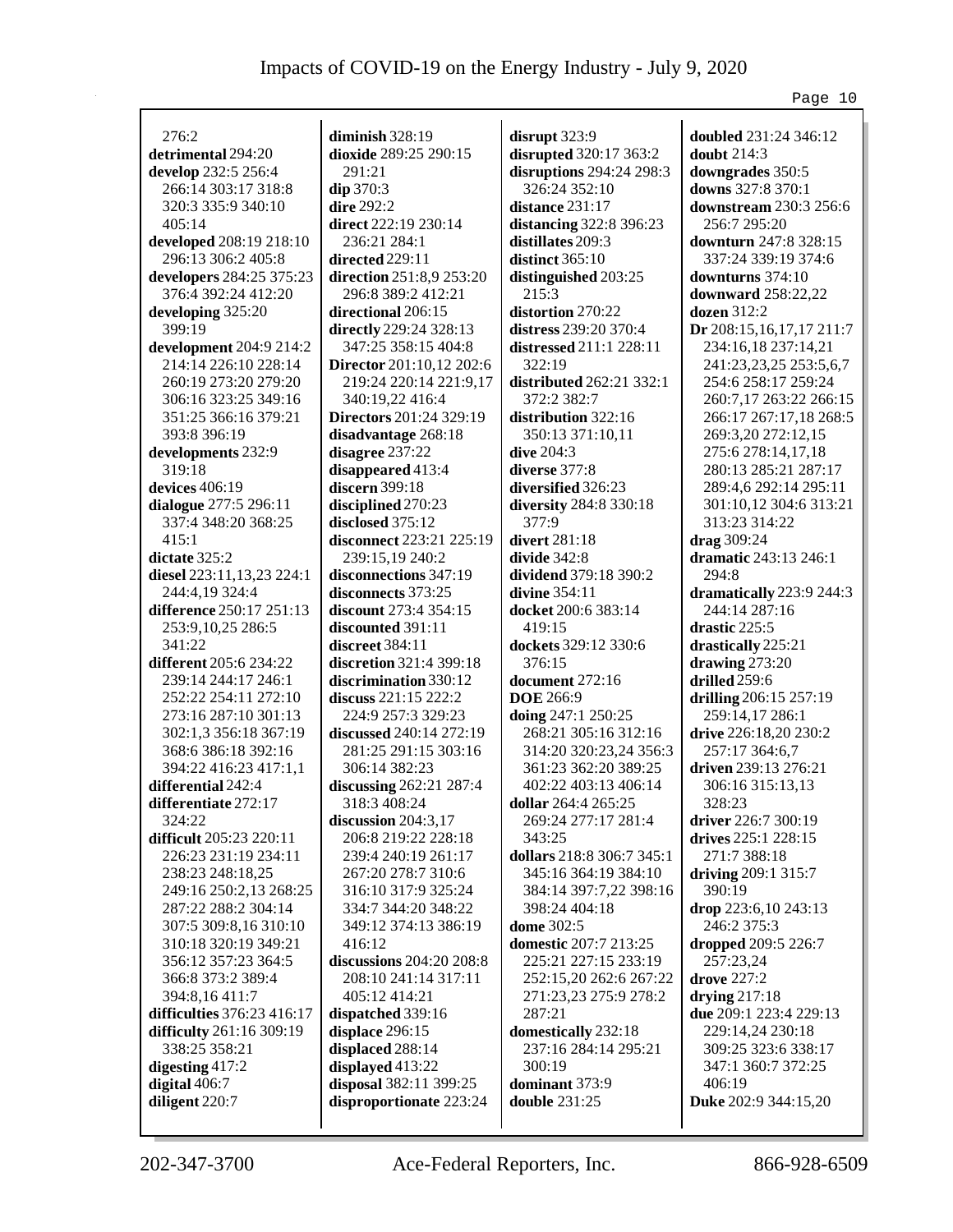|                          |                           |                                | Page 11                  |
|--------------------------|---------------------------|--------------------------------|--------------------------|
|                          |                           |                                |                          |
| 345:3 346:23 347:2       | economy 206:13 213:13     | 384:6,15 385:8 390:22          | 247:6 253:11 254:25      |
| 348:1 362:19             | 224:24 247:8 254:12,24    | 392:5 396:6,11 402:2           | 258:10 274:1,2 277:24    |
| durable 332:10 362:22    | 324:6 327:7 330:10        | 403:21,21 411:11 412:4         | 278:4,12 283:6 305:14    |
| 371:2                    | 339:18 343:7 346:19       | 415:19                         | 308:13 312:21 315:5,6    |
| duration 267:1           | 359:2 365:16 369:8        | electricity 209:17 217:9       | 315:20 322:12 328:23     |
| dynamic 227:23 291:1     | 380:5 399:14 406:7        | 301:20,24 303:15               | 328:25 329:23 330:21     |
| dynamics 281:5           | 408:7                     | 320:20 337:12 350:14           | 331:15,25 335:3 339:15   |
|                          | Edison 202:1 334:1        | 388:4 406:7                    | 340:20,22 341:3,12       |
| E                        | educate $207:20$          | electrification 343:3,6,14     | 344:15,20,21 345:3,4,6   |
| $E$ 203:1,1              | educating 262:19          | eligible 338:18 352:3          | 345:7, 10, 24 346: 23    |
| E&P 287:15               | educational 296:5         | eliminating 315:12             | 348:1 358:14 366:9       |
| earlier 253:23 261:17    | <b>EEI</b> 335:2          | 371:25 384:7                   | 375:7,7 381:6 397:8,14   |
| 263:10 264:18 267:19     | effect 253:2 260:18,18,22 | elusive 375:25                 | 399:13 401:24,25         |
| 267:20 281:25 309:7      | 261:21 350:15 351:24      | emerged 205:2                  | 403:24 405:15 406:8      |
| 318:8 347:2 350:12       | effective 222:16 268:21   | emergency 204:18 218:2         | 408:6 410:5 412:5        |
| 361:24 364:14 365:20     | 291:22 345:21 353:19      | 229:15 239:20 310:11           | 415:12,18,20,21,24       |
| 369:1 373:6 393:9        | 379:1 382:11 386:14       | 330:22 350:4 360:8             |                          |
|                          | 407:7                     |                                | 417:12 419:4,7,19        |
| 394:13 416:21            |                           | 365:5 379:14                   | Energy's $347:2$         |
| early 216:9 225:24       | effectively 225:14 265:14 | emerging 231:18                | enforcement 218:13       |
| 251:22 252:8 253:21      | 281:5 288:14 339:22       | <b>Emily</b> 415:25            | 415:25                   |
| 262:7 303:2 306:16       | 348:12,13 414:11          | emissions 226:7 255:7          | engagement 311:25        |
| 311:10 345:25 378:23     | effects 204:7,12,14,25    | 288:5,7 290:7,14,16,18         | engages 208:9 317:11     |
| 380:7                    | 252:14 282:6 292:2        | 290:21 342:21 343:7            | engineer 366:18          |
| earn 289:11 327:20       | efficiencies $227:21,23$  | emitting 296:15 343:3          | engineering 290:25 291:2 |
| 332:15 356:24 357:13     | 228:16 273:15             | emphasize 321:2 408:23         | <b>England</b> 238:22,24 |
| 357:14,16 389:25 398:8   | efficiency 230:3 298:9    | employee 347:19                | 380:22 381:7,11          |
| 401:3                    | 403:25                    | employees 213:21 218:16        | enhance 255:1,1 331:23   |
| earning 295:23 356:15    | efficient 222:15 227:18   | 310:16,18 311:12               | 405:11                   |
| earnings 212:14 390:2    | 228:14 230:8 255:3,3      | 312:12, 18, 24 313:4, 5        | enjoy 230:23 315:4       |
| ease 348:2               | 273:25 291:22 321:23      | 318:23 319:5,8,10              | enjoyed 408:4 412:24     |
| easements 214:7          | 323:13 327:25 328:1,8     | 322:3,6 326:7 330:17           | enormous 232:12 249:16   |
| east 232:10 234:5 236:25 | 329:12 386:4,7 409:20     | 330:23 347:17 417:20           | <b>ENP</b> 306:16        |
| 266:1 281:13             | 412:5                     | enable 325:17 333:16           | ensure 213:21 217:25     |
| <b>Easter</b> 281:6      | efficiently 232:20,22     | 340:2                          | 218:10 219:11 221:4      |
| eastern 212:5 235:2      | 289:3 292:10              | enabling 303:6 339:15          | 293:22 294:3 318:24      |
| 337:12                   | effort 220:10 295:22      | enacting 343:1                 | 319:22 322:20 324:19     |
| easy 263:20              | 318:12,13 416:15          | <b>Enbridge</b> 201:5 211:9,14 | 326:20 328:9 329:3       |
| ebbs 263:13 394:18       | efforts 213:1 220:21      | 211:23 212:10,18 213:6         | 333:17,19 338:7 340:5    |
| echo 230:15 294:15,17    | 262:9 296:19 311:21       | <b>Enbridge's</b> 211:20 212:2 | 372:4 412:16 415:13      |
| 298:23 311:5 313:3       | 323:16 328:11 354:20      | encourage 211:5 214:9          | ensured 415:16           |
| 362:18 389:16            | EIA 209:2 375:6 393:21    | 295:2 324:22                   | ensuring 325:18 331:5    |
| echoing $313:24$         | <b>EIs</b> 334:6          | encouraged 219:11              | 339:14                   |
| economic 204:21 207:2,9  | either 238:15 247:7 263:8 | encourages 323:21              | enter 393:11             |
| 214:15 221:22 242:2,8    | 265:3 267:13 273:19       | 410:21                         | entered 338:9            |
| 271:10 279:20 280:4      | 319:22 409:1              | <b>Encouraging 334:23</b>      | entering 227:1 355:3     |
| 284:16 286:9 293:15      | elaborate 282:20          | ended 302:17                   |                          |
|                          |                           |                                | enterprises 410:18       |
| 302:13 320:13 323:7      | Elba 281:15               | Energizing 331:20              | entire 228:4 334:16      |
| 324:9 328:15 332:22      | electric 202:1,5 205:6,16 | energy 200:2,6,9 201:7         | 363:21 381:25            |
| 337:24 338:19 339:11     | 206:1 220:9 275:11        | 201:10 202:6,9 203:5,7         | entities 205:6 219:21    |
| 339:19 341:10 342:4      | 329:8 331:4,9 332:19      | 204:5 205:2 207:12             | 245:17 359:11 365:6      |
| 374:6,9 396:19 417:14    | 333:9 334:1 336:24        | 208:20,24,24 213:4,15          | 367:5,13 410:11          |
| economically 227:18      | 337:6,7,10,13 339:14      | 213:19 214:13,19 217:2         | entitled 208:2 317:1     |
| 242:5 243:2 290:15       | 339:24 340:13 341:20      | 219:13,24 220:8,14,16          | entity 369:11 373:21     |
| economics 263:17 279:25  | 342:6,21 343:10 344:22    | 220:16,20,24 221:16            | entry 393:7              |
| 280:19 284:24 288:1,10   | 345:17 346:21 350:17      | 225:7 226:11 227:19            | environment 209:21       |
| 288:17 306:23 384:18     | 366:10 370:22 373:5       | 228:4 231:15 233:6,8           | 211:19 224:25 226:4      |
|                          |                           |                                |                          |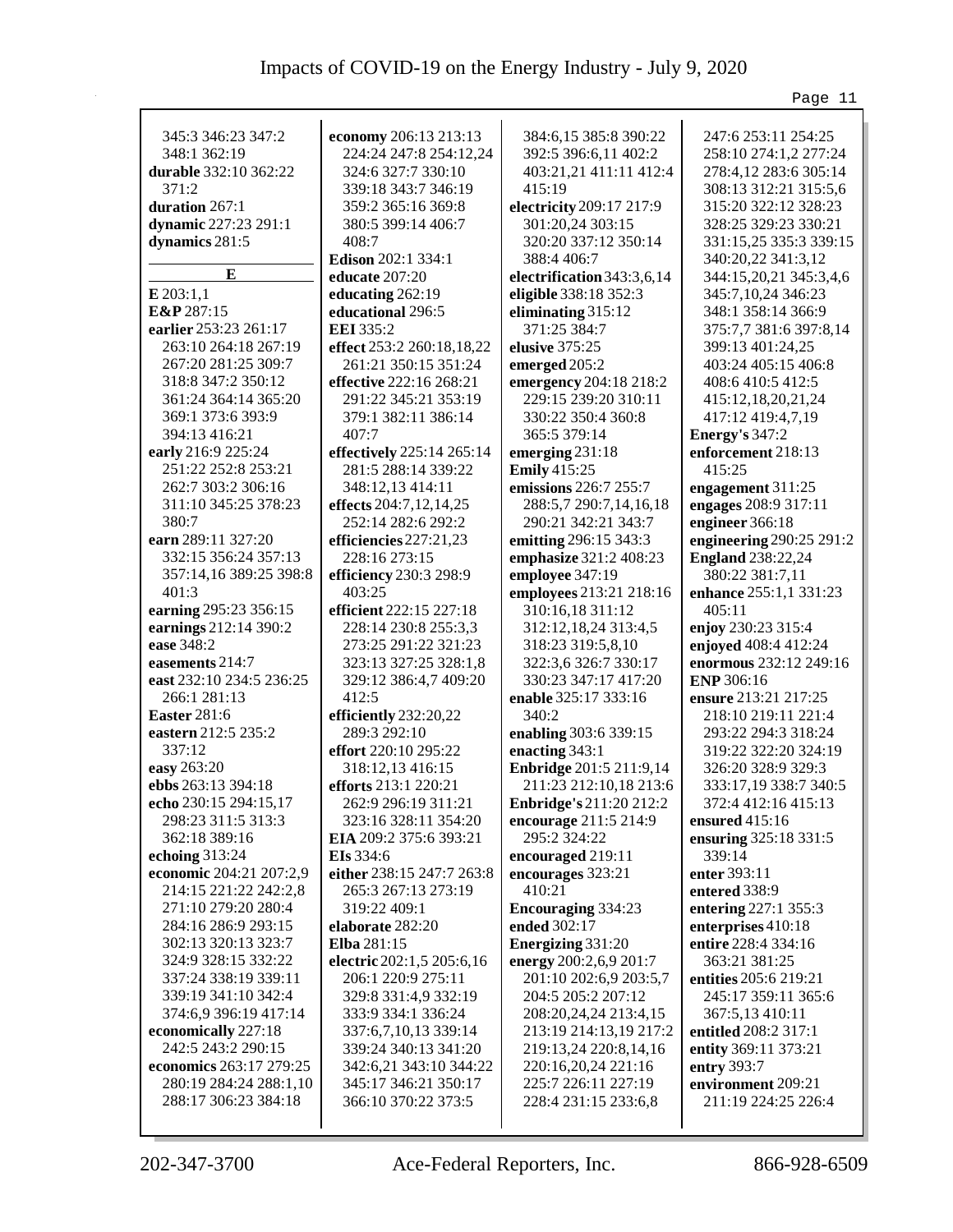|                            |                             |                          | Page 12                       |
|----------------------------|-----------------------------|--------------------------|-------------------------------|
|                            |                             |                          |                               |
| 252:13 254:25 255:18       | establish 327:22 332:17     | excuse 329:7             | 367:25 375:14                 |
| 263:15 265:2 269:22        | established 222:24          | execute 213:24 256:14    | expert 213:16                 |
| 280:3 281:22 282:5         | 265:23 307:9                | 362:20 374:19            | expertise 333:10              |
| 289:15 306:4 322:19        | estimate 223:17 352:19      | executing 329:15         | experts 318:23                |
| 325:6 343:16 348:16        | 377:22                      | executive 201:6,8,14,21  | explain 266:4                 |
| 350:16,17,24 357:18        | estimates 338:23 375:4      | 201:23,25 202:8 214:18   | explaining 391:20             |
| 364:6 369:4 387:5,6        | 390:15,16                   | 216:21 224:14 311:10     | explanation 279:22            |
| environmental 222:14       | estimation 266:20           | 326:2 329:18 333:25      | explore 205:8                 |
| 242:12 271:12 273:1        | et 306:10 312:14 320:8      | 344:14 416:3             | exponentially 280:5           |
| 290:4,11 295:23 296:12     | 411:11                      | exemplary 417:7          | export 209:25 211:4           |
| environmentalists 411:8    | Europe 215:25 234:23,24     | exercise 362:10 399:18   | 213:9 215:11,19 226:10        |
| environmentally 301:8      | 235:2,5 261:18,20           | exercised 407:19         | 233:17 252:11 262:10          |
| 321:23                     | 264:23 280:24 281:3,4       | exist 306:18             | 274:9,20 277:14,17            |
| environments 235:21        | 281:10 288:6 291:11,11      | existed 263:4            | 278:1 279:2 282:1             |
| 357:10                     | 297:25 299:24               | existence 235:24         | 285:2 298:11 300:10,21        |
| EP 287:10                  | <b>European 234:2 296:1</b> | existing 204:19 213:24   | 341:9                         |
| EPA 288:15                 | evaluate 403:10 406:24      | 241:8 335:14,14 356:9    | exporters 216:12,13           |
| episode 394:1              | 407:6                       | 356:10 375:20 395:11     | 241:5                         |
| EQT 201:14 224:14,18       | evaluated 388:12            | 396:21,22                | exports 204:19,21 209:9       |
| 224:19 225:3,13 228:8      | evaluates 381:25            | exists 319:24            | 209:12 211:5 214:1            |
| 228:10 229:19 256:6        | evaluating 401:25           | expand 300:8 345:7       | 215:10,11,20 237:24           |
| 258:13 280:3               | evened 392:6                | 347:4 357:1 379:20       | 238:21 248:16 252:8           |
| EQT's 287:6                | event 239:25 316:19         | expanded 348:8           | 256:7 271:23 272:4            |
| equally 333:1              | events 253:1 318:21         | expanding 226:11         | 274:25 286:23,23              |
| equation 269:6 270:11      | 347:9 359:1                 | expansion 212:22 236:24  | 322:14                        |
| 287:22 364:11 406:12       | eventually 392:23,23        | 322:23                   | exposure 218:12 320:4         |
| equilibrium 283:24 284:1   | every-changing 333:6        | expansions 212:7 213:24  | expressed 313:25              |
| equipment 275:14 292:3     | everybody 310:5 311:1       | 232:11                   | extended 351:14 365:18        |
| 294:23,25 331:22 347:9     | 311:21 312:24 401:22        | expansive 369:5          | 395:12                        |
| 360:25 362:13,23           | 408:16 409:4                | expect 210:13 212:12     | extends 360:19                |
| 402:18                     | evidence 381:22             | 213:12 231:17,17,23      | extension 342:25              |
| equity 201:16 267:14       | evolution 254:4             | 232:1 270:5 273:2        | <b>extensive</b> 366:2 374:13 |
| 276:22 316:23 317:2        | evolved 222:18 285:13       | 282:10 324:6 327:8,23    | extensively 327:18            |
| 318:4 325:13 336:16        | 407:22                      | 339:3 343:11 394:16      | extent 246:11 258:15          |
| 339:25 340:5 341:8,13      | exacerbated 323:7           | 397:11 400:7             | 290:15 291:4 316:17           |
| 342:8 345:19 346:1,9       | 324:14                      | expectation 227:14       | 330:3 355:5 365:17,24         |
| 363:19,22 365:20           | exacerbates 346:20          | expectations 369:25      | 376:17 388:2 398:2            |
| 367:21,21 368:1 370:3      | exact 213:14 300:1          | expected 223:15 224:6    | 405:11                        |
| <b>ERCOT 337:12</b>        | exactly 261:13 288:20       | 231:7 240:13 353:13      | <b>External</b> 416:1         |
| <b>ESEC</b> 305:18         | examining 277:25            | 356:24 357:25 358:19     | extreme 239:21 240:2          |
| <b>ESG</b> 254:18 255:4,18 | example 222:10 273:7        | 358:24 359:3 380:2       | 347:9                         |
| 295:19 306:1,10,24         | 276:13 279:6 280:23         | 400:7                    | extremely 233:11 236:15       |
| <b>ESP</b> 358:7           | 282:2 288:11 323:7          | expecting 266:22         | 269:15,16 277:6 291:24        |
| especially 213:4 218:1     | 324:15 356:21 384:5         | expeditious 328:10       | 315:16 388:1                  |
| 269:21 281:3 295:13,19     | 405:4                       | expenditure 379:17       | <b>Exxon's 222:11</b>         |
| 295:21 296:1 299:15        | examples 240:2 341:16       | expense 386:24           | eye 275:1 358:23,23           |
| 300:14 301:17 309:2        | 358:17 395:10,13            | expenses 354:7           | 410:14                        |
| 324:18 387:15 415:15       | 404:15                      | expensive 363:19,22      | eyes 410:22                   |
| 416:17                     | exceeded 331:17             | experience 249:6 308:15  |                               |
| <b>ESPs</b> 320:8          | excellent 256:19 260:2      | 323:4 386:23             | F                             |
| essential 213:15 219:18    | 288:25 310:2 316:10         | experienced 213:3        | face 214:6 230:10 249:12      |
| 310:18 333:9,21 337:15     | exceptions 322:4            | 219:10 230:14 231:12     | 309:3 324:13 337:23           |
| 344:24 345:11,19           | excess 278:8 344:2          | 240:1 307:11 324:21      | 338:4 346:19 347:17           |
| essentially 279:6,9        | 395:16                      | 346:1 351:16             | faced 229:13 230:6 266:6      |
| 302:22,24 336:7 342:6      | excessive 395:7             | experiences 337:20       | 324:24                        |
| 388:4 397:25               | excited 226:22              | experiencing 243:7 360:6 | faces 331:25 338:2            |
|                            |                             |                          |                               |
|                            |                             |                          |                               |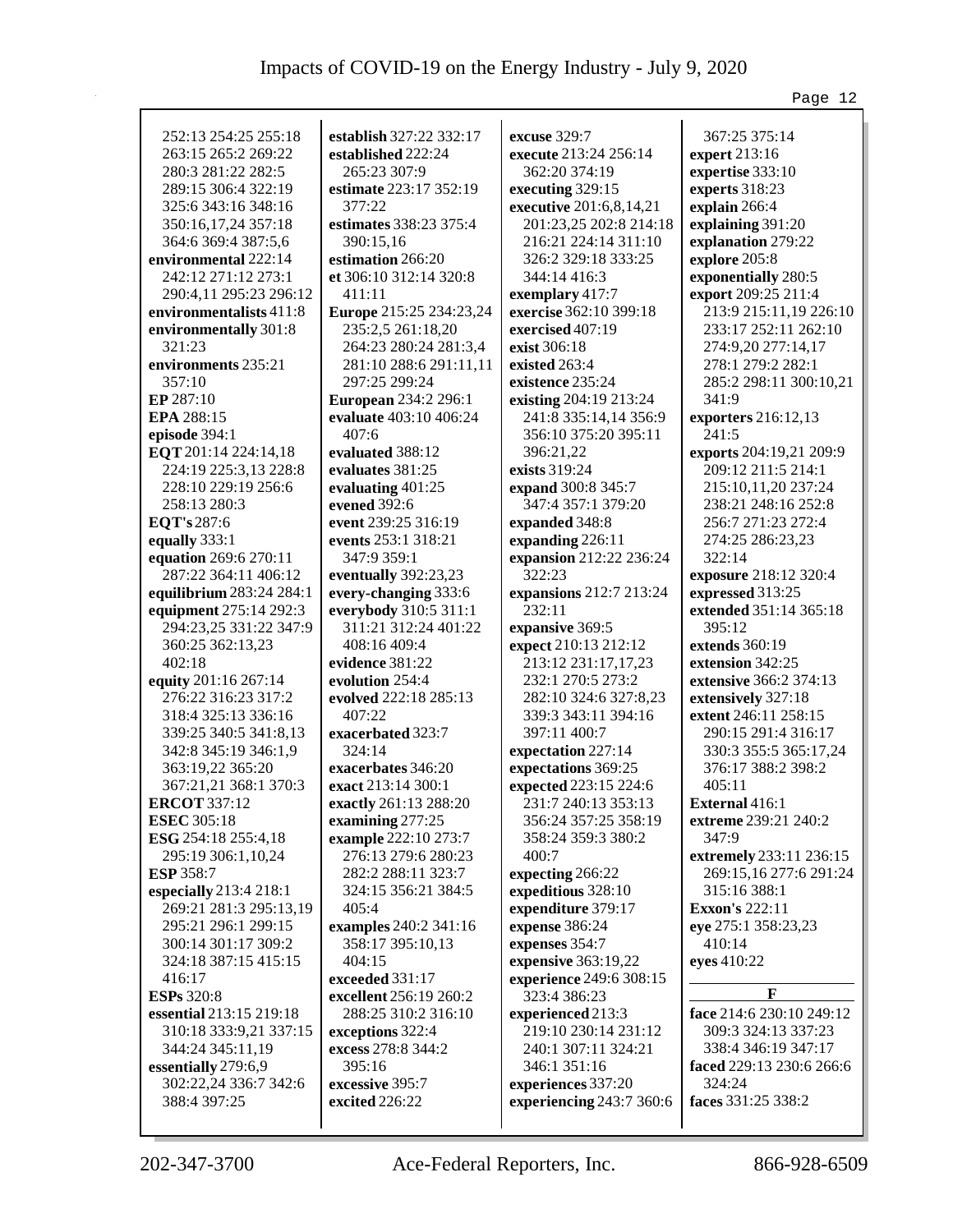|                                             |                                                |                                                  | Page 13                                    |
|---------------------------------------------|------------------------------------------------|--------------------------------------------------|--------------------------------------------|
|                                             |                                                |                                                  |                                            |
| facilitate 286:19,22                        | 361:16 362:13 385:17                           | 407:16 410:11 411:6                              | 413:19                                     |
| 347:10                                      | 385:17 396:3 417:16                            | 415:13                                           | <b>financing</b> 261:3 326:24              |
| facilitated 212:6                           | fashion 328:10 341:6                           | FERC's 212:23 285:4                              | 347:16                                     |
| facilities 215:8,9 216:6                    | 394:4                                          | 322:21 330:14                                    | financings 264:15                          |
| 216:16 220:20 232:21                        | fast 273:13 285:17,19                          | <b>FERC-jurisdictional</b>                       | find 265:1 279:6 283:5                     |
| 232:22 234:1,5 235:20                       | faster 264:2 285:12                            | 339:6                                            | 290:19 300:10 306:13                       |
| 237:3 238:10 241:10,12                      | <b>fault</b> 309:9,25                          | FERC-regulated 322:13                            | 307:6 310:1 360:18,22                      |
| 252:1,17 261:25 263:9                       | favor $343:3$                                  | ferret 260:13                                    | 399:7                                      |
| 263:21 280:14,16,17                         | favorable 235:6 328:5                          | fertile 237:24                                   | finding 306:22 362:9                       |
| 282:1 300:8,15,16,21                        | FC 282:25                                      | <b>fertilizer</b> 220:19 248:18                  | fine 283:19 315:8 362:20                   |
| 301:5 302:9,23 311:8                        | fear 280:7                                     | 248:21 274:13 275:14                             | 363:6                                      |
| 311:13 312:5 322:8                          | fears 279:14                                   | 284:25                                           | finish 271:17 310:12                       |
| 344:3 392:21 393:7,8                        | feat $400:4$                                   | fertilizers 272:22                               | 372:12                                     |
| facility 236:20 238:16                      | <b>February</b> 295:16 346:8                   | fewer 227:1 312:2                                | finished 363:4                             |
| 251:24 253:16 263:2,9                       | fed 353:1 354:8 363:16                         | Feygin 201:6 214:18,19                           | <b>fired</b> 226:5                         |
| 277:17 281:8 307:13                         | 367:24 369:1,3,6                               | 214:22,23,25 215:3                               | $firm 340:25$                              |
| 321:21                                      | 370:18                                         | 216:20 231:9,9 233:12                            | firms 327:8 386:7                          |
| facing 236:18 242:21                        | fed's 369:17                                   | 251:17,17 253:4,8                                | first $204:6,23206:10$                     |
| 331:10 355:6                                | federal 200:2,9 209:24                         | 261:8 262:3 266:18                               | 208:14 214:25 222:2                        |
| fact 222:21 235:9 256:12                    | 318:22 319:8 327:3                             | 269:2 280:11,12 287:1                            | 229:11 246:17 265:16                       |
| 265:23 266:11 281:14                        | 334:20 346:15 361:18                           | 287:2 289:4 295:7,10                             | 267:21 280:25 287:9                        |
| 291:25 299:8 300:16                         | 371:2 401:20 410:16                            | 296:22 299:17,18                                 | 288:16 290:8 295:17                        |
| 320:17 335:17 346:3                         | 419:4,19                                       | 301:10,25 305:21,22                              | 317:17 318:1,5,9                           |
| 365:22 381:13 390:25                        | federally 212:1                                | 311:3,5 312:8                                    | 319:16 328:16 330:23                       |
| 392:11 400:14 411:15                        | fee 269:25                                     | <b>FID 343:21</b>                                | 330:25 331:15 334:9                        |
| factor 210:18 242:25                        | feed 238:14 370:12                             | field 227:25 237:8 296:19                        | 341:7 349:12 353:11                        |
| 351:19 355:6                                | feedstock 225:13                               | 301:7 310:21 322:5                               | 363:1 377:17 385:3                         |
| factored 384:18                             | feel 214:21 220:2 229:12                       | <b>FIG 376:7</b>                                 | 396:4,11 402:9,15                          |
| factors 215:24 290:2                        | 231:8 243:18 272:3                             | figure 243:3 275:8 385:9                         | 405:9 414:23 415:6                         |
| 319:21 338:2 350:3                          | 313:7 327:8 350:6                              | figuring $403:12$                                | 416:10                                     |
| 351:6                                       | 367:7 379:5 412:21                             | file 334:23 372:25 419:19                        | FirstEnergy 201:24                         |
| facts $205:5$                               | feeling 374:6                                  | filings 204:13 376:16                            | 329:19 330:13 362:18                       |
| failure 402:18,20                           | fees $218:4280:19347:19$                       | fill 297:22                                      | 384:5,24 402:12                            |
| fair $245:6262:13327:7$                     | feet 209:10 287:11                             | final $241:16256:21$                             | fits 322:25 406:22                         |
| 329:4 336:2 353:1                           | fell $209:12$                                  | 316:25 343:19 375:24                             | five 324:16,20 345:15                      |
| 406:11 414:5                                | fellow 317:24 344:18                           | 379:10 409:8                                     | five-year 212:23 346:25                    |
| fairly 265:24 303:2                         | 412:1                                          | finality 323:14                                  | fixed 212:15                               |
| 315:17 384:8                                | felt 228:16                                    | finally 247:5 353:21                             | flat 248:12 280:25                         |
| faith 400:10                                | FERC 208:10 216:9                              | 366:13 404:25 415:9                              | fleet 347:11                               |
| fall 223:11,24 300:13                       | 227:22 228:3 229:19                            | finance 280:20 337:18                            | flexibilities 334:19                       |
| 306:3 320:4 328:25                          | 233:2 234:14 238:1,12                          | <b>financial</b> 202:8 205:1,1                   | flexibility 244:9 245:9,17                 |
| 374:4                                       | 240:17 245:8 262:9                             | 205:25 218:2 219:6                               | 245:20 246:6 247:16                        |
| fallen 218:19                               | 266:9 277:23 278:13                            | 220:9 244:25 246:15,23                           | 265:9 276:9,24 277:6                       |
| falling 369:20 372:18                       | 282:25 284:21 286:18                           | 249:4,7,13 251:25                                | 302:6 308:17,24 321:6                      |
| 373:4                                       | 288:23 291:4 293:21                            | 252:23 253:10 307:11                             | 325:14 335:22 388:11                       |
| families 330:24                             | 294:21 296:18 298:8,18                         | 320:17 326:14,19                                 | flexible 232:8 233:7                       |
| family $322:10$                             | 301:6 303:12 308:11                            | 327:10 332:9 338:2,16                            | 281:19 380:10                              |
| fan 384:1                                   | 309:25 311:15,23                               | 339:9,22 341:1 342:13                            | flight 299:8 313:6 342:3                   |
| fantastic 417:6,8                           | 314:20 315:22 316:9                            | 343:18 344:4,15 345:20                           | flights 224:8 245:11                       |
| far 222:14 223:10 234:22                    | 317:12 323:13,16,20                            | 348:2,17 351:7 352:17                            | 250:8                                      |
| 238:18 240:11 243:4                         | 325:9,22 330:2 332:13                          | 355:22,25 358:8,13,14                            | flip $401:7$                               |
| 253:11,22 265:21 267:8                      | 332:24 337:2 344:18                            | 359:10 365:5 367:6,14                            | flipped 236:2                              |
| 274:12,13 283:21 286:3                      | 349:20 354:18,18                               | 378:21 389:20,21                                 | flood 297:6                                |
| 290:21 291:13 314:16                        | 364:10,21 365:24                               | 398:21 414:8                                     | flooding 297:5 302:25                      |
| 328:12 330:8 338:15<br>350:19 351:17 361:13 | 371:16 386:24 395:11<br>395:14,22 397:16 399:2 | financially 212:19 228:11<br>266:23 267:11 367:3 | floor 221:10 288:18<br>299:17 301:11 308:2 |
|                                             |                                                |                                                  |                                            |
|                                             |                                                |                                                  |                                            |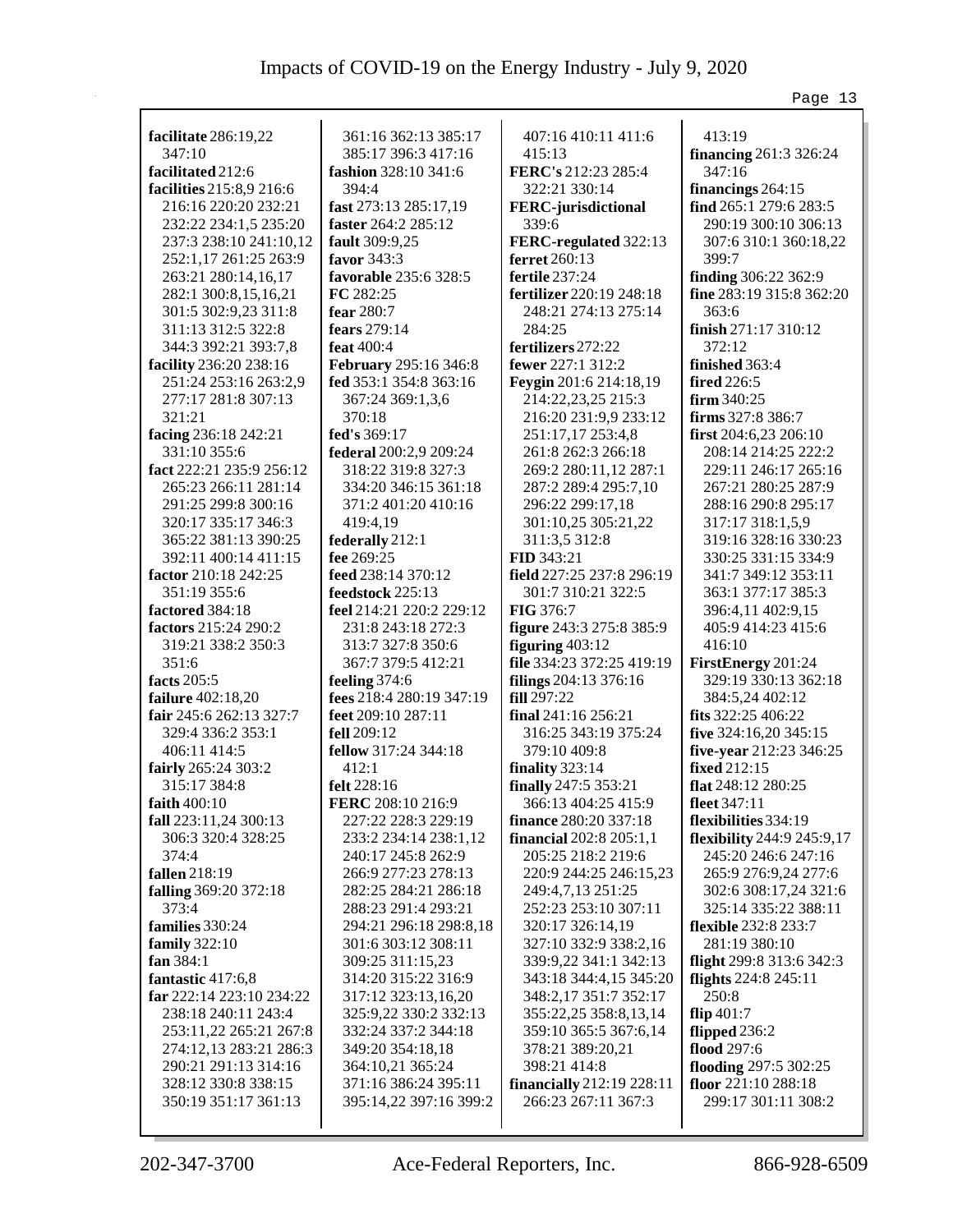|                          |                                 |                           | Page 14                 |
|--------------------------|---------------------------------|---------------------------|-------------------------|
|                          |                                 |                           |                         |
| 350:8 354:24 370:24      | 323:23 339:7                    | 288:10,11 310:16,19       | gains 213:13            |
| 401:22 404:11 407:12     | forms 235:13                    | 311:24 313:5 329:24       | gallon 293:1 294:6      |
| flow $207:16218:1252:16$ | formula 399:1                   | 334:6 393:15 412:13       | gallons 292:25          |
| 333:18 346:24 354:8      | <b>Fort</b> 222:6               | fruition 320:22 358:11    | game 259:18 409:18      |
| 359:13 360:6 391:11      | forth 235:9 259:23              | frustrating 309:17        | gamut 408:21            |
| 397:20                   | 373:12                          | fuel 201:12 209:2 217:17  | gangbusters 260:20      |
| flowing 310:24 311:19    | fortunate 259:7 262:4           | 221:9,17 222:2,8,12,19    | gap 368:25              |
| 331:7 417:17,18,18       | 307:7 314:8 375:10              | 223:8, 10, 12, 17, 22, 24 | Gary 201:8 216:21 217:4 |
| flows $204:16\,208:22$   | fortunately 253:17              | 224:7 232:3 243:14,20     | 246:17                  |
| 257:2 263:13 340:1       | 262:11 266:4 278:20             | 243:22 244:2,18 245:12    | gas 201:1,5,11 203:3    |
| 352:22 375:13 387:19     | 281:12                          | 246:2,8 250:6,9,11,12     | 204:8 205:6,17 206:1,1  |
| 394:19 395:21            | forward 206:8 207:14,18         | 283:6 292:25 293:13       | 206:10,19 208:2,22      |
| fluctuation 332:5        | 211:6 214:13 219:7,19           | 305:7 324:4 332:21        | 209:7,9,13,18,19 210:6  |
| flying $209:1$           | 219:22 221:6 224:11             | 417:18                    | 210:9,14,16,19,22       |
| focus 204:4 227:20,20    | 227:7 247:25 248:5,11           | <b>fueled</b> 254:14      | 211:1,9,21,24 212:4     |
| 234:14 258:11 284:21     | 250:25 254:2 257:14             | fuels 216:4 276:3 411:10  | 213:6,10 214:11 215:7   |
| 333:14 335:8 341:7,14    | 267:4,11 291:4,5 292:7          | Fukushima 262:15          | 215:16,24 216:3 217:6   |
| 366:11 397:24 398:1      | 296:18 316:10 321:13            | fulfill 327:17            | 217:8, 16, 25 218:19    |
| 412:19                   | 325:24 329:6 334:7              | full 216:5 223:18 235:7   | 219:10,17,25 220:9,22   |
| focused 208:19 210:6     | 336:7,20 340:16 344:12          | 244:1,2 318:13 326:12     | 221:3 224:20,23 225:2   |
| 241:2 315:6,22 326:14    | 348:20 350:23 352:8             | 342:22 360:13 419:20      | 225:4,8,11,23 226:5,6   |
| 331:21                   | 368:22 373:13 374:18            | fully 213:2 238:25 265:6  | 227:12 228:10 229:14    |
| focuses 391:18           | 376:20 379:16 380:4             | 266:10,11 282:17 385:2    | 229:20 230:19,23 231:4  |
| focusing 206:10 210:1    | 389:22 397:12 399:20            | 405:3                     | 231:11,13,18,21,23      |
| 295:22 339:21            | 407:24                          | function 300:12 349:1,2   | 234:6,25 235:4,4,6,13   |
| folding 379:3            | fossil 361:1 404:1 411:10       | fund 254:23 345:18 369:1  | 235:13,15,23,23 236:5   |
| folks 253:22 257:3       | foster 413:18                   | 369:3,18 370:18           | 238:9,9,9,14,14,15,15   |
| 355:19 388:15 393:3      | found 210:22 264:4 273:8        | fundamentally 224:22      | 240:1,2,5 242:6,19      |
| follow 280:12 284:5      | 276:1 281:1 314:10              | fundamentals 341:15       | 246:12,15,21,24,25      |
| 393:25                   | 385:16,17 386:9 410:9           | 370:12                    | 247:14 248:11,15,17     |
| follow-on $240:19$       | foundational 337:20             | funding 338:10 346:15     | 249:6 252:5,20,21       |
| follow-up 245:15 255:24  | <b>Founder</b> 201:3 208:15,18  | 347:23 348:9              | 253:13,22 254:4,14,15   |
| 267:17 296:17            | four 208:3 225:12 295:16        | funds 389:21 410:17       | 255:17 256:24,25 257:1  |
| followed 252:1 318:22    | 317:2 325:20 334:8              | further 210:25 211:3      | 257:12,20,21 258:1,5,8  |
| following 349:2 402:23   | 402:15                          | 224:9 239:1 261:3,3       | 258:10,12,23 259:1,5    |
| <b>follows</b> 263:10    | fourth 251:7 316:25             | 267:23 284:3 308:4        | 259:19 261:10 262:16    |
| food 337:18              | <b>Frack 257:24</b>             | 325:15 361:2              | 264:1 267:25 268:1,2    |
| footprint 212:6 296:12   | fracking 274:21                 | Furthermore 218:9         | 268:24 269:10,17,21     |
| 306:9 315:12 337:9       | fracturing 206:15               | 223:14                    | 271:8,9,10,19,19,20,21  |
| 405:4,5                  | framework 381:25                | future 203:14 205:3       | 271:23 272:5,21 273:5   |
| footprints 296:5         | 406:21,24                       | 206:25 207:2 210:18       | 273:11 274:4 275:10,12  |
| force 210:25             | franchise 325:4                 | 223:1 224:3 231:22        | 275:18,23 277:14,15,19  |
| forecast 256:12 268:23   | franchises 346:22               | 232:6 235:16 242:17       | 278:1,20,22 279:14,19   |
| 393:25 394:19            | frankly 264:8,14 319:6          | 244:12 249:24 250:12      | 279:24 280:3,24 282:12  |
| forecasting 208:21       | free 214:21 220:2 229:12        | 257:17 267:6 275:18,21    | 284:5,7,15,17,18,20,24  |
| forecasts 269:1 394:6    | 231:8 272:2 288:15              | 276:16 290:5 304:17,24    | 286:8,8,11,14,16        |
| forego 317:6             | 350:6 367:7                     | 330:20 331:20 339:11      | 287:18 288:4,8,17,20    |
| foreign 394:14           | freely $323:2$                  | 340:12 345:10 351:9       | 289:8,15,24,24 291:8    |
| foremost 214:25 318:10   | <b>freeze</b> 373:3             | 363:7 372:7 385:7         | 291:17,20 292:2 294:14  |
| foreseeable 351:9        | freezes 372:18 373:15           | 408:25 409:3 412:17       | 296:20 297:7,9,11,15    |
| foreseen 330:9           | <b>frequencies</b> 358:19 359:3 | 413:24                    | 298:11,14 299:20,21,22  |
| forever 369:8            | frequently 389:2                |                           | 301:16,17 302:2,9,21    |
| forget 385:6             | fresh 275:21                    | G                         | 302:25 303:4,6,13       |
| form 286:23 315:20       | friendly 321:23                 | G 203:1                   | 304:11,22 310:24        |
| 390:2                    | friends 296:1 335:20            | <b>GABRALES</b> 271:13    | 311:19 312:13 315:16    |
| formal 214:20 220:1      | front 218:17 262:9              | gaining 204:4             | 321:19,24 322:14 323:4  |
|                          |                                 |                           |                         |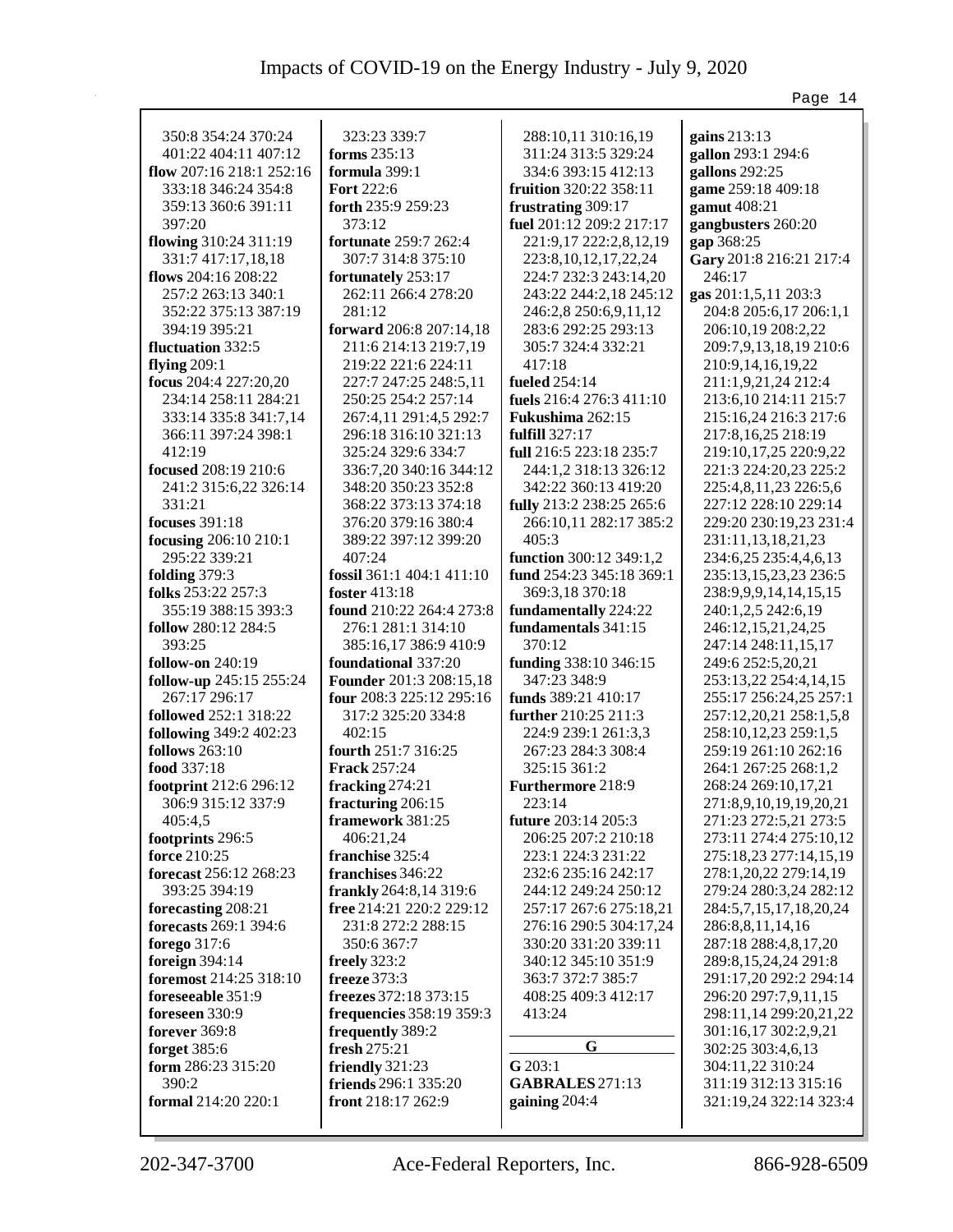|                          |                          |                          | Page 15                  |
|--------------------------|--------------------------|--------------------------|--------------------------|
| 323:15 324:12 325:1,13   | Gibson 201:8 216:21,22   | glutted 298:5            | 330:24 334:7,11 335:24   |
| 325:16 342:20,25,25      | 216:23 217:4 219:23      | go 207:25 208:15 211:9   | 336:6 350:22 352:7,18    |
| 343:2,6 344:22 345:7     |                          | 224:15 225:9 229:7       | 352:21,22 354:5,13       |
|                          | 230:11,13,24 246:11,17   |                          |                          |
| 345:17 350:14,16         | 246:17 250:16,17 253:5   | 231:25 242:23 246:17     | 355:10 357:2,3,3         |
| 355:13 357:6 374:14      | 274:16,18 275:6 294:12   | 247:16 249:10 251:8      | 360:13 363:3 364:6,7,7   |
| 375:16 376:11 396:11     | 294:13 295:7 310:13,14   | 253:6 267:9,21,22        | 364:24 369:8,9 370:12    |
| 401:19 402:2 403:20      | 311:3                    | 268:2 277:11,15 278:18   | 371:5,6,7,15,16 372:8    |
| 411:16 417:17            | give 208:3,13 230:18     | 278:22 279:11,19         | 373:11 374:12 376:17     |
| gas-fired 303:18         | 288:11,19 297:1 299:7    | 283:17 284:22 286:2      | 376:20 377:19 379:15     |
| gas-powered 303:12,15    | 317:3,14 332:14 364:22   | 289:22 295:11 304:25     | 379:24 380:3 383:4       |
| gasoline 209:3 223:11,13 | 376:18 377:5 405:4       | 308:8 310:13 311:4       | 385:9 387:6,8 389:22     |
| 223:23 224:1 244:4,19    | given 216:7 220:10 232:8 | 312:9 313:22 314:23      | 391:25 392:18,23,24,25   |
| 324:4                    | 239:4 244:25 246:1,15    | 317:19 325:15 326:2      | 393:14,16,20 394:2,18    |
| gate 313:6               | 261:22 265:22,23 269:3   | 332:16 334:1 340:20      | 396:15,16 397:10,10,12   |
| gates $404:5$            | 270:6 274:5 281:5        | 344:15 352:20,21 356:8   | 398:3 399:13,17 400:11   |
| Gateway 404:23           | 287:19 288:8 299:8,15    | 362:10 363:8 365:11      | 401:24,24 404:16 406:7   |
| Gaynell 419:24           | 300:10 313:13 338:19     | 369:9,15 376:7 379:24    | 408:14,17 413:3 414:8    |
| general 201:8,17 209:22  | 346:17 348:7 349:23      | 383:2,23 403:12 404:20   | 415:2 417:2,9,13         |
| 216:21 217:4 237:9       | 364:23 366:11 367:24     | 405:23 409:4,7 413:4     | good 203:19 205:15,17    |
| 247:8 284:23 286:12      | 405:4 416:17             | 414:8                    | 211:14 214:23 216:23     |
| 295:5 306:1 317:18,25    | gives 299:10 368:17      | goal 204:24              | 221:12,21 224:16 226:2   |
| 336:9 395:14 415:23      | 414:12 416:23            | goals 204:10             | 226:3,4,9 227:10         |
| generally 212:11 223:15  | giving 214:20 220:1      | God 273:10               | 235:18 236:16 237:2      |
| 247:18 256:5 294:21      | glad 205:14 290:9 326:11 | goes 215:7 279:20 284:24 | 248:19 251:4 266:19      |
| 301:16 321:1 334:14      | 330:5                    | 287:4 296:14 308:11      | 275:7 277:22 279:8       |
| 343:7 379:23 396:21      | Glick 205:12,13 256:23   | 318:13 335:24 352:10     | 286:10 291:24 292:17     |
| 407:20 410:24            | 260:4,5 261:6 262:3      | 352:11 356:15 360:9      | 308:10 310:5 317:21,21   |
| generate 286:3 345:7     | 267:16 269:2 271:15      | 364:14 366:17 403:12     | 334:24 340:21 344:17     |
|                          |                          | 403:19 404:4 412:6       |                          |
| generating 305:15 332:1  | 272:9,14 275:5 277:8     |                          | 357:12,16,19 360:17      |
| 332:5 384:2,20           | 277:22 278:16 282:16     | 417:14,15                | 362:6 370:6,6 393:3      |
| generation 209:19,20     | 283:14 317:23 334:4      | going 205:20,23 206:22   | 398:9,15 399:21 400:10   |
| 226:5,8 235:19 236:8     | 337:2 380:14,15 382:21   | 207:1,2 216:2 226:25     | 401:2 407:9 408:7        |
| 275:11 289:16 303:12     | 382:24 383:1,4,20,22     | 227:6 230:9,21 234:5     | 416:22                   |
| 303:15 332:3 342:22      | 385:13 386:16,17         | 235:6,7 237:11,22        | gotten 314:4 363:22      |
| 343:13 347:11 371:24     | 387:15 390:7,9 391:23    | 238:7 239:16 243:16,20   | 411:7                    |
| 372:2 373:6,8 377:12     | 392:10,14 395:1,4        | 243:21 247:12,14,16,19   | governed 217:11,21       |
| 380:19 381:1,17 382:6    | 416:8 417:5              | 247:20,21,24,25 248:3    | government 313:11,15     |
| 382:7 385:2 401:12,13    | global 209:24 215:16     | 249:24 250:1,2,4,8,9,14  | 314:12                   |
| 403:18,25 404:2 407:3    | 221:6 231:4,7 232:10     | 250:25 251:1,2,2,6,8,12  | governmental 236:3       |
| generations 330:20       | 233:7 240:14 248:14,15   | 253:20 254:2,20,24       | governments 218:24       |
| generators 322:16        | 251:18,21 252:12,13,13   | 255:16,16 257:15,16,17   | governors 405:17         |
| 384:17                   | 252:20,21,25 254:1,4     | 257:25 258:4,8,9,24,25   | <b>GPCM</b> 208:20       |
| generic 366:2            | 255:10 262:16 265:22     | 259:15,18,20,21 260:23   | grade 307:10             |
| generically 390:12       | 268:24 269:12 278:21     | 261:2 265:10 266:18,23   | Grant 313:14             |
| generous 328:18          | 278:22 279:7 280:24      | 267:4,5,11 268:17        | granted 214:8            |
| genuinely 268:12         | 281:17,24 282:12         | 270:22 271:9 272:6       | granting $347:19$        |
| geographic 237:19        | 287:25 288:4,22 296:15   | 273:2,20,21,22 274:24    | grateful 415:9 417:10,11 |
| geographically 234:4     | 296:20 299:19,21,22      | 275:8, 20, 20, 21 276:7  | 417:19                   |
| George 206:14 287:3      | 300:25 301:1 314:2       | 277:3,3 278:8 280:8      | great 204:6 206:16,17    |
| getting 238:20 253:16    | 399:15                   | 283:7,10 284:12 285:11   | 211:13 231:2 234:1       |
| 256:2 261:16 262:2,23    | globally 215:14 231:13   | 285:22 286:3,13 287:14   | 242:19 254:23 255:8      |
| 267:9 295:4 298:5        | 232:5, 18, 20 233:4, 11  | 288:21 297:19,21,22      | 266:5 270:7 275:1        |
| 336:1 338:17 357:11      | 234:22 236:16 248:18     | 298:10,11 299:11 300:9   | 298:5 309:7,16 310:9     |
| 361:2 364:9 366:8        | 269:4,20 274:14 279:8    | 300:13 304:14 305:10     | 313:16 349:12 360:2      |
| 376:24 397:21 398:7      | 289:8 300:3 375:3        | 305:12,13,15 307:6,17    | 365:2 369:7 372:15       |
| 408:5 412:6              | globe 226:12 345:2       | 310:7,20 311:21 315:22   | 395:4 399:23 409:5       |
|                          |                          |                          |                          |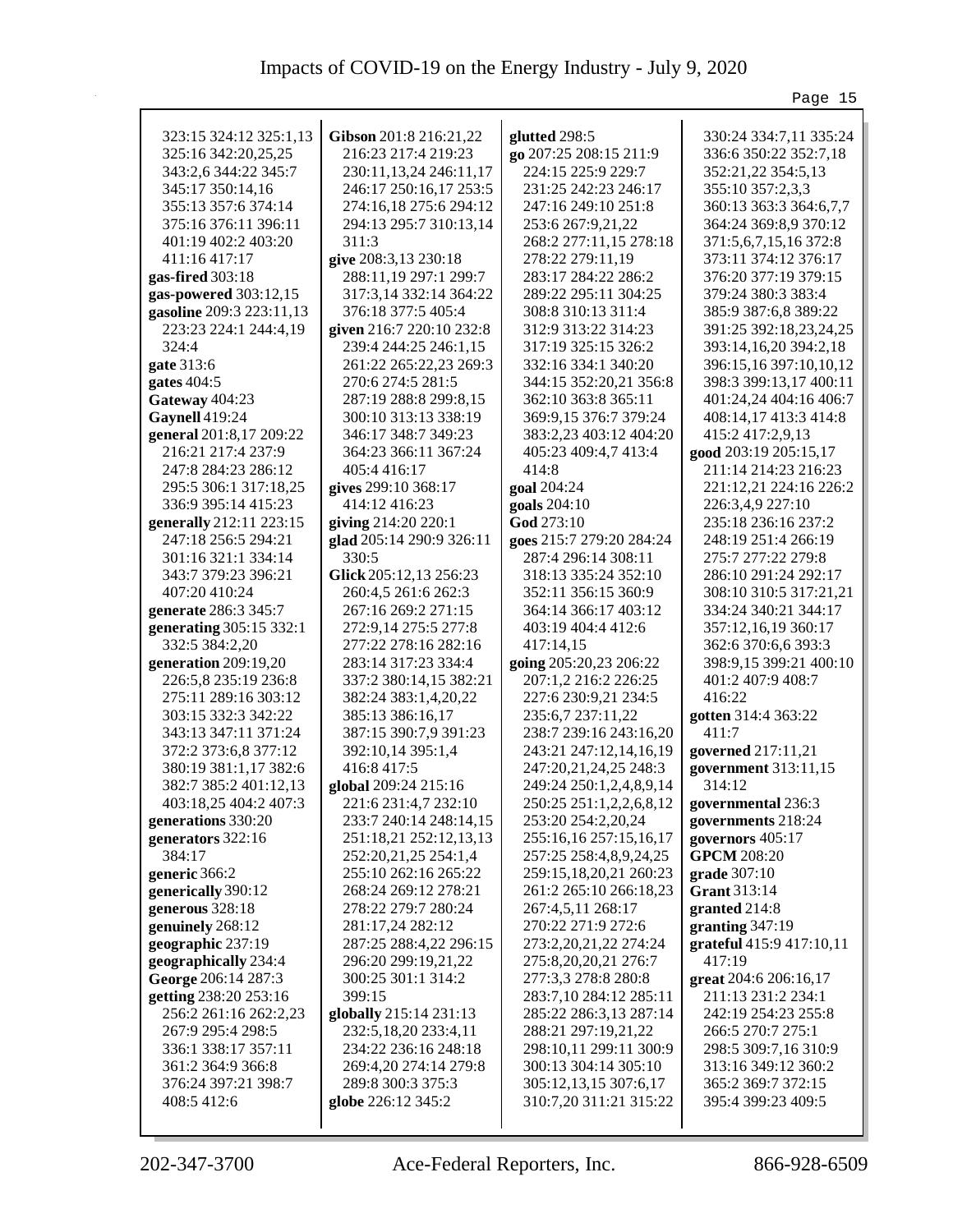|                           |                          |                         | Page 16                  |
|---------------------------|--------------------------|-------------------------|--------------------------|
|                           |                          |                         |                          |
| 412:2 414:13,18           | 237:25 238:5,10 241:9    | 230:17 254:5 292:20     | help 219:3 246:6 255:16  |
| greater 222:15 235:3      | 284:7 300:15 302:5       | 302:14 304:15 330:9     | 286:18,19,22 294:22      |
| 290:15 297:11 302:5       | gun 263:16               | happening $253:11,19$   | 298:10 329:13 332:21     |
| 346:11 366:12             | Gutierrez 201:21 326:1,2 | 304:16 397:21           | 333:17 335:11,15 348:2   |
| greatest 208:24 325:6     | 326:3,4 329:17 353:6,7   | happens 267:21,21       | 354:18 373:22 375:12     |
| greatly 257:4 414:21      | 354:3 359:16,18 367:15   | 280:21 357:18 371:8     | 394:25 412:21 417:8      |
| greener 385:7             | 367:16 372:16 373:17     | 387:12                  | <b>helped</b> 294:10     |
| greenhouse 343:6          | 377:8,11 379:25 380:17   | happily 325:5           | helpful 239:2 271:16     |
| greenlighted 366:20       | 381:2 382:21 406:3,4     | happy 203:5 239:1       | 275:6 293:20,24 297:1    |
| grew 231:13,14            | 407:11 409:7,7,8,24      | 281:20 282:9 396:5      | 335:1 364:23 370:6       |
| grid 318:11 331:4 333:9   | guys 240:10 279:16       | 411:5                   | 382:22 416:12            |
| 337:13,15,17,21 338:16    | 311:24                   | hard 211:18 241:4       | helping 203:22 313:7     |
| 340:2,8 345:6 347:8       |                          | 249:20 275:7 340:14     | 315:23 392:3 417:9       |
| 366:12 372:5 373:7,7,9    | н                        | 352:20 394:19 417:8     | helps 307:25 341:12      |
| 373:10 381:19,24          | half 225:24 232:23,25    | harder 264:3 287:17     | 388:21 395:22            |
| 382:12 385:5 406:9        | 233:21 263:3,11 264:19   | hardships 218:20 219:6  | Heretofore 262:25        |
| 409:21 412:16             | 331:14                   | <b>hat</b> $287:10$     | hey 253:19 263:6,23      |
| grids $220:9$             | hampered 396:7           | <b>hate</b> 313:23      | 408:16                   |
| ground 220:21 235:15      | hand 216:18 228:22,24    | <b>Haynes</b> 238:9     | hi 381:2                 |
| 237:24 259:8 262:11       | 229:5,16 230:12 233:13   | Haynesville 209:24      | high 227:25 230:4 231:15 |
| 284:15,17,18              | 234:17 239:7 241:23      | 210:17 258:15 259:2     | 265:21 268:16 278:21     |
| group 201:11 202:1        | 249:9 253:6 254:7        | hazards $327:12$        | 279:10 297:20 300:21     |
| 203:12 215:6 220:1,23     | 255:22 258:18 266:16     | head $263:16$           | 300:21 346:5,18 357:4    |
| 220:24 221:2 333:25       | 270:14 272:11,13         | health 205:1 213:17     | 361:22                   |
| 350:25 370:22 391:22      | 274:17 277:10 280:11     | 228:5 234:15 289:7      | high-level 316:1         |
| 392:5                     | 285:7 289:5 292:15       | 306:19 330:22,25        | high-voltage 337:10      |
| groups 267:8 325:16       | 295:8 299:1 301:20       | 337:16 339:22 344:4     | higher 212:25 220:18     |
| 392:6                     | 304:25 349:1,2,4,8       | 350:18 355:22 359:10    | 222:13 265:18 268:9,9    |
| grow 207:7 210:22         | 351:2,2 352:15 358:2     | healthcare 337:18       | 268:14 277:19 278:11     |
| 220:21 244:6 271:24       | 359:16,21,24 367:15,18   | healthy 232:16 233:3,16 | 281:2,11,21 282:12       |
| 273:12 413:21             | 369:15 382:25 389:14     | 311:12 326:8 350:14     | 285:17 286:21 293:14     |
| growing 213:9 214:1       | 392:12 398:13 399:11     | 378:9 413:19 414:9      | 296:15 325:3 326:24      |
| 216:18 227:15 231:20      | 399:25 400:18,19,22      | hear $211:11,12214:23$  | 342:14 365:21 381:15     |
| 233:10 254:18 260:20      | 406:3 409:7,25 411:2,4   | 257:6,7 282:9 283:18    | 383:9 390:16,17,17       |
| 269:21 325:2 343:5        | handcuffed 245:10        | 283:19 304:9,23 309:12  | highlight 254:11 404:15  |
| grown 279:17              | handful $226:12$         | 309:14 311:17 360:13    | highlights 362:1 399:3   |
| grows 280:5 300:9 347:7   | handicap 264:3           | 376:21,22 396:6,11      | highly $281:20$          |
| growth 207:1,2,9 210:2    | Handing 316:4            | 408:7 416:22            | highways $371:9$         |
| 210:16,19 215:17          | handle 303:19,23 332:4   | heard 297:3 362:19      | Hirshberger 415:23       |
| 216:15 227:17,20          | handled 304:4            | 363:15 414:23 416:25    | historical 276:2 370:10  |
| 228:13 231:13 232:2       | handling $291:5$         | hearing 206:23 217:18   | historically 274:20      |
| 236:14 237:13 264:22      | hands 229:2 230:25       | 290:8 309:13 383:19     | 276:12 302:23 303:23     |
| 279:21 305:7 306:17       | 256:18 257:9 259:25      | 400:24                  | history 222:24 223:1     |
| 342:25 343:8 347:5        | 271:14 275:4 278:15      | heart 337:17            | 224:2,4 244:10 245:7     |
| 397:22                    | 282:15 296:23 304:7      | heartfelt 414:19        | 245:10 246:4             |
| guarantee 367:21          | 307:18 355:8 360:1       | heavily 325:21 394:18   | hit 261:15 266:12 267:23 |
| guaranteed 325:5          | 365:1 372:11,14 383:21   | heavy $227:4$           | 267:24 352:22            |
| guard 323:18              | 386:16 390:8 395:2,23    | hedge 248:20,21 327:11  | hits $413:24$            |
| gubenatorial 405:9        | 408:1                    | hedged 246:12,25 247:18 | hitting 251:25 297:5     |
| guess 237:22 317:21       | hang 370:13              | 247:21                  | hoc $327:11$             |
| guidance 213:17 319:9     | happen 226:21 232:2      | hedges 246:23 248:24    | hold 375:10,10           |
| 322:6 367:5,12            | 256:10 257:17 259:12     | hedging $249:1$         | holder 281:8             |
| guide 387:5               | 260:23 275:8 283:3       | <b>heeded</b> 295:25    | holders 216:8 347:14     |
| guiding $382:15$          | 297:21,23 298:1 302:24   | height $251:24$         | holding 334:5 350:18     |
| GUITIERREZ 367:17         | 357:15 371:16,16 410:7   | heightened 219:9 320:7  | homage 287:3             |
| gulf 211:4 212:8 234:1,10 | happened 211:1 215:24    | held 352:1 419:18       | home 209:15 211:19       |
|                           |                          |                         |                          |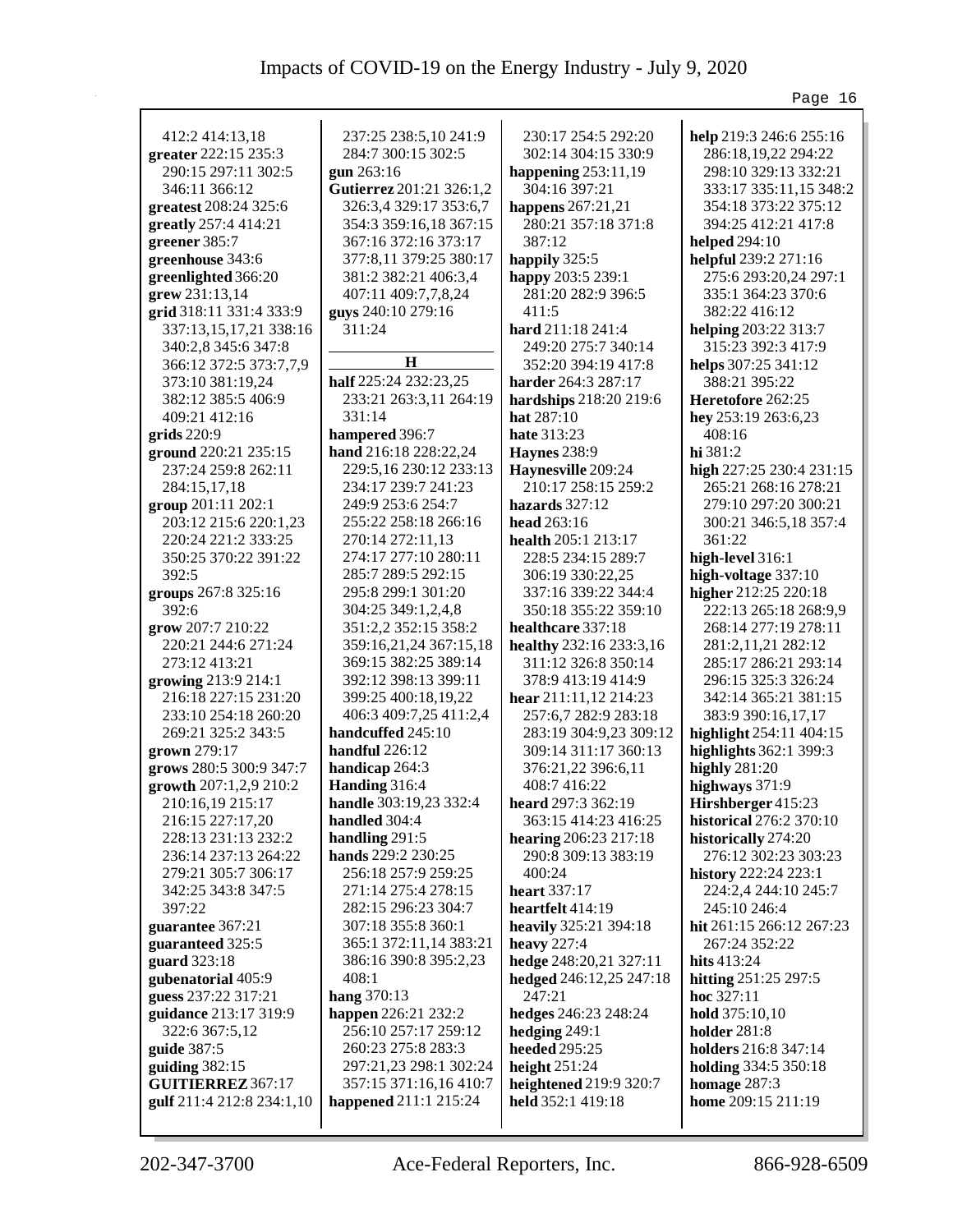|                                       |                                                |                                | Page 17                         |
|---------------------------------------|------------------------------------------------|--------------------------------|---------------------------------|
|                                       |                                                |                                |                                 |
| 214:6 237:15 250:23                   | illustrate 346:7                               | 330:1 332:13 333:1             | 357:2 358:5                     |
| 310:22 315:9,11 319:4                 | <b>image 292:5</b>                             | 337:3 339:15 340:4,13          | increased 225:21 273:9          |
| 319:5 376:9 378:8                     | <b>images</b> 330:12                           | 349:14 356:1 359:8             | 288:4 293:19 320:5,11           |
| 416:18                                | imagine 406:13                                 | 368:2 375:22 382:17            | 321:3 325:20 327:1              |
| <b>HOMER 310:3</b>                    | <b>immediate</b> 250:24 320:16                 | 387:11 388:1 389:23            | 336:16,17 339:3 347:24          |
| homes 219:14 225:15                   | 332:23                                         | 390:6 397:17 399:12            | 348:7 353:15 358:17             |
| 310:20 343:2 348:12                   | immediately 281:6 405:3                        | 405:15 410:6 412:12,14         | 381:10                          |
| honest 238:3 273:18                   | <b>immune</b> 345:3 399:13                     | 414:25                         | increases 209:14 210:25         |
| 286:14                                | <b>impact</b> 204:5 205:3,4                    | importantly 248:14             | 211:3 247:25 302:20,21          |
| honestly 207:14 267:12                | 208:25 215:23 219:6                            | 280:20 382:7 415:9             | 358:19 390:20                   |
| honor $215:4$                         | 226:14 233:20 246:14                           | 416:13                         | increasing 210:3 237:12         |
| honoring $374:16$                     | 247:5,19 249:3 258:5,7                         | imported 284:6                 | 274:7 320:23 336:3              |
| hope 204:14 205:8 256:9               | 278:2,10 289:22 315:23                         | importer 225:7                 | increasingly 287:25             |
| 261:4 305:19 310:6                    | 318:25 319:2 320:21                            | imports 238:22 252:2           | 345:9                           |
| 328:13 366:3 395:22                   | 329:23 333:8 341:3                             | 253:17 282:8,13                | <b>incredible</b> 234:13 310:15 |
| 415:7                                 | 359:1,13 368:8 372:19                          | <b>imposed</b> 270:10          | 313:14 381:4                    |
| <b>hoped</b> 410:24                   | 377:15 378:19 379:19                           | imposing $372:18$              | incredibly 234:19 307:21        |
| hopeful $255:10$                      | 390:23 402:21 410:4                            | improve 235:21 254:25          | 416:22                          |
| hopefully 207:6 247:4                 | <b>impacted</b> 208:23 213:11                  | 289:14 292:5 296:4,5,5         | incremental 213:25              |
| 256:15 294:10 315:25                  | 223:3 247:6 260:14                             | 300:23 321:9 335:10            | 343:14 368:18 394:5             |
| 334:14 417:2                          | 284:19 324:18 377:10                           | improved 224:24 324:19         | incurring $373:12$              |
| hoping 255:15 276:9                   | 378:10 396:24                                  | improvement 223:6              | incursion 272:23                |
| <b>horizon</b> 271:3 346:25           | impacting 206:23                               | 225:5 228:9 324:6              | independent 201:18              |
| horizons 344:6                        | <b>impacts</b> 200:5 203:7                     | 333:4 392:2                    | 225:2,8,11 317:18               |
| <b>Horner</b> 308:7,10 415:25         | 204:18,21 205:21,25                            | improvements 225:21            | 340:25                          |
|                                       | 206:23 211:16 212:20                           | 227:24                         | index 212:24 213:2              |
| horrifying 330:11<br>hospital 225:15  |                                                | <b>improving 296:20 326:14</b> | 324:16                          |
|                                       | 217:2,14 221:15 226:24<br>230:14 295:23 320:13 | 332:20                         | <b>India</b> 236:13 288:6       |
| hosting 211:15 224:16<br>318:1 329:22 | 324:7 325:19 337:25                            | in-office 326:10               | <b>indicate</b> 228:24 341:18   |
|                                       | 346:15 351:12 372:20                           |                                |                                 |
| hot 355:4 397:2                       |                                                | inability 224:5                | 341:20 349:3,5                  |
| hour $316:14$                         | 410:14 411:15 419:7                            | inappropriate 374:7            | indicated 229:2 342:5<br>344:3  |
| hourly 303:14,21                      | impaired 345:23                                | inaugural 296:7                |                                 |
| hours-worth 301:22                    | impediments 270:9                              | <b>incent</b> 262:21           | indicator 355:25                |
| hub 262:18 284:10                     | implement 328:9 396:23                         | incentive 340:10 368:7         | indicators 392:8                |
| huge 280:2 313:12                     | implementation 288:14                          | 412:6,14                       | <b>individual</b> 205:1 222:21  |
| hugely 394:24                         | implemented 288:12                             | incentives 383:14 393:12       | 229:12 344:6                    |
| hundreds 218:7 220:25                 | 318:16                                         | 412:13,22                      | industrial 206:21 209:8,9       |
| 306:6 364:19 404:17                   | implications 210:19                            | include 289:9 358:18           | 213:8 217:19 220:24             |
| <b>Hungry</b> 267:12                  | 253:13,23                                      | 367:2                          | 256:7 272:22 274:9              |
| hurricane 346:20                      | <b>implied</b> 336:16                          | included 207:15                | 275:13 300:20 322:14            |
| hurt 396:17,18                        | import 236:10 252:4                            | includes 319:24 331:2          | 336:4 365:15,17 380:2           |
| hurting $401:12$                      | 281:13 282:1                                   | 342:11                         | industries 211:22 218:24        |
| hydraulic 206:15                      | <b>importance</b> 222:3 267:4                  | including 204:11 209:23        | 295:14,21 304:21 309:1          |
| hydro 216:18 232:3,12                 | 321:2 337:21 348:14                            | 212:20 217:24 218:24           | 345:2,3 356:18 414:25           |
| 252:4,25 262:6 296:13                 | 350:10 399:3                                   | 237:8 272:20,21 276:11         | industry 200:6 203:8            |
| 296:15                                | <b>important</b> 206:9 210:19                  | 311:15 312:3 318:17            | 204:5 207:4 208:20              |
| hydrogen 235:11 291:16                | 212:24 217:1 221:14                            | 322:7 325:19 384:24            | 211:17 212:25 213:4             |
| 291:17,18,20 292:1                    | 226:15 229:25 230:15                           | inclusion 330:18               | 217:3,15 220:7 221:23           |
|                                       | 230:21 233:15 236:15                           | income 390:4                   | 224:23 226:11,21,23             |
|                                       | 238:8 247:2,12,16,20                           | incorporate 245:16             | 227:5 229:21,21 233:16          |
| idea 291:8                            | 252:7 266:21 268:12                            | incorporated 213:16            | 242:24 243:3,19 246:6           |
| <b>ideal</b> 375:25                   | 272:19 286:4 293:2                             | increase 210:13 237:17         | 250:2,24 254:12,14,20           |
| identified 213:22                     | 294:4,18 301:24 302:2                          | 246:14 251:7 259:16            | 255:20 257:18 273:18            |
| identify 409:2                        | 303:25 304:20 307:25                           | 268:1 286:14 294:7             | 273:21 276:10 279:16            |
| identifying 341:2                     | 315:2,15 318:2 321:7                           | 298:18 300:6,17 323:24         | 286:7 289:8,9,10,14             |
| ignored 236:22                        | 324:18 328:1,7 329:22                          | 347:23 354:7 355:23            | 290:12,17 291:3,5,6,10          |
|                                       |                                                |                                |                                 |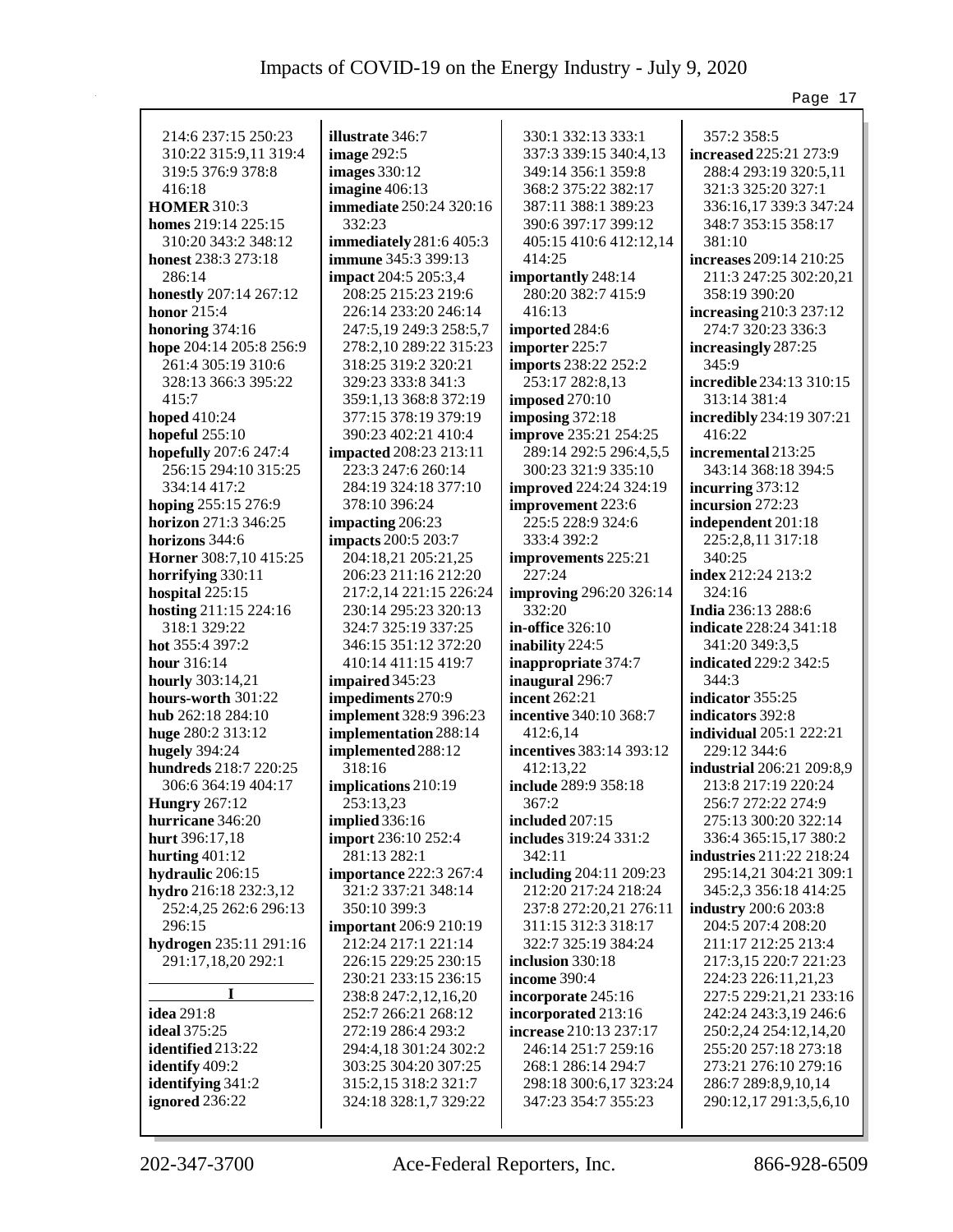|                                          |                                   |                                | Page 18                         |
|------------------------------------------|-----------------------------------|--------------------------------|---------------------------------|
|                                          |                                   |                                |                                 |
| 291:24 292:5,8,18<br>293:24 296:4 298:25 | <b>initial</b> 307:12 317:3       | 281:2 343:18,22 374:15         | 414:12<br>invitation 340:23     |
|                                          | 381:15,22                         | Internet 270:22                |                                 |
| 299:15 302:1,12 303:22                   | injection 300:22 302:16<br>302:22 | interrelated 268:6             | <b>invite</b> 413:6             |
| 305:25 306:3,13,20,21                    |                                   | interrupt 208:11 317:12        | inviting 215:2 321:25           |
| 307:6 308:14 309:2                       | innovate 232:16                   | interruption 326:22            | 334:6 336:20 340:16             |
| 311:1 312:24 313:13                      | innovating 327:21                 | interstate 211:21 221:3        | <b>involve</b> 236:4 291:19     |
| 314:18 321:1 323:18                      | <b>Innovation</b> 415:18          | 237:18 239:11,16               | involved 238:2 261:24           |
| 324:25 325:3 327:13                      | inputs 220:15 391:15              | 401:19                         | 268:8 292:3 312:25              |
| 329:24 331:25 335:2                      | inputting 360:25                  | intervention 327:11            | 314:18 316:20 372:25            |
| 336:17 346:3 354:22                      | inquiry 366:1                     | 353:19,22 367:24               | 387:22,22                       |
| 363:22 364:2 371:4                       | <b>insert</b> 291:25              | 409:17                         | involvement 296:3               |
| 381:5 385:3 387:25,25                    | insight 297:1                     | intimately 204:20              | involves 395:7                  |
| 402:23 407:10,17,22                      | <b>insist</b> 329:13              | intraday 230:19                | <b>IOUs</b> 320:8               |
| 408:6 409:11 419:7                       | instability 293:12                | intransigence 389:10           | <b>Island</b> 281:15            |
| inefficiencies 286:20                    | install $256:11$                  | intransigent 388:10            | ISO 318:1,9 319:13              |
| ineligible 218:25                        | instances 242:3                   | introduce 207:25 214:21        | 320:22 321:6 355:13             |
| <b>inflation</b> 324:19,20,24            | instant 323:18,22 364:15          | 220:2 357:21,22                | 358:9 376:15 413:9              |
| inflationary 324:23                      | 411:13                            | introduced 356:19              | <b>ISO's</b> 318:6              |
| influence 226:12 255:1                   | instill 348:8                     | invention 287:5,5              | ISO/RTO 201:19 317:19           |
| 305:19 354:21                            | <b>Institute</b> 202:2 334:1      | inventory 351:15               | ISOs 320:23 321:4 358:9         |
| influenced 396:15                        | instituted 373:24                 | invest 325:8 328:17,20         | 376:19 377:1 413:16             |
| <b>influences</b> 226:18,19              | instream 385:4                    | 340:7 347:10 371:20            | issuances 338:13                |
| <b>influx</b> 390:24                     | instruction 355:2                 | 385:6 397:8 399:6,8            | <b>issue</b> 224:9 230:17       |
| information 296:3                        | instructive 410:2                 | invested 384:23                | 239:19 267:17 276:1,12          |
| 342:10,11 358:9,13,15                    | instrument 327:10                 | investing 331:2 344:25         | 283:12 284:16 290:3             |
| 371:19 389:18 417:1                      | insurance 359:12                  | 396:13 397:22 402:14           | 291:6 297:2,3,15                |
| informative 229:10                       | insurgents 237:2                  | 402:24 407:7 409:21            | 303:12,24,25 305:3              |
| 307:21 408:4 413:8                       | insuring 301:6                    | <b>investment</b> 209:22 210:2 | 316:2 319:16 323:20             |
| 416:12,22                                | integrate 382:3 385:8             | 241:16 261:3 267:10,13         | 334:22 354:17,18 365:3          |
| informed 410:15                          | integrated 263:1 300:24           | 280:19 302:13 307:10           | 365:13 371:17 377:2             |
| infrastructure 204:9                     | integrity 327:14                  | 327:23 331:9 332:24            | 401:6 409:2                     |
| 209:23 213:15 214:14                     | intend 410:24                     | 338:21 339:13,17,23            | issued 214:8 295:19             |
| 216:8,14 219:6,13                        | intended 319:19                   | 340:3,11 341:3 342:1,1         | 307:14,15 319:4 325:12          |
| 221:16 231:7 232:21                      | intense $236:18$                  | 343:18,19 345:15 347:1         | <b>issues</b> $204:22$ $205:10$ |
| 237:18 240:13,16 241:1                   | intensity 345:12                  | 371:10 373:8,9 375:24          | 206:9 207:16,16 219:10          |
| 241:4,8 255:25 256:1,5                   | intensive 220:24 387:25           | 396:6,17 398:16,23             | 228:23 237:5 238:7,19           |
| 256:11,13,13 258:12                      | 394:17                            | 401:8,11                       | 251:1 261:22 275:15             |
| 262:22 263:18 269:11                     | inter-straights 354:9             | investments 266:23 306:5       | 283:21 289:10 290:25            |
| 270:9 281:13,23 284:20                   | interact 266:9 311:14             | 306:25 327:25 331:24           | 291:1,2,2 303:10 304:3          |
| 289:2 299:22,23 300:11                   | interacting 310:20                | 332:16,19,19 343:25            | 304:11 305:18 311:15            |
| 301:2,5 306:3,7,25                       | interaction 350:21                | 345:6,18 347:6,8               | 311:24 315:10 316:1             |
| 307:16 315:19 322:5                      | Interconnection 337:12            | 371:14 372:7 373:5,7           | 318:4 321:10 323:6              |
| 323:5,11 331:5,11,24                     | interest 273:1 277:25             | 382:2 387:16,17,24             | 330:1,4 334:14 336:7            |
| 336:11 339:13,17,23                      | 306:4 307:2,14 341:5              | 389:23 402:13,17               | 338:5 352:7,22 354:22           |
| 340:2,8 341:12 342:20                    | 342:12 343:5 385:1                | investor 227:13 371:14         | 356:1 359:12 360:3,6            |
| 343:1,12 345:8 347:4,7                   | 405:12                            | 387:1                          | 360:11 361:14 362:4,7           |
| 349:16 360:7,17,22,24                    | interested 206:22 276:11          | <b>Investor's 341:25 342:2</b> | 363:13 368:12 374:14            |
| 361:21 366:6,9 371:7                     | 283:22 289:11 314:12              | investor-owned 358:7           | 376:20 377:3 378:19             |
| 371:21 374:19 379:13                     | interesting 229:10 240:10         | <b>investors</b> 255:19 267:10 | 379:9,15,20 401:15              |
| 379:21 387:20 396:14                     | 276:1,4 304:9 413:7               | 305:13,19 325:2,8              | 405:20 407:1 408:19,24          |
| 396:17 397:8,15 399:24                   | <b>interests</b> 273:1 290:4      | 328:16,20 332:14 341:1         | 414:24                          |
| 405:13,14 414:6 415:20                   | intermittency 232:4               | 341:12 348:9,19 368:7          | items 203:9                     |
| 417:12                                   | intermittent 332:5                | 368:17 371:3,13,19             | $\bf J$                         |
| ingredients 336:18                       | internalize 377:21                | 384:23 388:18 389:22           |                                 |
| inherent 414:7                           | internally 386:1                  | 397:11 398:2 400:7             | <b>January</b> 209:6,13 375:6   |
| inhibits 370:10                          | international 261:23              | 409:16,21 410:21               | Japan 261:18,19                 |
|                                          |                                   |                                |                                 |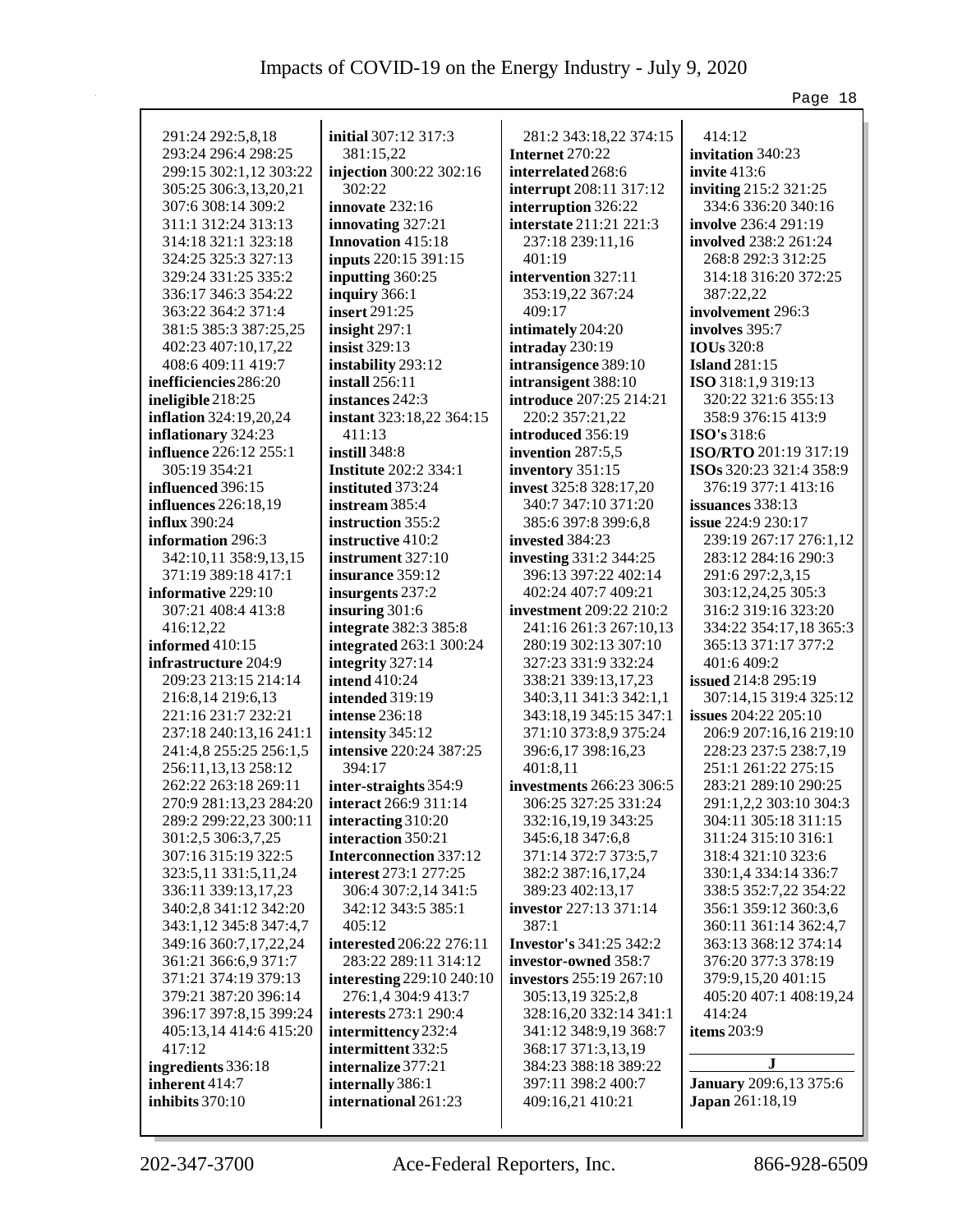|                                                                                                                                                                                                                                                                                                                                                                                                                                                                                                                                                                                                                                                                                                                                                                                                                                                                                                                                                                                                                                                                                    |                                                                                                                                                                                                                                                                                                                                                                                                                                                                                                                                                                                                                                                                                                                                                                                                                                                                                                                                                                                                                                                                                                                                                                                        |                                                                                                                                                                                                                                                                                                                                                                                                                                                                                                                                                                                                                                                                                                                                                                                                                                                                                                                                                                                                                                                                                                                                                                                                                                                                          | Page 19                                                                                                                                                                                                                                                                                                                                                                                                                                                                                                                                                                                                                                                                                                                                                                                                                                                                                                                                                                                                                                          |
|------------------------------------------------------------------------------------------------------------------------------------------------------------------------------------------------------------------------------------------------------------------------------------------------------------------------------------------------------------------------------------------------------------------------------------------------------------------------------------------------------------------------------------------------------------------------------------------------------------------------------------------------------------------------------------------------------------------------------------------------------------------------------------------------------------------------------------------------------------------------------------------------------------------------------------------------------------------------------------------------------------------------------------------------------------------------------------|----------------------------------------------------------------------------------------------------------------------------------------------------------------------------------------------------------------------------------------------------------------------------------------------------------------------------------------------------------------------------------------------------------------------------------------------------------------------------------------------------------------------------------------------------------------------------------------------------------------------------------------------------------------------------------------------------------------------------------------------------------------------------------------------------------------------------------------------------------------------------------------------------------------------------------------------------------------------------------------------------------------------------------------------------------------------------------------------------------------------------------------------------------------------------------------|--------------------------------------------------------------------------------------------------------------------------------------------------------------------------------------------------------------------------------------------------------------------------------------------------------------------------------------------------------------------------------------------------------------------------------------------------------------------------------------------------------------------------------------------------------------------------------------------------------------------------------------------------------------------------------------------------------------------------------------------------------------------------------------------------------------------------------------------------------------------------------------------------------------------------------------------------------------------------------------------------------------------------------------------------------------------------------------------------------------------------------------------------------------------------------------------------------------------------------------------------------------------------|--------------------------------------------------------------------------------------------------------------------------------------------------------------------------------------------------------------------------------------------------------------------------------------------------------------------------------------------------------------------------------------------------------------------------------------------------------------------------------------------------------------------------------------------------------------------------------------------------------------------------------------------------------------------------------------------------------------------------------------------------------------------------------------------------------------------------------------------------------------------------------------------------------------------------------------------------------------------------------------------------------------------------------------------------|
| jeopardized 345:24<br>jeopardizes 327:14<br>Jersey 404:18 405:23<br>jet 209:2 222:2,8,12,19<br>223:8, 10, 12, 17, 22, 24<br>224:5,7 243:13,20,22<br>244:2,18 245:12 246:2<br>246:8 250:9,11,12<br>292:25 324:4 417:18<br>job 205:17 236:19 247:7<br>249:18 287:17 309:7,16<br>310:2 313:7 318:19<br>339:21 385:3 404:6<br>408:5 409:11 414:13<br>416:17<br>jobs 207:9 339:18<br>join 228:18<br>joined 204:1 295:17<br>414:20<br>joining 206:6 207:24<br>415:5<br>Jones 201:23 329:18,20<br>329:21 333:24 354:4,5<br>362:16,17 363:10<br>370:23,25 372:10<br>383:20,23,24 385:11<br>402:6,7 403:2,6<br><b>Jordan</b> 238:13<br>July 200:12 251:7 344:3<br>375:7 419:17<br>jump 229:18 350:6<br>jumped 257:10<br>jumping 369:9 376:6<br>June 209:13 215:21<br>223:7,11,12 336:1<br>343:16 390:18 391:2,9<br>jurisdiction 284:21<br>jurisdictional 297:14<br>367:5,12 410:11<br>justified 242:5<br>justify 259:5,10 268:15<br>284:18<br>K<br><b>Karen</b> 416:2<br><b>keenly</b> 320:14<br>keep 214:9 229:25 248:4<br>254:24 270:7 287:21<br>294:23 300:7 308:18<br>311:12,13 312:4,5 | 331:6 358:23 362:21<br>409:12 410:22 413:16<br>417:12,17,17,17,18<br>keeps 350:13<br>kept 311:19,20,20<br>key 221:20 276:13 277:6<br>293:17 294:2 298:25<br>299:5 301:6 311:8<br>335:15 336:14 338:15<br>351:11 361:18,19<br>376:18<br>keys 255:18<br>Keystone 364:1<br>kids 311:18<br><b>Kimberly</b> 201:20 308:7,9<br>316:5 321:15,17 415:25<br>$\lim d 232:19 247:11$<br>250:20 251:13 253:7<br>259:13 260:11,22 261:7<br>268:25 273:6 278:2<br>280:22 281:25 282:6<br>302:7 303:17 306:19<br>335:15 380:25 386:17<br>387:5 397:6 401:22<br>402:24 405:7,8 413:4<br><b>Kinder</b> 201:20 321:15,18<br>322:2 323:21 397:6<br>kinds 208:10 237:4 274:3<br>292:6 302:1 317:11<br>335:9 373:14 387:2<br>Kingston 415:18<br>knew 287:15<br>know 206:9,9,13,14,16<br>206:21 207:23 212:9<br>216:2 229:18,19,23<br>230:1,5 233:17,20<br>234:2,3,9,20 236:19<br>237:7,10,21,25 238:13<br>238:16,19,24 239:10<br>240:3,20 241:13 242:9<br>242:11 243:11, 12, 15, 17<br>243:20 244:8,11,13,23<br>244:24 245:12,22,24,24<br>246:6 248:12,16,19,20<br>249:11,12,22,25 250:3<br>250:4,5 253:8 254:12<br>254:18,22,24 255:6,7<br>255:11,17,18 256:9<br>257:13,21 258:3,11<br>259:13 260:22 261:1 | 277:18,20,23,23 278:12<br>278:18,19 279:7 280:8<br>280:8,15 282:22 283:3<br>283:4,25 284:4,6,9,25<br>285:2,12,13,20,22,23<br>286:3,4,6,8,9,12,12,19<br>286:21,22 290:19<br>291:11, 13, 25 292:13, 18<br>292:20,21 293:3,6,10<br>293:10,19,22,23 294:1<br>294:5 295:12 297:9,22<br>297:24 298:2,3,11,24<br>299:2 303:17 304:19,21<br>305:6, 10, 11, 18 306: 17<br>307:7,24 308:20,24<br>309:6,8,9,21 311:6,15<br>311:18 313:8,11,15,23<br>314:1,6,7,8,10,19 315:1<br>315:4,5,6,15,16,18<br>323:11 330:4 331:3<br>335:2 336:9 349:19<br>350:15,19 351:6,7,10<br>351:15,24 352:4,6,7,9<br>352:10,19 353:11,24,25<br>354:17 356:6,8,13,16<br>356:18,19,24,25 357:2<br>357:5,9,11,14,16,19,21<br>357:23 359:1 361:6,12<br>361:21 362:9 363:14,15<br>363:20,20,21,23,25<br>364:4,6,8,10,14,21<br>365:16 367:23 368:2,4<br>368:6 369:7,8,22,22<br>370:2,2,3,4,6,13,20,22<br>371:4,23 373:19,24<br>374:1,1,5,7,8 375:15<br>376:8,12,24 377:3,20<br>377:22,25 378:3,11,13<br>378:15,16,20,20,25<br>379:2,5,6 381:4,8,9,11<br>381:14,15,16,18,21,23<br>382:5,6,6,12,18,19,19<br>383:4,18 385:14,24,25<br>386:3,7,8,9,12,12,14,25<br>387:5,18 388:16 389:9<br>390:1 391:8,10 392:3<br>392:17 393:4,7,10,16<br>393:22,23,25 394:1,2,3<br>394:6,13,15,20,21<br>396:5,12 397:8,9,10,15 | 407:14,15,19,20,21,22<br>408:24 409:9,10,13,19<br>409:20 410:3,3 411:7,8<br>411:10,18,21,25 412:2<br>412:3,3,5,8,10,11,13,15<br>412:21,23 413:9,12<br>415:7 416:21<br>knowing 250:8 251:1<br>knowledge 333:7<br><b>known</b> 339:5<br>knows 269:17 273:10<br>384:1<br><b>Korea</b> 236:3,4<br>L<br>labor 351:13 366:18<br>385:22<br>lack 254:17 284:14 331:9<br>332:10 338:7 353:22<br>372:23 383:8,12 388:11<br>404:17<br>lag 373:2<br>laid 237:16<br>Lakehead 212:3<br>land 351:21 404:20<br>landscape 266:7<br>language 335:18<br>lapse 220:11<br>large 212:8 218:25<br>220:24 221:2 230:2<br>236:11 261:9 264:3,15<br>302:20 337:11 362:10<br>368:3,6 371:25 386:3,7<br>large-scale 256:1<br>largely 211:3 236:8,8<br>257:11 262:25 289:14<br>296:2 305:6 383:12<br>larger 239:14 245:13<br>354:13<br>largest 216:8,12 220:15<br>222:22 224:20 225:12<br>225:13 228:10 337:7,10<br>337:14 344:21<br>late 218:5 288:16 347:19<br>launching 234:9 255:11<br>lay 234:12 250:7<br>layoffs 247:7<br>lead 210:11 323:12<br>399:20<br>leader 254:15 |
| 318:23 319:10 322:10<br>326:7 330:23,25 348:19<br>367:2 387:9,13 388:21<br>398:9,10 410:14 415:1<br>417:9,10<br>keeping 275:1 314:19                                                                                                                                                                                                                                                                                                                                                                                                                                                                                                                                                                                                                                                                                                                                                                                                                                                                                                                                               | 262:4,19 263:6 266:19<br>267:13 268:7,8 269:13<br>270:16,17,20 271:6,7,8<br>271:9 273:8,10,14<br>275:10 276:18,19,21,21<br>276:22,23 277:1,4,12                                                                                                                                                                                                                                                                                                                                                                                                                                                                                                                                                                                                                                                                                                                                                                                                                                                                                                                                                                                                                                        | 397:23 398:15 399:3,4<br>399:4,5,8,14,25 400:12<br>401:2,15 402:9,22,23<br>403:5,6,6,10,12,12,13<br>403:19,23 404:1,3,16<br>406:10,11,12,25 407:2                                                                                                                                                                                                                                                                                                                                                                                                                                                                                                                                                                                                                                                                                                                                                                                                                                                                                                                                                                                                                                                                                                                        | leading $417:20$<br>leads $383:8$<br>learn 205:20,23<br>learned 205:16 242:8<br>249:5 312:6 415:7<br>learning $251:15$                                                                                                                                                                                                                                                                                                                                                                                                                                                                                                                                                                                                                                                                                                                                                                                                                                                                                                                           |
|                                                                                                                                                                                                                                                                                                                                                                                                                                                                                                                                                                                                                                                                                                                                                                                                                                                                                                                                                                                                                                                                                    |                                                                                                                                                                                                                                                                                                                                                                                                                                                                                                                                                                                                                                                                                                                                                                                                                                                                                                                                                                                                                                                                                                                                                                                        |                                                                                                                                                                                                                                                                                                                                                                                                                                                                                                                                                                                                                                                                                                                                                                                                                                                                                                                                                                                                                                                                                                                                                                                                                                                                          |                                                                                                                                                                                                                                                                                                                                                                                                                                                                                                                                                                                                                                                                                                                                                                                                                                                                                                                                                                                                                                                  |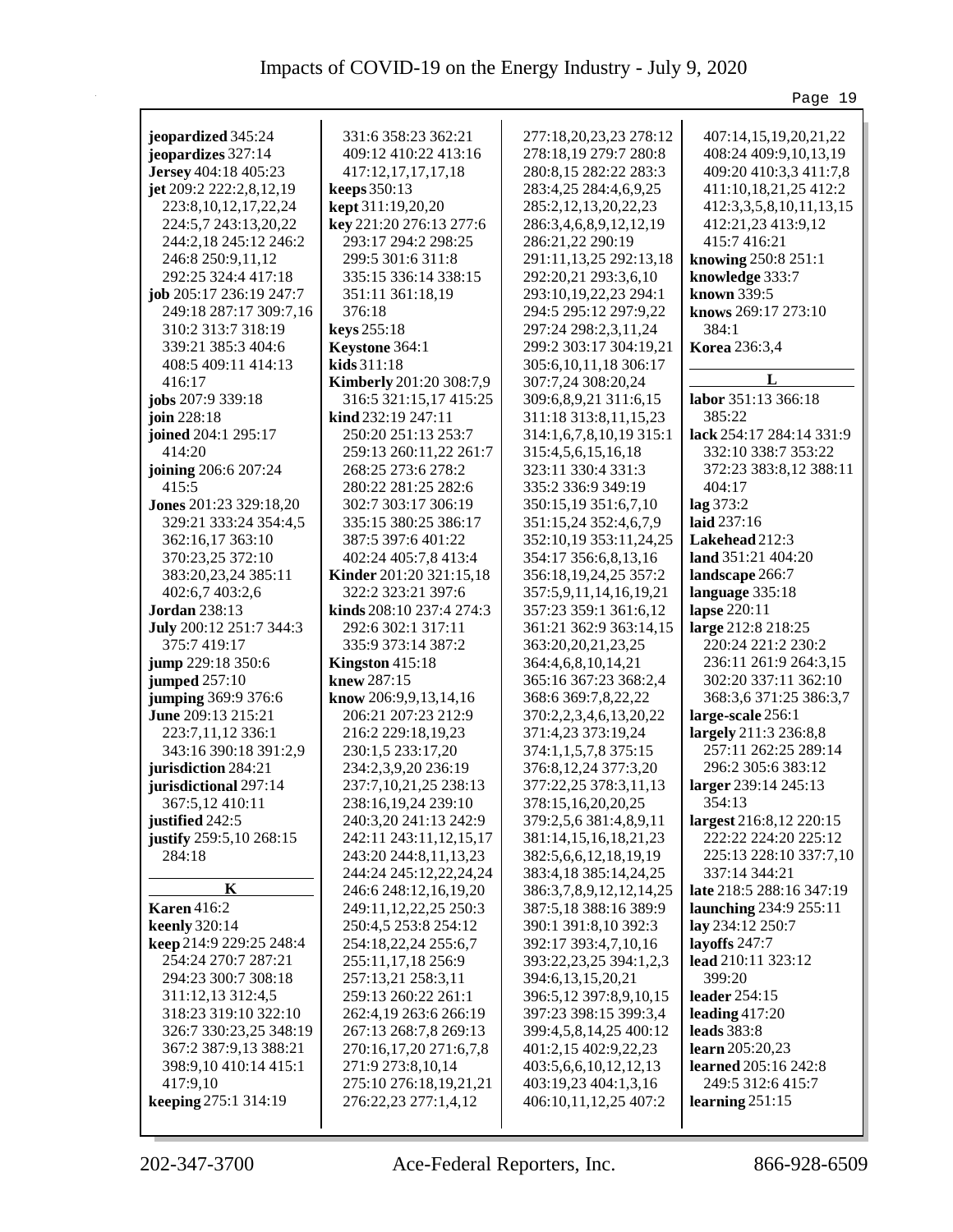|                           |                           |                               | Page 20                   |
|---------------------------|---------------------------|-------------------------------|---------------------------|
|                           |                           |                               |                           |
| leave 408:23 411:6 412:2  | limits $278:21$           | 268:10,11,24 269:6,21         | longer 204:4 210:3 214:4  |
| 413:8,15 414:4,10         | line 218:17 244:22,24     | 270:11 271:17,24              | 214:5 228:13 266:3        |
| leaving 272:5 399:15      | 245:1 246:4 249:14        | 272:20 274:12,20,25           | 273:24 274:12 306:18      |
| 409:2                     | 293:1 310:16 313:5        | 275:14 278:5 279:2            | 311:16 360:20 384:25      |
| led 225:5 381:3 415:6     | 331:16 352:17 383:11      | 281:7,9,19 282:12             | 385:1 395:19 399:20       |
| left 270:2 359:18,24      | 390:16 403:8              | 285:1 286:23 288:9,20         | longer-term 342:24        |
| legacy 306:1 333:7        | <b>linear</b> 323:11      | 289:9 295:13 297:24           | look $204:7211:6216:1$    |
| legislation 341:2 346:15  | lines 224:2 310:19 331:22 | 300:20 321:20 322:15          | 219:19,22 221:6 224:11    |
| lenders $347:14$          | 396:23                    | 341:9 343:15 344:1            | 231:6 239:13,18,19,25     |
| lengthy $223:21$          | liquefaction 263:2,7      | 374:14,16,18 375:3,20         | 240:7,20 242:3,16         |
| lens $308:24$             | 265:17,24 269:25          | 392:16,21,24                  | 248:10,14,16,17 249:1     |
| lessen 393:11             | liquefied 276:3           | load 337:25 338:19,23         | 258:3 263:23 271:11       |
| lesser $373:8$            | liquid 262:20 265:8 266:5 | 351:8 359:10 371:25           | 273:3 275:16,18,21        |
| lessons 249:5 251:15      | 276:11 342:20 343:8       | 372:18 373:4,19 384:7         | 282:23 286:11 294:5       |
| 308:13 312:6              | 374:22                    | 403:15,18                     | 296:18 302:14 305:4       |
| let's $291:1,19303:18$    | liquidity 201:15 316:22   | loads 213:9 303:19 339:8      | 308:24 315:1 316:10       |
| 341:7                     | 317:1 318:4 320:15,18     | 359:13,14                     | 321:13 325:23 334:7       |
| <b>letter</b> 334:20      | 326:20,23 338:4,7,8       | loan $384:23$                 | 336:20 340:16 341:14      |
| level 219:16 227:25       | 348:18 360:4 367:6,13     | <b>loans</b> 338:9            | 344:12 348:20 354:22      |
| 232:19 279:15 280:5       | 378:19,22,23 395:7        | lobbyists 341:4               | 363:3 369:11 370:20,21    |
| 281:25 294:16 296:19      | liquids 211:22,25 212:2,4 | local 217:11 218:24           | 370:21 371:13 372:8       |
| 298:15 299:11 301:7       | 214:12 321:20 324:16      | 219:16 235:21 236:9           | 381:14 382:10 390:25      |
| 311:11,11,21 336:4        | 324:24 325:1              | 239:14 247:23 268:14          | 391:16,21 393:20,22       |
| 342:17 352:11 356:23      | listen $408:5$            | 322:15 332:20 351:25          | 394:17 401:18 402:1,2     |
| 391:24 404:4 407:16       | little 205:20,23 215:18   | 352:4,11 361:19 407:2         | 403:11 406:5,21           |
| levels 223:12 224:4 226:8 | 243:6 247:22 249:3        | locally-owned 217:21          | looked 377:3 390:21       |
| 250:14 269:7,8 297:20     | 250:20 251:18 267:17      | location 210:18 404:1         | looking 206:8 207:14,18   |
| 313:15 340:11 351:15      | 283:23 287:12 295:10      | <b>locations</b> 210:12 234:3 | 248:23 253:18 270:16      |
| 353:16 354:2 375:16       | 299:18,20,25 300:4,4      | lock 393:17                   | 276:16 278:5 306:8        |
| 378:12 392:4,9            | 302:8 303:8 304:14,15     | lock-downs 209:1              | 348:4 353:1 359:1         |
| Lewandowski 201:10        | 309:19 334:10,12          | logical 242:7                 | 390:3 391:5 401:16        |
| 219:24 220:1,3,4,13       | 365:22 369:2 380:7        | logistics 234:7               | 403:24,24,25              |
| 221:8 246:11 248:6,7      | 387:4 395:20 396:5        | long 211:4 225:7 231:17       | looks 248:10 317:7        |
| 271:17 272:1 277:9,11     | 397:16 400:6              | 232:20 253:23 256:14          | 408:11                    |
| 277:23 278:19 308:12      | live $371:13399:24$       | 258:6 260:25 264:16           | loose 265:2               |
| 309:5,6,12,15             | <b>lived</b> 273:8        | 270:3 271:8 274:23            | loosen $264:6$            |
| Lewis $415:20$            | lives 230:23              | 295:25 332:9 365:11,16        | loosening 283:8           |
| liabilities 282:24 283:8  | livestreamed 203:13       | 379:3,24,25 380:10            | lose 226:15               |
| license 289:12 292:12     | livestreaming 316:19      | 394:19 399:24 400:8           | loss 374:20               |
| 295:12,23 305:17          | living 333:5 409:10       | 404:19                        | losses 218:22 219:3 247:8 |
| <b>licensed</b> 208:19    | LNG 204:19,21 209:8,12    | long-haul 222:8 227:8         | 327:1,5,5                 |
| licensing 291:8           | 209:24 211:4,5 213:9      | long-run 234:25 289:7,7       | lost 218:20 247:17 387:3  |
| lies $244:13$             | 215:8, 10, 11, 17, 23     | long-standing 238:19          | lot 204:17 205:14,16      |
| life 220:17 331:17 404:24 | 216:1,13,16 226:10        | long-term 204:22 231:4        | 223:14 234:1 235:25       |
| lifecycle 228:4 296:13    | 231:4,6,12,20,20,23       | 241:19 256:12 257:4           | 239:4 242:3 243:15,18     |
| lifeline 313:12           | 232:7,19,24,25 233:16     | 263:16,24 264:10,11,12        | 243:24 244:9,23 245:1     |
| lift $335:12$             | 233:18, 22, 23, 25 234: 5 | 264:14 265:6,12 272:17        | 245:22 251:15 254:9,19    |
| lifters 314:7             | 234:9 235:1,3,16,17       | 273:3,21 280:8 282:25         | 255:14,15 257:11          |
| light 237:16 365:8 413:17 | 236:10,10,12,14 237:3     | 284:2 297:16 320:13           | 261:15,19 262:1 265:3     |
| lights 310:23 331:1       | 237:24 238:14,22          | 332:10 336:15 338:13          | 277:2 278:8 279:23        |
| 409:12 417:17             | 240:13 241:1,12,19        | 340:6 343:7 344:10            | 281:12,13 282:24          |
| Likewise 416:20           | 248:16 252:1,12 255:9     | 346:12 357:24 367:4           | 283:21 284:9 285:12       |
| limbo 323:19              | 255:11,13,17 256:7        | 371:17 374:22,23              | 286:7 287:4,17 288:1      |
| limit 210:23              | 261:7, 11, 23 262: 14, 25 | 375:11 376:11 387:24          | 292:8 293:12 295:22       |
| limited 248:3 290:20      | 263:19,25 264:2,7,8,18    | 393:12,14,19 411:9            | 297:1 299:3 303:6         |
| 322:25 363:16 385:22      | 265:13 267:12,17 268:4    | 412:10 414:6                  | 304:18 307:22,22 335:5    |
|                           |                           |                               |                           |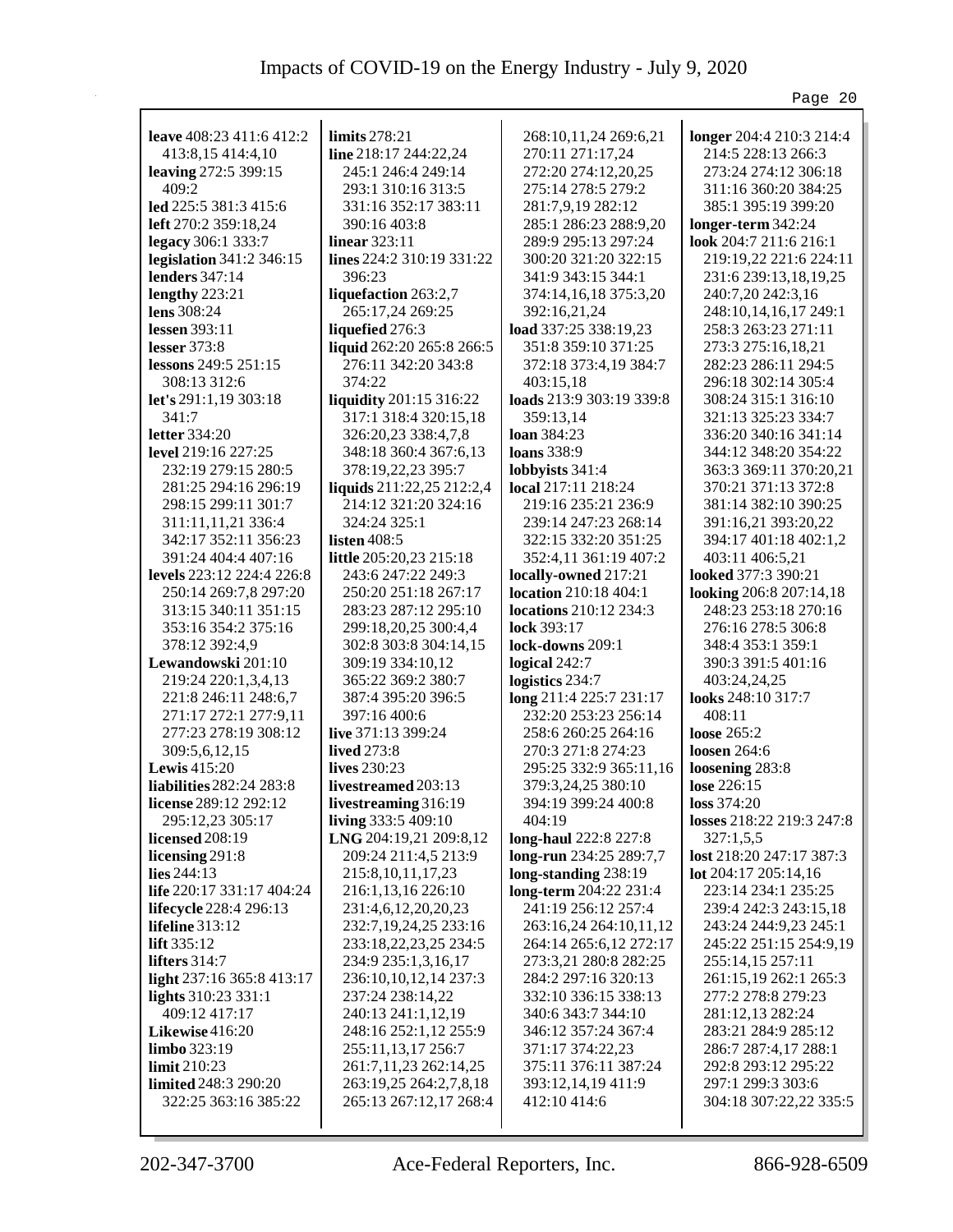|                                              |                                               |                                              | Page 21                                    |
|----------------------------------------------|-----------------------------------------------|----------------------------------------------|--------------------------------------------|
|                                              |                                               |                                              |                                            |
| 335:21 336:8 356:18                          | 358:12 409:12                                 | 216:17,17 228:6,15                           | 413:18,20                                  |
| 363:15 364:2 366:14                          | maintenance 333:4                             | 230:8 231:11,12,13,23                        | marks 327:17                               |
| 373:7,22 374:24 375:5                        | 338:21 358:22 379:17                          | 232:7 233:19,25 234:2                        | mask 203:22 205:14                         |
| 379:1 380:3 382:23                           | 398:18                                        | 234:4 235:1 241:3,20                         | masks 322:8                                |
| 386:19 387:22 390:16                         | major 210:18 221:20                           | 252:12,21 254:4 255:3                        | massive 212:9 279:22                       |
| 391:5 393:4,4 396:16                         | 223:22 227:8 236:24                           | 257:12 258:9,24 261:2                        | material 351:13 375:8                      |
| 403:18 405:19 408:19<br>408:20 411:20 412:22 | 243:24 244:18 245:7                           | 262:14,25 263:3,4,15                         | 385:23 394:25                              |
| 415:7 416:15,23,25                           | 252:21 253:9,25 329:11<br>351:16 353:8 361:25 | 263:19 264:5,7,18,20<br>264:22 265:7,8,22,24 | materially 391:2<br>materials 292:3        |
| 417:1                                        | 362:23 366:9 383:11                           | 266:14 268:24 269:4,5                        | mathematical 369:10                        |
| lots 312:6,6                                 | 384:20                                        | 269:21 272:24 278:20                         | Matt 201:12 221:9,17                       |
| Louisiana 238:9                              | majority 311:7                                | 278:22 279:7,10 280:21                       | 308:17                                     |
| <b>love</b> 283:4                            | making 270:23 285:4                           | 281:17 288:5 297:5                           | matter 259:9 285:16                        |
| low 209:18 211:5 247:24                      | 291:19 335:8 336:13                           | 298:4,9 299:20,21                            | 292:9 369:24 381:13                        |
| 258:15 259:14 263:15                         | 382:20 385:4 388:13                           | 300:8,9,13,18 302:25                         | 419:5                                      |
| 265:18,25 279:10                             | 415:11                                        | 319:22,24 320:3,6,8,18                       | matters 203:16                             |
| 285:18,25 292:23 297:4                       | Malaysia 268:18                               | 323:3 326:18,24 327:13                       | Mauricio 201:21 326:1,4                    |
| 306:4 307:2 336:15                           | manage 248:22 332:25                          | 327:14,23 328:6,9,21                         | mcf 234:8                                  |
| 367:25 369:3,3 375:14                        | 333:20 349:21 352:2                           | 328:24 329:14 336:16                         | McKinley 416:1                             |
| 391:8                                        | 361:13 398:21 409:14                          | 338:2,13 339:15 341:14                       | McNamee 206:5 283:16                       |
| <b>low-cost</b> 220:20                       | managed 338:15                                | 342:1,3,8 343:24 344:5                       | 283:17,20 296:23,25                        |
| low-priced 209:21                            | management 220:16                             | 346:9,11 349:25 353:3                        | 303:24 304:7,8 307:20                      |
| lower 210:3,4 212:13                         | 311:11 333:5,10 382:9                         | 355:14 358:6,22 365:5                        | 308:1 310:7 317:23                         |
| 226:3,4 229:5 244:3                          | 406:15                                        | 365:23 367:6,14 370:5                        | 334:4 337:2 396:2                          |
| 271:3 294:14 328:19                          | Manager 201:8 216:21                          | 370:11,12,15 371:24                          | 398:11 400:23 404:13                       |
| 341:20 342:4,12,14                           | 217:4                                         | 374:21 376:3,11 379:4                        | 406:4 408:1,2,10                           |
| 343:6,13 349:7 353:11                        | managing 201:12 202:6                         | 384:9,19 388:22 391:7                        | 416:20                                     |
| 365:18 373:19 378:1,2                        | 221:9,17 338:14 340:19                        | 391:16,17 392:8 393:6                        | mean 206:1 227:16 242:7                    |
| 380:1 397:12 398:5                           | 340:22 352:12 377:25                          | 393:11,24 394:8,24                           | 257:23 267:24 268:3,5                      |
| lowered 286:16                               | 394:21                                        | 406:8 407:16 410:19                          | 271:10 286:4 290:23                        |
| lowering 255:6 329:9                         | mandate 217:23 327:17                         | 412:5,12 413:19 415:21                       | 297:20 298:1,17 352:10                     |
| 339:15 342:21                                | 335:19                                        | market-based 342:10                          | 356:7 367:17 375:22                        |
| lowest 226:8 307:14                          | mandatory 354:21                              | marketers 358:8                              | 377:15,24 379:4 381:6                      |
| lunch 316:14,21                              | manner 212:17 214:11                          | marketing 215:8                              | 382:15 383:5 394:11                        |
| lunchbreak 203:10                            | 227:17 295:2 327:25                           | marketplace 221:6                            | 399:23 403:23 406:16                       |
|                                              | 328:8 329:14 338:3                            | 252:25 268:6 279:9                           | 406:21 410:7                               |
| $\bf{M}$                                     | 362:8                                         | 288:3 348:7                                  | meaning $347:14$                           |
| machine 337:14                               | manufacture 220:18                            | markets 205:1 208:24                         | meaningful 251:19 252:6                    |
| magic 386:12                                 | manufacturer 304:20                           | 213:12 214:1 216:1<br>230:2,4 231:18 235:16  | 252:8 253:2,2 270:10<br>270:11 288:7 296:7 |
| magnitude 205:4 256:24<br>267:1 346:7        | manufacturers 275:14<br>285:1                 | 240:5 244:22 248:15                          | 299:24 336:2 351:24                        |
| Magus 408:14,16,17                           | manufacturing 220:25                          | 251:20,21 254:1 255:13                       | meaningfully $281:2,21$                    |
| 415:21                                       | map 262:14 394:1                              | 256:7 261:18 265:13                          | 282:11 307:4                               |
| <b>Mahoney 300:12</b>                        | <b>Marcellus</b> 210:17 238:23                | 268:20 272:2,3,8 280:9                       | means 222:7,16 227:24                      |
| main 238:16 261:4                            | 241:12 258:13 259:2                           | 286:20 300:7 315:19,24                       | 228:2 244:3,16 247:7                       |
| 300:18 319:13 349:19                         | 302:21 303:5,9                                | 315:25,25 318:11 319:8                       | 258:11 272:3 279:19                        |
| 355:1 378:18,19                              | March 218:21 257:13                           | 319:13,15 320:2,18,20                        | 301:13 315:18 321:23                       |
| <b>Mainline</b> 212:3,10                     | 307:11 311:10 322:2                           | 320:22 321:7 327:15,19                       | 328:2 348:6 381:23                         |
| maintain 212:16 227:23                       | 335:6 338:12 345:25                           | 328:2,4 332:9 338:8                          | 388:10 397:20                              |
| 306:19 318:10 319:10                         | 346:13 363:16 391:8                           | 339:9,17 345:20,22                           | measure 398:18                             |
| 326:12 340:6 347:3                           | <b>Marie</b> 415:23                           | 346:1,4,14 347:13                            | measures 250:1 338:22                      |
| 348:17 361:24 378:13                         | mark 400:15,15                                | 353:20 357:12,12                             | 355:16                                     |
| 398:18                                       | <b>marked</b> 332:1                           | 358:16,21 367:22                             | mechanism 251:19 252:4                     |
| maintained 315:17 319:3                      | markers 270:19                                | 368:19 370:3 381:12                          | 288:12 303:18 367:2                        |
| maintaining 227:25                           | market 208:21,22 209:7                        | 384:2,18 385:5 400:1,5                       | 374:3                                      |
| 321:2 322:5 331:2                            | 212:7 215:16,17,18,23                         | 409:20 410:8,10,12                           | mechanisms 339:2                           |
|                                              |                                               |                                              |                                            |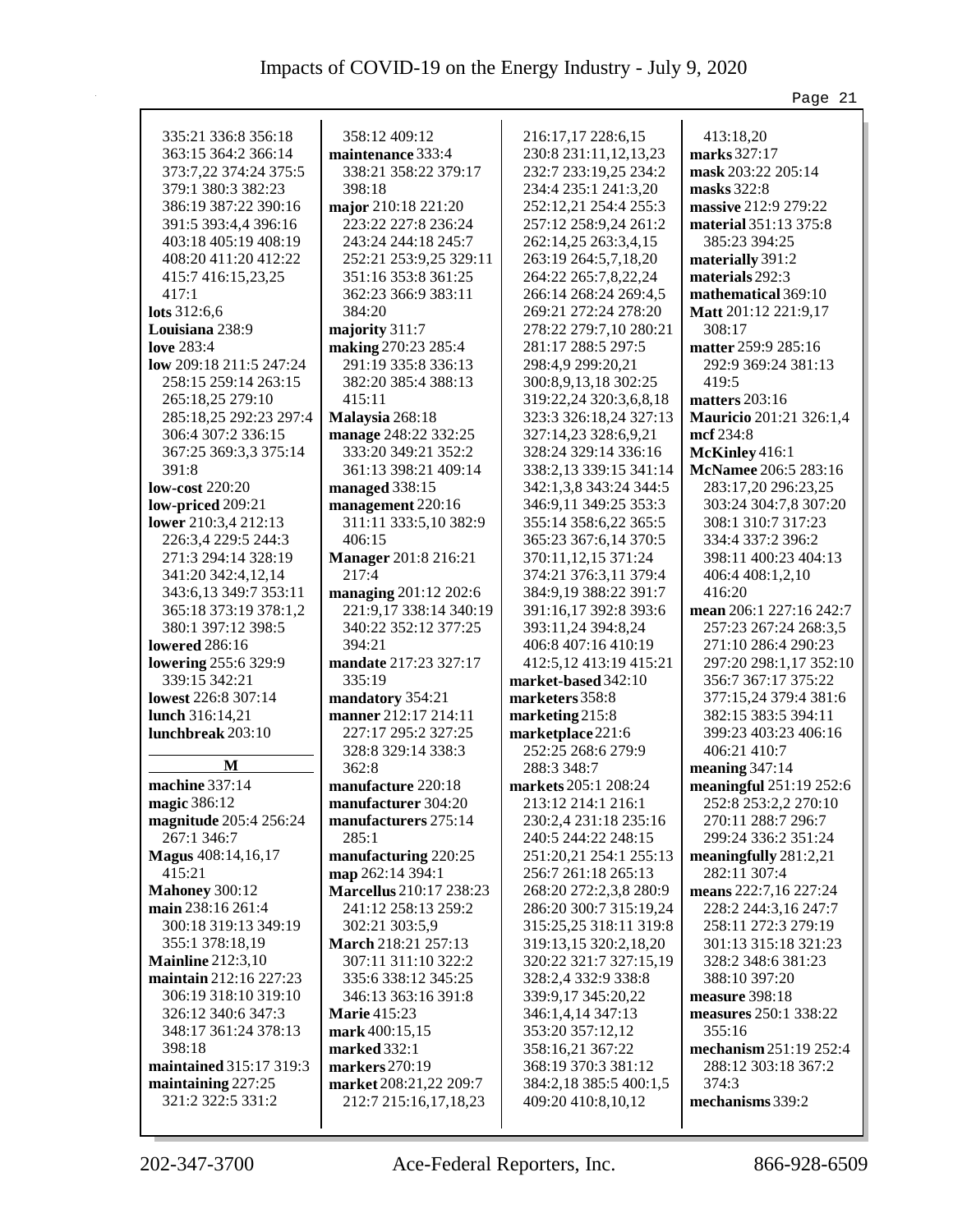| 373:13 399:5           | $mid-terms 237:20$           | modernizing 331:21      | Mozambique 237:4            |
|------------------------|------------------------------|-------------------------|-----------------------------|
| medical 318:23         | middle 203:11 263:20         | 381:24                  | 269:14                      |
| medium 272:17 344:9    | 302:18                       | modifications 311:12    | much-needed 333:1           |
| meet 213:25 231:7      | midstream 201:5 211:9        | modify 311:9 323:23     | multi-billion 264:4         |
| 240:13 246:7 303:14    | 225:12,18,25 230:6           | Moeller 201:25 333:24   | 277:17 343:25               |
| 305:5 338:10 347:4,11  | 233:2 234:11 285:2           | 334:2,3 336:22 350:11   | multi-product 222:8         |
| 362:8                  | 295:20                       | 354:24,25 365:4,9       | multi-year 322:24 343:24    |
| meeting 224:10 255:18  | Midwest 212:5 344:23         | 379:11,22 382:24 383:2  | municipal $218:19,24$       |
|                        |                              |                         |                             |
| 330:15 371:15          | mild 264:25 297:8,19         | 383:3 385:24 386:22     | <b>Municipalities 343:1</b> |
| megawatt 339:16        | mile 337:11 404:20           | 387:14 388:6 400:9      | mute 208:16 317:15          |
| megawatts 406:17       | miles 211:25 312:13          | 404:11,12 406:2         | muted 258:9 314:23          |
| member 201:23 317:12   | 315:13 321:19,20             | mold 263:6              | <b>MVP</b> 405:1,10         |
| 329:18 335:6           | 331:16 403:8                 | <b>Moller</b> 416:2     |                             |
| members 217:20,21,24   | <b>Miller</b> 416:2          | <b>moment</b> 375:21    | N                           |
| 218:3,6,9,16 219:5     | million 211:24 218:21        | momentum 213:13         | N 203:1                     |
| 221:4 230:13 247:23    | 231:25 232:1 264:19,20       | 243:18                  | <b>NACIKA 335:20</b>        |
|                        |                              |                         |                             |
| 251:13 271:18 366:17   | 287:11 293:1 294:6           | money 245:1 384:24      | name 203:4 208:17           |
| members' 219:9         | 335:4 337:8 344:22           | 393:14                  | 220:13 221:17 224:17        |
| membership 220:23      | 398:16                       | monitor 319:7           | 321:17 326:4 337:4          |
| men 240:23             | millions 364:19 404:18       | monitoring 319:8 320:1  | 408:16 416:14 419:6         |
| mention 276:15 310:15  | mind 229:25 246:5 248:4      | 320:23 321:9 358:12     | narrow $401:18$             |
| mentioned 215:11,20    | 310:7 401:15                 | month 224:4 322:22      | <b>NARUC 335:20</b>         |
| 216:3,14 233:5 250:19  | minds 226:17                 | 323:1 413:11            | nation 221:16 339:18        |
| 252:10,12 262:5 263:10 | minimal 351:12               | monthly 335:24          | 340:15                      |
|                        |                              |                         | nation's 226:13 331:4       |
| 263:22 264:17 266:21   | minimize 218:12              | months 218:22 236:20    |                             |
| 267:8,19 269:25 277:1  | minimized 318:25             | 245:14 280:17,24        | 337:9,16                    |
| 282:18 286:21 287:18   | minimum 279:3 372:5          | 285:16 288:15 292:21    | national 204:15,18          |
| 288:3 295:11 296:7     | 384:16                       | 301:18 312:15 342:7     | 224:25 255:1 261:10         |
| 317:6 350:11 351:5     | minimums 279:5               | 343:21 349:20 389:3     | 303:14 378:8                |
| 353:25 361:14,20 369:1 | <b>Minot</b> 416:3           | 390:18,25 409:16        | nations 222:6               |
| 373:6 379:11 380:7,21  | minute 208:6 316:14          | moral 327:12            | nationwide 334:12           |
| 388:15 392:19 393:9    | 317:5                        | moratorium 334:11       | 335:19                      |
| 394:12 395:6 400:9     | minutes 208:3 260:8          | 335:6,7,19 354:6        | natural 201:1 203:3         |
|                        |                              |                         | 204:8 205:6 206:10,19       |
| 416:14                 | 301:22 317:2                 | moratoriums 335:13      |                             |
| merely 403:17          | <b>MISO</b> 405:1,5          | Morgan 201:20 321:15    | 208:2,22 209:18 210:19      |
| message 388:25         | mission $415:14$             | 321:18 322:2 323:21     | 211:21,24 212:4 214:11      |
| met 260:25 287:8 303:6 | Missouri 217:8               | 397:6                   | 217:8,25 220:9 221:2        |
| methane 290:7,14,18,21 | <b>Mitchell</b> 206:14 287:3 | morning 203:20 205:15   | 224:20 225:4,23 226:5       |
| methods $312:1$        | mitigate 222:17 338:16       | 207:24 208:2 211:14     | 226:6 227:12 228:10         |
| <b>metric</b> 324:11   | mix 269:25 332:1 355:12      | 214:23 216:23 221:12    | 229:14 230:23 231:4,23      |
| metrics 352:23 398:19  | mobilize 364:20              | 224:9,16 267:20 278:7   | 234:25 235:6,13,13,15       |
| Mexico 286:24 322:15   | model 263:5,5 293:5          | 308:10 310:5 313:20     | 236:4 246:12,14,21          |
|                        |                              |                         |                             |
| mic 294:12 298:22      | 294:8 306:23 370:3,13        | 317:22 374:13 375:1     | 249:6 252:5 254:15          |
| 314:23 353:6 361:10    | 385:18 391:4,7,11,14         | motor $209:3$           | 255:17,17 256:24 257:1      |
| 388:7 403:3 414:1      | 392:1,4                      | move 242:6 248:5 251:22 | 257:20 258:10,23            |
| microphone 228:24      | models 237:17 293:11         | 261:7 275:24 281:10     | 267:25 268:1,2 271:8,9      |
| 229:4,5 317:16 349:3,6 | 302:16,17 303:4 341:19       | 292:7 350:22 365:3      | 271:10,20,23 272:5,21       |
| 349:7                  | 342:6 370:21 391:1           | 368:22 370:15 374:12    | 273:5 274:4 275:10,12       |
| mid 231:4 257:3 265:16 | modern 294:23 337:14         | moved 326:10 346:9      | 275:18,23 277:14,19         |
| 265:18,21,25 284:2     | 373:5                        | movements 399:14        | 279:14 284:5,7,24           |
| 374:23                 | modernization 294:22         | moves 346:11            | 289:8,24 291:17,20          |
| mid-April 209:7        | 295:6 371:23                 |                         | 292:2 294:14 297:7,15       |
|                        |                              | moving 214:13 219:7     |                             |
| Mid-Continent 212:7    | <b>modernize</b> 345:6 347:4 | 235:11,12 236:4 272:9   | 298:11 301:16 302:2         |
| mid-June 281:4         | 381:18 382:12 406:9          | 311:20 317:7 335:5      | 304:11,22 312:13            |
| mid-point 390:14       | modernized 372:24            | 336:7 372:15 374:18     | 315:16 321:19,24            |
| mid-stream 242:24      | 373:13                       | 399:20 410:15           | 322:14 323:4,15 324:12      |
|                        |                              |                         |                             |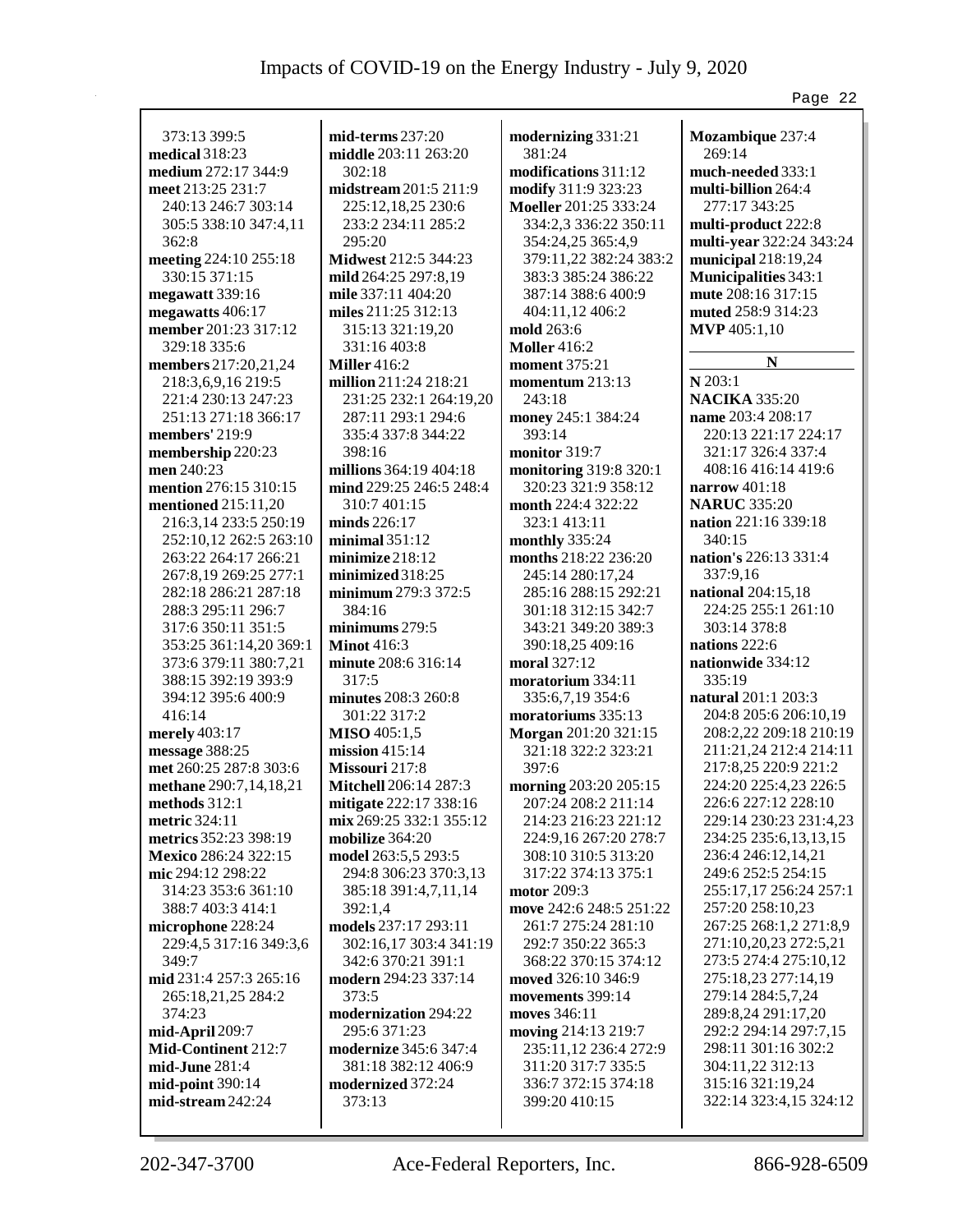|                                                |                                              |                                               | Page 23                                    |
|------------------------------------------------|----------------------------------------------|-----------------------------------------------|--------------------------------------------|
|                                                |                                              |                                               |                                            |
| 325:16 342:20,25,25                            | 232:15 233:3,3 243:3                         | 288:2 296:13 307:16                           | observed 320:7 350:10                      |
| 343:2 344:22 345:7                             | 245:12 258:11 297:7<br>306:13 322:12 338:11  | 337:13 405:6<br><b>Northeast 234:9,10</b>     | 358:5 367:23<br>observing 341:8 353:8      |
| 350:14,16 355:13 357:6<br>376:11 401:19 411:16 | 354:19 371:23,23 382:3                       | 237:23 238:18 242:22                          | obstacle 409:19                            |
| naturally 300:16                               | 382:19 400:2 401:23                          | 259:22 302:3,15,24                            | obstruction 357:5                          |
| nature 249:15 265:22                           | 405:8,25 407:15,23                           | northern 236:21                               | obtain $351:21$                            |
| 285:20 308:22 341:24                           | 410:14 411:18,21                             | notch 280:16                                  | obtained 346:5                             |
| 345:5 361:3 387:24                             | negative 271:12 343:10                       | note 310:25 355:2 366:13                      | obvious 259:3 390:11                       |
| 411:17                                         | 346:24 358:18                                | 379:15 387:15 399:12                          | obviously 206:17 216:2                     |
| navigate 307:17                                | negatively 379:19                            | noted 204:3 258:21                            | 232:17 235:12 244:17                       |
| navigating 351:20                              | negotiate 323:2 349:23                       | 320:24 365:14                                 | 244:25 245:5 255:16                        |
| ncf $240:3$                                    | negotiations 241:15                          | notes 305:5 408:20                            | 258:25 260:15 261:23                       |
| <b>NE</b> 200:10                               | <b>NEHRU 334:21</b>                          | notice 323:23 366:1                           | 268:19 271:18 272:24                       |
| near 248:1 267:6 273:13                        | net 232:19 358:20                            | 415:4                                         | 275:7 276:11,22 278:7                      |
| 303:18 367:24 383:11                           | network 213:6 262:22                         | noticeably 390:17                             | 280:15 283:25 284:4,20                     |
| nearly 209:1 211:23                            | 337:11 406:14                                | <b>noticed</b> 380:17                         | 293:15 294:8 295:17                        |
| 225:14 346:12                                  | networks 371:10,11                           | notion $413:9,16$                             | 296:10 304:18 310:10                       |
| necessarily 231:16                             | 407:3                                        | Novatech 269:17                               | 311:8, 16 312:11 363:19                    |
| 242:15 329:25 354:17                           | never 254:4 262:18 284:1                     | <b>Novatek 236:19</b>                         | 365:25 367:20 386:23                       |
| 363:24 384:22 403:20                           | 319:6 330:16 378:19                          | November 371:8                                | occasion 312:19                            |
| 404:7 410:8,19                                 | 382:8 384:18                                 | Nowadays 303:10                               | occur 245:25 274:10                        |
| necessary 321:10 327:24                        | new 205:2 210:2 237:18                       | NRG 201:22 326:2,4,7,25                       | occurred 221:22                            |
| 330:25 332:18 366:6                            | 238:22,24,24 240:3                           | nuclear 332:2                                 | <b>odd</b> 273:9                           |
| 384:15 409:22 410:22                           | 242:18 245:3,5,5                             | number 204:12 252:1                           | off-shore 241:9                            |
| necessity 262:6                                | 251:15 257:19 259:4                          | 258:2 261:9,11 262:13                         | offer 226:22 231:10                        |
| need 213:2,19 218:5,12                         | 261:11 266:3 278:5                           | 266:11 267:7 270:25                           | 306:25 315:25                              |
| 219:14 220:18 230:1,23                         | 280:9 295:14 300:20                          | 290:20 295:18 298:15                          | offering 281:10 414:19                     |
| 232:14 233:9 237:18                            | 302:8 312:1 322:23                           | 300:1,2,3 305:4,10                            | <b>offers</b> 302:5                        |
| 238:8, 10, 13, 22 239:11                       | 324:8 343:2,13 346:25                        | 308:19 311:24 329:25                          | office 351:22 415:18,19                    |
| 239:23 243:20 244:6,16                         | 347:6 355:16 364:11                          | 338:8 356:13 363:25                           | 415:20,21,23,24,25                         |
| 248:4 250:9 253:1                              | 370:8 375:23 378:4,4                         | 372:9 397:9,17 402:17                         | 416:1,3                                    |
| 254:22 256:5,13,13                             | 380:22 381:7,11 394:4                        | numbers 251:5,6 287:16                        | Officer 201:5,7,8,14,21                    |
| 257:18 264:14 267:11                           | 397:9 403:25 404:18                          | 336:1 353:14 390:15                           | 201:23 202:9 211:9                         |
| 269:22 271:1 275:16                            | 405:7,23 412:21                              | 391:25                                        | 214:19 216:22 224:14                       |
| 277:3 286:8 292:9                              | newbuild 227:8                               | numerous 225:8                                | 317:25 326:2 329:18                        |
| 296:3 301:3 307:23                             | news 235:8,18 237:1                          | Nutrien 201:10 219:25                         | 344:15                                     |
| 308:23 312:22 317:8                            | 318:7                                        | 220:14,17                                     | offices 213:18 225:15                      |
| 320:11 321:1,8 330:22                          | nice 350:23 394:9 404:6                      | nutshell 249:1                                | 348:13                                     |
| 331:10 333:3,16 349:23                         | Niobrara 210:7                               | NYMEX 262:18,23 266:5                         | <b>Official 419:1,25</b>                   |
| 357:4 361:14,22 362:13                         | nitrogen 220:19                              |                                               | officials 314:12                           |
| 363:2,7 364:8,12,15                            | non-associated 210:16                        | $\bf{0}$                                      | offset 209:14 219:3 327:4                  |
| 370:15 371:10,19 372:5                         | 269:10                                       | <b>O</b> 203:1                                | 353:2 369:4 401:13                         |
| 376:25 381:24 382:2,10                         | non-core 326:16                              | <b>O'Connor</b> 415:19                        | Oh 383:1                                   |
| 398:7,9 399:17,25                              | non-FERC 297:14                              | <b>O'Hare 222:5</b>                           | oil 201:1 203:3 204:8                      |
| 402:25 405:7,19 406:9                          | non-GHG 343:3                                | O'Mahoney 201:12                              | 205:6,21 206:10,19                         |
| 406:23 409:13                                  | non-natural 235:12                           | 221:9,11,12,17 224:13                         | 208:2 210:4,5,6,9,12,13                    |
| needed 211:2 214:11                            | non-payment 359:13                           | 243:6,10 245:19 249:9                         | 210:18 212:10,24 213:3                     |
| 218:23 224:6 227:6                             | 377:17                                       | 249:10,11 250:15                              | 224:23 225:2,2,8,11                        |
| 239:17 246:20 263:24                           | non-regulated 345:21                         | 275:25 276:17 292:15                          | 226:19 227:11 229:14                       |
| 299:13 306:19 323:5,25                         | non-substantive 323:21                       | 292:16 294:11,17                              | 249:6 254:14,15 256:25                     |
| 332:23 340:11 347:3                            | normal 279:23 292:24                         | 298:22,23 299:16                              | 257:11 258:4,7,23                          |
| 355:16 360:22 364:9                            | 319:3 338:6 378:12                           | 301:14 308:12,16,17                           | 259:19 260:11,14                           |
| 365:6 371:3 373:14                             | 380:6 392:8 408:18                           | 309:4 313:1,3,21                              | 267:22 279:23 284:5,6                      |
| 377:4 397:25 401:11                            | north 208:21 211:20                          | obligation 369:12<br>obligations 283:4 389:12 | 287:17 292:19,22 293:3                     |
| needs 213:23 217:19<br>218:2 219:16 222:13     | 220:16 248:11 258:1<br>270:5,17 278:21 280:8 | observation 284:3                             | 293:12,17 297:4,6,14<br>298:6 304:22 315:7 |
|                                                |                                              |                                               |                                            |
|                                                |                                              |                                               |                                            |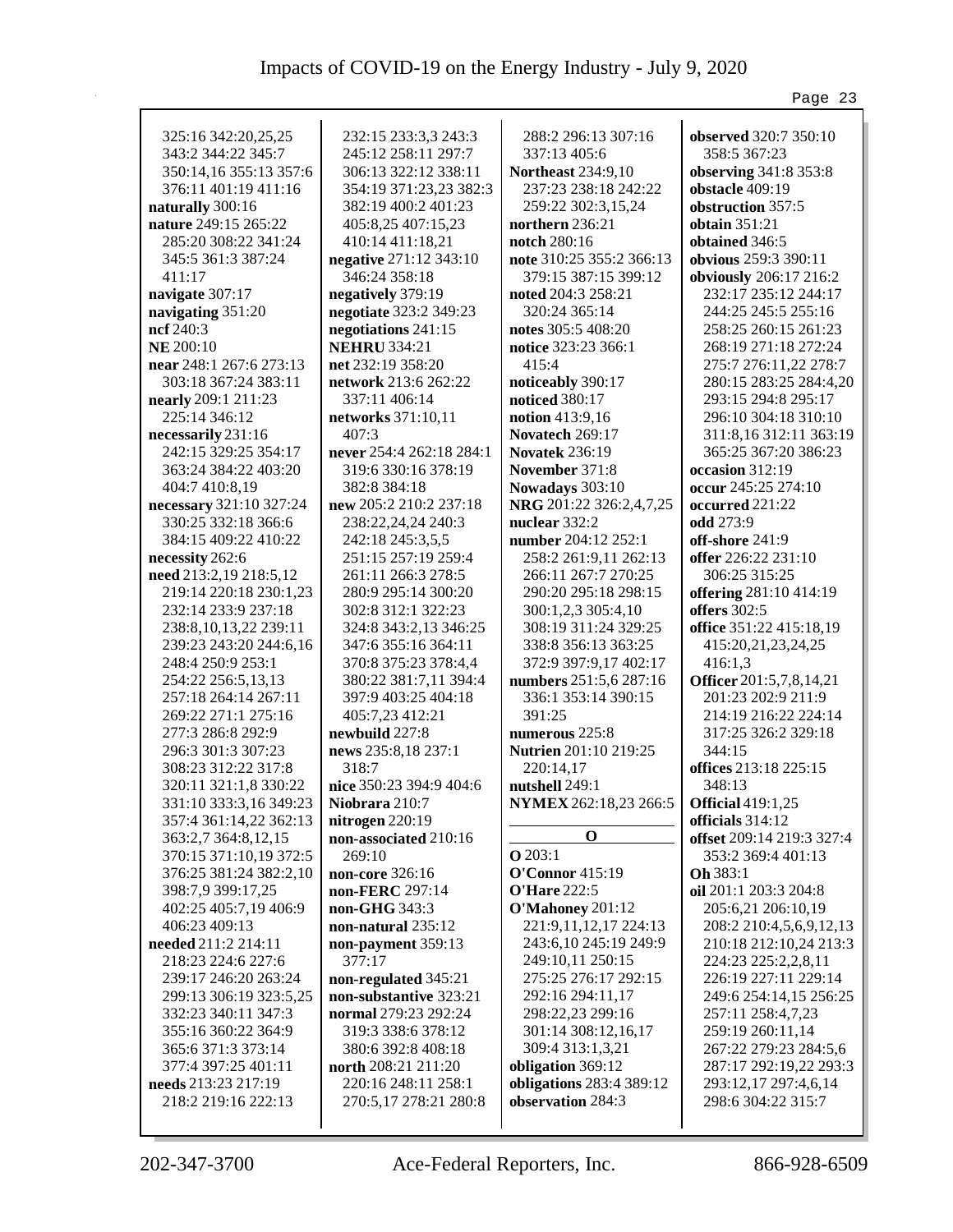| 325:13 355:13 362:4                         | 366:24 368:3 371:1                     |                                             |                                             |
|---------------------------------------------|----------------------------------------|---------------------------------------------|---------------------------------------------|
| 402:2 403:20 404:8                          | 379:11 381:17                          | optional 285:14<br>optionality 383:15       | owns 337:9                                  |
| 417:18                                      | opens 259:1                            | options 335:10                              | P                                           |
| okay 208:17 211:13                          | operate 212:16 220:25                  | oral 341:18                                 | P 202:3 203:1 336:23                        |
| 214:23 239:8 248:7                          | 250:8 280:17 292:13                    | order 233:1 259:5 264:14                    | p.m.316:15.418:3                            |
| 266:16 267:16 270:14                        | 295:12,24 305:17                       | 265:25 266:9 269:9,19                       | pace 213:14 297:22 329:1                    |
| 271:15 272:9,14 277:10                      | 321:18 325:4 327:18                    | 270:3,7 331:11 334:24                       | 339:11 360:19                               |
| 278:16,18 283:14 304:8                      | 333:6 384:16                           | 347:11 349:25 352:2                         | <b>Pacific 404:23</b>                       |
| 309:15 310:3 316:7                          | operating 212:15,25                    | 371:19 388:3                                | PacifiCorp 404:24                           |
| 321:17 356:4 359:20                         | 224:19 279:2 287:10                    | ordered 384:12                              | pad 287:13                                  |
| 363:12 383:22,24 390:9                      | 292:10 295:15 296:2,2                  | orders 250:23 319:4                         | page 390:13                                 |
| 391:23 392:10,14 395:4                      | 312:5,12 314:9 322:4                   | 323:21 328:10 329:14                        | paid 287:3 365:18 383:25                    |
| 396:20 400:21 407:13                        | 322:11 326:21 357:10                   | 387:9,10                                    | 384:14                                      |
| Oklahoma 238:9                              | 381:23 414:6                           | <b>Oregon 238:15</b>                        | painful 356:16                              |
| old 263:4 331:14,15                         | operation 225:6 319:1,11               | organization 214:21                         | pandemic 204:21,25                          |
| 371:22 403:9                                | operational 281:12,14                  | organizations 220:3                         | 205:9,19,25 207:6                           |
| older 235:24 402:11                         | 282:1 321:20 326:12                    | 323:8 347:21                                | 208:23 209:7 211:17                         |
| Omar 203:4,19 207:23                        | 378:14                                 | organizing 217:1 340:15                     | 212:9,20 213:20 214:12                      |
| 211:11 216:19 220:4,13                      | operations 201:13 202:1                | original 419:18                             | 218:20 219:11 223:4                         |
| 272:11 282:16 316:4                         | 204:8 211:20 215:5                     | originally 353:12                           | 238:6 240:15,25 250:5                       |
| 334:3 337:1 351:4                           | 220:17 221:10,18 319:3                 | outage 402:20,22                            | 260:9,16 261:15,22                          |
| 354:25 361:11 362:17                        | 333:25 338:20 372:20                   | outages 402:18                              | 299:8,15 304:16 314:25                      |
| 370:25 385:12 392:11                        | 374:19 379:16 398:17                   | outbreak 318:25                             | 318:7,17 319:15,20                          |
| 404:12 409:4 411:25                         | operator 201:18 230:7                  | outbreaks 324:8                             | 320:6,13 324:8 326:6                        |
| 415:24 417:22                               | 287:15 307:9 317:18                    | outcome 412:22                              | 326:18 328:15 333:13                        |
| onboard 405:17                              | operators 209:16 213:15                | outline 203:9                               | 336:11,12 337:23                            |
| once 207:19 229:3 243:22                    | 218:10 227:25 228:1                    | outlined 392:16                             | 339:19,21 347:25                            |
| 294:19 349:6 372:12                         | 270:23 280:4 282:24                    | outlook 341:8 375:7,8                       | 348:11 353:13,18 358:6                      |
| 383:10                                      | 283:9 285:25 286:5                     | outlooks 344:5,10                           | 361:24 363:5 378:21                         |
| oncoming 346:19                             | 305:11 328:9 329:15                    | output 332:6                                | 396:13,18 397:5 410:4                       |
| one's 227:9                                 | 344:6 375:9                            | outreach 359:9                              | 414:9 417:7,15,16                           |
| one-quarter 225:17                          | opinion 227:4,16,22                    | outset 353:18 377:18                        | pandemic's 204:5 205:4                      |
| one-step 405:22                             | 241:3                                  | outside 226:18 338:6                        | pandemic-related 338:1                      |
| one-third 331:16                            | opportunities 214:2                    | 351:23 377:12                               | panel 201:1,15 203:3                        |
| ones 240:21 283:10 408:6                    | 248:24 254:9 259:1                     | outstanding 312:22                          | 204:6,23,24 205:24                          |
| ongoing 246:15 260:10                       | 408:8                                  | over-extended 400:8                         | 206:10 207:17,25 208:1                      |
| 331:1                                       | opportunity 214:16                     | overall 216:3,12 231:21                     | 208:7 215:3 216:24                          |
| online 232:24 251:24                        | 216:24 220:6 228:18                    | 233:6 235:5 310:1                           | 220:6 221:7 224:12                          |
| 252:18 295:17                               | 234:13 236:16 276:25                   | 321:8 324:1 350:17                          | 225:18 226:23 229:11                        |
| <b>ONM</b> 386:6,8                          | 283:2 296:11 298:5,17                  | 370:21 410:18                               | 242:22 310:8,9,12                           |
| onshore 241:9                               | 313:17 314:25 318:3                    | overinvesting 402:10                        | 316:11,15,20,22,25                          |
| onsite 382:9                                | 321:12 326:5 332:15                    | overinvestment 401:9,10                     | 317:1,6 318:3 319:12                        |
| OPEC 224:21 226:16,24                       | 337:3 344:12,19 369:13                 | 402:8 403:5                                 | 321:13 322:1 336:8                          |
| 257:14                                      | 375:15 381:18 394:9                    | overly 348:8 395:11                         | 344:9 348:22 355:20                         |
| open 233:25 249:8                           | 406:5,20 413:6 415:2                   | overseas 210:4                              | 363:15 366:24 380:16<br>388:16 393:9 394:13 |
| 256:21 330:15 353:21                        | oppose 289:23,24 290:18                | oversee 220:16 359:10                       | 408:19                                      |
| 360:4 376:15 379:4,4<br>401:22 409:4 410:22 | opposed 274:21 303:22<br>391:18 412:19 | overseeing 318:13<br>overseen 318:12 345:14 | panelist 208:3,13 214:18                    |
| open-ended 343:22                           | opposition 242:17,18                   | oversight 220:7 411:21                      | 216:21 224:14 317:2,13                      |
| opened 236:12 286:24                        | 253:20 324:13                          | overstated 206:11                           | 326:1 340:19 344:14                         |
| 379:2                                       | oppositions 243:1                      | overview 318:5                              | 348:25 360:5                                |
| opening 203:8,17 205:11                     | optic 353:10                           | overwhelmed 215:23                          | panelists 201:2 203:11                      |
| 208:3,7,14 214:20                           | optimistic 232:6 237:10                | owners 218:17 333:2,6                       | 206:6,7 207:19 228:20                       |
| 220:1 234:3,5,14                            | 237:11 241:18 379:6                    | 333:20 351:21                               | 228:21 229:1 249:8                          |
| 236:20 243:12 287:3                         | option 228:24 244:20                   | <b>owners'</b> 332:25                       | 256:20,22 257:5 260:3                       |
| 317:3,8,14 350:3 351:6                      | 245:3 286:5                            | owning 414:6                                | 260:6 310:10 313:4                          |
|                                             |                                        |                                             |                                             |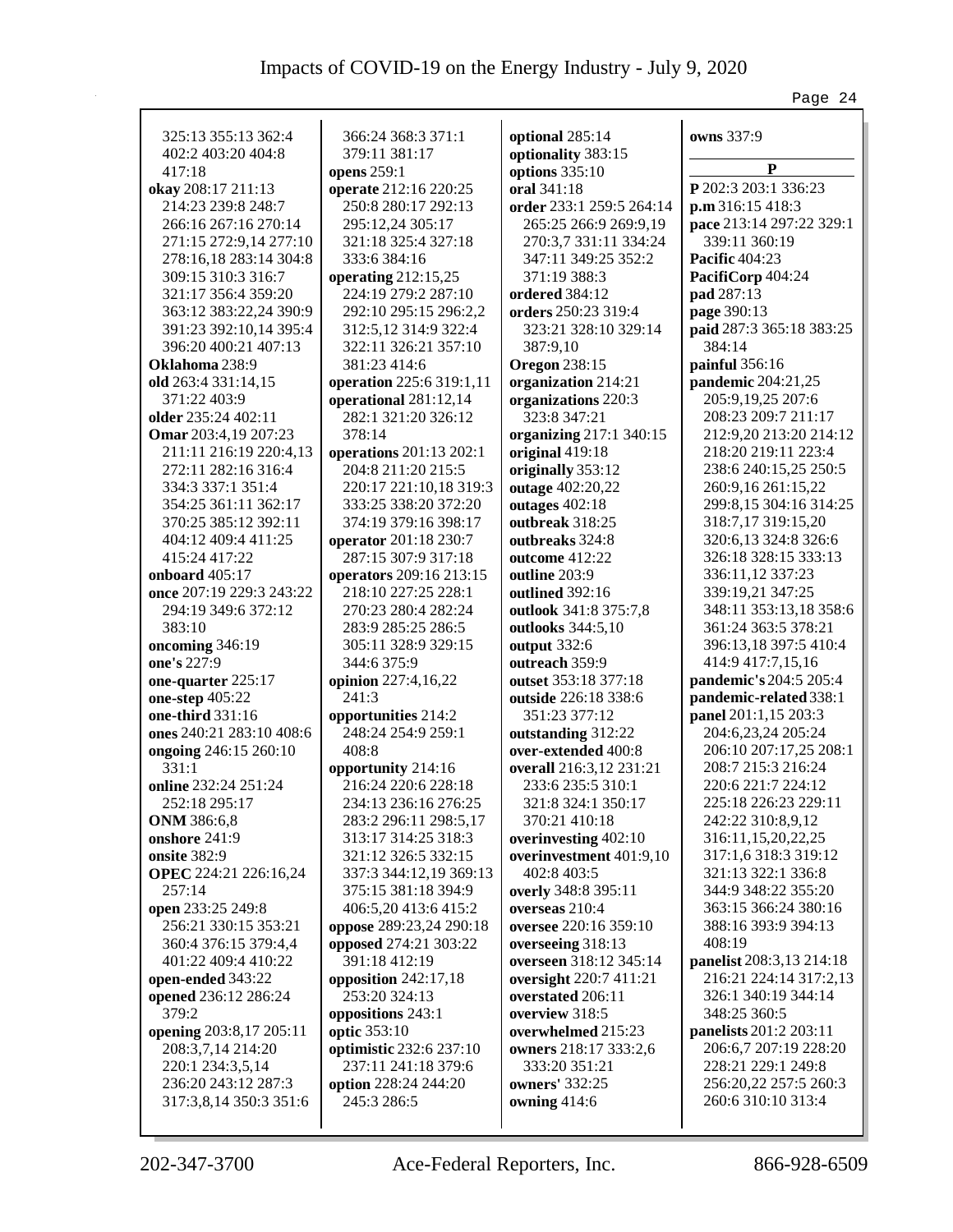|                           |                          |                          | Page 25                         |
|---------------------------|--------------------------|--------------------------|---------------------------------|
|                           |                          |                          |                                 |
| 316:9, 13, 15, 16 317: 24 | 270:7 340:20,22          | 272:10 273:23 274:5      | persist 379:15                  |
| 344:18 348:24 349:4,12    | partnership 216:11       | 289:21 301:21 305:5      | person 356:2                    |
| 351:10 355:11 362:11      | 288:24                   | 312:5,23 314:6,18        | personally 237:10 415:7         |
| 365:12 366:8 385:13       | partnerships 311:25      | 318:10,20 335:11         | personnel 218:11 311:8          |
| 386:21 394:12 408:22      | parts 305:24 306:3       | 336:12 356:19,24 357:3   | 318:24                          |
| 412:1 413:4 414:20        | 329:11 398:22,24         | 368:19 383:5 387:3       | <b>perspective</b> 215:16 242:2 |
| 416:11,21 417:11          | partway 208:6 317:5      | 404:21 408:5 409:5       | 250:6 251:18 257:20             |
| panels 203:10 204:6       | pass 206:3 216:6 247:24  | 416:16 417:14            | 278:1 297:14 308:13             |
| 240:11                    | 248:2 251:24 262:11      | people's $310:20$        | 316:2 363:14 364:10             |
| pants 235:23              | 265:19 295:17 307:13     | perceive 304:24          | 375:17 385:19 389:10            |
| paper 334:22 338:8,10     | 308:7 310:4 373:20       | percent 209:4,6,6,10,12  | 393:12 397:16 398:21            |
| paradigm 287:18           | 377:22                   | 209:18 210:9 211:23      | 401:21 407:14                   |
| parallel 214:4            | passed 288:9 388:23      | 212:11 213:12 215:10     | perspectives 297:13             |
| parallels 254:9           | passenger 221:23 223:4,5 | 215:12 223:5,7,12,13     | 348:21 416:23 417:1             |
| park 404:20               | 223:8 250:14             | 223:13,18,19,19 224:5    | perversely 290:9                |
| part 220:6 233:4,9 235:2  | passengers 243:14,15     | 224:6 225:3,14 228:9     | petrol 287:20                   |
| 242:22 258:24 260:19      | 293:9                    | 231:14,14,15 245:22      | petroleum 321:24,25             |
| 261:5 266:20 268:16       | Pat 404:23               | 249:19 252:11,18,19      | 324:17                          |
| 271:6 277:24 289:7        | path 387:5               | 257:25 266:18 273:10     | PGC 220:23,24 221:4             |
| 291:8,9 300:13 305:8      | paths 352:7              | 276:20 285:23 292:1      | 277:13                          |
| 309:17,17 348:22          | patience 256:20          | 299:21,22 324:3 326:10   | phase 266:13                    |
| 364:11 367:9 372:1        | patient 270:23           | 326:17 338:24 346:10     | phenomenal 313:7,16             |
| 383:7 384:25 385:21       | patterns 204:15 302:17   | 346:11 347:24 352:19     | 409:11                          |
| 387:18 397:4 402:20       | 302:22                   | 356:25 363:20 390:2      | phenomenon 346:25               |
| partially 209:14 262:5,6  | Paul 416:2               | 393:21 402:11,19         | Phil 333:24 366:23              |
| participants 208:8 237:7  | pausing 218:4            | percentage 231:20 279:3  | 383:25                          |
| 317:9 319:22 320:6,8      | pay 247:9 268:13,17      | 285:22                   | <b>Philip 201:25</b>            |
| 320:19 327:14 328:6       | 280:15 283:5 307:9       | perception 336:17        | Philippines 236:11              |
| 355:14 358:6 388:22       | 338:1 344:8 351:8        | perfect 272:14 285:21    | <b>Phisol</b> 416:3             |
| 389:7 393:6               | 364:20 375:11,25 390:1   | 333:24                   | physical 417:15                 |
| participate 216:24        | 392:22 393:16 394:9      | perform 218:12 326:17    | physically 299:1 322:4          |
| 237:13 318:3 322:1        | 411:17                   | 384:12                   | pick 263:9 309:8                |
| 337:3 340:16,23 344:19    | paying 288:20 320:15     | performance 225:6 333:8  | picture 237:10 369:11           |
| 377:12 413:6              | 338:25 387:20            | 403:11                   | 401:17                          |
| participated 416:11       | payment 218:5 335:9      | performing 325:9 401:4   | pie 231:21 233:10 280:5         |
| participating 204:2 221:7 | payments 218:7 306:10    | 406:16                   | piece 226:11 360:22,24          |
| 292:6 412:24              | 327:13 353:12 373:19     | period 209:4 223:2 244:1 | pieces 256:4,11                 |
| participation 240:12      | 373:24                   | 244:11,14 246:21         | piggyback 383:25                |
| 316:13                    | pcf 252:10               | 263:14 281:16 283:25     | pile 373:22 414:2               |
| particular 205:22 235:2   | peak 293:8               | 305:6 315:17 341:10      | piled 264:17                    |
| 237:19 255:25 260:14      | peaked 281:5             | 346:8,13 360:20 365:18   | pilots 313:5                    |
| 267:3 278:10 289:13,20    | peaking 246:18 355:5     | 396:7 400:13             | pinch 374:6                     |
| 290:6 291:6 302:21        | peaks 406:18             | periods 244:12 348:8     | pipeline 204:13,16              |
| 303:11,13 313:5 323:2     | peer 348:1               | 349:22 368:16 395:12     | 208:22 210:20,24 211:2          |
| 328:5 339:25 379:21       | peers 230:6 327:20       | 395:19                   | 212:24 213:3,7 215:24           |
| 391:19 392:1 393:13       | 345:20                   | permanent 324:9,11       | 218:9,15 219:10 220:9           |
| 408:22                    | penalties 218:4          | permanently 210:3        | 222:14,20,24 223:25             |
| particularly 291:23       | pending 208:9 317:9      | Permian 209:23 210:7,21  | 227:8,9 230:2,16                |
| 331:24 340:13 344:10      | 390:12                   | 238:4,9 241:11 259:23    | 237:18 238:1,14 243:8           |
| 345:25 346:21 365:14      | Pennsylvania 240:4       | 260:19                   | 243:21 244:8 249:23             |
| 373:19 389:24             | 404:19                   | permit 232:22            | 257:2 275:17 276:3              |
| parties 276:11            | penny 266:3 294:5        | permits 214:5,7 351:21   | 277:5 286:19 292:2              |
| partisan 341:5            | pension 354:12,15,21     | 404:20                   | 294:5,22 303:13 304:19          |
| partly 297:24             | people 207:9 208:25      | permitted 230:16 266:10  | 312:14 323:18 324:25            |
| partner 325:22            | 209:15 250:4 253:12      | 266:12 345:13            | 325:9 341:21 342:20             |
| partners 202:7 233:3      | 254:19 268:3 271:5       | permitting 311:20        | 343:1 344:3 350:16              |
|                           |                          |                          |                                 |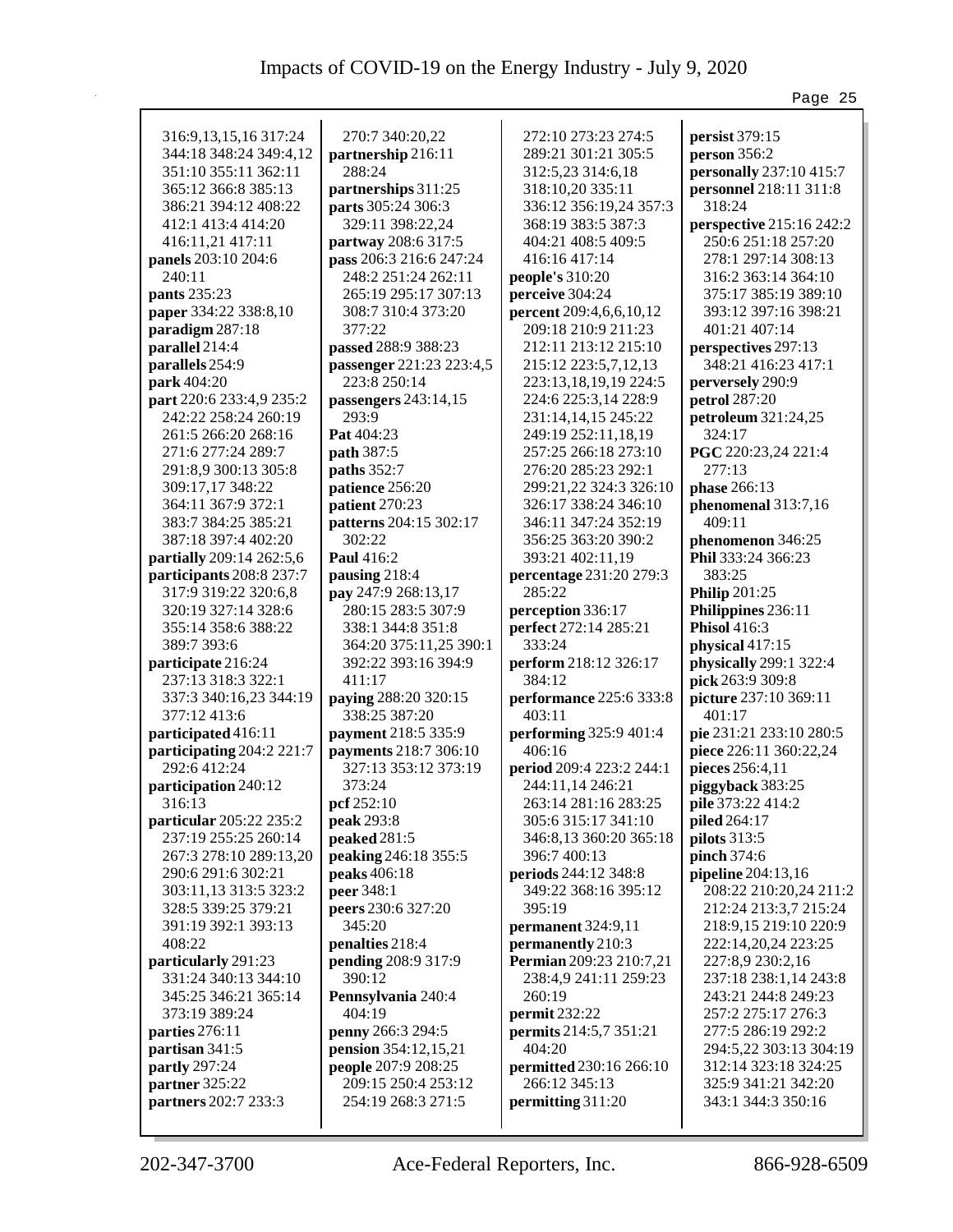|                                      |                                          |                                             | Page 26                                  |
|--------------------------------------|------------------------------------------|---------------------------------------------|------------------------------------------|
|                                      |                                          |                                             |                                          |
| 355:12 356:22 362:20                 | plants 226:6 235:23,23                   | 276:18 308:20 322:22                        | 246:12,14 253:23                         |
| 363:4,14,21 367:1,3                  | 235:24 287:20 290:24                     | 329:8 333:17 336:10                         | 256:24 259:3,9 280:2                     |
| 370:22 396:8,14 397:25               | 303:19 326:21 361:1                      | 339:22,25 340:12 341:8                      | 290:6 291:14 292:4<br>343:13 350:5 395:6 |
| 401:2,4 407:14,17,21                 | 378:14 384:6,23                          | 350:11 379:18 381:3                         |                                          |
| pipelines 205:21,22 206:2            | play 214:14 252:9 285:6                  | 387:13 397:16 399:5                         | potentially 205:3 236:25                 |
| 209:24 212:1 221:3                   | 287:24 339:25 405:15                     | 412:14 413:14,17,23                         | 243:7 274:7 304:2                        |
| 222:2,4,9,15,22,25                   | player 233:7 252:21                      | 414:11                                      | 313:18 335:19 355:16                     |
| 227:12 230:8 231:19                  | playing 227:25 252:14<br>296:19 301:7    | policy 202:5 274:19<br>324:23 325:12 328:14 | 357:1 364:8 368:7<br>372:16              |
| 234:12 238:4,8,20,23                 |                                          |                                             |                                          |
| 239:11,17,24 240:5                   | plays 288:10                             | 328:22 330:1 332:11                         | power 202:5 209:19                       |
| 242:18 243:24,25                     | pleadings 328:5                          | 336:24 337:5 339:24                         | 212:15 213:8 225:14                      |
| 244:21 245:4 246:8                   | please 203:21 208:15                     | 340:10 341:11 342:9                         | 226:3,6 235:19 236:8                     |
| 250:12 257:20 283:1                  | 211:9 214:20 220:2                       | 349:20,23 365:8 366:4                       | 287:20 288:15 289:16                     |
| 290:24 294:2,23 295:4                | 224:15 228:22,24 229:3                   | 371:2 383:14 394:15                         | 303:19 319:10 322:16                     |
| 299:5 321:19,20,22                   | 229:4,7 230:25 231:8                     | 395:11 401:21 407:14                        | 326:21,25 328:16 329:9                   |
| 322:20 323:1,4 324:2                 | 249:10 250:16 253:6                      | 407:19 411:18 412:6,9                       | 331:6 336:25 337:6,17                    |
| 324:12,16 325:1,13,17                | 254:7 257:3,8 285:8                      | 415:18                                      | 337:21,21 355:14                         |
| 325:17,21 343:9 366:10               | 294:12 297:17 310:13                     | policymakers 207:10                         | 367:20,22 368:5,8                        |
| 397:18,24                            | 311:4 312:9 313:2,22                     | political 242:11                            | 372:1 377:13 378:14                      |
| pipes 262:21 276:11                  | 314:23 316:16,18 317:8                   | politics 341:3                              | 382:1,6 401:20 402:16                    |
| 357:9,13 411:8                       | 317:15,19 321:15 326:2                   | <b>Pollack</b> 415:21                       | 407:10 409:11,21                         |
| Pittsburgh 224:18                    | 329:19 330:4 334:1                       | pools 306:13,14                             | power-generation 328:24                  |
| pivot 239:5 246:9 249:3<br>360:4     | 336:25 340:20 344:15                     | population 273:9,13                         | powered 209:20 224:24                    |
|                                      | 349:1,2,6 354:4 360:14                   | populous 236:14                             | powering 225:15                          |
| Pivoting 243:5                       | 367:16 372:11 379:20                     | portfolio 325:9 357:14                      | <b>PPPM</b> 210:20                       |
| PJM 331:13,19 377:2                  | 400:18 402:6 406:3                       | 373:9 377:8,9 397:18                        | practical 309:1                          |
| 383:10                               | 409:25 411:24 414:14                     | portfolios 342:22                           | practices 319:16 321:9                   |
| place 206:13 227:2                   | pleased 319:1                            | portion 224:11 337:11                       | pre-COVID-19 353:16<br>354:2             |
| 234:11 242:6 246:3                   | plenty 259:7 263:25<br>284:15 379:9      | portions 330:6<br>posed 339:10              |                                          |
| 285:5,11 291:15 303:11               |                                          | poses 331:19                                | pre-existed 323:6 324:14                 |
| 304:10 308:21,25<br>319:17,17 322:22 | plummeted 223:5<br>plus 224:21 226:16,25 | position 207:12 233:4                       | precautionary 338:22<br>398:18           |
| 330:15,20 336:10 339:7               | 268:17 282:4 335:4                       | 245:1 274:19 277:16                         | predicament 381:16                       |
| 368:14 399:5 419:16                  | <b>PME 381:14</b>                        | 306:12 307:8 326:15,17                      | predict 352:20 358:25                    |
| placed 353:15                        | point 237:17 239:12                      | 326:19 345:8 348:19                         | 400:4                                    |
| places 235:1 236:2,7                 | 252:6 253:25 255:25                      | 375:21 378:21                               | predictability 366:5                     |
| 255:14 259:3,21,23                   | 259:3 263:3,4,4 267:3                    | positioned 231:7 240:13                     | predictable 323:14                       |
| 260:19 268:19 288:5                  | 269:5,20 273:3 275:7                     | 262:8 333:2 355:20                          | predicting 268:3                         |
| 289:20 290:25 327:16                 | 277:22 281:7,7,15                        | positioning 233:6 270:12                    | predictive 208:19                        |
| 381:13 401:13                        | 282:6 287:9,12,15                        | positions 319:24 320:20                     | predominantly 402:15                     |
| plan 251:5 333:1,21                  | 293:25 296:24 305:12                     | positive 225:1 243:18                       | preliminarily 336:1                      |
| 345:15 347:3 354:15                  | 338:14 349:19 351:18                     | 310:11,14,25 377:20                         | premiere 241:3                           |
| 363:6                                | 360:1 361:16 362:2,14                    | 378:12                                      | premium 368:5 391:4                      |
| planet 290:5                         | 365:1 370:7,17 372:14                    | positives 292:20 312:6                      | 392:4                                    |
| planned 204:19 343:21                | 376:25 377:6 386:16                      | possibilities 380:8                         | preparations 239:21                      |
| 372:20 379:17 398:16                 | 390:8 392:13 394:2,22                    | possibility 273:4                           | prepare 378:20                           |
| 399:21                               | 395:3 399:9 400:22                       | possible 232:14 260:13                      | prepared 205:18 207:7                    |
| planners 372:3                       | 401:1 404:7 405:21                       | 314:5 318:9 353:22                          | 332:4                                    |
| planning 204:9 218:11                | 407:8 408:1 409:22                       | 364:12 374:20 405:10                        | present 214:3 327:13                     |
| 273:24 333:11 346:25                 | 413:22                                   | 406:21                                      | 343:20,20 351:6                          |
| 373:15 385:4 389:20                  | pointed 242:1 385:25                     | possibly 301:22                             | presented 218:20 315:11                  |
| 403:5,19,20 404:3,9                  | pointing 334:18                          | post 356:11                                 | 345:1                                    |
| plans 250:7 299:9 300:6              | points 275:25 279:8                      | post-Technical 415:3                        | presents 365:19                          |
| 318:16 335:9 338:21                  | 312:11 319:13 328:12                     | posture 350:13,24                           | preserve 375:13                          |
| 354:12 362:1 373:9                   | 376:18 391:5                             | potential 204:7,18 233:25                   | preset 368:15                            |
| plant 213:9 236:14                   | policies 228:3 236:3                     | 235:19 241:19 245:8                         | <b>President</b> 201:3,4,6,11,17         |
|                                      |                                          |                                             |                                          |
|                                      |                                          |                                             |                                          |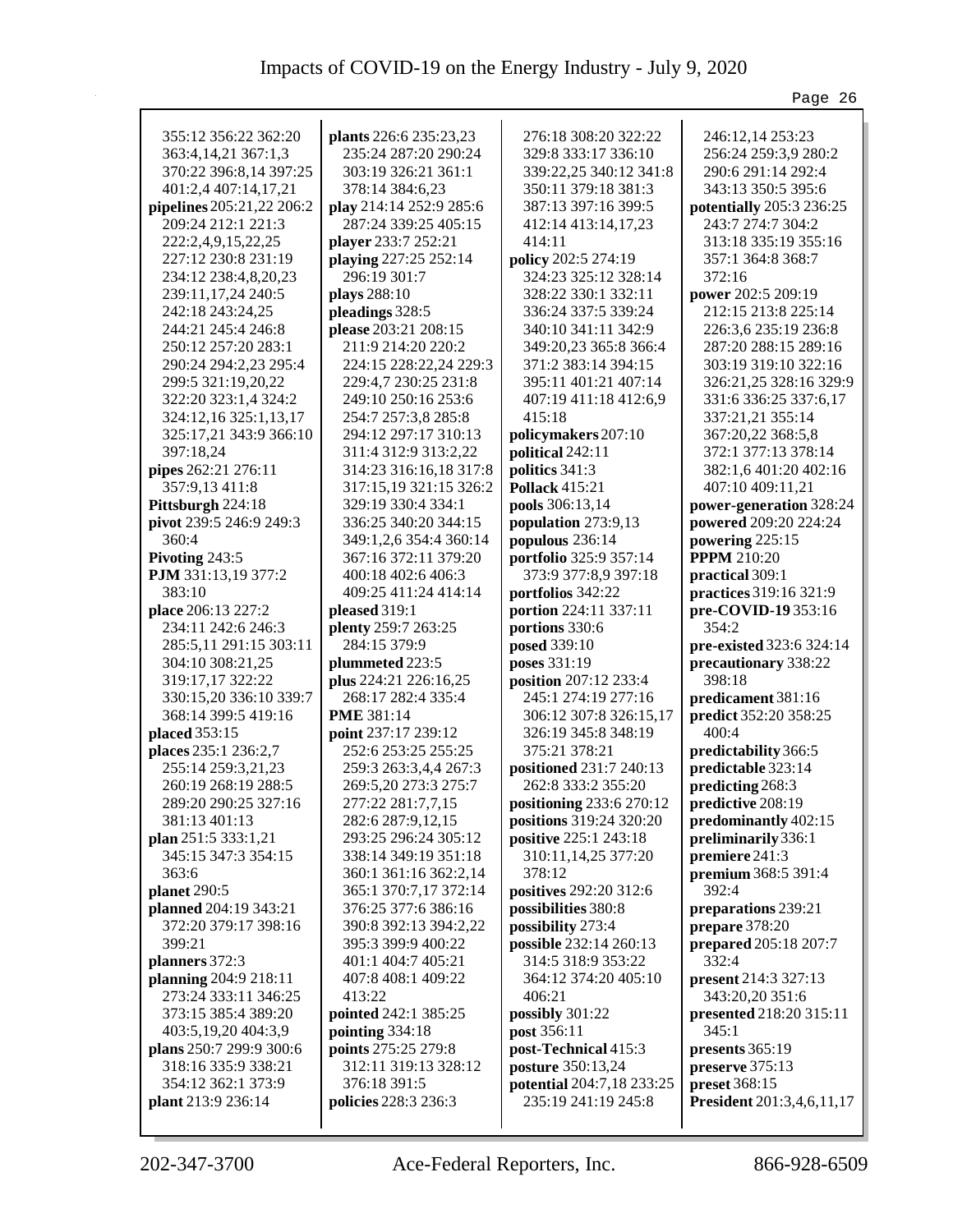|                            |                         |                          | Page 27                  |
|----------------------------|-------------------------|--------------------------|--------------------------|
|                            |                         |                          |                          |
| 201:20,21,25 202:3,8       | 288:17 292:22 293:12    | 276:5 317:10,12 328:3    | 321:25 324:1,17 327:21   |
| 208:15,18 211:8 214:18     | 293:13,17 294:14,19     | 330:2 355:24 376:18      | 343:8 356:21 357:1       |
| 317:17,25 321:15,18        | 328:12,21,23,25 339:15  | 419:21                   | 411:15                   |
| 326:1 333:25 334:21        | 368:5 381:6 393:20      | process 201:11 219:25    | profile 303:21,22 349:24 |
| 336:23 337:5 344:14        | 397:6,13 398:3,5        | 220:22 235:15 247:1      | 357:2 369:11 389:22      |
| Presley 334:21             | pricing 239:15 251:20   | 283:11 296:5 300:2       | 405:24                   |
| press 354:9 358:14         | 252:13 253:3 259:10     | 311:20 323:23 333:6      | profiles 320:7           |
| pressure 210:4 258:22,23   | 268:13 271:1 280:25     | 334:11 343:18 351:19     | profitability 271:21     |
| 271:25 275:9 278:10        | 284:10 288:12 327:24    | 361:15 362:5 364:22,23   | program 212:21,22        |
| 299:3 354:20               | 391:7,14 412:5          | 366:17 389:18 403:19     | 236:24 331:21            |
| pressures 275:12 304:21    | primarily 208:23 211:21 | 403:20 404:3,9 407:5     | programmatic 247:1       |
| 347:23                     | 212:3 231:18 284:7      | 417:6                    | programs 219:1 292:6     |
| presumption 293:10         | 297:14 395:16 397:13    | processed 271:19 364:16  | 335:14 338:21 398:18     |
| pretty 233:17,19 237:21    | primary 226:7 231:15    | processes 291:18,21      | progress 241:15 360:12   |
| 250:24 276:6 278:7         | 232:11 277:24 322:3,18  | 366:19 388:13,20         | project 240:16 242:16    |
| 279:25 285:19 294:8        | <b>prime</b> 371:7      | 389:12 404:5             | 249:24 262:10 263:22     |
| 305:10 314:14,16 334:8     | principal 208:20 225:1  | processing 214:5,10      | 275:17,17 278:6 323:24   |
| 353:21 362:21 363:17       | 382:15                  | 290:24 373:1             | 328:18 338:16 351:25     |
| 369:5 375:8 380:21         | principles 329:2 402:24 | procure 375:15           | 360:8 361:6 366:19       |
| 391:4 404:9                | prior 293:9 346:10      | procurement 201:12       | 380:7 386:2 392:24       |
| prevailing 393:16          | 363:16 397:5 411:5      | 221:10,18 362:2          | 393:13,14,15 397:1       |
| prevention 379:1           | priorities 276:2 322:10 | procuring 215:7          | 404:17,22,24             |
| previous 277:12 367:18     | prioritized 213:23      | produce 215:9 234:12     | projected 218:21         |
| 368:25 390:18              | priority 218:15 330:23  | 258:10 260:18 283:6      | projecting 231:5 375:6   |
| previously 240:20 244:3    | 372:9                   | 290:1417:8               | projections 231:3        |
| 251:15 262:5 264:2         | Pritchard 416:1         | produced 235:14 291:17   | projects 203:5 204:12    |
| 303:8 318:15 385:25        | private 306:6 359:11    | 291:21 298:12            | 209:23 210:2 219:7       |
| 397:21                     | 386:25 406:13           | producer 224:20 228:10   | 230:2,16 240:21,24       |
| price 210:10,17 224:22     | proactive 359:6 398:20  | 304:19 326:25            | 241:13 242:13 247:15     |
| 225:23 226:2,16,18,20      | proactively 213:20      | producers 206:18 210:1   | 247:17 254:24 256:1      |
| 226:25 236:6 242:3         | probably 229:23 240:19  | 210:25 220:8 225:2,9     | 261:3,11,11 262:2        |
| 246:7,10 248:17,19         | 258:2 270:17,25 275:20  | 225:11 233:19 235:17     | 264:4,15 265:9,11,13     |
| 252:3 257:14 258:4,23      | 280:4 283:12 287:17     | 256:6 262:22 282:24      | 265:20 266:2,8,8,12,22   |
| 260:24 263:15 270:16       | 295:11 297:11 309:18    | 285:1 289:1 410:9        | 267:7 279:2 285:13,14    |
| 270:17 271:5,20,25         | 320:16 376:25 377:2     | produces 258:13,16       | 285:15,15 286:19         |
| 272:7 275:12 280:3         | 383:10 387:17 396:8     | producing 258:12 287:11  | 294:22 295:3,6 302:10    |
| 281:18,22,25 282:2         | 404:22                  | 298:14                   | 306:8 311:15 312:21      |
| 283:24 284:5,16,19         | problem 242:10 291:9    | product 208:20 222:4,20  | 323:9,19,25 329:3        |
| 285:5 286:3,8,8,11         | 304:23,24 360:21 377:7  | 223:21 244:17 252:5      | 332:8 333:1,21 338:17    |
| 288:18,19 293:2,11         | 394:19 406:18 410:11    | 269:23,23 314:12 324:2   | 341:9 346:24 348:10      |
| 298:4 302:18 344:8         | 411:9                   | 357:6                    | 351:14 352:2 357:16,17   |
| 365:24 383:12 393:17       | problematic 251:3 370:9 | production 210:2,4,5,6,9 | 360:7,18 361:19 362:19   |
| <b>priced</b> 346:3 383:16 | problems 262:2 276:13   | 210:14,16,21,22 211:3    | 362:24 363:3,13,23       |
| prices 206:20 208:22       | 276:14 297:3 346:19     | 225:4,22 241:9,11        | 364:3,5,9 366:9,15       |
| 209:18 210:4,12,15         | 373:16 399:19           | 254:15,16 256:25 257:1   | 373:10,11 374:19         |
| 211:1,5 226:5 232:16       | procedures 218:10       | 257:10 258:14 260:11     | 378:15 379:13 384:11     |
| 240:1,2,5 246:13,15        | 276:19 319:17           | 260:15 262:7 267:22,24   | 384:11 393:5 394:5       |
| 247:2,7 248:11,24          | proceed 250:16 254:7    | 267:25 272:21 285:4,5    | 396:7,8,21,22,25         |
| 257:18,21 258:1,7          | 257:8 297:17 312:20,20  | 285:23 291:19,19         | 399:21 402:24 405:1,7    |
| 259:5,16,20 262:16         | 321:16 329:19 336:25    | 293:20 302:21 303:5,7    | 405:10 415:24            |
| 267:22 268:1,2,9,9,14      | 354:4 360:14,19 367:16  | productive 206:8         | projects' 323:10         |
| 268:15 274:10,22,24        | 400:18 402:6 406:3      | productivity 225:21      | prolonged 231:16         |
| 277:15,19 278:2,11,22      | 407:24 409:25 411:24    | products 211:25 223:23   | promoted 272:25 405:2    |
| 279:10,14,19 280:7         | proceeding 212:25 366:3 | 225:23 243:24 244:18     | promoting 305:18         |
| 281:2,2,11 282:3,12        | 419:3,6                 | 246:1,2 247:4 261:16     | promotional 290:4        |
| 285:17,18,25 286:1,2       | proceedings 208:9,11    | 269:7 292:19,22 315:24   | proper $401:13$          |
|                            |                         |                          |                          |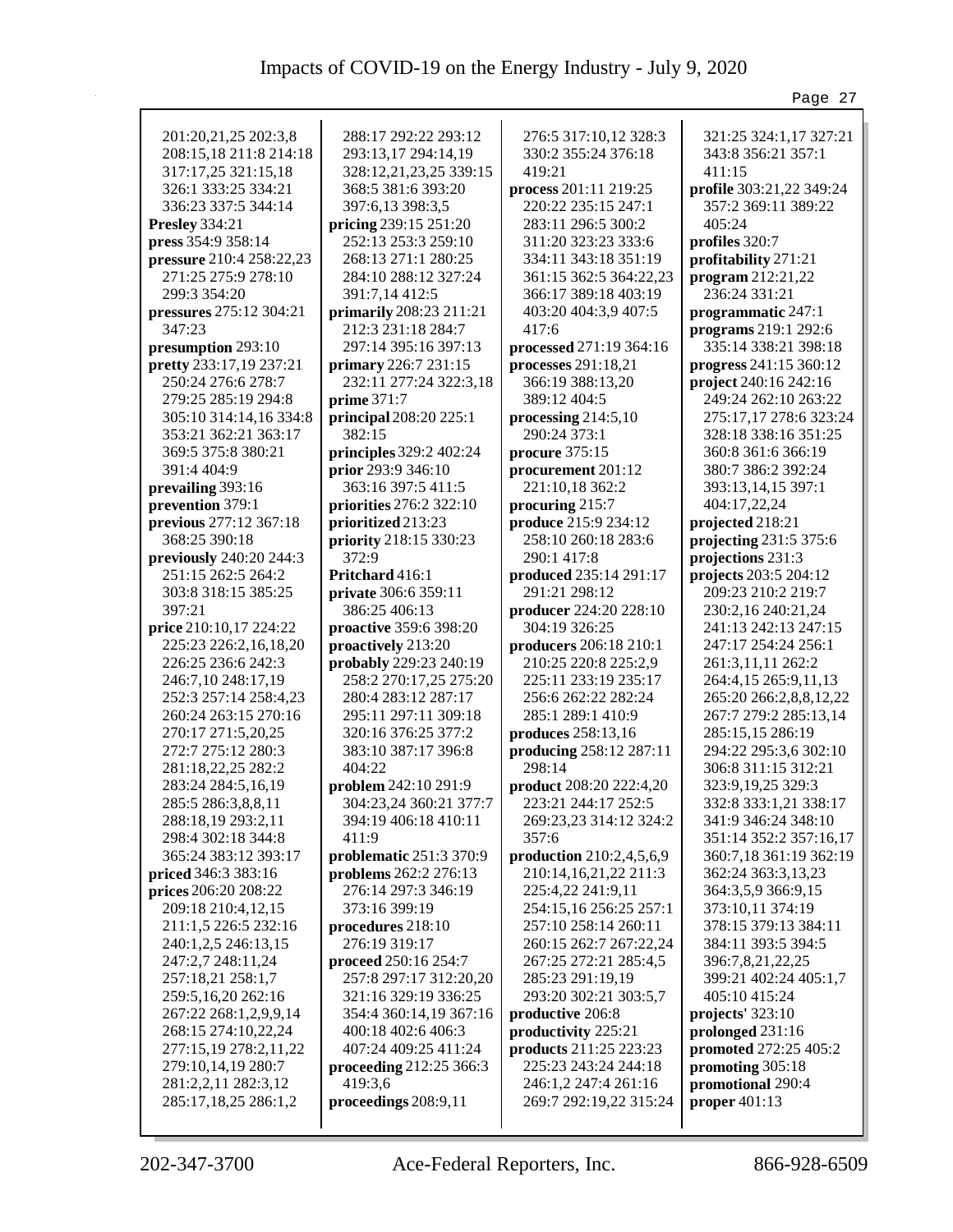|                          |                          |                          | Page 28                  |
|--------------------------|--------------------------|--------------------------|--------------------------|
|                          |                          |                          |                          |
| properly 301:4,5 325:19  | purchasing 245:1         | 272:20 275:25 287:23     | 371:1,2 372:17,25        |
| 339:21                   | pursing 328:8            | 308:4,5,8 310:8 316:6    | 373:1,3,15 395:9         |
| property 373:12          | pursuant 261:10          | 325:24 334:23 340:17     | 410:17                   |
| proponents 272:2         | purview 293:23           | 344:12 349:9 360:3       | <b>rated</b> 369:20      |
| proposed 204:12 412:18   | push 290:11              | 365:3,4 394:16 396:1,4   | ratemaking 328:14        |
| propping 228:1 282:19    | pushed 241:17 343:21     | 409:1 414:17             | 339:24 340:12            |
| pros 268:14              | pushing 264:22           | queue 404:2              | rates 204:16 209:5       |
| prospective 367:19       | put 215:15 233:4 262:14  | quick 255:23 285:9 287:8 | 270:18 280:18 307:2      |
| prospects 279:20 342:19  | 271:1,24 272:12 277:16   | 366:11 379:7             | 325:9 327:18 328:25      |
| 343:8                    | 285:14,16 297:9 298:6    | quickly 213:13,16 249:21 | 336:15 339:6,7 342:12    |
| protect 318:10 320:3     | 309:22 330:25 336:10     | 281:18 323:17 338:9      | 342:25 345:13 346:12     |
| 350:1                    | 342:16 353:8 354:20      | 351:15 352:16 373:12     | 346:18 347:16 348:19     |
| protected 235:10         | 365:23 372:11 383:10     | 378:7 391:6 395:9        | 357:4,25 363:18 366:5    |
|                          |                          |                          |                          |
| protecting 329:9         | 399:5 404:24 415:10,16   | 402:25                   | 367:25 368:2 370:19      |
| protection 344:8         | 416:15                   | quite 213:5 231:22,24    | 398:8 399:2              |
| protections 321:3 413:20 | puts 299:3               | 232:6,9 238:3 240:23     | rating 341:13 350:5      |
| protects 374:9           | putting 255:14 261:21    | 244:24 252:20 253:1      | 352:23 354:21 358:19     |
| protocols 213:17         | 331:11 403:17 415:4      | 255:12 282:19 290:9      | ratings 340:1 348:18     |
| proud 318:12,20 374:1    |                          | 302:2 303:25 305:24      | 350:20                   |
| proverbial 266:12        | $\boldsymbol{\Omega}$    | 330:8 342:8 346:5        | rational 233:7 325:16    |
| provide 205:7 207:9,10   | Qatar 216:13 232:11      | 386:21                   | rationed 235:4           |
| 218:14,23 227:18 230:8   | 236:23 266:1 268:18      | quo 245:25               | RBAC 201:3 208:15,18     |
| 245:20 246:5 263:7       | 269:13                   |                          | re-engineered 371:24     |
| 276:8 298:9 321:4        | qualified 319:23         | $\bf{R}$                 | re-enter 338:13          |
| 327:24 330:21 333:12     | quality 256:13 340:7     | $R$ 203:1                | re-gas 251:23            |
| 340:14 345:12,21,23      | 342:3 369:21             | racial 330:12            | reach 210:23 219:14      |
| 348:3,5,10 353:10        | quantitative 268:22      | rail 251:5               | 376:25                   |
|                          | quantities 244:19 245:13 | raise 228:22,23 229:1    | reached 231:14 241:16    |
| 361:25 362:1 367:1,19    |                          |                          |                          |
| 368:21 371:18 372:7      | quantity 259:14 290:1    | 272:6 325:18 329:25      | react 249:21 250:21      |
| 388:3                    | quarter 249:20 264:20    | 340:6 349:1,2,4 364:8    | reacting 205:18 298:2    |
| provided 206:12 321:3    | question 208:5 228:20,22 | 414:12                   | reaction 205:19 250:23   |
| 341:16 358:15 396:3      | 229:3,4 234:18 239:1     | raised 259:25 296:23     | 338:7                    |
| provider 220:15 361:22   | 239:10 241:22 243:11     | 306:7 307:18 365:12      | <b>read</b> 304:21       |
| providers 234:11 344:21  | 247:18 256:21 260:1,7    | 392:11                   | readily 299:11 301:2     |
| 385:23                   | 260:17 261:5 262:4       | raises 276:13 389:9      | 363:17,18                |
| provides 225:13 370:6    | 275:2 276:7 277:12,21    | raising 207:15 272:11    | ready 267:9 316:6 414:17 |
| 371:3 383:15             | 282:17 287:25 292:17     | 278:10 389:21            | Reagan 222:6             |
| providing 228:1 326:8    | 294:9 295:9 299:6        | ramp 310:8 313:6         | real 228:6 230:6 242:9   |
| 333:21 348:14 395:7      | 303:24 304:13 308:11     | <b>Ramses</b> 234:18     | 249:25 258:2 285:9       |
| 415:2                    | 308:11,12 310:4 317:4    | ran 415:17               | 291:15 293:4 305:8,16    |
| proving 292:12 305:15    | 319:13 342:24 348:24     | range 210:15 232:19      | 382:9 391:21 404:14      |
| provision 333:15 344:24  | 349:1,7,13 351:3,5       | 262:17 265:17,18,21,25   | real-life 384:5          |
| proxy 325:16 392:5       | 355:10,19 359:17,22      | 269:24 270:1,3 282:4     | reality 227:10 376:2     |
| public 217:6,9,16 219:4  | 360:13,17 361:12         | 286:10 390:23            | 406:17                   |
| 219:17 225:8,10 250:23   | 366:22 367:10,18         | rapid 249:15 280:22      | realize 218:22 286:4     |
|                          | 368:10 371:15 372:12     | 282:2                    | realized 320:14          |
| 277:25 286:12 310:20     |                          |                          |                          |
| 315:23 345:14,22         | 372:16 374:12 375:22     | rapidly 216:17 269:21    | really 206:13 207:17     |
| 366:25 367:3 374:2       | 376:14,21,22 377:8       | 331:25 406:12            | 215:22 229:25 232:5      |
| 415:2,5                  | 379:11 380:17 381:3      | rate 204:13 212:24       | 235:10 236:16,23 238:3   |
| publicly 249:12 252:16   | 386:18 388:5 389:15      | 247:25 270:20 295:5      | 238:21 240:10 244:20     |
| 375:12                   | 390:10 392:18 395:5      | 300:22 306:4 307:14      | 245:7 246:5 250:5        |
| published 296:9          | 396:4 398:15 400:15,15   | 309:20,24 312:20         | 251:4,7 253:9,13,16      |
| pulled 299:12            | 402:6 403:4 404:13       | 340:10 354:15 356:15     | 255:6 257:17 258:4       |
| pump 235:4               | 408:12,15,19 411:3,5     | 357:20 361:15 362:14     | 259:10 260:24 263:2,5    |
| purchase 244:22,23       | questions 211:6 229:7,11 | 366:24 367:1 368:10,12   | 264:25 266:21 270:21     |
| 362:24                   | 240:8 246:10 256:21      | 369:1,3,18 370:8,18      | 272:18 274:21 275:22     |
|                          |                          |                          |                          |
|                          |                          |                          |                          |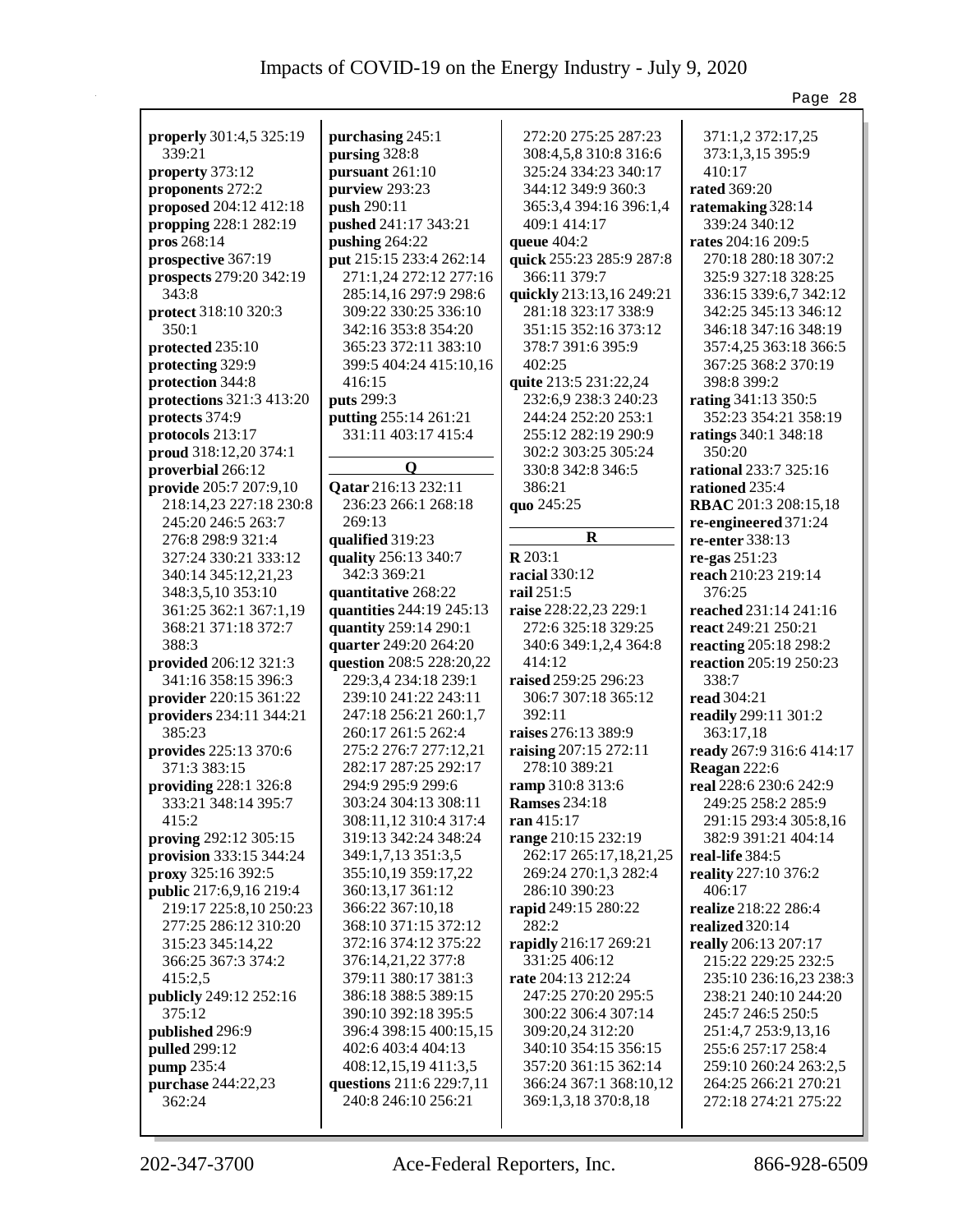|                             |                           |                                           | Page 29                      |
|-----------------------------|---------------------------|-------------------------------------------|------------------------------|
|                             |                           |                                           |                              |
| 276:17,21,24 277:14,24      | 339:19 347:16 357:21      | regional 204:15 257:2                     | relatively 262:7 264:5       |
| 280:6 284:13,21 292:17      | 360:8 365:17 395:8        | 377:9,13,14 378:2                         | 280:25 289:3 292:23          |
| 294:14 295:5 296:11         | recoverable 368:18        | regions 239:14 321:7                      | 295:14 297:8 383:7           |
| 297:1 299:3 302:14          | recovered 254:12 339:4    | regulate 327:9 401:24                     | relaxed 218:14               |
| 303:25 304:9,20 305:17      | 354:1 391:7               | regulated 211:22 212:1                    | relaxing $320:10$            |
| 305:19 307:3,12,25          | recovers 324:7            | 218:14 229:19,22                          | relay 408:15                 |
| 310:6,9 311:21 313:12       | recovery 214:15 219:21    | 245:17 282:25 328:18                      | relevant 330:5,7             |
| 313:17,24 314:16 315:1      | 221:24 251:5 338:18       | 344:21 350:25 356:15                      | reliability 220:12 288:4     |
| 315:2, 10 318:19 335:15     | 339:4,11 348:5,7 352:3    | 357:19,25 365:6 368:21                    | 318:11 331:11,19,23          |
| 351:9,20,22 352:11          | 368:15 395:8,12 400:12    | 371:12 385:2 389:7,24                     | 332:20 372:4,5 383:16        |
| 353:19 357:5,7 361:21       | 414:10                    | 390:1                                     | 384:13,16 389:18 403:1       |
| 369:18 376:1,9 377:2        | recuperates 394:8         | regulates 327:16 414:25                   | 407:2 409:12 415:19          |
| 382:18 383:16 384:3         | reduce 210:5,5 222:17     | regulating 401:7                          | <b>reliable</b> 205:8 212:17 |
| 385:17,19 386:5,8,11        | 234:24 249:19 261:2       | regulation 327:3,6 328:2                  | 217:17 220:20 221:5          |
| 386:12 389:19 390:6         | 274:4 283:5 338:9         | 328:3 341:3 415:22                        | 266:5 300:24 331:6           |
| 391:7 394:3,9,19            | 351:7 379:16              | regulations 218:13                        | 333:13,15,21 337:15          |
| 395:13,16 396:7 399:2       | reduced 213:11 225:22     | 245:16,22 246:3 308:21                    | 339:14 345:9,24 348:10       |
| 399:19 400:3,15 402:25      | 228:8 244:14 260:15       | regulator 410:23                          | 348:15 412:4                 |
| 404:5 408:6,21 412:5        | 275:9 280:18 288:5        | regulators 308:14 312:20                  | reliably 378:15              |
| 412:17,21 413:7 416:9       | 311:13 326:16 359:13      | 339:1 343:12 348:5                        | reliance 338:10              |
| 417:7                       | 381:7 402:17              | 350:12,21,22 352:25                       | relied 217:16 326:19         |
| reason 225:19 262:1         | reducing 208:24 209:8     | 387:12 388:17 395:7,15                    | relief 218:14 283:3 367:1    |
| reasonable 274:10,22,23     | 391:25                    | 395:16 400:11                             | relies 230:8 328:20          |
| 294:16 295:1,5 302:10       | reduction 212:10,14,21    | regulatory 200:2,9 202:1                  | relieve 286:20               |
| 309:1 323:13 327:18         | 226:2 252:15 270:20       | 229:13 230:5,10,14                        | <b>reline</b> 310:22         |
| 332:15 345:24 360:19        | 299:3 356:25 357:1        | 325:7 327:4 329:8,10                      | rely 235:4 300:21 342:9      |
| 363:18 388:21 390:15        | 389:6                     | 333:17 334:1 339:2                        | 370:12                       |
| 396:24 400:12               | reductions 288:7 338:19   | 341:9,11 342:10 348:3                     | relying 226:12 284:6         |
| reasonably 346:3            | 395:17                    | 350:11 353:22,23 359:9                    | 315:19 358:13                |
| reasons 390:11              | reference 260:7 395:20    | 368:13,23 372:24                          | <b>remain</b> 210:15 211:5   |
| rebalancing 280:22          | referred $381:17$         | 373:13 386:20 387:4,6                     | 212:15 213:5 225:25          |
| rebound 210:12 243:23       | referring $370:20$        | 387:12 388:3,19 390:5                     | 232:15 233:3 241:18          |
| 244:15 251:1                | refined 222:4 223:21,22   | 395:17 407:14,19                          | 248:11 299:9 321:22          |
| rebounded 281:6             | 243:24 292:19,22          | 409:17,17 411:12,21                       | 324:8 339:11                 |
| rebounds $210:10$           | 321:25 324:1,2 356:21     | 419:4,20                                  | remainder 321:13             |
| recall $260:8$              | refineries 212:5,8 312:14 | rehearing 214:10 323:17                   | remained 218:15 273:11       |
| receive 219:4 221:5 235:3   | refinery 222:12,19        | 364:16                                    | 322:10,16 342:6              |
| 329:3                       | reflect 315:1 324:23      | reimagining 407:9                         | remaining 308:4              |
| received 358:9 376:5,6      | 358:17 367:5,12           | reimburse 327:6                           | <b>remains</b> 324:4 325:7   |
| receives 352:7              | reflected 375:24 376:3    | reinstitute 247:12                        | 329:11 331:5                 |
| recession 323:7             | 388:23 405:25             | reinvestment 257:19                       | remarkable 255:12            |
| recognition 342:12          | reflecting 391:17         | reiterate 355:1 365:20                    | 339:20                       |
| 407:15                      | reflection 341:23         | 416:10                                    | remarks 205:11 208:7,14      |
| recognize 292:9 329:24      | reflective 213:2          | rejection 328:4                           | 229:10 258:21 287:3          |
| 347:17 348:14 376:14        | reflects 324:20           | related 232:17 283:13                     | 317:8 330:3,5 368:3          |
| 400:3 410:6 411:19,22       | refrain 208:8 317:9       | 329:10 334:13 351:19                      | 369:17 371:1 380:13          |
| recognizes 413:13           | regard 243:8 319:12       | 361:23 363:24 376:15                      | 416:6 417:23                 |
| recollection 297:8          | 358:4 359:7 380:22        | 383:13                                    | remember 261:13 268:11       |
| recommendations 318:22      | 408:25 409:3              | relates 297:24 386:18                     | 349:15 383:10                |
| recontract 397:19           | regarding 217:2 237:23    | relating 339:10                           | remembering 366:15           |
| record $264:6,9,10\ 297:20$ | 246:10 247:18 291:15      | relationship 216:9 233:1<br>273:22 394:22 | remind 208:8 279:16          |
| 307:2 327:4                 | 349:15 359:4 376:19       |                                           | 317:8 372:11                 |
| records 388:12              | regardless 227:9 323:10   | relative 252:17 259:20                    | reminder 412:3               |
| recover 213:13 223:16       | 371:8                     | 269:25 293:18 298:13                      | remiss $310:15$              |
| 233:23 250:21 277:3         | regards 368:24            | 298:14 319:24 341:23                      | remote 326:11                |
| 309:2 325:5,10 332:22       | region 239:16 331:14,19   | 342:4,8 346:5 410:16                      | remotely 311:8 312:16        |
|                             |                           |                                           |                              |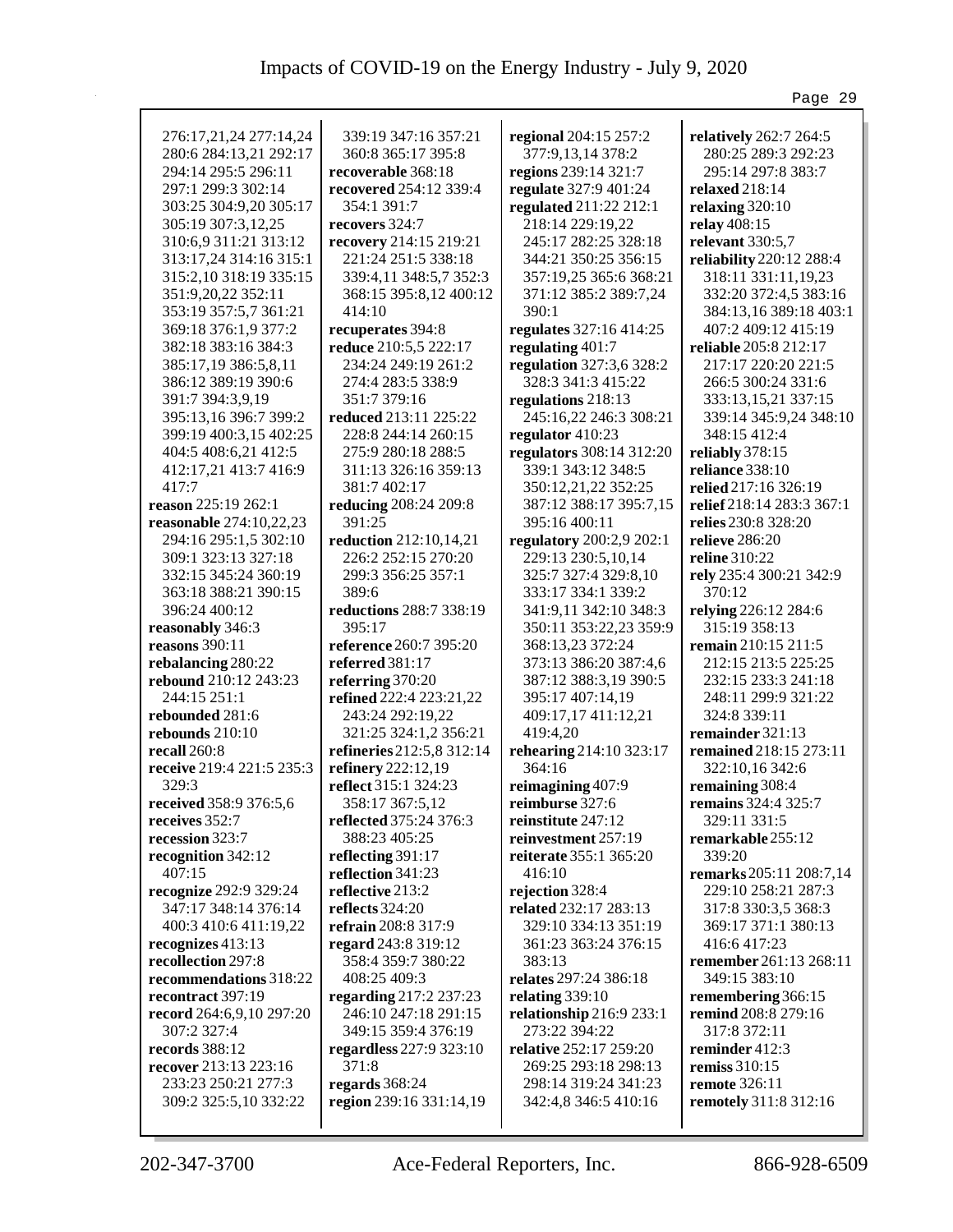|                                        |                                               |                                                     | Page 30                                    |
|----------------------------------------|-----------------------------------------------|-----------------------------------------------------|--------------------------------------------|
|                                        |                                               |                                                     |                                            |
| 314:9 322:3                            | resilient 315:16 382:3                        | 364:9 381:4 391:1                                   | 285:8,9 287:1,6,8,13                       |
| remove 332:13                          | resolution 328:3                              | 392:3 402:3,13 403:1                                | 288:3 294:15 297:17,18                     |
| renew 240:16                           | <b>resolve</b> 329:13                         | 412:11                                              | 298:22,24 300:6,13                         |
| renewable 232:4 288:10                 | resource 263:1 280:2                          | resumed 258:22                                      | 304:25 305:1,2,21,24                       |
| 404:1 405:5,14                         | 288:23 337:15                                 | resuming 316:10                                     | 314:22,23,24 316:3                         |
| renewables 232:2 272:23                | resources 207:8 218:11                        | retail 338:24 372:17                                | Rice's 255:24 281:20                       |
| 332:3 385:8                            | 219:14 232:13 236:9                           | retailer 326:25 377:21                              | rich 344:6 392:3                           |
| <b>REO</b> 341:16,19                   | 269:14,16 274:1 321:24                        | rethinking 407:8                                    | right 233:18,21 249:13                     |
| reopening 210:11                       | 343:4,13 351:22 382:4                         | retire 332:3                                        | 251:16,24 258:6 263:13                     |
| repeat 255:9 367:9                     | 405:5                                         | retiring 235:24 255:7                               | 266:17 268:5 270:17                        |
| 416:14                                 | respect 339:6 350:5                           | return 201:15 210:1                                 | 272:11 273:19 281:5                        |
| replace 294:23 331:10                  | 358:24 364:13 376:8                           | 243:16 250:14 251:9                                 | 283:17 285:20 286:2                        |
| 343:12                                 | 414:10                                        | 254:20 257:12,25 265:7                              | 289:1 291:23 296:25                        |
| replaced 226:5 332:3                   | respectively 223:14                           | 295:5 316:22 317:2                                  | 305:19 306:9,9 307:20                      |
| replacement 333:4                      | 281:16                                        | 318:4 325:13,18,20                                  | 309:3 314:24 336:15                        |
| replacements 403:13                    | respond 228:25 229:4                          | 327:23,24 339:25 341:8                              | 342:17 347:22 349:25                       |
| replacing 271:7 331:22                 | 249:16 281:18 285:17                          | 342:14 356:16,23 357:4                              | 355:9 356:2 363:6                          |
| 372:1                                  | 307:6 349:3,7 370:11                          | 357:19 365:6 367:21,21                              | 364:18 365:23 374:25                       |
| report 295:19 319:1                    | 370:15 380:11                                 | 368:1,18 390:1 395:9                                | 375:25 376:7 380:5                         |
| reported 209:2,16 344:1                | responded 311:9,22                            | 398:8 401:3                                         | 393:23 394:14 400:9,23                     |
| <b>Reporter</b> 419:1,25               | 334:17 347:18                                 | returned 338:3                                      | 402:8 408:2 409:14                         |
| reporting 358:14                       | responding 218:18                             | returning 392:8                                     | 412:7                                      |
| reports 358:18                         | 358:21 410:22                                 | returns 254:17 305:16                               | rightly 210:1                              |
| represent 220:3 336:6                  | responds 342:3                                | 306:1 307:1 325:3,17                                | rights $351:21$                            |
| 341:5 367:20                           | response 209:5 215:13                         | 328:18,23 332:15                                    | rigidly 320:25                             |
| representative 325:16                  | 234:21 282:2,7 313:16                         | 336:14 340:5 341:20                                 | rigs 257:23,24 270:24                      |
| represented 225:18                     | 314:3 318:6 328:15                            | 342:4 348:6 357:12                                  | rise 210:12 246:12                         |
| representing 215:4                     | 355:10 367:6,13                               | 364:7                                               | 312:19 329:1                               |
| 221:19 304:11                          | responses 231:3                               | <b>Reuters</b> 344:1                                | rises 298:12                               |
| represents 219:25 387:1                | responsibility 330:19                         | revenue 218:8,22 219:3                              | risk 222:14,17 228:17                      |
| repurposing 241:9,10                   | responsible 215:6,9                           | 249:19 385:20,21                                    | 306:15 319:19,22 320:4                     |
| request 218:6 355:23                   | 219:21 289:2 329:15                           | revenues 327:19 339:18                              | 320:5,7,11 321:10                          |
| 388:10                                 | responsibly 305:16                            | 352:18 359:14                                       | 322:24 325:7,20 327:11                     |
| requested 219:2                        | responsive 300:14                             | reversal $228:17$                                   | 328:19 329:10 331:12                       |
| requesting 415:4                       | responsiveness 282:10                         | reversing 225:6 241:10                              | 331:19 336:7,17 338:2                      |
| requests 214:10 323:17                 | 300:11 335:2                                  | review 212:23 319:21                                | 342:2,14 348:7 350:3                       |
| 364:16                                 | rest 265:4 277:18 282:5                       | 324:16                                              | 351:19 352:17 353:2,3                      |
| require 258:9 287:20                   | restaurants 348:13                            | reviewing 214:10                                    | 353:22 354:8 355:2,5                       |
| 292:11,11 325:3 397:14                 | restoring 218:5                               | reviews 295:4 323:13                                |                                            |
| required 245:21 269:9                  | restraints 279:10 365:23                      | revised 338:23                                      | 356:19 357:2,22 358:4<br>358:5,13,18 364:8 |
|                                        |                                               |                                                     |                                            |
| 279:3 333:8 341:20<br>348:10 351:22,25 | restricted 346:4<br>restrictions 209:2 370:14 | revisions 338:20 398:17<br>revolution 206:12 224:24 | 365:19,23 369:3,11                         |
|                                        | restructure 266:13                            | 228:16 248:8 253:14                                 | 377:17 389:5,6 391:24                      |
| 356:11 362:23 372:3                    |                                               | 274:22 284:4 302:9                                  | 392:7 403:11 404:15                        |
| requirement 385:20,22                  | result 212:18 213:18                          |                                                     | 405:24 409:16,17                           |
| requirements 321:5                     | 218:6 219:3 222:23                            | rewire 384:15                                       | 410:19 411:19 414:5,10                     |
| 323:2,6 334:19 347:2                   | 228:3 253:2 259:16                            | Rice 201:14 224:14,15,16                            | risks 205:2,5,9 307:3,4                    |
| 384:16                                 | 260:16 271:3 274:21                           | 224:17 228:19 229:16                                | 319:14 321:6 325:2                         |
| requiring 243:22                       | 293:19 331:10 348:11                          | 229:17,18 230:11 232:8                              | 327:12 341:23 351:7                        |
| research 340:25                        | 352:18 363:4 374:21                           | 232:14 233:5,12,14                                  | 353:8 355:15,17 372:17                     |
| <b>Reserve</b> 334:21                  | 379:13 389:19 397:12                          | 234:16 237:23 239:6,9                               | 372:19,21,23 373:18                        |
| reservoir 302:4                        | 398:5                                         | 239:10 240:10 242:1                                 | 412:19 414:7                               |
| residential 209:14 213:8               | resulted 210:10 249:7                         | 252:12 254:6,8 255:21                               | road 221:24 267:23 363:9                   |
| 273:7 274:1 275:10                     | 262:16 384:10 395:15                          | 257:6,7,9 258:17 270:6                              | Robert 201:3 208:14,18                     |
| 300:17 336:4 406:14                    | resulting 218:7 227:14                        | 270:13,15 271:16                                    | robust 298:10 337:22                       |
| resiliency 312:7 318:18                | 337:25                                        | 273:15 278:15 279:12                                | 340:2 394:4 404:4                          |
| 332:21 371:23 372:6                    | results 226:25 327:2                          | 279:13 282:17,22 285:7                              | <b>Rockies</b> 238:15                      |
|                                        |                                               |                                                     |                                            |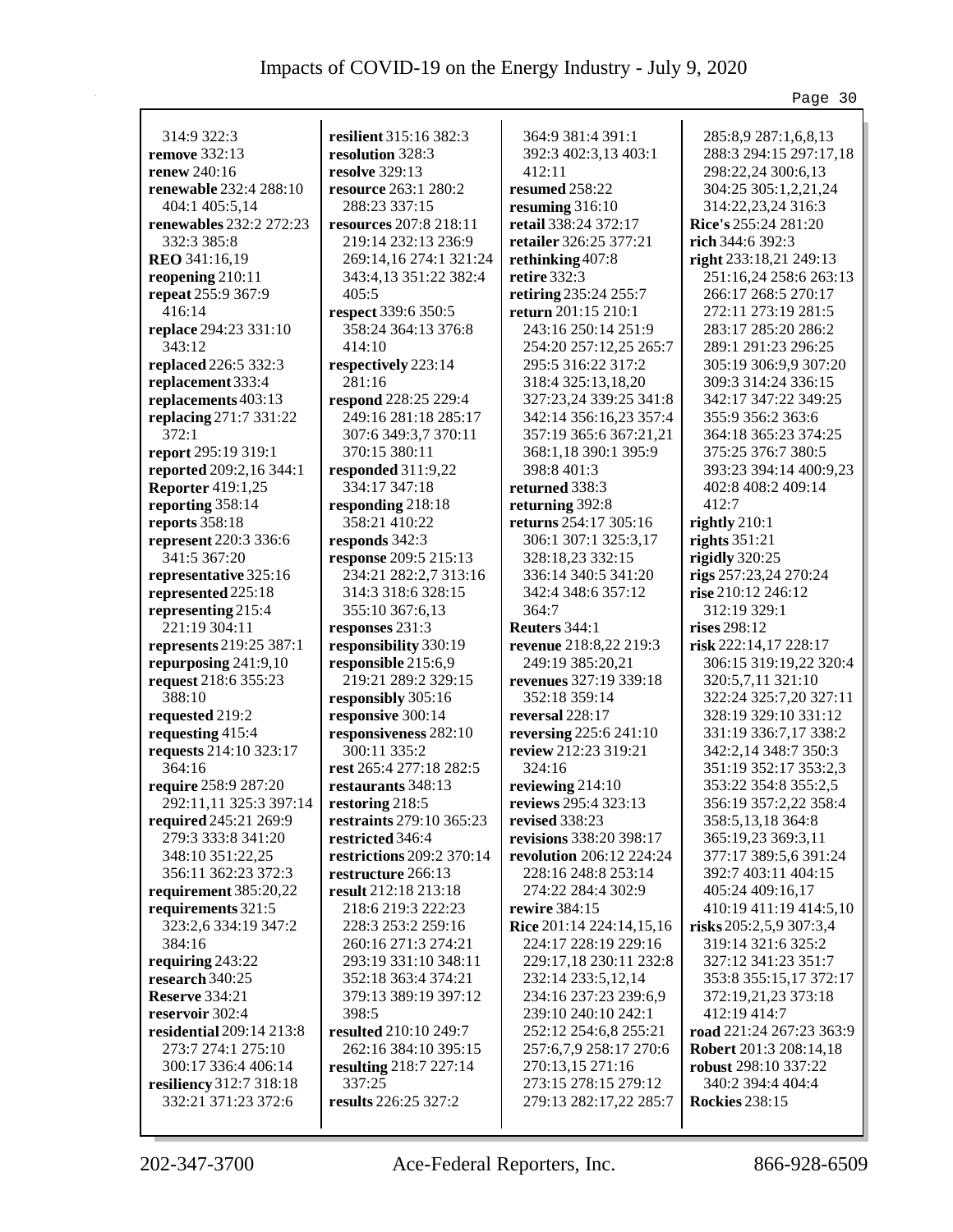|                             |                           |                             | Page 31                  |
|-----------------------------|---------------------------|-----------------------------|--------------------------|
|                             |                           |                             |                          |
| Roder 308:7 310:4,5         | S                         | 271:17 286:22 293:25        | 293:18 297:15 322:13     |
| 311:3 312:8 313:1,21        | S 203:1                   | 307:14 314:15 320:5         | 352:8 353:2,10 357:6     |
| 314:22 316:3 415:17         | Sabine 216:6 251:24       | 328:22 351:2 353:17         | 375:2 376:9 378:11       |
| ROE 205:9 332:11            | 262:11 265:19 295:17      | 355:10 360:20 363:1         | 381:6,9,11 390:22        |
| 333:18 336:7 342:5,17       | 307:13                    | 367:9 369:9 378:1           | 391:11,13,14 393:4,6     |
| 365:3,8 367:19 368:24       | safe 212:17 221:5 273:6   | 392:15                      | 393:10 410:4             |
| 369:1 370:2,13 387:23       | 311:12 312:5 313:7        | secondary 244:21            | seek 213:24 328:5        |
| 390:10 399:5 410:18         | 318:23 319:10 322:11      | seconds 301:22 333:23       | seen 215:14 220:11 228:7 |
| 411:18 412:6,9              | 326:7 330:24 331:6        | secret 256:1 386:13         | 235:25 243:13 251:6      |
| ROE's 412:11                | 333:15 345:23 418:1       | <b>Section 261:10 295:3</b> | 257:11 264:22 280:16     |
| ROEs 332:17 353:1           | safely 213:22 218:1       | 309:20,20                   | 288:5 290:20 291:12      |
| 365:25 369:10 371:17        | safest 321:22             | sector 208:25 209:13        | 293:3 306:21 310:25      |
| 405:25                      | safety 203:23 213:1,18    | 213:5 220:8 246:15          | 320:5,11,21 350:19       |
| Roger 201:17 317:17,24      | 218:15 240:23 330:25      | 270:10 273:16,16 274:9      | 351:14 352:19 353:13     |
| 376:21                      | sailing 216:10            | 274:9 310:18 328:16         | 358:4 370:2 377:25       |
| ROI 333:19                  | salary 212:21             | 329:9,11 337:21 339:12      | 378:25 380:25 391:10     |
| <b>ROIO</b> 402:16          | sale 217:17               | 339:24 340:14 341:4         | 392:2 393:7 411:11,15    |
| role 214:14 285:4,6 340:1   | salt 300:15 302:5         | 343:10 344:10 365:25        | segment 229:21 286:5     |
| 365:25 397:24 405:16        | sanguine 231:22           | 377:13 380:19,24 381:1      | 378:3                    |
| roles 203:12 218:12         | Sarah $416:1$             | 382:1 386:25 389:5          | segments 223:25          |
| roll 277:25                 | satisfy 255:4             | 391:18,19 394:24            | segregated 318:24        |
| rollbacks 212:21            | sauce 386:13              | 399:13 415:12               | selecting 407:21         |
| rolling 314:19 397:18       | <b>Saudi</b> 260:11 297:4 | sectors 205:7,17 273:5,6    | self-supply 222:18,23    |
| room 309:21 311:19          | save 212:15 388:4         | 273:23 274:2,6,11           | sell 210:25 225:23,23    |
| 318:24 319:1                | savings 234:7             | 402:1 410:5                 | 244:19 293:6             |
| roost 376:9                 | saw 206:16 227:7 240:1    | secular $342:19$            | sellable 291:8           |
| rose 240:6                  | 242:14 250:23 262:18      | secure 233:7 250:11         | Senior 201:4,10 202:3    |
| <b>ROTs</b> 356:2 385:4     | 269:7 282:3 302:15        | 322:20,24 351:20            | 211:8 219:24 220:14      |
| <b>Rouge 222:11</b>         | 303:2 351:2 353:15        | 356:10 357:8 394:9          | 336:23 337:4             |
| roughly 218:21 225:11       | 364:4 370:2 378:4         | security 224:25 255:2       | sense 242:3,9 245:22     |
| 265:20 344:22               | saying 237:6 309:15       | 288:4 332:21 337:16         | 248:9 261:19 276:20      |
| round 363:1,2 405:10        | says 391:24               | 415:20                      | 281:9 286:7 385:16       |
| <b>rounds</b> 384:21        | scale 230:2 255:10        | see 205:14 215:22 226:3     | 390:19                   |
| route 236:21                | 306:19                    | 229:16 230:9,25 233:23      | sensitive 334:15         |
| routine $410:10$            | scaling 287:5             | 236:6,9 237:2 239:22        | sent 334:20              |
| RTO 319:13 320:22           | scarcity 259:9            | 240:1 242:17 250:20         | sentiment 227:13 289:19  |
| 321:6 355:13 358:10         | scenario 278:25 282:11    | 251:9 252:16 256:18         | sentiments 313:25        |
| 376:15 384:12 403:19        | scenarios 210:21 303:3    | 257:9,18,25 258:4           | separate 282:17 400:24   |
| 403:19 404:4,9 413:10       | 411:13                    | 262:6 263:20 270:8,22       | 401:15                   |
| RTOs 320:24 321:4           | schedules 240:16 323:14   | 271:1 274:22,23 281:14      | separation 369:24        |
| 358:9 372:4 376:18          | scheduling 221:14         | 282:7 283:4,12 285:3        | September 249:13         |
| 377:1 385:9 413:17          | schemes 279:4             | 285:11,18 286:24            | series 373:10            |
| rule 323:19,22 364:15       | schools 348:14            | 290:11 294:7 302:12         | serious 221:25 332:7     |
| 411:13                      | science 268:25 387:21     | 304:12,16 305:10            | seriously 223:3 269:18   |
| rules 319:25 323:13         | scope 303:11              | 313:16 335:24 343:15        | serve 213:19 217:22      |
| 361:6 409:18                | score 288:13              | 346:18 353:24 356:20        | 218:3 220:23 255:13      |
| rulings $364:1$             | screening 322:7           | 359:11,16 361:2,14          | 336:12 341:25 345:8      |
| run 210:3 221:3 253:23      | sea 236:21 402:16         | 362:13 379:25 380:25        | 346:21 369:12            |
| 270:3 372:13 378:15         | seamlessly 312:16 337:22  | 381:21 382:11 389:9         | served 362:5 384:7       |
| 384:13 408:21               | season 346:20 355:3       | 391:2 393:21 394:7,18       | serves 327:7 337:11      |
| running 215:4,12 303:3      | seasonal 322:17           | 400:7,24 406:10 408:25      | 403:14                   |
| 311:13                      | seasons 265:1             | 409:3 411:16                | service 205:8 217:23     |
| rushing 370:8               | seating $257:19$          | seeing 204:11 232:4         | 218:5,18 234:4 310:21    |
| <b>Russia</b> 232:11 260:12 | secluded 366:16           | 233:20 236:1 239:15         | 310:21 325:10 326:8      |
| 263:22 297:4                | second 204:24 249:20      | 251:4 257:13 261:15         | 333:13,15,21 338:18      |
| <b>Russian</b> 266:2 269:16 | 258:19 264:12,19          | 271:12 285:19 289:20        | 339:14 344:22 345:22     |
|                             |                           |                             |                          |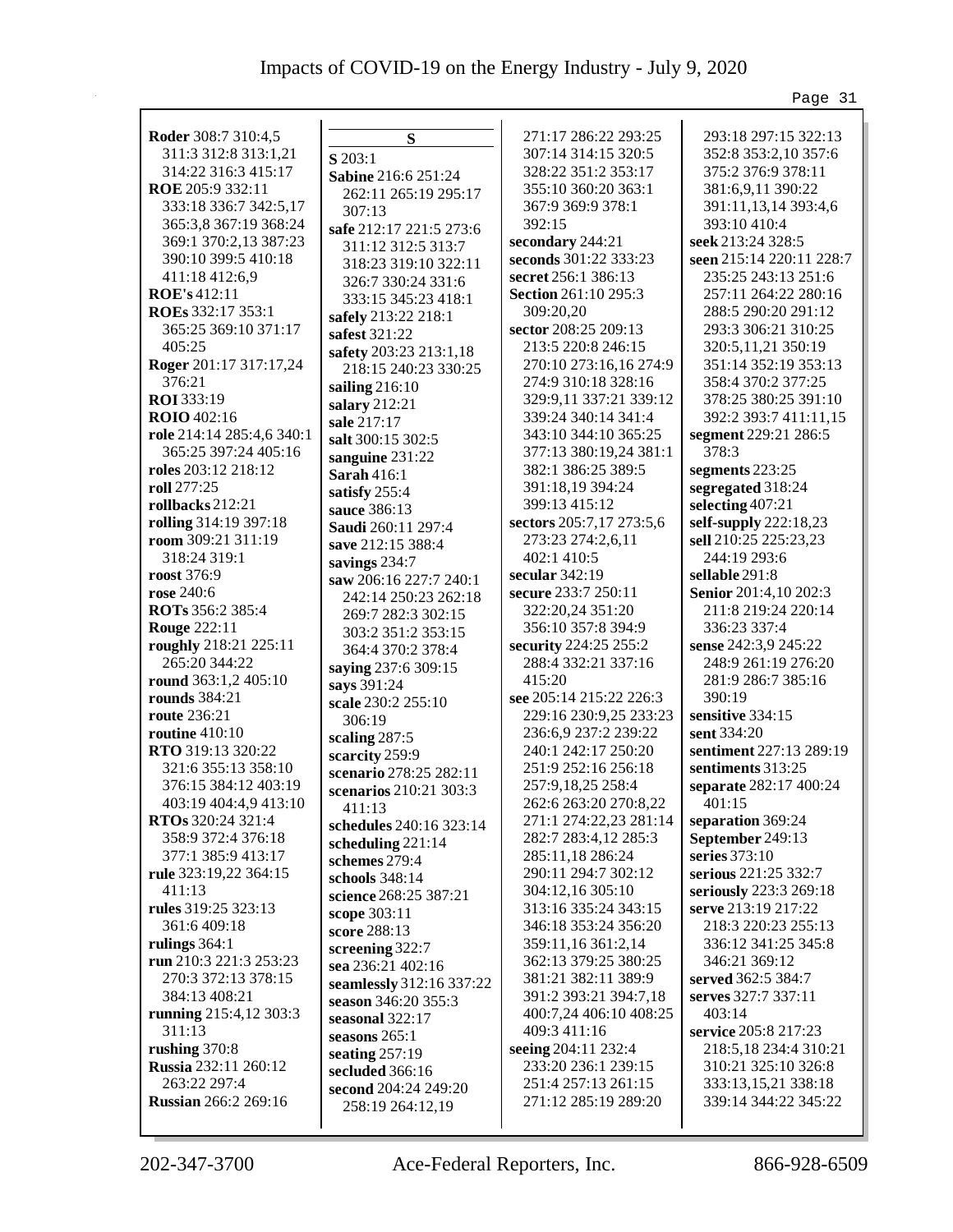|                          |                               |                          | Page 32                   |
|--------------------------|-------------------------------|--------------------------|---------------------------|
|                          |                               |                          |                           |
| 348:4, 10, 15 357: 13    | shipper 245:4 356:14          | 233:19 237:17 246:14     | slow $260:18$             |
| 360:9 361:24 373:11      | shipper's 323:3 355:21        | 261:14 270:18 285:15     | slowdowns 338:15          |
| 412:4                    | shippers 222:22 245:5,5       | 286:13 292:19 294:7      | slowed 238:6              |
| services 206:20 217:10   | 245:12 276:22 322:19          | 298:2 305:10 323:5,10    | small 203:11 221:23       |
| 220:15 263:8 265:17      | 344:4 349:23 355:13           | 331:19 338:3,16 339:12   | 245:4,25 280:3 373:10     |
| 322:9 327:21 340:14      | 356:9,10,13                   | 343:23 345:6,18 346:2    | 378:9,9 379:25 383:7      |
| 344:24 345:11,12,13      | shipping 222:20,24 223:1      | 347:1 349:21 372:18      | smaller 332:1 373:6,10    |
| 358:25 368:21            | 224:2,4 244:10 245:6,7        | 375:3 378:4,5 379:12     | 386:7                     |
| serving 213:8 217:7      | 245:10 246:4 270:1            | 380:20 406:17            | smart 402:22 406:15,19    |
| 312:14 326:20 335:4      | shock 264:17                  | significantly 220:18     | smooth 216:10 309:9       |
| 337:8,22 344:22 359:11   | shocks 293:4                  | 225:22 265:17 278:11     | smoothly 372:13 415:17    |
| session 208:5 228:21     | <b>shored</b> 378:23          | 293:14 323:25 324:18     | Smyth 202:3 336:23,25     |
| 317:4 336:21 348:25      | shores 253:2 272:6            | 336:18 380:22 381:6,10   | 337:1,4 340:18 351:1,4    |
| sessions $410:2$         | short 204:22 237:19           | 390:17 406:19            | 352:14 361:9,11 362:15    |
| set 256:15 288:17 327:17 | 257:3 272:17 283:25           | signing $394:3$          | 383:21 385:11,12          |
| 327:23 328:12,21         | 304:12 346:12 374:23          | signs 378:12 394:11      | 386:15 398:12,14          |
| 350:23 357:9 389:2       | short-term 230:1 257:10       | similar 249:13 282:4     | 399:10 403:2,4 404:10     |
| 394:7 410:2 414:10       | 285:25 294:24 297:16          | 362:18 363:21 373:3      | 411:23,25 412:25          |
| setting 348:6 387:23     | 326:24 334:22 338:10          | 386:4 392:17 410:19      | social 289:12 291:7       |
| settled 400:14           | 367:1 374:22 375:7,7          | similarly 343:5 369:20   | 292:12 295:11,23          |
| settlement 413:10        | shortages 222:17              | simple 225:19 301:12     | 305:17 322:8 330:18       |
| severely 247:6 346:4     | shorter 413:10,13             | simply 222:7,15 235:4    | 396:23                    |
| severity 249:4           | show 255:16 375:4             | 239:12 243:14 299:4      | socially 311:17           |
| sewer 371:9              | showed $223:12$               | 325:8 342:16             | society 330:16 337:15     |
| shale 206:12 224:24      | showing 223:5 315:20,21       | simulator 208:21         | software $208:19$         |
| 228:16 248:8 253:13,22   | shut-in 210:11                | single $292:11\,362:2$   | solar 274:2 405:6         |
| 284:4 285:11,15,20,22    | shut-in's 256:25              | 371:14 406:25            | sold 293:14 326:16        |
| 285:23 293:19 302:9      | shut-ins $257:13$             | $\sin k 280:15$          | solely 255:7 328:20       |
| 305:7                    | shut-off 257:22               | $\sin 308:3408:13$       | 375:18                    |
| shape 339:11 375:18      | shutdown 251:2 277:17         | sit 309:21 379:6         | solid $403:1$             |
| shapes $344:5$           | shutoff 334:11 335:6          | sites $220:25$           | solution 245:9 291:9      |
| share 216:17 226:13      | shutoffs 218:4 247:12         | siting 401:12 405:18,20  | 382:17                    |
| 310:12 326:11 341:11     | 335:7 354:6                   | 405:21,22                | solutions 219:15,20 243:3 |
| 364:8 374:3 388:25       | shuttered 330:10              | sits $227:2$             | 306:22 381:19,23,25       |
| 406:8                    | Siberia 393:8                 | sitting $364:18$         | 384:24 406:21             |
| shareable 347:20         | side 248:20 256:6,8           | situation $223:19,22$    | solve 407:1               |
| shared 348:22            | 257:11 267:13,14,14           | 234:22 244:25 245:21     | somebody 310:22 311:6     |
| shareholders 347:15      | 270:9 285:12 297:4            | 249:5 250:18,22 259:14   | 312:15                    |
| 390:3                    | 306:7 343:15 357:6,6          | 261:1 276:23 281:1       | someone's 310:22          |
| sharp 223:21             | 366:1 373:5 377:13            | 283:7 314:3 319:7        | somewhat 259:15 400:24    |
| shed 282:23              | 378:13 381:5,17 382:5         | 324:15 332:12 346:16     | soon 207:6 227:11 233:17  |
| sheet 326:14             | 383:9 395:11,14,22            | 346:20 360:19 362:18     | 415:5                     |
| sheets $386:4$           | 396:6,11 401:7 403:15         | 368:20 370:21 380:9      | <b>sooner</b> 354:13      |
| <b>Shell</b> 281:15      | 403:15 406:12,14,23,23        | 398:21 399:7             | sophisticated 327:9       |
| shift 210:16 274:10      | 407:4 411:12,16               | situational 361:22       | sorry 314:24 359:18,23    |
| 374:21 391:22 406:17     | <b>Sidley</b> 262:18          | situations 250:10 276:20 | 360:13 376:23 400:19      |
| 412:18                   | sight $226:15$                | six 312:15 342:7 346:11  | sort 239:12 240:7 250:10  |
| shifted 398:24           | sign 263:16 316:17            | 389:2                    | 250:11 254:10 271:2,2     |
| shifting 339:10 376:10   | signal 252:3 282:2            | size 252:6 264:18 300:8  | 271:11 273:6 279:8        |
| 398:22                   | signals 251:20 281:18         | 322:25 406:22            | 287:19 292:20 297:20      |
| shifts 204:11 245:25     | Signas $416:2$                | sized 301:4              | 299:2 307:4 310:7         |
| 342:19 362:7             | signed 282:25 305:6           | skipped 319:6            | 315:22 316:1 350:23       |
| shiny 266:3              | significance 226:16           | skirmish 260:14          | 369:25 389:11 392:6,25    |
| ship 224:5 243:22 244:16 | significant $212:14$ $217:14$ | skyrocketed 240:3        | 394:23                    |
| shipments 224:3 246:8    | 217:25 219:5 222:3            | slight $223:6$           | sound 208:16 243:2        |
| shipped $398:15$         | 223:10 225:20,25              | sloppy 257:15            | 301:8 340:12 399:4        |
|                          |                               |                          |                           |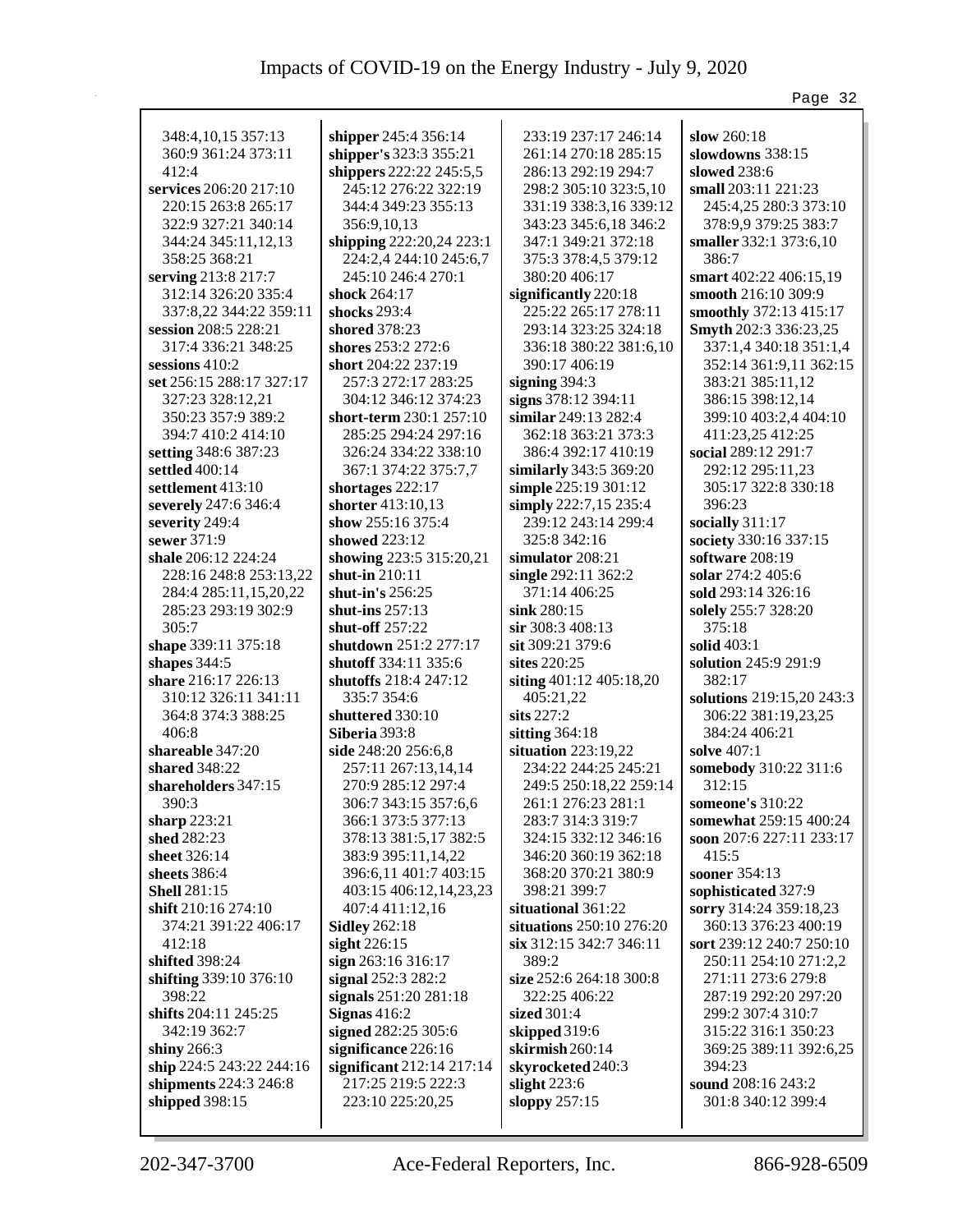|                                   |                                 |                                 | Page 33                                   |
|-----------------------------------|---------------------------------|---------------------------------|-------------------------------------------|
| 412:9                             | 368:1,3,5 395:18                | 290:8 370:6 381:21              | storage 246:21 297:3,6,7                  |
| sounds 267:23 400:24              | spreads 358:16 369:5,18         | state 221:1 238:24 318:23       | 297:10,11,15,18,20,22                     |
| sources 236:18 259:4              | 370:19 410:15                   | 319:8 327:3 335:10,16           | 297:25 298:3,6,10,13                      |
| 320:18 326:23 332:1,2             | <b>Springfield</b> 201:9 216:22 | 335:16 337:9 339:1              | 298:19,24 299:1,4,6,6                     |
| 332:5                             | 217:5,7 246:19 251:4            | 345:14 350:10,12,21             | 299:10,14,21,22 300:3                     |
| South 236:3 405:6                 | 251:11                          | 359:9 361:18 395:16             | 300:7,22,24 301:1,5,12                    |
| <b>Southeast</b> 236:6 344:23     | squashed 243:17                 | 400:10 405:17,18 414:3          | 301:15,21,23 302:1,4,5                    |
| <b>Southeastern</b> 346:22        | stability 293:3,17,18,21        | stated 347:2                    | 302:8, 16, 23 303:4, 7, 18                |
| southwest 217:8                   | 336:13 341:12 342:10            | statement 203:18 208:3          | 303:23,24 304:5,10                        |
| space 217:18 224:1                | 366:4                           | 214:20 215:25 220:2             | 315:25 382:7                              |
| 232:15 233:8 243:21               | stabilize 214:4 346:16          | 243:12 267:19 269:19            | store 407:6                               |
| 244:4,5,15,22,24 245:2            | stabilized 324:4 353:20         | 282:18 317:3,14 325:13          | stored 301:17                             |
| 246:4 295:13,14,25                | stable 340:1,5 342:5,7          | 379:12 380:8,18 414:17          | story 255:5,10,15 286:15                  |
| 305:14 306:22 307:17              | 356:22 391:4                    | 416:9                           | 289:13,17,19                              |
| 355:13,14 360:12                  | staff 203:12,22 208:10          | statements 203:8 284:13         | straight 329:6                            |
| 385:15 386:11 399:2               | 215:2 217:1 220:5               | 305:9 317:3 413:11              | stranded 263:1                            |
| 403:22 405:8                      | 221:13 288:25 307:23            | states 200:1 206:12             | strange $311:25$                          |
| speak 215:3 252:19                | 308:5,8,8,11 311:13             | 207:11 214:7 226:9              | strangely 238:21 290:9                    |
| 409:16                            | 316:6,9 317:12,24               | 228:11 229:21 233:6             | 302:18                                    |
| speaker 208:11 317:13             | 318:14,17 334:5,25              | 237:12 255:6,8 258:14           | strategies 222:23                         |
| speakers 204:1 234:21             | 337:2 339:20 344:18             | 259:8 260:10 261:24             | strategists 341:2                         |
| 372:11                            | 408:12,15 414:17                | 274:12,15 280:10                | strategy 202:5 222:18                     |
| speaking 203:12 317:15            | 415:10,13 416:14,19             | 291:13 298:12 314:13            | 336:24 337:5                              |
| 379:23                            | 417:4                           | 335:3,4,12 337:8                | streamline $247:15$                       |
| speaks 388:8                      | stage 295:22 296:15             | 342:20 343:17 344:23            | <b>Street</b> 200:10 400:10               |
| special 328:4                     | 300:25 306:16                   | 352:4 405:12,22                 | 410:23                                    |
| specific 204:11 229:12            | stain 338:17                    | stations 258:10 372:1           | strength 227:2,5 348:18                   |
| 244:8 279:25 290:25               | stake 335:5                     | status 225:7 245:25             | strengthened 224:25                       |
| 297:2 320:8 327:14                | stakeholder 404:5               | 266:10 326:11                   | 326:19 342:11                             |
| 330:4 359:2 376:17                | stakeholders 219:20             | stay 247:3 250:22 319:3         | strengthening 305:17                      |
| 378:3 387:10 391:15,18            | 325:23 387:4 414:24             | 320:2 336:9 376:16              | 330:17 331:21                             |
| 407:1                             | stalled 248:1                   | 418:1                           | stress 307:11 341:24                      |
| specifically 233:15 246:3         | stand 330:16 383:19             | staying 320:25 380:1,16         | 342:4 348:2 349:22                        |
| 304:5 313:11 348:4                | stand-alone 257:1               | steady 322:17 390:3             | stressed 325:14                           |
| 363:25 395:22                     | stand-by 364:20                 | step 258:10 296:7 300:8         | stresses 239:23 337:23                    |
| specifics 280:15 332:16           | standard 302:22 368:13          | 308:23 311:1 372:4              | stringent 321:5                           |
| 371:1                             | 373:15                          | stepped 369:6                   | strive 330:19                             |
| spectacular 215:17                | standing $296:20$               | steps 212:19 213:21             | strong 207:8,11 254:25                    |
| 318:19                            | standpoint 248:1 269:14         | 217:25 219:12 225:1             | 290:3 323:12 347:8                        |
| speed 221:24 250:18               | 269:15 299:19 352:17            | 318:9,9,21 326:7                | 378:21                                    |
| spend 295:22 397:7                | 385:20                          | 373:22 398:20                   | strongly $291:14$                         |
| spending 209:15 212:22            | start 243:22 244:6 245:11       | Steve 202:8 344:14              | struck 326:19                             |
| 245:1 398:6                       | 257:14 260:6 261:7              | 362:25 368:11                   | structural 375:21                         |
| spent 262:19                      | 308:16 318:5,7 330:14           | <b>Steve's 361:16</b>           | structure 262:24 270:4                    |
| spike 282:3                       | 349:13 355:10 365:4             | stick 392:15                    | 389:6                                     |
| spiking $262:16$                  | 377:14 380:16 386:22            | sticks $402:3$                  | structured 342:12                         |
| spillover 350:15                  | 394:3,3 396:20 414:19           | stimulate 332:24                | structures 344:7 372:22                   |
| spirit 313:19 314:2               | started 252:9 253:16,18         | stimulating $214:15$            | 375:12 386:8                              |
| spite 235:9,9                     | 264:6 265:18 269:8              | stimulus $346:15$               | struggle 276:4                            |
| spoke 300:13                      | 270:21 274:22 302:9,11          | stipends 347:20                 | studies $380:25$                          |
| sponsors 343:20,22                | 304:10 318:8 319:4              | stock 363:20 400:8              | study $255:8$                             |
| sponsorship 385:18                | 335:12 363:4 364:17             | stood 383:18                    | stuff 357:19                              |
| spot 268:17 279:6 393:17<br>397:2 | 378:6<br>starting 205:11 215:21 | stop 216:18 232:4 233:11        | styled 412:10<br>sub 257:21               |
| spotted 253:22                    | 236:6,9 243:18 244:15           | 285:25 323:9 357:20<br>411:8,10 |                                           |
| spread 248:21 342:14              | 253:14 266:14 289:21            |                                 | sub-\$3.00 269:7<br>subject 272:10 282:17 |
|                                   |                                 | stopping $242:12$               |                                           |
|                                   |                                 |                                 |                                           |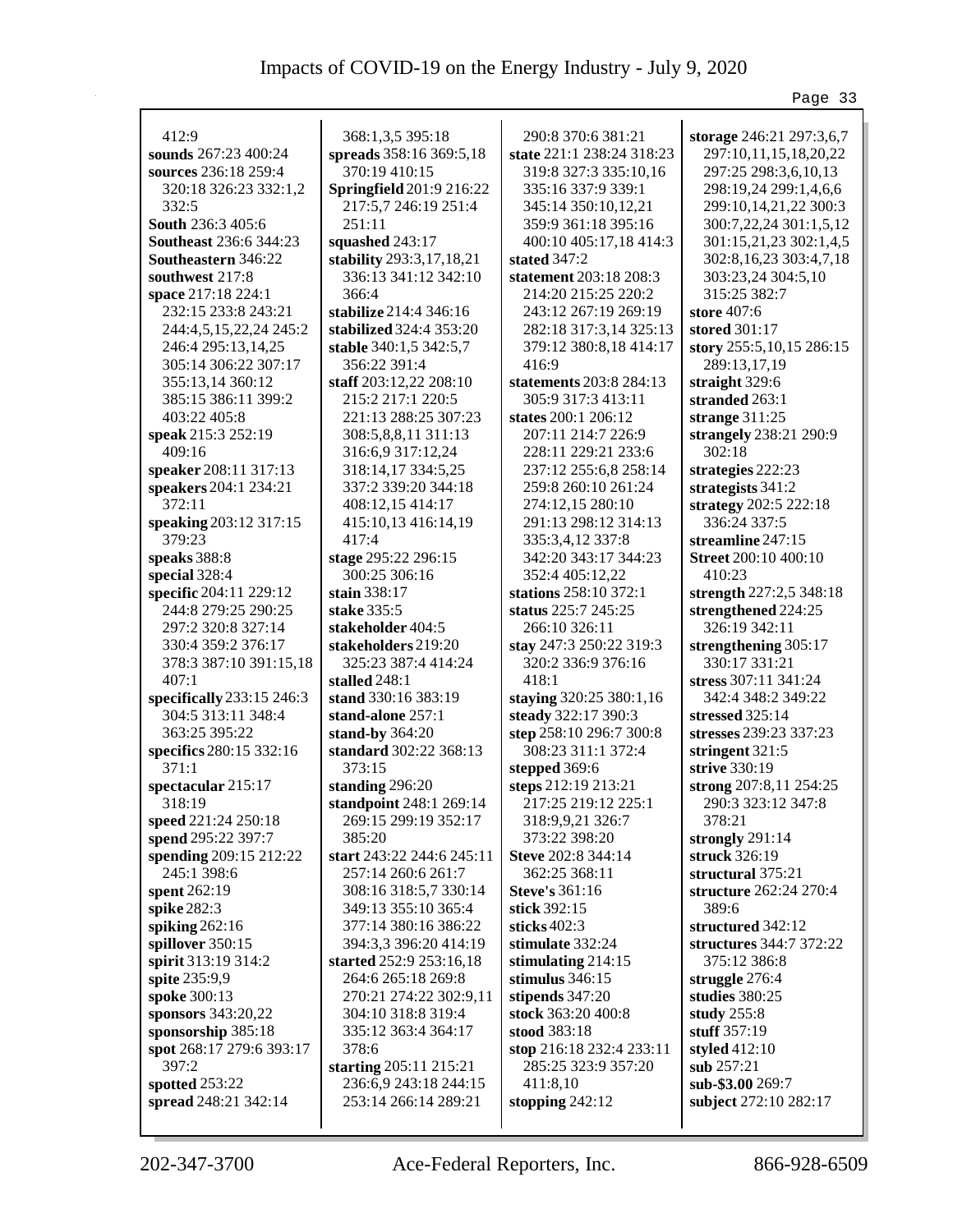|                                                |                          |                                             | Page 34                                     |
|------------------------------------------------|--------------------------|---------------------------------------------|---------------------------------------------|
|                                                |                          |                                             |                                             |
| 327:1 386:19 392:16                            | 285:17,19 286:1 287:23   | 212:3 213:10,23 215:12                      | 371:6 379:24                                |
| submission 385:4                               | 288:4 294:3 298:3        | 227:19 228:5 239:23                         | <b>tallied</b> 343:16                       |
| submit 330:5 415:3                             | 299:11 337:19 338:15     | 242:5 256:11 282:10                         | tangible 410:5                              |
| submitted 366:2                                | 351:11, 16, 23 352:1, 11 | 287:21 288:21,22 293:5                      | tanker 222:11                               |
| subscribe 358:25                               | 360:21 361:13 362:4,21   | 296:16 298:13,16                            | tapped $357:11$                             |
| subscribed $405:3,3$                           | 363:2 378:13 382:5       | 300:11,14,23,25 301:4                       | target 271:5                                |
| subsequent $224:10$                            | 393:11 396:23 403:14     | 303:14 311:22 312:7,18                      | tariff 319:25                               |
| subsequently 327:6                             | 406:23                   | 317:18 331:3,4,9,18,22                      | tariffs 222:14 294:5,7                      |
| subset 231:12                                  | supply/demand 251:20     | 332:4,19 333:12 337:10                      | tasks $215:7$                               |
| subsidization 227:17                           | support 211:3 216:15     | 371:22,25 372:8 384:15                      | tax 339:18 395:14,17                        |
| substantial 252:14 253:9                       | 219:5,20 227:23 256:12   | 385:9 402:10,14,16,21                       | taxes 373:12 386:8                          |
| 253:10 282:7 386:24                            | 263:17 264:15 269:11     | 403:7,7,10,13,14,24                         | <b>TDP</b> 274:6                            |
| substantially 215:21                           | 270:19 274:19,25         | 412:4                                       | team 318:14,15 362:2                        |
| 237:11 281:11                                  | 281:24 286:18 311:1,11   | systems 212:16 213:7,16                     | 415:15                                      |
| substantively 394:7                            | 322:23 339:22 348:3      | 213:17,25 218:8 268:24                      | teams $311:10$                              |
| substitution 289:15                            | 350:1 352:25 357:8       | 274:3 319:24 333:7                          | technical 200:4,8 203:6                     |
| success 236:22 248:8                           | 405:9                    | 337:17 351:22 371:9                         | 203:21 211:15 217:1                         |
| 257:18 415:11 416:5                            | supported 346:14 373:25  |                                             | 224:17 316:18,25 318:2                      |
| successful 272:25                              | 385:14 413:14            | T                                           | 326:5 340:24 376:23                         |
| successfully 266:9 319:4                       | supporting 214:1 218:17  | t-shirt 408:18                              | 415:6, 11, 16 417:23                        |
| 326:10                                         | 227:20,21 305:9 325:17   | table 241:5 296:6 391:21                    | 418:2                                       |
| suffer 399:9                                   | 337:16 340:1 413:16      | tackle 402:7                                | technician 310:22                           |
| suffering $417:13$                             | supportive 294:22 295:6  | tag $253:8$                                 | technological 273:19                        |
| sufficient 245:17 246:5                        | supports 339:17 340:10   | take 203:24 206:24 207:7                    | technologically 301:23                      |
| 259:5 264:23 269:10                            | supposed 357:15,15       | 214:3 216:17 222:10                         | technologies 292:7                          |
| 326:20 332:18 333:18                           | sure 207:8,11 237:7      | 223:15 224:1 237:3                          | 347:10                                      |
| sufficiently 322:20,24                         | 238:3,25 246:19 247:2    | 241:11 246:22 250:11                        | technology 218:11                           |
| suggest 341:22                                 | 249:25 254:22 261:8      | 256:1 267:24 268:13,16                      | 235:10 279:22 309:9,18                      |
| suggesting 380:23                              | 274:25 285:4,21 289:1    | 285:4,11,13,14 303:10                       | 382:8 413:2                                 |
| suit 284:5                                     | 295:4 301:4 308:24       | 307:9 308:14,23,24                          | teed 204:5                                  |
| suitable 222:7                                 | 310:23 320:1 335:9       | 335:21 340:5 344:8                          | telecommuting 324:10                        |
| suite 240:20                                   | 336:13 356:5 409:13      | 360:11 365:16 369:10                        | tell 255:6 286:15 288:19                    |
| summarize 409:9                                | 411:4                    | 375:11,25 392:22 394:9                      | 289:13 353:20 402:12                        |
| summary $269:19$                               | surprise $241:17$        | 398:3,8 408:20 411:17                       | telling $239:22$                            |
| summer 297:23 300:18                           | surprised 267:1,2 302:7  | takeaway 210:24 310:14                      | temperature 322:7                           |
| 355:4,4 393:24                                 | 388:17                   | 349:14 410:3                                | temporal 353:25                             |
| superhuman 400:4                               | surprises $320:2,25$     | takeaways 310:11 329:6                      | temporarily 230:1                           |
| supplement 390:3                               | 388:14                   | taken 212:19 217:25                         | ten 222:13                                  |
| supplied 231:19 236:8                          | surprising 389:1         | 279:17 304:9 326:7                          | tend 210:4 388:18 413:10                    |
| supplier 265:23 407:21                         | survey 334:12            | 354:9 369:11 370:17                         | 413:12                                      |
| suppliers 262:22 361:18                        | suspect 259:12 346:23    | 398:20 407:18,23                            | tended 284:5                                |
| 361:23,25 362:6,7                              | suspended 361:5 373:25   | takes 227:6 256:14                          | <b>tends</b> 393:11                         |
| supplies 235:3,3 259:4,15                      | suspending 347:18        | 267:22 416:15                               | tenure 264:11,13                            |
| 259:21 343:3 351:12                            | Susquehanna 404:16       | talk 298:2 301:16 314:11                    | term 204:4 273:24                           |
| supply 204:15 210:19                           | sustainable 228:12,14    | 314:11,12 334:10,14                         | 274:12 338:9                                |
| 214:4 219:10 222:12                            | 270:6 332:18             | 336:8,8 363:12 366:14                       | terminal 222:19 344:6                       |
| 227:15,17,20 228:13                            | sustained 281:22         | 386:21 387:10,16                            | 375:9,23                                    |
| 231:19 232:21 238:14                           | sustaining $214:15$      | 389:21 396:20                               | terminals 204:19 211:4                      |
| 242:4 246:19 250:6,12                          | swath 404:9              | talked 234:2 235:8                          | 236:10 279:2 374:16                         |
| 253:3 257:2,12 258:8                           | sway 280:9               | 308:18 315:10 334:19                        | 375:17,20                                   |
| 258:24 259:8,10 263:8                          | swiftly 218:23           | 336:18 365:10 396:5                         | terms 205:18 236:2 241:1                    |
| 263:23 264:4,21,21                             | swing 294:19 300:18,18   | 412:10                                      | 241:15,19 264:9,11,12                       |
|                                                |                          |                                             |                                             |
| 265:3 269:10 270:8,16<br>271:2 274:8 279:17,21 | switch 287:21            | talking 247:4 261:14<br>273:15 278:25 286:9 | 270:11 273:24 277:25<br>288:10 301:16 306:9 |
|                                                | switching 324:1          |                                             |                                             |
| 280:4 281:19 282:7,9                           | symbol 239:16            | 301:14,17,18,20,21                          | 342:17 352:22 355:2                         |
| 284:8,9,14 285:9,12,15                         | system 201:18 209:16     | 302:3 304:1,15 368:25                       | 360:16 375:11 387:19                        |
|                                                |                          |                                             |                                             |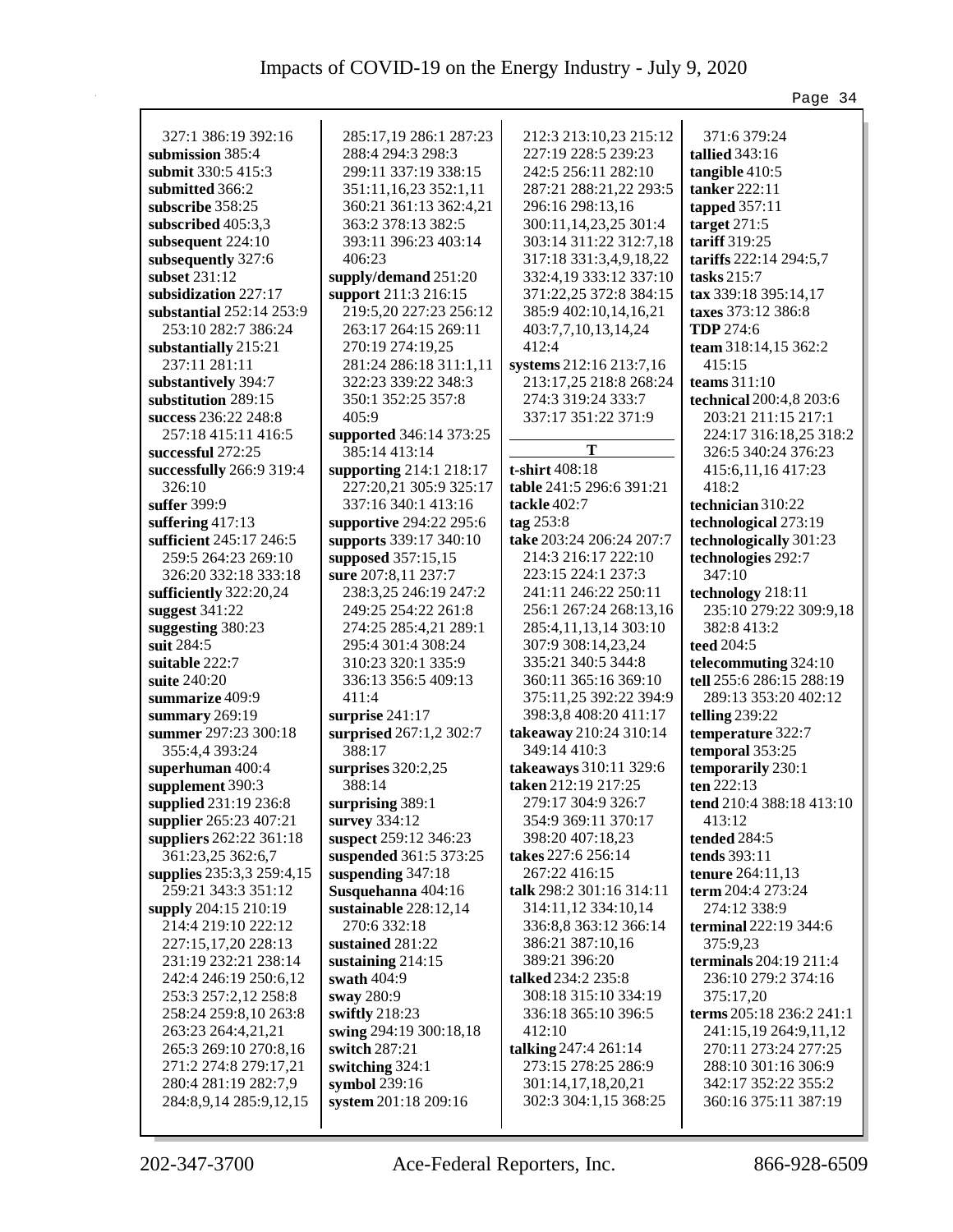|                                 |                                               |                                           | Page 35                                     |
|---------------------------------|-----------------------------------------------|-------------------------------------------|---------------------------------------------|
|                                 |                                               |                                           |                                             |
| 387:22 389:6 392:20             | 314:21,22 316:3,5,8,12                        | 400:23 408:22                             | 349:18,20,22 350:9                          |
| 393:22 400:9 410:11,15<br>417:7 | 316:12,16 317:16 318:1                        | things 207:3,16 215:15                    | 352:25 353:9 354:6,18                       |
| <b>Terrific</b> 214:25          | 321:12,14,17,25 325:23<br>325:25 326:3 328:11 | 238:17 240:7 245:24<br>251:2 259:6 262:14 | 355:19,23 356:7,16<br>359:8 361:4,5,7 362:9 |
|                                 |                                               |                                           |                                             |
| territory 325:4                 | 329:5, 15, 17, 22 333: 22                     | 268:12,22 271:6 274:4                     | 363:6,7,17,21 364:5,9                       |
| Terry 201:10 219:24             | 333:23,24 334:3,5,6,16                        | 277:20 282:23 283:2,22                    | 365:12 366:14 368:2,12                      |
| 220:13                          | 335:1 336:19,19,22                            | 284:12 285:10,12 291:2                    | 368:19 369:2,22 370:5                       |
| <b>Tesla's</b> 225:16           | 337:1,2 340:15,17,18                          | 291:10,12 298:1,4,8                       | 370:8,17 371:2,3 372:8                      |
| test $373:13$                   | 340:22 344:11,13,17                           | 301:13 302:11,15 305:3                    | 372:21,22 373:4,14,17                       |
| testament 312:23                | 348:22,23,23 349:11,11                        | 308:25 311:16 317:8                       | 374:5,8,25 375:9,20,23                      |
| testify 334:6                   | 350:2,9 351:1,4,5                             | 318:8 320:3 328:14                        | 376:8,24 377:1,3,14,20                      |
| testimony 276:1 314:1           | 352:14 353:4,5,7 354:3                        | 347:22 350:9 353:3                        | 378:7 379:23 380:23                         |
| 390:13,14 401:1                 | 354:23 355:9,18 358:1                         | 356:17 363:6,8,23                         | 381:3,15,21,24 382:17                       |
| Texas 211:4 216:7 238:1         | 358:3 359:15,18,20,25                         | 372:13 373:14 374:8                       | 383:4,4,6 384:2 385:20                      |
| 238:5 287:11 374:2              | 360:2,15 361:8,9,11,11                        | 375:8 379:7 380:5                         | 387:2 388:8,9,11,24,25                      |
| 378:5                           | 362:15,17 363:10                              | 386:1,6 388:17 389:1,3                    | 390:5,22 391:13,20                          |
| Tezak 202:6 340:19,20           | 364:25 365:2,9 366:21                         | 389:8 392:23 394:20                       | 392:22 393:13,20 394:8                      |
| 340:21,21 344:13 350:8          | 366:23 368:9 369:13,14                        | 401:18 404:8 408:4                        | 397:9,15 398:2,5,6,7                        |
| 350:9 351:1 355:11,18           | 370:23,25 372:10                              | think 204:2 205:15                        | 399:12,17 400:2,6,7,10                      |
| 369:14,15,16 370:23             | 373:16 374:11 376:13                          | 206:11,16 207:1,2,25                      | 401:23 402:10,22 403:7                      |
| 374:13,25 388:7,8               | 379:8,22 380:12,12,15                         | 215:12 229:23,24 230:4                    | 404:6,14,21,22,23                           |
| 389:13 390:10,21 392:2          | 381:2 383:3,22,24                             | 233:24 234:7,13,25                        | 405:1,4,25 406:5,6,20                       |
| 392:15 399:10,11,12             | 385:11,12 386:15,17                           | 235:6,16 236:1 237:9                      | 407:8,15,18,23 409:8                        |
| 400:17 409:25 410:1             | 387:14 388:6,8 389:13                         | 237:21,24 238:1,7,18                      | 409:15 410:1,5,20,23                        |
| 411:1                           | 389:16 390:6,9 391:23                         | 239:13,18,20,22 240:18                    | 411:4,18 413:8,13,22                        |
| Tezak's 389:17                  | 395:1,25 398:14 399:10                        | 241:2 242:7 243:4,11                      | 414:12 416:23 417:22                        |
| Thailand 236:11                 | 400:17 402:18 403:2,4                         | 244:6 245:21 249:11,17                    | thinking 206:25 207:3,4                     |
| thank 203:19,25 205:13          | 404:10,12,13 405:25                           | 250:3,17 251:9,12,14                      | 207:5 239:18 301:15                         |
| 206:3,6,7 207:19,21             | 406:2,4 407:11,25                             | 251:15 253:21 254:3,8                     | 352:6 363:8 376:19                          |
| 208:1,17 211:6,7,11,13          | 408:2,8,10 409:6,8,24                         | 254:19 255:25 256:9                       | 401:23 402:1 403:19                         |
| 211:15,17 214:16,17             | 410:2,24 411:1,23,25                          | 257:10,11,13,16,16,20                     | 417:2                                       |
| 215:1 216:20,23,25              | 412:1,23,25 413:3,5,25                        | 257:21,25 258:2,3,4,6,7                   | thinks 269:5 330:3                          |
| 219:21,23 220:4,4               | 414:2, 14, 15, 15, 18                         | 258:20 260:19,22 261:4                    | third 208:7 245:3 246:20                    |
| 221:7,8,13 224:10,13            | 415:5,15 416:4,7,8,10                         | 262:13 265:8,12 266:13                    | 246:24,25 258:14                            |
| 224:16 228:17,19,19             | 416:13,18,19,20 417:4                         | 266:21 267:2,3,3,19                       | 320:10                                      |
| 229:9 230:11,13,24              | 417:21,25,25                                  | 269:4 270:18,21,22,24                     | <b>Thomas</b> 415:17                        |
| 231:2 233:12 234:16,18          | thanks 207:23 240:18                          | 270:25 271:6,6,8 272:2                    | thought 247:17 263:19                       |
| 237:13,14 239:3 240:9           | 271:15 283:14 316:20                          | 272:15,18,19 273:2,4                      | 290:10 310:9 314:4,7                        |
| 241:21,25 243:5 246:9           | 336:20 354:25 363:12                          | 273:14,17,25 275:6,15                     | 377:18 395:14 397:7                         |
| 249:2 250:15 253:4,4,7          | 380:16 382:21 388:5                           | 275:20 276:7,12,18,22                     | 409:9                                       |
| 254:6 255:21,23 256:16          | 389:12 392:10,14                              | 277:6, 12, 21 278:4, 19                   | thoughts $231:10$                           |
| 256:17,19 258:17,19             | 407:13 414:19                                 | 278:25 283:6 284:8                        | thousands 218:8 219:18                      |
| 259:24 260:2,5,6,17             | theme 283:24 400:25                           | 285:10,11 286:12 287:4                    | 312:13,13                                   |
| 261:6 262:3 266:17              | <b>theory</b> 369:10                          | 287:14 288:23 289:17                      | threat 329:11 336:6                         |
| 267:16 268:5 271:15             | thereof 419:19                                | 290:3,16 291:6,11,18                      | 339:12 409:19                               |
| 272:9,15 274:18 275:2           | thermostats 406:15                            | 292:8,17 294:15,21                        | threats $251:3$                             |
| 275:5 277:7,8 280:12            | thing 204:2 226:2,3,4,9                       | 295:19 296:10 297:2                       | three 210:8 216:13                          |
| 282:16 283:20 287:1,2           | 227:10 229:24 239:18                          | 298:8, 12, 17, 19 299:8                   | 223:15 233:21 240:11                        |
| 289:3,4,6 292:14,16,16          | 254:11 258:3 259:7,13                         | 299:14 300:4 301:24,25                    | 285:13,14 300:3 319:13                      |
| 294:11,13 295:7 296:22          | 261:4 262:18 266:20                           | 302:10,12 305:3,3                         | 322:22 323:1 325:18                         |
| 298:21,21 299:16,18             | 272:18 286:22 287:14                          | 307:22,22,23 308:4,17                     | 329:6 330:10 346:10                         |
| 301:9,10,12 304:6,8             | 290:19 297:2 309:8,19                         | 308:23 309:6,16,25                        | 349:20 353:8,24 382:10                      |
| 305:21,22 307:20,25             | 313:10 351:18 359:8,23                        | 310:2 313:24 314:2,7                      | thrive 325:6                                |
| 308:1,6 309:4 310:5,13          | 360:13 367:23,25                              | 314:25,25 315:5,5,15                      | thriving $228:12$                           |
| 311:3,23 312:7,8,10,25          | 368:24 374:1 381:19                           | 315:20 320:16 321:1                       | throughput 212:13                           |
| 313:1, 19, 21, 23 314: 17       | 382:17 384:23 396:12                          | 335:2,17 336:1 343:23                     | 213:10                                      |
|                                 |                                               |                                           |                                             |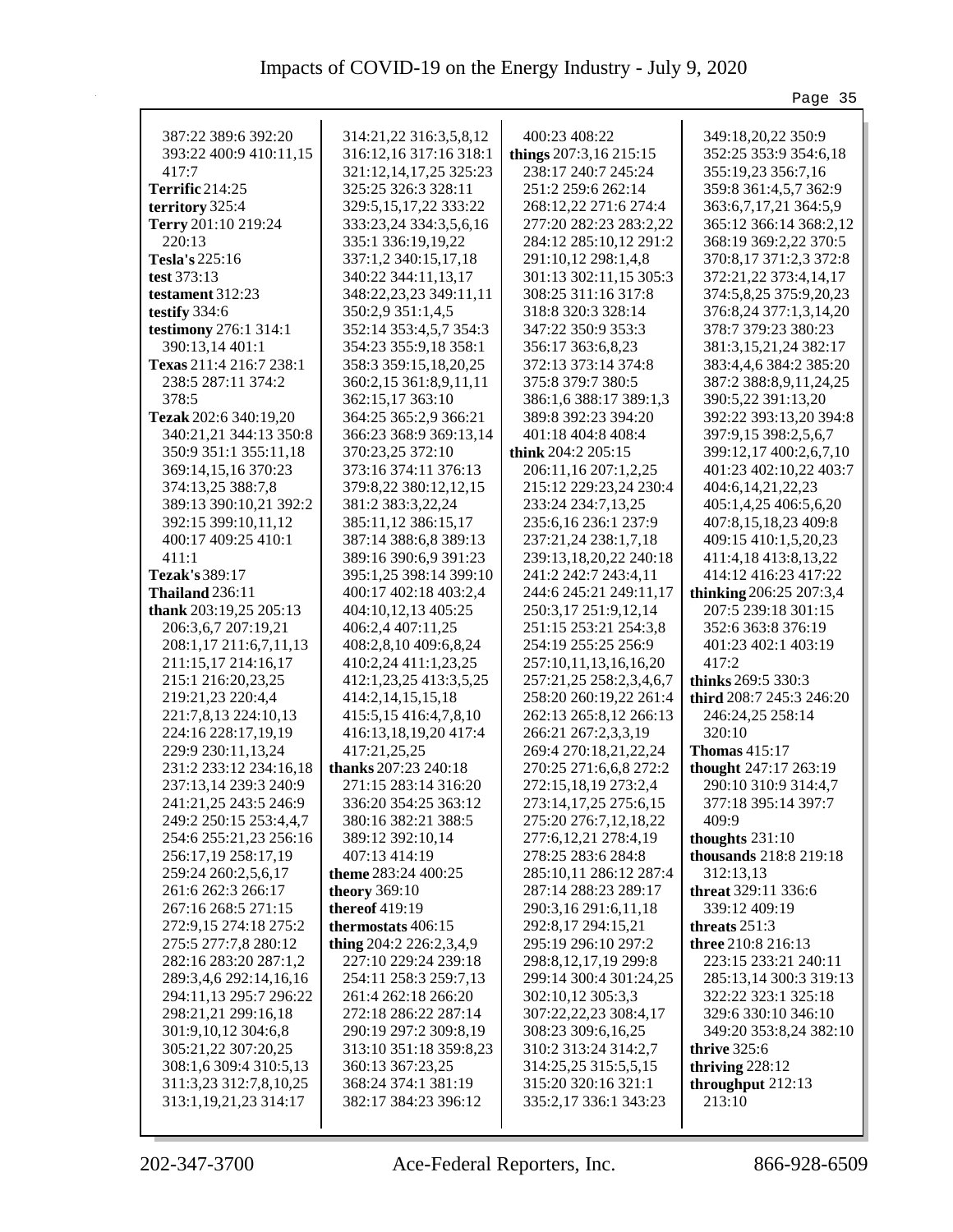|                          |                          |                            | Page 36                  |
|--------------------------|--------------------------|----------------------------|--------------------------|
| throw $233:14\,240:6$    | 237:23 258:20 273:15     | track 234:24 236:4 361:2   | 236:21 283:6             |
| 284:22                   | 279:13                   | 362:21                     | transportation 208:25    |
| thrown $323:19$          | today 203:6,9,10,12      | trade 221:20 265:16        | 211:22 212:2 213:6,10    |
| Thursday 200:12 419:17   | 204:2,5 205:8,20,23      | 266:25 267:1,5 386:25      | 214:12 216:4 217:10      |
| ticket 293:15            | 206:7 207:18 214:16,20   | 394:15                     | 222:16 231:18 242:5      |
| tickets 293:6,10         | 215:11,19 216:5,25       | trading 281:4 375:16       | 270:1 315:8 337:18       |
| tide 289:19              | 221:7,19 222:2 224:11    | traditional 244:16,20      | 343:6,14                 |
| tied 216:12 347:25       | 225:3,7 226:14 227:3     | 245:3 302:16 372:24        | transporting 222:8 292:4 |
| tight $264:5$            | 232:11,16,23 233:10,20   | 373:15 381:22              | 294:2                    |
| tightening 348:2         | 240:21 252:10 254:17     | traditions 382:2           | transports 211:23 212:3  |
| tighter $259:15$         | 257:24 263:11 264:19     | tragedy 252:22 262:15      | traunch 405:7            |
| time 206:24 207:20 208:4 | 265:22 266:11 271:4      | trailing 223:2 224:3       | travel 209:2 324:11      |
| 208:4 209:15 213:5       | 272:19 287:4 299:20,20   | 244:11                     | traveling 222:11         |
| 224:11 244:1,11,14       | 300:5 310:1,6 312:3      | train 247:17 295:17        | treasury 346:14 368:2    |
| 245:23 250:21,21         | 329:5,25 330:4 334:7     | trajectories 306:17        | treat $295:3$            |
| 253:17 256:3,14 260:9    | 344:20 348:21 349:14     | trajectory 224:22          | treatment 328:5          |
| 260:10 262:17 267:3      | 351:7,11 353:20 379:2    | transaction 413:11         | treatments 333:17        |
| 269:12 272:4 273:9,12    | 379:6 380:16 386:19      | transactions 306:6 327:9   | 358:24 390:5             |
| 282:7,15 284:1 287:9     | 397:9 399:8 408:3        | transcend 403:20           | tremendous 231:12        |
| 288:16 295:22,25         | 409:9 411:19 412:16,23   | transcribed 203:13         | 232:10 233:5,24 235:19   |
| 300:17 305:7 307:24,24   | 418:1                    | transcript 330:6 419:19    | 236:19 264:9 306:4       |
| 308:4 310:11 313:19      | today's 204:3,24 206:8   | transcription 419:20       | 370:4 415:10             |
| 314:20 315:18 319:18     | 219:22 224:17 225:18     | transformed 254:14         | trend 235:5 378:1 381:11 |
| 324:17 328:8 329:2,5     | 226:23 228:18 319:12     | transition 227:19 307:5    | trends 204:11 231:5      |
| 332:23 334:7 338:5,14    | 330:6 340:23             | 339:13 366:12              | 253:22 272:17 343:9      |
| 340:13 348:17 350:1      | told 269:15 287:13       | transitioned 228:10        | trial $361:17$           |
| 355:8 356:12 357:25      | 312:15 397:11            | 319:5                      | tribute 273:14           |
| 360:18 363:17 365:18     | tolerances 342:2         | translate 341:17           | tried 244:7 365:20       |
| 371:4 374:5 378:14       | <b>tolling</b> 323:21    | translates 212:14          | triggered 212:9          |
| 379:9 380:10 382:13      | tomorrow 399:9           | transmission 201:5 202:3   | Trinidad 281:9           |
| 384:1 395:19 396:3,9     | ton $288:13$             | 211:9 251:19 252:3         | trucks $222:11$          |
| 397:2 400:5,13 404:19    | <b>tone</b> 383:5        | 328:13,25 329:3 331:3      | true $214:13\,242:2,15$  |
| 405:2 408:3,9,11         | tons 231:25 232:1 264:19 | 331:3,13,16,18,22          | 243:13 289:17 353:2      |
| 409:10 411:7 412:23      | 264:20                   | 332:4,8,16,25 333:1,2,6    | 356:18                   |
| 413:11                   | tool 290:4 361:8         | 333:11, 12, 15, 20 336: 24 | trued-up $339:8$         |
| timeframe 301:19 304:12  | tools 207:10 368:14      | 337:5, 10, 13 338: 17      | try 230:18 241:4 250:11  |
| 307:13 364:15,22         | 409:14 412:15            | 339:7 340:11 343:10        | 268:23 272:17 282:18     |
| timeframes 372:25        | top 216:13 218:15 226:17 | 347:6,8 350:17 351:14      | 320:1 356:10 360:15      |
| timelines $413:10,12$    | 264:24 320:2 331:5       | 361:1 366:1,10,14,15       | 377:22 385:8 400:4       |
| timely 214:11 221:14     | 352:17,17 357:22         | 370:22 371:9,11,25         | 413:5                    |
| 328:2 329:14 348:5       | 391:22 411:13            | 372:3,8 380:23,24          | trying 249:18 250:7      |
| 352:25 362:8             | topic 208:12 226:14      | 381:9,9,19 382:1 383:5     | 282:20 292:6 320:3       |
| times 218:16 219:8       | 317:13 371:8 382:23      | 383:8,15 384:11,11         | 342:18 353:2 369:4       |
| 220:11 222:13 239:20     | 402:7                    | 385:15 386:10 387:16       | 389:25 407:1 408:20      |
| 272:16 292:24 296:2      | topics 329:24            | 398:23 401:8,10,11,14      | 411:8                    |
| 299:15 303:16,20         | <b>Tori</b> 416:2        | 402:10,14,16,18,20         | tune 375:2               |
| 305:25 306:24 307:2      | total 215:13 252:19      | 403:8,24 404:14 406:23     | tuned 405:19             |
| 308:19 312:1 315:3       | 326:16 406:8             | 412:4,14                   | turn 203:17 205:10       |
| 318:19 320:12 347:18     | totally $392:15$         | transmitting 407:3         | 208:13 210:5 228:24      |
| 351:14 368:15 377:16     | touch 204:22             | transparency 244:23        | 229:3,4,6 256:22 260:3   |
| 399:20 415:12            | touched 283:22 351:11    | 288:25 296:6,20            | 262:6 271:16,17 289:19   |
| timing 271:7 272:14      | touching 360:3           | transparent 262:20         | 308:5 317:14 340:2       |
| 339:4                    | tough 212:19 269:12      | 265:24 266:5,7 299:24      | 349:2,5,6,7,9 356:6      |
| tipping 394:2            | 315:2 368:20             | 300:4 301:7                | 380:14 382:22 411:9      |
| <b>Tobago 281:9</b>      | tourist 395:7            | transparently 289:3        | 416:5                    |
| Toby 201:14 224:14,17    | township 405:23,23       | transport 222:1 229:20     | turnaround 394:23        |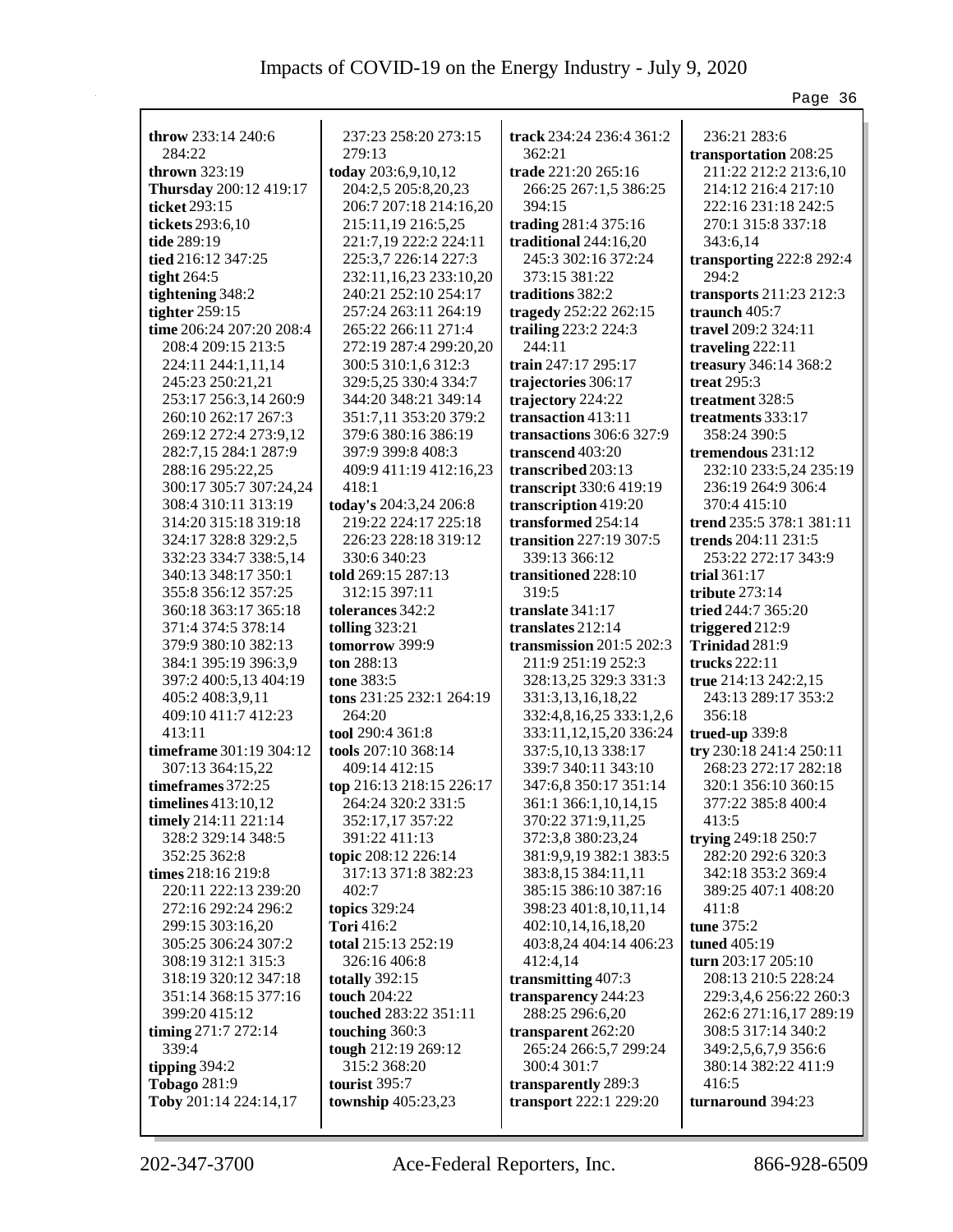|                                         |                            |                          | Page 37                      |
|-----------------------------------------|----------------------------|--------------------------|------------------------------|
|                                         | 324:8 340:11 344:11        |                          |                              |
| turned 378:21 391:7                     | 350:1                      | 229:21 233:6 237:12      | 375:12 389:5 393:15          |
| turning 379:7<br>two 203:10 204:6 215:7 | uncertainties 234:20       | 255:6,8 258:14 259:8     | utilities 201:9 206:1,1      |
|                                         |                            | 260:10 261:24 274:12     | 216:22 217:5,6,11,17         |
| 216:6, 16 223:15 224:23                 | 260:23 324:13 325:2        | 274:14 280:10 291:13     | 217:23,24 218:19,25          |
| 225:13 228:17 231:24                    | uncertainty 209:22         | 298:12 314:13 335:3      | 219:4,17 225:13 310:17       |
| 250:7 251:14 265:1                      | 223:15 230:5 243:15,19     | 337:8 343:17 344:23      | 332:14 333:19 337:7          |
| 282:3 284:17 285:10                     | 250:13 261:2 277:2         | units 358:7 384:12,13    | 338:6,9,12 340:2,7           |
| 288:8,19 322:11 325:17                  | 279:23 323:24 329:10       | universal 327:10         | 341:20 342:6 345:4,17        |
| 328:13 341:7 363:13,25                  | 332:10,14 338:20           | universe 371:13 385:22   | 346:21,21,23 347:15          |
| 380:18 384:21 385:13                    | 339:10 341:11 343:24       | unleased 288:2           | 348:1 350:14,21 352:24       |
| 406:18 407:20 414:20                    | 353:18 364:2 367:7,14      | unmuted 376:24           | 358:7 360:6 369:20           |
| 416:5,11,25                             | 380:3 411:9,12,14          | unpack 374:24            | 372:19 379:16 387:1          |
| two-thirds $331:13$                     | uncollectible 354:7        | unprecedented 221:15,21  | 400:11                       |
| two-week 346:13                         | uncollectibles 334:13      | 245:21 246:2 264:21      | utility 205:17 217:7         |
| type 303:21,22 306:10,25                | 335:25 365:13              | 276:23 308:22 309:3      | 246:18 248:1 286:16          |
| 307:9 379:20 393:1                      | uncompetitive 277:18       | 341:10 380:9 399:15      | 338:25 344:21 345:3,14       |
| types 204:12 240:8 274:2                | 279:7 282:19               | 409:10 415:12            | 350:18 367:1,3 369:12        |
| 295:3 306:17,25 307:4                   | unconventional 295:13      | unpredictable 389:8      | 374:2 389:24 391:15          |
| 320:8 353:3 362:24                      | unconventionally 296:12    | unrefined 252:5          | utilization 204:16 209:5     |
| 369:19 371:14 372:22                    | underestimate 267:4        | unrelated 329:7          | 210:20 257:2                 |
| 373:5 386:1 395:18                      | underinvestment 402:8      | unsecured 319:23 359:4   | utilize 361:8 368:13         |
| typically 240:21 274:20                 | underlying 281:21 307:3    | unsettle 388:18          | utilized 252:18 345:20       |
| 279:1 339:1 385:25                      | 341:15,24 344:7            | unstoppable 254:3        | utilizes 234:25              |
| 390:1                                   | undermine 281:19           | untenable 324:1          |                              |
| typing 391:1                            | underperforming 228:1      | untouched 399:16         | V                            |
| <b>TYZEK 393:3</b>                      | 325:11                     | unusual $353:1$          | valuable 224:1 361:8         |
|                                         | underpinned 256:5          | upended 330:11           | 388:4 389:19,20,21           |
| $\mathbf{U}$                            | 266:23 280:19 343:24       | upgrade 404:17           | 414:11                       |
| <b>U.K</b> 288:20                       | underscores 213:2          | upgrades 403:13          | value 225:10,12,19 228:3     |
| U.S 210:9 211:24 212:5                  | 343:23 399:3               | uplifts 299:2            | 228:4 306:12 377:12          |
| 215:10,19 216:12,16                     | understand 204:10,14,25    | ups 327:8                | 381:25 382:13 385:17         |
| 217:16 221:3,21 225:3                   | 205:22 211:16 237:9        | upstream 226:22,23       | 388:4                        |
| 225:7 226:11,21 231:6                   | 247:10 253:13 265:21       | 227:5 230:3,7 232:9,13   | valued 225:16                |
| 232:7,19,24 233:19                      | 279:24 283:15 301:24       | 232:15 233:2,16 256:6    | values 225:17 226:13         |
| 236:17 240:13 243:25                    | 320:12,17 333:2            | 268:8 269:13,14 270:10   | 268:22 382:19 390:24         |
| 254:14 260:14,15                        | understanding 285:3        | 270:16 282:24 295:13     | variable 389:8               |
| 262:14 263:5,11,21                      | undertaken 332:8           | 295:20 299:6 306:16,22   | variety 206:9 218:18         |
| 264:8 265:4,20,23                       | underway 241:14 262:9      | 307:4,16                 | 330:1                        |
| 267:23 268:4 269:5,7                    | <b>undue</b> 320:4         | uptick 221:23 236:9      | various 213:12 217:19        |
| 270:10 277:18 280:14                    | unduly 345:23              | 243:17 299:2             | 218:24 222:22 273:23         |
| 280:18 281:1,10 282:8                   | unemployment 346:18        | upward $271:25$          | 274:3,6 289:20 290:24        |
| 284:15 285:21 293:20                    | unexpected 337:23          | urge 413:15 414:14       | 303:16 311:10,15             |
| 295:13 299:25 300:11                    | unfettered 277:14          | urgent 331:10            | 313:15 319:21 351:10         |
| 300:13,15,24 330:9                      | unfolded 318:21            | use 207:12 209:14 217:17 | 361:5 369:19 400:5           |
| 343:20 374:16,17 375:9                  | unfortunately 242:21       | 223:11 228:22 242:19     | vary 205:5 342:2             |
| 375:16 376:10 392:25                    | 262:15 266:6 278:20        | 249:24 273:25 276:2      | vast 331:2 405:5             |
| <b>UK</b> 288:12                        | 318:16                     | 304:22 309:9 323:8       | vehicle 255:9 286:24         |
| ultimate 284:19                         | unhealthy 256:10           | 344:5 349:1 368:15       | vehicles $411:11$            |
| ultimately 225:6 237:6                  | uniform 341:25             | 375:15 385:23            | venture 272:25               |
| 252:7 262:10 265:10                     | unimaginable 330:11        | useful 331:17 368:19     | <b>Ventures</b> 202:4 336:24 |
| 298:15 368:18 389:25                    | unintended 354:10,12       | 387:17                   | venues 323:9                 |
| umbrella 306:4                          | <b>Union 296:1</b>         | users 220:25 221:5 256:7 | version 341:17               |
| unacceptable 311:17                     | unique 323:3 349:24,24     | uses 272:22              | versus 207:12 223:6          |
| unanticipated 245:18                    | uniquely 323:11            | usual 211:19 259:13      | 246:2 260:15 261:20          |
| unaware 404:22                          | <b>United 200:1 206:12</b> | 292:10                   | vetted 343:11                |
| uncertain 299:9,9 318:18                | 207:11 226:9 228:11        | usually 284:2 297:9      | Vice 201:4,6,17,25 202:3     |
|                                         |                            |                          |                              |
|                                         |                            |                          |                              |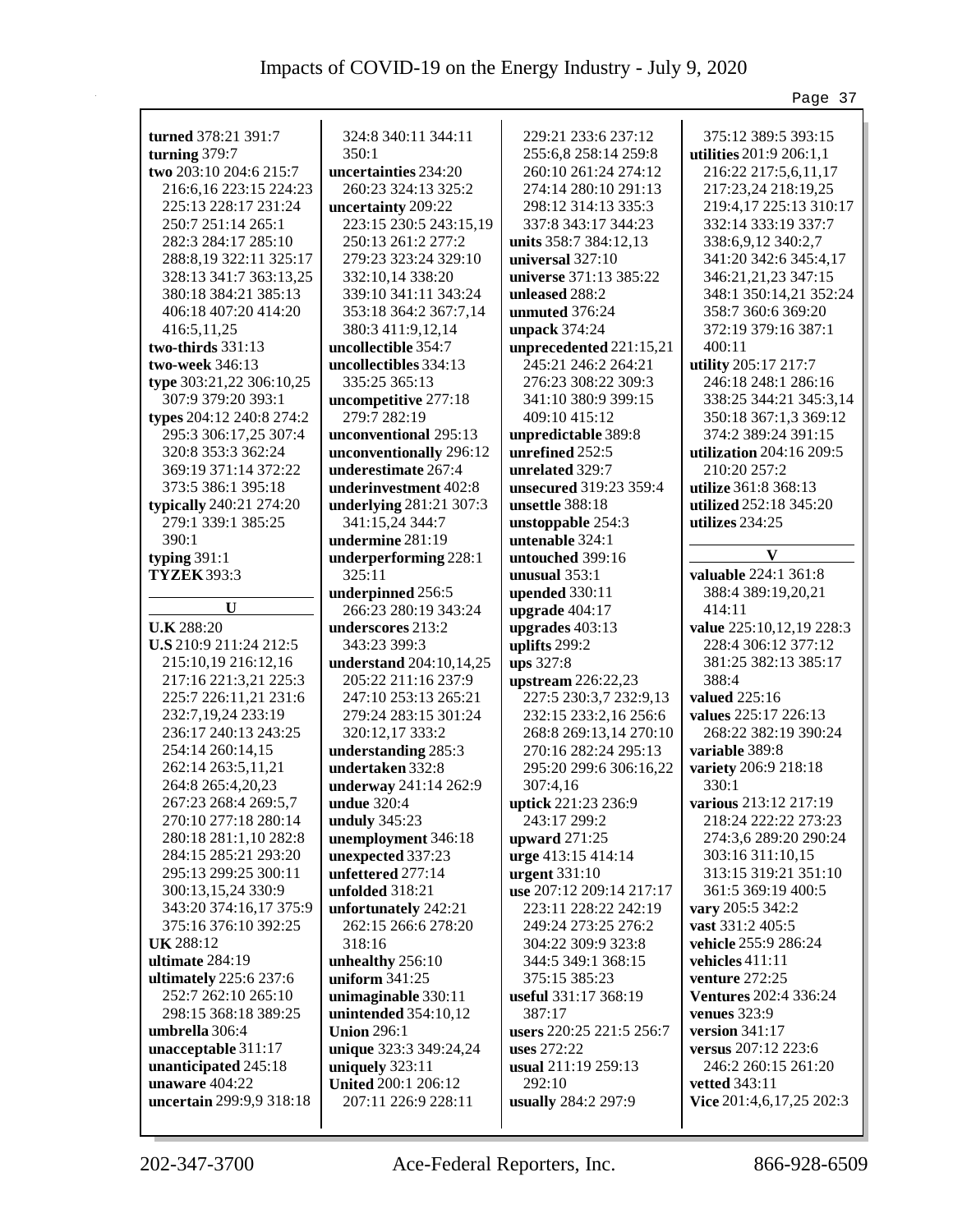|                                          |                         |                          | Page 38                             |
|------------------------------------------|-------------------------|--------------------------|-------------------------------------|
|                                          |                         |                          |                                     |
| 202:8 211:8 214:18                       | 334:16 336:9 351:18     | 249:24,25 250:2,8,9,22   | 316:17 349:1                        |
| 317:17,24 333:25                         | 355:11 360:3 362:17     | 251:1,7,15 254:1         | weed 265:13 266:8                   |
| 336:23 337:4 344:14<br>victim 218:19     | 363:12 370:13,25        | 255:16 257:13,23 258:6   | week 227:7 242:15 296:9             |
|                                          | 371:20 379:9 383:24     | 261:14 266:6,22 271:11   | weekend 251:7 281:6                 |
| video 200:8 356:6 360:16<br>408:17       | 385:7 387:9 389:16      | 274:24 277:3 285:19      | weeks 325:12 330:10<br>334:25       |
|                                          | 390:10 402:7 414:2,3,3  | 286:2,9 293:18 295:5     |                                     |
| Vietnam 236:7                            | 414:19 415:1,5 416:10   | 297:10 298:14 300:9,15   | weigh 229:12 231:8                  |
| view 204:4 240:12 255:25                 | 416:20 417:4            | 301:17,18,20,21 305:10   | 241:22 355:11 356:4,5               |
| 273:4 341:11 342:9<br>350:4 374:14 404:6 | wanted 230:15 245:8     | 305:15,22 306:12 307:5   | 360:5 367:7 368:10<br>372:17 379:10 |
| 412:10 414:5                             | 260:6 261:7 267:17      | 310:7 311:18 314:10      |                                     |
|                                          | 274:18 276:9 293:25     | 315:12 319:1 320:15,23   | weighing 374:11                     |
| viewing 203:15 316:18                    | 296:17 304:23 314:17    | 325:4 330:24 334:11      | weight 355:24                       |
| views 227:9                              | 330:13 367:19 380:16    | 335:16,25 348:4 351:20   | welcome 203:6,20 316:24             |
| vigilance 318:18 358:12                  | 382:22 386:21 387:10    | 352:3,6,12,12 353:2,10   | 407:9                               |
| 410:20                                   | 390:10 408:18 416:9,13  | 356:7,9 357:6,11         | welfare 337:16                      |
| vigilant 320:12 370:5                    | wanting 280:9           | 358:13,23 361:1 362:9    | well-functioning 318:11             |
| 413:24                                   | wants 284:23 360:5      | 362:20 367:25 371:6      | 327:15                              |
| vigorous $366:17$                        | war 224:22 226:16,25    | 373:21 375:2 377:24      | wells 210:11 257:19                 |
| <b>violence</b> 330:12                   | 257:14 260:11,24        | 378:7,11 380:4,6,8       | 259:6 287:12,14,21                  |
| virtual 229:1,5 349:4,8                  | 266:25 267:1,5 298:4    | 381:6,11,21 385:2        | 303:7                               |
| 372:11 415:6                             | ware 394:15             | 389:25 391:11 393:4,21   | went 324:2 370:3 383:13             |
| virtually 221:1 345:16                   | warp 306:23             | 394:15 398:22 401:7,24   | 384:5                               |
| virus 204:21 218:13                      | Washington 200:11       | 402:10,14,22 409:10      | weren't 375:1 384:8                 |
| 232:17 264:24 346:17                     | 222:6 341:1 419:16      | 414:8 417:19             | 393:6                               |
| 363:1 394:21                             | wasn't 264:23 417:16    | we've 204:5 210:20 216:8 | west 287:11 317:22                  |
| visibility 277:14                        | watching 352:12 410:21  | 220:11 233:25 235:25     | 404:23                              |
| visited 235:7                            | water 217:9,18 281:8    | 244:7 245:6 251:6        | Western 212:4 288:6                 |
| visits $291:11$                          | 288:18,21 337:19 371:9  | 252:10 255:2,8 257:11    | wheels 314:19                       |
| vital 340:7 390:4 412:4                  | wave 360:20 369:9 380:4 | 257:23 264:22 272:20     | wholesome 370:8                     |
| voice 226:22                             | way 203:16 227:22       | 279:21 283:21 285:12     | wide 242:4 353:21 379:4             |
| volatile 412:12                          | 235:10,22 246:22        | 286:15 288:2,5,15        | 379:4 404:9                         |
| volatility 213:4 293:12                  | 270:18 289:2,22 292:10  | 293:3 294:3 297:3        | widely 208:21                       |
| 297:19 338:3 339:9                       | 292:13 301:8 303:3      | 302:7 306:14,21 307:15   | wider 327:7                         |
| 341:14 346:2,8                           | 310:9 311:9 313:8       | 308:18 315:6,8 330:21    | widespread 211:20                   |
| volume 223:8 252:8                       | 324:10 334:17 351:21    | 333:19 343:16 350:10     | 331:10                              |
| 264:10,12 274:5,6                        | 352:11 357:9 364:19     | 350:19 351:14 352:18     | width 390:23                        |
| 324:11                                   | 371:18 374:8 382:12     | 356:8,12 358:4 360:18    | wild 394:13                         |
| volumes 264:6 280:23                     | 383:13 394:10,21 402:9  | 361:13 362:5,6 365:10    | Williams 416:3                      |
| 281:10 324:2,3 393:1                     | 402:22 406:6 407:7      | 373:6,7,18 377:3         | willing 323:8 394:4                 |
| volumetrically 375:18                    | 409:20                  | 379:23 380:25 385:14     | willingness 328:19                  |
| voluntarily 335:7 373:21                 | ways 235:14 273:23      | 391:10 392:2 393:7       | 376:10 417:8                        |
| voluntary 212:20                         | 278:20 283:5 294:9      | 396:22 397:4,11,17,18    | win 242:14                          |
| vulnerable 323:12                        | 306:13 307:6 312:2      | 398:17,20 402:13 403:7   | wind $405:6$                        |
| W                                        | 314:8 339:15 360:18     | 403:15 408:19,24         | wing 221:24                         |
|                                          | 362:9 394:20            | 411:11,15 412:10         | winnings $398:10$                   |
| wait 241:25 360:12 394:7                 | we'll 203:10 204:6,22   | 414:22 416:25            | winter 246:18,21,24                 |
| waiving 218:4 347:19                     | 207:17 208:4,4 233:17   | weak 324:5               | 265:1 282:3 297:8,19                |
| wall 266:12 400:10                       | 239:22 251:9 256:10     | weak-looking 393:24      | 300:18,25 301:18 303:6              |
| 410:23                                   | 263:7,8 336:8 365:4     | weapon $207:13$          | winters 264:25 282:3                |
| want 203:8 206:6 207:12                  | 398:5                   | wear 203:21              | wintertime 302:19 303:1             |
| 237:2,3 239:4 240:6                      | we're 203:5 205:20      | wearing 205:14 287:9     | wisdom $262:5$                      |
| 241:22,25 242:19 246:9                   | 206:22 215:6,9 232:4    | weather 209:16 212:19    | wise 361:4 399:21                   |
| 246:10 249:3 255:13                      | 232:24 233:20 234:4     | 239:22,25 264:25 282:6   | withdraw 323:22                     |
| 263:6 271:16 274:24,25                   | 236:1,9 238:18 243:20   | 347:9                    | withdrawal 302:17                   |
| 276:15 298:23 318:1                      | 243:21 244:14,14,25     | webbing 399:25           | withdrawals 302:23                  |
| 325:22 328:11 329:24                     | 245:5,10 247:4 248:23   | Webex 228:22 312:3       | withstand 347:9                     |
|                                          |                         |                          |                                     |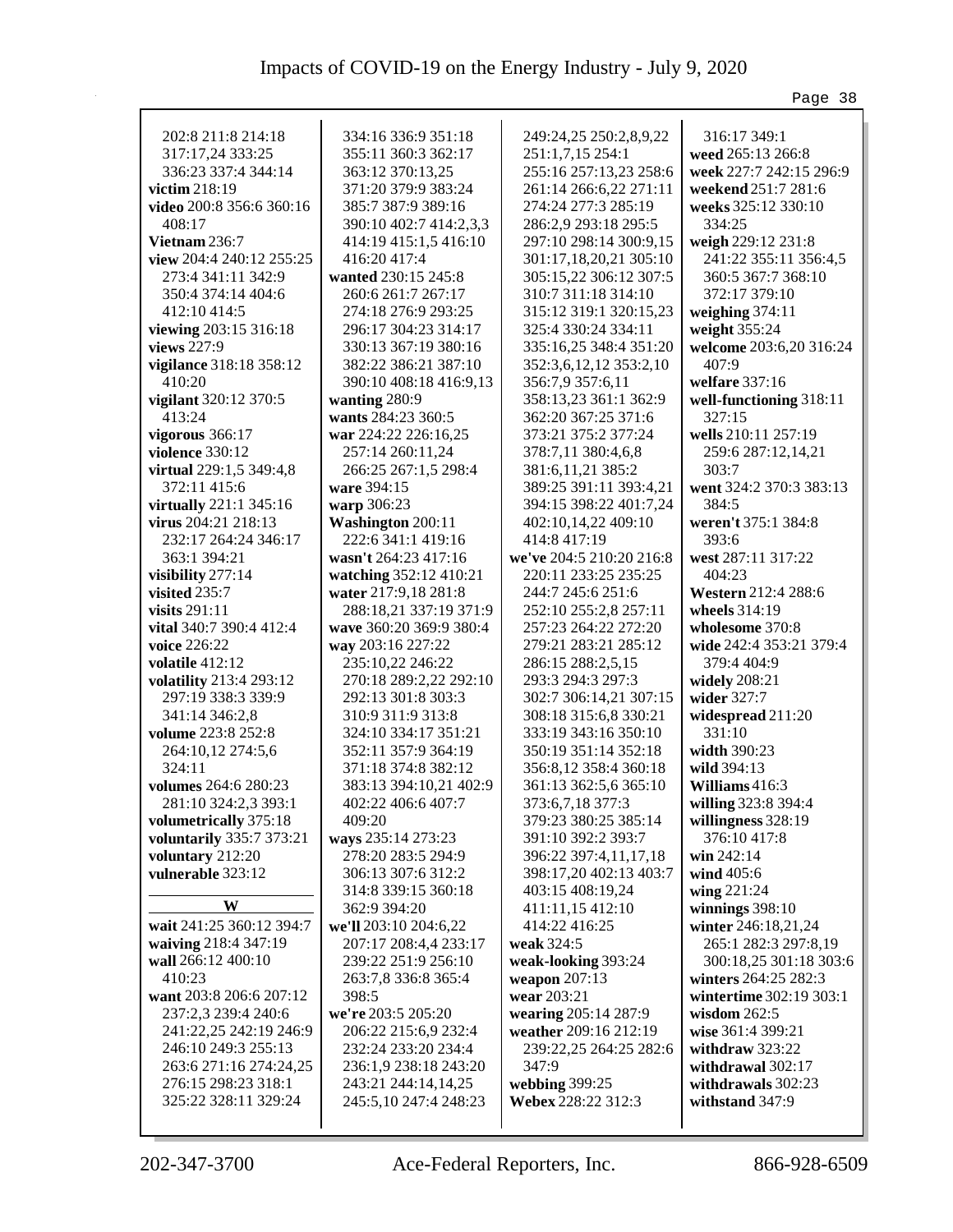|                                                                                                                                                                                                                                                                                                                                                                                                                                                                                                                                                                                                                                                                                                                                                                                                      |                                                                                                                                                                                                                                                                                                                                                                                                                                                                                                                                                                                                                                                                                                                                |                                                                                                                                                                                                                                                                                                                                                                                                                                                                                                                                                                                                                             | Page 39                                                                                                                                                                                                                                                                                                                                                                                                                                                                                                                                                                                                                                                                                        |
|------------------------------------------------------------------------------------------------------------------------------------------------------------------------------------------------------------------------------------------------------------------------------------------------------------------------------------------------------------------------------------------------------------------------------------------------------------------------------------------------------------------------------------------------------------------------------------------------------------------------------------------------------------------------------------------------------------------------------------------------------------------------------------------------------|--------------------------------------------------------------------------------------------------------------------------------------------------------------------------------------------------------------------------------------------------------------------------------------------------------------------------------------------------------------------------------------------------------------------------------------------------------------------------------------------------------------------------------------------------------------------------------------------------------------------------------------------------------------------------------------------------------------------------------|-----------------------------------------------------------------------------------------------------------------------------------------------------------------------------------------------------------------------------------------------------------------------------------------------------------------------------------------------------------------------------------------------------------------------------------------------------------------------------------------------------------------------------------------------------------------------------------------------------------------------------|------------------------------------------------------------------------------------------------------------------------------------------------------------------------------------------------------------------------------------------------------------------------------------------------------------------------------------------------------------------------------------------------------------------------------------------------------------------------------------------------------------------------------------------------------------------------------------------------------------------------------------------------------------------------------------------------|
| woes 271:12<br>women 240:23<br>wonderful 216:9 249:18<br>262:4<br>wondering 260:13<br>390:19 395:10<br>word 221:21 301:13<br>308:18<br>words 242:18 269:3<br>work 211:18,19 214:6<br>237:7 244:7 245:8<br>251:6 269:24 271:1<br>276:9,25 301:3 310:16<br>311:7 312:19 313:18<br>314:3,18 318:23 319:5<br>324:10 329:12 332:17<br>340:10,14 352:5 358:20<br>360:12 361:15,18 374:1<br>385:5,17 386:11,25<br>400:11,11 408:7 412:9<br>414:21 415:10,14 417:8<br>417:8,10,19<br>worked 216:10 251:5<br>308:22 315:9 335:1<br>386:24 415:13<br>workforce 212:20 311:7<br>326:11 360:21<br>working 213:22 219:19<br>241:4 277:4,4 284:24<br>296:18 304:10 306:23<br>312:24 315:11 319:19<br>319:20 322:3,19 329:8<br>335:8 352:3 356:10<br>361:17 362:12 378:8<br>381:16 384:19 388:2<br>413:23 416:16,18 | 377:19 417:16<br>worth 222:6 276:16<br>278:13 294:6 366:15<br>worthiness 323:3 344:4<br>worthy 366:11<br>wouldn't 216:1 312:16<br>369:9<br>wrap 409:22<br>wrap-up 408:18<br>wrapping $227:11$<br><b>Wright 404:23</b><br>written 245:19 267:19<br>341:17 380:18 401:1<br>wrong 342:17 363:8<br>X<br>X 248:19 379:18<br>Y<br>Yamal 236:19 263:22<br><b>yang</b> 400:6<br>yeah 233:14 239:10<br>243:10 258:19 270:15<br>276:17 279:13 297:18<br>305:2,8 309:6 311:5<br>313:3 314:24 349:18<br>358:3 369:16 390:21<br>392:2 399:12<br>year 209:9,9 211:2 215:9<br>215:20 223:18 228:7<br>231:14 232:18 236:20<br>250:7 264:9,12 292:12<br>293:1,6 294:6 311:7<br>318:8 322:2 324:16<br>330:8 342:7 345:1,15<br>346:1 347:3 352:20 | 402:15 403:9 404:19,24<br>406:13 414:13<br>yesterday 204:1,3 205:15<br>206:7 310:8 334:20<br>351:10<br>yield 379:4<br>ying 400:6<br>York 238:24 240:3 378:4<br>378:4<br>young 202:8 289:21<br>344:14,16,17 348:23<br>352:15,16 353:5 354:23<br>359:20,23 360:14,15<br>361:9 368:11,11 369:14<br>372:16,21 389:13,16<br>395:5,13 400:17,19<br>414:1,2,15<br><b>Young's 369:17</b><br>$\mathbf{z}$<br>Zeny 408:14,15,16 409:6<br>415:21<br><b>Zooms</b> 312:3<br>$\bf{0}$<br>09 253:11,12<br>1 3 4 4 : 2<br>1,000 217:15 362:19<br>1.1 375:4<br>1.2 384:13<br>1.3 384:10<br>1/2 209:10 269:24<br>1/20th 225:17<br>1:30 316:15 | 13th 257:14<br>14 210:22<br>140 218:21<br>15 208:6 213:12 242:23<br>263:2 287:19 317:5<br>150.00 240:3<br>18 264:5<br>19 203:7<br>19,000 288:13<br>19th 288:16<br>1st 200:10<br>$\overline{2}$<br>2 203:20 225:14 231:14<br>310:8 314:9 397:7,12<br>397:22<br>2.00 232:19 265:18,25<br>269:25 270:1 280:25<br>2.50 257:21 258:1 270:2<br>280:3,6 286:8 294:16<br>2.75 258:2 270:21,25<br>20 211:23 236:13 252:6<br>252:11 264:13 292:1<br>20,000 315:13<br>20.00 226:19 262:17<br>200 287:11<br>2000's 225:24<br>2007-2008 251:23<br>2007-2009 342:13<br>2008 249:14 250:18<br>253:10,12 254:10,11<br>2008-2009 249:4,7<br>250:19<br>2009 249:14 250:18<br>2009-2010 262:10<br>2011-2012 266:4 |
|                                                                                                                                                                                                                                                                                                                                                                                                                                                                                                                                                                                                                                                                                                                                                                                                      |                                                                                                                                                                                                                                                                                                                                                                                                                                                                                                                                                                                                                                                                                                                                |                                                                                                                                                                                                                                                                                                                                                                                                                                                                                                                                                                                                                             |                                                                                                                                                                                                                                                                                                                                                                                                                                                                                                                                                                                                                                                                                                |
|                                                                                                                                                                                                                                                                                                                                                                                                                                                                                                                                                                                                                                                                                                                                                                                                      |                                                                                                                                                                                                                                                                                                                                                                                                                                                                                                                                                                                                                                                                                                                                |                                                                                                                                                                                                                                                                                                                                                                                                                                                                                                                                                                                                                             |                                                                                                                                                                                                                                                                                                                                                                                                                                                                                                                                                                                                                                                                                                |
|                                                                                                                                                                                                                                                                                                                                                                                                                                                                                                                                                                                                                                                                                                                                                                                                      |                                                                                                                                                                                                                                                                                                                                                                                                                                                                                                                                                                                                                                                                                                                                |                                                                                                                                                                                                                                                                                                                                                                                                                                                                                                                                                                                                                             |                                                                                                                                                                                                                                                                                                                                                                                                                                                                                                                                                                                                                                                                                                |
|                                                                                                                                                                                                                                                                                                                                                                                                                                                                                                                                                                                                                                                                                                                                                                                                      |                                                                                                                                                                                                                                                                                                                                                                                                                                                                                                                                                                                                                                                                                                                                |                                                                                                                                                                                                                                                                                                                                                                                                                                                                                                                                                                                                                             |                                                                                                                                                                                                                                                                                                                                                                                                                                                                                                                                                                                                                                                                                                |
|                                                                                                                                                                                                                                                                                                                                                                                                                                                                                                                                                                                                                                                                                                                                                                                                      |                                                                                                                                                                                                                                                                                                                                                                                                                                                                                                                                                                                                                                                                                                                                |                                                                                                                                                                                                                                                                                                                                                                                                                                                                                                                                                                                                                             |                                                                                                                                                                                                                                                                                                                                                                                                                                                                                                                                                                                                                                                                                                |
|                                                                                                                                                                                                                                                                                                                                                                                                                                                                                                                                                                                                                                                                                                                                                                                                      |                                                                                                                                                                                                                                                                                                                                                                                                                                                                                                                                                                                                                                                                                                                                |                                                                                                                                                                                                                                                                                                                                                                                                                                                                                                                                                                                                                             |                                                                                                                                                                                                                                                                                                                                                                                                                                                                                                                                                                                                                                                                                                |
| works 238:5 285:3<br>288:25 339:18 389:11<br>412:16                                                                                                                                                                                                                                                                                                                                                                                                                                                                                                                                                                                                                                                                                                                                                  | 362:20,24 363:13 373:8<br>373:9 391:13 393:21,22<br>397:8,23 402:14                                                                                                                                                                                                                                                                                                                                                                                                                                                                                                                                                                                                                                                            | 10 209:18 215:19 233:16<br>233:18 252:10,19<br>258:16 264:20 292:1                                                                                                                                                                                                                                                                                                                                                                                                                                                                                                                                                          | 2012 262:11 376:12<br>392:20 393:5<br>2012-2014 393:2                                                                                                                                                                                                                                                                                                                                                                                                                                                                                                                                                                                                                                          |
| world 206:13 220:21<br>227:1 228:13 234:20<br>237:5 241:20 242:9<br>254:15 255:12 258:6<br>262:17,19,23 263:19,24<br>264:1,16 265:1,4 269:5                                                                                                                                                                                                                                                                                                                                                                                                                                                                                                                                                                                                                                                          | year's 346:7<br>years 215:17 217:10<br>223:16 225:9 227:14<br>231:11 236:13 242:23<br>248:4,9,13 250:7<br>251:10 256:2 260:21                                                                                                                                                                                                                                                                                                                                                                                                                                                                                                                                                                                                  | 293:19 299:1 306:18<br>344:25 347:3 373:8<br>381:10 386:10<br>10-12 383:10<br>10-year 356:14<br>10,000 312:12                                                                                                                                                                                                                                                                                                                                                                                                                                                                                                               | 2014 242:23 376:12<br>392:20 393:5<br>2016 252:8 295:16<br>2017 264:5<br>2018 231:13 240:1 264:8<br>264:11,19 395:15                                                                                                                                                                                                                                                                                                                                                                                                                                                                                                                                                                           |
| 269:8 272:7 277:15,19<br>282:5 287:7 288:1<br>289:10,20 295:22<br>305:23 306:8 307:16                                                                                                                                                                                                                                                                                                                                                                                                                                                                                                                                                                                                                                                                                                                | 261:12 262:12,19 263:2<br>264:13 265:5 272:24<br>273:9 274:19 276:19<br>279:18 285:14 287:19                                                                                                                                                                                                                                                                                                                                                                                                                                                                                                                                                                                                                                   | 10.00 277:16 279:15<br>100.00 226:20<br>11 3 3 7:9<br>110,000 217:8                                                                                                                                                                                                                                                                                                                                                                                                                                                                                                                                                         | 2019 210:9 223:6,12,18<br>264:6 347:24<br>2020 200:12 212:13<br>223:11,18 224:4 232:1                                                                                                                                                                                                                                                                                                                                                                                                                                                                                                                                                                                                          |
| 311:14 314:14 337:14<br>371:12 404:15<br>world's 220:15<br>worldwide 284:9                                                                                                                                                                                                                                                                                                                                                                                                                                                                                                                                                                                                                                                                                                                           | 288:8 293:19 294:15<br>295:16,18 299:10 306:2<br>306:18,18 314:9 324:20<br>326:13 331:14,15                                                                                                                                                                                                                                                                                                                                                                                                                                                                                                                                                                                                                                    | 11th 249:13<br>12 224:4 258:16 343:21<br>404:24<br>12-month 223:2 244:11                                                                                                                                                                                                                                                                                                                                                                                                                                                                                                                                                    | 246:25 257:16 330:8<br>338:23 345:1,25 346:9<br>347:25 398:17,25<br>419:17                                                                                                                                                                                                                                                                                                                                                                                                                                                                                                                                                                                                                     |
| <b>worried</b> 396:10<br>worry 369:25 396:12<br>worse 252:24 363:1                                                                                                                                                                                                                                                                                                                                                                                                                                                                                                                                                                                                                                                                                                                                   | 346:10 357:2 373:14<br>381:10 383:10 385:3<br>386:10 387:7,18 402:11                                                                                                                                                                                                                                                                                                                                                                                                                                                                                                                                                                                                                                                           | 12,000 321:20<br>12.2 343:16<br>13 209:10                                                                                                                                                                                                                                                                                                                                                                                                                                                                                                                                                                                   | 2020's 231:25<br>2021 223:18 224:6<br>246:13,25                                                                                                                                                                                                                                                                                                                                                                                                                                                                                                                                                                                                                                                |